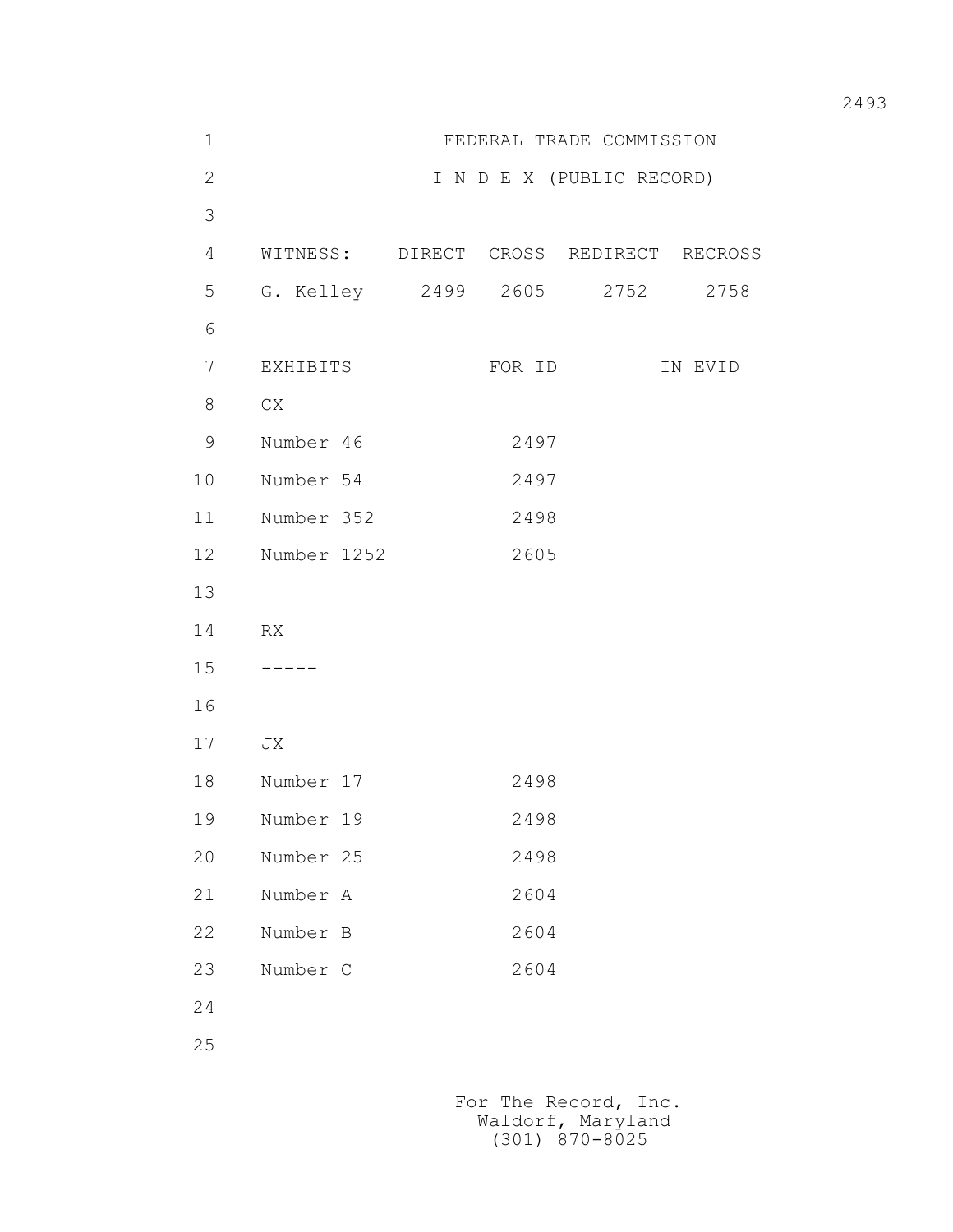1 UNITED STATES OF AMERICA 2 FEDERAL TRADE COMMISSION 3 4 In the Matter of: ) 5 Rambus, Inc. ) Docket No. 9302 6 ------------------------------) 7 8 9 Wednesday, May 21, 2003 10 9:30 a.m. 11 12 13 TRIAL VOLUME 14 14 PART 1 15 PUBLIC RECORD 16 17 BEFORE THE HONORABLE STEPHEN J. McGUIRE 18 Chief Administrative Law Judge 19 Federal Trade Commission 20 600 Pennsylvania Avenue, N.W. 21 Washington, D.C. 22 23 24 25 Reported by: Josett F. Hall, RMR-CRR For The Record, Inc.

 Waldorf, Maryland (301) 870-8025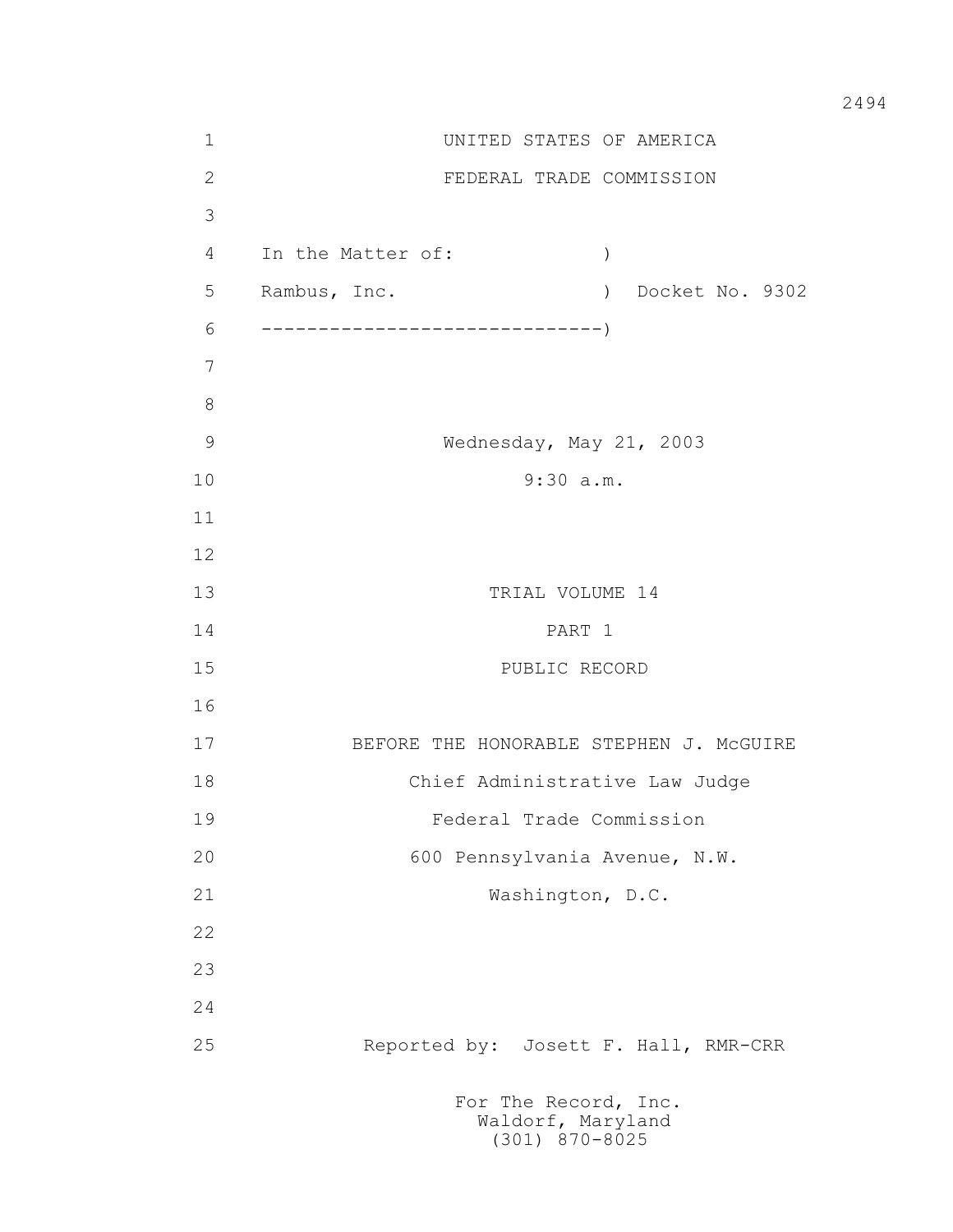1 APPEARANCES:

| $\mathbf{2}$  |                                            |
|---------------|--------------------------------------------|
| 3             | ON BEHALF OF THE FEDERAL TRADE COMMISSION: |
| 4             | M. SEAN ROYALL, Attorney                   |
| 5             | GEOFFREY OLIVER, Attorney                  |
| 6             | JOHN C. WEBER, Attorney                    |
| 7             | MICHAEL FRANCHAK, Attorney                 |
| 8             | Federal Trade Commission                   |
| $\mathcal{G}$ | 601 New Jersey Avenue, N.W.                |
| 10            | Washington, D.C. 20580-0000                |
| 11            | $(202)$ 326-3663                           |
| 12            |                                            |
| 13            | ON BEHALF OF THE RESPONDENT:               |
| 14            | GREGORY P. STONE, Attorney                 |
| 15            | STEVEN M. PERRY, Attorney                  |
| 16            | PETER A. DETRE, Attorney                   |
| 17            | SEAN GATES, Attorney                       |
| 18            | Munger, Tolles & Olson LLP                 |
| 19            | 355 South Grand Avenue, 35th Floor         |
| 20            | Los Angeles, California 90071-1560         |
| 21            | $(213)$ 683-9255                           |
| 22            |                                            |
| 23            |                                            |
| 24            |                                            |
| 25            |                                            |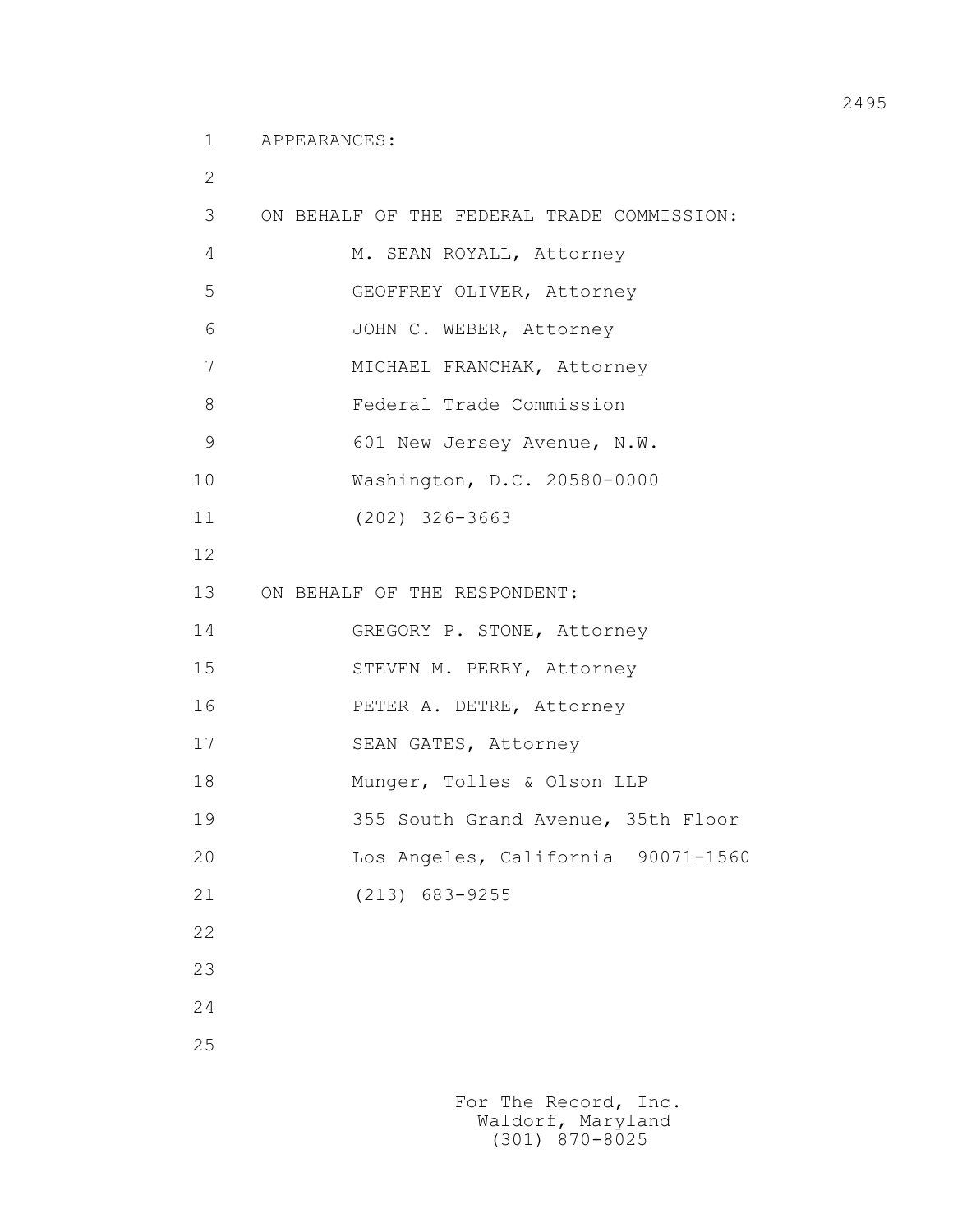1 APPEARANCES:

```
 2
         3 ON BEHALF OF THE RESPONDENT:
        4 A. DOUGLAS MELAMED, Attorney
         5 Wilmer, Cutler & Pickering
         6 2445 M Street, N.W.
         7 Washington, D.C. 20037-1420
         8 (202) 663-6090
9
         10 ON BEHALF OF IBM CORPORATION AND GORDON KELLEY
        11 HOWARD WEBER, Attorney
        12 Hogan & Hartson L.L.P.
         13 875 Third Avenue
         14 New York, New York 10022
         15 (212) 918-3000
         16
         17
         18
         19
         20
         21
         22
         23
         24
         25
```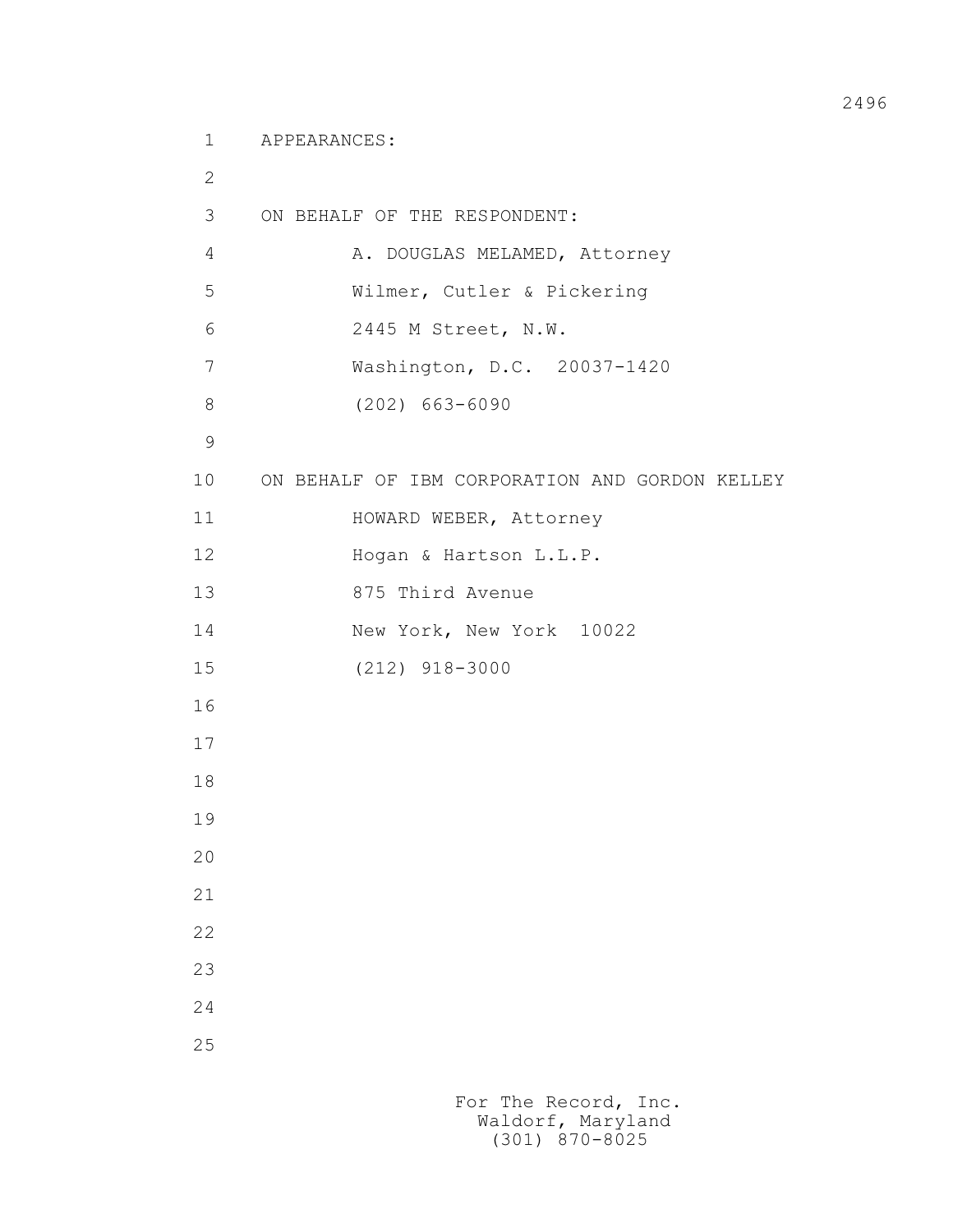1 P R O C E E D I N G S 2 - - - - - - - 3 JUDGE McGUIRE: This hearing is now in order. 4 Mr. Kelley, I believe you're still on the stand 5 this morning. 6 Are there any other items that we should take 7 up before we start today, Mr. Oliver? 8 MR. OLIVER: Your Honor, the only item that I'm 9 aware of is we'd like to move to admit six documents 10 from yesterday at this time. 11 JUDGE McGUIRE: Okay. Why don't we do that. 12 MR. OLIVER: First, Your Honor, is CX-46. 13 These are the council minutes from January of 1993. 14 MR. PERRY: No objection. 15 JUDGE McGUIRE: Entered. 16 (CX Exhibit Number 46 was admitted into 17 evidence.) 18 MR. OLIVER: Second is CX-54. These are 19 council minutes from May 1993. 20 MR. PERRY: No objection. 21 JUDGE McGUIRE: Entered. 22 (CX Exhibit Number 54 was admitted into 23 evidence.) 24 MR. OLIVER: Third is JX-17. These are the 25 42.3 committee minutes of September 1993.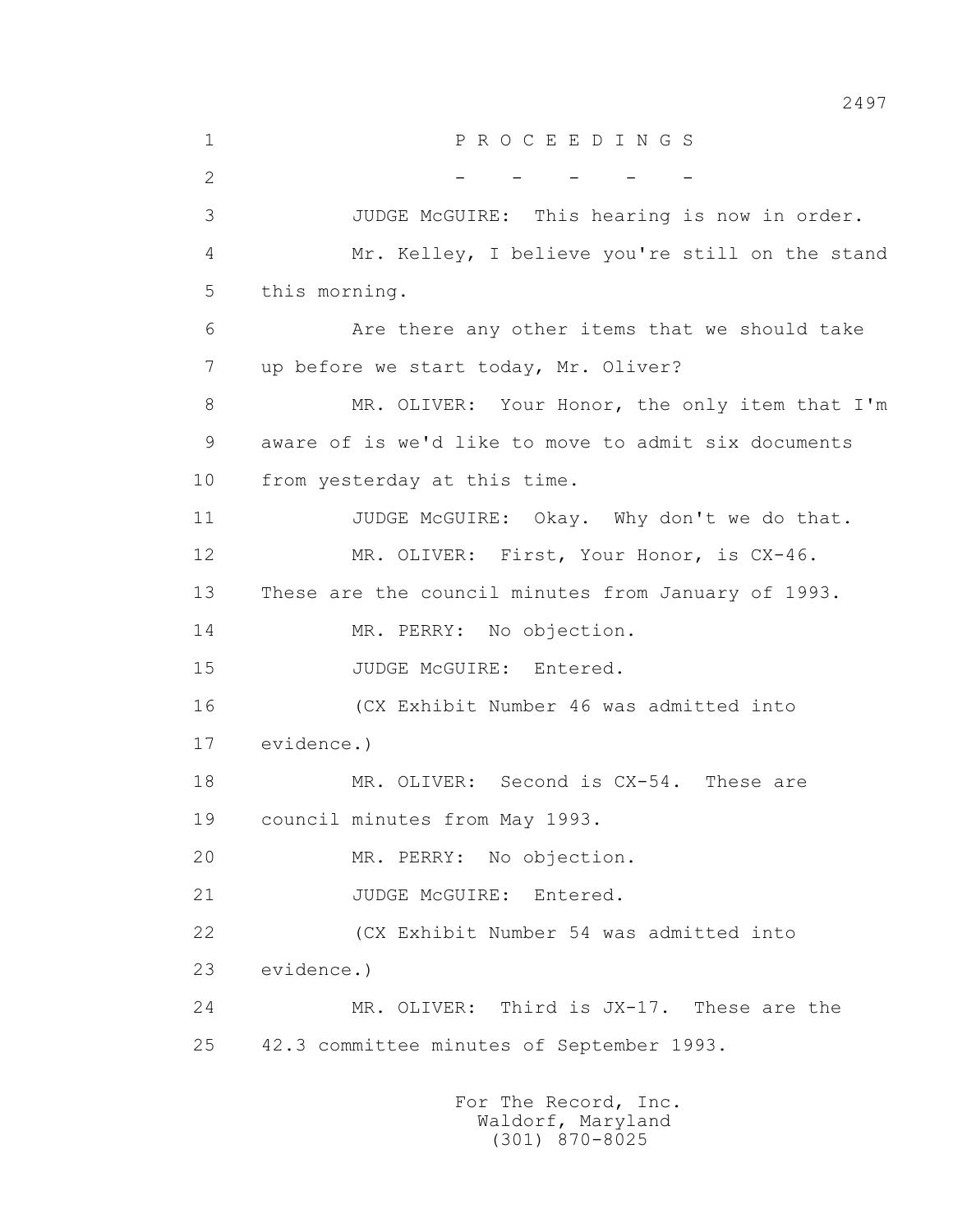1 MR. PERRY: No objection. 2 JUDGE McGUIRE: Entered. 3 (JX Exhibit Number 17 was admitted into 4 evidence.) 5 MR. OLIVER: Fourth is JX-19. These are the 6 42.3 minutes from March 1994. 7 MR. PERRY: No objection. 8 JUDGE McGUIRE: Entered. 9 (JX Exhibit Number 19 was admitted into 10 evidence.) 11 MR. OLIVER: Fifth is CX-352. This is the 12 four-page Texas Instruments letter from March 9, 1994. 13 MR. PERRY: No objection. 14 JUDGE McGUIRE: Entered. 15 (CX Exhibit Number 352 was admitted into 16 evidence.) 17 MR. OLIVER: Sixth is JX-25. These are the 18 42.3 minutes from March of 1995. 19 MR. PERRY: No objection. 20 JUDGE McGUIRE: Entered. 21 (JX Exhibit Number 25 was admitted into 22 evidence.) 23 JUDGE McGUIRE: Then if you would please take 24 the stand again, Mr. Kelley, and I caution you that you 25 are still under oath from Tuesday. Have a seat, sir.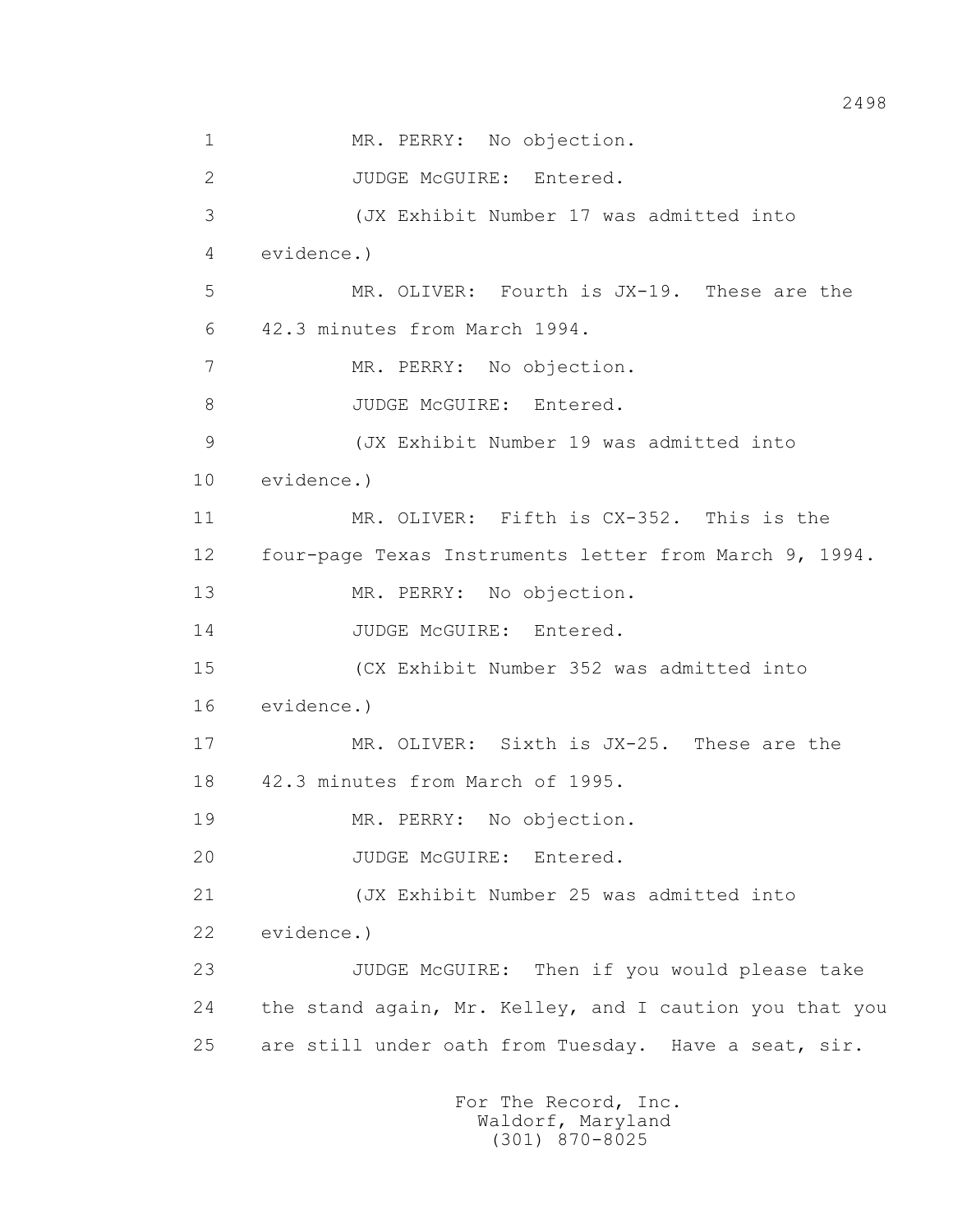1 Whereupon --

 2 GORDON KELLEY 3 a witness, called for examination, having been 4 previously duly sworn, was examined and testified as 5 follows: 6 DIRECT EXAMINATION 7 BY MR. OLIVER: 8 Q. Good morning, Mr. Kelley. 9 A. Good morning. 10 Q. How are you today? 11 A. I'm more rested than yesterday afternoon. 12 Q. Mr. Kelley, I'd like to go back to two topics 13 that were discussed yesterday just to be certain the 14 record is clear. 15 First, yesterday I asked you some questions 16 concerning a disclosure of a patent you made in 17 December 1991. I believe that was related to the 18 half SAM technology. Do you recall that? 19 A. Yes, I do. 20 Q. Could you please explain when IBM first made a 21 presentation with respect to the half SAM technology. 22 A. I believe that the first presentation was one 23 or two meetings before that meeting. 24 Q. Could you please explain why, if you in fact 25 did not, why you did not disclose the IBM patent at an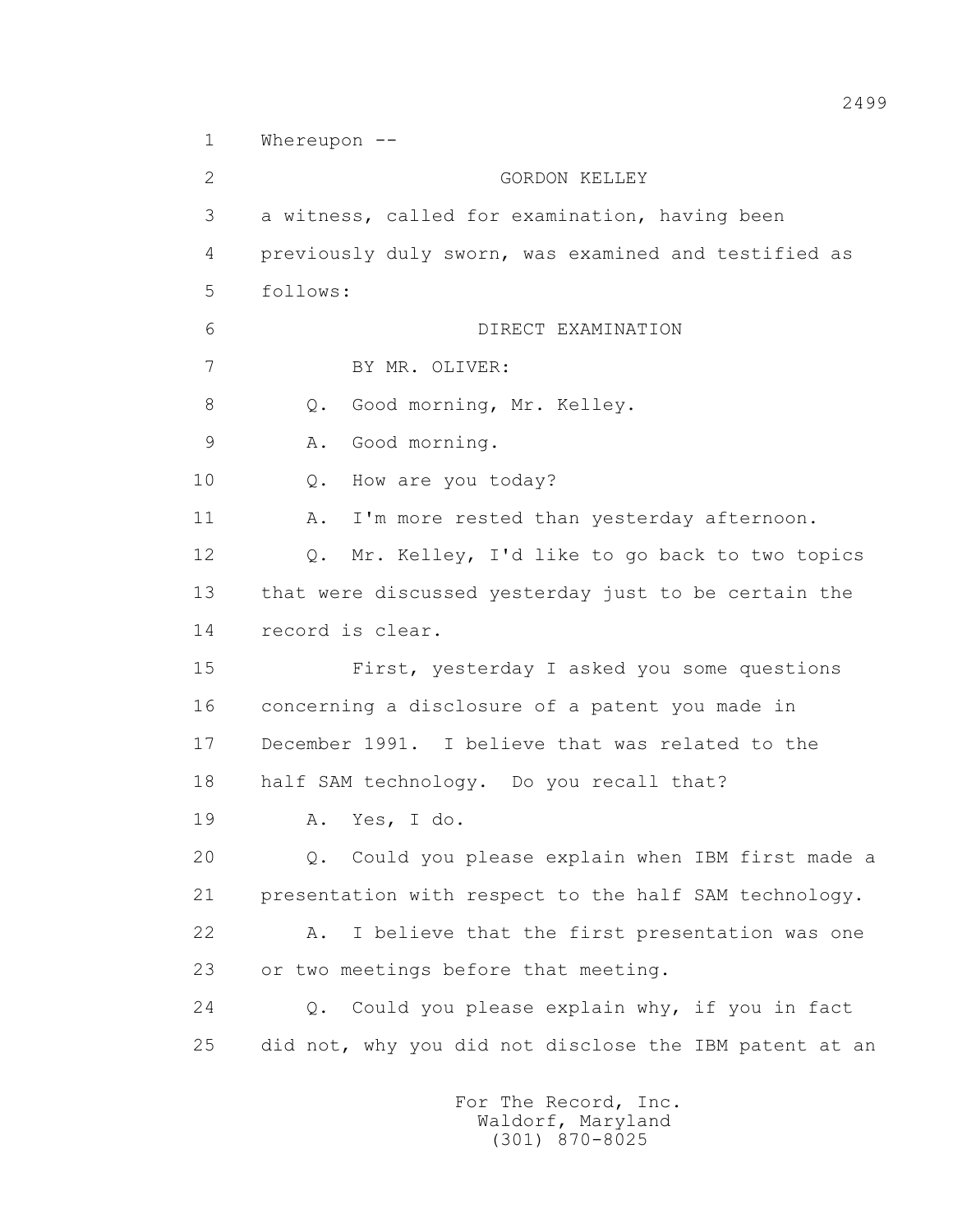1 earlier point in time.

(301) 870-8025

| $\mathbf{2}$ | I had sent out my trip reports as I always did,<br>Α.   |
|--------------|---------------------------------------------------------|
| 3            | and after the September trip report, someone came to me |
| 4            | and told me that they had a patent that they were one   |
| 5            | of the authors of that might apply on the topic of the  |
| 6            | half SAM, so I looked at that and I agreed with them    |
| 7            | that it probably did apply to the topic of the half SAM |
| 8            | and so I brought it to the December meeting to          |
| 9            | disclose.                                               |
| 10           | Q. When that person came to you with that               |
| 11           | information, was that the first time that you were      |
| 12           | aware that IBM might have a patent that would apply to  |
| 13           | the half SAM technology?                                |
| 14           | Yes.<br>Α.                                              |
| 15           | Q. And after you became aware that IBM might have       |
| 16           | a patent that might apply to the half SAM technology,   |
| 17           | how soon thereafter did you bring that to the attention |
| 18           | of JEDEC?                                               |
| 19           | At the very next meeting.<br>Α.                         |
| 20           | Thank you.<br>$\mathsf{Q}$ .                            |
| 21           | The second topic I wanted to touch upon briefly         |
| 22           | this morning was your conversations with                |
| 23           | Mr. Richard Crisp concerning his request to make a      |
| 24           | presentation.                                           |
| 25           | Do you recall that?                                     |
|              | For The Record, Inc.<br>Waldorf, Maryland               |

2500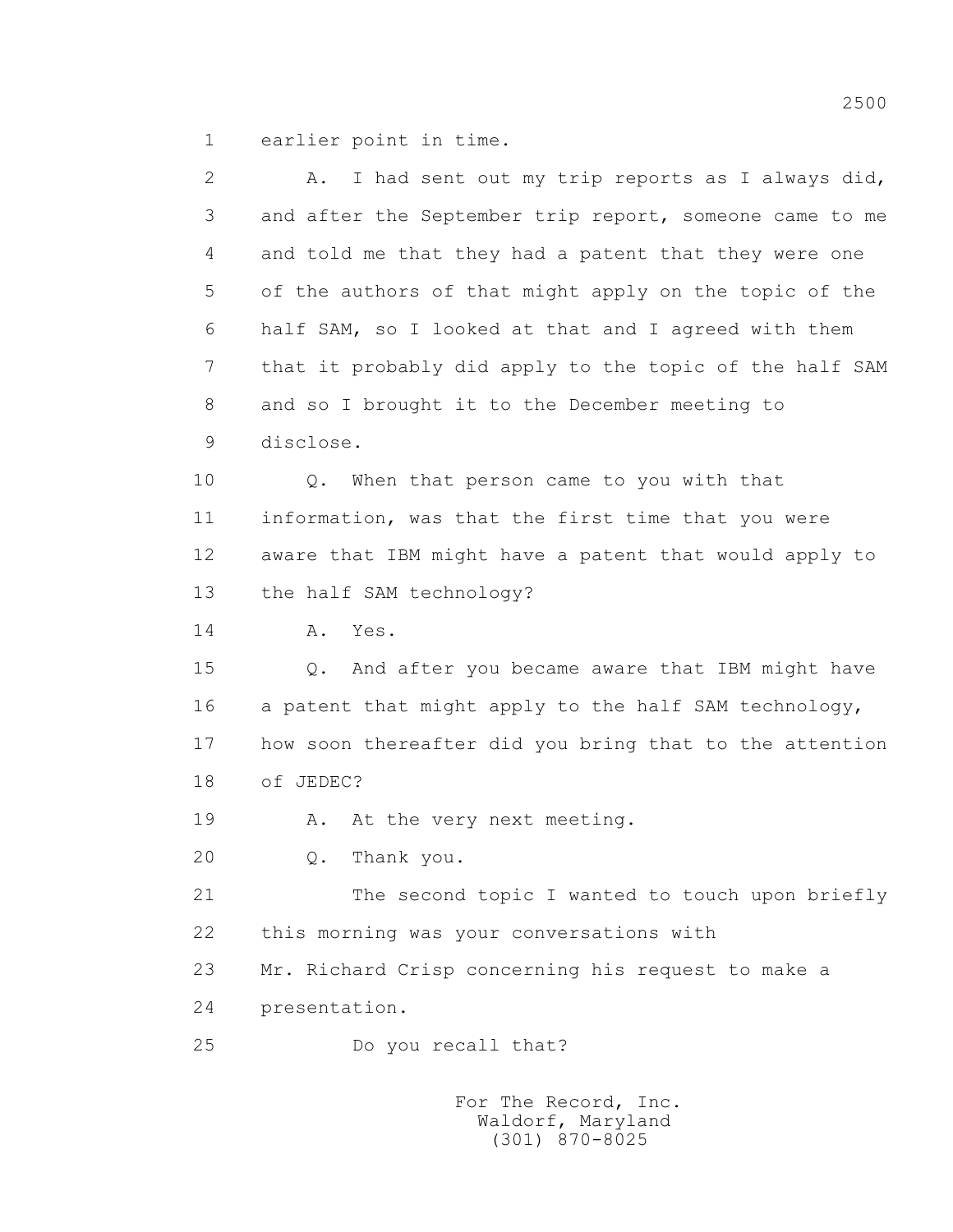1 A. Yes.

 2 Q. And I'd just like to be clear for the record, 3 did you understand his request as a request to present 4 a proposal relating to Rambus' RDRAM, to SDRAMs or to 5 something else? 6 A. I understood his proposal to relate to a Rambus 7 DRAM. 8 Q. And I believe that you said that during the 9 course of conversations Mr. Crisp indicated that there 10 might be patents that might relate to that? 11 A. I asked him if there was intellectual property 12 on the proposal and he said yes. 13 Q. Based on that, what understanding, if any, did 14 you have as to what that intellectual property might 15 relate to? 16 A. I didn't know the extent of the intellectual 17 property, but I understood from what he said that there 18 was at least some intellectual property. I believe I 19 already knew from a presentation that Rambus made at 20 IBM Burlington just prior to this meeting where in 21 their presentation, which I witnessed, they mentioned 22 that they had a patent or patents -- and I remember 23 which  $-$  I don't remember which one it was  $-$  on the 24 presentation of a Rambus DRAM.

25 Q. Again to be certain that the record is clear,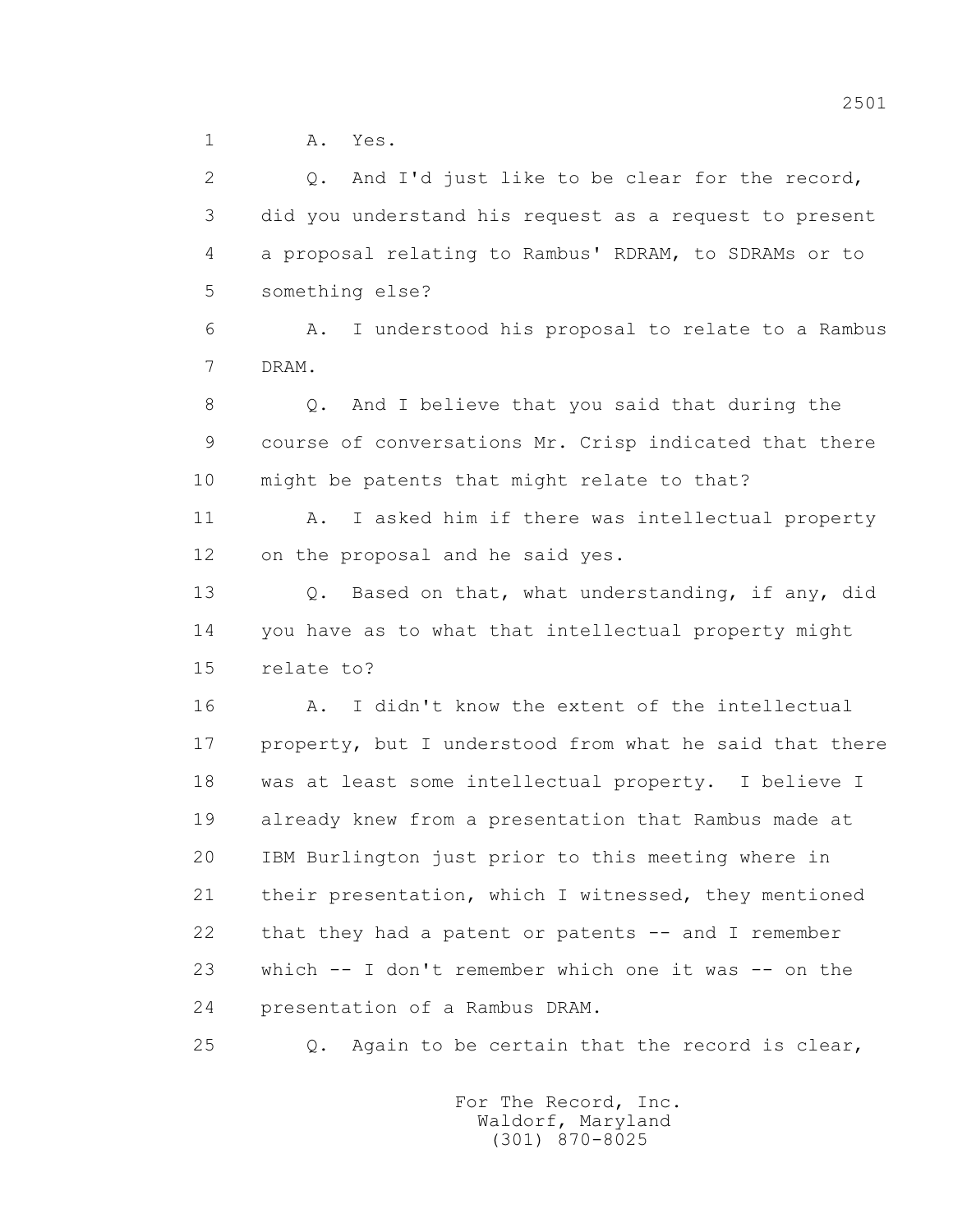1 was it your understanding that when Mr. Crisp said 2 there might be patents relating to his proposal 3 presentation that those patents would relate to Rambus 4 RDRAM architecture? 5 MR. PERRY: Objection. Leading. 6 JUDGE McGUIRE: Sustained. 7 BY MR. OLIVER: 8 Q. At the time that you had this conversation with 9 Mr. Crisp, did you have any understanding as to whether 10 the intellectual property that Mr. Crisp referred to 11 would relate to Rambus' RDRAM architecture, to the 12 SDRAM architecture that was being worked on at JEDEC, 13 or to something else? 14 MR. PERRY: Asked and answered. He started 15 with that question in his line and he got an answer 16 already. 17 MR. OLIVER: Your Honor, I believe I started 18 with the presentation. I'm now asking with respect to 19 the intellectual property that -- 20 JUDGE McGUIRE: All right. Overruled. I'll 21 hear the question. 22 THE WITNESS: Would you repeat the question, 23 please. 24 MR. OLIVER: Could I please ask that the 25 question be read back.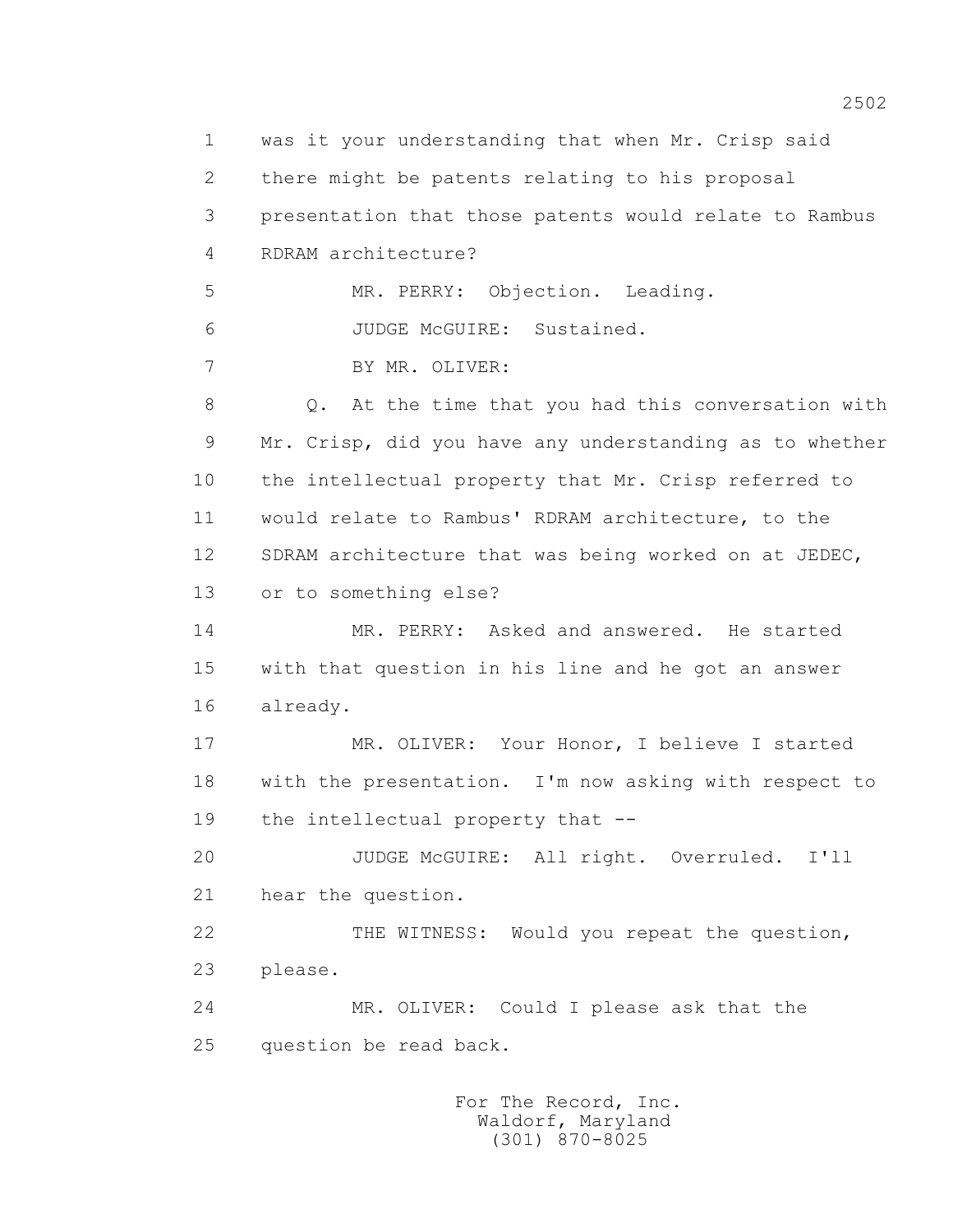1 (The record was read as follows:) 2 "QUESTION: At the time that you had this 3 conversation with Mr. Crisp, did you have any 4 understanding as to whether the intellectual property 5 that Mr. Crisp referred to would relate to Rambus' 6 RDRAM architecture, to the SDRAM architecture that was 7 being worked on at JEDEC, or to something else?" 8 MR. PERRY: Your Honor, just for the record, 9 that exact question appears in the transcript earlier, 10 it was asked and answered, and his answer was: "I 11 understood his proposal to relate to a Rambus DRAM." 12 MR. OLIVER: Your Honor, the response was with 13 respect to a proposal and I'd like to get an answer of 14 his understanding with respect to Rambus intellectual 15 property rights. 16 JUDGE McGUIRE: Well, if that was the same 17 answer, then how can the answer at this point be any 18 different? 19 MR. OLIVER: Your Honor, I'm not sure that he 20 fully understood the question. 21 JUDGE McGUIRE: All right. I'm not sure --

 22 MR. PERRY: That's fine, Your Honor. I'll 23 withdraw.

 24 JUDGE McGUIRE: The question has been asked and 25 answered and that's sustained. Now, if you want to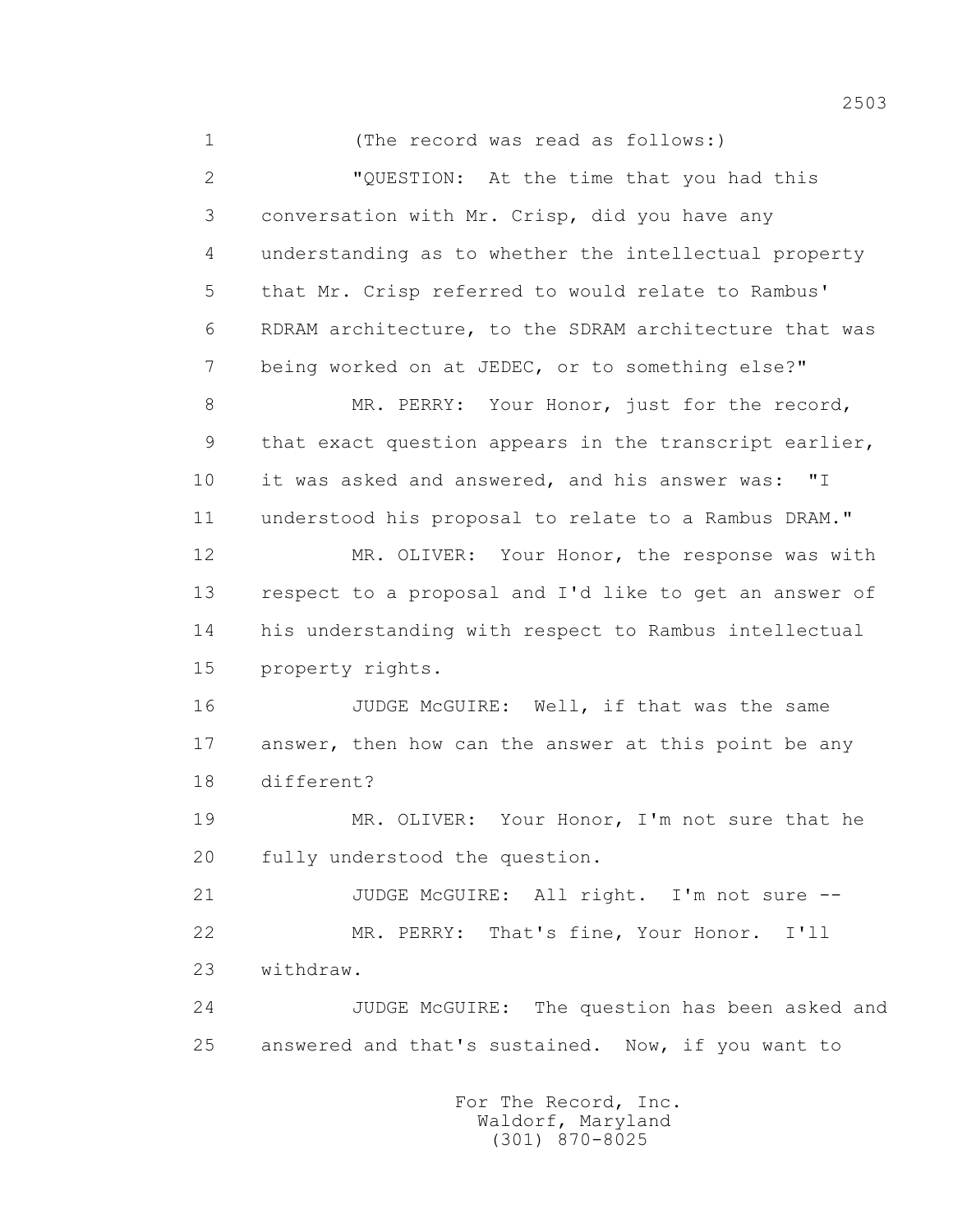1 re-ask the question in a form that he can now 2 understand as it deals with IP, you may proceed. 3 MR. OLIVER: Thank you, Your Honor. 4 BY MR. OLIVER: 5 Q. With respect to your conversation with 6 Mr. Crisp concerning his request to make a presentation 7 at JEDEC, what understanding, if any, did you have at 8 that time with respect to what might be covered by any 9 Rambus intellectual property? 10 A. I understood that he was saying that there was 11 intellectual property on the Rambus DRAM presentation. 12 I had seen a presentation in Burlington where the RDRAM 13 was presented to us and they were asked if they had a 14 patent or patents on the presentation and the answer 15 there was yes, so I only thought of this as applying to 16 the Rambus DRAM. 17 O. Thank you. 18 Mr. Kelley, I'd like to ask you some questions 19 now with respect to the JC 42.3 committee meeting in 20 December 1991. I believe that we discussed the minutes 21 yesterday. It should be JX-10 in the pile of documents 22 in front of you. 23 Do you have that document, Mr. Kelley? 24 **A.** Yes. 25 Q. If I could ask you to turn, please, to page 84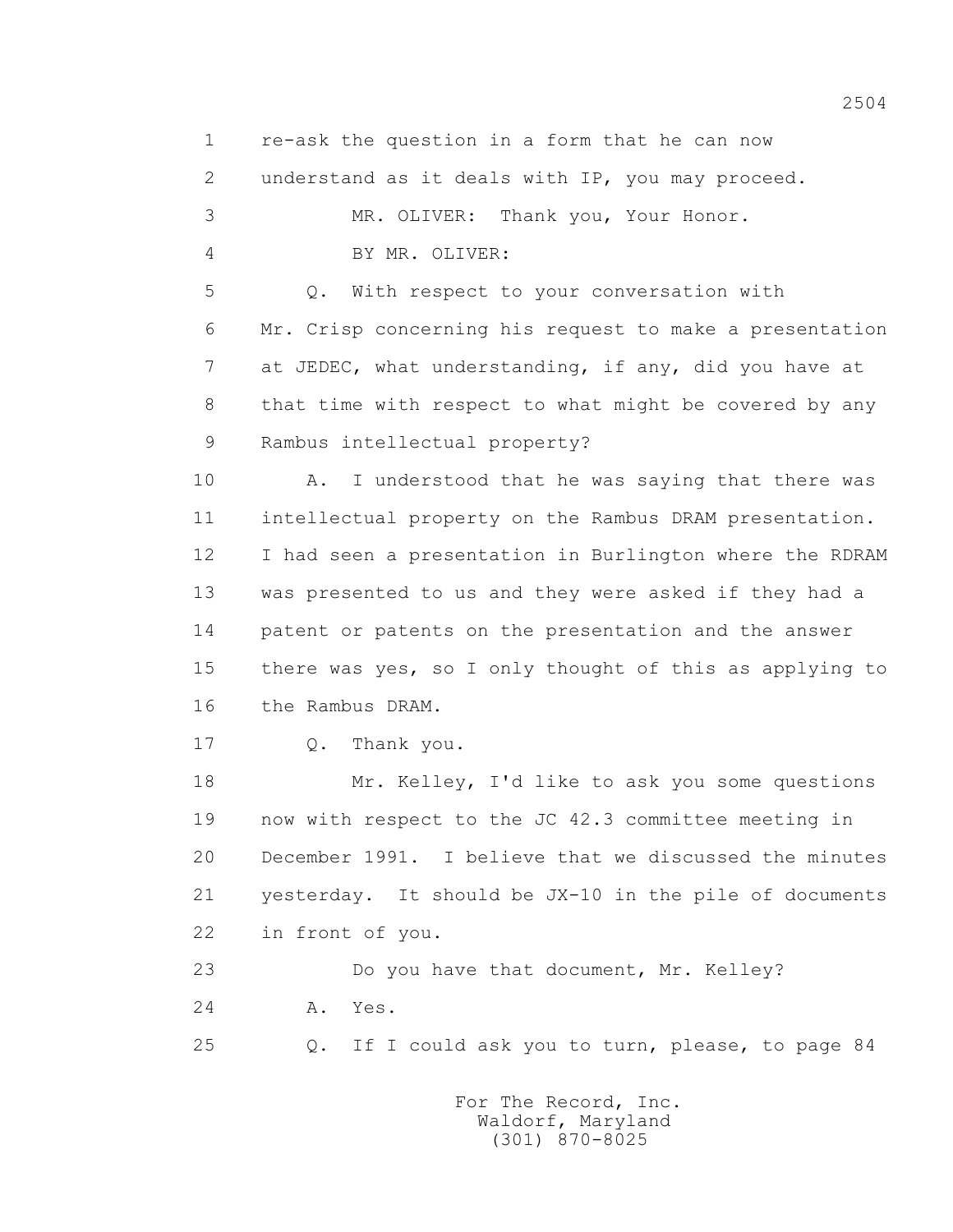1 of that document.

 2 A. Okay. 3 Q. This is a handwritten page. The upper 4 right-hand corner reads "Attachment M." Underneath 5 that it says "Synchronous DRAM versus HST toggle." 6 Do you see that? 7 A. Yes. 8 Q. Do you recognize this page? 9 A. Yes, I do. 10 Q. What is this page? 11 A. This page is a presentation by Mark Kellogg, 12 one of my alternates, comparing the synchronous DRAM to 13 high-speed toggle and various points. 14 Q. Mark Kellogg is the individual that you also 15 testified about yesterday? 16 **A.** Yes. 17 Q. Now, at the time that Mr. Kellogg gave his 18 presentation, did you observe his presentation? 19 **A.** Yes. 20 Q. And did you understand it? 21 A. Yes. 22 Q. Could you please explain your understanding of 23 this presentation at the time that it was delivered. 24 A. Yes. I believe that Mark was trying to show 25 the committee the various advantages of synchronous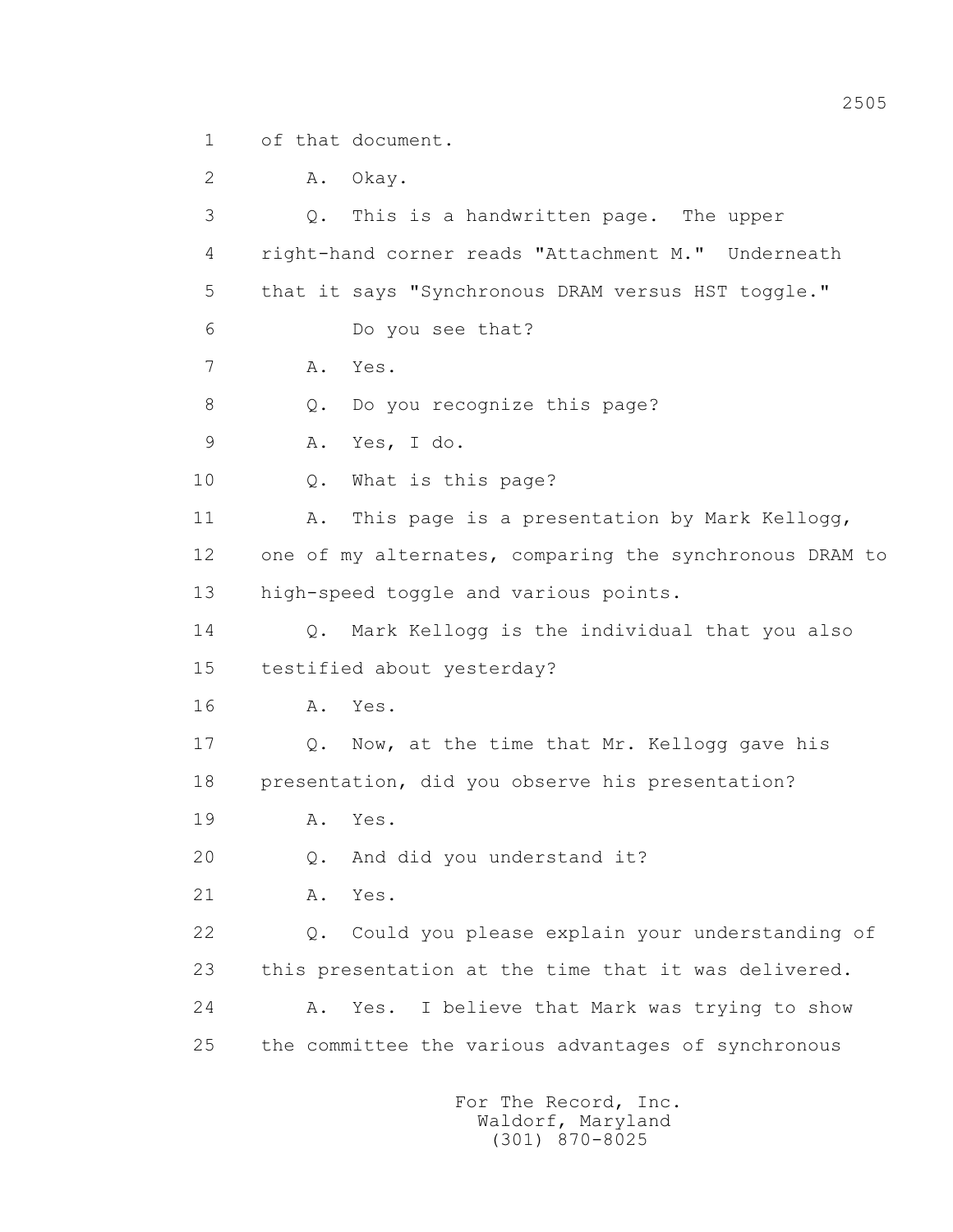1 DRAM and high-speed toggle and in some cases one is 2 better than the other and in other cases the second 3 might be better than the first. 4 Q. Now, is this the same high-speed toggle 5 technology that I believe you testified that you had 6 presented earlier at JEDEC? 7 A. Yes, it is. 8 Q. Based on your understanding of the JEDEC 9 disclosure policy at that time, would this 10 presentation by Mr. Kellogg have constituted JEDEC 11 work? 12 A. Yes. 13 Q. And again based on your understanding of the 14 JEDEC disclosure policy at the time, would this 15 presentation have created an obligation on a member to 16 disclose any relevant patents or patent applications? 17 A. Yes, it did. 18 Q. Mr. Kelley, if I could ask you some questions 19 now about the JC-42.3 committee meeting in February of 20 1992. 21 A. Do I have this document? 22 Q. I'm trying to find out. 23 Apparently not. 24 May I approach, Your Honor? 25 JUDGE McGUIRE: Yes, you may.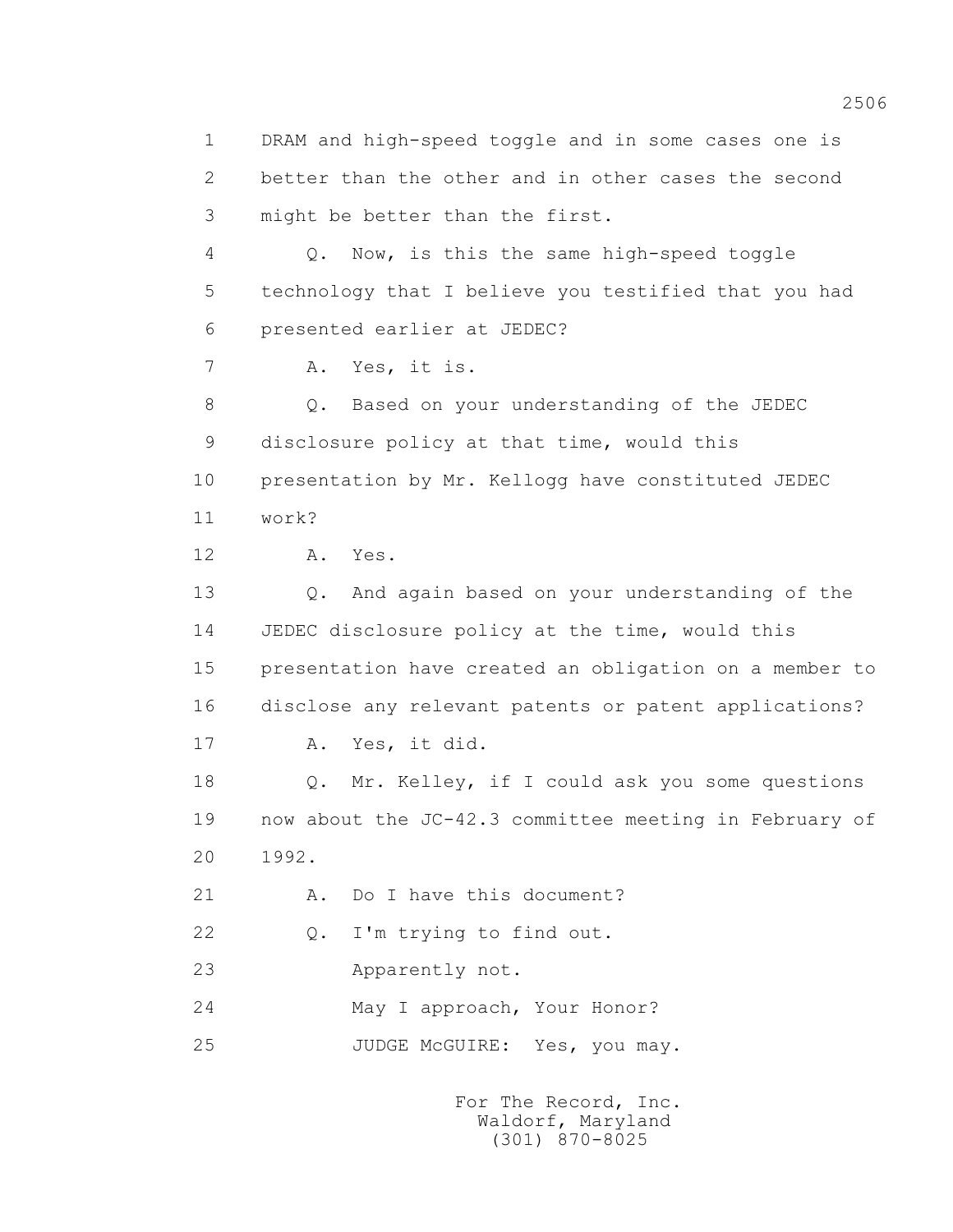1 BY MR. OLIVER: 2 Q. Mr. Kelley, you've been handed a document 3 that's been marked as JX-12 for identification. 4 Do you recognize this document? 5 A. Yes. 6 Q. What is this document? 7 A. This is the minutes of the JC-42.3 committee 8 from February 1992. 9 Q. Were you present at this meeting? 10 A. Yes. 11 Q. Can you please turn to page 5 of JX-12. 12 A. Okay. 13 Q. If I could direct your attention to 14 paragraph 4, please. It reads "Active Item List." 15 Do you see that? 16 A. Yes, I do. 17 Q. Under that it says, "Mr. Kelley showed both his 18 own and Reese Brown's item logs (see attachment B)." 19 Do you see that? 20 A. Yes, I do. 21 Q. Can you please explain what is meant by your 22 and Reese Brown's item logs? 23 A. In order to control and establish the many 24 activities that were going on on my committee, we 25 needed to create a committee item list. Reese Brown,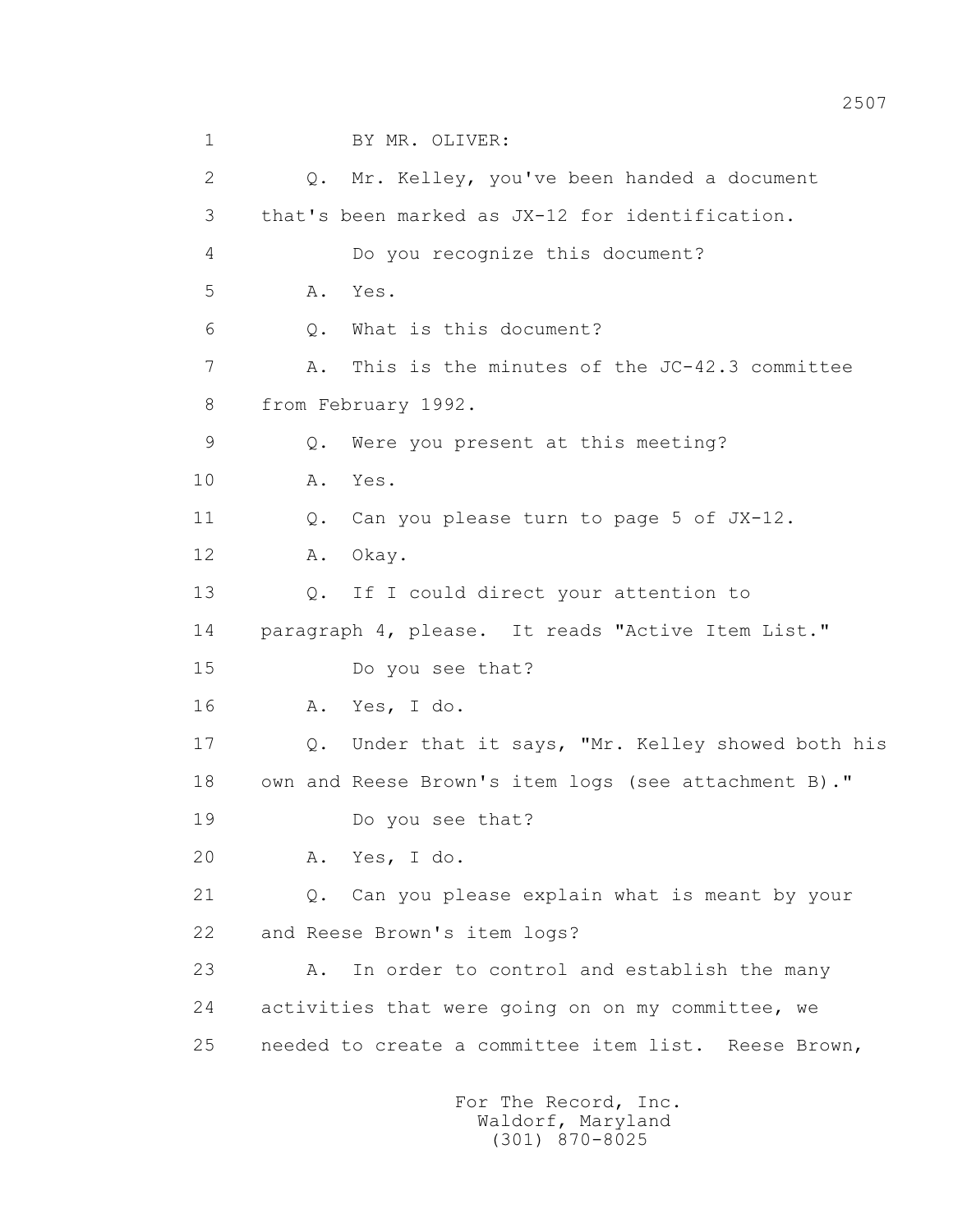1 who was a consultant to JEDEC, maintained the item 2 list for all of the committees and I worked with Reese 3 to maintain the item list for my task group on the 4 JC-42.3 committee. If we looked at these documents, 5 you'd see that my active item list is much shorter 6 than Reese's. 7 Q. Why don't we do that then. If we could turn, 8 please, to page 17. 9 A. Okay. 10 Q. This has a caption in the upper right-hand 11 corner right underneath Seattle "Attachment B." 12 Do you see that? 13 A. Yes. 14 Q. Is this one of the two item lists that you're 15 referring to? 16 A. Yes, it is. 17 Q. Which one is this? 18 A. This is mine. 19 Q. Okay. If I could ask you to turn, please, to 20 page 19. 21 A. Okay. 22 Q. And if I could ask you to look about halfway 23 down that page, there's an item 312.1, then next column 24 number 2, next to that "toggle mode." 25 Do you see that?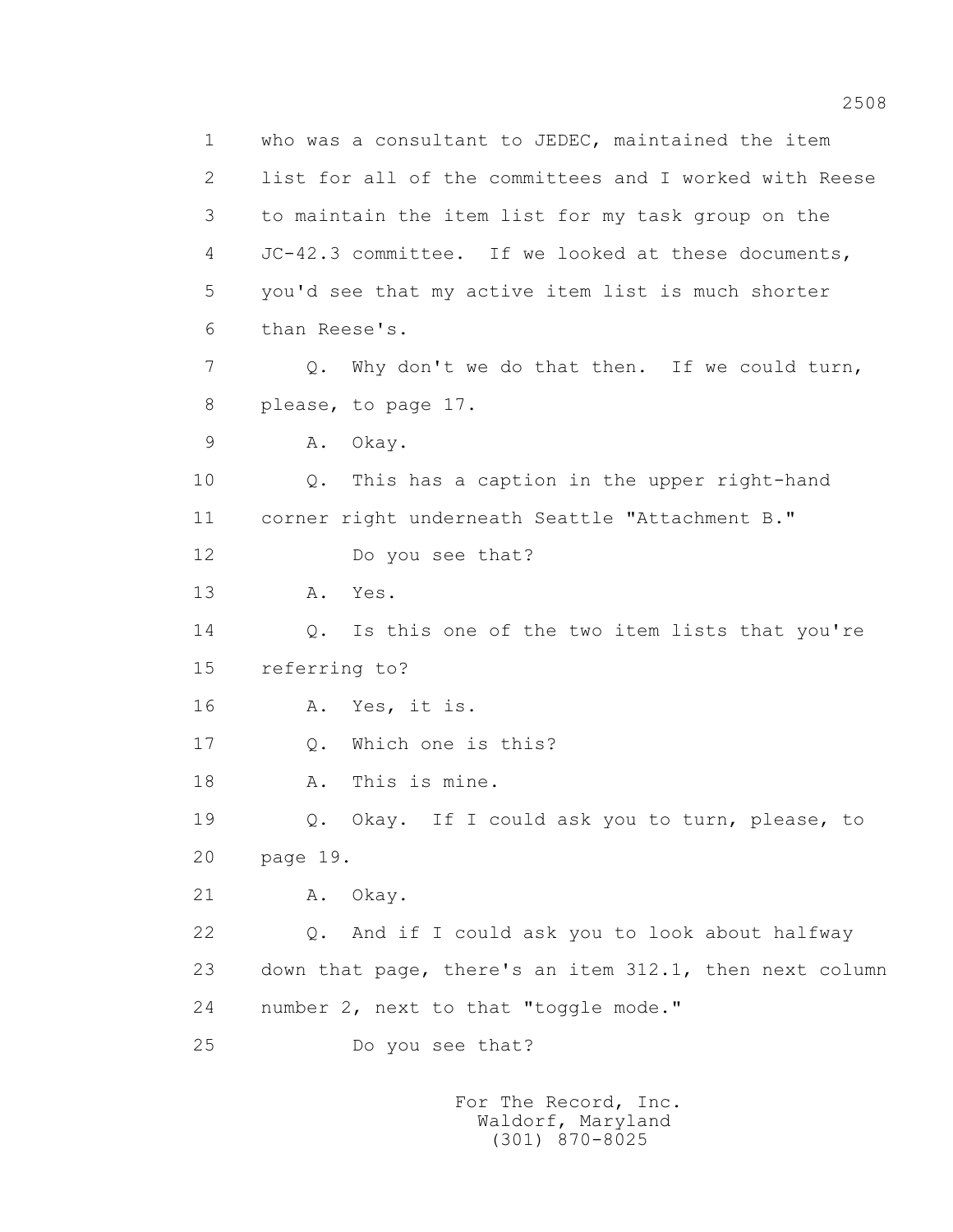1 A. Yes.

 2 Q. And if you go all the way across to the 3 right-hand column, it lists IBM?

4 A. Yes.

 5 Q. Can you please explain what that listing 6 signifies?

 7 A. The listing signifies that toggle mode was an 8 active item. It shows IBM as the company responsible 9 for that new item and it shows that there was a ballot 10 in the committee with a ballot number shown so if 11 someone wanted to look up the information on the active 12 item they could go to that ballot.

 13 Q. And the number in the left-hand column, 312.1, 14 I assume that that refers to the item number?

15 A. That's the committee item number.

16 0. Now, Mr. Kelley, with respect to whether a 17 particular presentation would constitute JEDEC work, 18 what, if any, is the relevance of an item number?

19 A. The item number means that a company has made a 20 proposal, and it could have been multiple proposals, 21 but that it was active committee work.

 22 Q. If something is listed on one of these item 23 logs with an item number, would it be fair to conclude 24 that that constitutes JEDEC work?

25 A. Yes.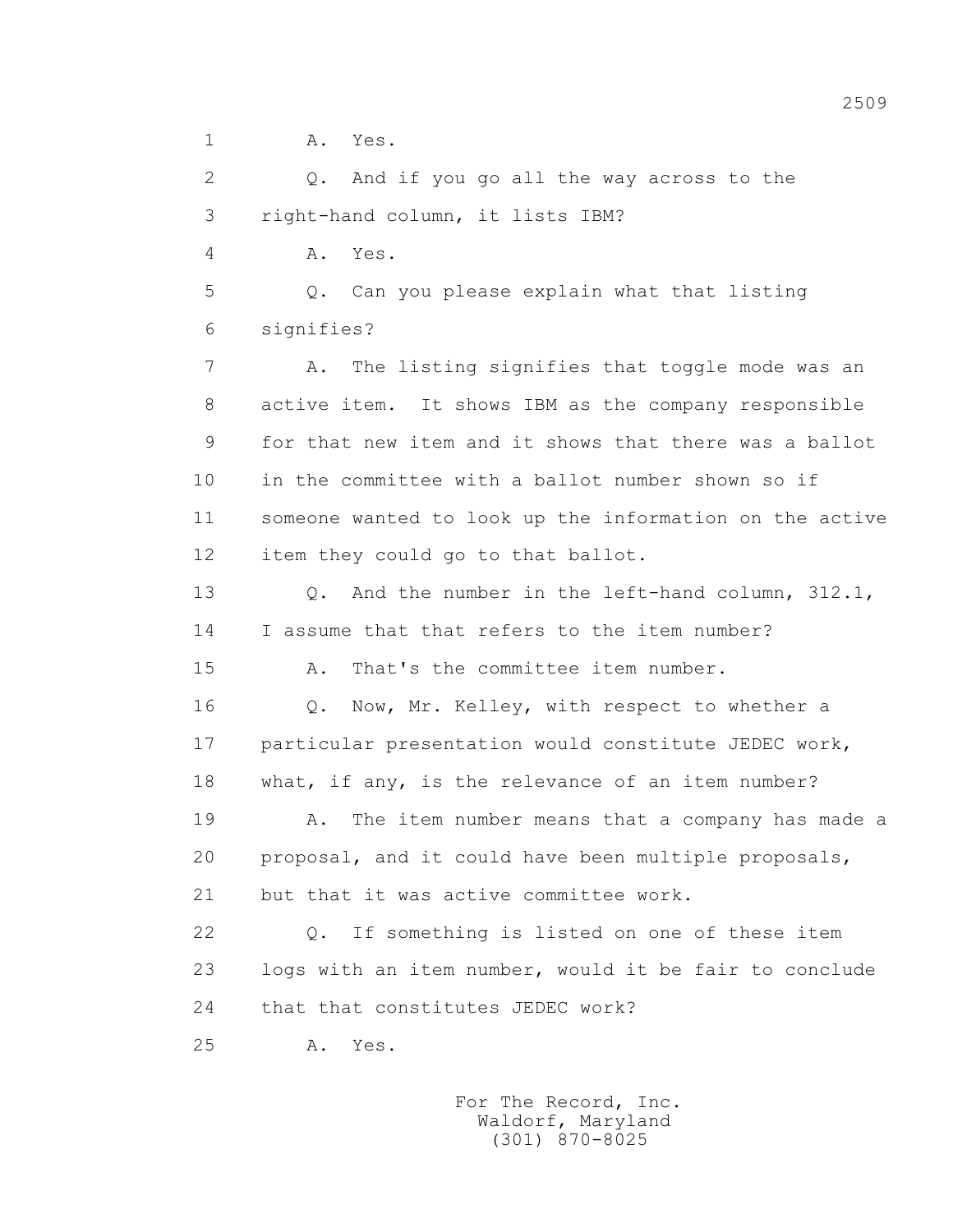1 Q. If I could ask you to turn, please, to page 23 2 in JX-12. 3 A. Okay. 4 Q. And here is a chart that is much more difficult 5 to read, but can you please identify what this chart  $6$  is? 7 A. Yes. This is Reese Brown's item list. 8 Q. Thank you. 9 Next, Mr. Kelley, I'd like to ask you some 10 questions about the May 1992 42.3 committee meeting. 11 May I approach, Your Honor? 12 JUDGE McGUIRE: Yes. 13 BY MR. OLIVER: 14 Q. Mr. Kelley, I've handed you a document that's 15 been marked as CX-34 for identification. 16 Do you recognize this document? 17 A. Yes. 18 0. What is this document? 19 A. This is the minutes from the JC-42.3 committee 20 from May of 1992. 21 Q. If I could ask you to turn, please, to page 30 22 of CX-34. 23 A. Okay. 24 Q. And this page has a handwritten note on the 25 top, "Attachment E." Do you see that? For The Record, Inc.

 Waldorf, Maryland (301) 870-8025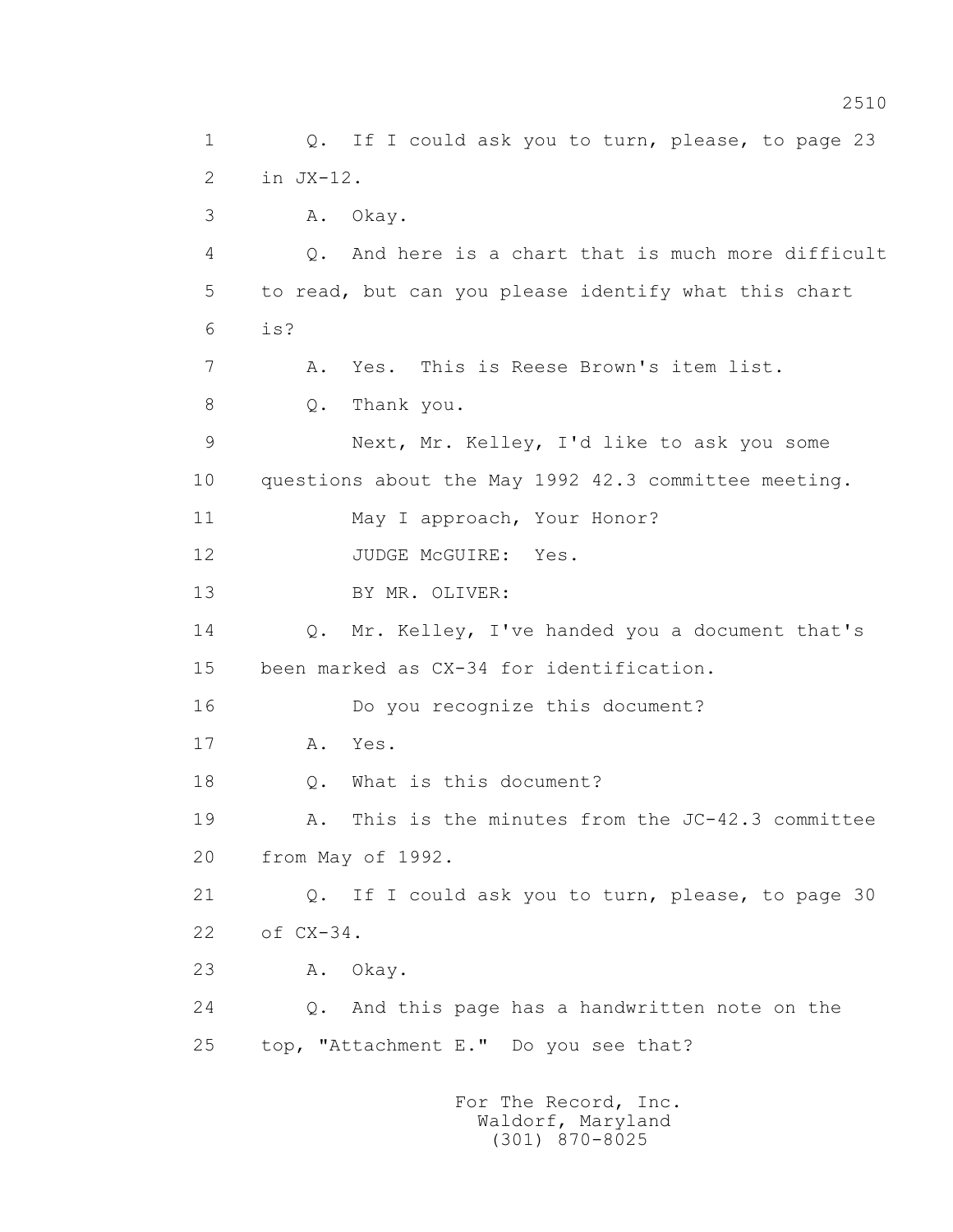1 A. Yes. 2 Q. Do you recognize this page? 3 A. Yes. This is an e-mail memo that I wrote to 4 Ken McGhee. 5 Q. What did you describe in this e-mail note? 6 A. Can you give me a minute to review? 7 Q. Certainly. 8 (Pause in the proceedings.) 9 A. Okay. Now I remember. 10 There had been a special task group meeting in 11 April of 1992. At a task group meeting, the JEDEC 12 office representative is not required to attend because 13 at a task group meeting no official business can 14 transpire. 15 Because Ken McGhee, who was the committee 16 secretary, did not attend, I was sending this to 17 Ken McGhee as a report on what transpired at the 18 special meeting in Dallas in April of 1992. 19 Q. And can you please explain in a little more 20 detail what a special task group is? 21 A. The work of the committee is more difficult 22 because in the room we have people representing other 23 committees. 42.3 is not just about DRAMs. 24 So, for example, there were people in the room 25 who didn't care about DRAMs but did care about SRAMs or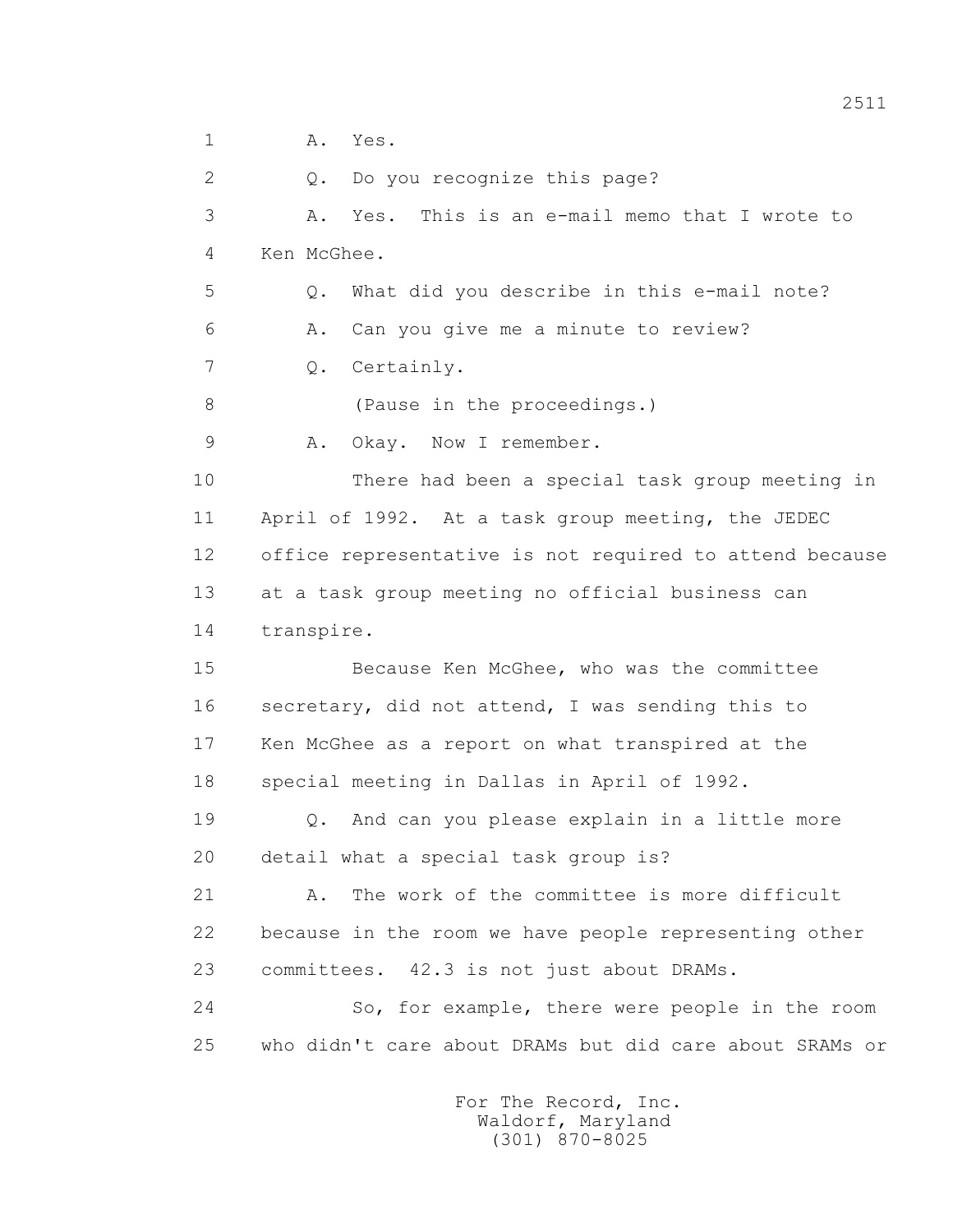1 EPROMs or ROMs and I could list probably half a dozen 2 others.

 3 So in the committee of 42.3, it's a little 4 more difficult to focus on DRAMs compared to a task 5 group where, when we call a special task group 6 meeting, only the people that are interested in DRAMs 7 will, I'll use the word, bother to attend the task 8 group meeting, and that's good news from my point of 9 view because then we can really focus on the items 10 that are for DRAMs with only those parties that are 11 truly interested.

 12 Q. And by the way, if I could ask you to flip 13 quickly through the next few pages up to page 37 of 14 CX-34, I simply want to confirm that the notes that you 15 wrote with respect to this special task group meeting 16 consist of pages 30 through 37 of CX-34.

 17 A. Yes. My report on the special task group 18 meeting goes through page 37.

 19 Q. If I could ask you to turn now to page 32, 20 please.

21 A. Okay.

 22 Q. And I'd like to direct your attention in 23 particular to item I.D. It starts about two-thirds of 24 the way down the page. Next to that is "IBM: 25 (William Hardell - Austin)."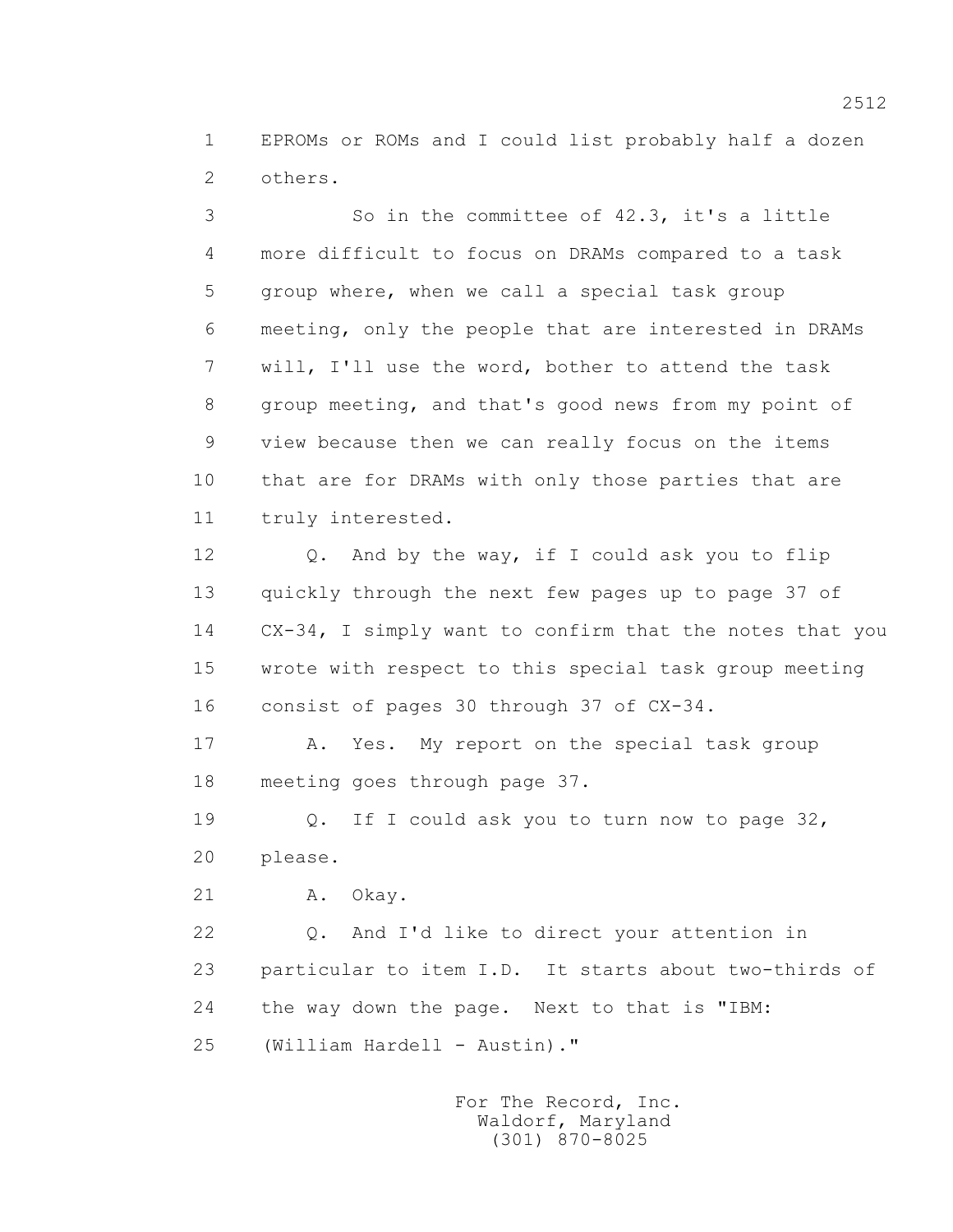1 Do you see that?

2 A. Yes, I see that.

3 Q. First of all, do you know Mr. Hardell?

4 A. Yes, I do.

5 0. And who is Mr. Hardell?

 6 A. Bill Hardell is one of our system designers 7 that specializes in building the memory part of an IBM 8 workstation. An IBM workstation is the high end of the 9 PC kind of computer.

 10 Q. Now, you may have testified to this yesterday, 11 but could you please remind us today of what IBM 12 facility is located in Austin.

 13 A. The IBM facility in Austin works on high-end PC 14 design, development and manufacturing.

 15 Q. Now, does this item I.D indicate that 16 Mr. Hardell made a presentation at this April 1992 17 meeting?

18 **A.** Yes.

19 Q. At the time he made the presentation, were you 20 present?

21 A. Yes.

22 Q. And you observed that presentation?

23 A. Yes.

 24 Q. And did you understand the presentation that 25 Mr. Hardell was making?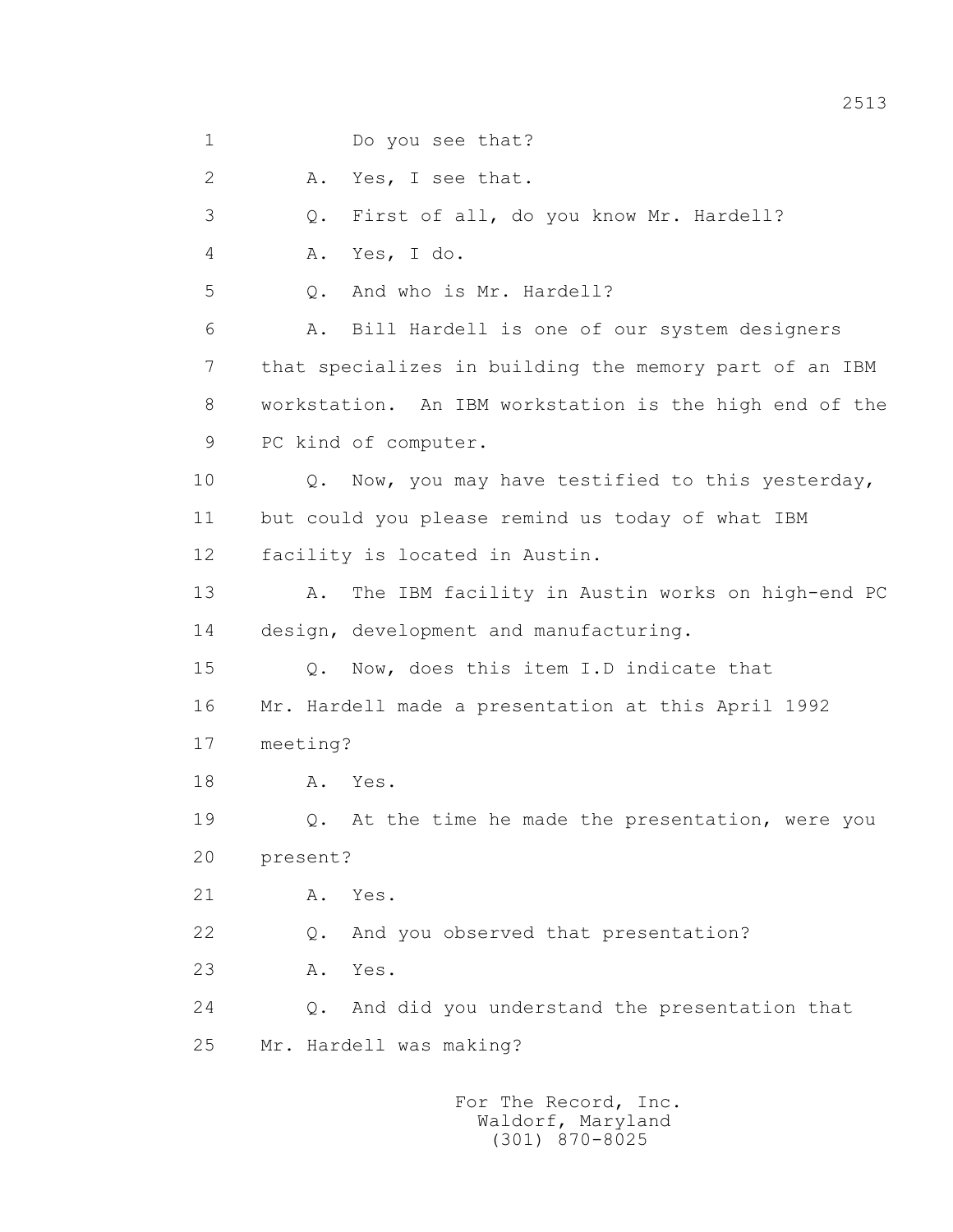1 A. Yes.

 2 Q. If I could direct your attention to the second 3 line, it reads "A-Synchronous RAS/CAS with synchronous 4 DQ." Do you see that?

5 A. Yes.

 6 Q. And underneath that it reads "dual clock edge." 7 Do you see that?

8 A. Yes.

 9 Q. Could you please explain your understanding at 10 the time of what was meant by those entries.

 11 A. In 1986, we invented an asynchronous DRAM with 12 a synchronous output using both edges of the clock, the 13 rising edge of the clock and falling edge of the clock, 14 to output data.

 15 The advantage of that is that if you only 16 output data on one edge of the clock, then, let's say, 17 you get 50-megahertz performance data rate, but if you 18 can do it on both of the edges of the clock, then you 19 double the data rate without impacting any other 20 function in the chip. Now you get 100-megahertz 21 capability from the same part. We called -- internally 22 we called that high-speed toggle.

23 O. Now, at this April 1992 meeting, was 24 Mr. Hardell proposing that JEDEC use that technology? 25 A. Yes.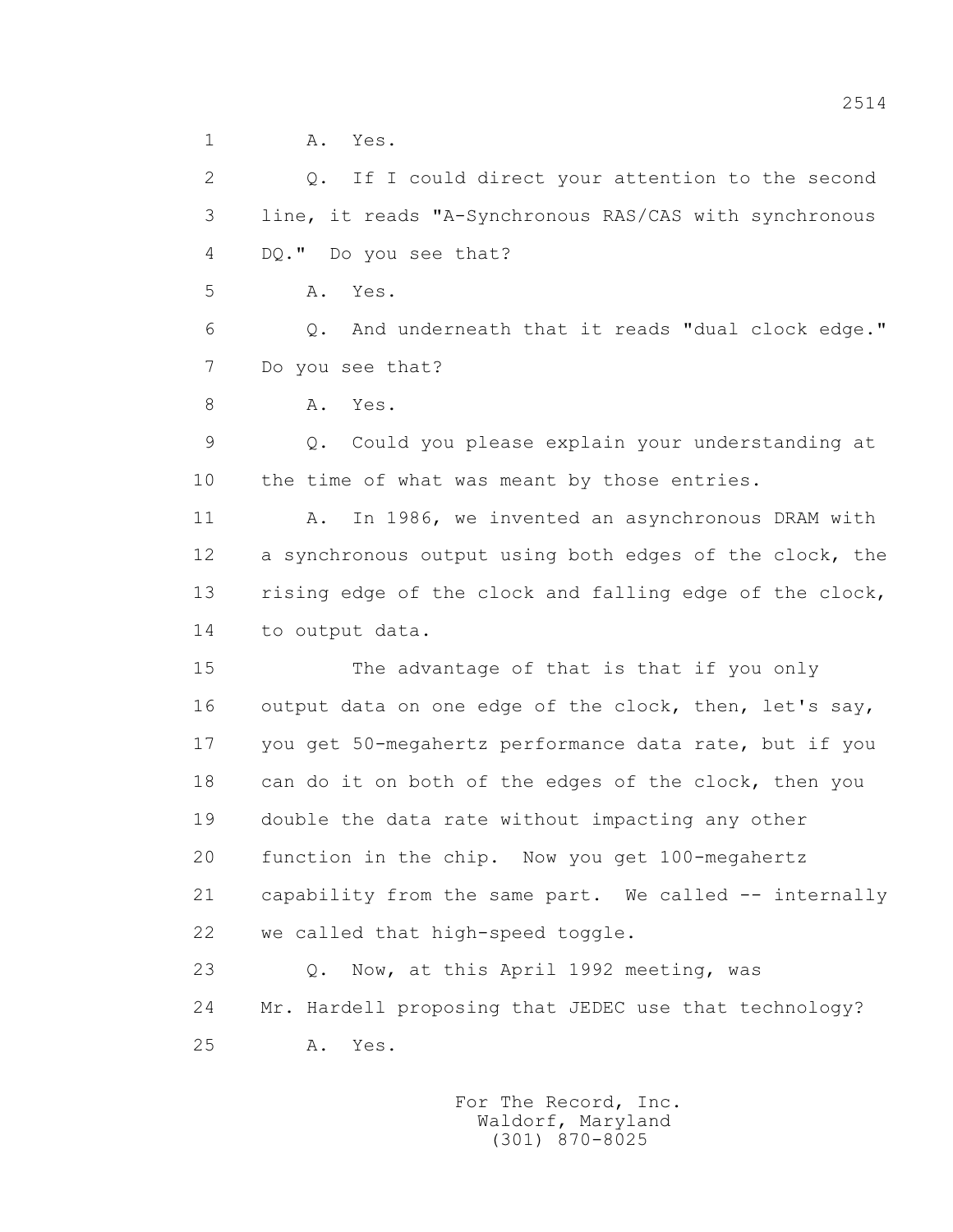1 0. Now, do you have a recollection of what, if 2 any, consensus was reached at this meeting with respect 3 to whether JEDEC would use a dual-edge clock or 4 high-speed toggle technology?

 5 A. At the meeting, we discussed the advantages of 6 a double-edged clock versus a single-edged clock and we 7 decided as a group that we could meet the requirements 8 of the high-performance systems for the next-generation 9 DRAM without needing a double-edged clock for that 10 doubling of the performance and that we would 11 reconsider the double-edged feature in the next 12 generation.

 13 Q. I believe you referred to two different 14 generations in your answer.

 15 With respect to the generation for which 16 members believed that they did not need this 17 technology, would that refer to what became the SDRAM 18 standard?

19 **A.** Yes.

 20 Q. And then you, if I understood you correctly, 21 said that it would reconsider with respect to the next 22 generation. What generation did that refer to? 23 A. I think it's commonly called the DDR or double

24 data rate SDRAM.

25 Q. Thank you.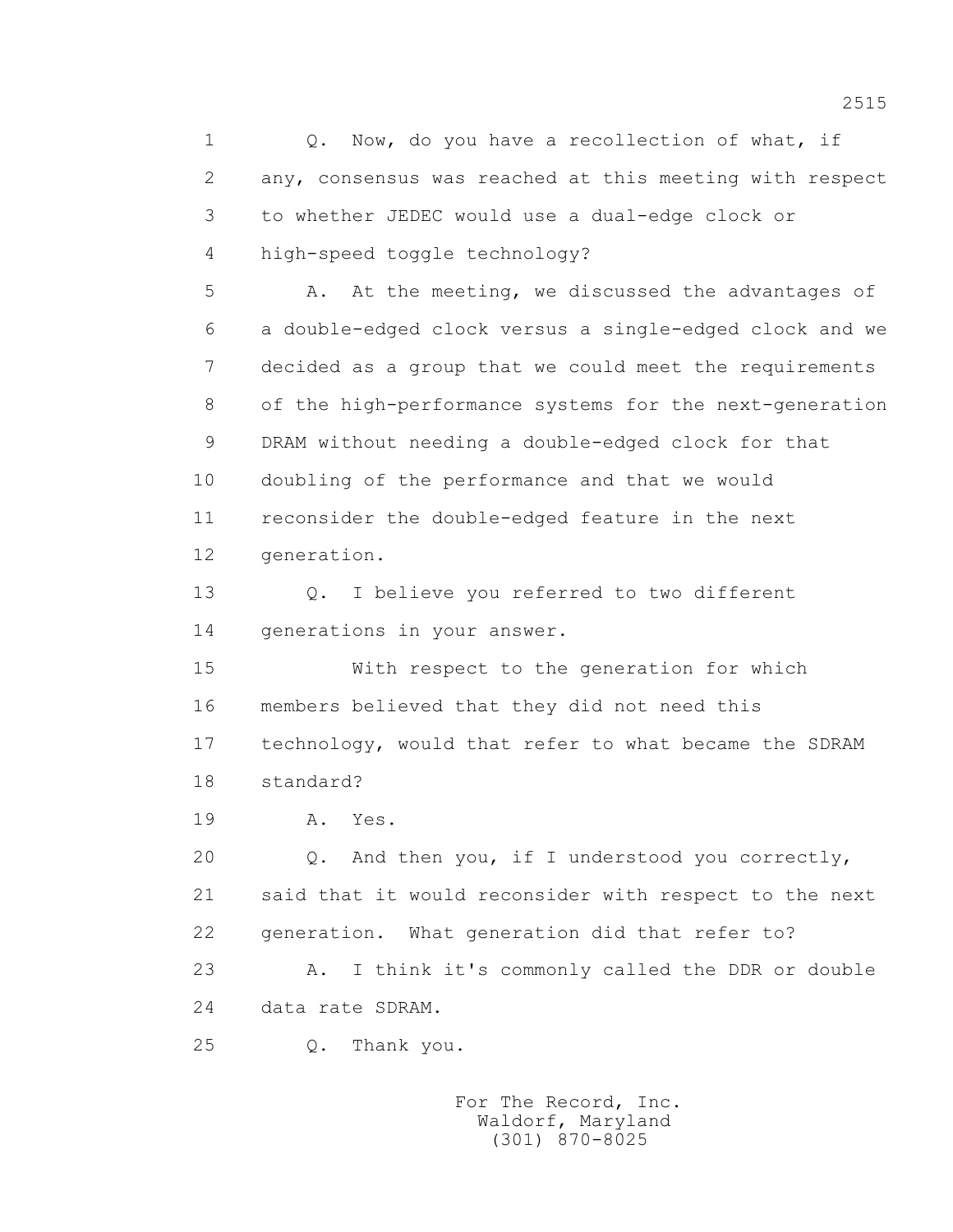1 Mr. Kelley, you can set that document aside. I 2 will be coming back to CX-34. 3 In the meantime, if I could ask you to locate 4 CX-35. I believe it's in the pile in front of you. 5 That would be the JEDEC council minutes from May of 6 1992. 7 MR. PERRY: 35? 8 MR. OLIVER: CX-35. 9 Your Honor, may one of us approach the 10 witness? 11 JUDGE McGUIRE: Yes, go ahead. 12 THE WITNESS: Thank you. 13 BY MR. OLIVER: 14 Q. Mr. Kelley, do you now have CX-35 in front of 15 you? 16 A. Yes. 17 Q. If I could ask you to turn, please, to page 16 18 of CX-35. 19 A. Okay. 20 Q. This appears to be a letter with the IBM logo 21 in the upper right-hand corner and your name but no 22 signature at the bottom. 23 Do you see that page? 24 A. Yes. 25 Q. Do you recognize this page? For The Record, Inc.

 Waldorf, Maryland (301) 870-8025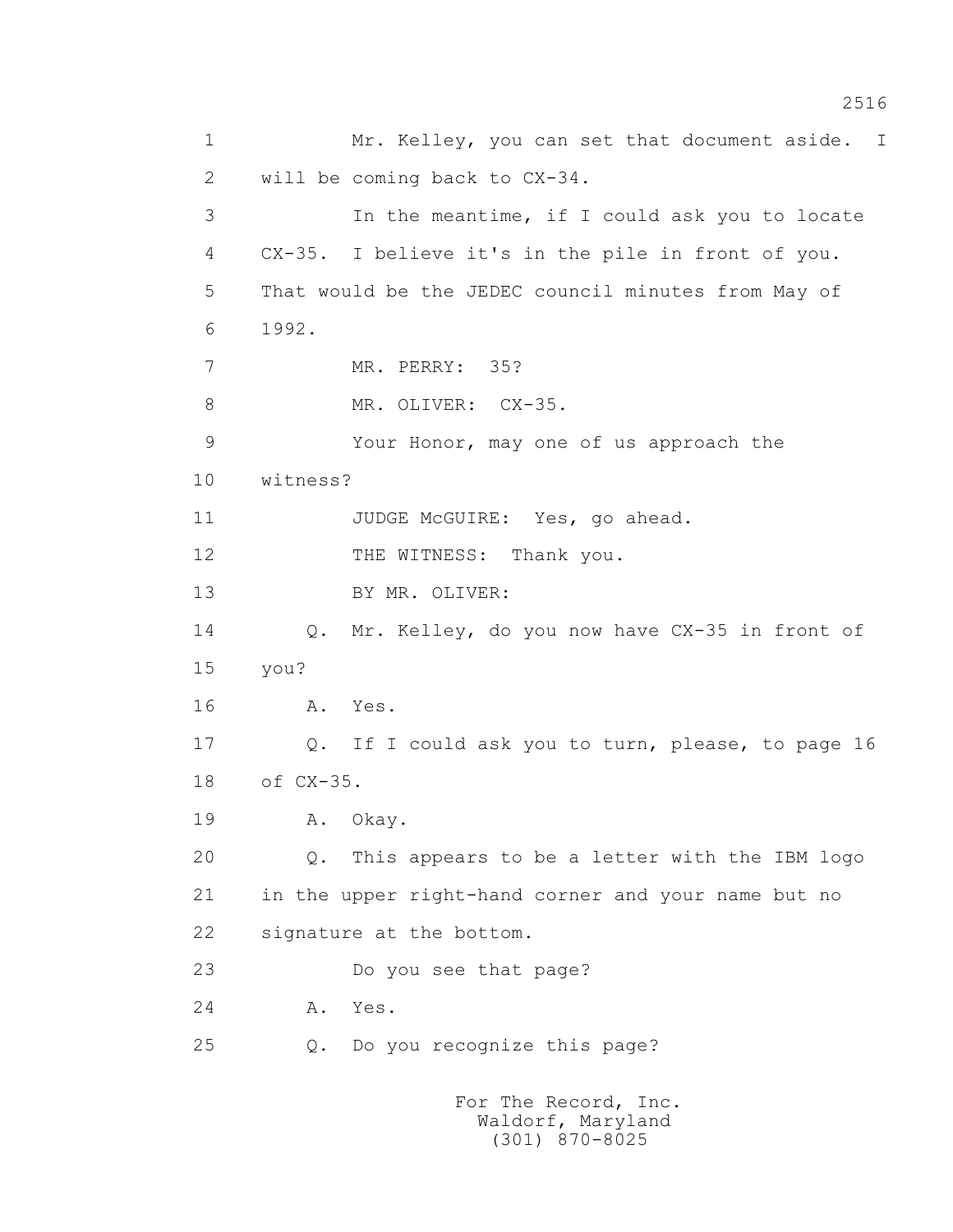1 A. Yes. This is a letter that I wrote to 2 Ken McGhee. 3 Q. As I noted, there is no signature on this 4 letter. 5 Is this a letter that you actually sent? 6 A. There's no signature because I sent this 7 e-mail. 8 Q. And this is a letter you sent on or about 9 April 16, 1992; is that right? 10 A. Yes. 11 0. So in other words, about a week or so after the 12 task group meeting that we just looked at? 13 A. Yes. 14 Q. If I could direct your attention to the second 15 paragraph. It begins, "On another topic, I am 16 concerned about press leaks from JC-42." 17 Do you see that? 18 **A.** Yes. 19 Q. Could you please explain what you had in mind 20 when you wrote that sentence. 21 A. I believed that the decisions that had been 22 made and the work that had been discussed at the 23 special meeting in Dallas in April were very 24 significant points in the work of JEDEC and I was 25 concerned that people who were in attendance at the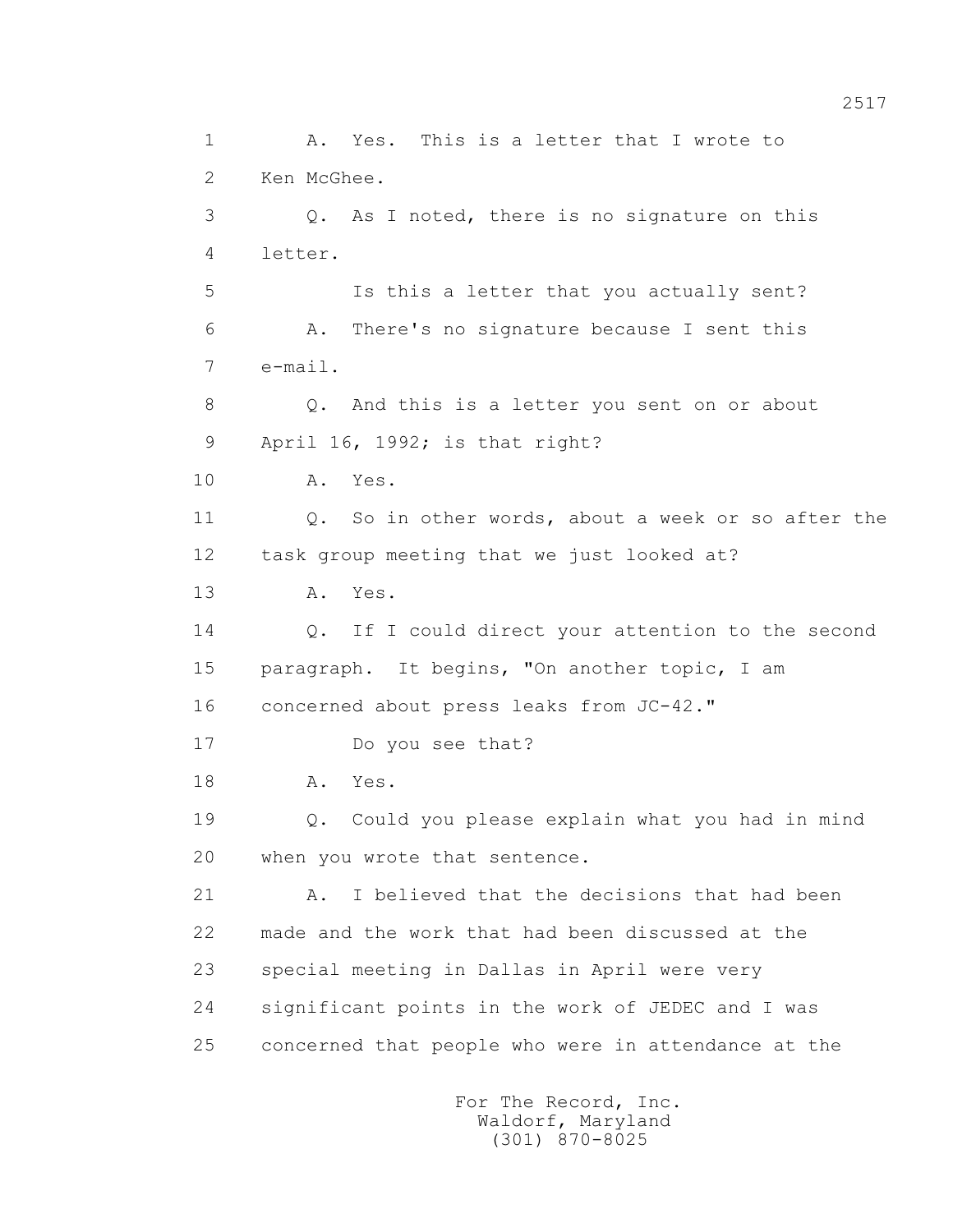1 meeting would leak this to the press.

 2 Sometimes that happened and we would pick up 3 the Electronic News or a like press report that showed 4 us what somebody thought transpired at the meeting, and 5 I was concerned about that.

 6 Q. Why were you concerned about leaks to the 7 press?

8 A. Once an item gets into the press, then it does 9 a couple of things. Debate begins in the media of the 10 press and usually only very few companies participate 11 in that press debate, which limits the discussion 12 openly. And also in the press, we can have 13 encouragements or biases that leak into the issues from 14 nonmember companies and I was just concerned about all 15 of this non-JEDEC information getting into the open 16 press.

17 0. With respect to the concerns that you've 18 expressed, were these concerns related to the ability 19 of JEDEC to carry out its work or were they concerns 20 related to some other subject?

 21 A. No. I was concerned about the ability of 22 JEDEC to carry out its work and the fact that if it 23 was out in the non-JEDEC company debate, then 24 situations could arise that would impede the work of 25 JEDEC.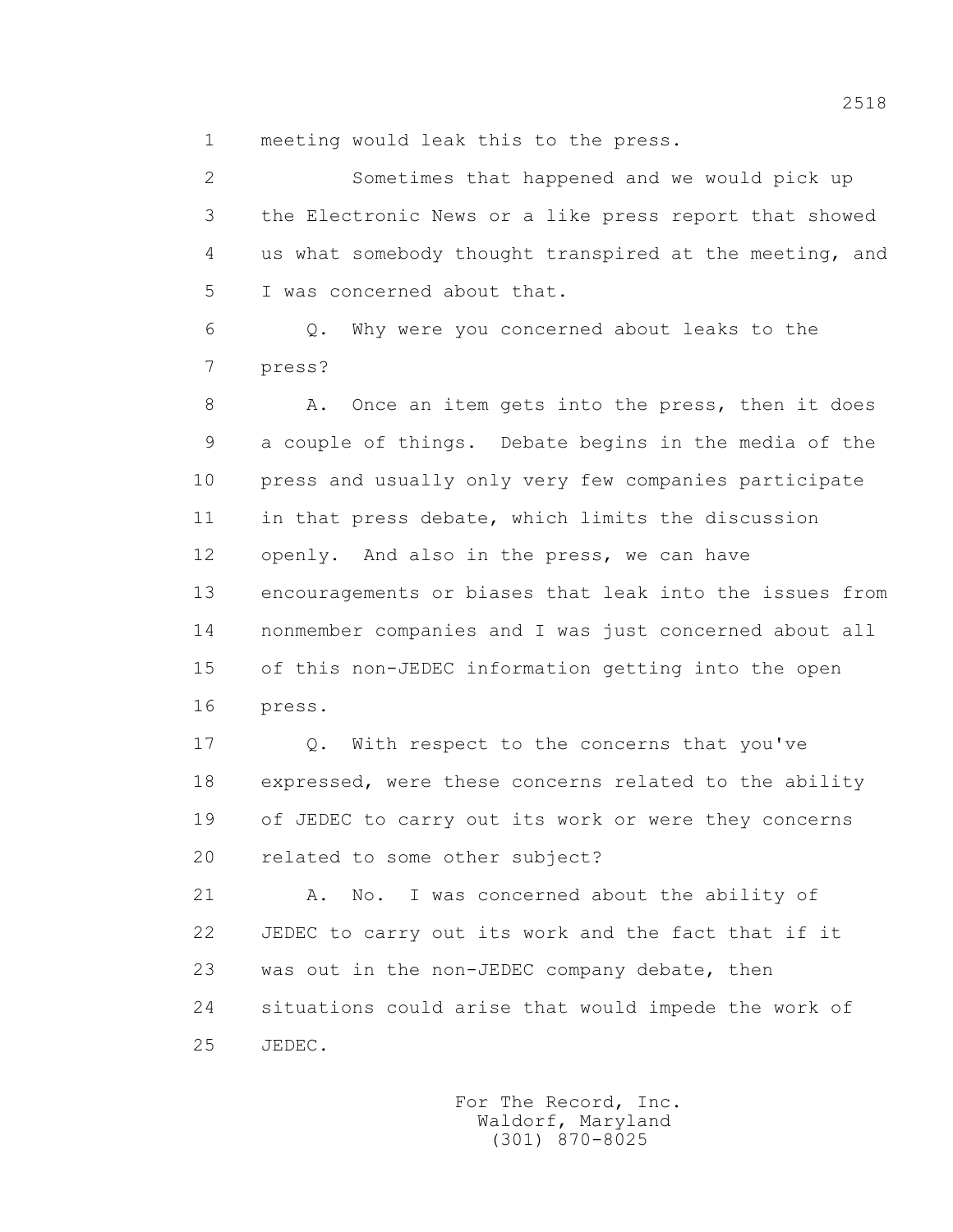1 Q. Did JEDEC have any rules or procedures in place 2 to deal with leaks to the press? 3 A. Yes, we did. We specified that members were 4 only to talk about JEDEC work within their companies. 5 Q. And why was that? 6 A. Because we were concerned about leaks. 7 Sir, may I clarify that a little bit? 8 Q. Yes, please. 9 A. That last statement? 10 When I say only within their companies, I don't 11 mean to imply that we couldn't talk with each other as 12 members about it. 13 Q. Okay. Thank you. 14 Your Honor, may I approach? 15 JUDGE McGUIRE: Yes. 16 Let's go off the record for a moment. 17 (Discussion off the record.) 18 JUDGE McGUIRE: Mr. Oliver. 19 MR. OLIVER: Thank you, Your Honor. 20 BY MR. OLIVER: 21 Q. Mr. Kelley, I've handed you a document that's 22 been marked as CX-1708 for identification. I don't 23 know if it's a document that you have seen before or 24 not. 25 Let me represent to you that it is an e-mail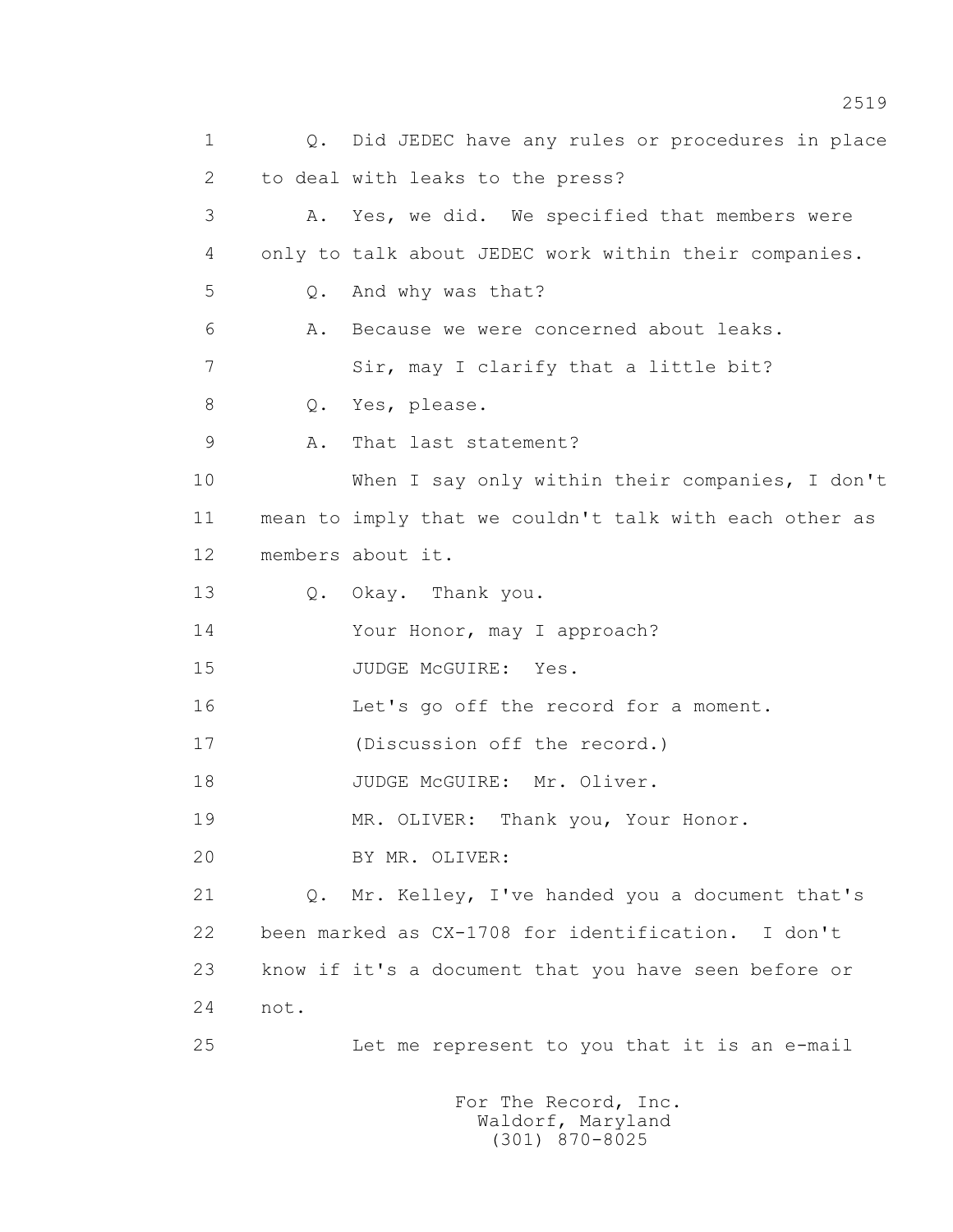1 apparently written by Mr. Richard Crisp at or shortly 2 after the April 1992 meeting that we've been looking 3 at. And I'd like to direct your attention to a couple 4 portions of this document and then ask you a couple of 5 questions.

 6 If I could ask you to turn, please, to page 5 7 of the document.

8 A. Okay.

 9 Q. And I'd like to direct your attention to the 10 next to last paragraph on this page.

 11 The paragraph reads: "I think we should make 12 sure this gets leaked to the press" -- actually in 13 fact, before I read that paragraph, let me first 14 direct your attention to the caption at the top of that 15 page. The caption reads "Dissension in the JC-42 16 meeting."

 17 And then back to the next to last paragraph 18 where I directed your attention: "I think we should 19 make sure this gets leaked to the press. Something 20 like RIFT forms in JEDEC SDRAM working group: major 21 system houses now leaning away from JC-42 committee 22 recommendation."

23 Do you see that?

24 A. Yes, I do.

25 Q. And then if I could continue in the next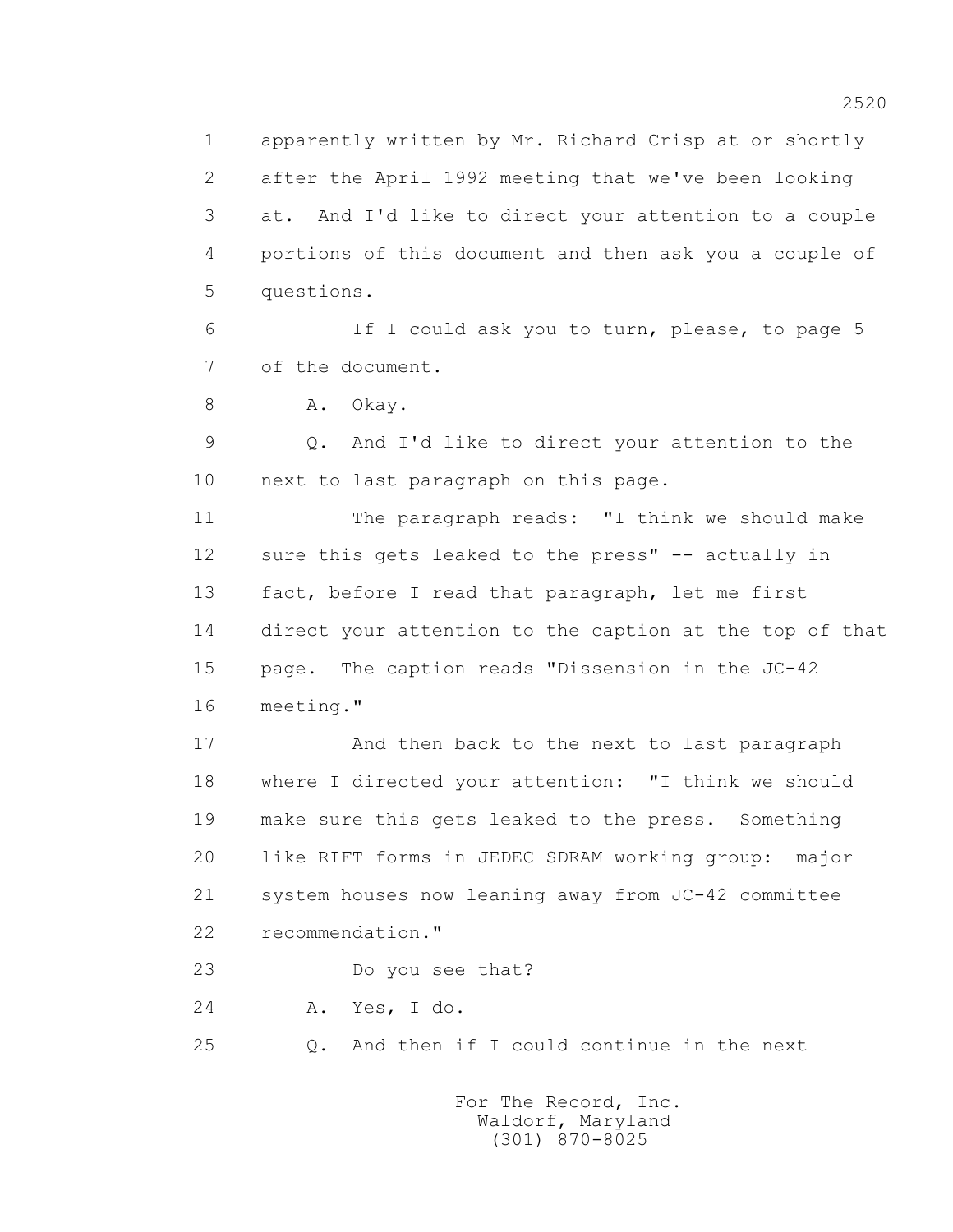1 paragraph: "Now, if we can get this on the front page 2 of EETimes and the next issue of Nikkei Electronics, 3 this should help our air war. One downside is that 4 the discussions are confidential and if it was learned 5 that the story came from us we would certainly be 6 censured by JEDEC if we weren't tossed out. On the 7 other hand, this sort of story could be very useful to 8 us in print. I suspect that our buddy, Osamu Kobayashi 9 of Nikkei Electronics, would be willing to help. I 10 also know," continuing on to the next page, "a guy 11 with Electronics Buyers News that would probably be 12 willing to publish this story. Let's talk about it on 13 Monday." 14 Do you see that? 15 A. Yes, I do. 16 Q. Now, Mr. Kelley, were you aware of this e-mail 17 at the time you wrote your letter to Mr. Ken McGhee of 18 April 16, 1992? 19 A. No. 20 Q. Is this the type of concern you had in mind 21 when you wrote your letter to Mr. Ken McGhee? 22 MR. PERRY: Your Honor, that's vague. This is 23 an internal discussion. The question needs to have

25 had in mind. This is simply an internal discussion.

24 some more in it. It's quite vague as to what it is he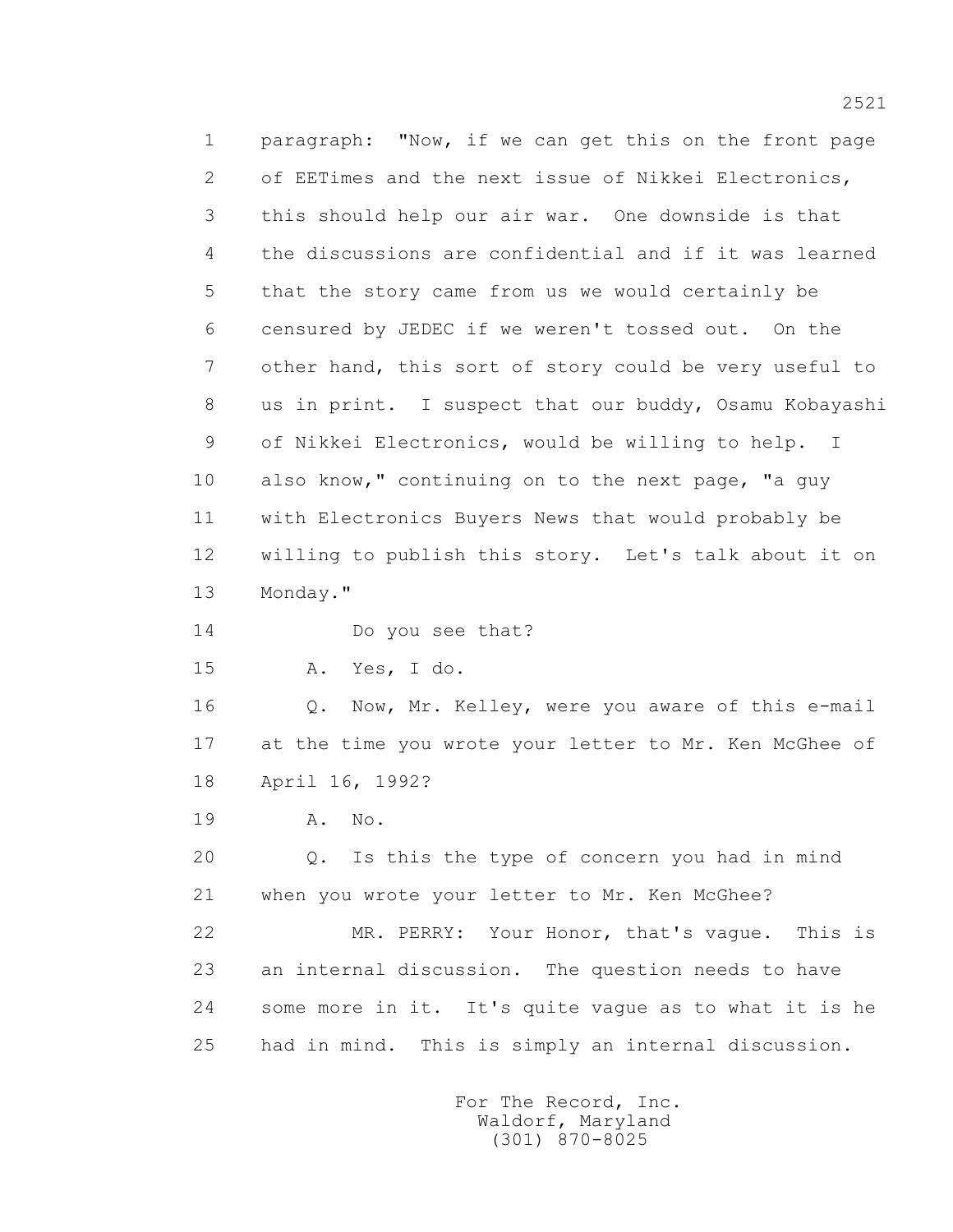1 There's no evidence Mr. Kelley was concerned about what 2 people talked about in their own companies as opposed 3 to actually leaking anything.

 4 MR. OLIVER: Your Honor, Mr. Kelley clearly had 5 a concern about leaks in mind at the time he wrote his 6 letter to Mr. McGhee. This now indicates a particular 7 type of leak being proposed by a particular 8 representative following a specific JEDEC meeting. 9 And --

10 MR. PERRY: My -- I'm sorry. Go ahead.

 11 MR. OLIVER: And I'd simply like to know if 12 this is the type of leak that Mr. Kelley was concerned 13 about at the time he wrote his letter to Mr. McGhee.

 14 MR. PERRY: My only objection is that there's 15 no evidence of any leaks. He needs to have a 16 good-faith basis for a question. If he's going to say 17 are you concerned about this type of leak, he needs to 18 have a good-faith basis that the proposal, as he calls 19 it, was ever carried out, and he knows there's 20 absolutely no evidence that they've ever found that any 21 of this ever happened.

 22 This is a discussion that took place in a 23 nanosecond and now he's asking this witness are you 24 concerned about this kind of leak. There's no leak 25 that's been demonstrated.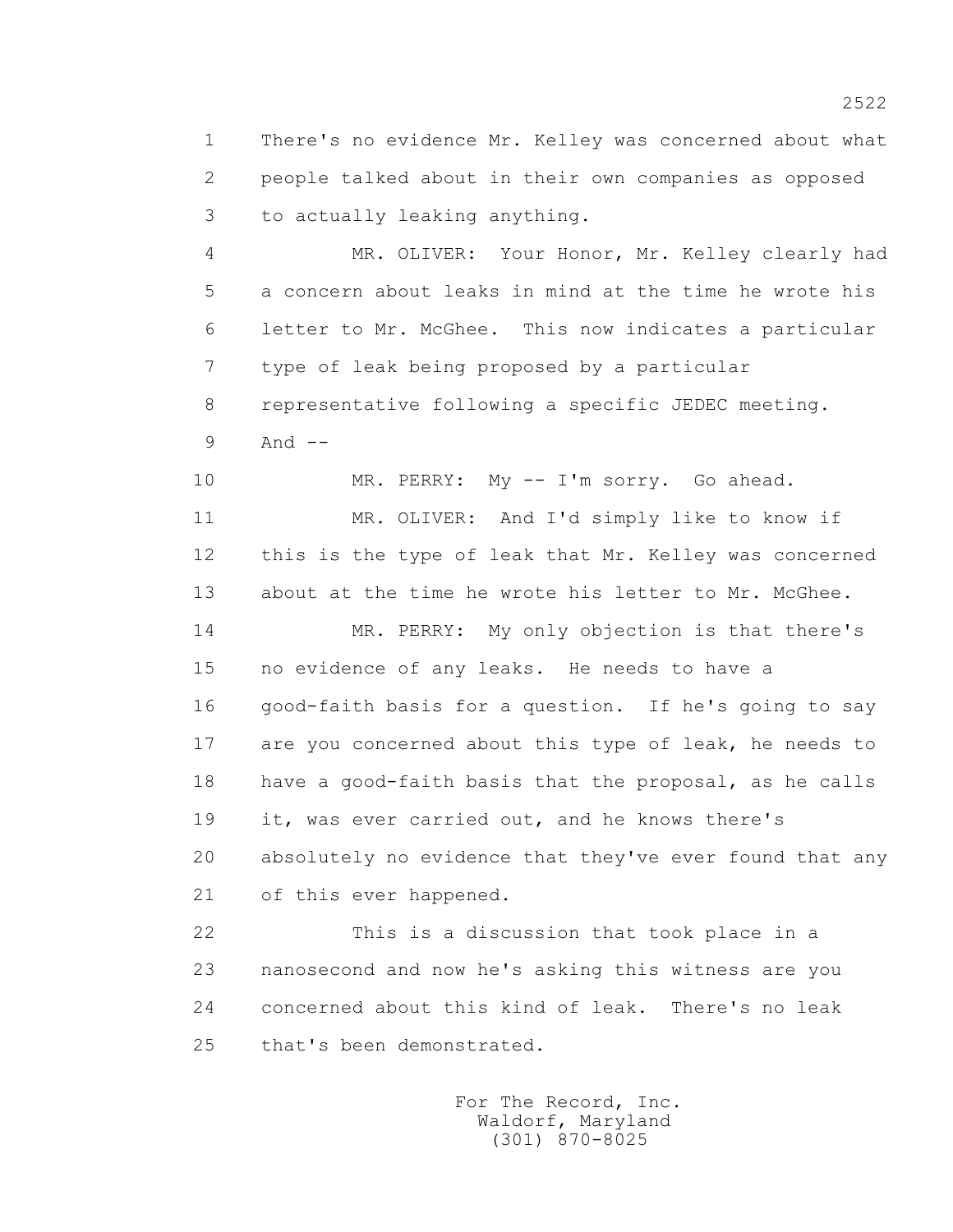1 JUDGE McGUIRE: All right. Overruled -- no. 2 It's sustained to the extent that you questioned about 3 a leak.

 4 I believe the question was: Is this the type 5 of thing you were concerned with?

 6 Now, maybe that's, you know, a very fine 7 distinction. But I'll hear the answer to it to that 8 extent. It hasn't been indicated yet that there has 9 been any leaks, so to that extent, I'm going to uphold 10 his objection. But I thought the question stated, Is 11 this the type of concern that you had? So I will hear 12 that answer.

 13 MR. OLIVER: Your Honor, would it help if I 14 were to rephrase the question?

15 JUDGE McGUIRE: I think it would.

16 BY MR. OLIVER:

 17 Q. Okay. Mr. Kelley, is the proposal that we have 18 just read a source of the type of concern you had at 19 the time you wrote your letter to Mr. McGhee?

20 A. This was my concern.

 21 Q. And Mr. Kelley, based on your understanding of 22 the concept of good faith as it applied to JEDEC's 23 activities in 1992, would it be consistent with your 24 understanding of good faith at that time to propose to 25 plant a story with the press about dissension within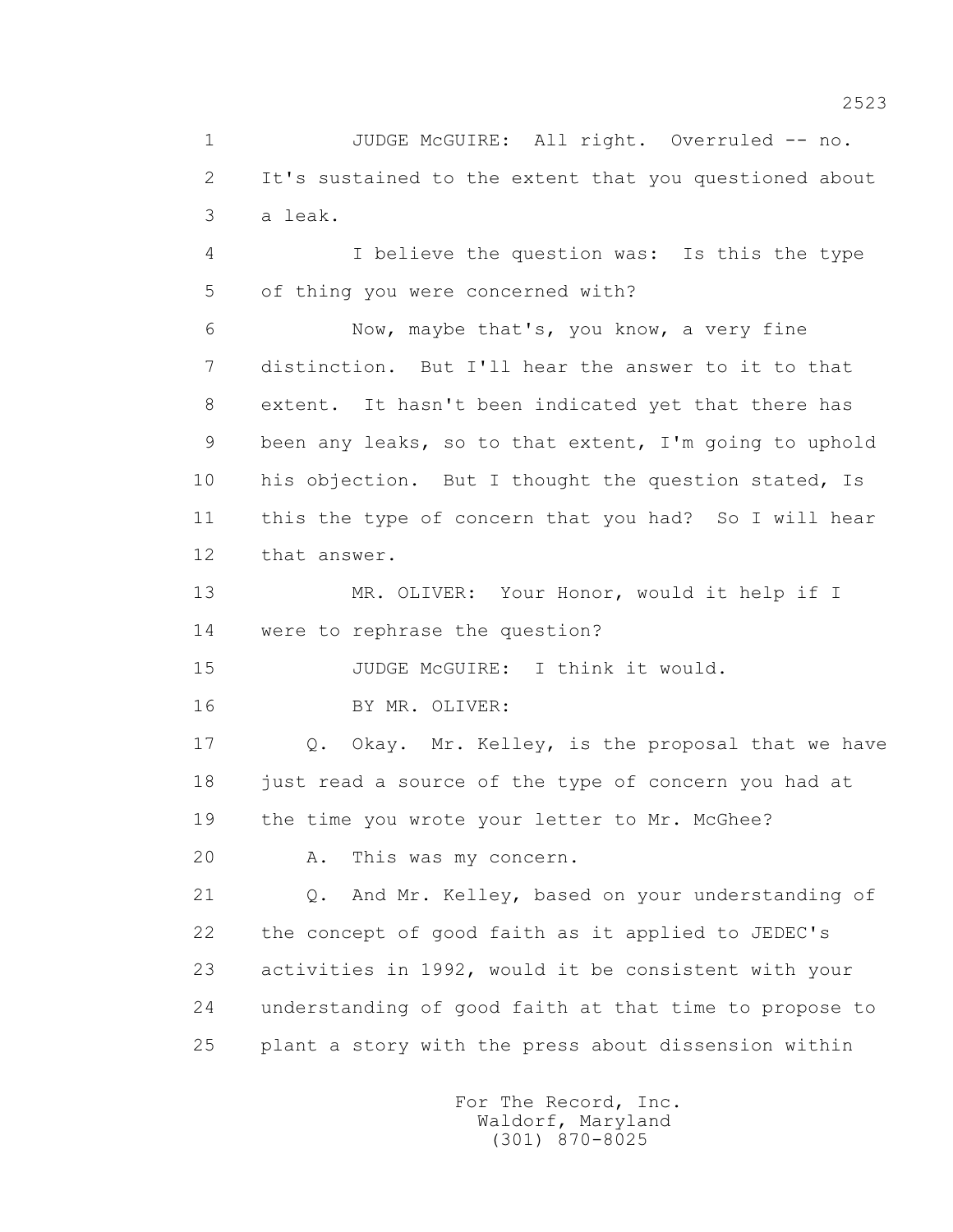1 JEDEC?

 2 A. This is an example of not having good faith or 3 not showing good faith.

4 Q. Why not?

 5 A. Because this undermines the JEDEC process. It 6 talks about discussions of JEDEC confidential 7 information, company confidential information for 8 other companies, and it puts it out into the media 9 where anyone in the world can participate in that 10 debate.

11 0. Thank you.

12 If I could ask you to turn back now to CX-34, 13 these are the meeting minutes from May 1992 that we 14 were looking at just a moment ago.

 15 All right, Mr. Kelley. If I could ask you to 16 turn, please, to page 31 of CX-34.

17 A. Okay.

 18 Q. I'd like to direct your attention now to the 19 bottom portion of page 31. There's a caption that 20 reads "I.A" and next to that "IBM" and next to that 21 "John Szarak Boca."

22 Do you see that?

23 A. Yes.

 24 Q. Again, I believe that you mentioned John Szarak 25 yesterday, but could you please remind us today who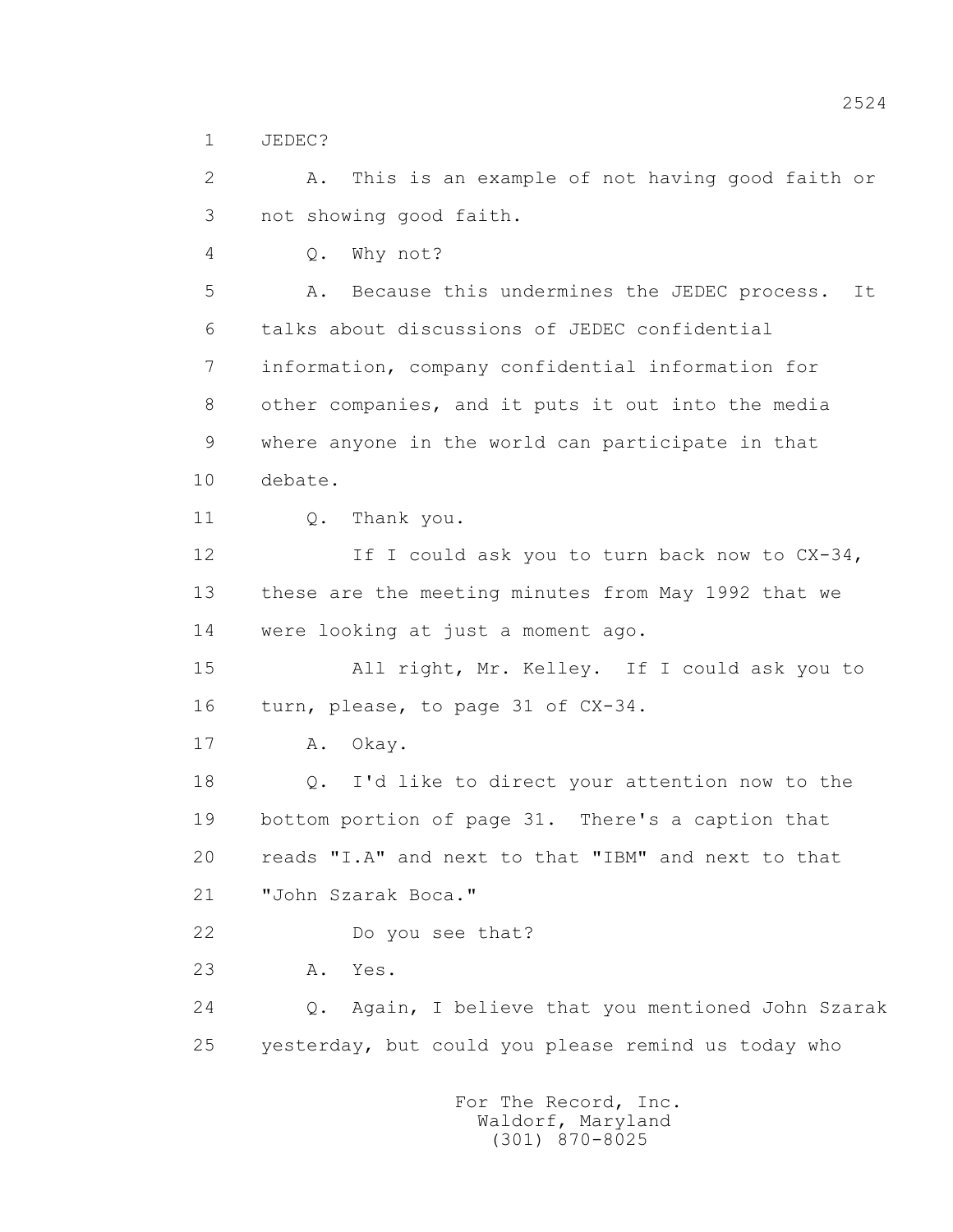1 Mr. Szarak is.

 2 A. Yes. John Szarak is one of the system 3 designers for the application of memory in our IBM PC 4 division. 5 Q. And again I believe you also testified 6 yesterday with respect to Boca, but could you remind 7 us again, please, what IBM facility was located in 8 Boca. 9 A. IBM had a large facility in Boca Raton, 10 Florida where we designed, developed and produced IBM 11 PCs. 12 Q. Now, does this indicate that Mr. Szarak made a 13 presentation at the April 1992 meeting? 14 A. Yes. 15 Q. Were you present when he made the 16 presentation? 17 A. Yes. 18 Q. And did you observe his presentation? 19 A. Yes. 20 Q. Did you understand his presentation when he 21 gave it? 22 A. Yes. 23 Q. Could you summarize briefly what presentation 24 Mr. Szarak was making. 25 A. John Szarak had put together a presentation For The Record, Inc.

 Waldorf, Maryland (301) 870-8025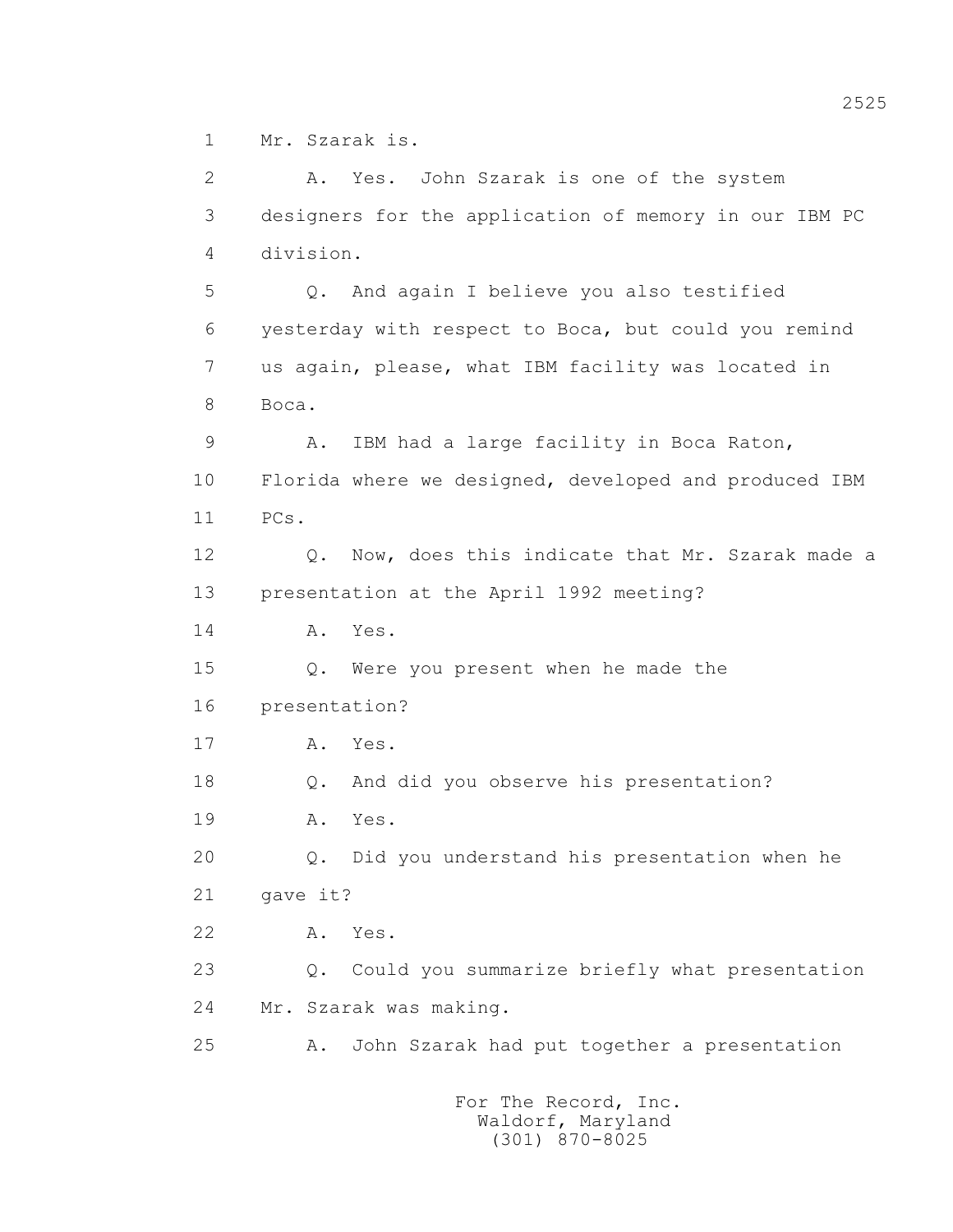1 that he felt represented a wide cross-section of DRAM 2 use within the IBM Corporation. In his first bullet he 3 mentions SDRAMs for IBM mainframes, minis, 4 workstations, PCs and portables, so he's speaking for a 5 very broad range of IBM applications of DRAMs. 6 Q. If I could direct your attention to the next 7 line underneath that, it reads, all caps, "LOW COST" 8 followed by three exclamation points. 9 Can you please explain what he meant by that? 10 A. Well, the three exclamation points mean, in my 11 paraphrase, low cost, low cost, low cost. John -- 12 John's position was that the SDRAM could not cost more 13 than the preceding nonsynchronous DRAM. 14 Q. I see immediately after that there's 15 parentheses and then I believe a less-than symbol of 16 5 percent more than DRAM. Do you see that? 17 A. Yes, I do. 18 Q. What was meant by that phrase? 19 A. There's a lot in that phrase because at the 20 meeting in Dallas, each of the IBM system users of DRAM 21 were present at that meeting and each one was asked 22 separately what their requirement for DRAMs was, and 23 John Szarak for the IBM PCs said it had to be 24 zero percent increase over the preceding DRAM, the 25 representative for IBM minicomputers said 3 to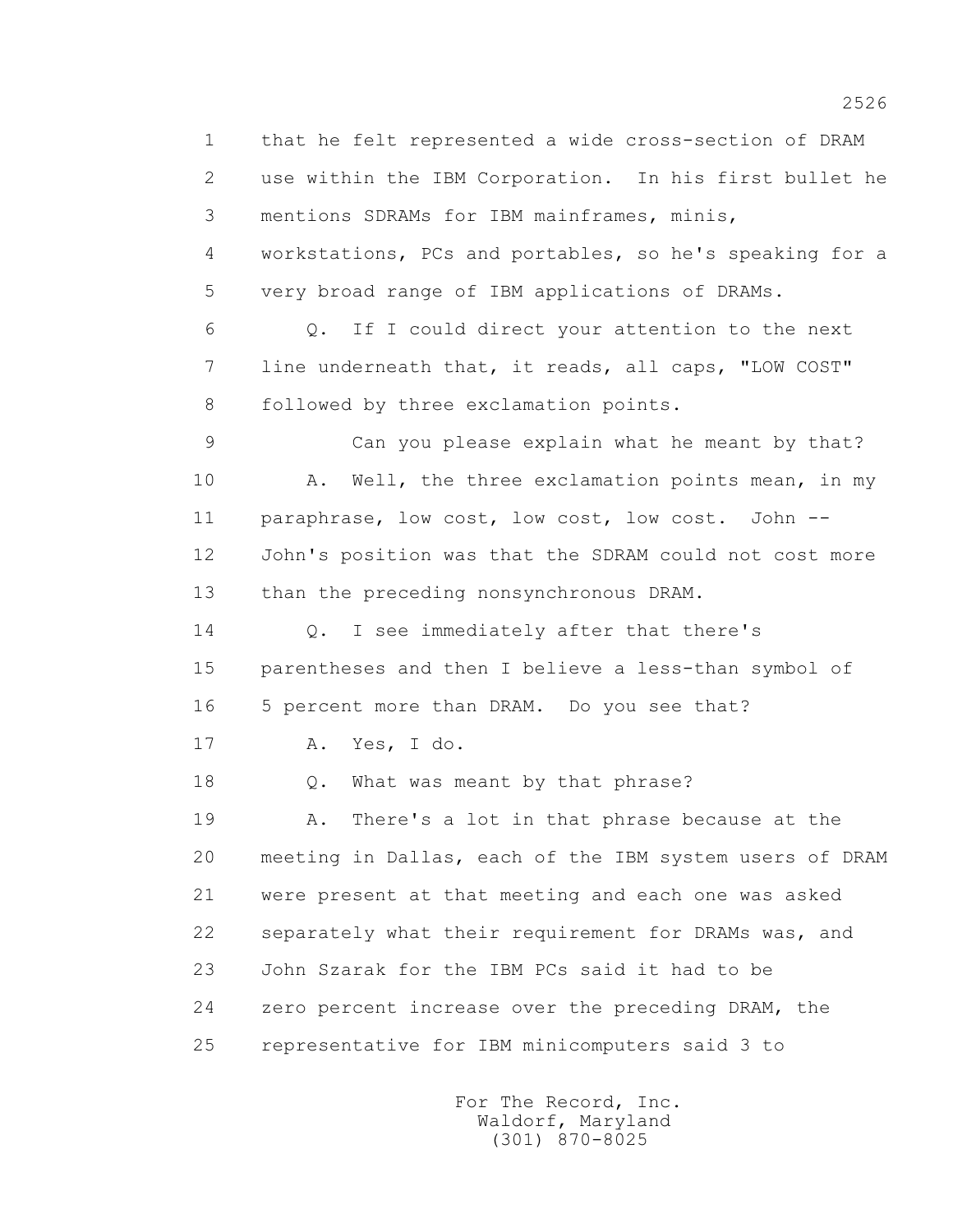1 5 percent was acceptable, and the mainframe computers 2 said that 5 to 10 percent would be acceptable. 3 And let me orient you. A PC costs one to 4 two thousand dollars, a mini costs \$50,000, and a 5 mainframe costs one to five million dollars. 6 Q. I believe that you said -- you were speaking of 7 an increase with respect to prior DRAM. 8 At this time what was the prior DRAM? 9 A. It was the asynchronous DRAM that we had 10 standardized before we got to the consideration of a 11 synchronous DRAM. 12 Q. I see. 13 Again, just to be certain the record is clear, 14 was this then an indication of the desire to limit, if 15 you will, the price increase of SDRAM over asynchronous 16 DRAM? 17 A. You used the word "price increase." We never 18 at JEDEC talked about prices. However, we did talk 19 about relative impact and that's why this is in a 20 percentage, so we could talk about a relative impact of 21 the new SDRAM compared to the preceding asynchronous 22 DRAM as a relative number. Zero percent of course 23 means no increase up to 10 percent means a 10 percent 24 increase.

25 Q. Now, underneath that is a caption that reads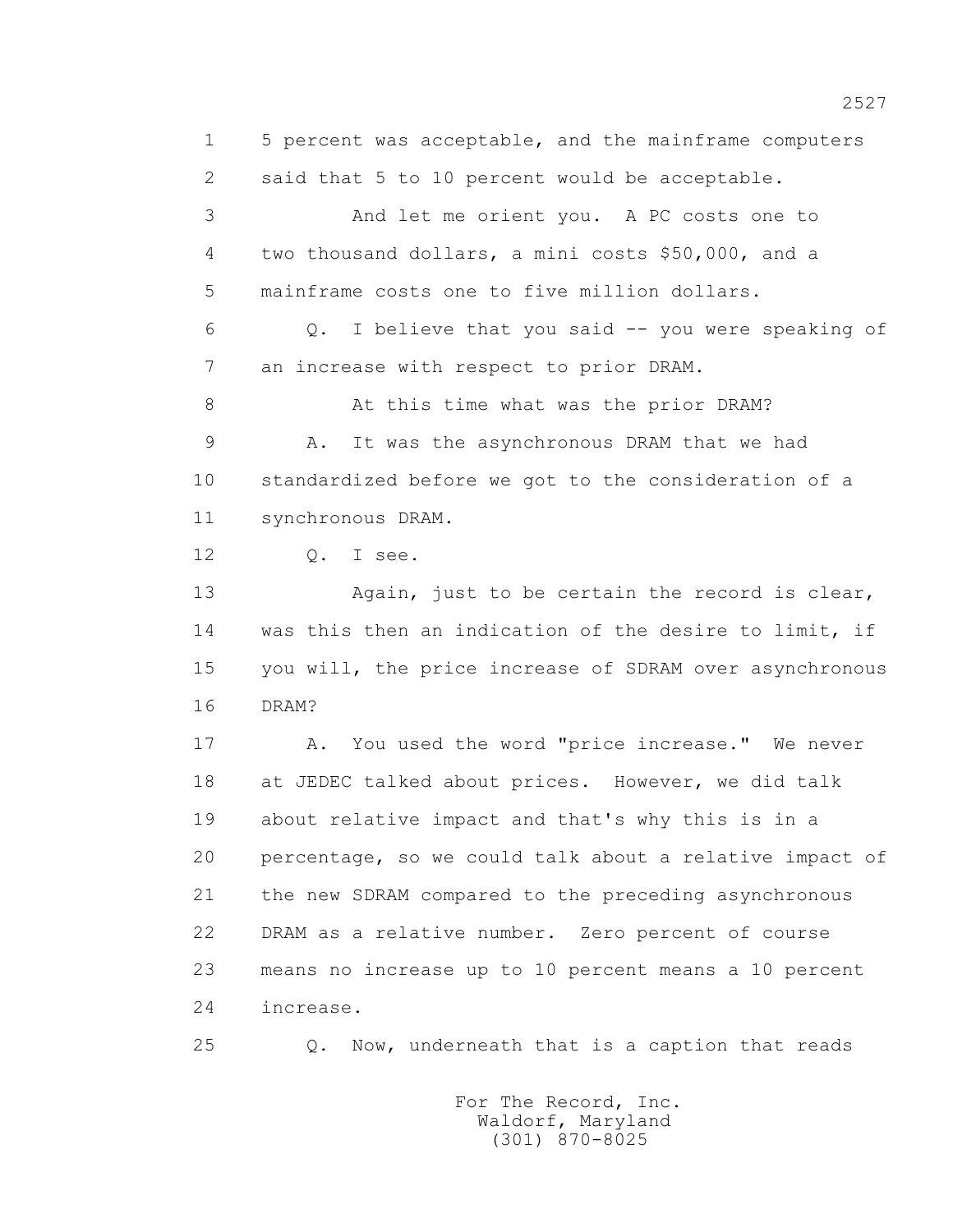2 Do you see that? 3 A. Yes. 4 Q. And underneath that appears to be a list of 5 features; is that right? 6 A. Yes. 7 Q. And if I could then direct your attention to 8 the top of page 32. 9 A. Yes. 10 Q. Blow up the top portion of that page, please. 11 Now, is this a continuation of Mr. Szarak's 12 presentation? 13 A. Yes. 14 Q. And at the top of the page, the caption SDRAM 15 Requests or -- excuse me -- Sync DRAM Requests; is that 16 right? 17 A. Yes. 18 Q. The first item underneath that is multiple 19 banks with interleaving. Do you see that? 20 A. Yes. 21 Q. Based on your understanding at the time, could 22 you please explain what Mr. Szarak meant by the term 23 "multiple banks with interleaving" in his 24 presentation. 25 A. The discussion at our committee had been

1 "Sync DRAM requirements."

 For The Record, Inc. Waldorf, Maryland (301) 870-8025

2528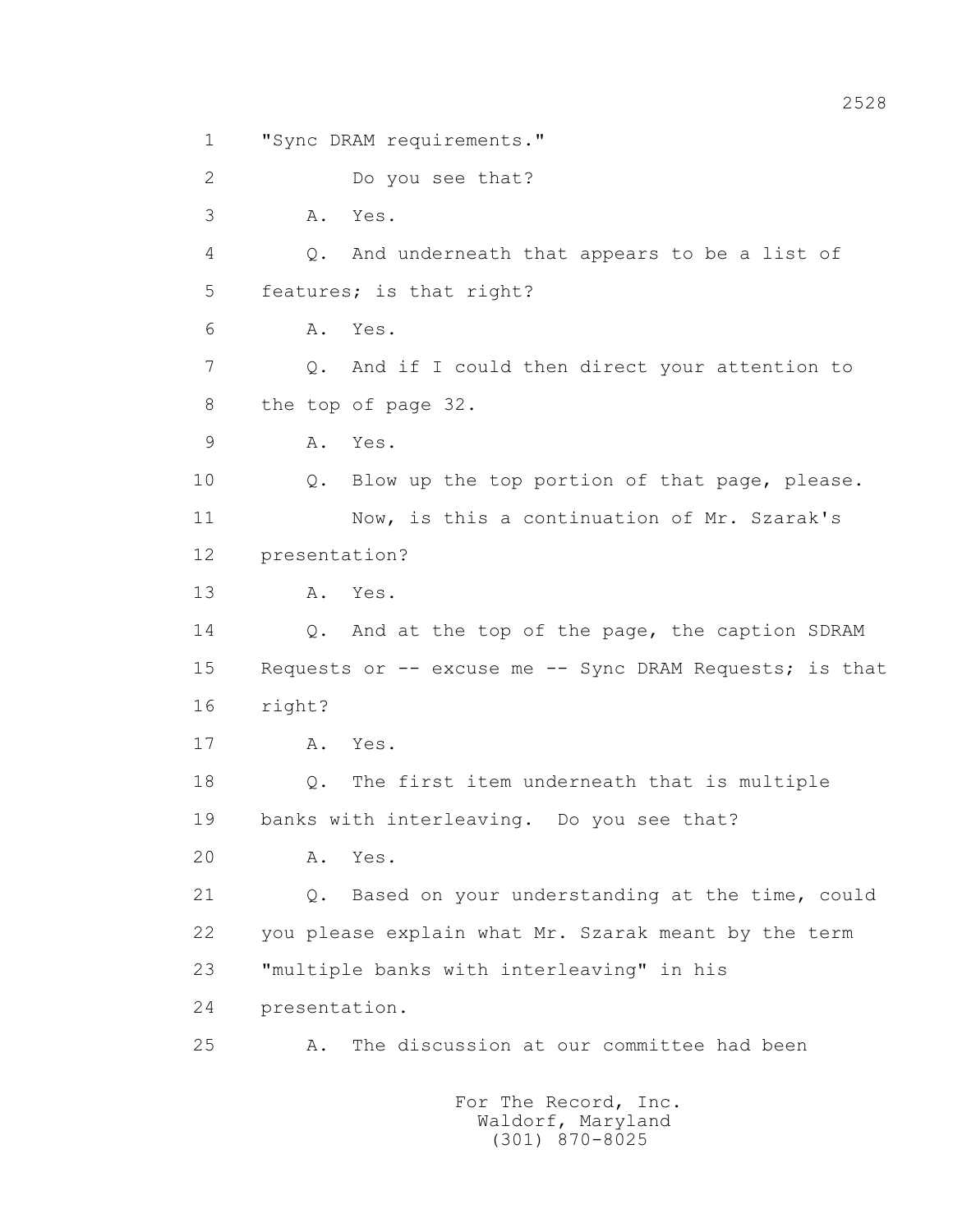1 should we have one bank of DRAM as we had had in the 2 past or should we go to a dual-bank DRAM of memory, 3 which is an architecture change of the memory, which we 4 could interleave from the two banks and improve 5 performance. 6 Q. Again so the record is clear, a dual bank would 7 be the same as a two-bank design? 8 A. Yes. 9 Q. Now, at some time about the time or shortly 10 after the time of this meeting, did you hear any 11 concern that Rambus might have patent rights relating 12 to use of two banks? 13 A. I believe that came up. I don't remember if 14 it was at this meeting, but it was about this time, 15 yes. 16 MR. OLIVER: May I approach, Your Honor? 17 JUDGE McGUIRE: Yes. 18 BY MR. OLIVER: 19 Q. Mr. Kelley, I've handed you a document that's 20 been marked as RX-289. 21 Do you recognize this document? 22 A. Yes, I do. 23 Q. What is this document? 24 A. This is a fax that I received from a 25 Willi Meyer from Siemens Corporation. For The Record, Inc.

 Waldorf, Maryland (301) 870-8025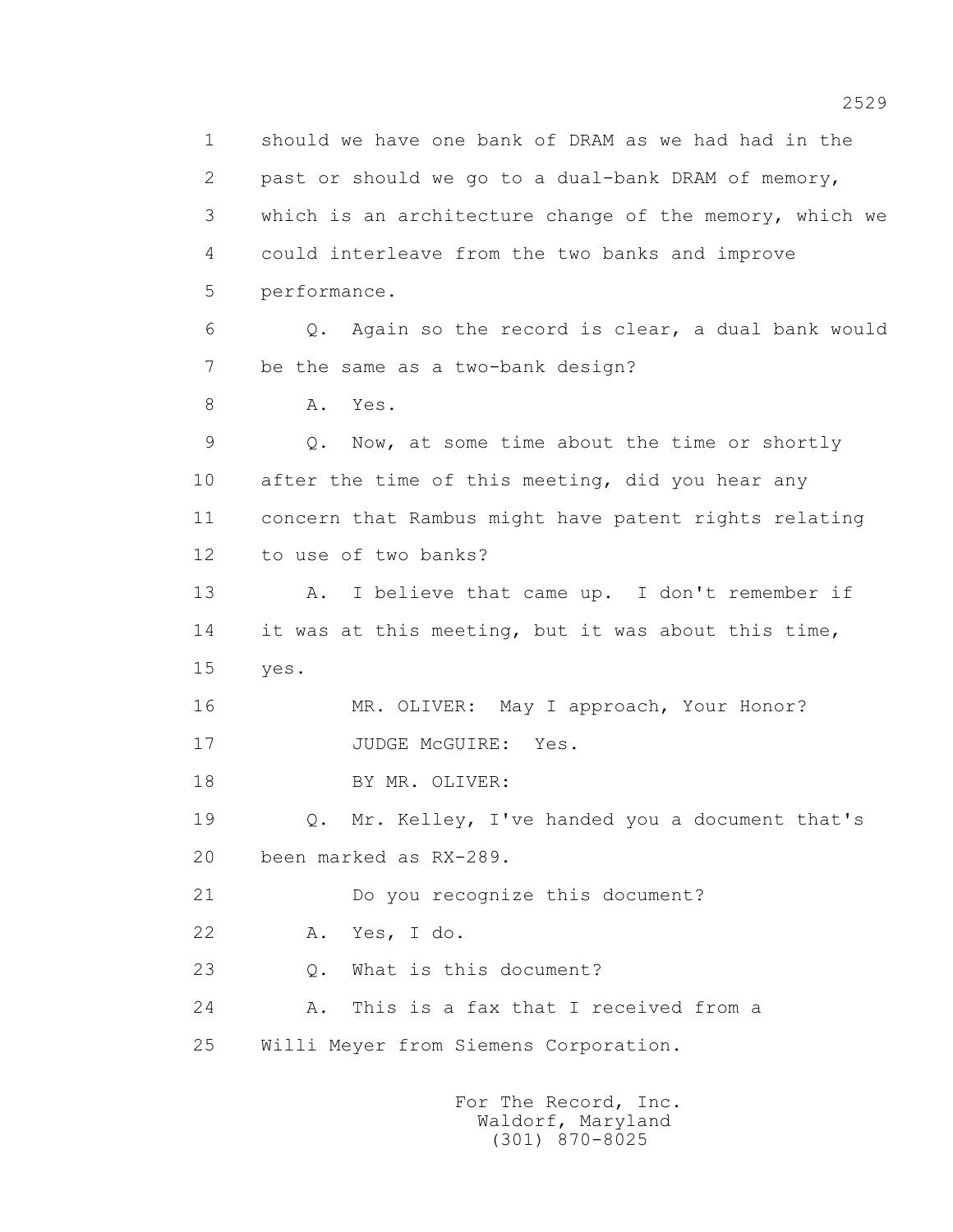1 0. Just to put this in perspective, at this time 2 was IBM doing anything in particular with Siemens? 3 A. Yes. Around the late '80s or around 1990, IBM 4 and Siemens agreed in a joint venture to develop, 5 design and separately put into production a single 6 design that was JEDEC's standard in nature. 7 Q. Now, was this document sent by Mr. Meyer to you 8 in connection with that joint venture? 9 A. Yes. There was going to be a meeting of the 10 key designers, both from Siemens and from IBM, at 11 IBM Burlington in June, and Willi Meyer was sending me 12 this for consideration to be presented at that June 13 meeting. 14 Q. Now, I'd like to ask you a few questions about 15 your understanding of what Mr. Meyer was trying to 16 convey when he sent this document to you. 17 Looking first at the left-hand column, there's 18 an entry "Sync DRAM." Do you see that? 19 **A.** Yes. 20 Q. What did you understand Mr. Meyer to be 21 referring to as Sync DRAM? 22 A. My understanding is he was talking about the 23 discussion at JEDEC called Sync DRAM. 24 Q. And underneath that there's an entry for Rambus 25 DRAM?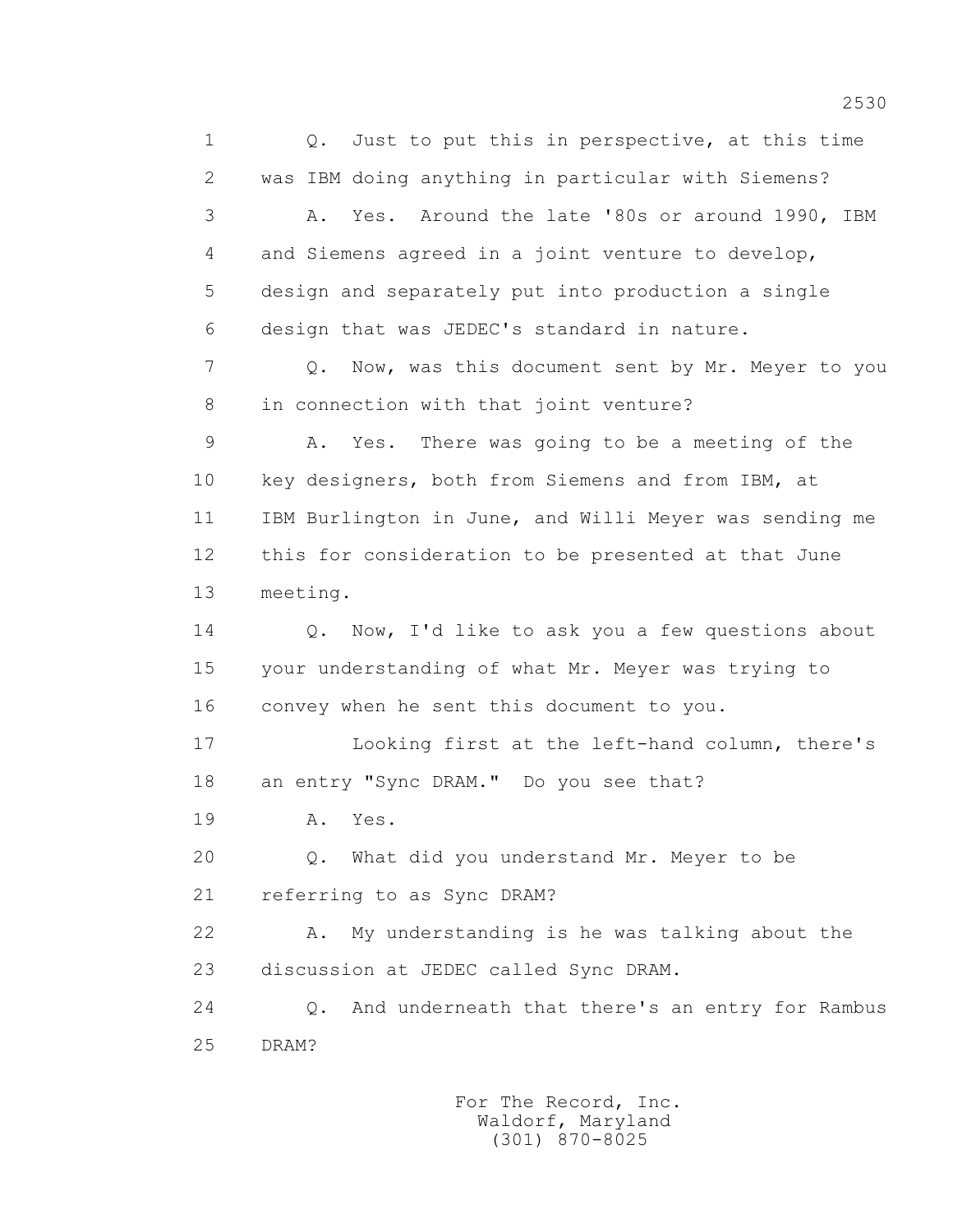1 A. Yes.

 2 Q. And what do you understand Mr. Meyer to be 3 referring to there?

 4 A. I had just seen the Rambus presentation that 5 they presented to IBM Burlington just prior to this, 6 receiving this fax, so I understood that he was talking 7 about the Rambus DRAM that I had seen as presented by 8 Rambus.

 9 Q. Now, there are two captions across the top. 10 One reads "Pros" and one reads "Cons." Do you see 11 that?

12 A. Yes.

 13 Q. What did you understand Mr. Meyer to be 14 referring to with those two captions?

 15 A. You could relabel "pros" as advantages and 16 "cons" as disadvantages.

 17 Q. If I could direct your attention to the box 18 towards the upper right corner, it's in the Sync DRAM 19 row under Cons. Do you see that box?

20 A. Yes.

 21 Q. And the second entry there reads "2-bank sync 22 may fall under Rambus patents."

23 Do you see that?

24 A. Yes.

25 Q. What do you understand Mr. Meyer to mean with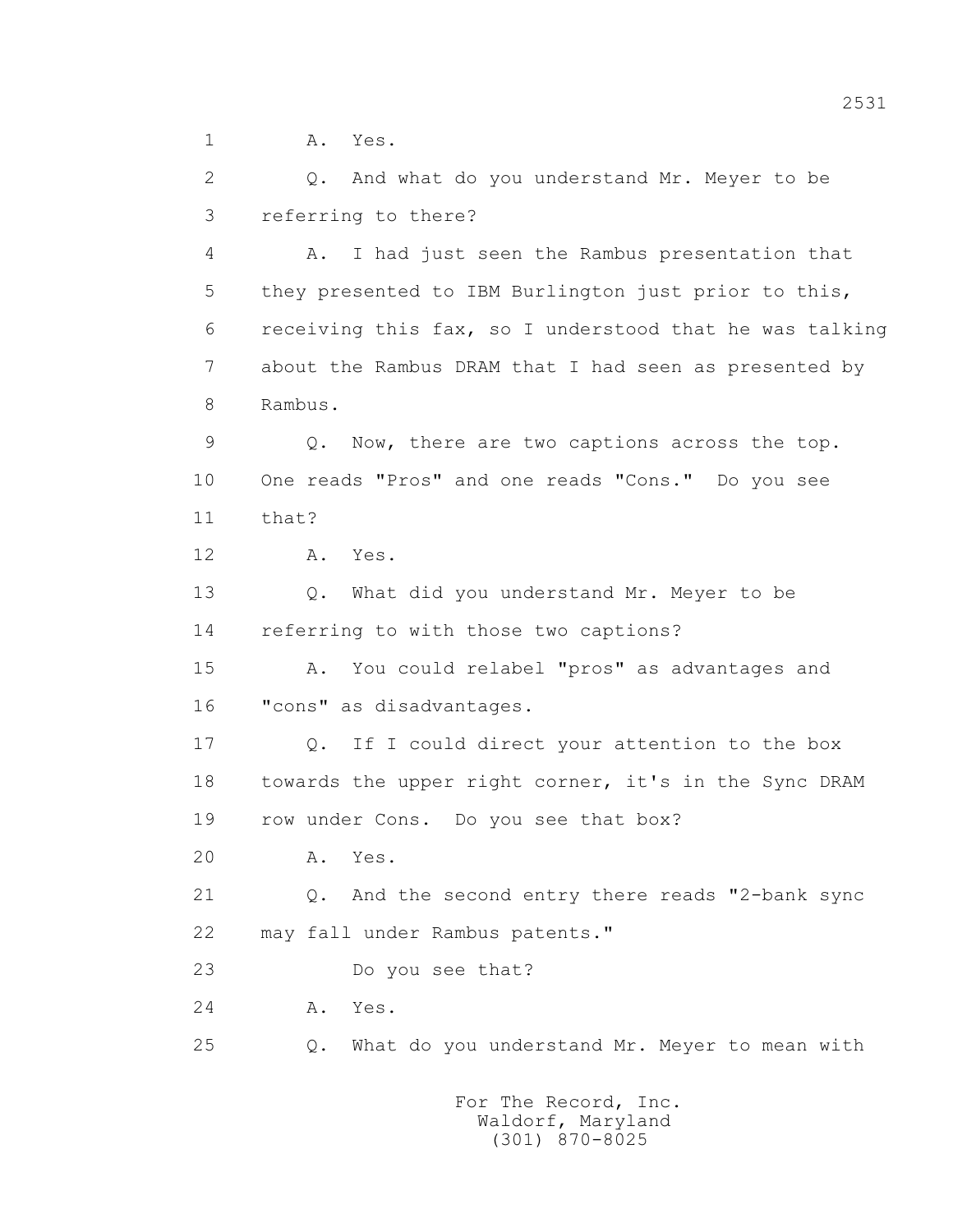1 that entry?

 2 MR. PERRY: Do you mean to say what did he 3 understand? I object to -- 4 MR. OLIVER: Yes. I'll withdraw the question. 5 BY MR. OLIVER: 6 Q. At the time that you received this, what did 7 you understand Mr. Meyer to mean with that entry? 8 A. I understood Mr. Meyer to be concerned about 9 the two-bank feature on the synchronous DRAM at JEDEC 10 and concerned for whether Rambus patents applied to 11 that design. 12 Q. At the time that you received this fax from 13 Mr. Meyer, did you have an understanding or did you 14 have a belief as to whether Rambus' patents would 15 apply a two-bank design as being discussed within 16 JEDEC? 17 A. The details that I had on the Rambus DRAM came 18 from the meeting that they presented to IBM Burlington 19 just shortly before this. That meeting was a 20 nonconfidential meeting, so we didn't get into great 21 depth of the Rambus design. However, what I saw and 22 what they presented was a very different design than 23 what the JEDEC committee was considering for the 24 Sync DRAM.

25 For example, the Rambus DRAM had many more than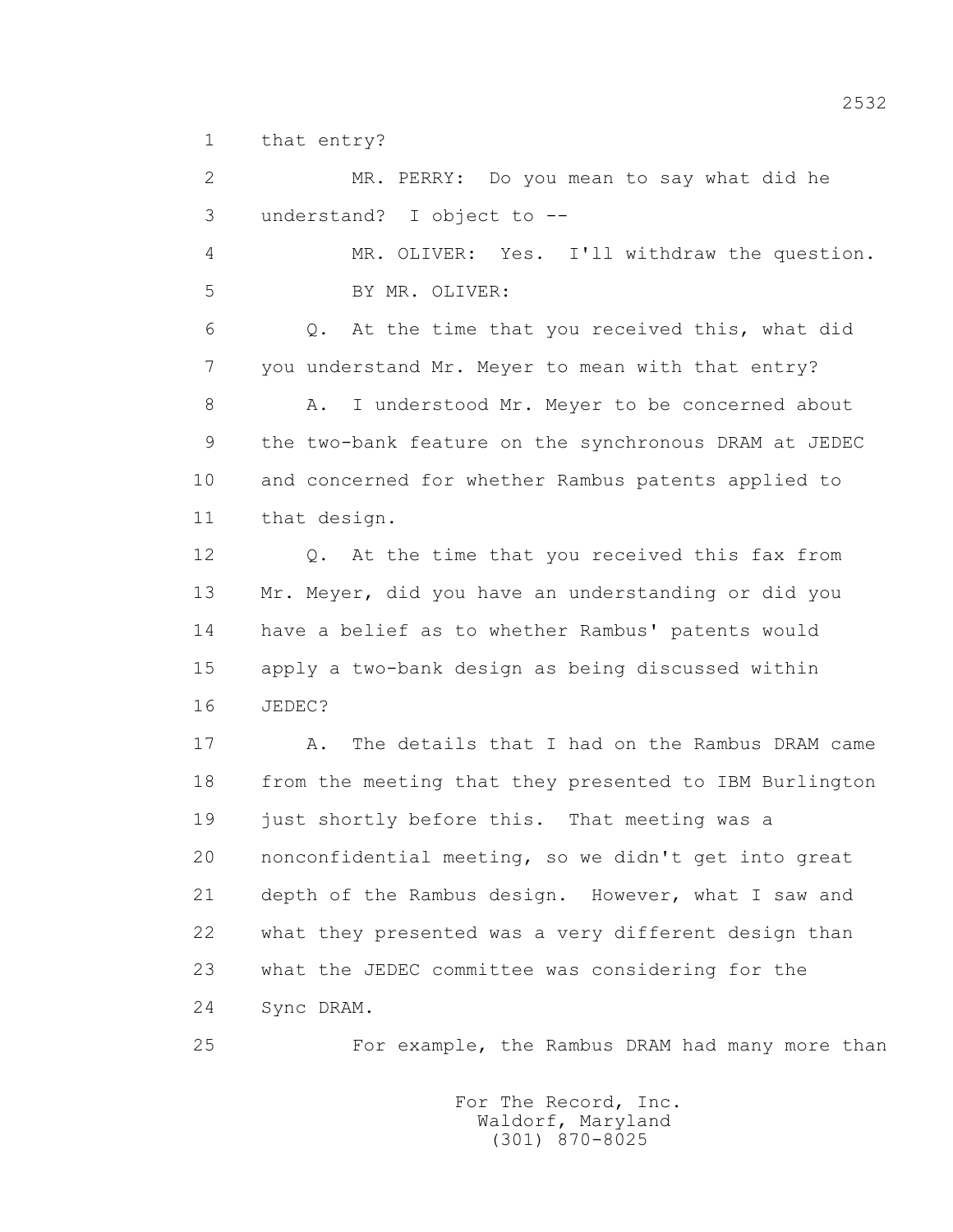1 two banks. I remember the number of banks of being 18 2 or so, maybe even twice that.

3 I also remember that it was a -- it was a long 4 latency between the request for data until you 5 received the first data, so the first access was very 6 long compared to what was the normal in a synchronous 7 DRAM.

 8 And also, they had a structure that serialized 9 data in a packet, and that was very different than what 10 the synchronous DRAM was being discussed at JEDEC.

 11 So I did not believe that I agree with Willi on 12 this concern.

 13 Q. Just for purposes of context, do you recall 14 approximately when that Rambus presentation took place 15 at IBM?

16 A. It was at or about April 23rd of 1992.

17 0. Okay. Thank you.

18 May I approach, Your Honor?

19 JUDGE McGUIRE: Yes.

20 BY MR. OLIVER:

 21 Q. Mr. Kelley, I've handed you a document that's 22 been marked as CX-1252 for identification.

23 Do you recognize this document?

 24 A. I can't be sure that I did. This was the kind 25 of information I saw at the Rambus presentation on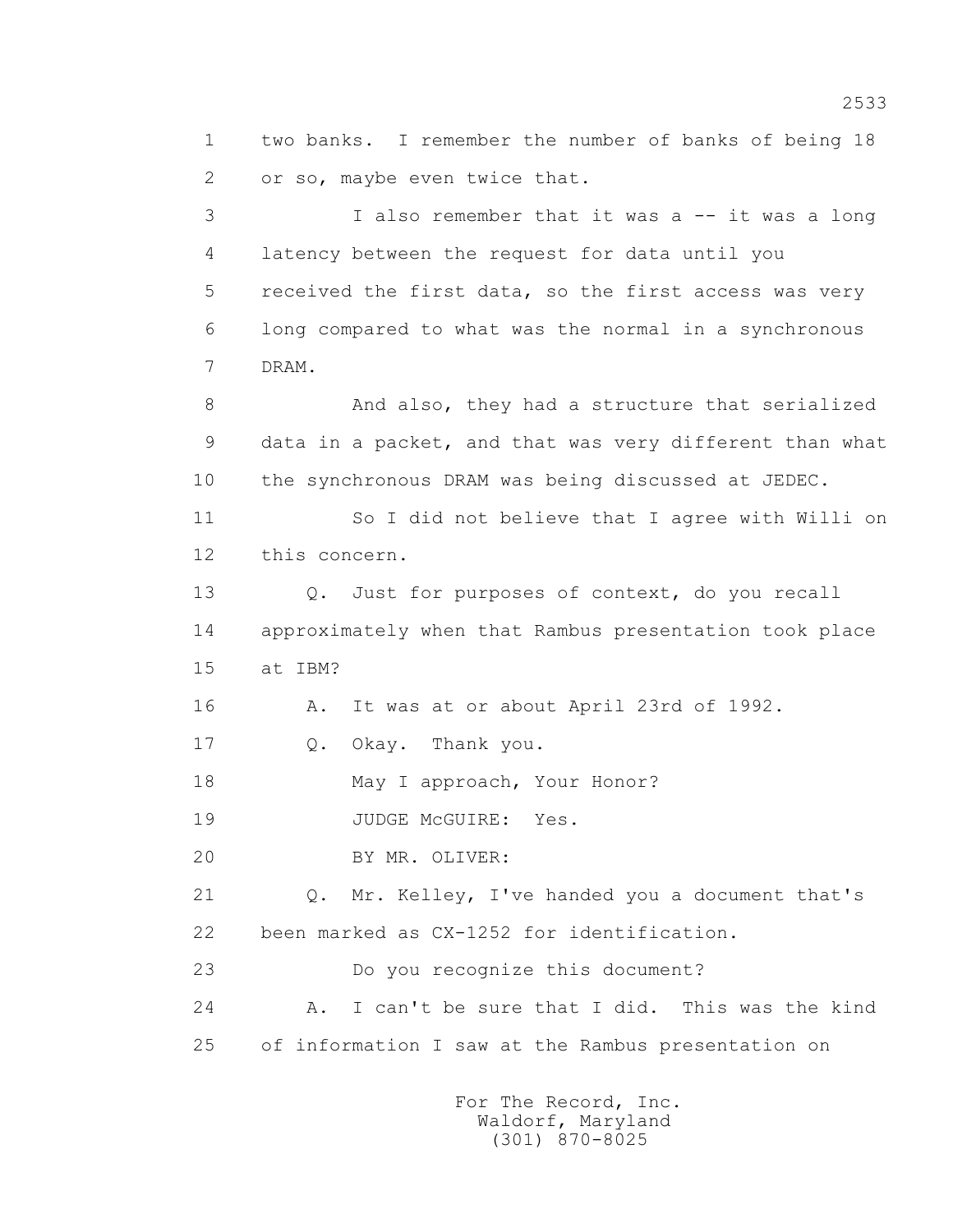1 April 23rd, but I did not receive a copy of that 2 presentation, and all I can say is that I remember 3 seeing information like this at that meeting. 4 Q. Let me direct your attention to the -- to a 5 line towards the bottom of the page. It reads "Highly 6 Confidential Outside Counsel Only" and next to that 7 "IBM" followed by a number. 8 Do you see that? 9 A. No. Could you point that out to me. 10 Q. If you hold the page vertically (indicating)? 11 A. Okay. 12 Q. And then there's a line about an inch and a 13 half from the bottom? 14 A. Oh. I'm sorry. I was looking at the data. 15 Yes, I see that line. 16 Q. Do you recognize that to be a production number 17 from IBM? 18 A. Yes, I do. 19 Q. Does that signify to you that this document 20 came from the files of IBM? 21 A. Yes. 22 Q. Mr. Kelley, if I could direct your attention to 23 the slide represented in the upper right-hand corner of 24 the first page that has the caption RDRAMs versus 25 SDRAMs.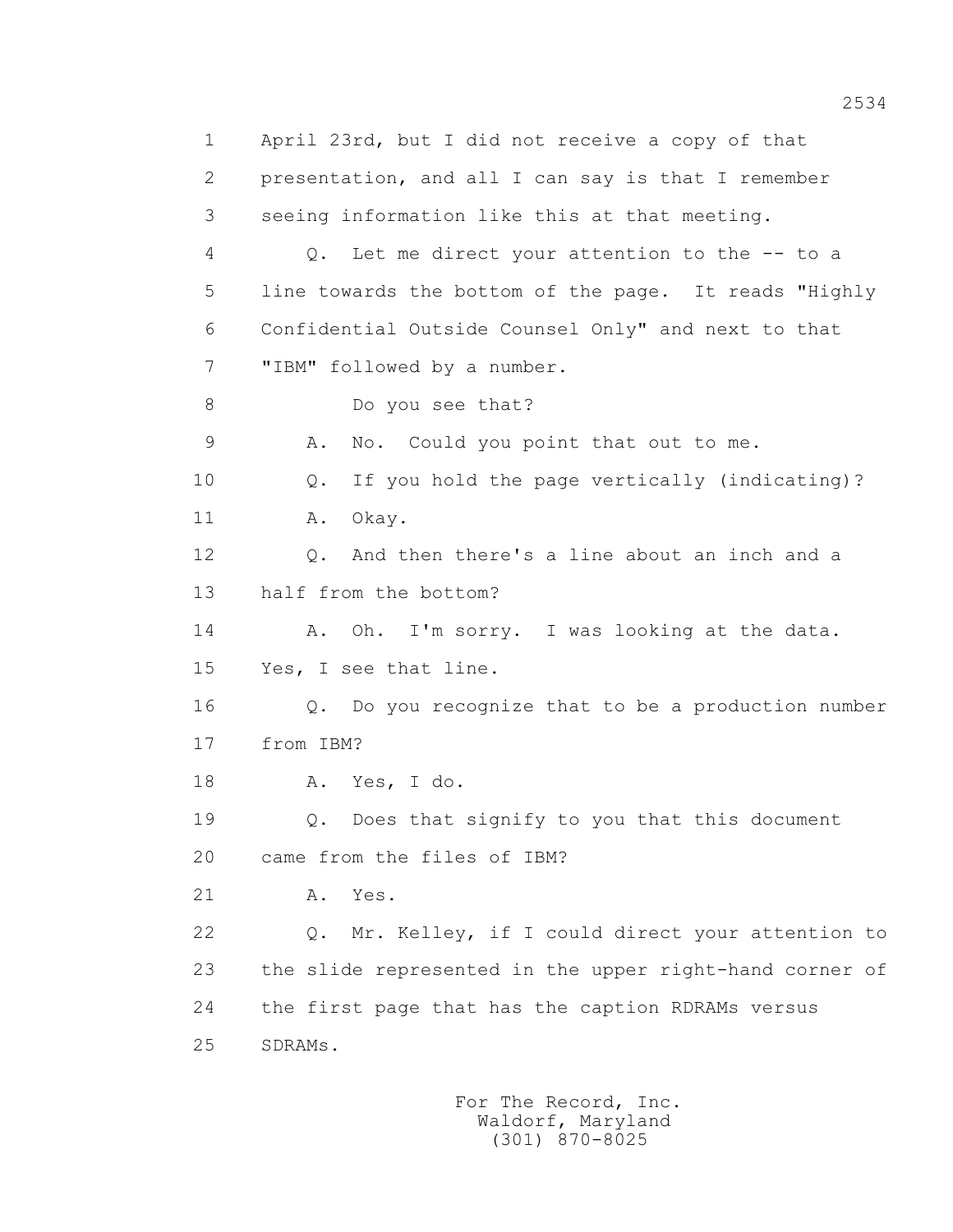1 Do you see that? 2 A. Yes. 3 Q. Do you recall from the presentation that IBM  $4$  made  $-$  5 MR. PERRY: Rambus. 6 BY MR. OLIVER: 7 Q. Thank you. Let me start the question again. 8 Do you recall from the presentation that 9 Rambus made in about April of 1992 a discussion of the 10 features of RDRAMs versus features of SDRAMs? 11 A. Yes. 12 Q. Now, does the slide that is now appearing on 13 the screen summarize the features that you recall being 14 discussed in that April 1992 meeting? 15 A. It summarizes the Rambus presentation on that 16 comparison, yes. 17 Q. Now, Mr. Kelley, did Rambus discuss at all its 18 patents or its intellectual property rights at that 19 meeting in April 1992? 20 MR. PERRY: Asked and answered. 21 MR. OLIVER: I'd like to focus specifically on 22 what Rambus said during the course of the meeting. 23 MR. PERRY: But about twenty minutes ago he 24 asked this same question. I'm just trying to speed 25 things along.

2535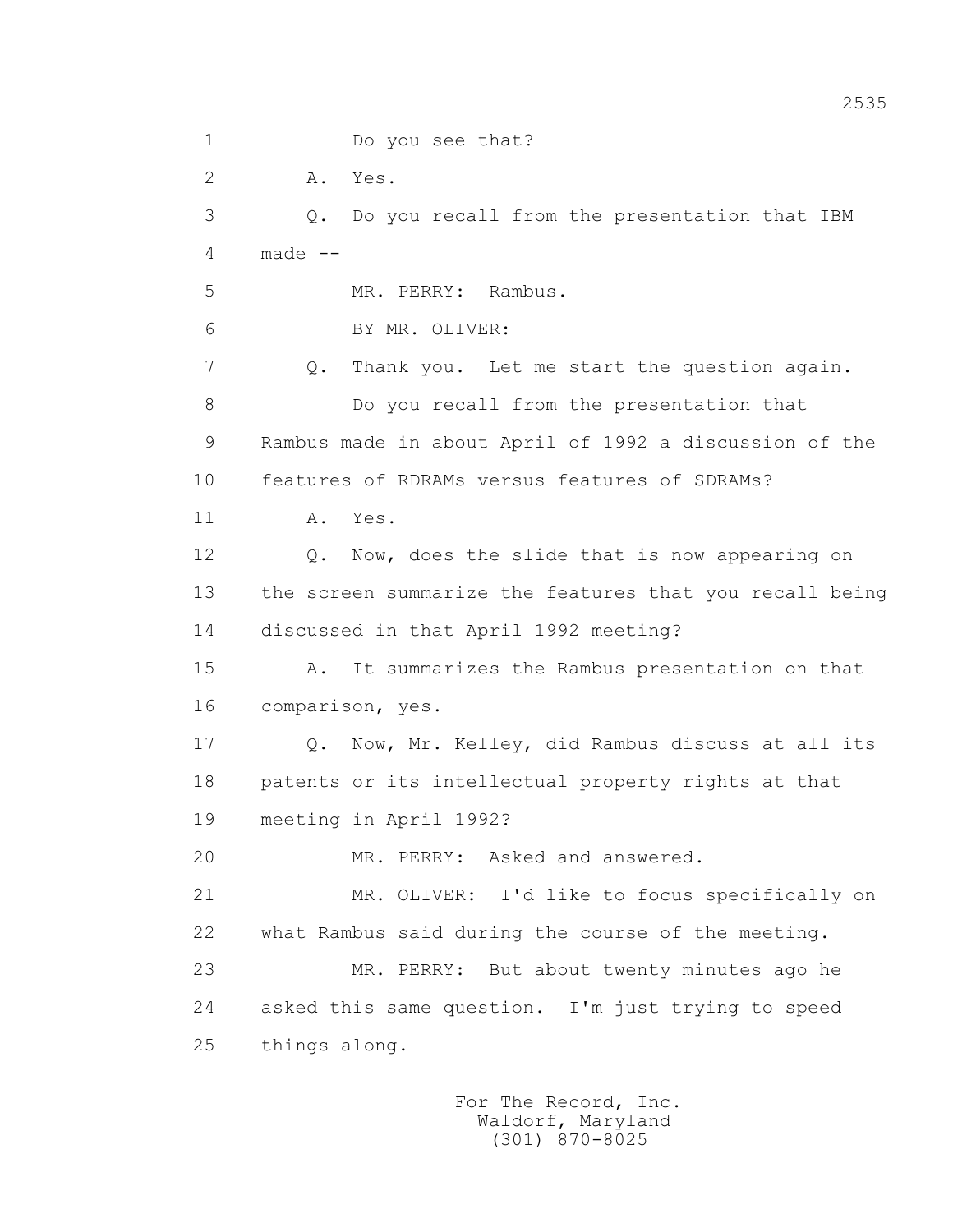1 JUDGE McGUIRE: Yes, that's sustained. You can 2 restate, Mr. Oliver.

3 BY MR. OLIVER:

 4 Q. With respect to -- if I could direct your 5 attention to the two columns on the -- currently 6 appearing on the computer screen, with reference to 7 this page, could you please explain your understanding 8 following the April 1992 meeting of the potential scope 9 of Rambus patent rights or patent applications.

10 A. At the opening of the meeting where Rambus was 11 presenting their RDRAM and I believe also their module 12 called a RIMM to us, Mike Concannon, who was the 13 executive for IBM that opened the meeting, warned 14 Rambus that this was a nonconfidential meeting and that 15 anything that would be said could be shown in The Wall 16 Street Journal tomorrow morning, and Rambus agreed with 17 that, so I believe that we were not receiving 18 confidential information.

 19 Q. My question is: With respect to the list of 20 features on the left-hand side under RDRAMs and the 21 list of features on the right-hand side under SDRAMs, 22 did you have any understanding after the April 1992 23 meeting with Rambus as to whether the -- whether Rambus 24 had any potential patent rights that might apply to 25 features either in the left-hand side or in the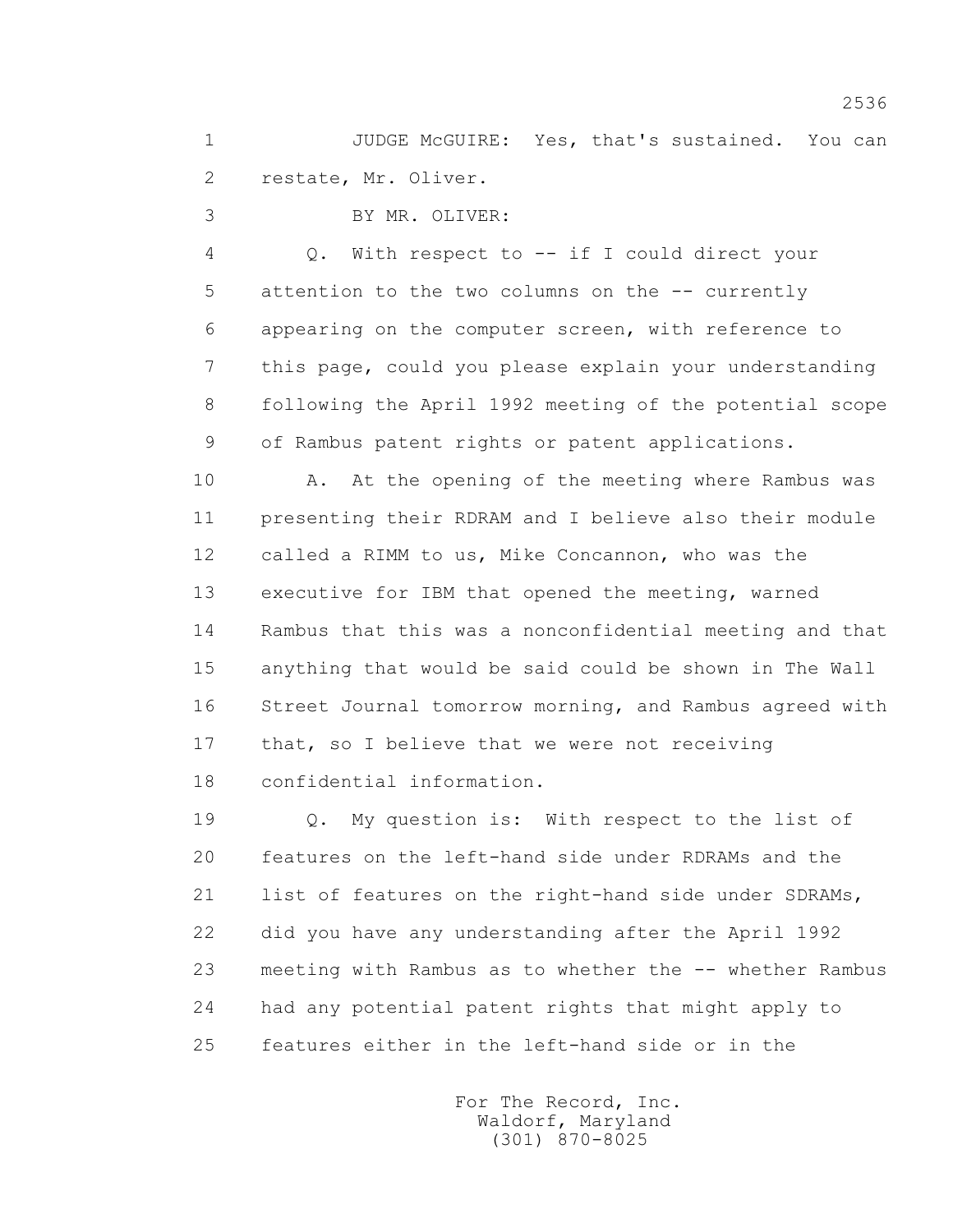1 right-hand side or both sides of the columns listed on 2 that page? 3 MR. PERRY: Your Honor, the question 4 necessarily assumes that this chart was shown at that 5 meeting, and he's been unable to establish that, so I'd  $6$  ask him to  $-$  7 MR. OLIVER: Your Honor, I did ask him whether 8 this table reflects his recollection of the features 9 that were discussed at that meeting. I believe he 10 testified yes. 11 JUDGE McGUIRE: Are you talking about this 12 chart? Because I believe he also said he has not seen 13 this chart before but that he was aware of this kind of 14 information. 15 Now, is that the context of your opposition, 16 Mr. Perry? 17 MR. PERRY: Yes, Your Honor. 18 JUDGE McGUIRE: The chart. 19 Then that's sustained. He has not seen this 20 chart. 21 BY MR. OLIVER: 22 Q. Mr. Kelley, following the April 1992 23 presentation by Rambus at IBM, what understanding, if 24 any, did you have with respect to the potential 25 application of Rambus patents or patent applications to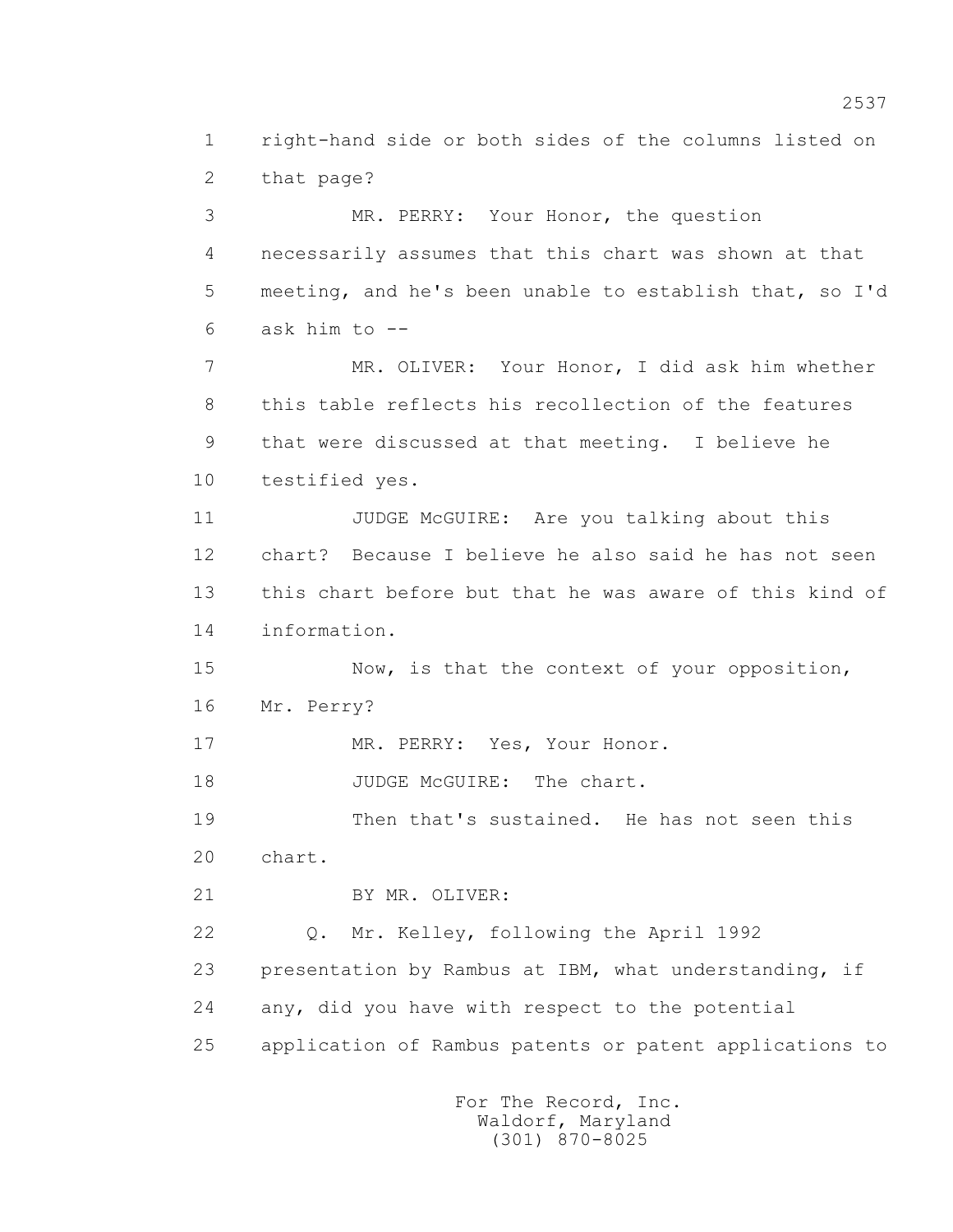1 work being done within JEDEC?

 2 A. What I saw at the presentation by Rambus in 3 Burlington told me that the Rambus DRAM was so 4 different from the synchronous DRAM being discussed at 5 JEDEC that I just did not believe that anything that 6 Rambus had on the RDRAM might apply to the SDRAM or to 7 JEDEC.

 8 Q. By the way, Mr. Kelley, at any point in time 9 did you recommend that IBM consider signing a license 10 with Rambus for the RDRAM architecture?

11 A. Yes, I did.

12 Q. Can you please explain how that came about? 13 A. I was asked by my executives if I felt that 14 there was a need to license the Rambus DRAM, and my 15 answer to them was yes, that there was a niche market 16 within IBM and our non-IBM customers that would be an 17 important, small part of the IBM needs and that we 18 needed to consider that option.

 19 Q. Can you explain what that niche market was? 20 A. I recognized that the Rambus DRAM design was 21 very applicable to a video application. The packetized 22 handling of data falls in very well with writing 23 information on a screen that is very predetermined and 24 organized.

25 That is also true for transfer of data from the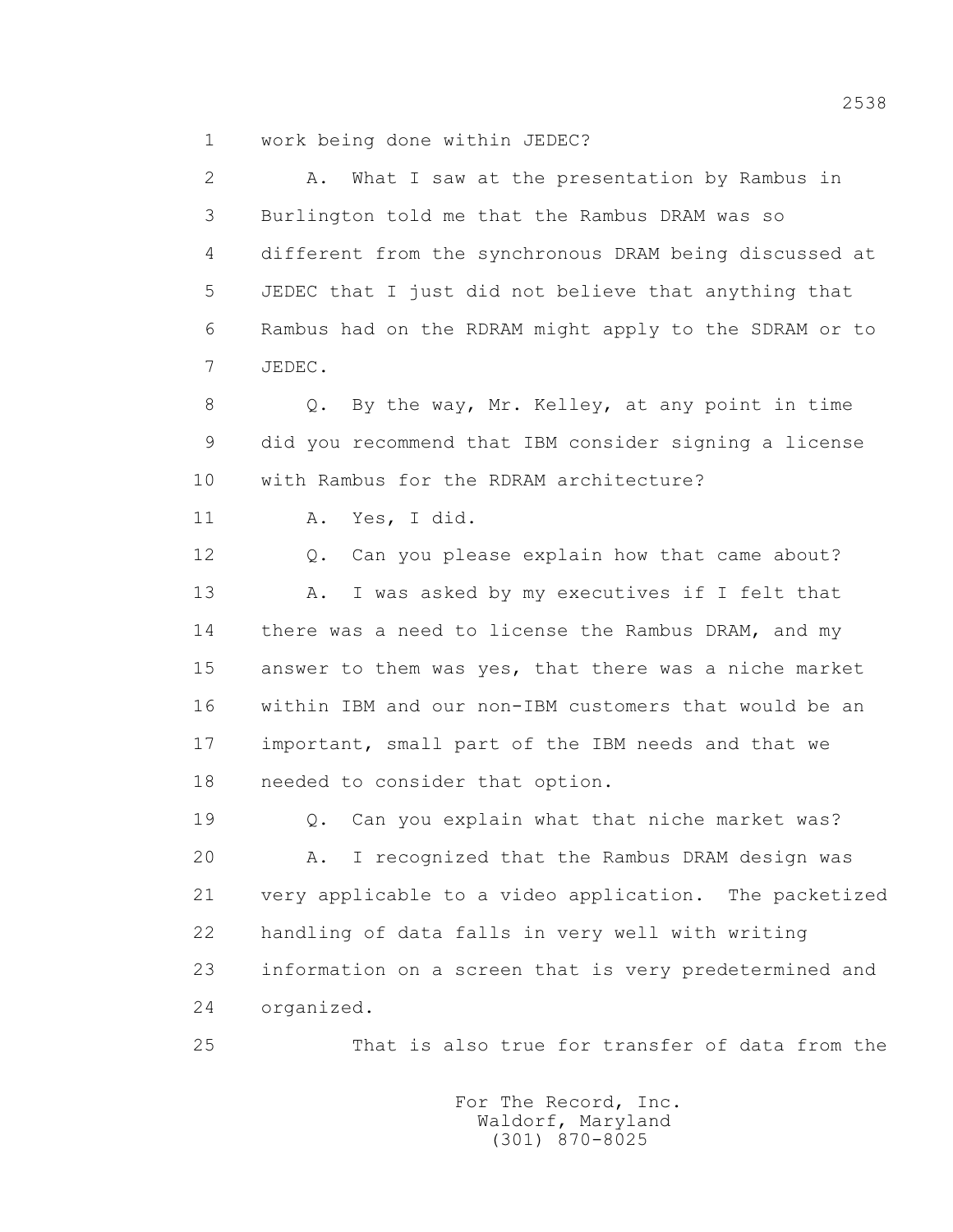1 memory in the PC or any other computer to a magnetic 2 media such as a hard drive that you might have in your 3 PC. It's very well-organized data and you can predict 4 the address stream. The packetized way that Rambus put 5 that together is very applicable.

 6 And that there were other applications like 7 that. There were some printer applications, and so 8 forth, where data was put together in a very specific 9 stream and the packetized Rambus architecture worked 10 well. However, if you put all these together, they 11 were probably less than 5 percent of the DRAM usage in 12 IBM.

 13 Q. Mr. Kelley, if I could ask you to locate again 14 CX-34 in front of you. These are the JC-42.3 committee 15 minutes from May of 1992.

16 A. Okay.

 17 Q. And if I could ask you to turn, please, to 18 page 49.

 19 I'm sorry. If I could ask you to turn to 20 page 59.

 21 Actually why don't we start with page 58 just 22 to put this in context.

23 A. Okay.

 24 Q. Do you recognize the document appearing at 25 page 58 of CX-34?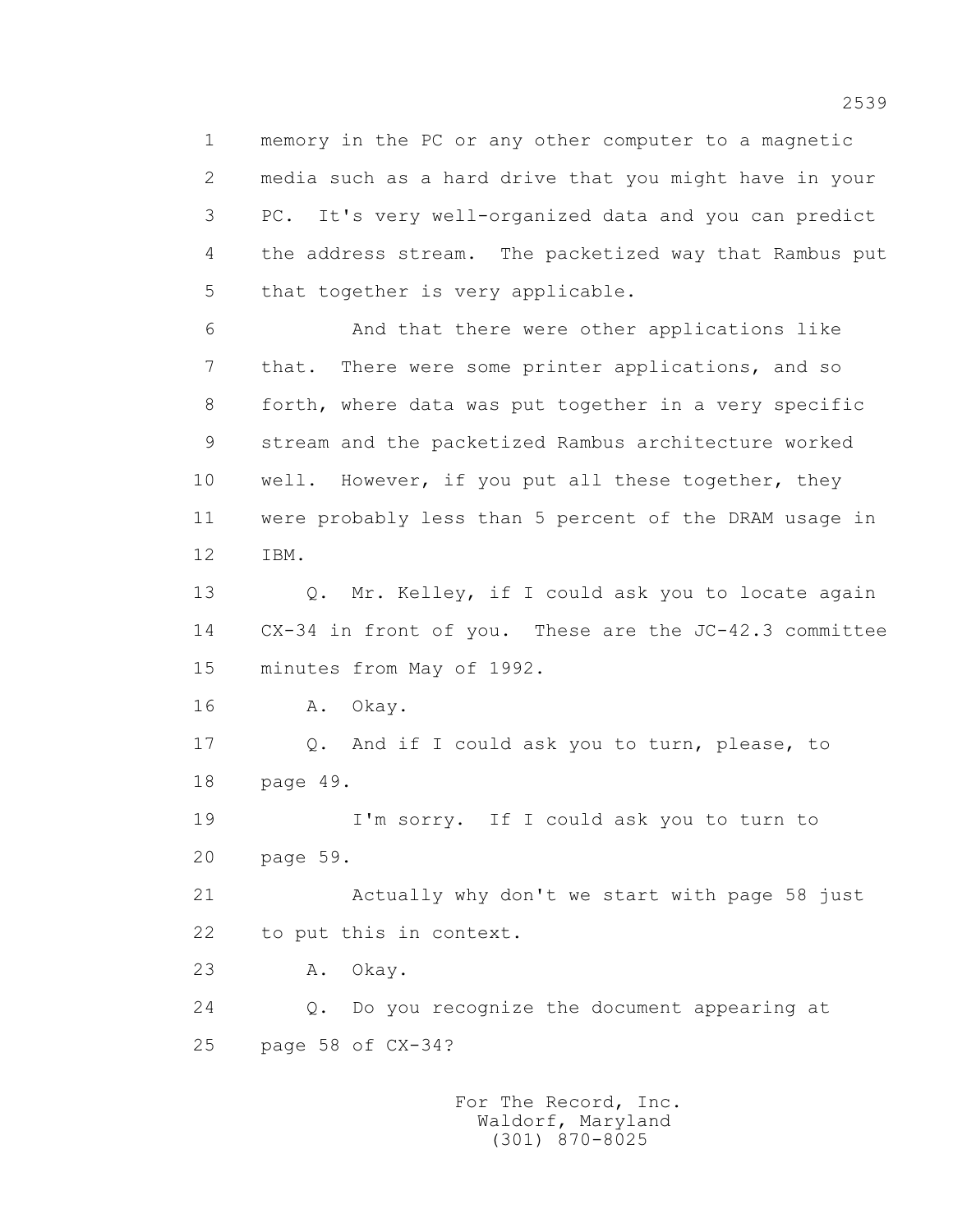1 A. Yes, I do. 2 Q. What is this document? 3 A. This is a proposal by the NEC Corporation in 4 Japan proposing a synchronous DRAM to the JEDEC 5 committee as a work item. 6 Q. Were you present at the time this proposal was 7 made? 8 A. Yes, I was. 9 Q. Did you observe the presentation? 10 A. Yes. 11 0. And did you understand it at the time? 12 A. Yes. 13 0. If I could ask you to turn to the next page, 14 please, page 59. 15 Towards the top of the page immediately 16 underneath the small box there's a line that reads "two 17 banks pingpong operation using A11." 18 Do you see that? 19 **A.** Yes. 20 Q. Based on your understanding of the NEC 21 presentation at the time, can you please explain what 22 you understood NEC to be proposing with that line? 23 A. I understood that this was the same concept 24 that had been discussed called two-bank interleave. 25 With the two-bank pingpong operation you could increase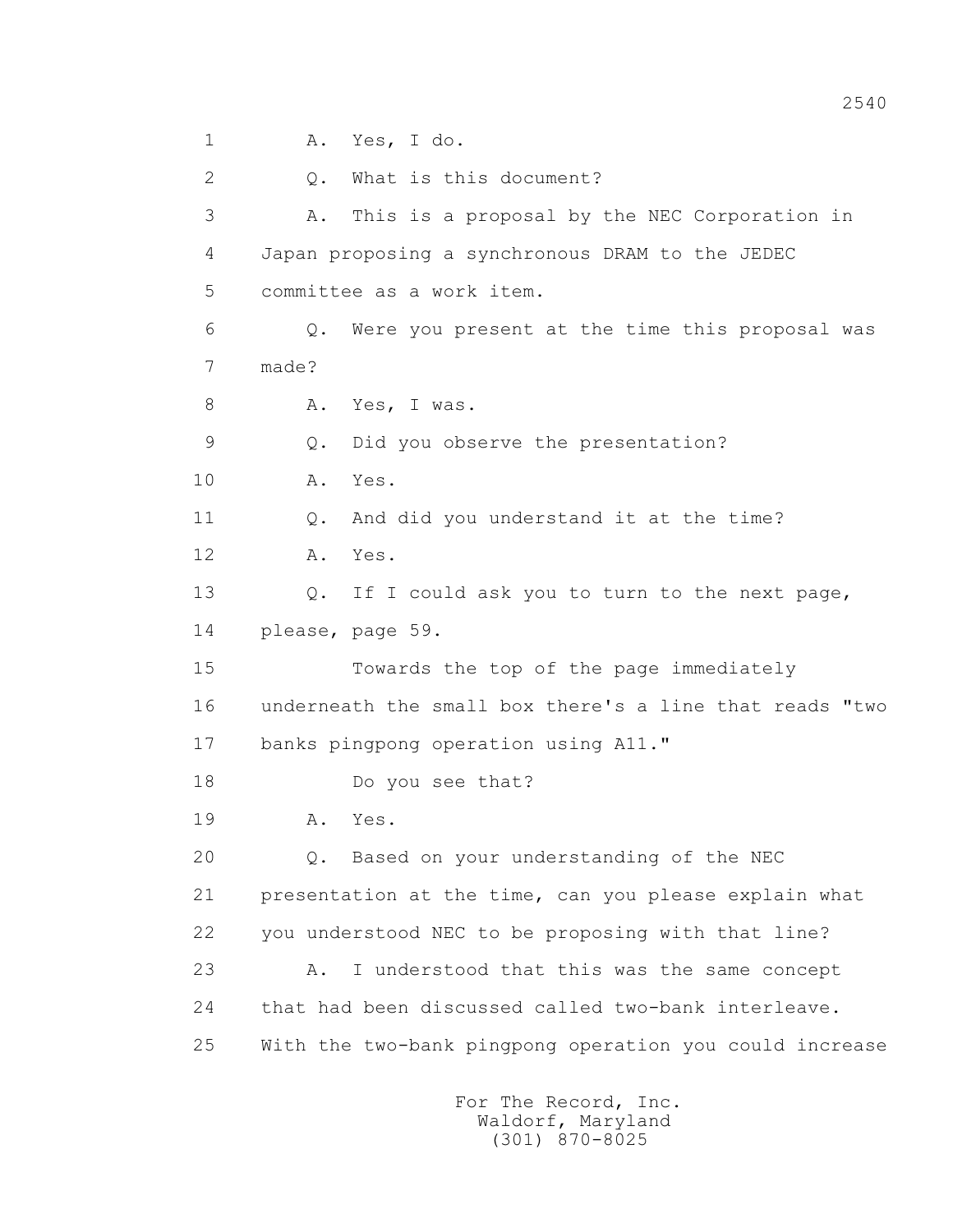1 the data rate coming onto the DRAM by interleaving data 2 coming out of two banks at a much higher rate than you 3 would have been able to obtain taking data out of only 4 one bank. 5 Q. And if I could also ask you to turn, please, to 6 page 83. 7 Again, I'm sorry. If you could please start 8 with page 82 to put this in context. 9 A. Okay. 10 Q. Do you recognize the document starting at 11 page 82? 12 A. Yes. 13 0. And what is this document? 14 A. This is a presentation proposal from Toshiba on 15 a synchronous DRAM as the JEDEC work item. 16 Q. And if I could ask you to turn to page 83, 17 please. If I could direct your attention to the second 18 line underneath Feature. There's a line that reads 19 "1Mx2 bank x 8 bit organization." 20 Do you see that? 21 A. Yes. 22 Q. I'm particularly interested in the two-bank 23 portion. 24 Can you please explain, based on your 25 understanding at the time, what Toshiba was proposing? For The Record, Inc.

 Waldorf, Maryland (301) 870-8025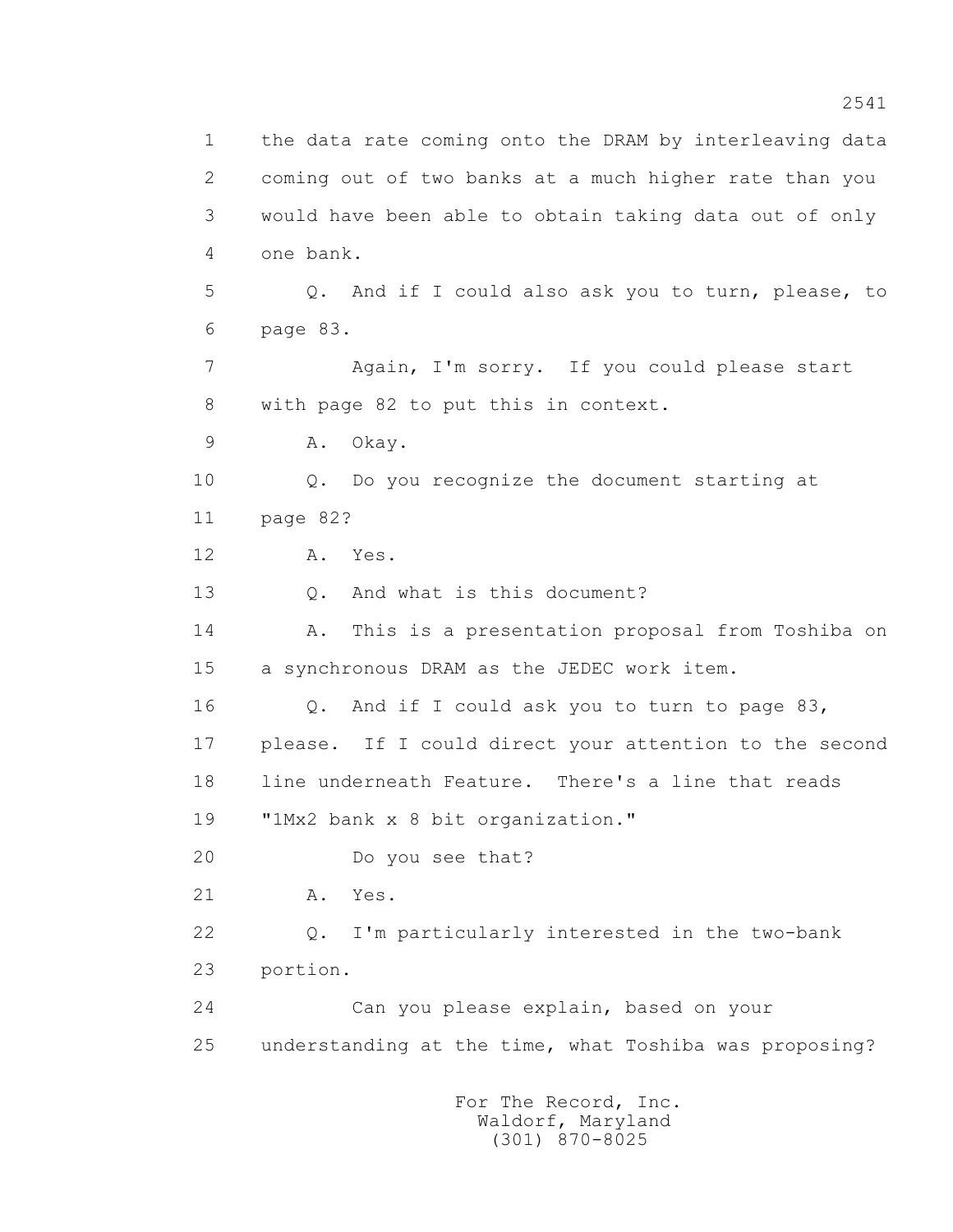1 A. Again, I believe this is the same concept of 2 internal architecture of the DRAM, designing it so that 3 data is taken from two banks which gives you an 4 increased performance over data that would otherwise be 5 taken from one bank. 6 Q. If I could ask you to turn, please, to page 8 7 of CX-34. 8 A. Okay. 9 Q. And if I could direct your attention to 10 paragraph 13 appearing about the middle of the page, 11 the caption reads "Motorola Sync DRAM patent status." 12 Do you see that? 13 A. Yes. 14 Q. Underneath that it reads: "A question was 15 asked about this. Motorola had promised a license 16 letter at last meeting but has not produced one yet." 17 Do you see that? 18 **A.** Yes. 19 Q. Do you recall a question being raised about the 20 Motorola patent with respect to DRAMs at this May 1992 21 meeting? 22 A. Yes, I do. 23 Q. Can you please explain what you recall about 24 the discussion of the Motorola patent at this meeting? 25 A. Yes. Motorola at the meeting was asked if they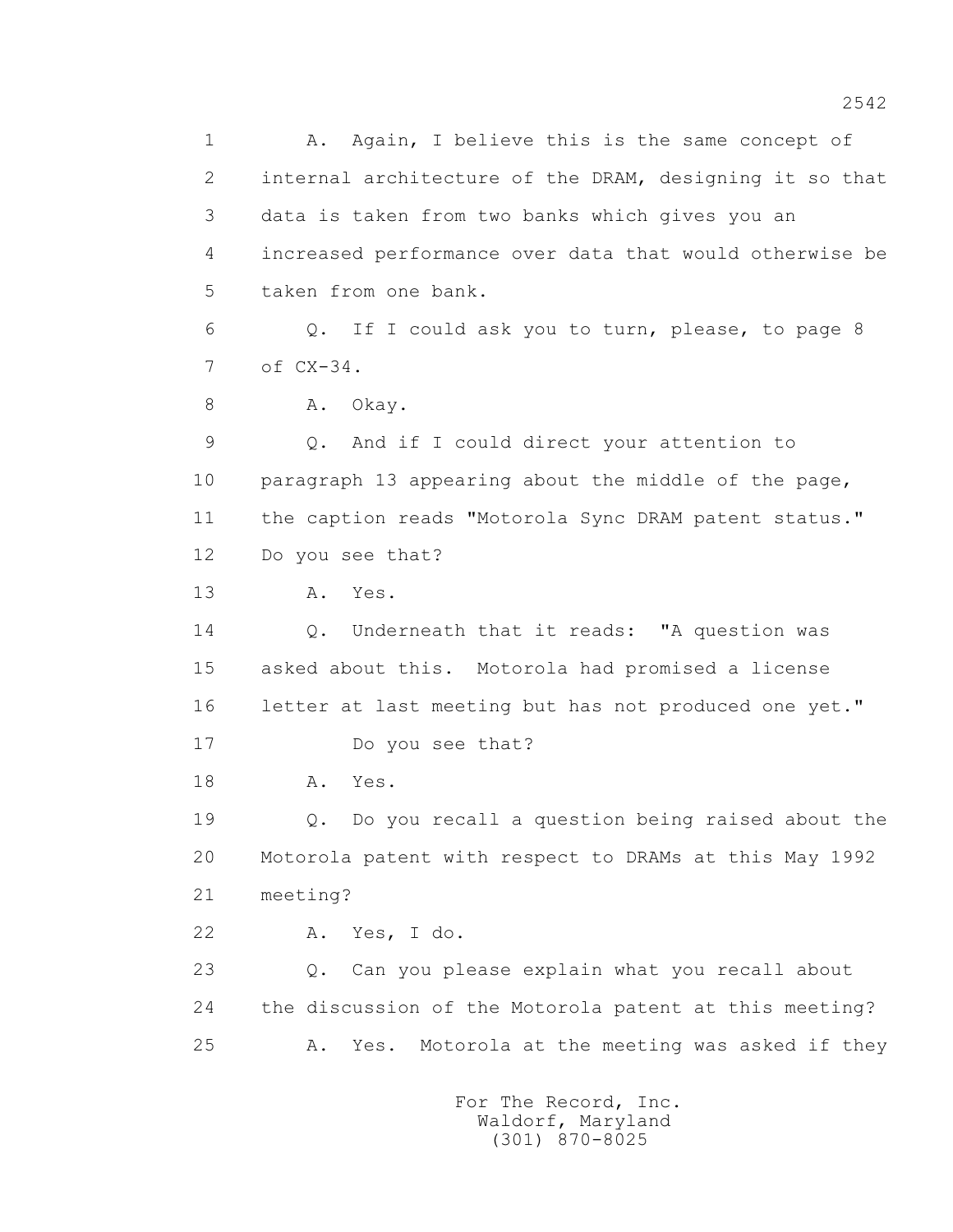1 were aware of a patent or patent application that their 2 company may hold on the issues of a synchronous DRAM 3 that were being discussed at the task group meeting, 4 and Motorola had not yet responded. 5 Q. By the way, do you recall Mr. Willi Meyer of 6 Siemens raising a question at this meeting about 7 whether Rambus had patents that would apply to JEDEC's 8 SDRAM work? 9 MR. PERRY: Objection. Leading. Vague. 10 JUDGE McGUIRE: Sustained. 11 BY MR. OLIVER: 12 Q. Mr. Kelley, what, if anything, do you recall 13 Willi Meyer saying at the May 1992 meeting with respect 14 to Rambus patents? 15 A. I believe that I was probably sensitized to 16 this by the earlier facts that I received because 17 Willi had raised that question to me in the fax and 18 then I remembered him bringing it up at the meeting 19 again, and the question to Rambus was Motorola has 20 indicated that they're searching for patent material 21 that they might hold on the concept of a synchronous 22 DRAM and Willi was asking Siemens -- or Willi was 23 asking Rambus if they were aware that they had 24 patentable material on the concept of the synchronous 25 DRAM.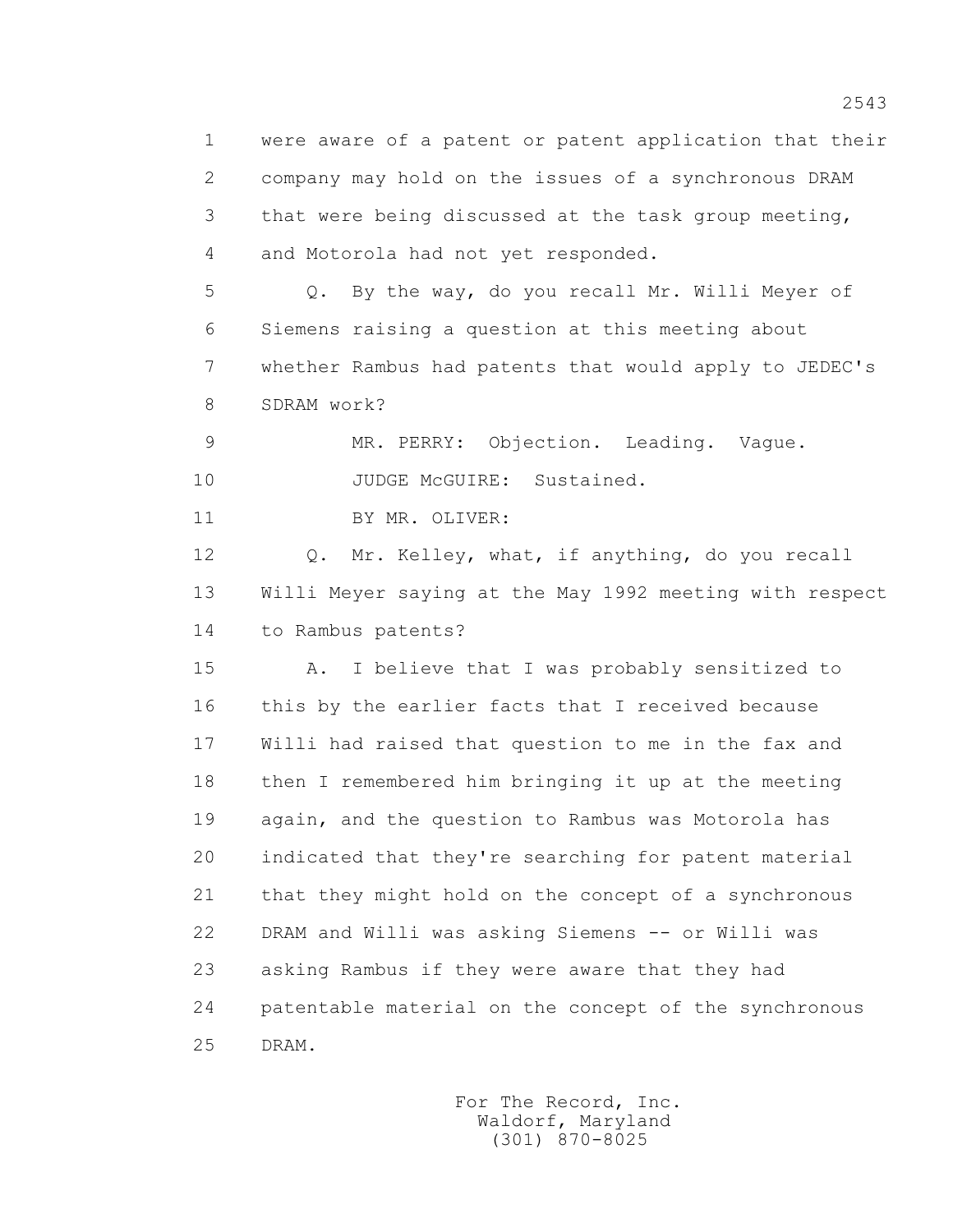1 0. What, if anything, do you recall you saying at 2 this meeting with respect to any potential Rambus 3 patent rights? 4 A. I'm not real sure that I said anything at this 5 meeting. 6 Q. So your best recollection today is that you 7 can't recall whether you said anything at this meeting 8 with respect to Rambus patent rights? 9 A. Yes. 10 MR. OLIVER: May I approach? 11 JUDGE McGUIRE: Yes. 12 BY MR. OLIVER: 13 Q. Mr. Kelley, I've handed you a document that's 14 been marked as RX-303 for identification. 15 Do you recognize this document? 16 **A.** Yes. 17 Q. What is this document? 18 A. We talked earlier about a fax that I received 19 from Willi Meyer in preparation for a joint meeting of 20 the group of designers of IBM and Siemens that was 21 going to meet in June. I took the information that 22 Willi Meyer had given me, I modified it somewhat, and I 23 created this presentation for that June meeting. 24 Q. Would it be fair to say then that in the 25 left-hand column the terms "sync" and "Rambus" have the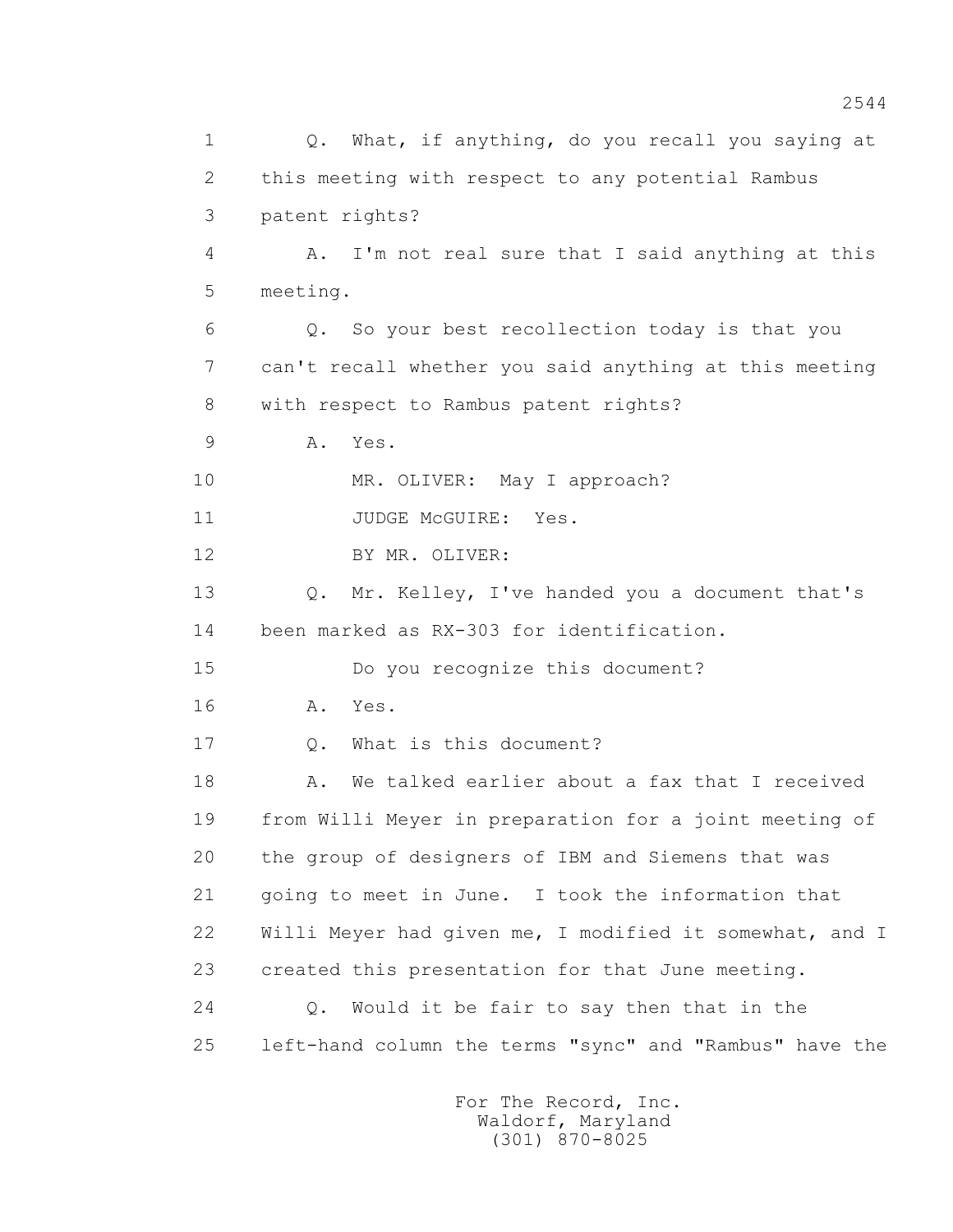1 same meanings that you described earlier when

2 describing Willi Meyer's document?

3 A. Yes.

 4 Q. And likewise that the caption at the top, 5 Pros and Cons, would have the same meaning as the 6 meaning you described earlier when describing 7 Willi Meyer's document?

8 A. Yes.

 9 Q. And if I could direct your attention to the box 10 towards the upper right-hand corner of this table under 11 Cons, there's an entry there that reads: "Patent 12 problems? (Motorola/Rambus)."

13 Do you see that?

14 A. Yes, I do.

 15 Q. Can you please explain what you had in mind 16 when you included that reference in this document?

 17 A. I was notifying the people involved in the 18 design of the joint work that was going on between IBM 19 and Siemens that there was concern about potential 20 patent problems as I had heard at the JEDEC meeting 21 about Motorola and Rambus intellectual property, and I 22 wanted the group to recognize that there was this 23 concern.

 24 My own personal belief was that at least the 25 Rambus part of it didn't apply, but I didn't know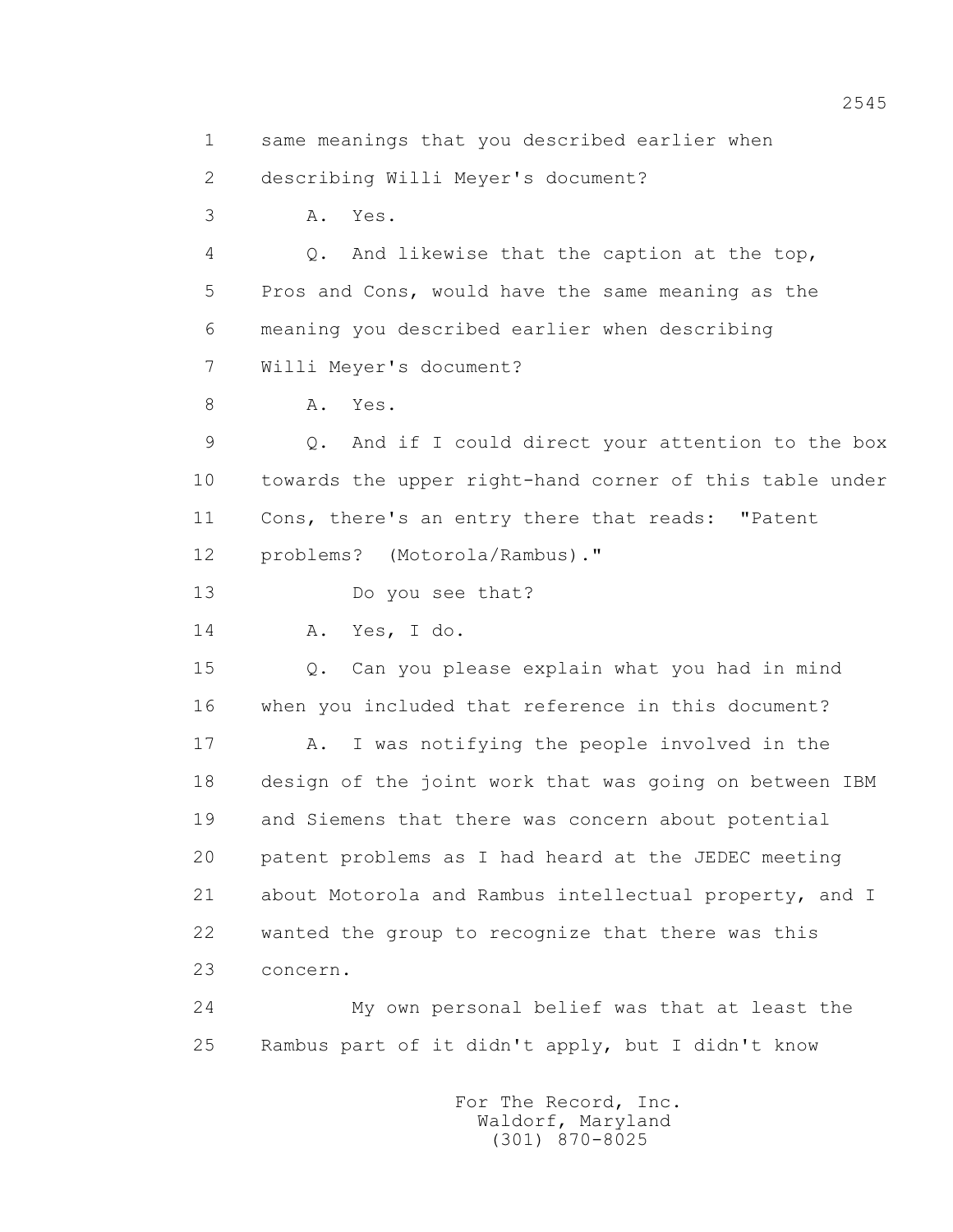2546 1 anything about the Motorola part of it, so I was 2 raising the issue of both of them to the committee as 3 basically Willi had asked me to do. 4 Q. What caused you to include the reference to 5 Motorola in this document? 6 A. The meeting at JEDEC. 7 Q. And with respect to your understanding that the 8 reference to Rambus patents did not apply, can you 9 please explain why you thought the Rambus patents did 10 not apply? 11 MR. PERRY: Misstates his testimony. He said 12 he thinks he believed at the time. He didn't use the 13 word "understanding." 14 MR. OLIVER: Your Honor, I'll withdraw the 15 question and rephrase. 16 JUDGE McGUIRE: All right.

17 BY MR. OLIVER:

 18 Q. Can you please explain why you believed at the 19 time that the Rambus patents would not apply?

 20 A. In my mind, after seeing the Rambus 21 presentation at IBM Burlington in April, I just did not 22 recognize that the design that they had shown me had 23 any merit with regard to the issues of the synchronous 24 DRAM discussed at JEDEC and considered here by the 25 joint venture.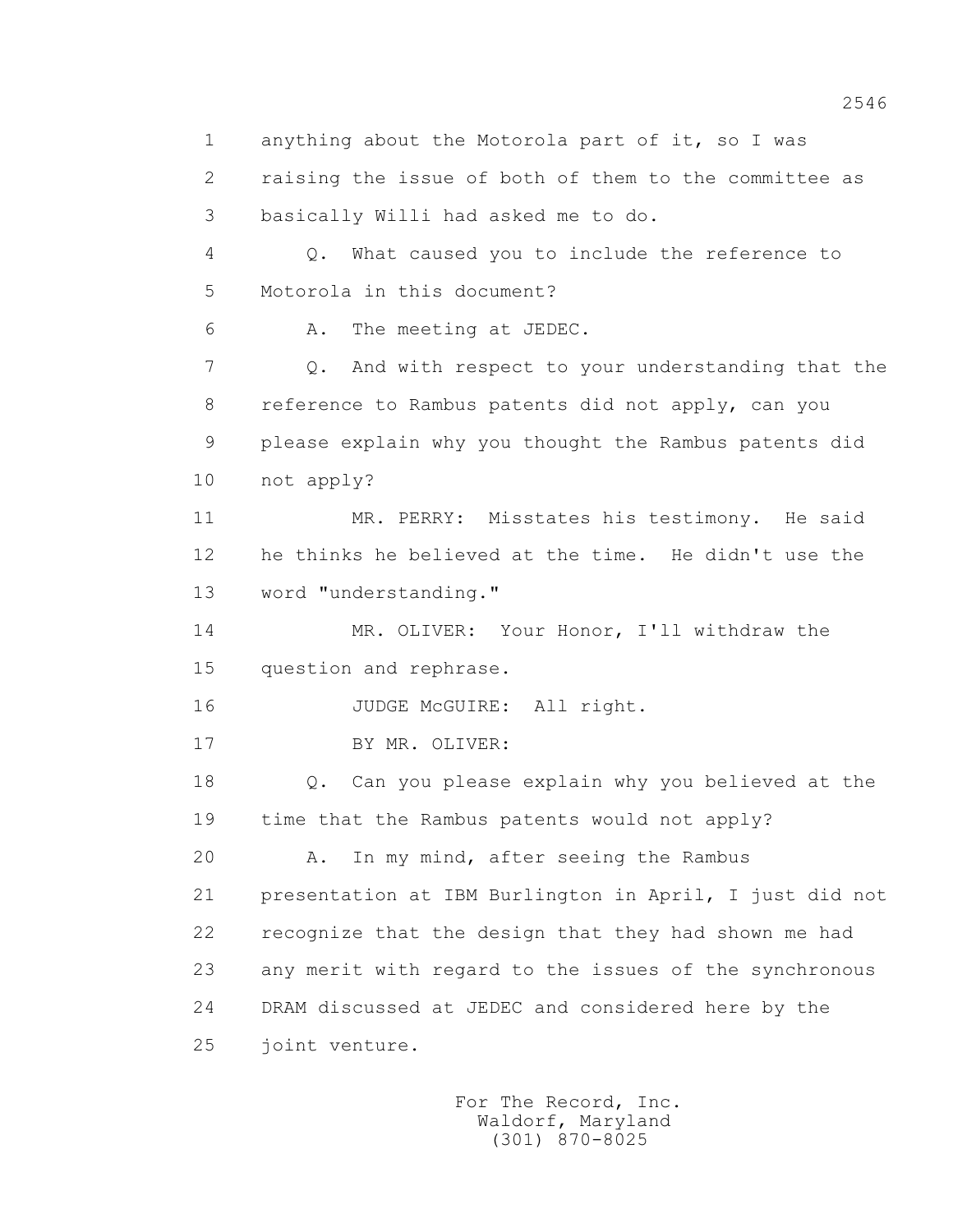1 0. After you prepared RX-303, what, if anything, 2 was done with this document? 3 A. I believe that a summary was put together from 4 this meeting and shown to executives who had not 5 attended the joint meeting. 6 Q. Do you recall whether this statement regarding 7 Motorola/Rambus patent, question mark, was included in 8 that summary? 9 MR. PERRY: Your Honor, I object. He's 10 testifying about documents that aren't in the 11 courtroom. That's the best evidence. It's never been 12 produced to us as far as I know. 13 MR. OLIVER: Your Honor, I'm simply asking for 14 his understanding. 15 JUDGE McGUIRE: Overruled. I'll hear the 16 question. 17 THE WITNESS: Would you repeat the question. 18 (The record was read as follows:) 19 "QUESTION: Do you recall whether this 20 statement regarding Motorola/Rambus patent, question 21 mark, was included in that summary?" 22 THE WITNESS: I don't remember. 23 BY MR. OLIVER: 24 Q. Mr. Kelley, I'd like to shift gears somewhat 25 at the moment and ask you about a couple of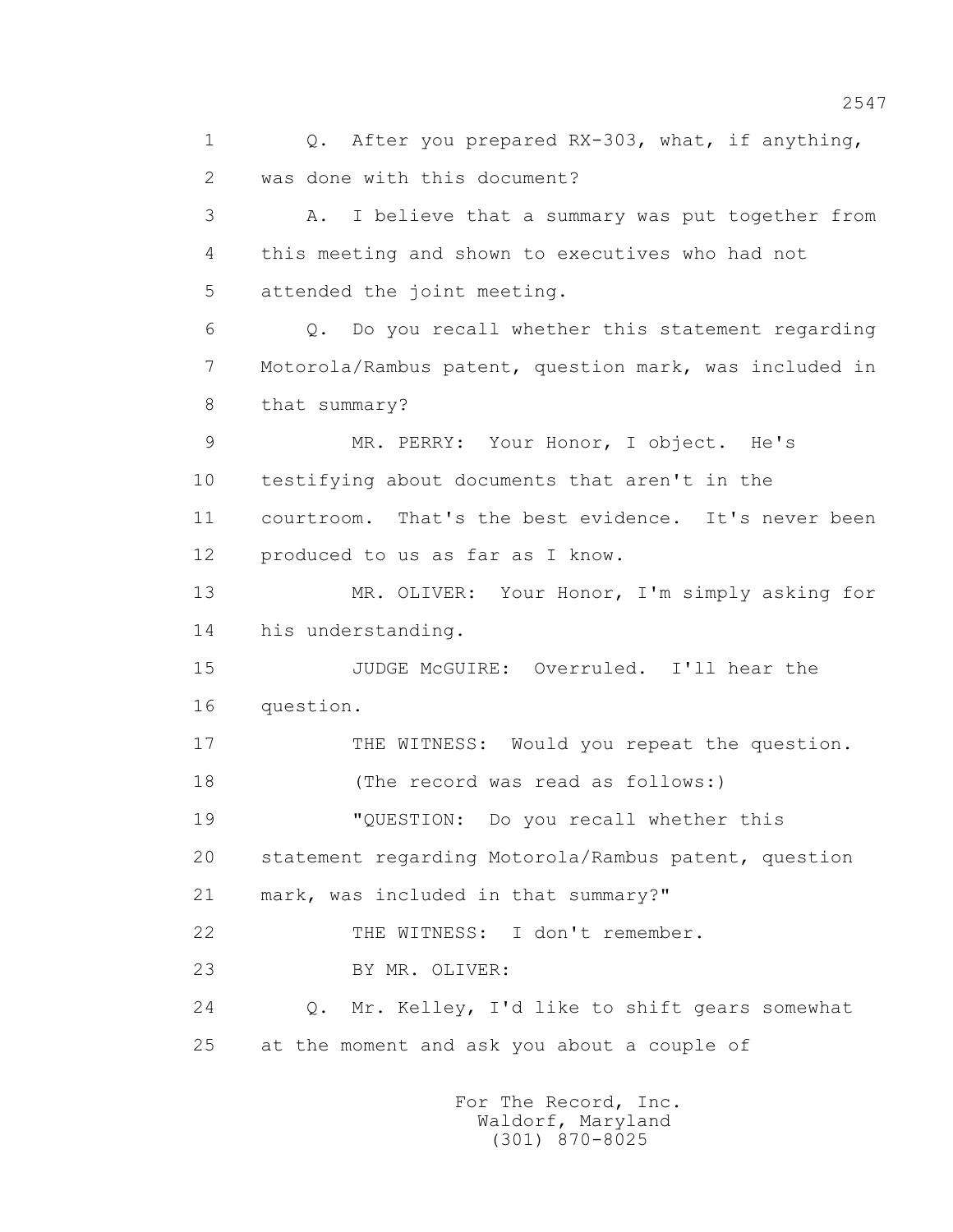1 technologies.

 2 First, I'd like to ask you about programmable 3 CAS latency.

 4 Now, focusing again on the time period between 5 1991 and 1996, did you have an understanding at that 6 time of the term "programmable CAS latency"? 7 A. Yes, I did. 8 Q. What was your understanding at that time of

9 that term?

 10 A. Programmable CAS latency refers to one of the 11 features that we agreed to standardize on a synchronous 12 DRAM.

 13 Q. And do you recall that during the 1992 time 14 frame the 42.3 subcommittee was considering including 15 programmable CAS latency in a JEDEC standard?

16 A. Yes.

 17 Q. During the 1992 time frame, do you recall 18 whether the JC-42.3 subcommittee was considering any 19 alternative methods for setting CAS latency?

20 A. Yes.

 21 Q. Can you please explain what alternatives you 22 recall the 42.3 committee considering to set CAS 23 latency at that time?

 24 A. The feature of programmability of CAS latency 25 is not required for the operation of a synchronous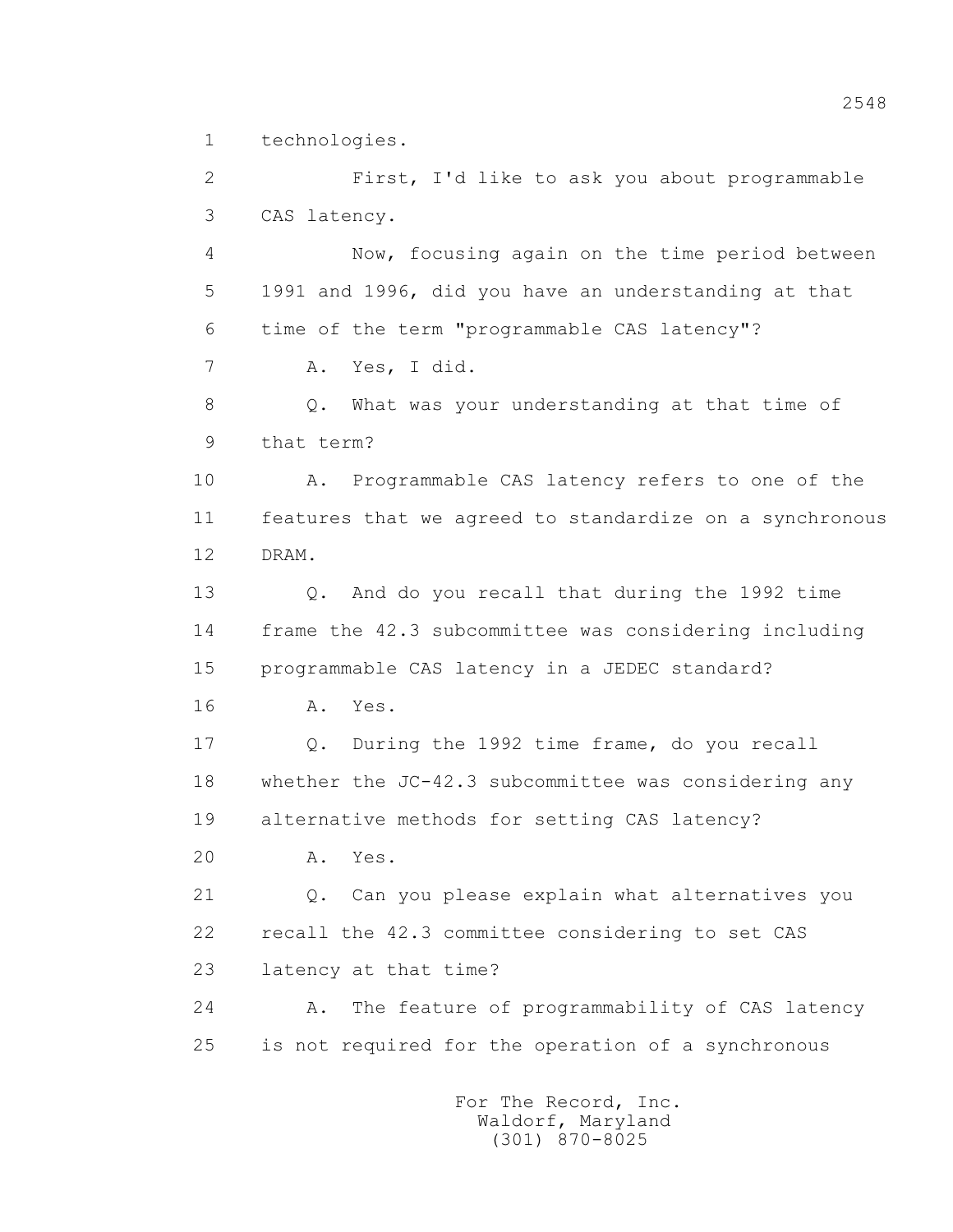1 DRAM. You could build a part that did a single CAS 2 latency without having it programmable and then you 3 could build a second part that had a different single 4 CAS latency and a third part that had a third single 5 CAS latency, so you could build very similar designs 6 with different CAS latencies and none of them would 7 have a programmable feature.

 8 The programmable feature allows you to set up 9 the architecture of the device when you power the 10 device up. Another way of doing that would be to allow 11 some programmability, but you would do it with fuses 12 that we put on the chip that would be fused at the time 13 of final production.

 14 So you could have a design, a chip design that 15 would be programmable and then fuse at the final 16 selection of which part you were going to offer, 17 whether it would be a CAS latency of one or a CAS 18 latency of two, et cetera, and that fusing would occur 19 just before final test. That would be another option 20 of programmability that would be different than the one 21 that we selected at the JEDEC committee, so there were 22 a few options with regard to the choice of programmable 23 CAS latency.

 24 Q. With respect to the technology known as 25 programmable burst length, again from 1991 to 1996, did

> For The Record, Inc. Waldorf, Maryland (301) 870-8025

2549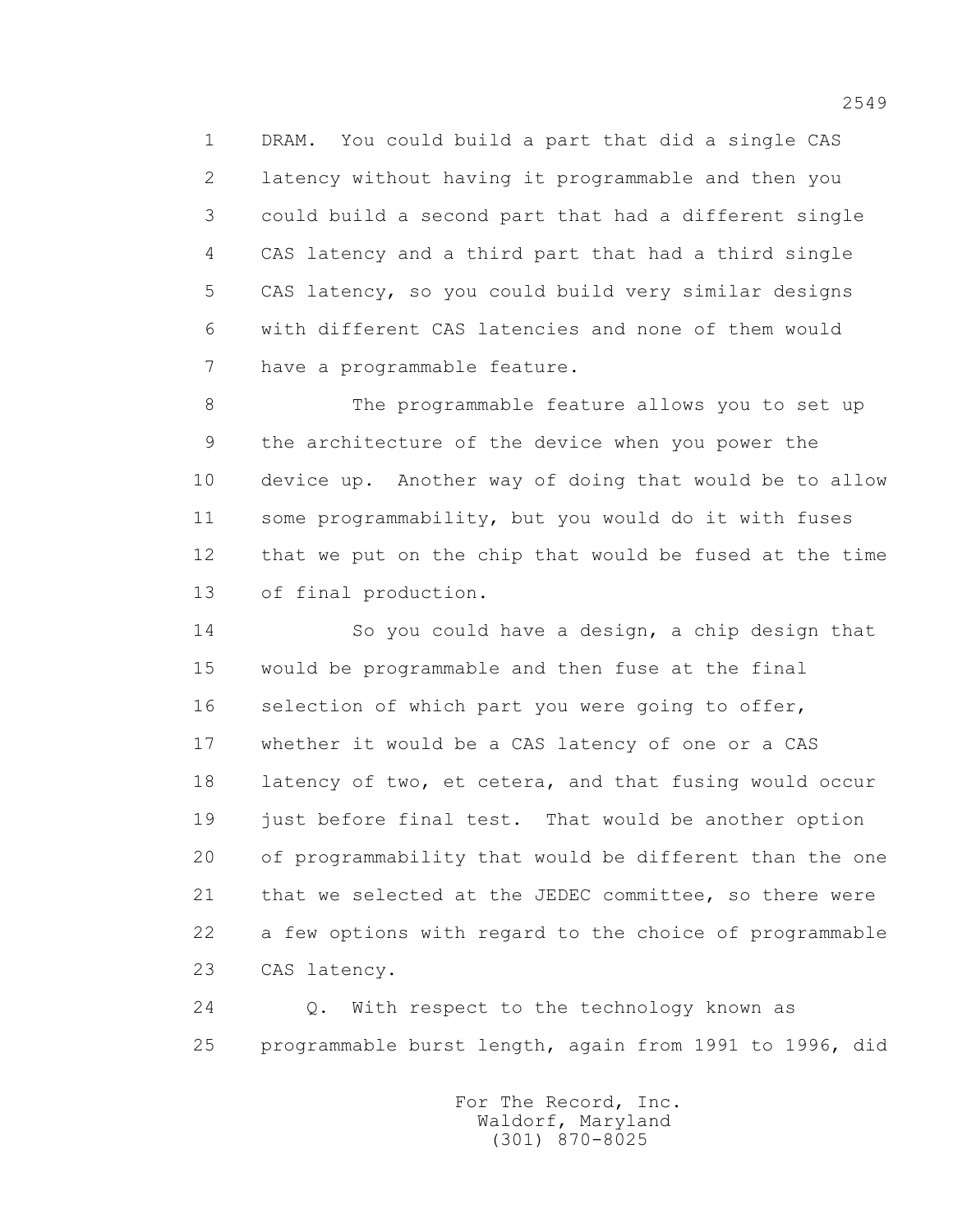1 you have an understanding of the term "programmable 2 burst length"?

3 A. Yes.

 4 Q. Can you please explain what your understanding 5 during that time frame was?

 6 A. My understanding of programmable burst length 7 is essentially the same as programmable CAS latency. 8 You could have parts that would do a single burst 9 length, such as a one-bit burst, you could have a 10 different part that had only a two-bit burst or a 11 different part that had a four-bit burst. You could 12 also make that again fuse selectable and make the 13 decision just before the final test was made and ship 14 it as a single burst type.

 15 The programmable feature allowing you to make 16 that selection when the PC or the computer powered up 17 was a nice feature because it allowed you to use 18 devices that were common from multiple suppliers, put 19 them into many different types of machines. Some of 20 them would be a burst length of one, some would be a 21 burst length of four, with the same part that was 22 programmed at power-up.

 23 One of the advantages of that is that that 24 drives low cost. The producer does not have to 25 maintain multiple part numbers. One part number fits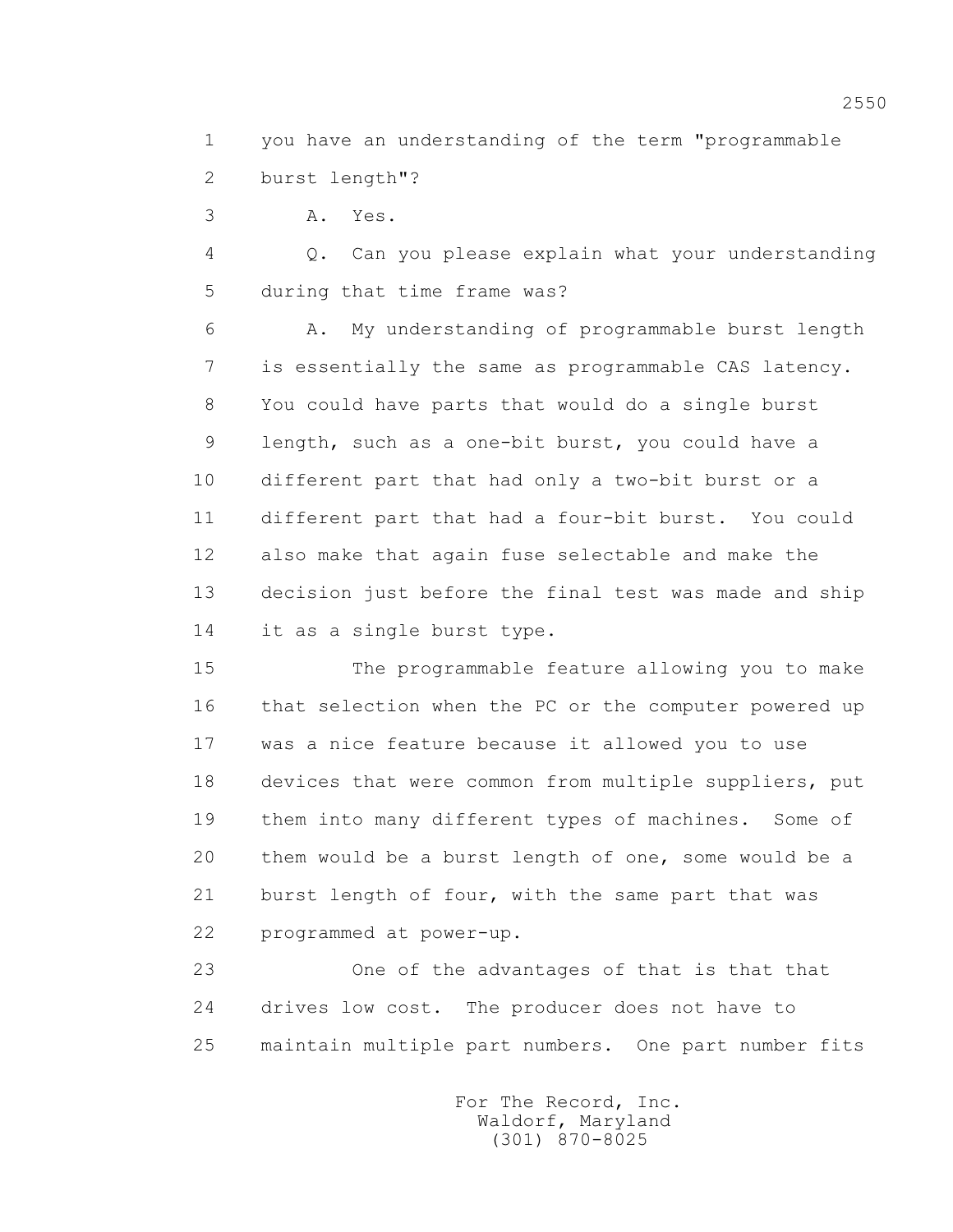1 many applications. That's one of the drives to low 2 cost.

 3 Q. Do you recall during the 1992 time frame the 4 42.3 subcommittee was considering including 5 programmable burst length in the standard? 6 A. Yes. 7 Q. Do you recall whether in the 1992 time frame 8 the 42.3 subcommittee was considering any alternative 9 methods for setting the burst length? 10 A. Yes. Those are the ones I just spoke of, the 11 fixed burst length versus the possibly fused burst 12 length selection. 13 Q. By the way, do you recall during the 1992 time 14 frame any proposals or any discussion of the 15 possibility of using a pin to determine either CAS 16 latency or burst length? 17 A. Yes. That would be another way to make the 18 selection of burst length. You could basically address 19 which burst length you wanted to choose. 20 0. And with respect to the proposals or 21 discussions at that time, when would that selection 22 have occurred? 23 A. That selection could have occurred like the

 24 programmable selection, when the device was powered up. 25 Actually it could have occurred even during operation.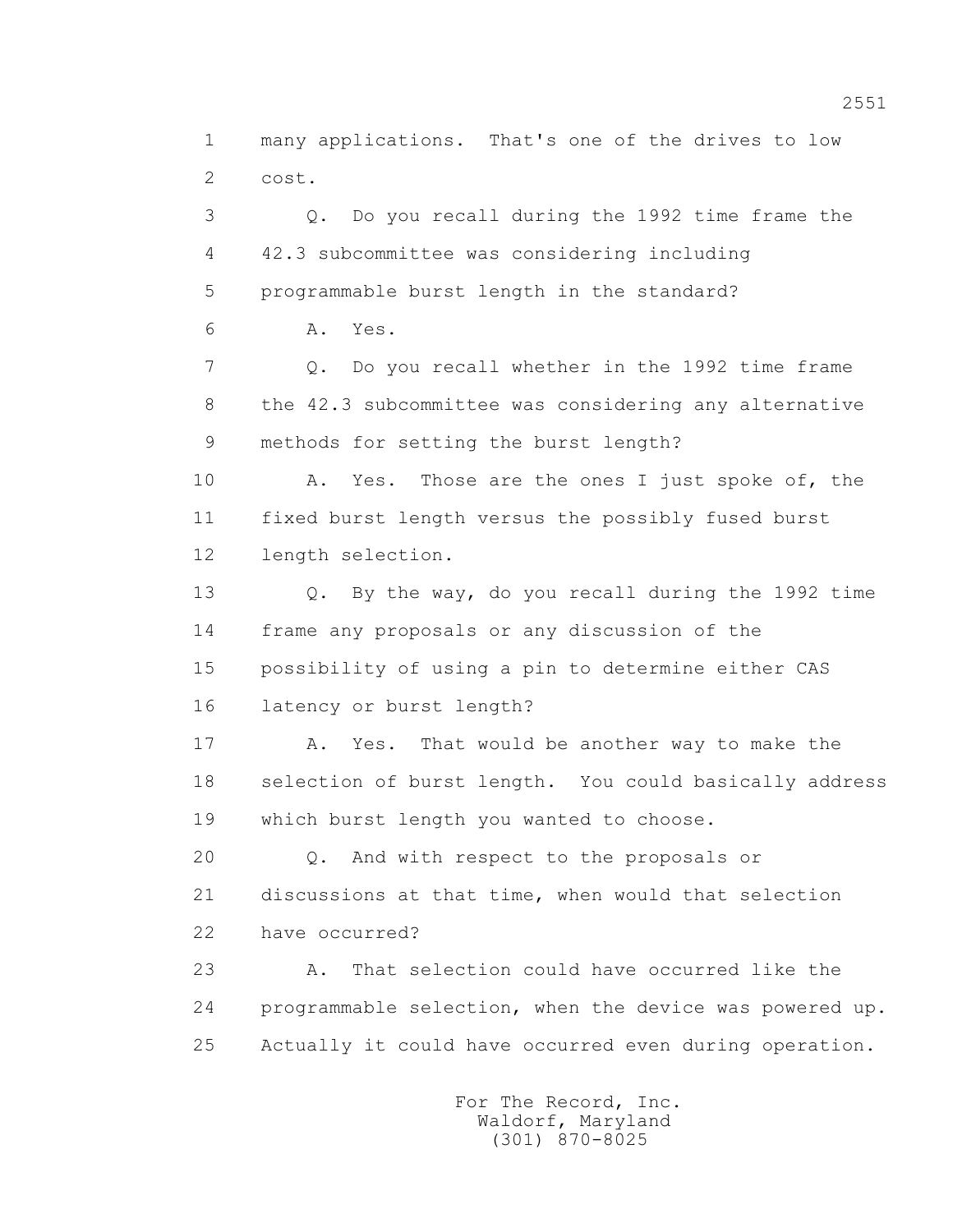1 That's probably the freest form of all.

 2 Q. Again focusing on the proposals or the 3 discussions that were occurring at that time, would 4 the proposals have allowed one to achieve the same 5 benefits that you described with respect to 6 programmable burst length through use of a pin to set 7 burst length?

8 MR. PERRY: Objection. Leading.

9 JUDGE McGUIRE: Sustained.

10 BY MR. OLIVER:

 11 Q. Mr. Kelley, again focusing on certain of the 12 presentations or discussions about using a pin at that 13 time, what advantages, if any, could be obtained 14 through use of a pin to set burst length?

 15 A. I can't think of a lot of advantages compared 16 to the programmable feature, which did not require a 17 pin.

 18 I can think of the disadvantage that having a 19 pin or using up a pin to do burst length selection was 20 not a thing that we did easily, because once you use 21 that pin up for a function, you don't have it 22 available to you in the future for generation advance. 23 As the memory densities increase, we need pins for 24 more addressing of more address locations and those 25 pins are very valuable for that feature, so this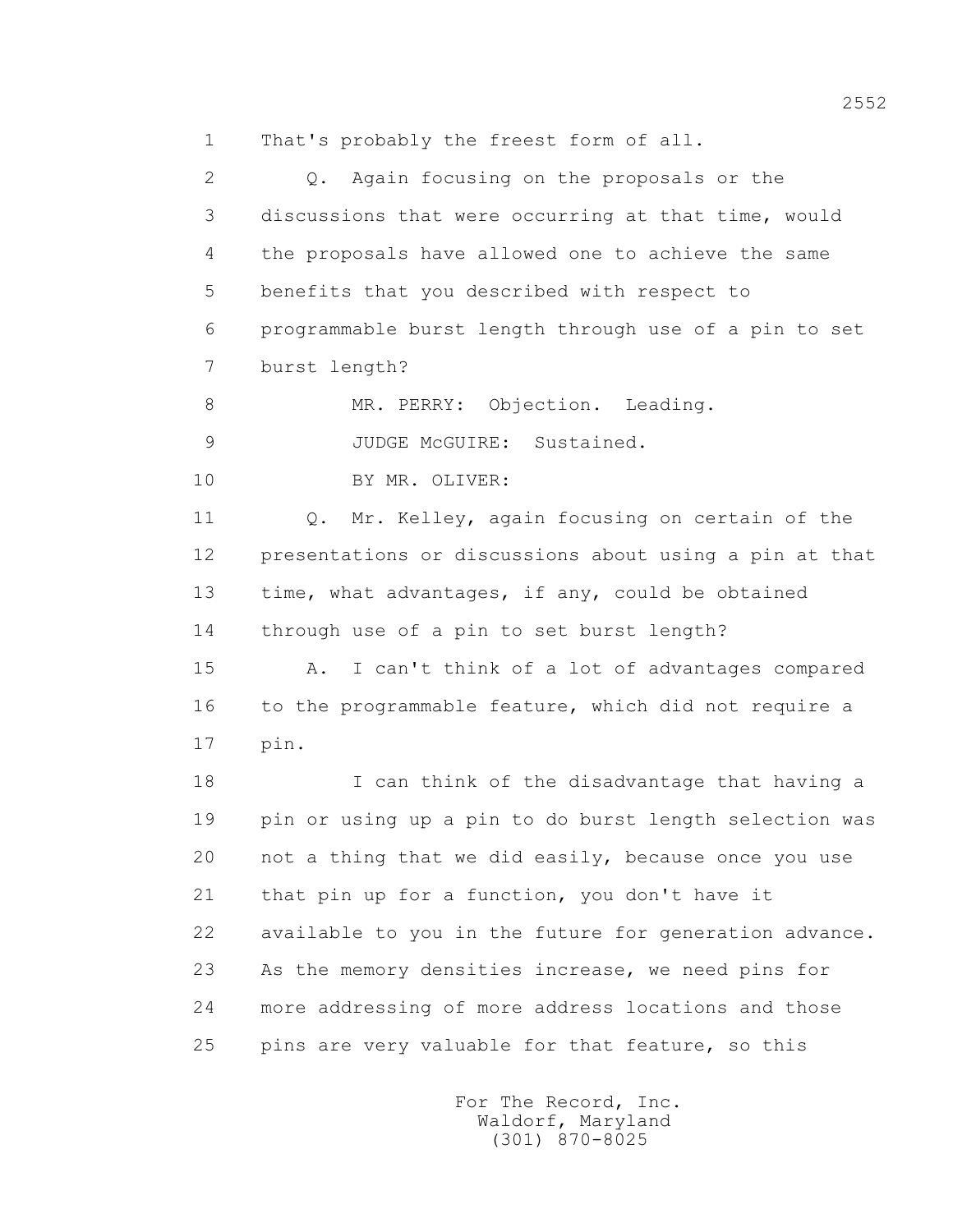1 would have limited the number of generations of DRAM 2 design that we could have used if we were to use up 3 this pin.

 4 Q. Mr. Kelley, I'd like to ask you some questions 5 about the March 1993 JC-42.3 subcommittee meeting. 6 There's a document with the Bates number JX-15. I 7 believe that document is in the pile in front of you. 8 Your Honor, may I approach with another copy? 9 JUDGE McGUIRE: Yes, go ahead. 10 BY MR. OLIVER: 11 Q. Mr. Kelley, I've handed you a copy of JX-15 12 which I believe that you have already testified about 13 yesterday. 14 I'd like to ask you to turn, please, to 15 page 14. 16 And specifically I'd like to direct your 17 attention to paragraph 12 appearing at the middle of 18 the page. 19 A. Okay. 20 Q. Paragraph 12 bears the caption Conclusion of 21 All Synchronous DRAM Pass/Hold Ballots. Do you see 22 that? 23 A. Yes. 24 Q. Underneath that it reads: "VLSI moved to send 25 all pass/hold ballots on to council. Seconded by TI.

> For The Record, Inc. Waldorf, Maryland (301) 870-8025

2553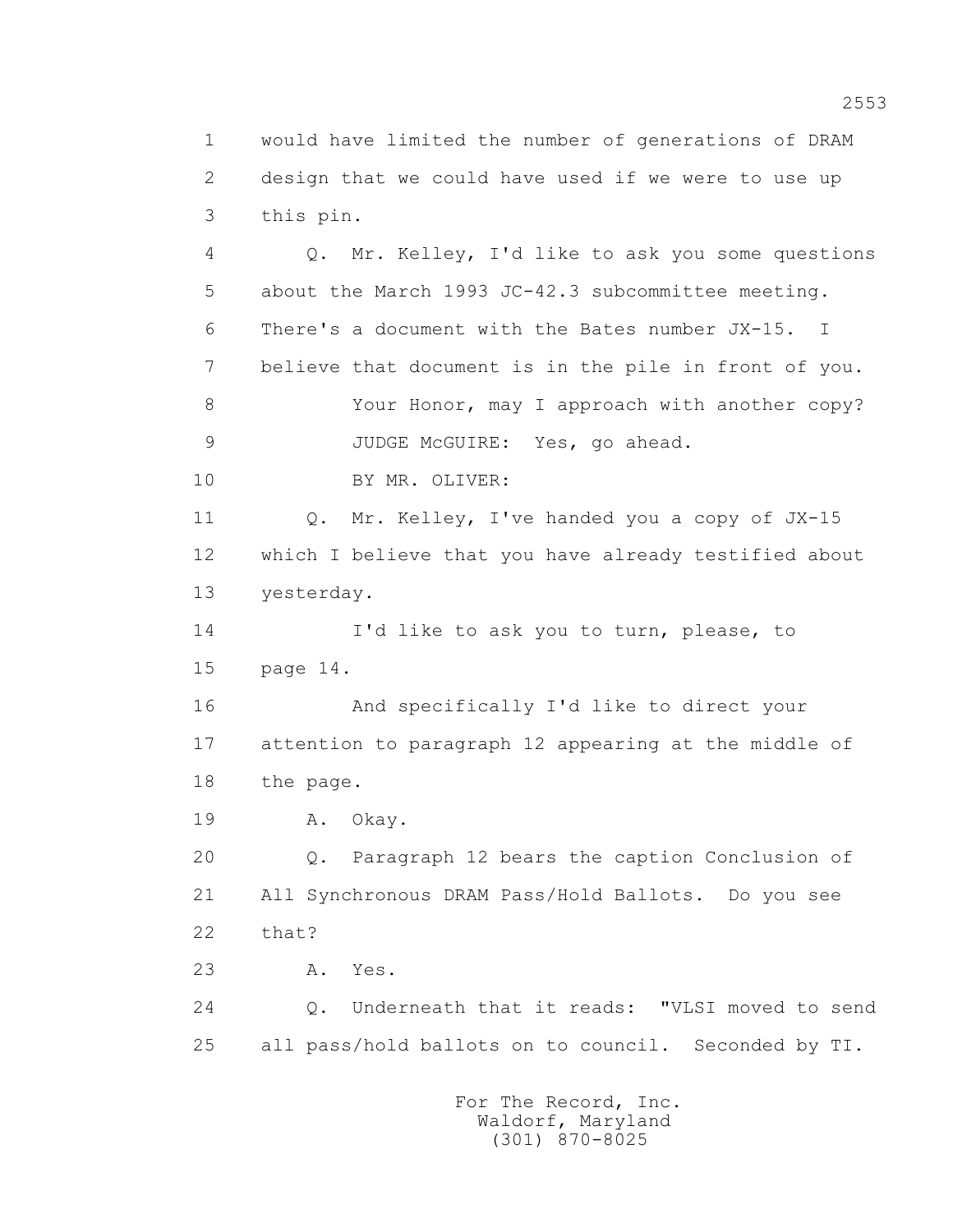1 The vote was 26 yes, 0 no. Motion passed." 2 Do you see that? 3 A. Yes. 4 Q. Now, were you present during this portion of 5 the discussion? 6 A. Yes. 7 Q. And did you understand this portion of the 8 discussion? 9 A. Yes. 10 Q. Can you please explain, based on your 11 recollection, what was occurring at this portion of the 12 meeting? 13 A. The committee had spent more than a year 14 passing the synchronous ballots because we knew we had 15 to deal with each feature and item under discussion one 16 at a time so that we would know which ones needed to be 17 fixed, and we agreed as a committee that as we passed 18 these items individually we would place them on hold 19 until the whole list of items that were -- that we 20 needed to define synchronous DRAM was complete, and 21 once that group of ballots was complete and passed, 22 then together we motioned them to go to council for 23 publication. 24 Q. Now, following this vote, were the ballots in 25 fact sent to council?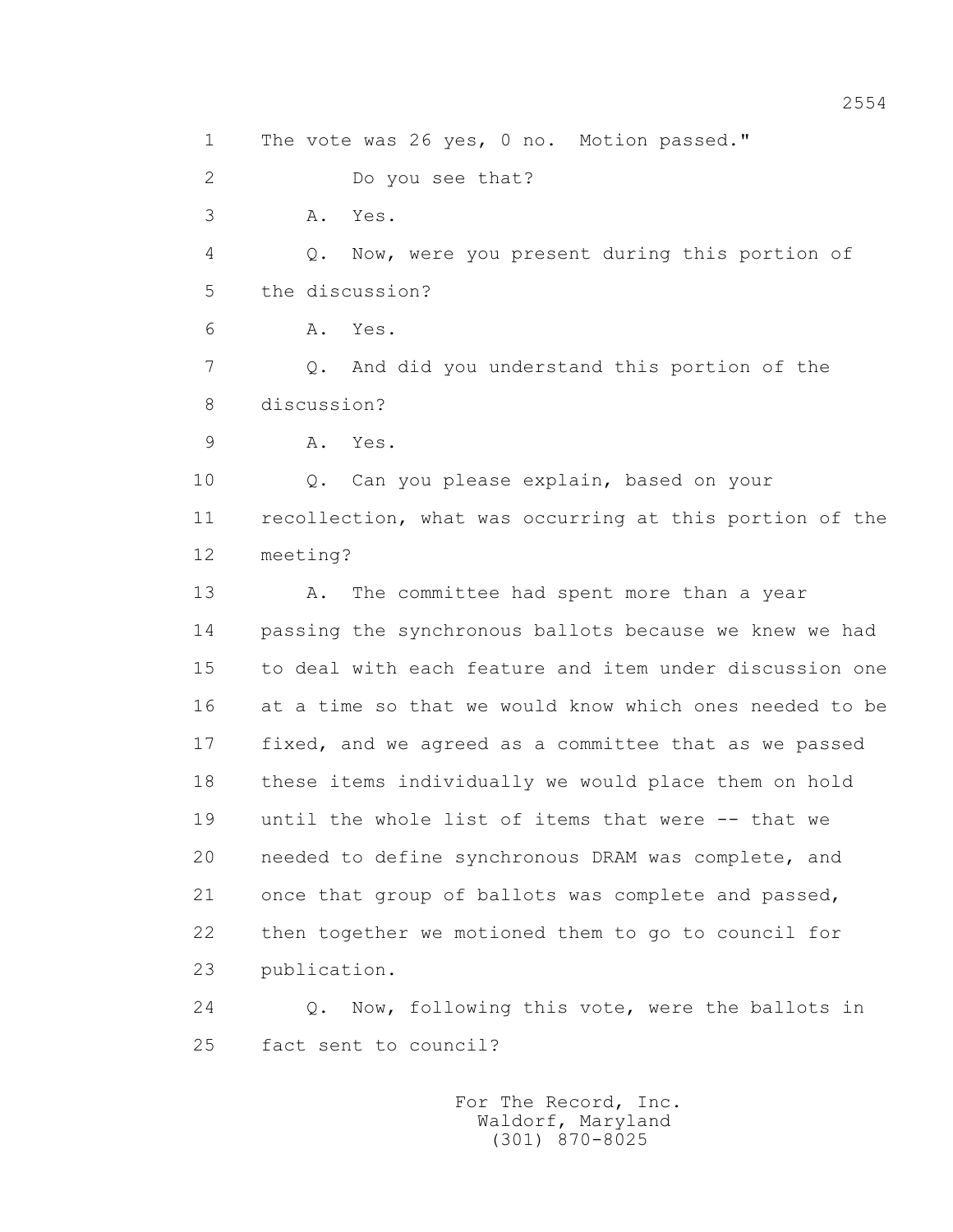1 A. Yes.

 2 Q. If I could direct your attention to 3 paragraph 13, it reads "Press release on Sync DRAM." 4 Do you see that? 5 A. Yes. 6 Q. Underneath that it reads: "The committee 7 agreed to issue a press release stating that the 8 Sync DRAM standard had been approved by committee. The 9 committee agreed to have Mr. Fusco and create the 10 wording off-line. The executive committee will review 11 it before it is issued to the press. A copy of the 12 release is shown here (see attachment Z)." 13 Do you see that? 14 A. Yes. 15 Q. Do you recall whether the JC-42.3 subcommittee 16 in fact issued a press release at this time? 17 A. Yes, we did. 18 Q. Do you have an understanding of why JC-42.3 19 subcommittee issued a press release at that time? 20 A. This is the proper use of speaking to the 21 press. This was the committee taking action to 22 together release the information that we had already 23 decided so no further issues needed to be debated, we 24 didn't have to worry about decisions that could be 25 impacted because of open discussion in the press. The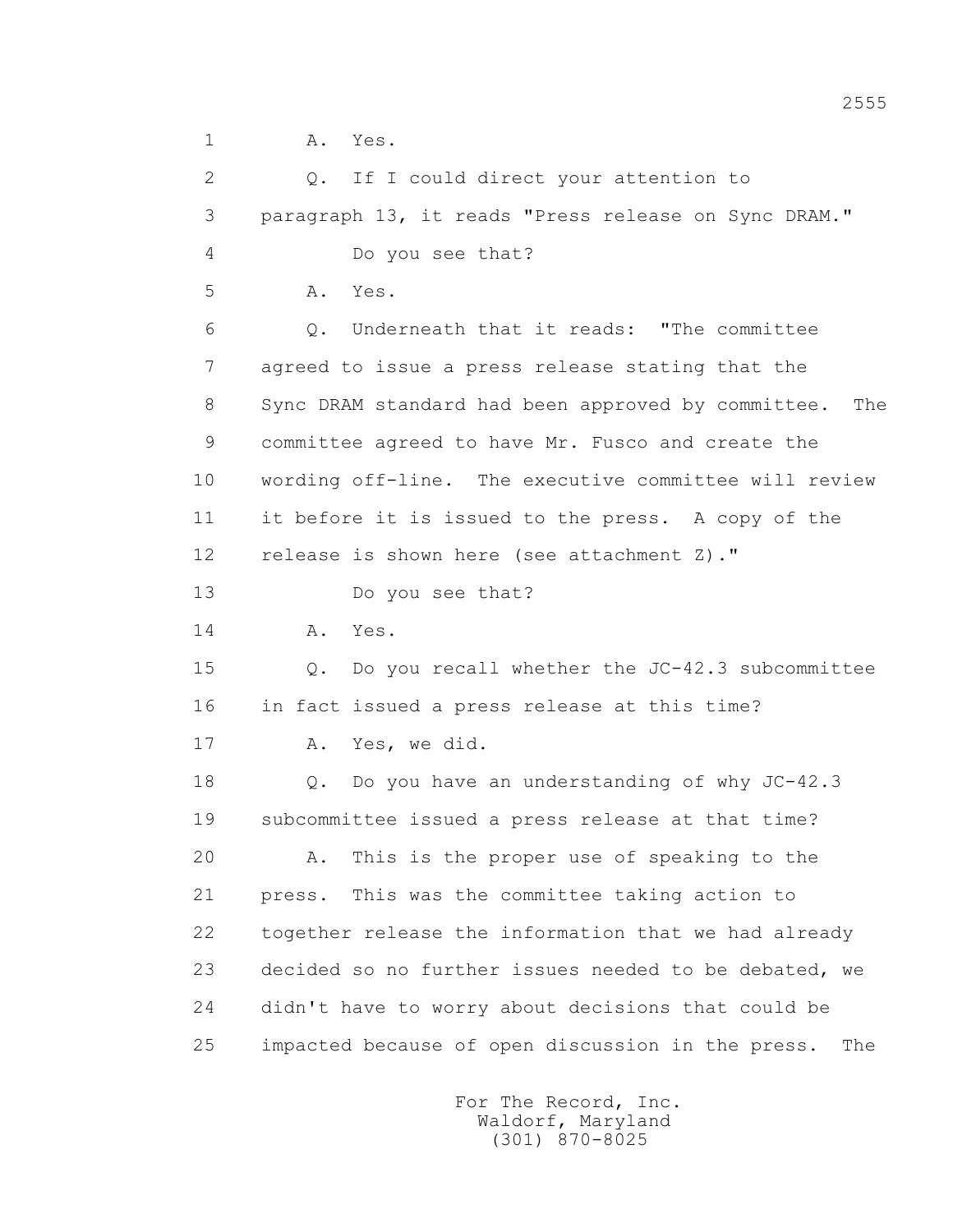1 decisions had been made. We believed that it was 2 newsworthy. We believed that the committee's putting 3 together of the definition of this synchronous DRAM was 4 a significant statement in the work of our committee 5 over a few years. 6 MR. OLIVER: May I approach? 7 JUDGE McGUIRE: Yes. 8 BY MR. OLIVER: 9 Q. Mr. Kelley, I've handed you a document that's 10 been marked as JX-16 for identification. 11 Do you recognize this document? 12 A. Yes. 13 0. What is this document? 14 A. This is the JC-42.3 minutes from the meeting we 15 held in May of 1993. 16 Q. Were you present at this meeting? 17 A. Yes. 18 Q. If I could ask you to turn, please, to page 5 19 of JX-16. 20 And I'd like to direct your attention to 21 paragraph 8.1 appearing above the middle of the page. 22 It has a caption Sync DRAM Ballots. Do you see that? 23 A. Yes. 24 Q. The paragraph reads, "Mr. Kelley noted that the 25 14 Sync DRAM ballots had gone to council."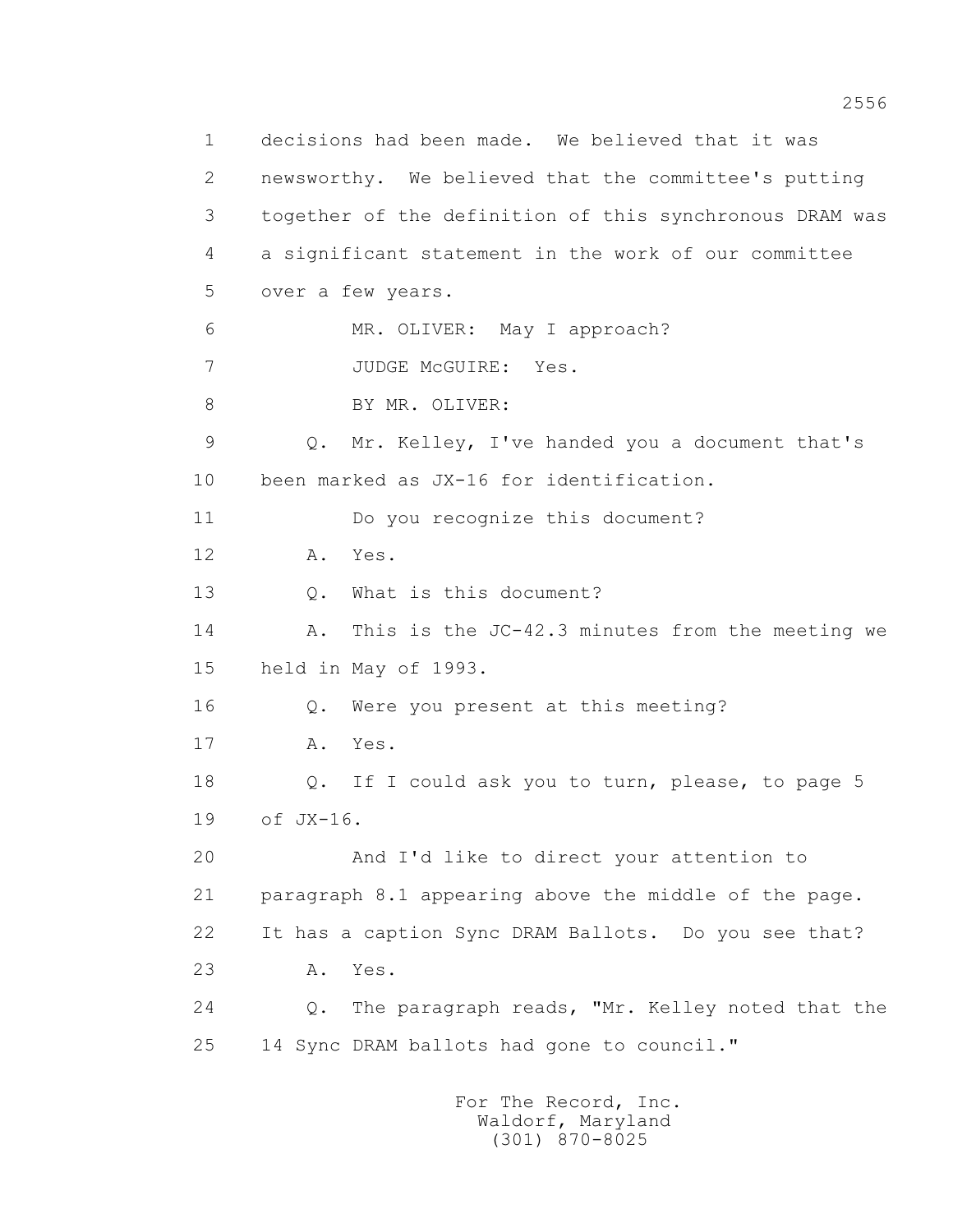1 Now, the Sync DRAM ballots referred to there, 2 were those the ballots being referred to as having 3 passed at the previous meeting? 4 A. Yes. 5 Q. Continuing to read that paragraph: "There was 6 only one no vote from ATT on JCB-93-15. Mr. Kelley 7 showed his response to ATT's comment (see 8 attachment H). During the meeting, Mr. Kelley 9 distributed copies of all the SDRAM council ballots to 10 allow companies to review them." 11 Do you see that? 12 A. Yes. 13 Q. Actually before I ask you a couple of 14 questions, let me represent to you that the council 15 meeting in May took place one week after this. If you 16 want, I believe you have the minutes and you can verify 17 that if you want. 18 But my question is: How was it that you're 19 able to report to the 42.3 subcommittee on the ballots 20 if the council meeting had not yet taken place? 21 A. It was the practice of the secretary for 22 council to send out a preparation report to all of the 23 members of council before the council meeting. The 24 voting period ended for the council two weeks before 25 the council meeting, so at that point I had a report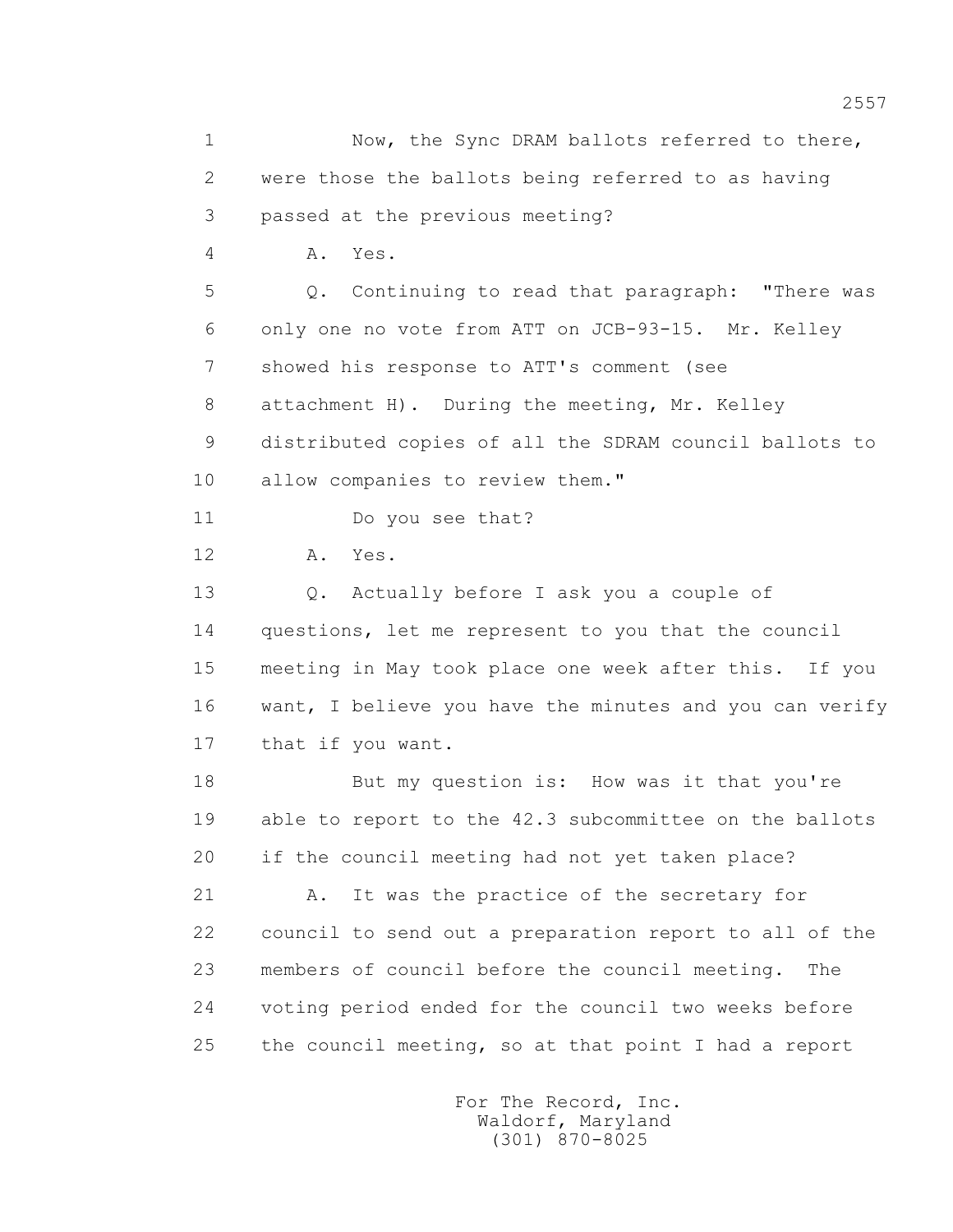1 from the secretary of the council on the votes of these 2 ballots as reported before the meeting.

 3 Q. Now, why did you distribute copies of the 4 ballots to everyone present at this meeting?

 5 A. Because I wanted them to see what the council 6 had done and especially I wanted them to see any 7 comments that were made on the -- from the council.

 8 Q. Now, during this meeting, that is, the May 1993 9 42.3 subcommittee meeting, did Rambus disclose that it 10 had any patents or patent applications it claimed 11 relevant to any of these patents -- to any of these 12 ballots?

13 A. No.

 14 Q. At this 42.3 subcommittee meeting did any 15 company disclose that it had any patents or patent 16 applications that might be relevant to these ballots? 17 A. No.

> 18 Q. Mr. Kelley, I'd like to ask you next about the 19 council meeting in May of 1993. This is a document 20 bearing the number CX-54. I believe it's in the pile 21 in front of you.

> 22 Your Honor, could one of us approach to assist 23 him?

24 JUDGE McGUIRE: Go ahead.

25 (Pause in the proceedings.)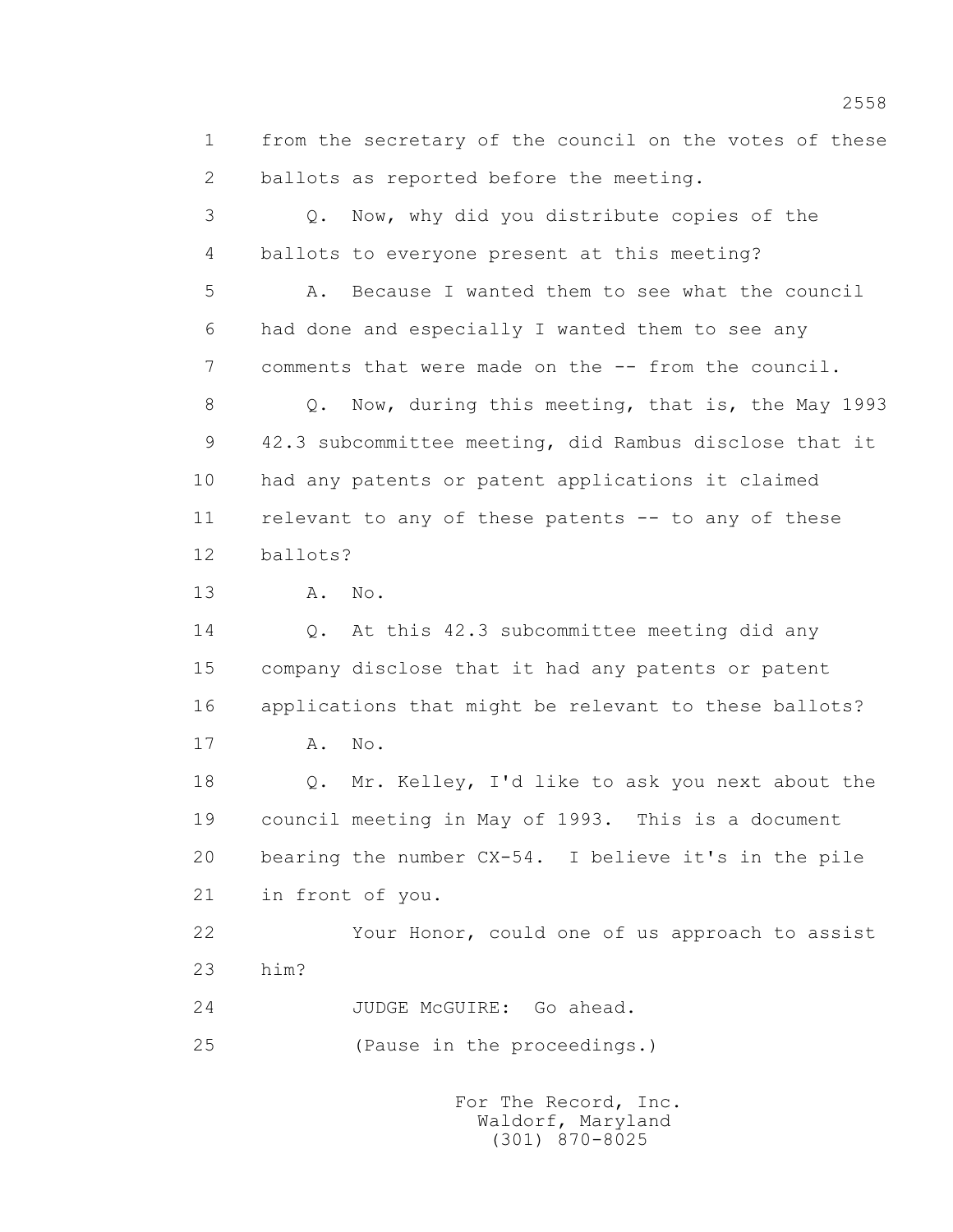1 THE WITNESS: Okay. 2 BY MR. OLIVER: 3 Q. Mr. Kelley, do you recall that we talked about 4 CX-54 yesterday? 5 A. Yes. 6 Q. If I could ask you to turn to page 8, please. 7 Now, on page 8 is it correct that there appears 8 a list of ballots that were being considered at this 9 May 1993 council meeting? 10 A. Yes. 11 Q. I'd like to direct your attention to a number 12 of items appearing over the course of the next two 13 pages. Essentially I'm trying to identify the 14 collection of ballots that constituted the ballots 15 coming from 42.3 subcommittee from the March meeting. 16 If I could direct your attention to the item 17 third from the bottom with the number JCB-93-13, 18 proposed 2M x8/x9 Sync DRAM JC-42.3 item 376.1. 19 Do you see that? 20 A. Yes. 21 0. Is that one of the ballots that was in the 22 package of ballots forwarded by the 42.3 subcommittee? 23 A. Yes. 24 Q. And if I could ask you to look at the following 25 13 ballots, so the three last ballots on page 8, the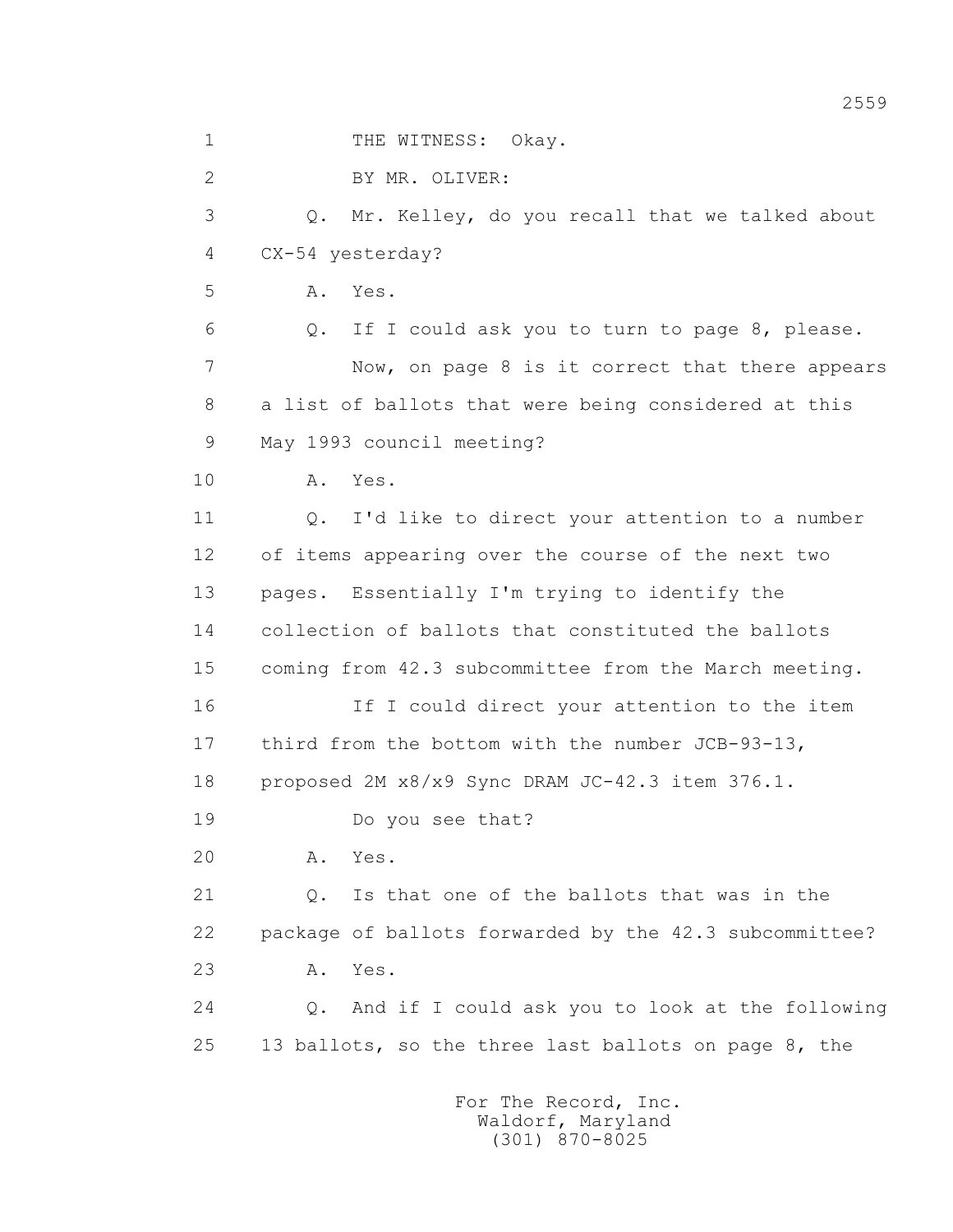1 various ballots on page 9 and the first four ballots on 2 page 10, and if you could please look at those and then 3 if you could please respond as to whether that 4 constitutes the package of ballots that was referred to 5 council from the 42.3 subcommittee. 6 A. Yes. This is those ballots that the committee 7 sent to council on the synchronous DRAM. 8 Q. Now, at this May 1993 council meeting, what 9 happened with respect to those ballots? 10 A. They were approved. 11 0. By the way, you had reported at the 42.3 12 subcommittee meeting a week or so previously with 13 respect to the voting. 14 Did that indicate that final vote had in fact 15 occurred prior to this meeting or was the final vote 16 taking place at this meeting? 17 A. The final vote for approval was at the 18 meeting. The council needed to motion these to be 19 approved. 20 Q. So with respect to the votes that you were 21 explaining to the 42.3 subcommittee, were those 22 something other than final votes? 23 A. No, they were not. The final vote occurred at 24 this meeting. 25 Q. Now, if a council member had previously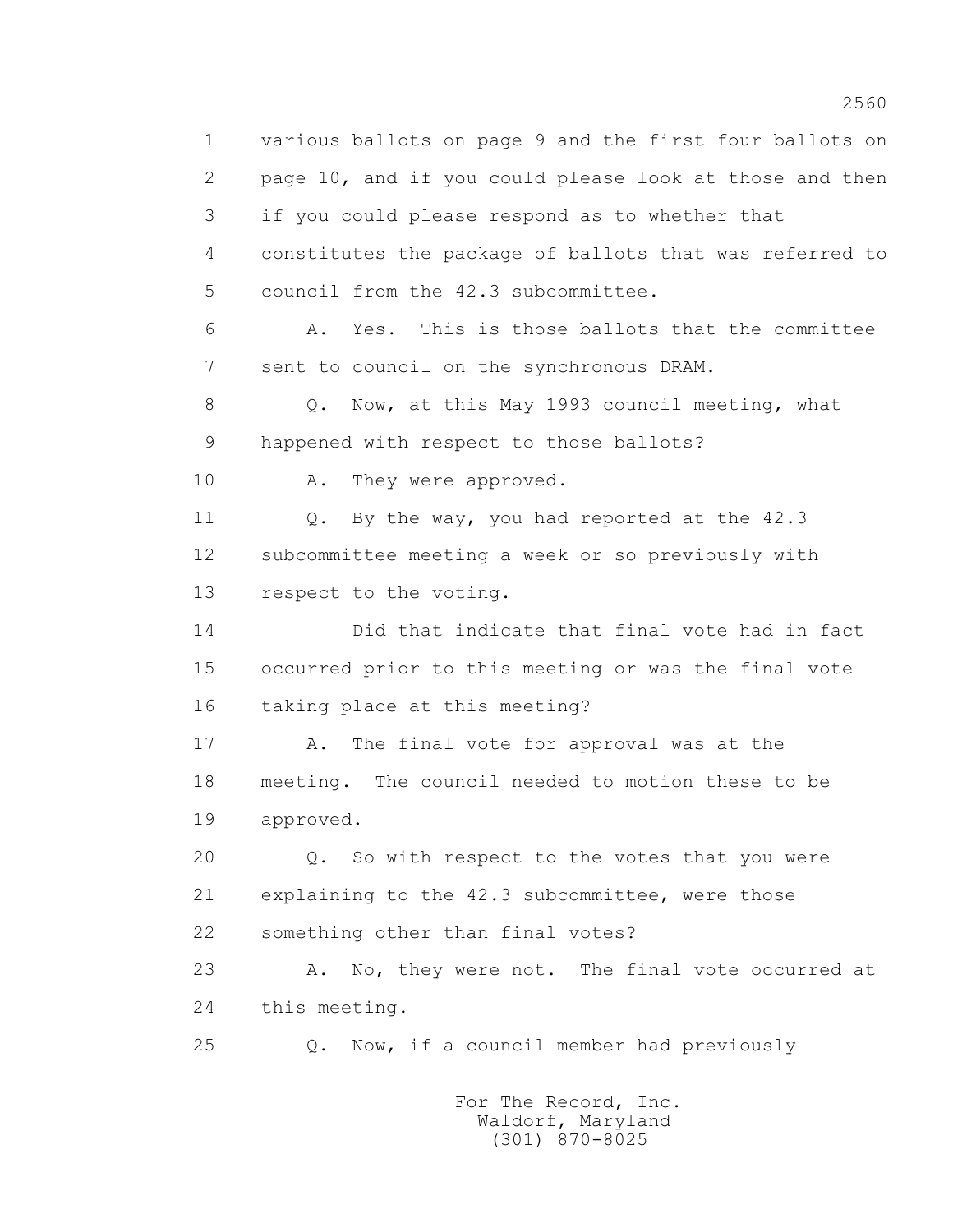1 indicated that they would vote in favor of these 2 ballots, would it still have been possible for the 3 council members to change their votes at this meeting? 4 A. Yes. 5 Q. If a patent issue had arisen at the May 1993 6 42.3 subcommittee meeting, would that have affected the 7 vote taking place at the May 1993 council meeting? 8 MR. PERRY: It calls for speculation. 9 Incomplete hypothetical. 10 JUDGE McGUIRE: Sustained. 11 BY MR. OLIVER: 12 Q. Mr. Kelley, what, if anything, might have 13 caused -- I'm sorry, Your Honor. Let me withdraw 14 that. 15 Mr. Kelley, let me ask you a couple of 16 questions with respect to IBM's position concerning 17 inclusion of programmable CAS latency and programmable 18 burst length in the SDRAM standard. 19 First of all, did IBM cast a vote with respect 20 to including programmable CAS latency and programmable 21 burst length in the SDRAM standard? 22 A. Yes, I did. 23 Q. You may have anticipated my next question. My 24 next question was: Who was responsible for casting 25 that vote?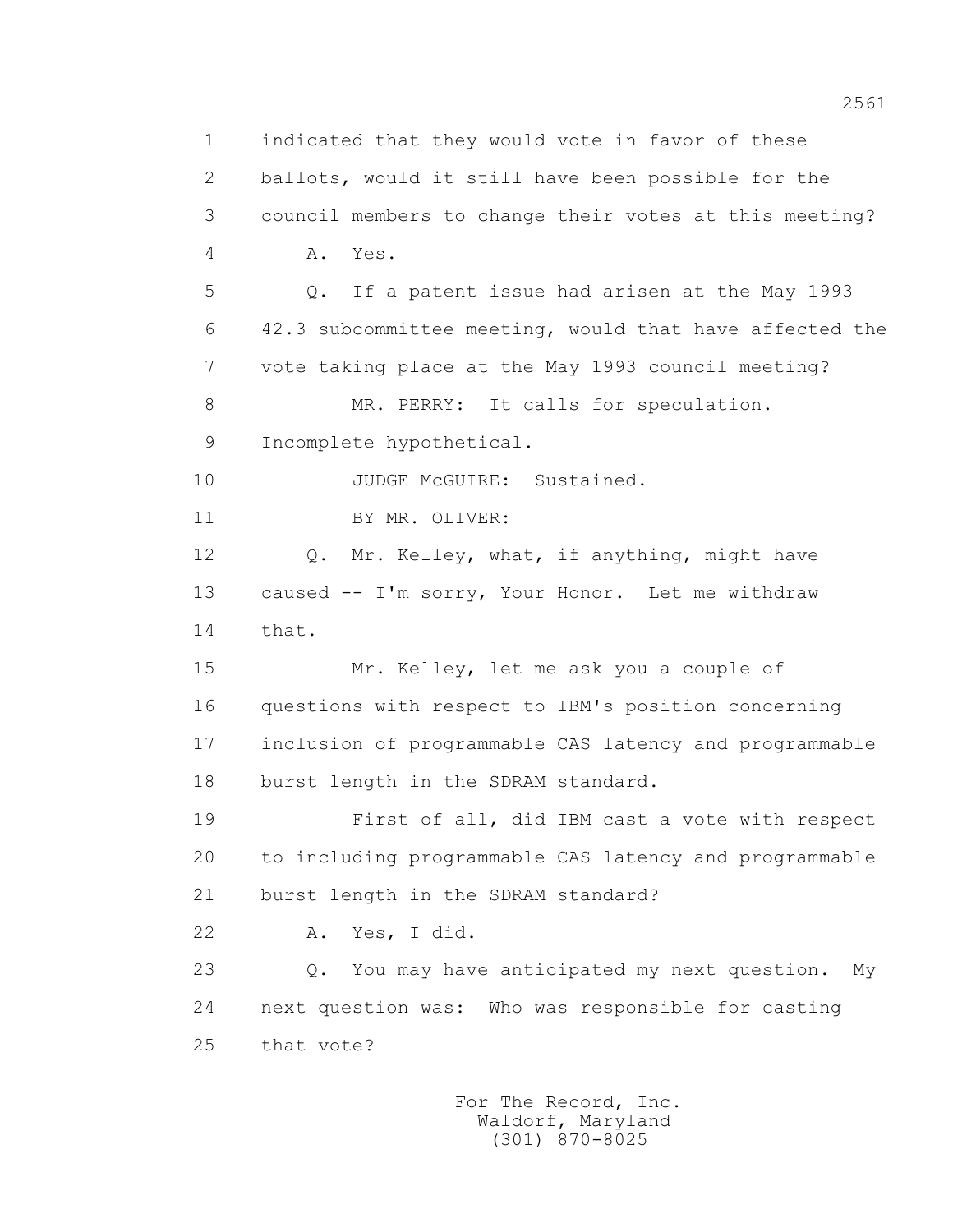1 A. That was me.

 2 Q. Was that you individually or did you have input 3 from any others?

 4 A. I cast the vote individually, but I got input 5 from many IBMers around the corporation before casting 6 the vote.

 7 Q. How did you vote with respect to the proposal 8 to include programmable CAS latency and programmable 9 burst length in the standard?

10 A. I approved both.

11 0. Now, at that time that you approved both, did 12 you have any understanding that Rambus might have any 13 patent rights that might relate to use of programmable 14 CAS latency or programmable burst length in the SDRAM 15 standard?

16 A. I did not.

 17 Q. At the time you voted in favor of including 18 programmable CAS latency and programmable burst length 19 in the standard, did you have any particular overriding 20 factor that influenced your vote?

 21 A. The overriding factor on all of my votes on 22 DRAM was low cost.

 23 Q. Can you please explain why that's the case? 24 A. The DRAM is used as the most silicon in any 25 computer, whether it's a PC or a mainframe, and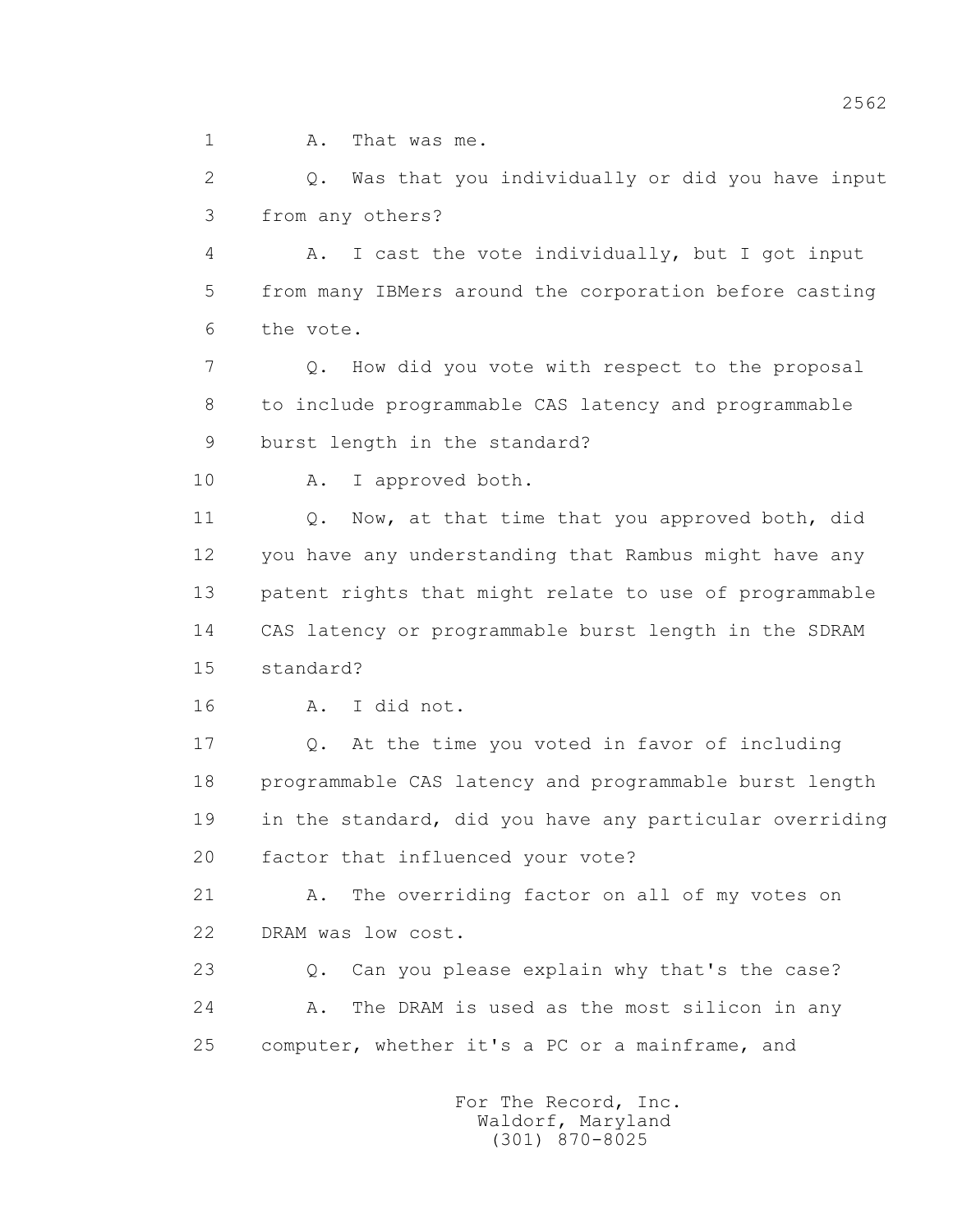1 therefore the cost of the DRAM is very significant. 2 One of the realizations that I made was that I could 3 pay \$300-400 for one microprocessor in a PC, but I 4 could not pay \$10 for 30, 40, 50 DRAMs in a PC.

 5 Q. Now, Mr. Kelley, if you had known at the time 6 that you were casting your vote to include programmable 7 CAS latency and programmable burst length in the SDRAM 8 standard, if you had known that Rambus would claim to 9 have patent rights covering use of those technologies, 10 what impact, if any, would that have had on your 11 decision on how to vote?

 12 MR. PERRY: Objection. Calls for speculation 13 and incomplete hypothetical.

 14 MR. OLIVER: Your Honor, again this is an issue 15 that they have raised in their brief at page 57 and 16 following. They claim that we are expected to prove 17 the but-for world of what would have happened.

 18 We are concerned that if we go on appeal that 19 they will, first of all, raise objections to our 20 attempts to elicit that evidence here and then argue on 21 appeal that we've somehow failed to prove the evidence 22 of what would have happened in a but-for world. We're 23 simply trying to elicit that evidence.

 24 MR. PERRY: Your Honor, the fact that a party 25 has a burden of proof on an issue does not mean that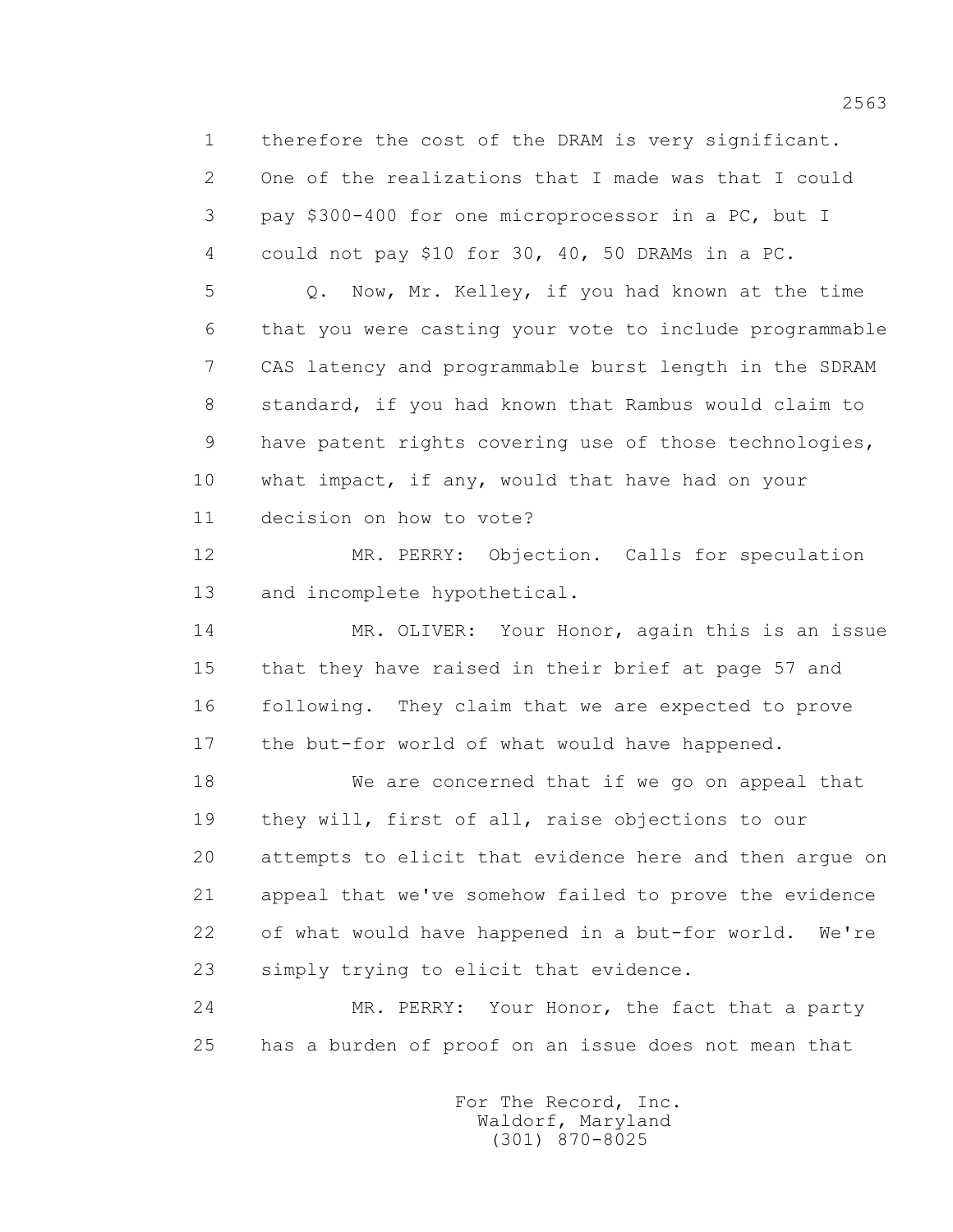1 the rules of evidence go away. They've been objecting 2 to lots of questions where we're trying to prove stuff 3 that will help our case, and you know, just because 4 we're trying to put some evidence in because we have 5 the burden on something doesn't mean that the rules of 6 evidence are relinquished. 7 MR. OLIVER: Your Honor, the but-for world is 8 by its nature speculative. There's no other way to get 9 at evidence of this. 10 JUDGE McGUIRE: All right. Overruled. I will 11 hear -- I'll entertain the question. 12 Do you intend to spend quite a bit of time on 13 this, Mr. Oliver? 14 MR. OLIVER: No, I do not, Your Honor. 15 JUDGE McGUIRE: Then I will hear it on that 16 limited basis. 17 MR. OLIVER: Thank you, Your Honor. 18 Could we please have the question read back. 19 (The record was read as follows:) 20 "QUESTION: Now, Mr. Kelley, if you had known 21 at the time that you were casting your vote to include 22 programmable CAS latency and programmable burst length 23 in the SDRAM standard, if you had known that Rambus 24 would claim to have patent rights covering use of those

25 technologies, what impact, if any, would that have had

 For The Record, Inc. Waldorf, Maryland (301) 870-8025

2564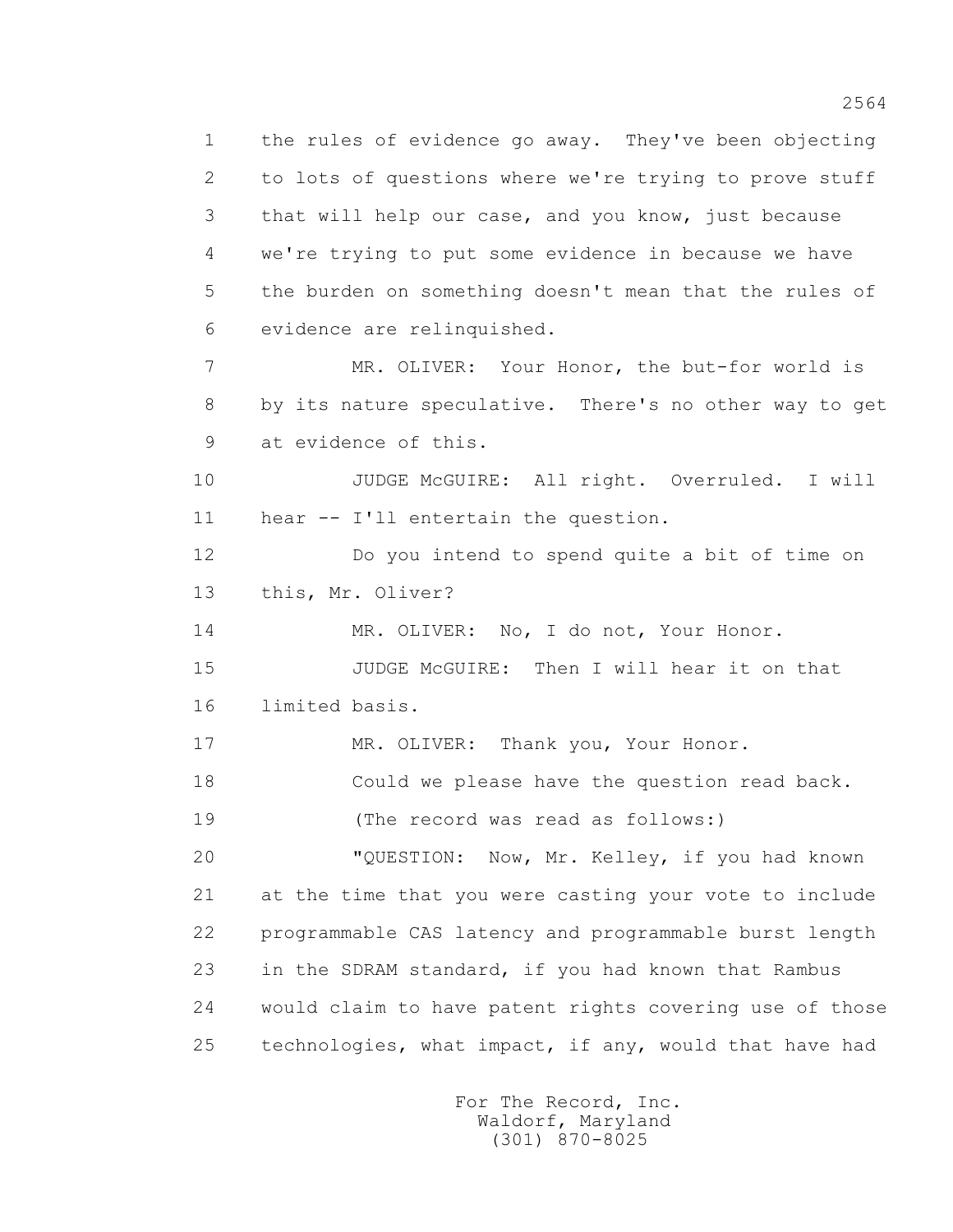1 on your decision on how to vote?"

2 THE WITNESS: The answer depends on what I 3 knew. If they had disclosed, then I would have 4 required a statement on whether they were going to meet 5 the policies of licensing, which was reasonable rates 6 and not excluding anyone. Given that statement, I 7 would have had to consider accepting their intellectual 8 property as a possible approval. 9 On the other hand, if they would not give a 10 statement on RAND, then I would have had to vote no. 11 BY MR. OLIVER: 12 Q. In the first part of your answer you say 13 consider accepting as a possible approval. 14 What factors would have influenced that 15 consideration? 16 MR. PERRY: Same objection, Your Honor. 17 JUDGE McGUIRE: Continuing objection 18 overruled. 19 THE WITNESS: Their RAND statement. 20 BY MR. OLIVER: 21 Q. Would you also have considered the possibility 22 of trying to work around even despite the existence of 23 a RAND statement? 24 MR. PERRY: Leading, Your Honor. 25 JUDGE McGUIRE: Sustained.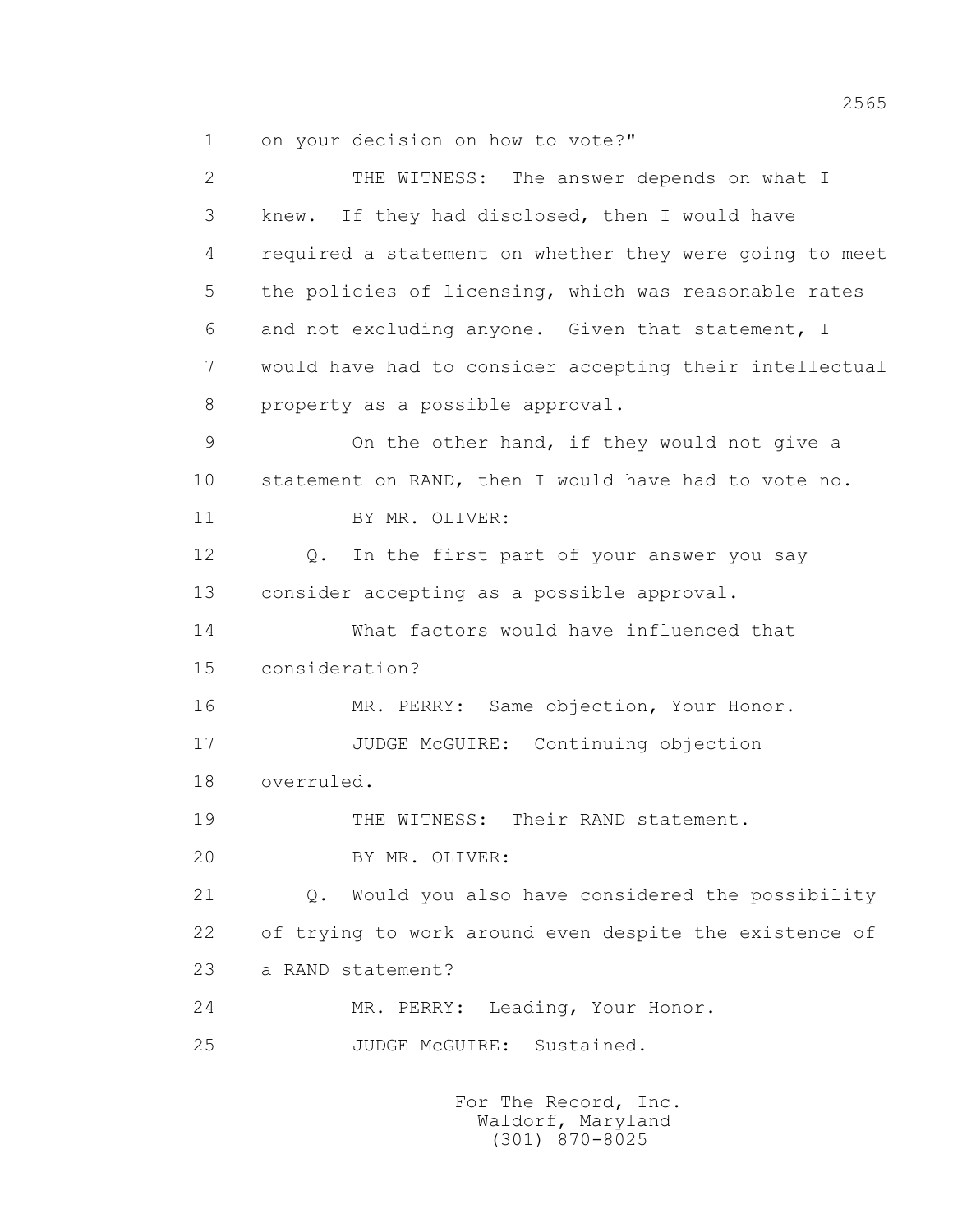| 2  | Q. What, if any, impact would have potential                 |
|----|--------------------------------------------------------------|
| 3  | alternative technologies have had on your                    |
| 4  | consideration?                                               |
| 5  | The first consideration for any information<br>Α.            |
| 6  | that we have on patents -- and remember that "patents"       |
| 7  | includes patent applications by our definition -- the        |
| 8  | consideration of anything on patents required as a           |
| 9  | first consideration avoidance and as a next                  |
| 10 | consideration a RAND statement. The ideal RAND               |
| 11 | statement would be free. The next ideal RAND                 |
| 12 | requirement would be that it would meet the                  |
| 13 | requirements of reasonable and nondiscriminatory.            |
| 14 | MR. OLIVER: Your Honor, this might be an                     |
| 15 | appropriate place for a morning break.                       |
| 16 | JUDGE McGUIRE: Okay. Let's take a ten-minute                 |
| 17 | break, Mr. Oliver.                                           |
| 18 | Off the record.                                              |
| 19 | (Recess)                                                     |
| 20 | BY MR. OLIVER:                                               |
| 21 | All set, Mr. Kelley?<br>Q.                                   |
| 22 | Yes.<br>Α.                                                   |
| 23 | Mr. Kelley, when we left off, we had walked<br>$\mathbb Q$ . |
| 24 | through the process of the approval of the ballots in        |
| 25 | March and May of 1993 on the SDRAM standard, and my          |
|    |                                                              |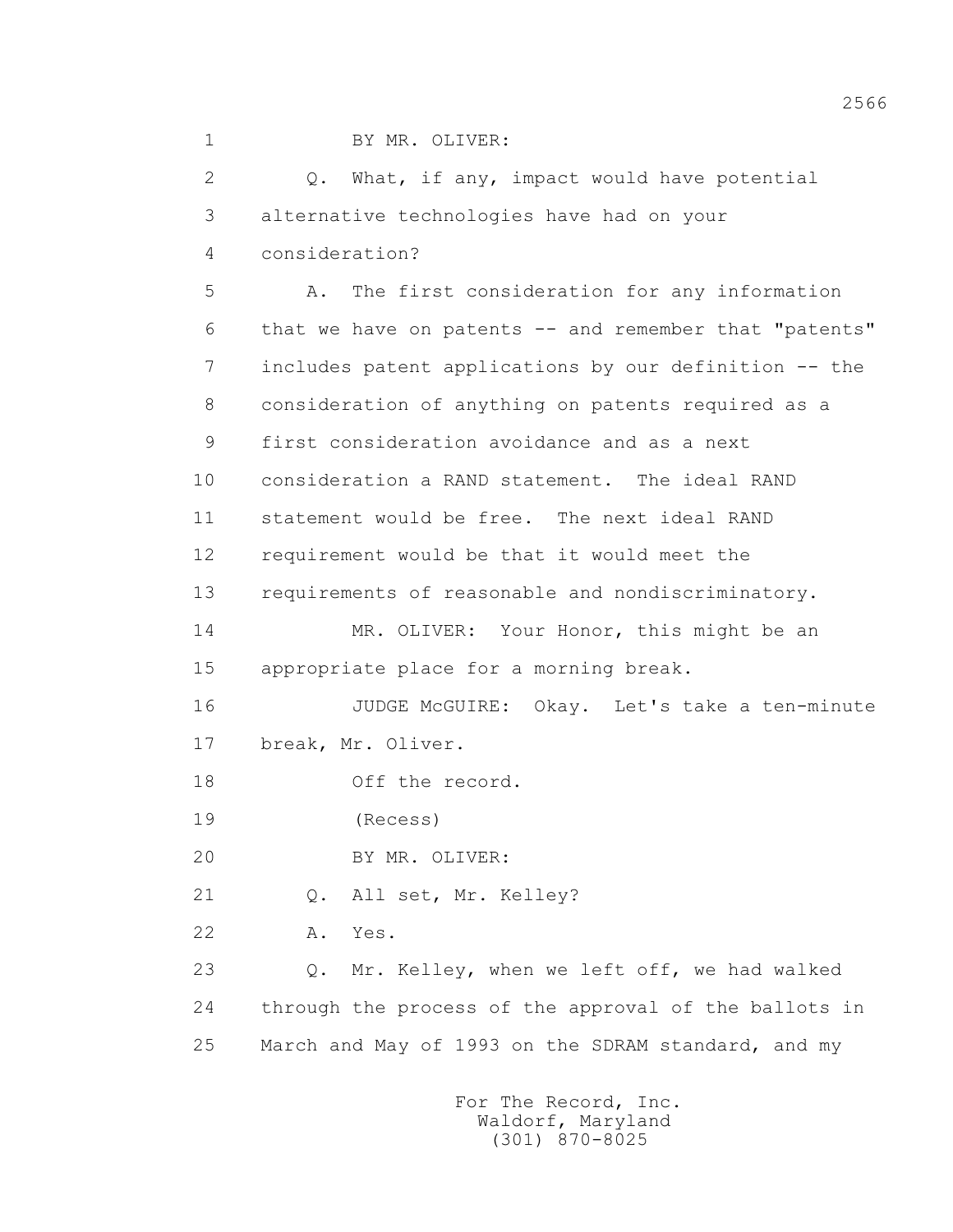1 first question is: After adoption of the series of 2 SDRAM ballots, what did the JC-42.3 subcommittee do 3 next?

 4 A. I believe that the next item that we pursued 5 was the next generation of synchronous DRAM.

 6 Q. What do you mean by "the next generation of 7 synchronous DRAM"?

 8 A. The one that we had just approved was the first 9 synchronous DRAM in our JEDEC standards and we had 10 already discussed at the early discussion of the 11 synchronous DRAM that we would probably need to take 12 some of the ideas of that first discussion and generate 13 a second generation. We were now beginning that 14 process.

 15 Q. And do you recall which ideas people had in 16 mind that would need to be discussed for the second 17 generation?

18 A. Well, clearly one of the ideas was the 19 dual-edged clock control of the output that we had 20 earlier called toggle mode and now was called dual-edge 21 clock and became what we called DDR or double data 22 rate.

 23 MR. OLIVER: May I approach, Your Honor? 24 JUDGE McGUIRE: Yes.

25 THE WITNESS: Your Honor, may I take a minute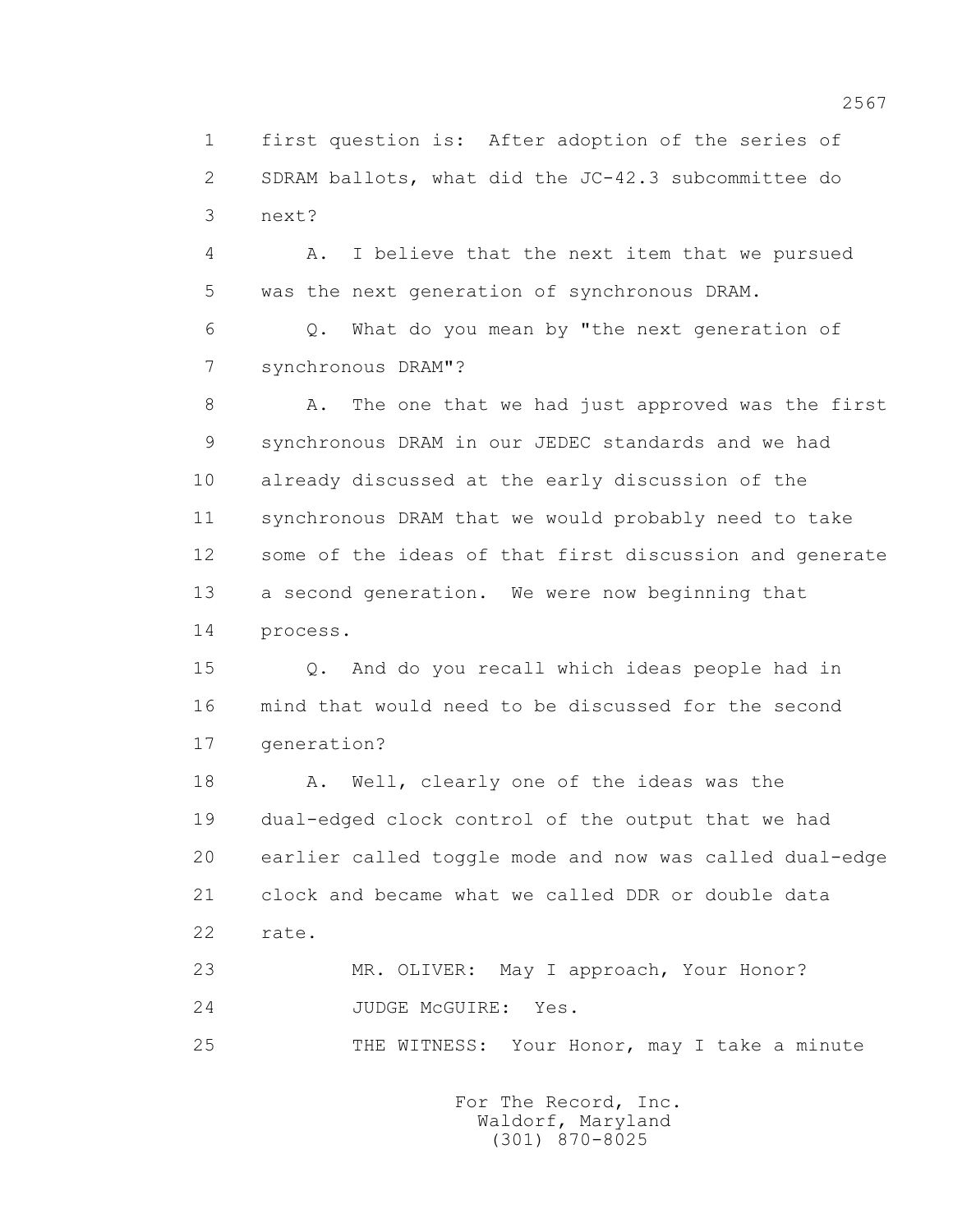1 to control my stack?

 2 JUDGE McGUIRE: Sure, go ahead, Mr. Kelley. 3 MR. OLIVER: Your Honor, it might help if we 4 could actually remove some of the exhibits we don't 5 think we're going to need any further. 6 MR. PERRY: Well, could we just keep those 7 separate because we might use them again this 8 afternoon. 9 MR. OLIVER: Certainly. 10 (Pause in the proceedings.) 11 BY MR. OLIVER: 12 Q. Mr. Kelley, I've handed you a document marked 13 as JX-21 for identification. 14 Do you recognize this document? 15 A. Yes. 16 0. What is this document? 17 A. It's the minutes of the JC-42.3 meeting from 18 September of 1994. 19 Q. Were you present at this meeting? 20 A. Yes. 21 Q. If I could ask you to turn, please, to page 86. 22 A. Okay. 23 Q. Do you recognize the portion of the document 24 beginning at page 86? 25 A. Yes.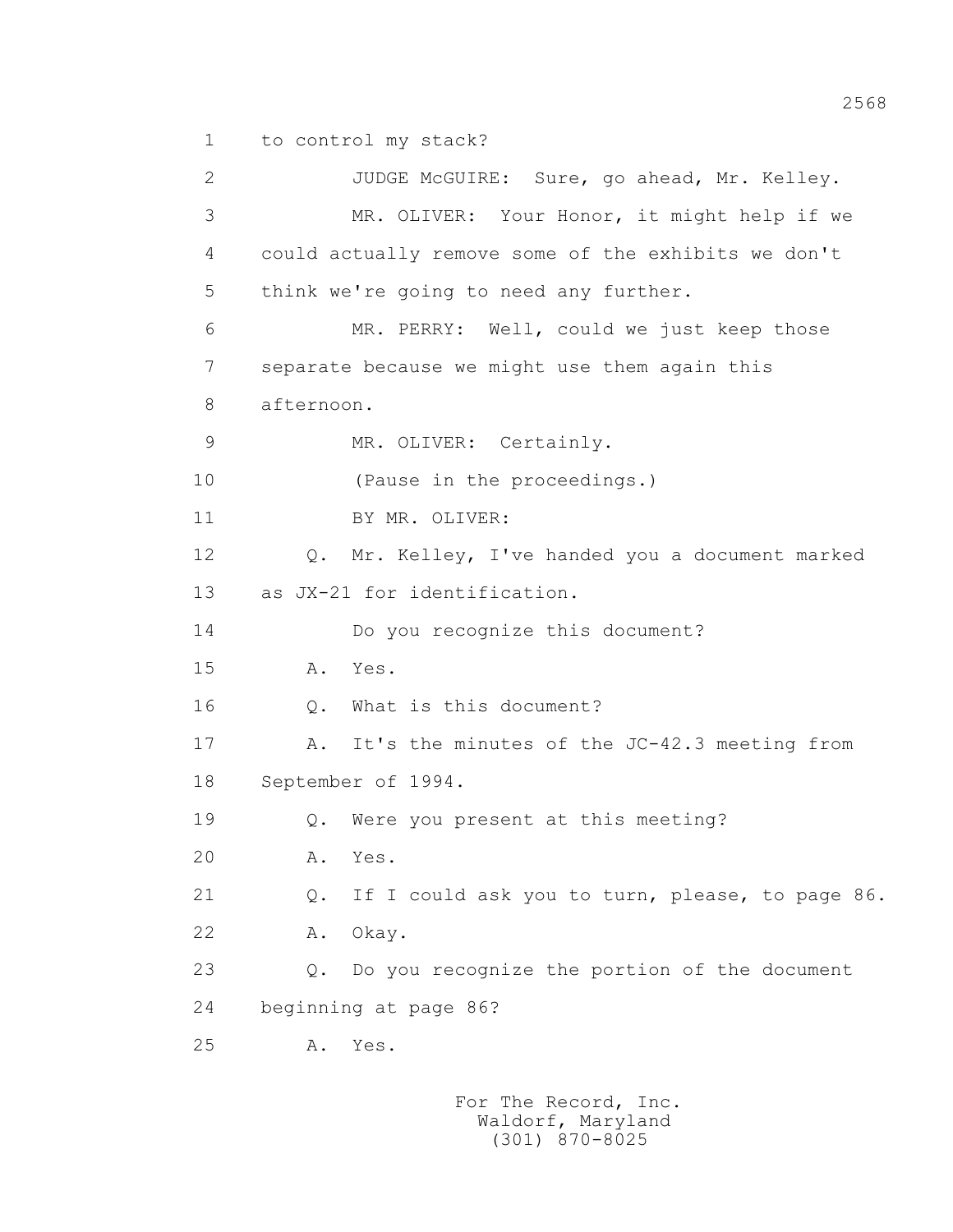1 0. And what is this portion of the document? 2 A. This is a proposal by NEC for the consideration 3 of the number of banks that we're going to consider for 4 the next generation of synchronous DRAM. 5 Q. Were you present at the time that NEC made this 6 presentation? 7 A. Yes. 8 Q. Did you observe this presentation? 9 A. Yes. 10 Q. Did you understand this presentation at the 11 time? 12 A. Yes. 13 Q. If I could ask you to turn to the next page, 14 page 87, please. 15 A. Okay. 16 Q. I'd like to direct your attention to an item 17 appearing close to the bottom of this page that is in 18 the black box that reads "PLL enable mode (option)." 19 Do you see that? 20 A. Yes. 21 Q. Can you please explain your understanding of 22 what NEC was proposing with this item? 23 A. The first-generation synchronous DRAM had had a 24 mode register, and the items that are listed there in 25 the mode register that are not highlighted are from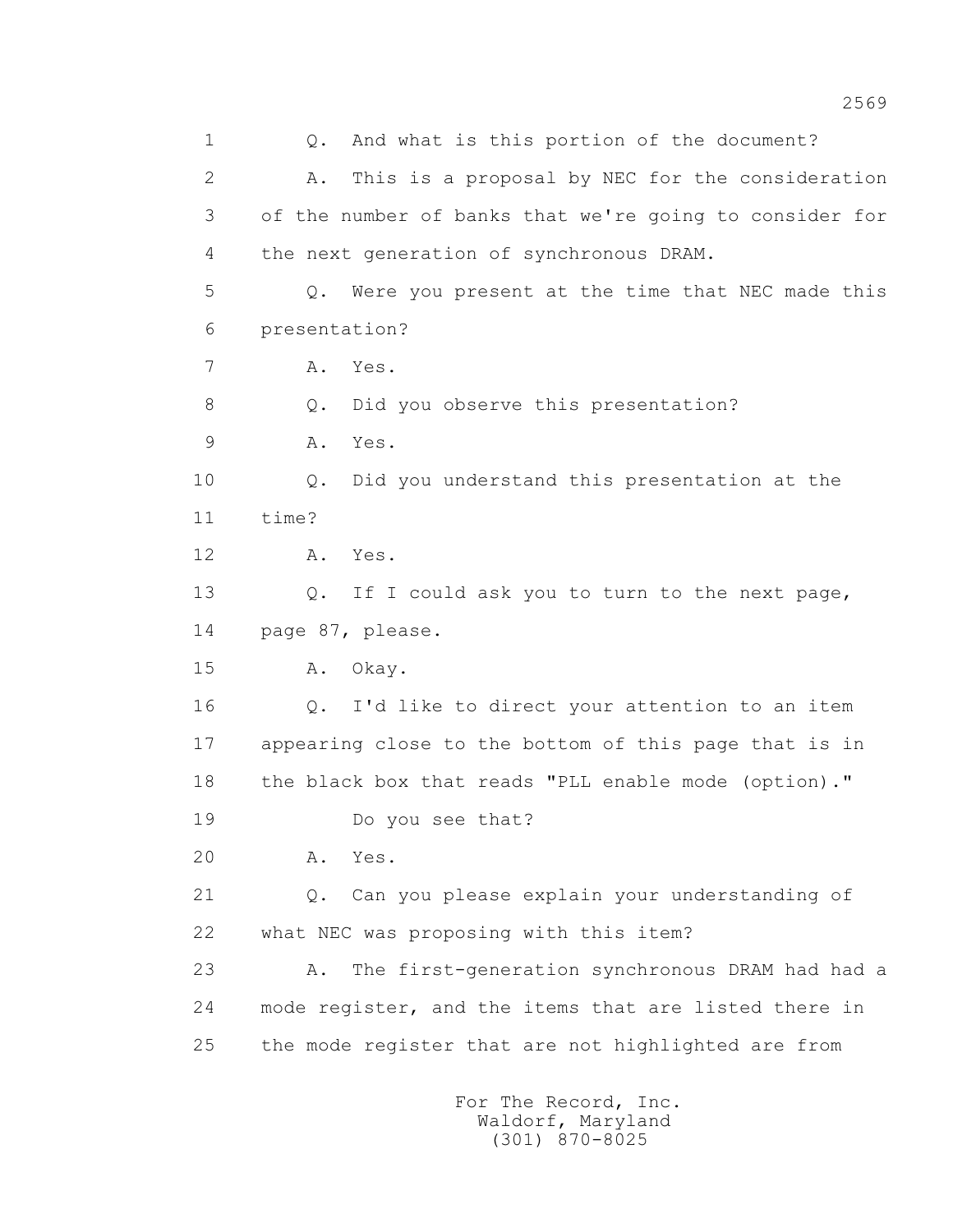1 that first generation. The ones that are highlighted 2 with the black box are items that NEC was proposing as 3 additions to the mode register for the 4 second-generation SDRAM. 5 The last item there on the list called PLL 6 enable mode is for the addition of a feature called 7 phase lock loop. 8 Q. If I could ask you to turn, please, to page 91. 9 A. Yes. 10 Q. And this is a table with a caption reading 11 "PLL Enable Mode." Do you see that? 12 A. Yes. 13 Q. Again based on your understanding of NEC's 14 proposal at the time, can you please explain what NEC 15 was proposing with this table? 16 A. There were two or more possibilities for 17 including a phase lock loop for use with a DRAM. 18 The proposal on the left asks us to consider 19 not putting the PLL on chip, in other words, doing the 20 phase lock loop operation with another device. And 21 then the proposal on the right as a comparison shows us 22 the option of putting the phase lock loop on the DRAM 23 chip as a new feature. And the comparison shows why 24 the inclusion of the phase lock loop on the chip buys 25 performance.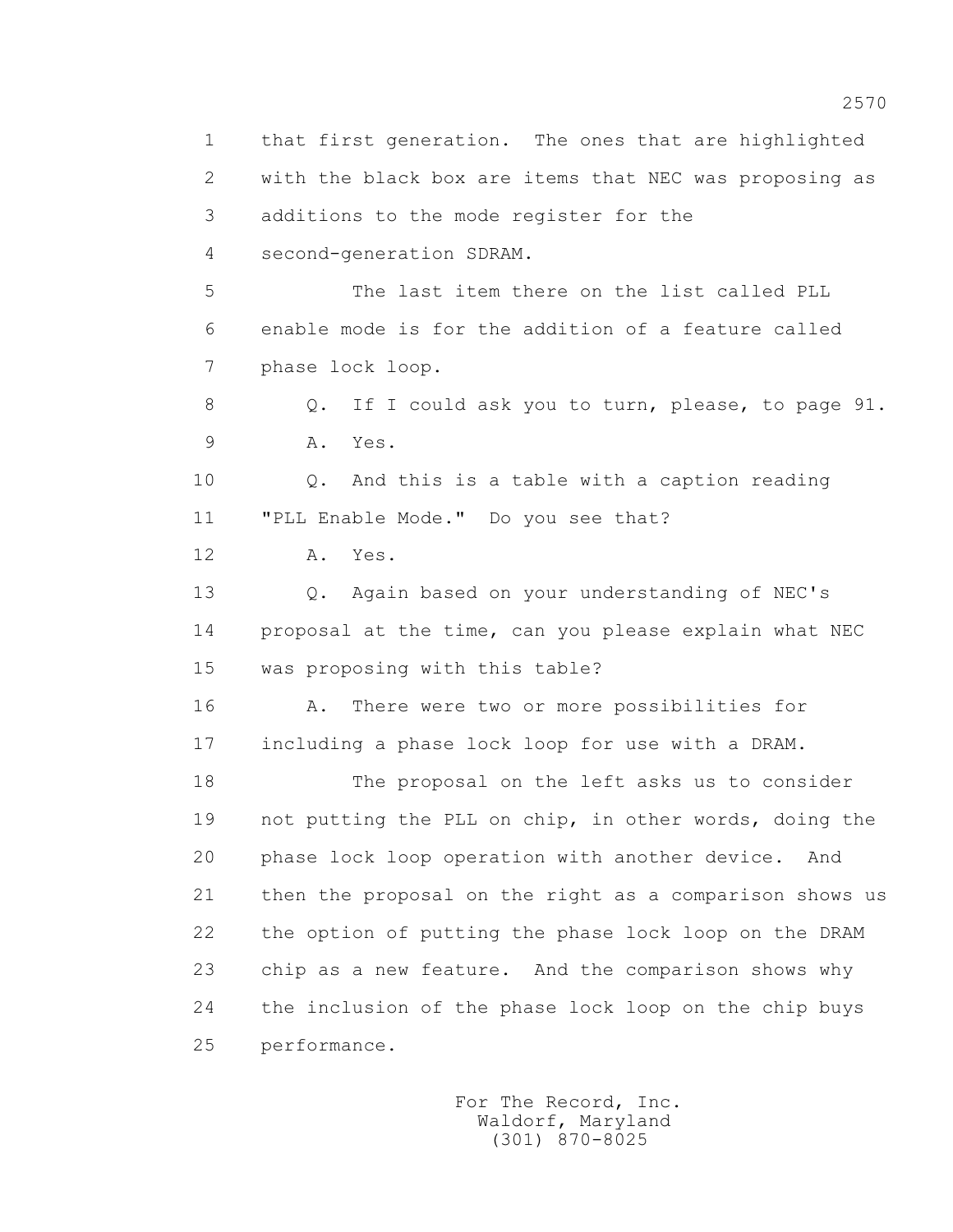1 Q. Now, based on your understanding of the JEDEC 2 disclosure policy at this time, did you understand this 3 NEC proposal to constitute JEDEC work? 4 A. Yes. 5 Q. Based on your understanding of the JEDEC 6 disclosure policy at that time, if a member had a 7 patent or patent application relating to use of on-chip 8 PLL technology, would the JEDEC disclosure obligation 9 have applied? 10 A. Yes. 11 MR. PERRY: Objection. Vaque and leading. 12 MR. OLIVER: Your Honor, it simply calls for a 13 yes or no answer. 14 JUDGE McGUIRE: Overruled. 15 You may answer. 16 THE WITNESS: Yes. 17 MR. OLIVER: Your Honor, may I approach? 18 JUDGE McGUIRE: Yes. 19 BY MR. OLIVER: 20 Q. Mr. Kelley, I've handed you a document marked 21 as JX-26 for identification. 22 Do you recognize this document? 23 A. Yes. 24 Q. What is this document? 25 A. It is the minutes of the JC-42.3 committee from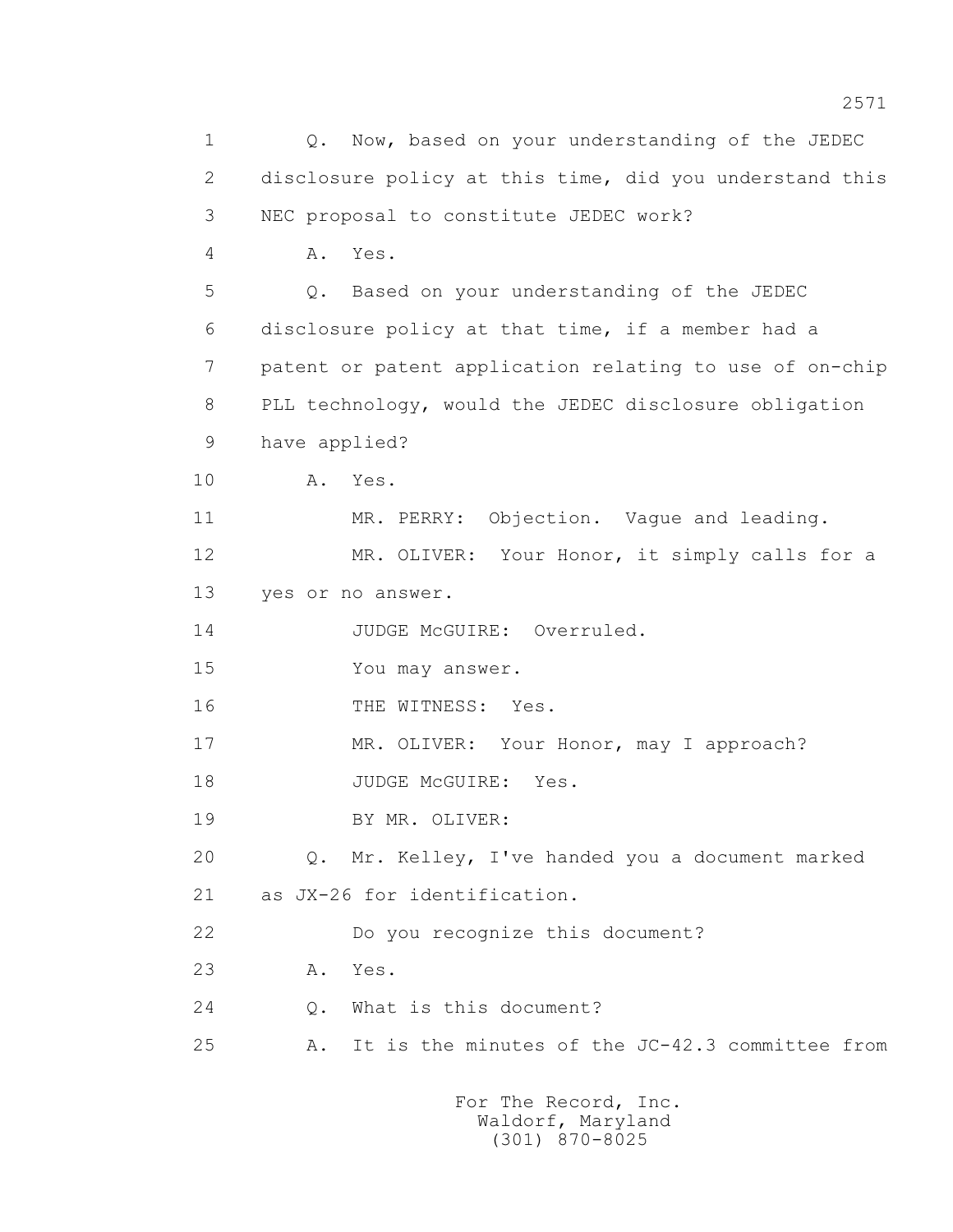1 May of 1996.

 2 Q. Were you present at this meeting? 3 A. Yes. 4 Q. If I could ask you to turn, please, to page 111 5 of this document. 6 A. Okay. 7 Q. And at this page there is a box at the top that 8 reads "Mitsubishi Electric" and underneath that 9 "64 Mbit SyncLink SDRAM." 10 Do you see that? 11 A. Yes. 12 Q. Do you recognize this portion of JX-26? 13 A. Yes. 14 Q. What is this portion of JX-26? 15 A. Mitsubishi was proposing to the JEDEC committee 16 a packaged pinout and packaged type selection for a 17 64-meg SDRAM that had the features of a SyncLink 18 defined operation. 19 Q. Were you present at the time Mitsubishi made 20 this presentation? 21 A. Yes. 22 Q. And did you observe this presentation? 23 A. Yes. 24 Q. Did you understand this presentation at the 25 time?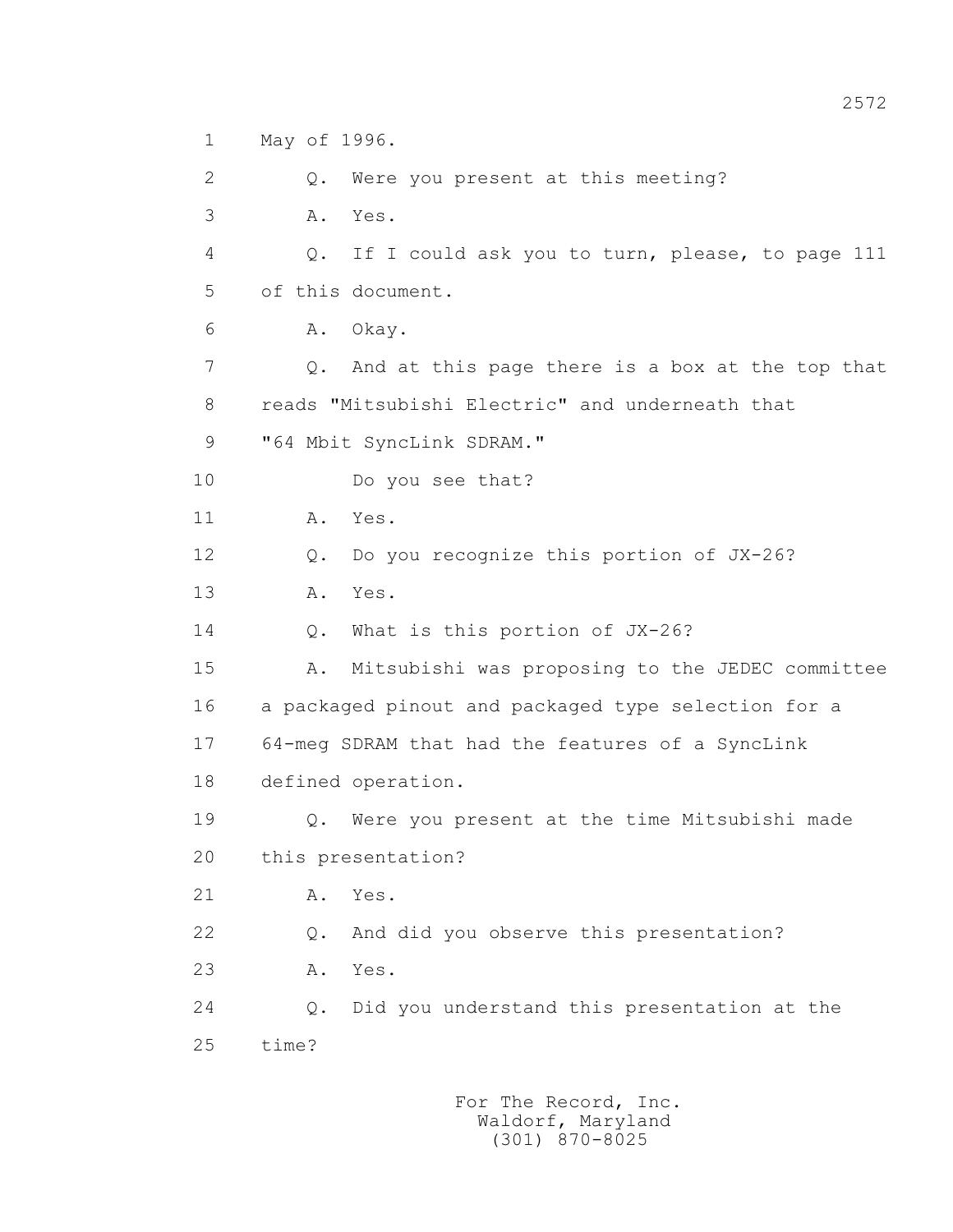1 A. Yes.

 2 Q. At this time, did you have an understanding of 3 the SyncLink architecture generally?

 4 A. I attended one SyncLink meeting because I 5 happened to be in the area while they were holding the 6 meeting. I had a little bit of knowledge of SyncLink, 7 but I really chose not to know a lot about SyncLink 8 because I didn't want to confuse what SyncLink as a 9 group was doing with what I was working with as the 10 chairman of the DRAM committee at JEDEC.

 11 Q. Did you gain any understanding of the SyncLink 12 architecture through the Mitsubishi Electric 13 presentation at the JEDEC meeting?

14 A. Yes. Some.

 15 Q. Did you have any understanding one way or the 16 other as to whether the SyncLink architecture was a 17 packetized system?

18 A. I understood that it was, yes.

 19 Q. And I believe you testified earlier today, but 20 just to be certain the record is clear, did you have an 21 understanding one way or the other as to whether the 22 Rambus architecture was a packetized system?

23 A. Yes, I did know that because of the Rambus 24 presentation to us in April of '92.

25 Q. Now, apart from this SyncLink proposal, were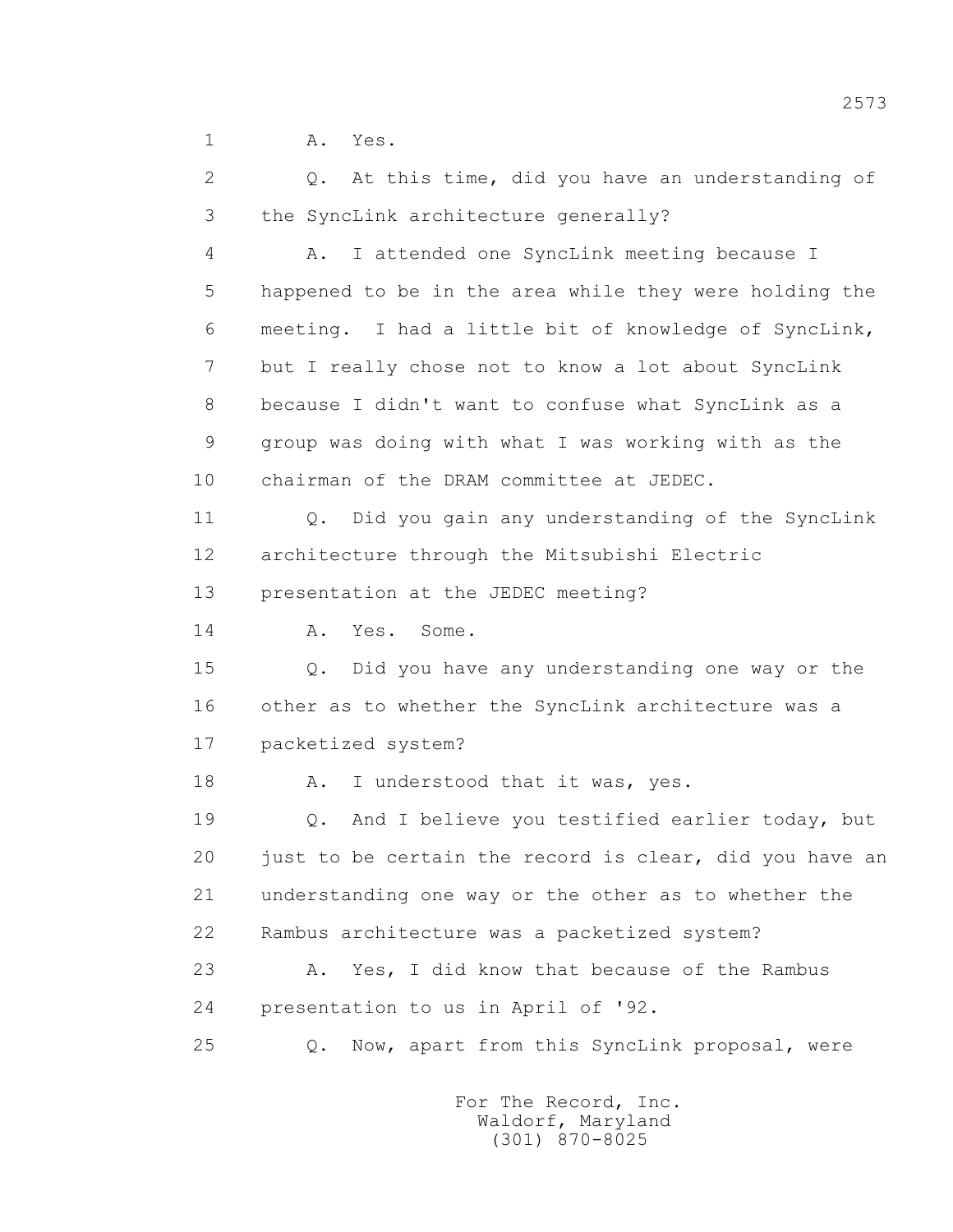1 you aware of any other work within JEDEC at this time 2 that would have involved a packetized system? 3 A. I was not. 4 Q. So the standard that eventually became the DDR 5 standard, for example, do you understand one way or 6 another whether that is a packetized system? 7 A. I believe it is not. 8 Q. On page 111 of JX-26 I note that towards the 9 upper right-hand corner of this box there's an item 10 number and next to that is written "704." 11 Do you see that? 12 A. Yes, I do. 13 0. What, if any, is the significance of this item 14 number? 15 A. That means that the committee considered this 16 task group or committee work. 17 Q. If I could ask you to turn to the next page, 18 please, page 112. 19 **A.** Yes. 20 Q. And underneath the heading Signal Name 21 Definition towards the right-hand side reads "Reference 22 clock both edge for input, positive edge for," and then 23 it goes on to the next line, "output." 24 Do you see that? 25 A. Yes.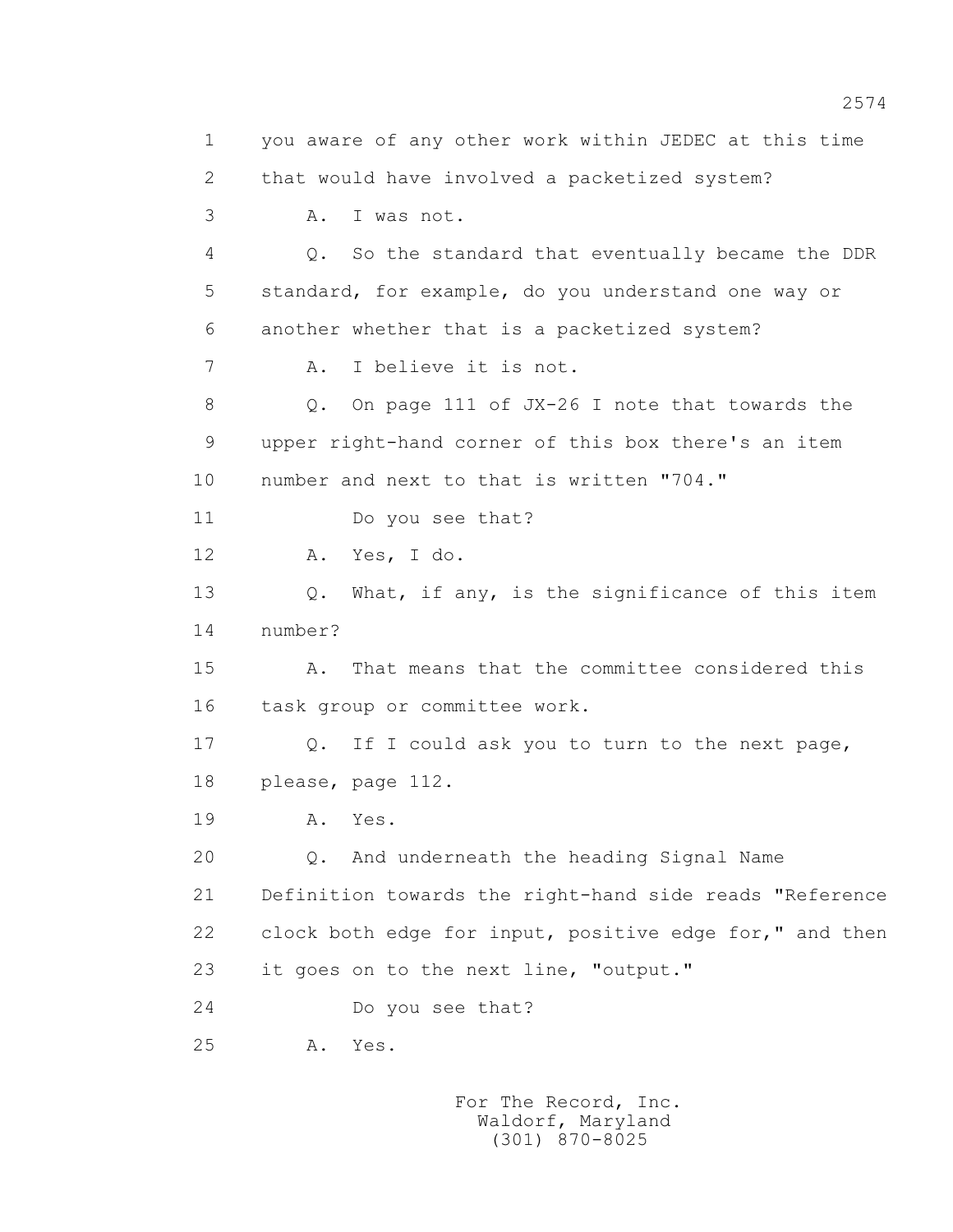1 0. Now, at the time that you were observing the 2 Mitsubishi Electric presentation, did you have an 3 understanding of what they were referring to with that 4 reference?

5 A. Yes.

 6 Q. Can you please explain your understanding of 7 what Mitsubishi was referring to with that reference?

8 A. Yes. I understood that this was proposing a 9 new concept of double-edge clock. It was similar to 10 the concept that we had discussed for some time called 11 toggle mode where you use the double-edge clock on 12 output control. This was using a double-edge clock on 13 input control with data coming into the DRAM.

 14 Q. If I could ask you to turn, please, to page 10. 15 And I'd like to direct your attention to paragraph 13.7 16 appearing near the bottom of the page.

17 A. Okay.

 18 Q. 13.7 bears a caption Hyundai SyncLink No Item. 19 Do you see that?

20 A. Yes.

 21 Q. Did you understand this to be related to the 22 Mitsubishi presentation we just looked at?

23 A. Yes.

 24 Q. Within paragraph 13.7, if I could direct your 25 attention to the third line, the statement reads: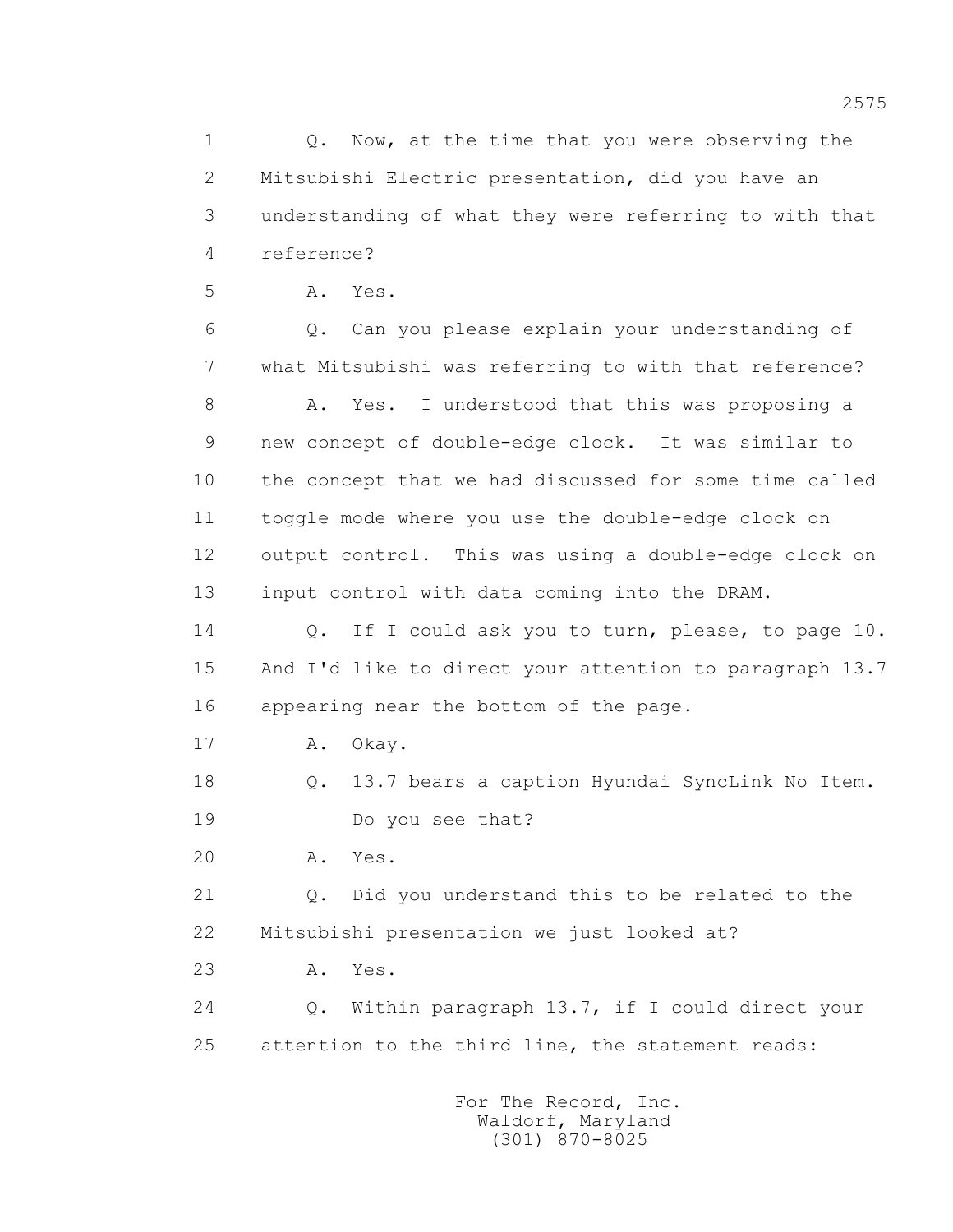1 "Patent issues were a concern in this proposal. It was 2 stated that no known patents exist on this proposal. 3 It was intended to be an open system." 4 Do you see that? 5 A. Yes. 6 Q. Now, do you recall why patent issues were a 7 concern in this proposal? 8 A. Patent issues are a concern on every JEDEC 9 proposal, and because this was something new and was 10 being proposed to us for the first time, it was 11 especially valuable to have the consideration of 12 patents so that we could possibly avoid them. 13 Q. Do you recall whether there was any particular 14 company's patents that were a concern? 15 A. I remember that the companies that were 16 proposing SyncLink proposals at this meeting including 17 this one from Hyundai, that the people in the meeting 18 from those companies were asked if they held patents on 19 the issues that were being described as SyncLink 20 related. I can't be sure if there was any other issues 21 on that. I remember the issues on SyncLink. 22 MR. OLIVER: May I approach, Your Honor? 23 JUDGE McGUIRE: Yes. 24 BY MR. OLIVER: 25 Q. Mr. Kelley, I've handed you a document that's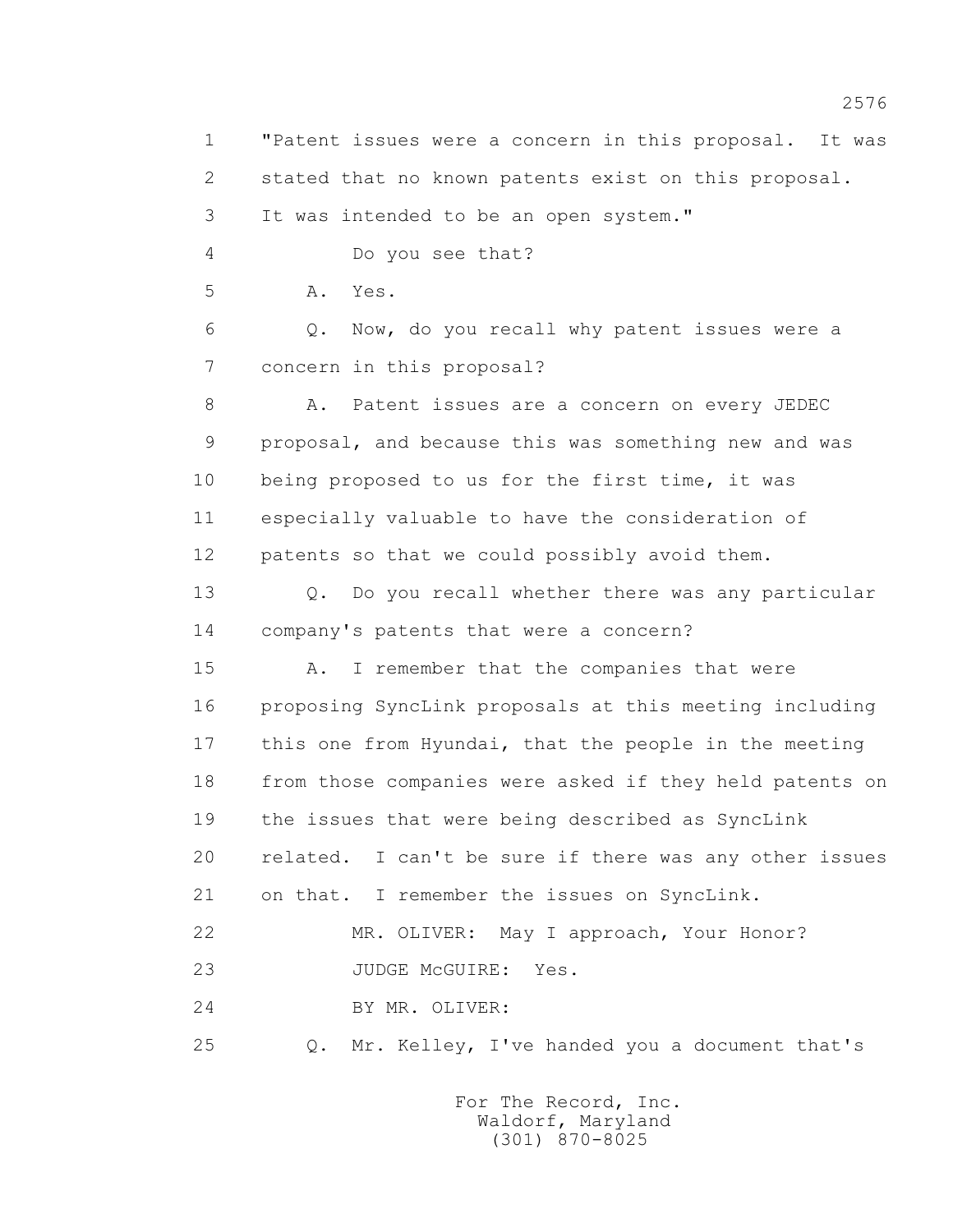1 been marked as JX-27 for identification. 2 Do you recognize this document? 3 A. Yes. 4 Q. What is this document? 5 A. This is the minutes of the meeting of JC-42.3 6 committee in September of 1995. 7 Q. Were you present at this meeting? 8 A. Yes. 9 Q. If I could direct your attention, please, to 10 page 4 of JX-27 and specifically to the paragraph at 11 the top of that page, Patent Policies. 12 Do you see that? 13 A. Yes. 14 Q. It reads, "Patent policies are shown as 15 attachment B" and, after that, "SyncLink/RamLink 16 patents were discussed. Rambus noted at the general 17 meeting their position (see attachment C)." 18 Do you see that? 19 **A.** Yes. 20 Q. And then if I could ask you to turn, please, to 21 page 26. 22 This is a page with a handwritten notation 23 "Attachment C" in the upper right, under that 24 "Facsimile Sheet." Do you see that? 25 A. Yes.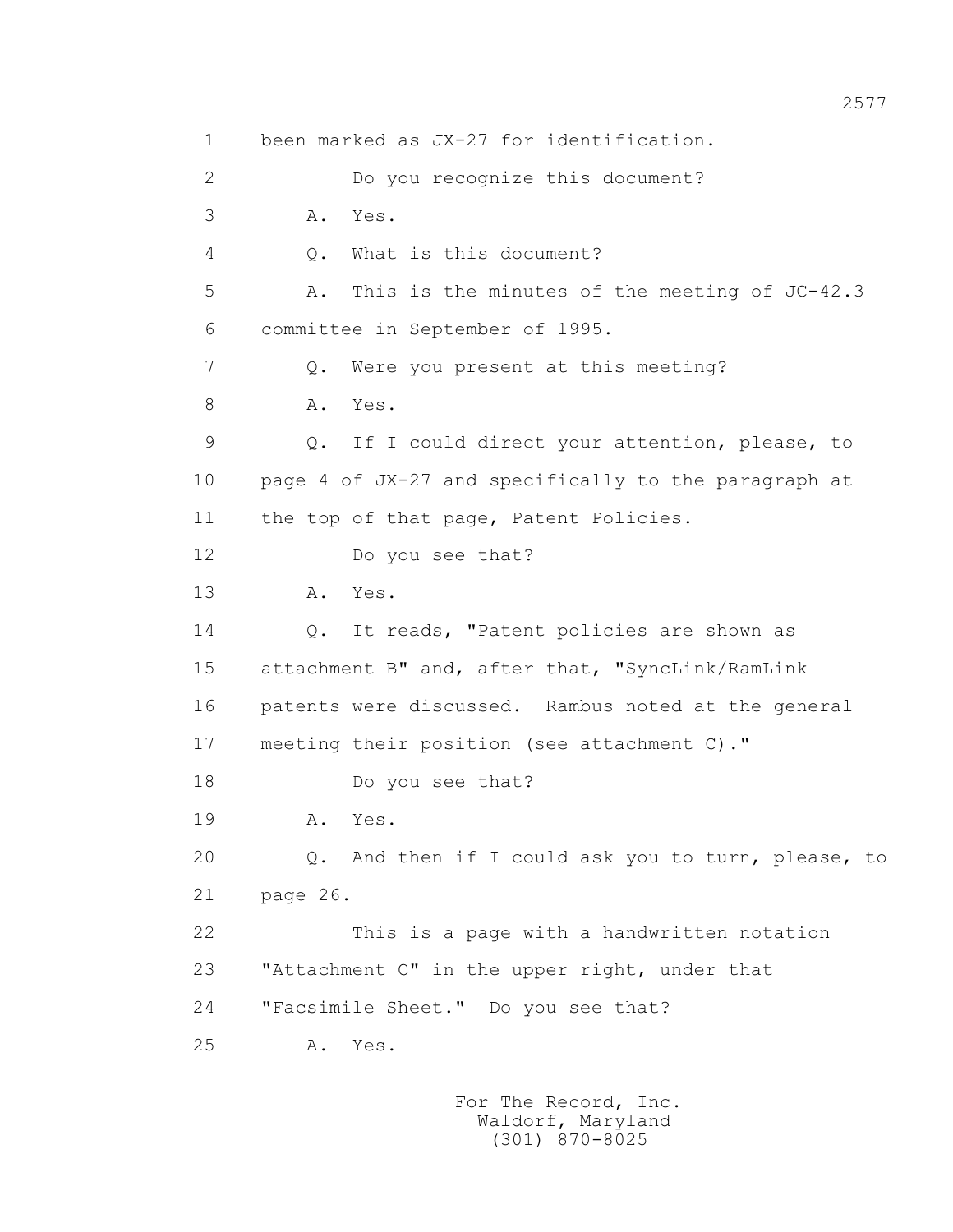1 0. Now, do you recognize this particular page of 2 JX-27?

3 A. Yes.

 4 Q. Do the two references that we just looked at 5 refresh your recollection in any way with respect to 6 any discussion of Rambus patents at the May 1995 7 JC-42.3 committee meeting?

8 A. Yes, it does.

 9 I remember now that at the May meeting that we 10 looked at earlier Richard Crisp had been asked if he 11 was aware of Rambus-held patents or pending patents 12 that might apply to what had been proposed with the 13 label of SyncLink at the May meeting and the committee 14 asked him to get a statement from his company on the 15 issue of whether they held patents on the concepts of 16 the SyncLink DRAM that had been presented at the 17 previous meeting.

 18 Q. On page 26 of JX-27, if I could direct your 19 attention to the last paragraph on that page.

 20 It reads, "At this time Rambus elects not to 21 make a specific comment on our intellectual property 22 position relative to the SyncLink proposal."

23 Do you see that?

24 **A.** Yes.

25 Q. Now, at the time that Rambus made this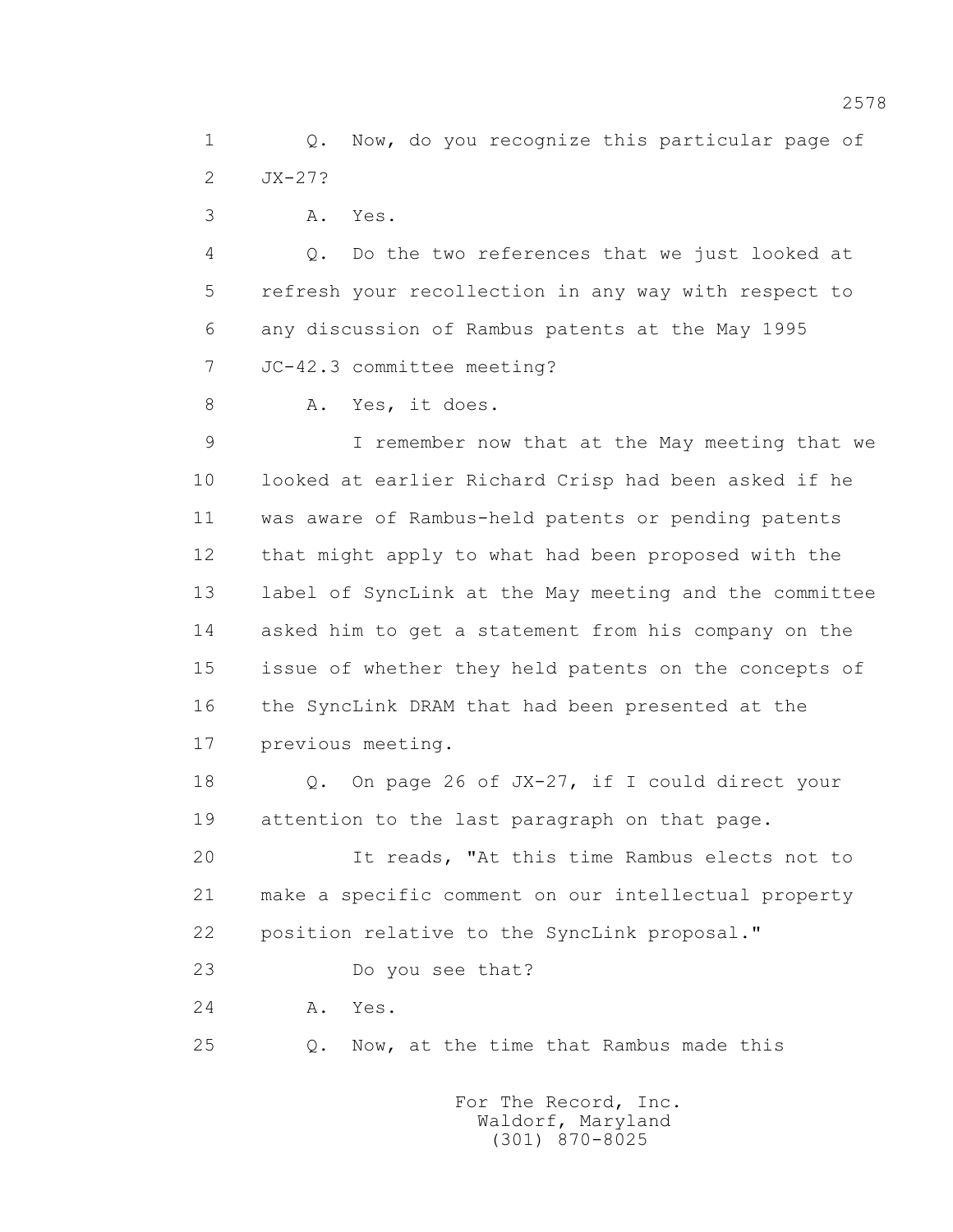1 response, did you believe that this was an adequate 2 response to the question posed at the May 1995 3 meeting?

4 A. I did not.

5 Q. Why not?

 6 A. A comment of no comment is notification to the 7 committee that there should be a concern, because in 8 the past when we either had companies taking the 9 position that they did not have intellectual property 10 on the work of the committee or that they did have 11 intellectual property on the work of the committee and 12 whenever we learned that there was disclosure of 13 patent or patentable material, we always asked the 14 committee for a RAND statement on that issue, that 15 patent issue.

 16 So this no comment is unusual on the committee 17 and is surprising, and I guess I was concerned.

 18 Q. Did JEDEC ever standardize the SyncLink 19 architecture, to the best of your knowledge?

20 A. Not to my knowledge.

21 MR. OLIVER: May I approach, Your Honor?

22 JUDGE McGUIRE: Yes, please.

23 BY MR. OLIVER:

 24 Q. Mr. Kelley, I've handed you a document marked 25 as JX-31 for identification.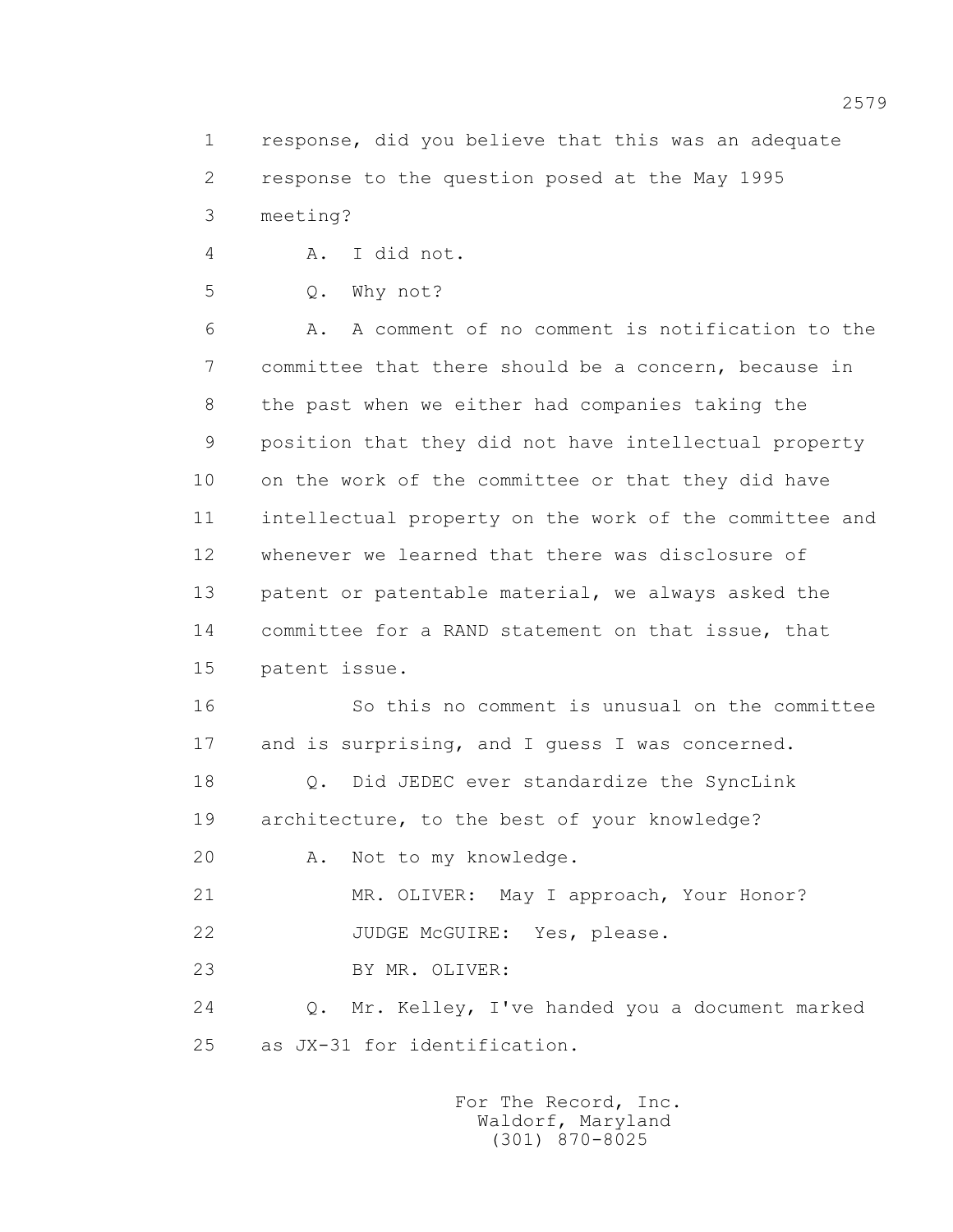| $\mathbf 1$    |               | Do you recognize this document?                      |
|----------------|---------------|------------------------------------------------------|
| $\overline{2}$ | Α.            | Yes.                                                 |
| 3              | $Q$ .         | What is this document?                               |
| 4              | Α.            | It's the minutes of the JC-42.3 committee that       |
| 5              |               | met in March of 1996.                                |
| 6              | Q.            | Were you present at this meeting?                    |
| 7              | Α.            | Yes.                                                 |
| 8              | Q.            | If I could ask you to turn, please, to page 68.      |
| $\mathcal{G}$  | Α.            | Okay.                                                |
| 10             |               | Q. And if I could actually ask you to glance         |
| 11             |               | through pages 68 through 72, please.                 |
| 12             |               | (Pause in the proceedings.)                          |
| 13             | Α.            | Okay.                                                |
| 14             | $Q$ .         | Do you recognize pages 68 through 72 of JX-31?       |
| 15             | Α.            | Yes.                                                 |
| 16             | $\mathbb Q$ . | What do these pages consist of?                      |
| 17             | Α.            | These pages consist of a presentation by             |
| 18             |               | Samsung on what they were proposing as consideration |
| 19             |               | for a future SDRAM.                                  |
| 20             |               | Q. Were you present at the time Samsung made its     |
| 21             | presentation? |                                                      |
| 22             | Α.            | Yes.                                                 |
| 23             | Q.            | Did you observe this presentation?                   |
| 24             | Α.            | Yes.                                                 |
| 25             | Q.            | Did you understand this presentation?                |
|                |               |                                                      |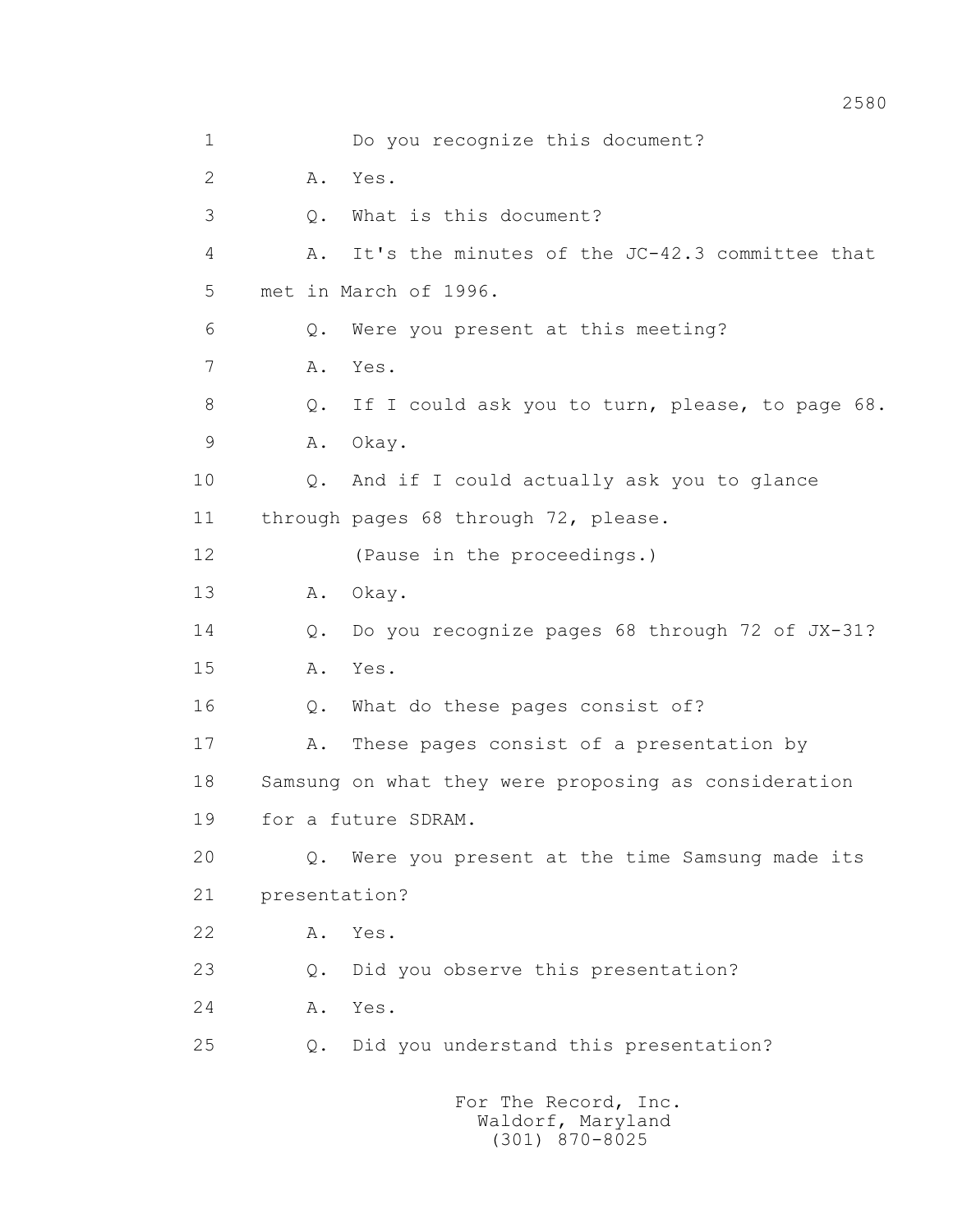1 A. Yes.

 2 Q. What was your understanding of what Samsung 3 Electronics meant by "future SDRAM"?

 4 A. The committee always needs to be looking ahead 5 to determine what they want for the generation of DRAM 6 that they're presently working on, which at this time I 7 believed was the one that we called DDR SDRAM, and also 8 the possibility of consideration for the next 9 generation that I don't believe has a label yet. 10 Q. If I could ask you to turn, please, to 11 page 71. 12 A. Okay. 13 Q. If I could direct your attention to the fourth 14 and the sixth bullet points on this page. 15 It reads: "Data in sampled at both edge of 16 clock into memory." 17 And the sixth bullet point reads: "Use both 18 edge of the strobe clock to sample the memory data into 19 controller." 20 Do you see that? 21 A. Yes. 22 Q. Now, at the time that you observed the Samsung 23 presentation, what was your understanding of what 24 Samsung was proposing with those two items? 25 A. My understanding is that they were proposing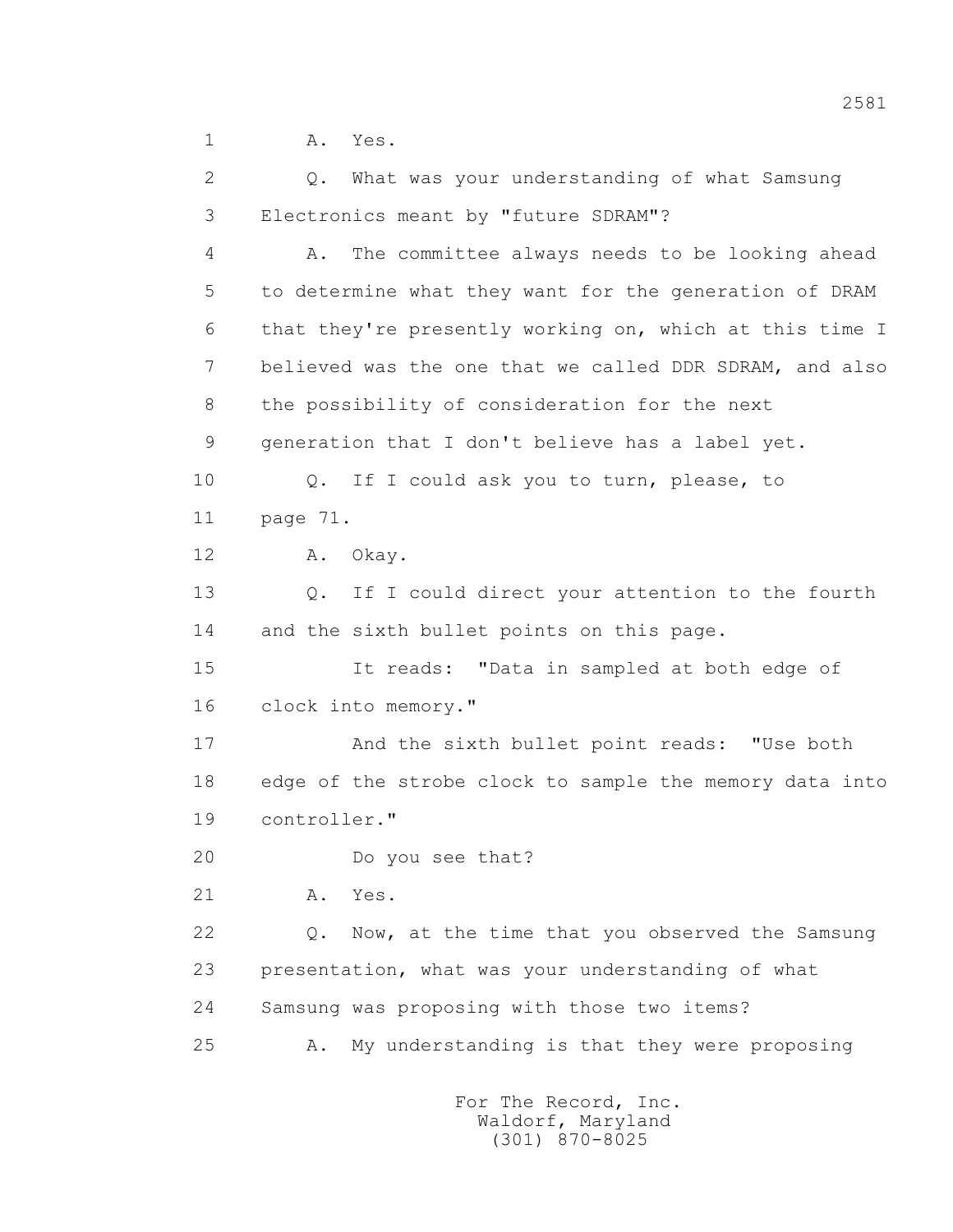1 continued consideration of what they called the double 2 data rate, where you clocked the data on the rising and 3 falling edges of a strobe clock.

 4 Q. You referred to double data rate I believe. Is 5 that the same as dual-edge clock?

6 A. That's the same as dual-edge clock, yes.

 7 Q. Now, Mr. Kelley, at the time that you observed 8 this presentation, did you understand this presentation 9 to be work of the type that would trigger a JEDEC 10 disclosure obligation?

11 A. Yes.

 12 Q. Now, based on your understanding of the JEDEC 13 disclosure policy and your understanding of this 14 presentation at the time it was made, would this 15 presentation have triggered an obligation on a member 16 to disclose if that member was aware of patents or 17 patent applications relating to dual-edge clock 18 technology?

19 **A.** Yes.

20 MR. OLIVER: May I approach?

21 JUDGE McGUIRE: You may.

22 BY MR. OLIVER:

 23 Q. Mr. Kelley, I've handed you a document marked 24 as CX-2388 for identification.

25 Do you recognize this document?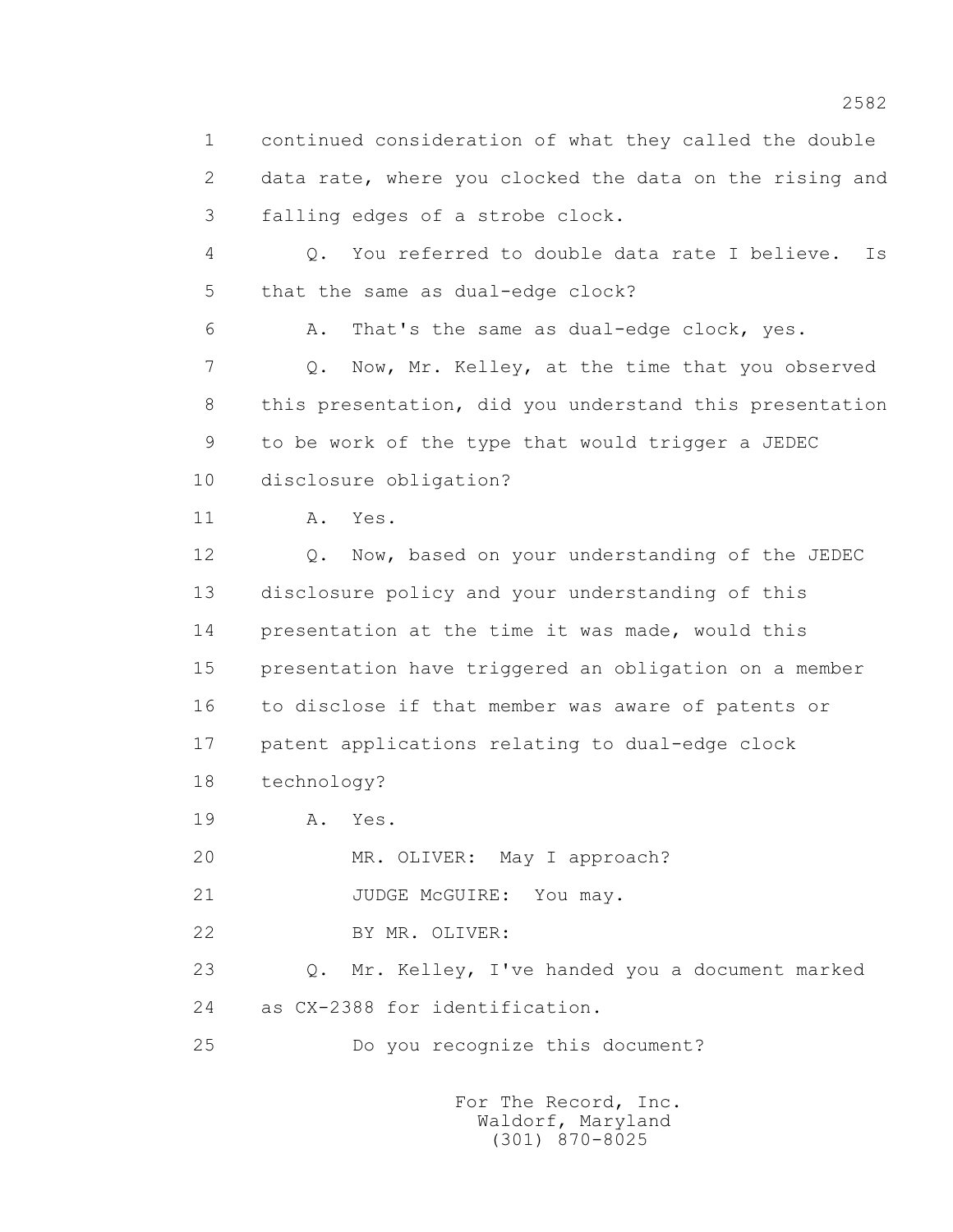1 A. Yes.

 2 Q. What is this document? 3 A. This is an e-mail from Desi Rhoden to

 4 Ken McGhee of the JEDEC office, copying myself and 5 several others.

 6 Q. Mr. Kelley, it's a rather long e-mail and I'll 7 give you a chance to glance through it to refresh your 8 recollection if you wish to do so. I intend to ask you 9 questions primarily about the second page.

 10 MR. PERRY: While he's glancing through it -- 11 you don't need to listen to this, Mr. Kelley -- I just 12 wanted to put on the record that this document was 13 produced to us by IBM with an additional portion on the 14 top on the front page. Before I showed it to 15 Mr. Rhoden at his deposition -- you see it's marked as 16 Rhoden Exhibit 5 -- that portion was redacted so that 17 the only portion that Mr. Rhoden saw and is now in 18 front of this witness was the portion that Mr. Rhoden 19 had written.

20 JUDGE McGUIRE: So noted.

21 THE WITNESS: Okay.

22 BY MR. OLIVER:

23 0. I direct your attention to the second page, 24 please, the paragraph appearing about a third of the 25 way down, "There are several in the industry and some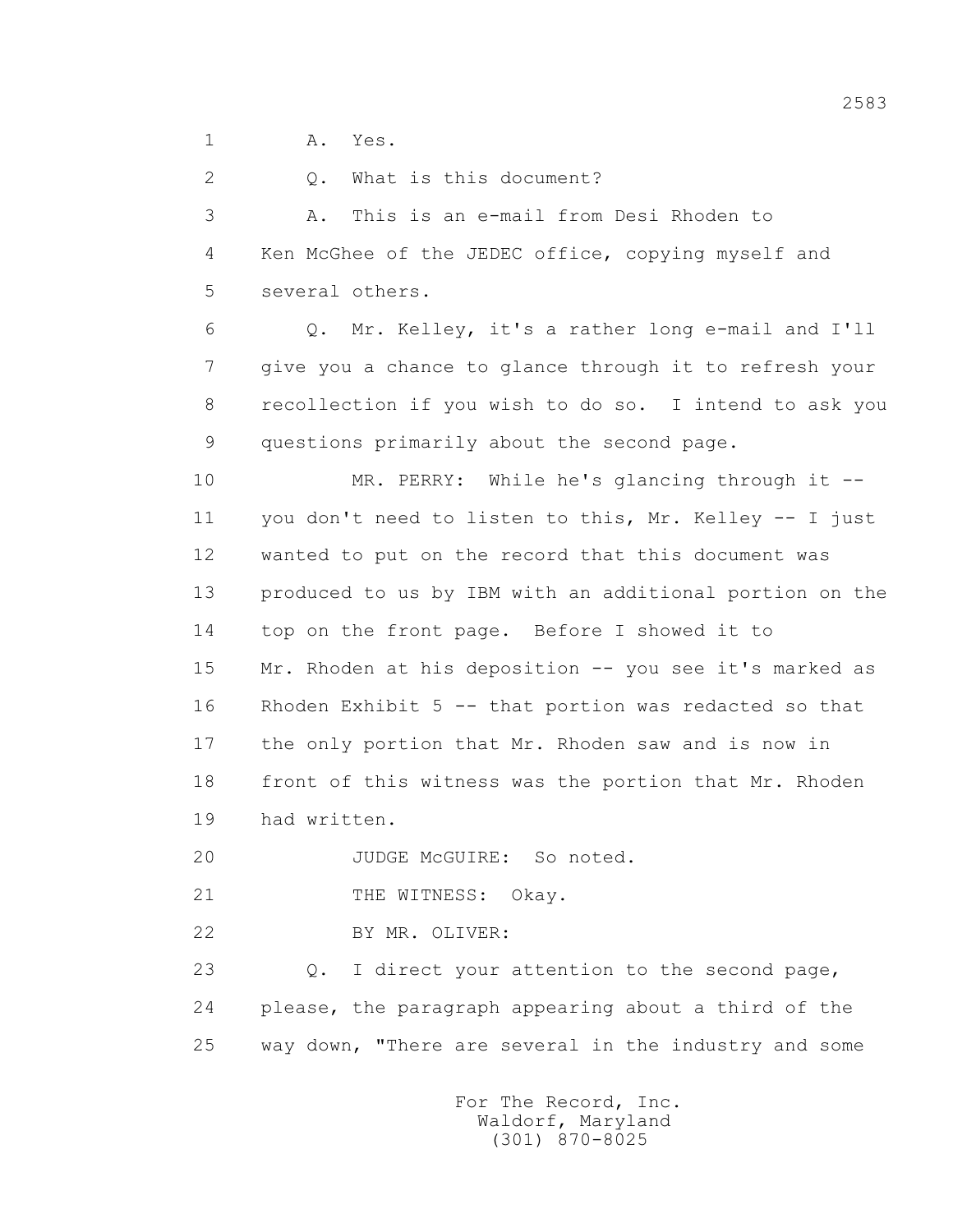1 on the committee who think JEDEC is too slow." 2 Do you see that? 3 A. Yes. 4 Q. And then after that: "Indeed we could have 5 finished the DDR standard sooner if only we had 6 started sooner. Let us recap what has transpired in 7 DDR." 8 Do you see that? 9 A. Yes. 10 0. And then Mr. Rhoden references independent 11 work outside of JEDEC for most of 1996. Do you see 12 that? 13 A. Yes. 14 Q. And then number 2 references a presentation in 15 the December 1996 meeting. Do you see that? 16 **A.** Yes. 17 Q. Mr. Kelley, based on your recollection and your 18 participation within JEDEC, what is your understanding 19 of when JEDEC began work on the standard that became 20 the JEDEC DDR SDRAM standard? 21 A. In my mind, the consideration of using a 22 double-edged clock actually began when I made the first 23 presentation in 1988 and IBM reproposed in 1990 and 24 1991 and several other companies picked up in that -- 25 on that concept in 1991. I think we had five companies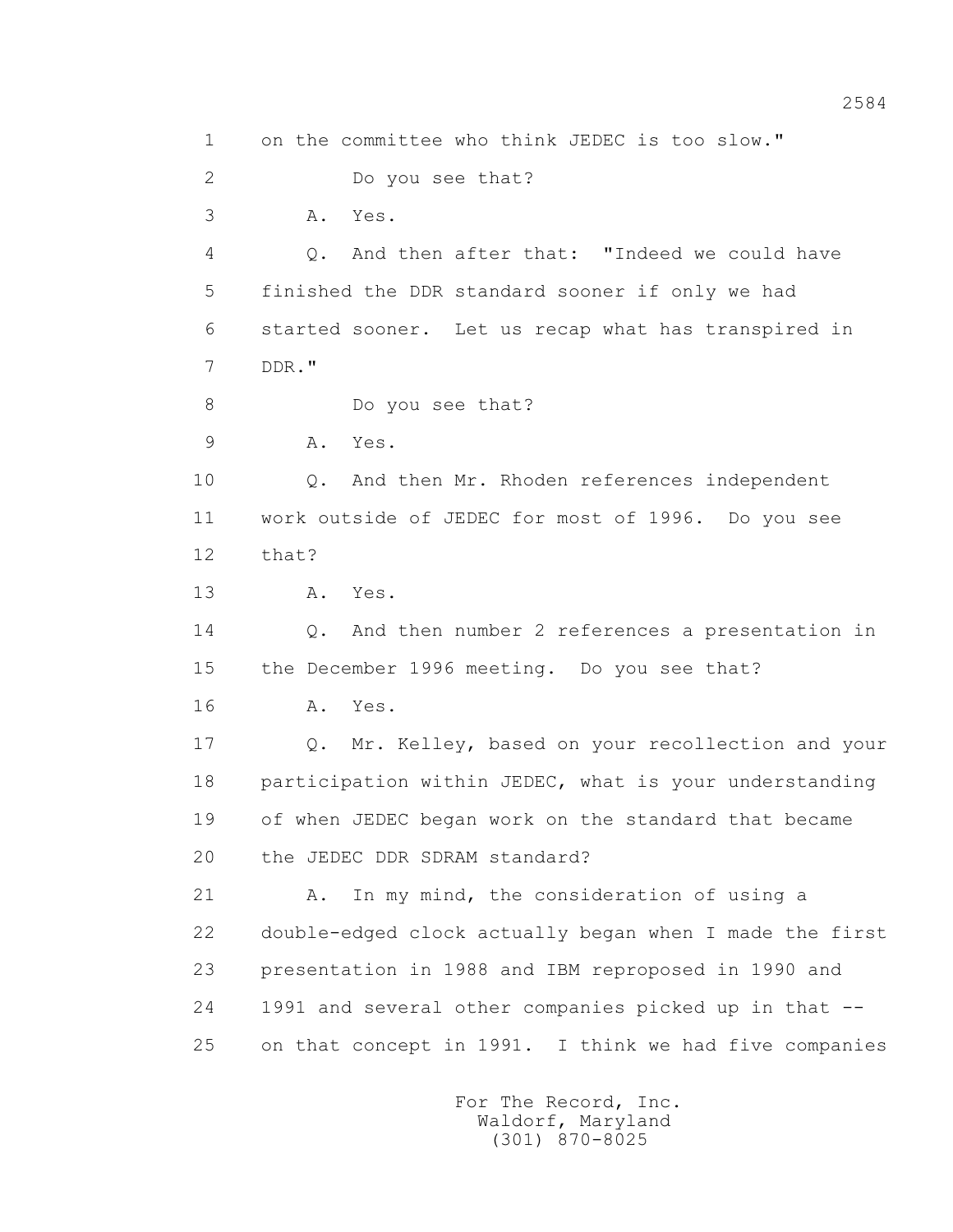1 showing what they called their own toggle mode in their 2 presentations on the consideration of the 3 first-generation synchronous DRAM.

 4 So in my mind, the consideration of the 5 dual-edge clock began in 1988 and was essentially 6 tabled because it was felt by the committee that it was 7 not needed for the first generation part and that we 8 would pick up the idea for consideration of the second 9 generation part, which is now called DDR SDRAM.

 10 Q. In your previous answer you referred to 11 tabled. Was that a reference to the events in and 12 around the April 1992 task group meeting we discussed 13 earlier today?

14 A. Yes, in and around that time. The IBM toggle 15 mode had actually been passed and was put on hold 16 pending further consideration, so that's what I meant 17 by "tabled."

 18 Q. And then based on your recollection, do you 19 recall when further consideration was given to use of 20 the dual-edge clock technology?

 21 A. As I recall, it was in the '95, '96, into 22 the '97 time frame.

 23 Q. Mr. Kelley, would you agree that the first use 24 of the term "DDR SDRAM" in late 1996 marked the 25 beginning of the work on what became the DDR SDRAM

> For The Record, Inc. Waldorf, Maryland (301) 870-8025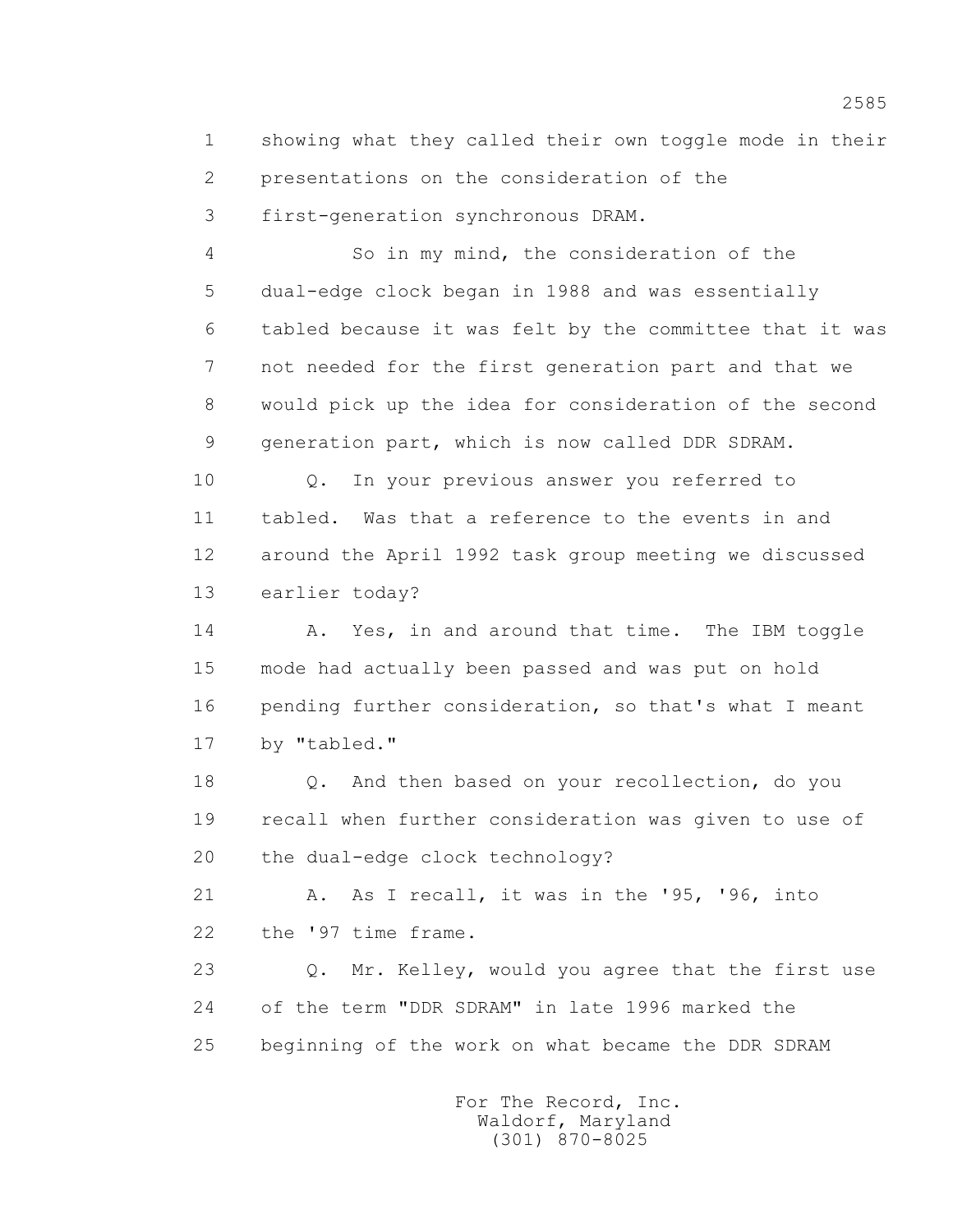1 standard?

 2 A. Not in my mind. My mind believes that it 3 began with the consideration of IBM's high-speed 4 toggle mode. 5 Q. Mr. Kelley, based on your understanding of the 6 JEDEC disclosure policy, was a member's duty to 7 disclose patents and patent applications relating to 8 dual-edge clock technology triggered only by 9 presentations occurring during or after December 1996? 10 A. I'm concerned about part of your statement. 11 Could I hear that statement back. 12 (The record was read as follows:) 13 "QUESTION: Mr. Kelley, based on your 14 understanding of the JEDEC disclosure policy, was a 15 member's duty to disclose patents and patent 16 applications relating to dual-edge clock technology 17 triggered only by presentations occurring during or 18 after December 1996?" 19 THE WITNESS: No. In my mind, we had been 20 considered -- considering toggle mode, which is a 21 dual-edge clock, in the early considerations of SDRAM 22 in the 1990, 1991, 1992 time frame significantly. 23 There were lots of presentations that included 24 consideration in those early '90 years, so it did not 25 begin with the later consideration of what the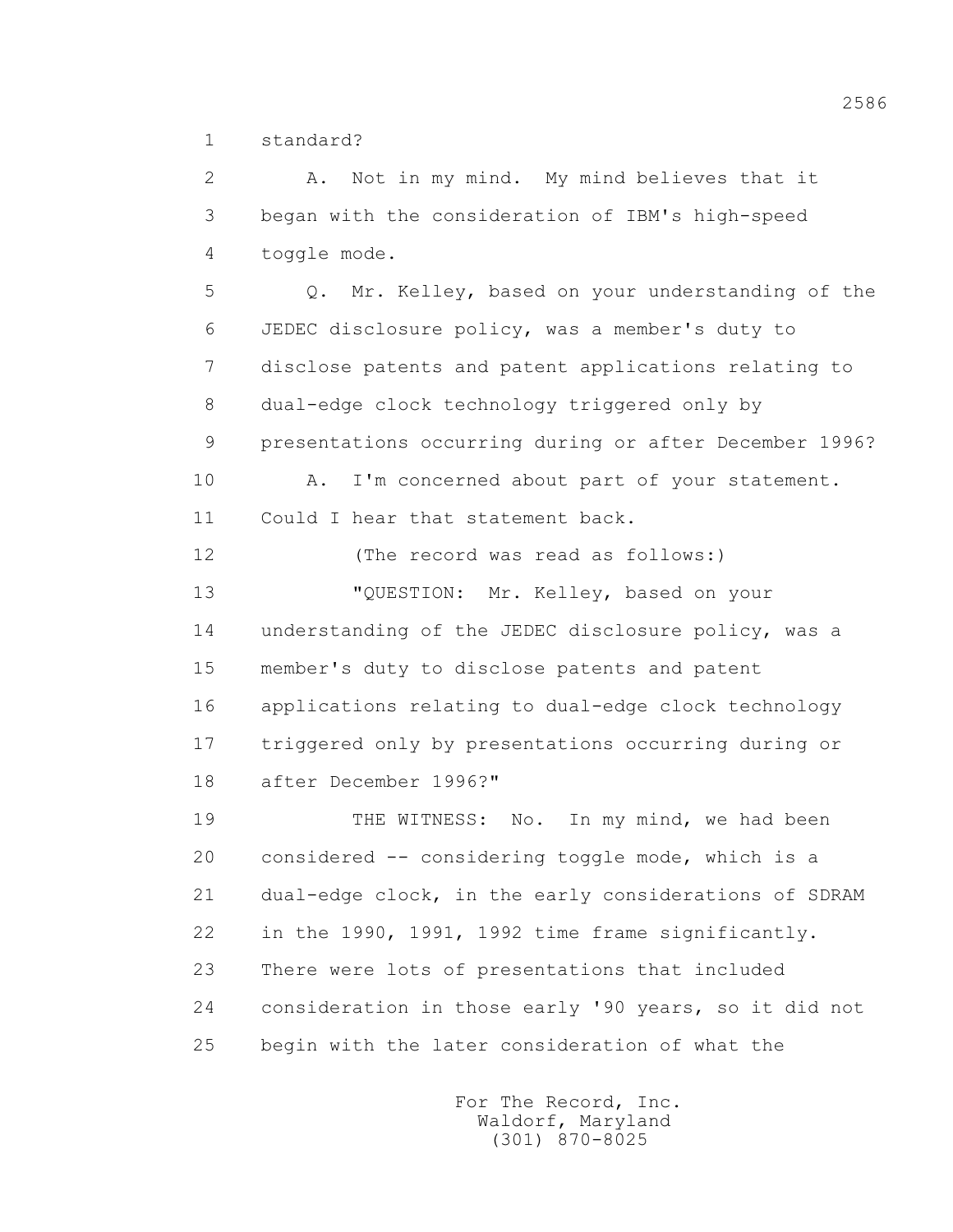1 committee called DDR.

 2 BY MR. OLIVER: 3 Q. Again, Mr. Kelley, based on your understanding 4 of the JEDEC disclosure policy, was a member's duty to 5 disclose patents and patent applications relating to 6 use of on-chip PLL or on-chip DLL technology triggered 7 only by presentations occurring during or after 8 December 1996? 9 A. No. They had to be disclosed when the 10 presentations were first considered in the '95, 11 possibly even '94 time frame. I specifically 12 remember '95. 13 MR. OLIVER: May I approach, Your Honor? 14 JUDGE McGUIRE: Yes. 15 BY MR. OLIVER: 16 Q. Mr. Kelley, you've been handed a document that 17 has been marked as CX-2387 for identification. 18 Do you recognize this document? 19 A. Yes, I do. 20 Q. What is this document? 21 A. This is an e-mail that I sent to an IBM sales 22 office in Waltham, Massachusetts in January of 1998. 23 Q. What was the purpose of you sending this e-mail 24 to that salesperson? 25 A. Mr. Thomas Kelley had called me up and asked me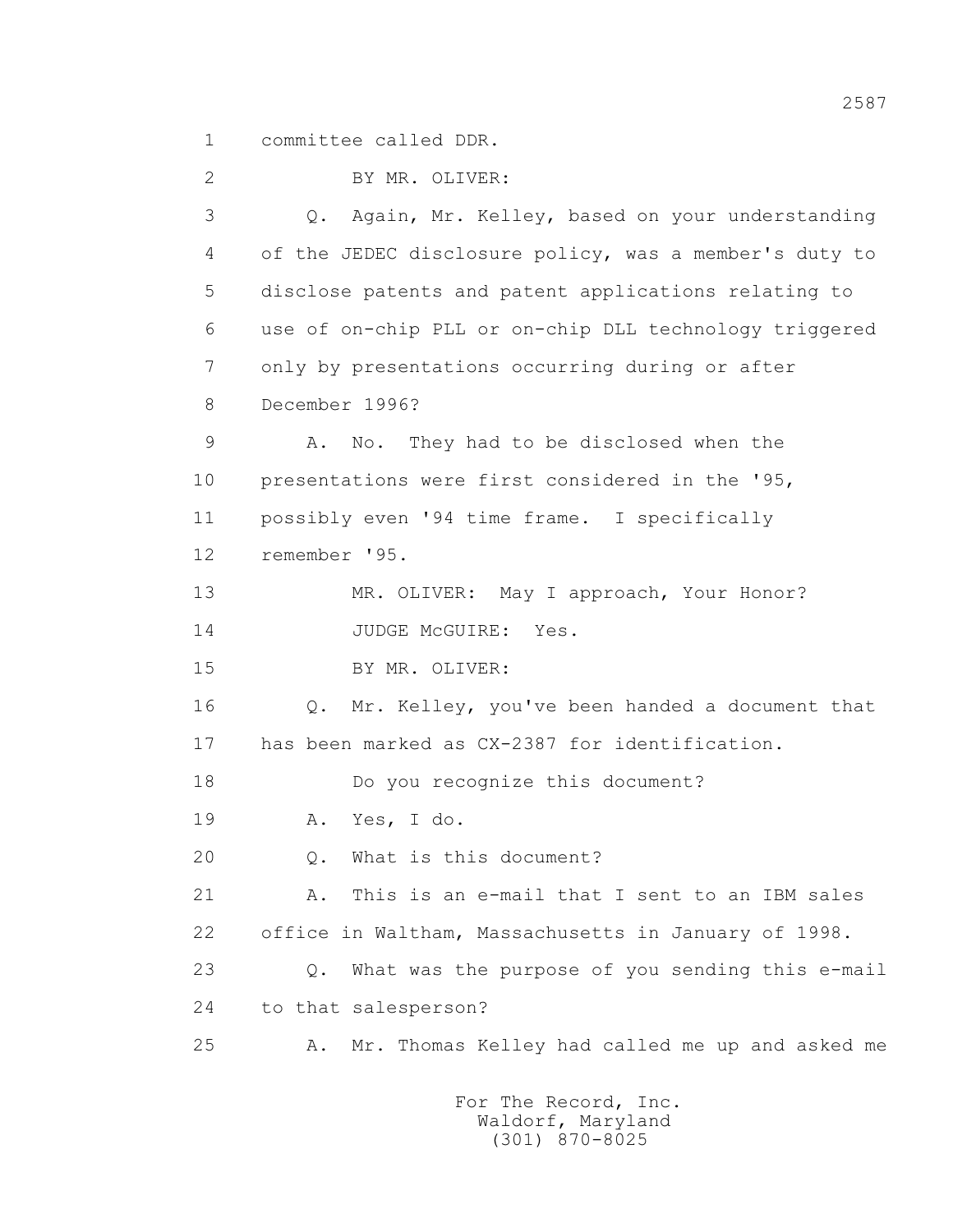1 about information on the 256-meg synchronous DRAM that 2 we were designing and developing for production and he 3 wanted some detailed information on the features and 4 characteristics of that DRAM. 5 Q. Mr. Kelley, if I could direct your attention at 6 the beginning of the e-mail: "Our IMD 256M synchronous 7 DRAM has a planned qualification T2 for year-end this 8 year 1998. First engineering hardware will be 9 available 2Q98." 10 Do you see that? 11 A. Yes. 12 Q. What did you mean by your reference to first 13 engineering hardware? 14 A. First engineering hardware is before 15 qualification, T2 is an acronym that IBM uses for 16 qualification, so I was saying to him that first 17 engineering parts would be available with -- for the 18 2Q98 time frame with final qualification following at 19 the end of the year. 20 Q. Now, the 2Q98 refers to the second quarter of 21 1998; is that correct? 22 A. Yes. 23 Q. Now, what would the use be of first engineering 24 hardware? 25 A. The users needed to get parts as soon as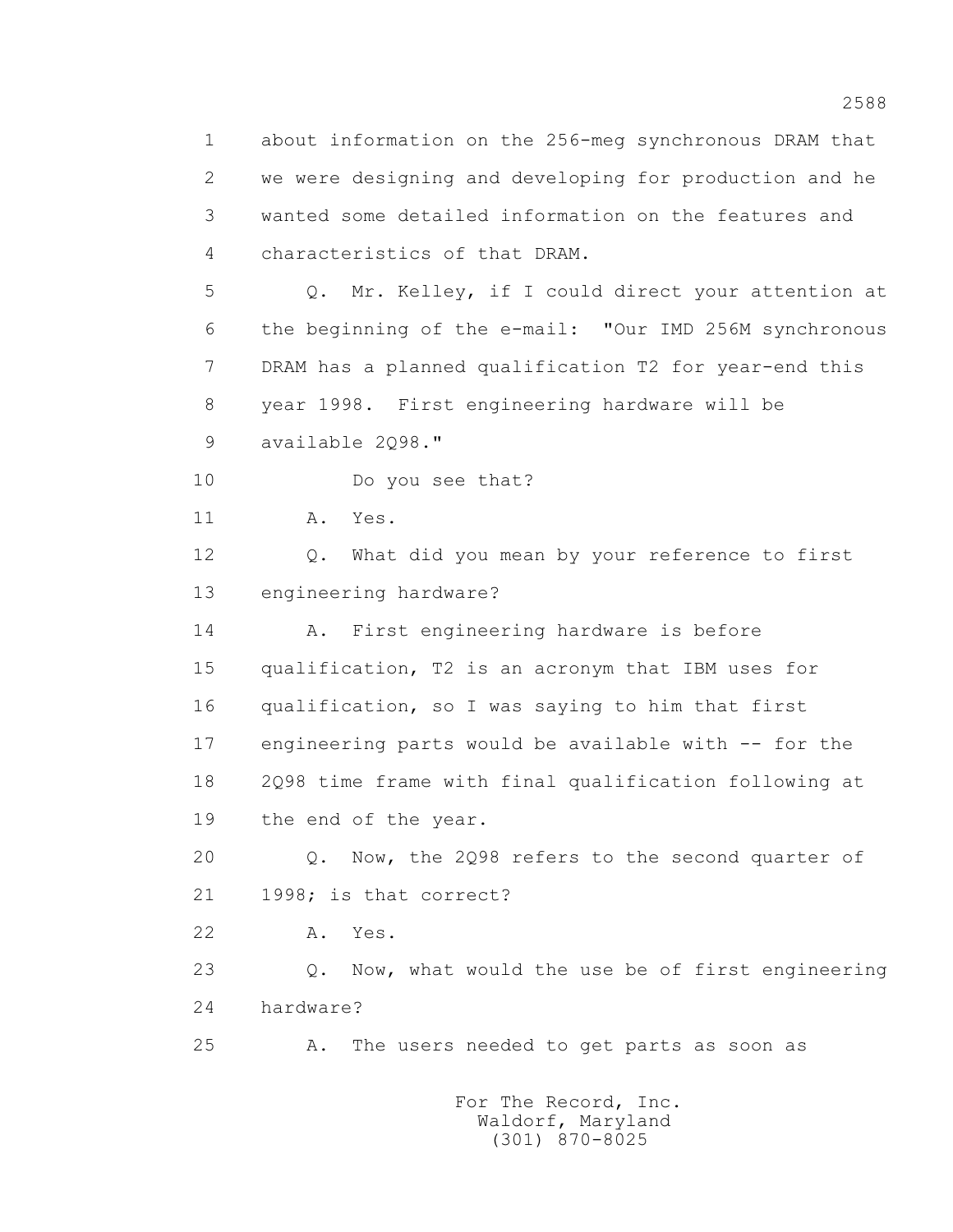1 possible so that they could try them in their systems 2 and tune their systems to the characteristics of the 3 part. 4 Q. So in other words, this would be used for 5 testing purposes? 6 A. Yes. 7 Q. Mr. Kelley, do you recall approximately how 8 long IBM had been working on DDR parts before you wrote 9 this e-mail in early 1998? 10 MR. PERRY: Vague as to "working on DDR parts." 11 I think he said 1988 if I understood his prior 12 testimony. 13 JUDGE McGUIRE: Sustained. 14 BY MR. OLIVER: 15 Q. Mr. Kelley, do you recall approximately when 16 IBM began design work on the first DDR part? 17 A. I believe that it began in late '96 or the 18 first half of '97. 19 Q. Mr. Kelley, could you please explain how it is 20 that IBM was able to start its design work before all 21 of the features of the DDR SDRAM standard had been 22 adopted and finalized in JEDEC. 23 MR. PERRY: I don't think he's laid a 24 foundation that he was involved in that design work, 25 Your Honor. Objection.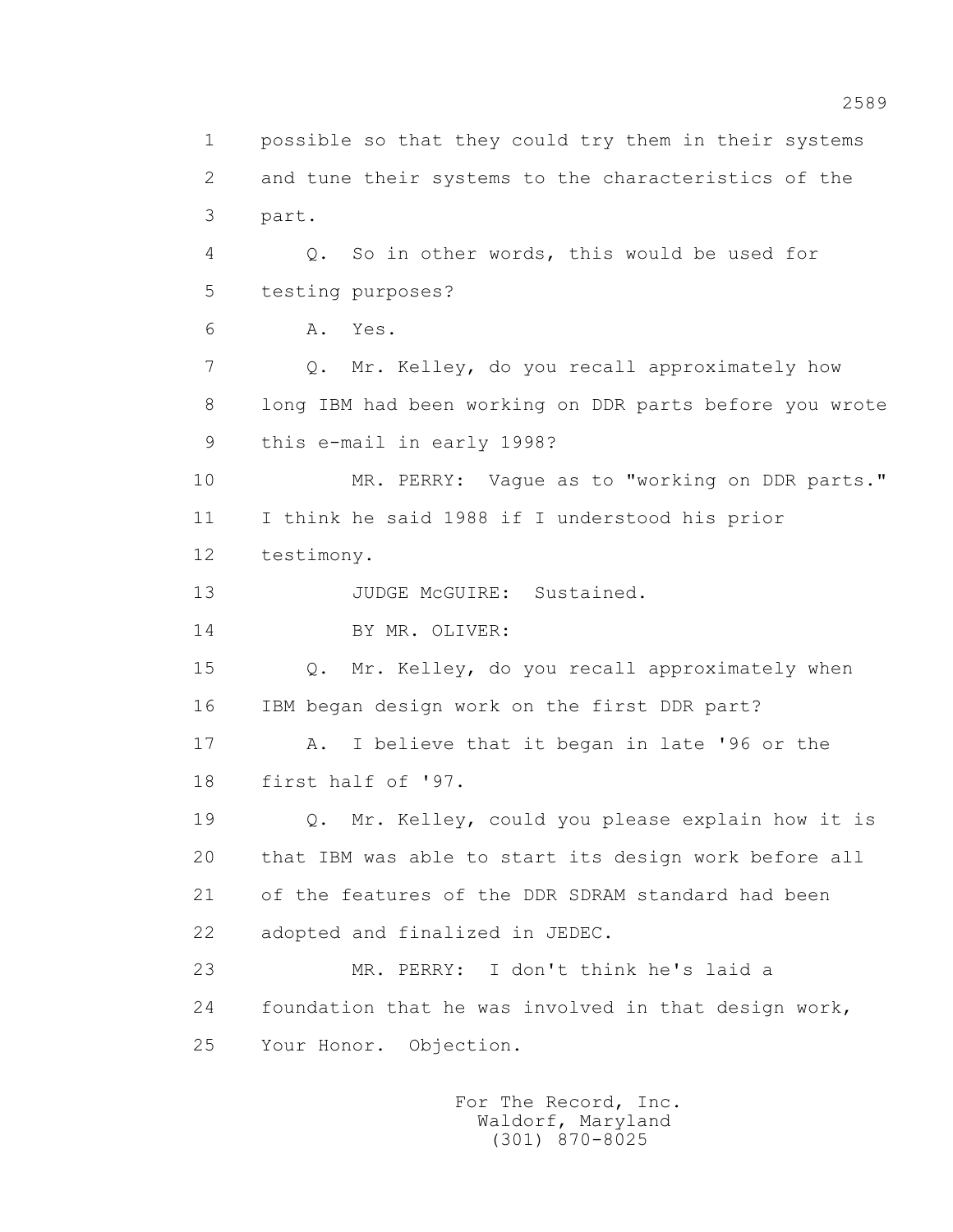1 JUDGE McGUIRE: Any response, Mr. Oliver? 2 MR. OLIVER: Your Honor, I'll withdraw the 3 question and see if I can lay a better foundation. 4 JUDGE McGUIRE: All right. Go ahead. 5 BY MR. OLIVER: 6 Q. Mr. Kelley, during the years 1996 and 1997, 7 can you please explain your job function within IBM? 8 A. One of the functions that I had within IBM was 9 to work with the DRAM designers to make sure that they 10 understood what the JEDEC information was as it began 11 to unfold at the committee. And I also was working -- 12 and this is an example of working with a customer or a 13 sales office that worked with customers so that they 14 too would have an understanding of what the DRAM was 15 going to become. 16 We could begin the DRAM before JEDEC 17 information became finalized because most of the DRAM 18 is not the control features that are decided at JEDEC. 19 Most of the DRAM is the memory array, and all of that 20 is going to be the same regardless of what the JEDEC 21 feature/function requirements are and we could add 22 those control features as JEDEC began to make decisions 23 late in the design process.

 24 Q. With respect to the control features, 25 Mr. Kelley, do you recall whether IBM began its design

> For The Record, Inc. Waldorf, Maryland (301) 870-8025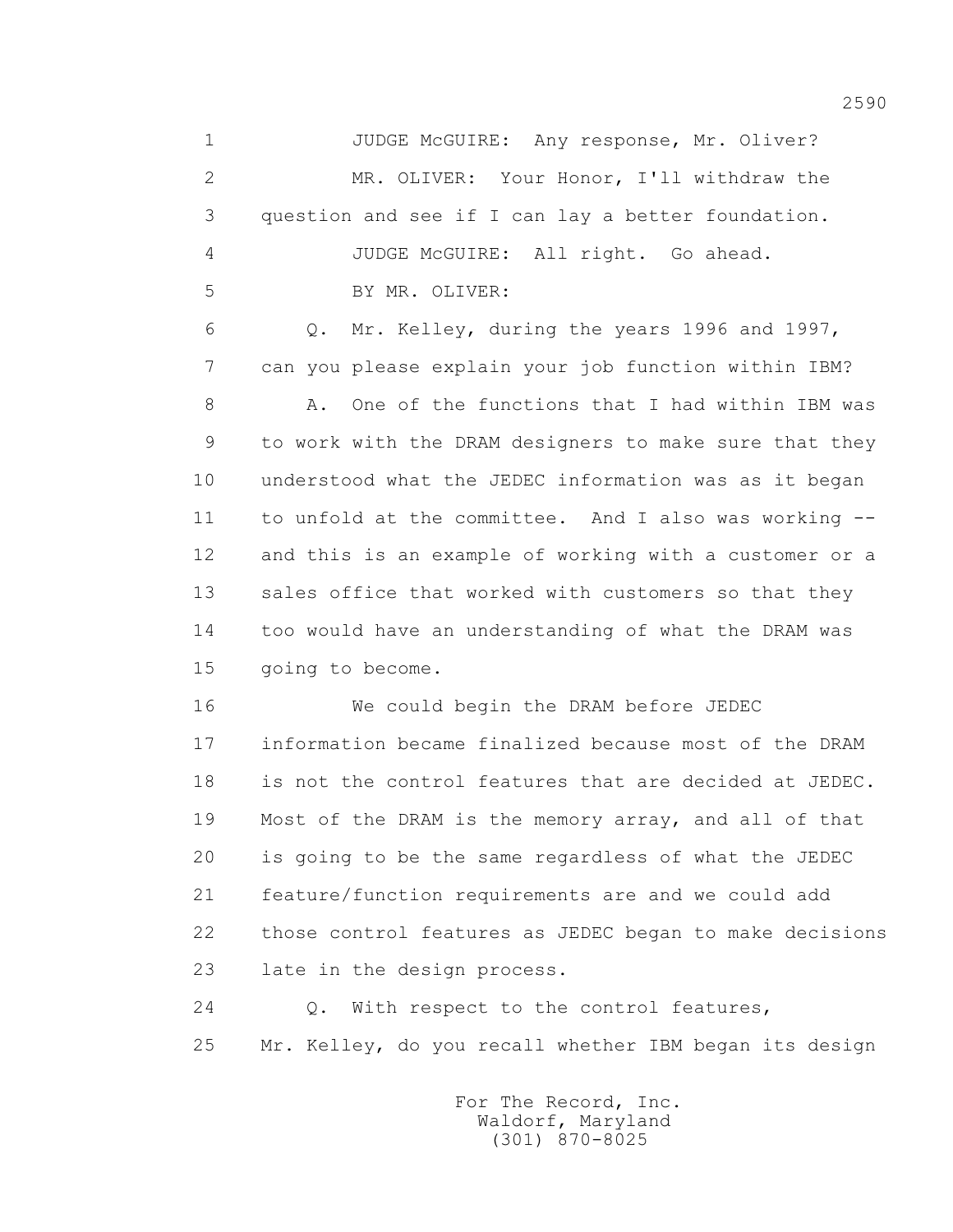1 work on control features before the JEDEC DDR SDRAM 2 standard was finalized and adopted?

 3 A. Yes. I believe that it was at least a year and 4 a half before.

 5 Q. Can you, again based upon your interaction 6 with designers at IBM, can you please explain how IBM 7 was able to begin its design work on the control 8 features of DDR before JEDEC finalized its DDR SDRAM 9 standard?

 10 A. We could do it for the purpose of designing 11 the basic architecture of the chip and then put in 12 those design control features as the information 13 became available from JEDEC.

 14 Q. Now, during 1997, you were still a participant 15 of the 42.3 subcommittee; is that right?

16 A. Yes.

 17 Q. Now, what, if anything, did you do with the 18 information that you learned concerning the progress 19 that JEDEC was making with respect to the features in 20 the DDR SDRAM standard during 1997?

21 A. As I would come back from my JEDEC trip, I 22 would put together a trip report and I would send that 23 trip report out to several IBM members -- many of them 24 were chip designers that were designing this chip that 25 we're speaking of on this sheet of paper -- and then I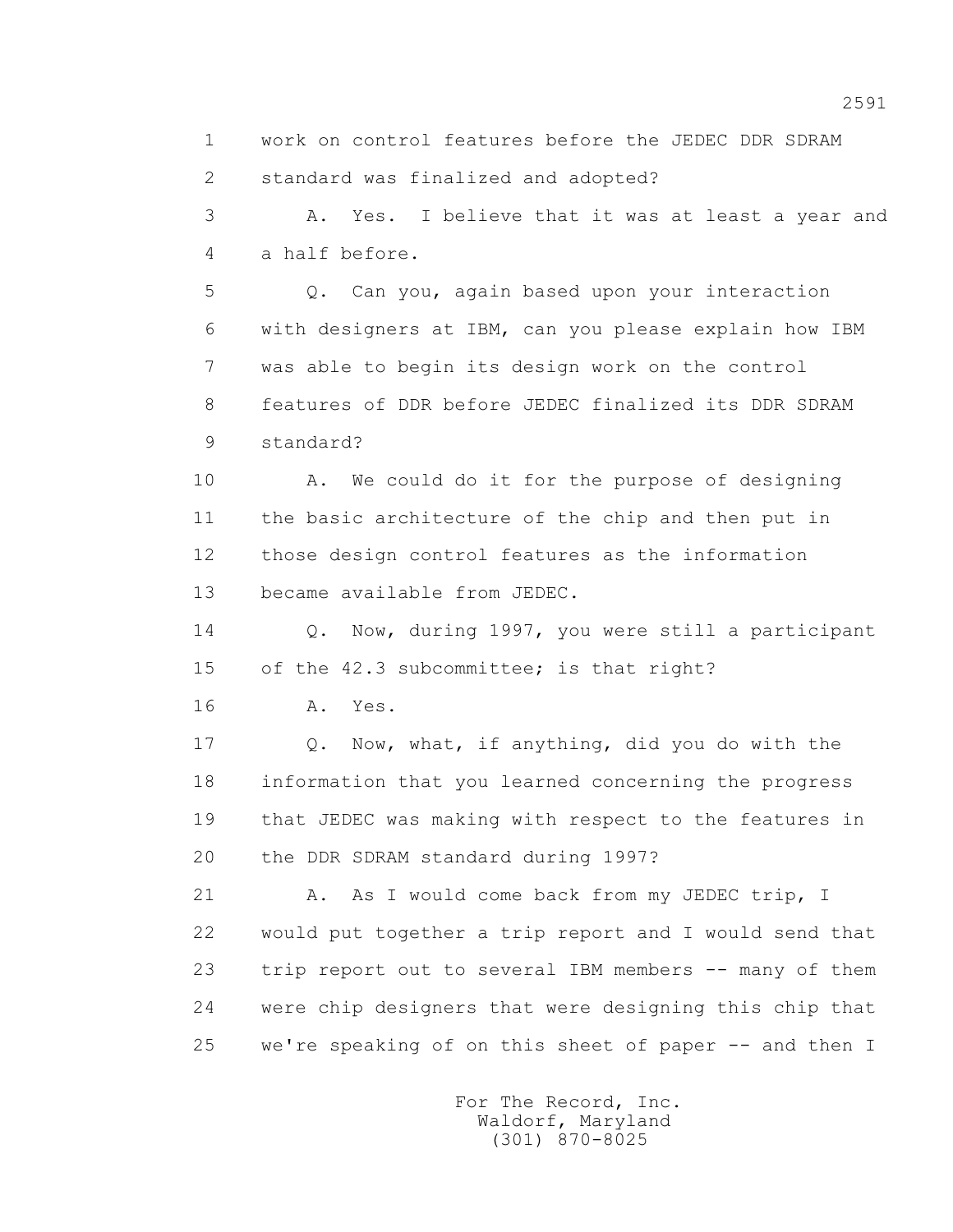1 would work with those designers so that they understood 2 the details of the decisions that were being made at 3 JEDEC. I could do that readily because those chip 4 designers were at the same location that I was at 5 IBM Burlington.

 6 Q. Do you have an understanding of what use, if 7 any, chip designers were making of the information that 8 you provided to them from JEDEC?

 9 A. Yes. They would install the features that 10 JEDEC had decided.

 11 So, for example, in the conversation we've had 12 here today, we talked about an expanded role of the 13 programmable features that were on the device, and once 14 JEDEC had decided what that program register was to be, 15 they could install it in their designs.

 16 We've talked here today about adding a phase 17 lock loop consideration to the design, and once that 18 was understood by the chip designers, they could 19 install that feature and likewise the double data rate 20 clock control of the output and, if need be, the 21 input.

 22 Q. Mr. Kelley, I believe you testified to this 23 yesterday, but if you could just remind us again here 24 today, when did you cease participation in JEDEC? 25 A. I ceased participation at the August meeting in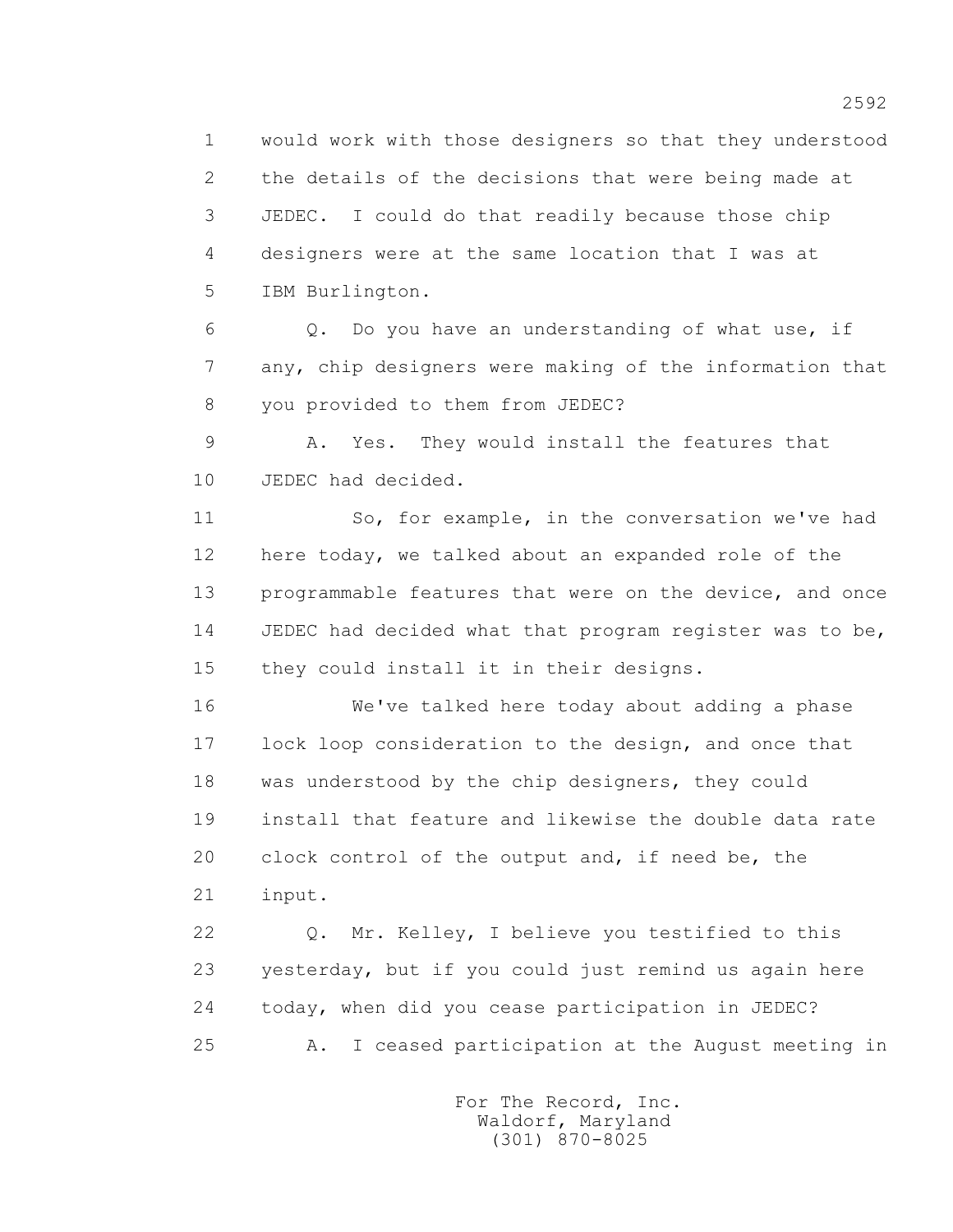1 1998 with JEDEC council and then at the September 2 meeting of 1998 at the JEDEC 42 committee. 3 Q. At any time up until you left JEDEC, did any 4 representative of Rambus ever say anything to you to 5 indicate that Rambus might have patent rights relating 6 to use of on-chip PLL technology if used in SDRAMs? 7 A. No. 8 Q. At any time up until you left JEDEC, did any 9 representative of Rambus ever say anything to you to 10 indicate that Rambus might have patent rights relating 11 to use of on-chip DLL technology if used in SDRAMs? 12 A. No. 13 Q. At any time up until you left JEDEC, did any 14 representative of Rambus ever say anything to you to 15 indicate that Rambus might have patent rights relating 16 to use of dual-edge clock technology if used in 17 SDRAMs? 18 A. No. 19 MR. OLIVER: I pass the witness, Your Honor. 20 JUDGE McGUIRE: All right. Thank you, 21 Mr. Oliver. 22 Then, Mr. Perry, how would you like to 23 proceed? 24 MR. PERRY: I guess I would propose, if 25 Your Honor doesn't mind, that we take a lunch break and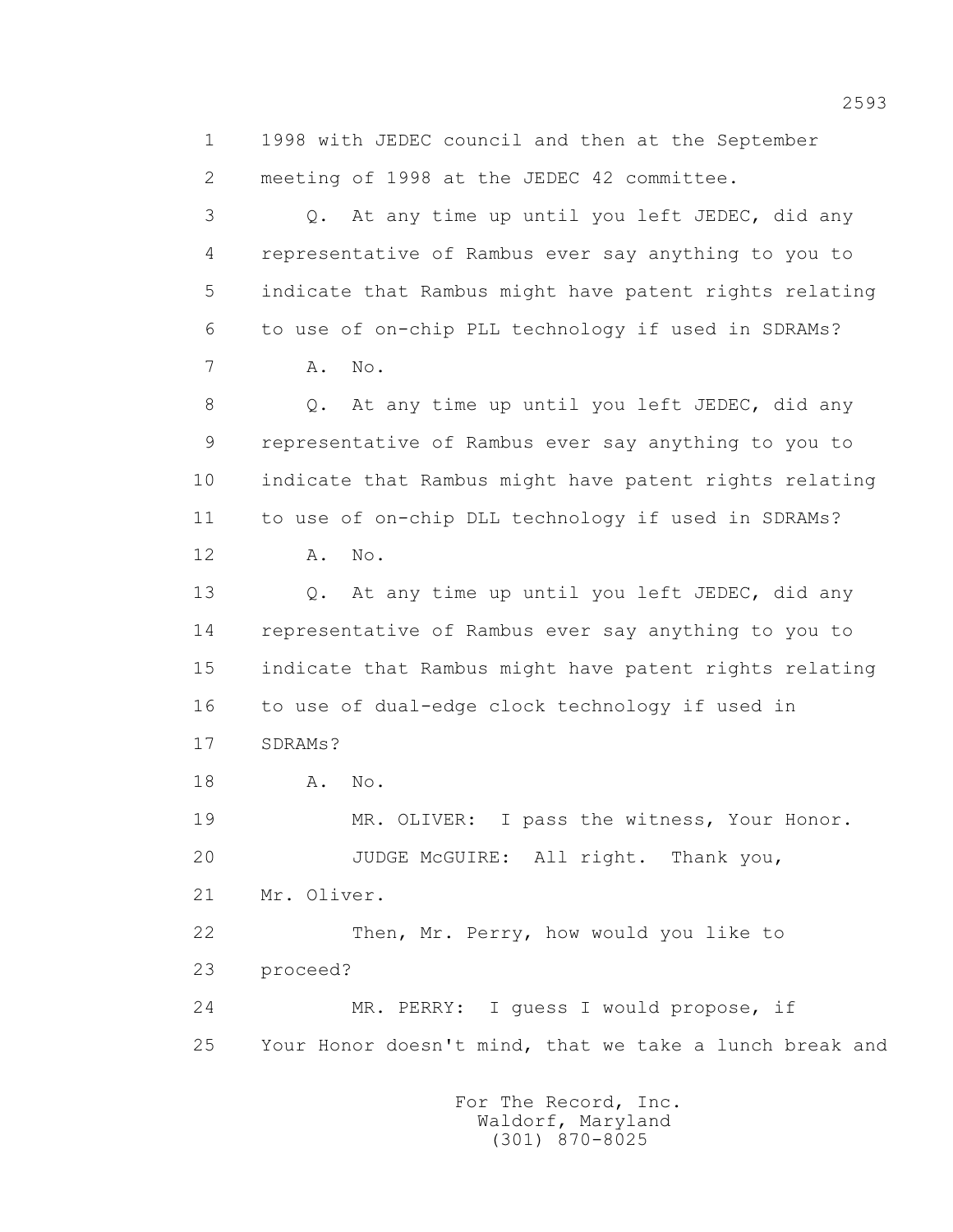1 come back at 1:15 maybe.

```
 2 JUDGE McGUIRE: That's fine. 
           3 MR. OLIVER: That's fine.
           4 JUDGE McGUIRE: Okay. We'll adjourn and we'll 
           5 be back at a quarter after one. 
           6 The hearing is adjourned. 
           7 (Whereupon, at 12:03 p.m., a lunch recess was 
           8 taken.)
9
          10
          11
          12
          13
          14
          15
          16
          17
          18
          19
          20
          21
          22
          23
          24
          25
```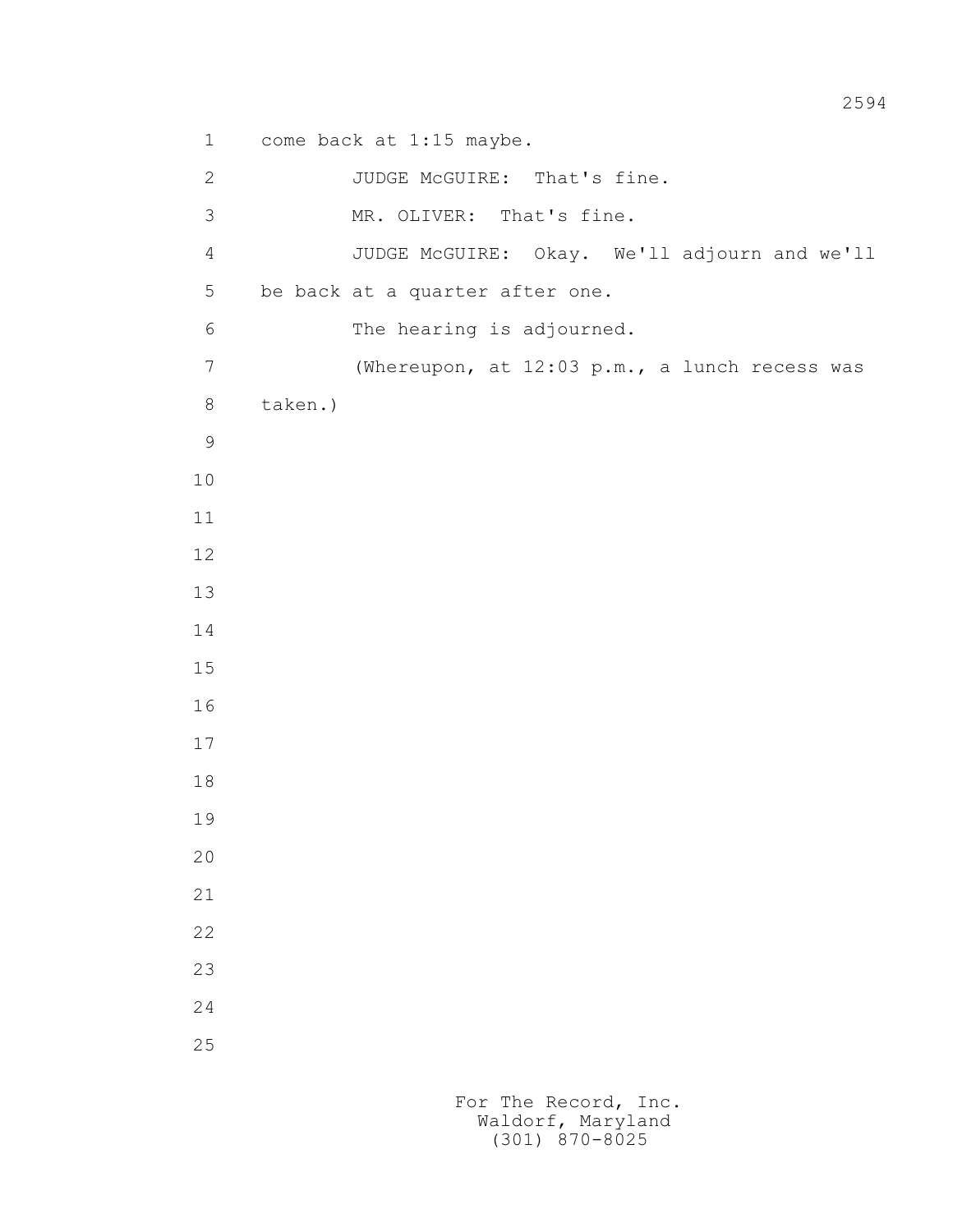1 A F T E R N O O N S E S S I O N 2 (1:15 p.m.) 3 JUDGE McGUIRE: Counsel, before we proceed, I 4 want to take up a housekeeping task this afternoon. 5 I've had a chance over the last hour to go 6 through the parties' proposed agreement on evidence, 7 and I thought we had this clear the other day when we 8 had the sidebar as to what I wanted to see and what I 9 did not want to see, and it looks like the parties have 10 still indicated that they're seeking to, I suppose, I 11 think preserve, I guess, objections for some future 12 point beyond this trial, and I'm not going to agree to 13 that. 14 As I think I said the other day, I want the

 15 parties to agree and offer me in a joint exhibit those 16 items of evidence that you agree to be entered, I will 17 enter them, and on any other items of evidence that you 18 don't agree to, then we will take them up during the 19 course of the hearing one at a time.

 20 I have an obligation in this hearing to see to 21 it that any evidence that comes in or does not come in 22 is based on a proper objection and then my ruling on 23 that issue, and this appears to be an attempt to have 24 some sort of a global waiver of objections, which I 25 think I said the other day I'm not in agreement with

> For The Record, Inc. Waldorf, Maryland (301) 870-8025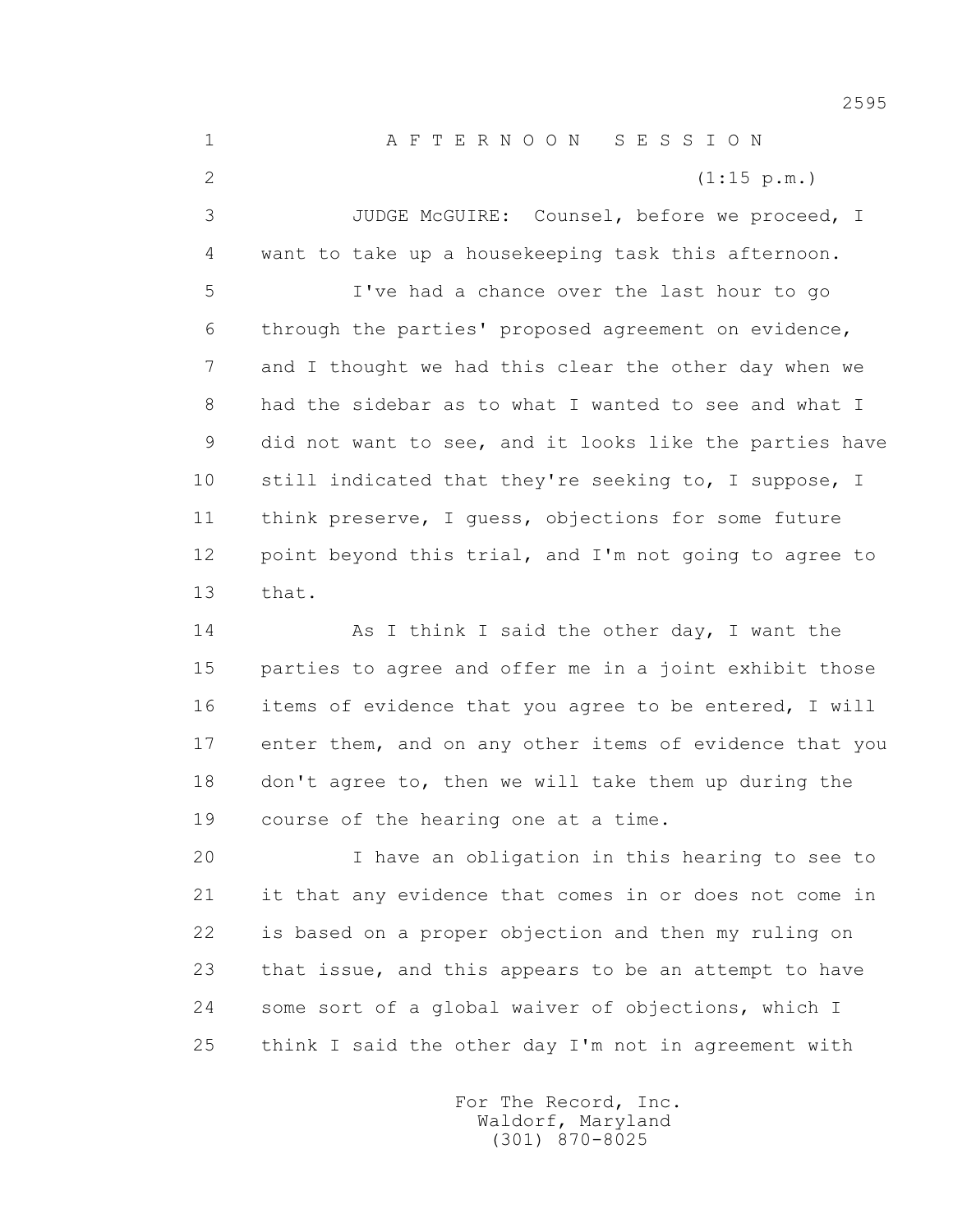1 and I'm not quite sure exactly why it is this is still 2 in here, so I'm not going to approve this again, and 3 you know, are we clear on this for the third time? 4 MR. STONE: Your Honor, maybe I misunderstood 5 you, but let me see if I can just address the concern. 6 The concern is not any effort to preserve 7 objections for this proceeding, at all. Our concern is 8 only that we not, and by stipulating to the admission 9 of certain exhibits here, that we not sort of make a 10 statement here that will be used in other proceedings 11 to suggest that we don't have any objections to the 12 documents, because the evidentiary standards here are 13 to some extent, as I know you know, different than they 14 are in other proceedings.

15 JUDGE McGUIRE: I appreciate that.

 16 MR. STONE: So all we're trying to do is -- and 17 some of these documents if we had a big fight over them 18 might result in some being admitted and maybe some not 19 being admitted.

 20 JUDGE McGUIRE: That's typically the case. 21 MR. STONE: And we recognize that that could 22 happen, but we took to heart your desires and our 23 desires to move this along and not have a lot of fights 24 over the exhibits.

25 So what we were trying to do is draft it in a

 For The Record, Inc. Waldorf, Maryland (301) 870-8025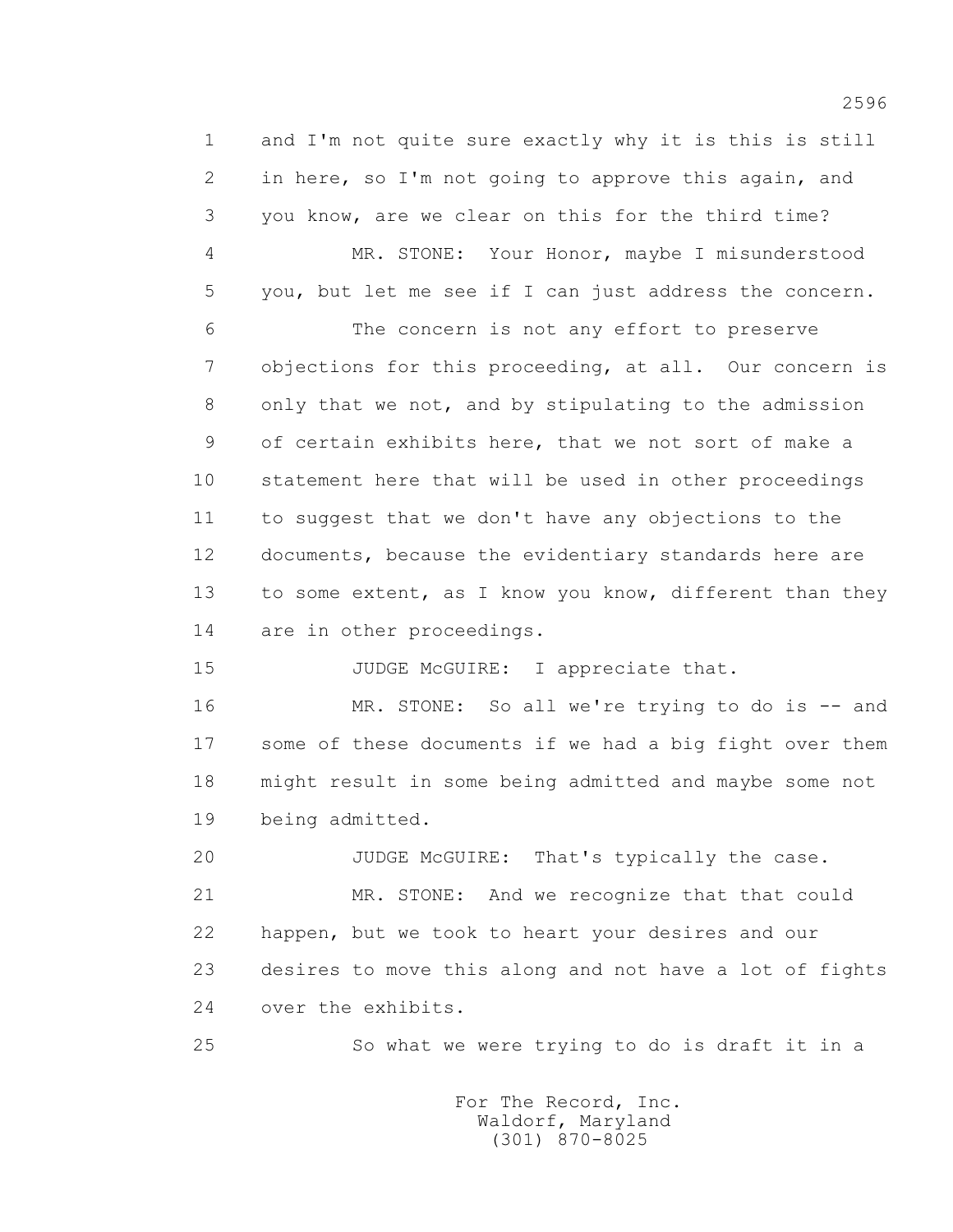1 way not to preserve the issues for this proceeding but 2 simply to not take a position that it impacts us in 3 other proceedings.

 4 JUDGE McGUIRE: All right. I understand that. 5 But the problem is, in attempting to achieve 6 that end, I think it's very confusing on appeal as to 7 what I've determined that there is a good objection to 8 and what -- it's my obligation to and under our 9 practice rules I'm required on offers of evidence to 10 rule, you know, on that offer and to hear objections on 11 that offer, and what this does, it avoids that 12 obligation and I'm concerned it's going to have just 13 the opposite effect of what you're hoping to achieve, 14 and I think this is going to create great ambiguity on 15 appeal as to on what grounds were these things entered 16 or not entered.

 17 And you know, if we have to talk about this 18 now for a while, I want to get this clear once and for 19 all.

 20 MR. STONE: So do I. So let me ask you -- let 21 me suggest another way we might handle it.

 22 We will stipulate either now on the record or 23 in the stipulation that we will not on appeal contend 24 that the exhibits which are the subject of this 25 stipulation were improperly admitted.

> For The Record, Inc. Waldorf, Maryland (301) 870-8025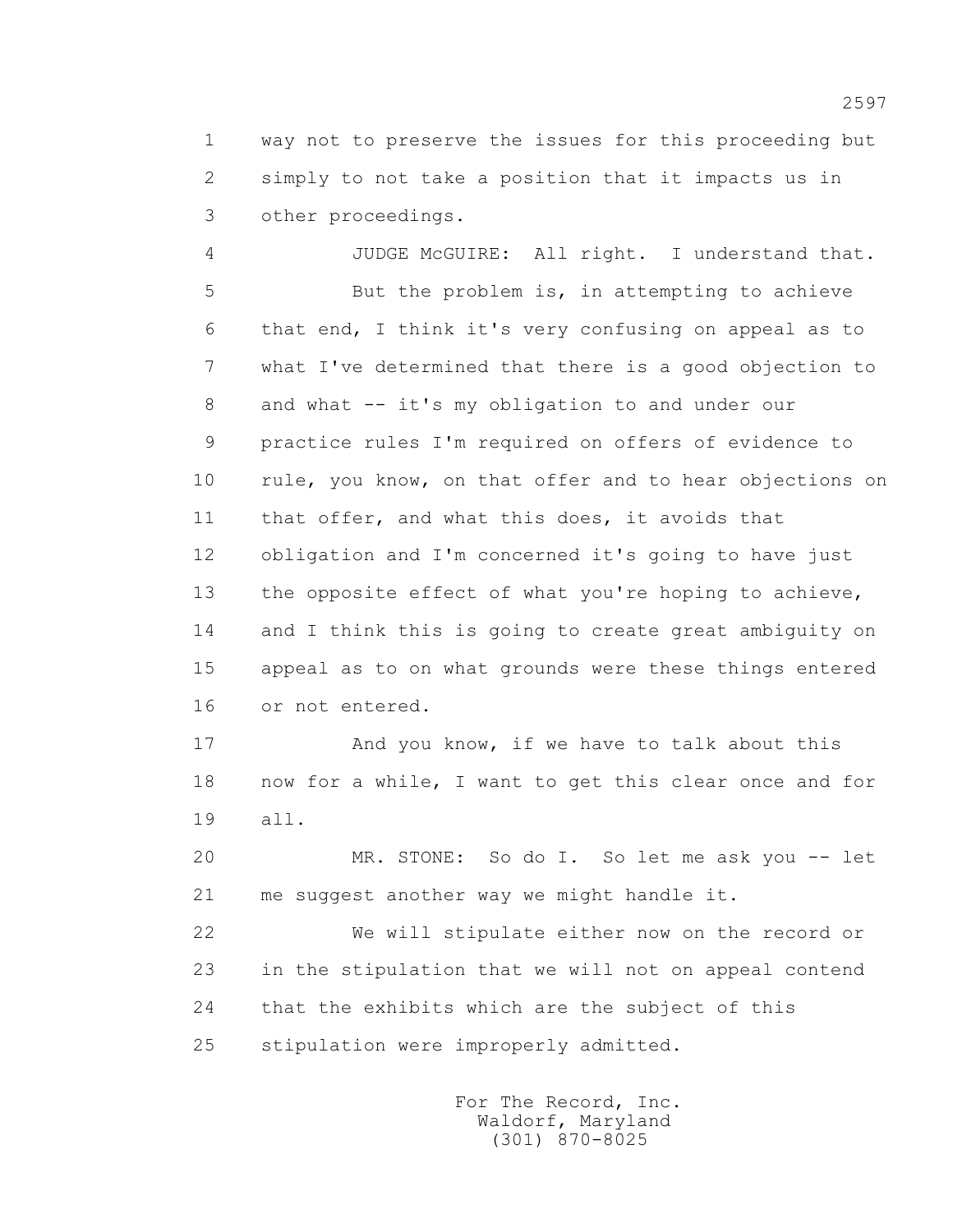1 JUDGE McGUIRE: I'm sorry.

 2 MR. STONE: We will not contend on the appeal 3 of this matter at any level that the exhibits that are 4 the subject of that stipulation were improperly 5 admitted. It's not our purpose to in any way put in a 6 stipulation that allows us the ability to argue in this 7 proceeding, either here or on the appeal of this 8 proceeding, that the rulings that we've stipulated to 9 be made somehow were made incorrectly.

 10 We can either make that -- I'm happy to make it 11 on the record now. I'm happy to make it in writing. 12 That's not our contention. Our concern is not with 13 this proceeding in terms of this stipulation.

 14 JUDGE McGUIRE: I understand that's your 15 concern, but my concern is with this proceeding and 16 what happens on appeal to those findings I've made on 17 evidence or have not made on evidence, and I'm terribly 18 concerned that what the parties have agreed to in 19 paragraph 1 of this stipulation, to me, I can't make 20 any sense of it.

 21 It seems to me like you're attempting to 22 provide a global waiver of objections to evidence and 23 that on appeal you can hold this up and say, Look, see, 24 here's a foundation as to why this item of evidence 25 should have been entered or should not have been

> For The Record, Inc. Waldorf, Maryland (301) 870-8025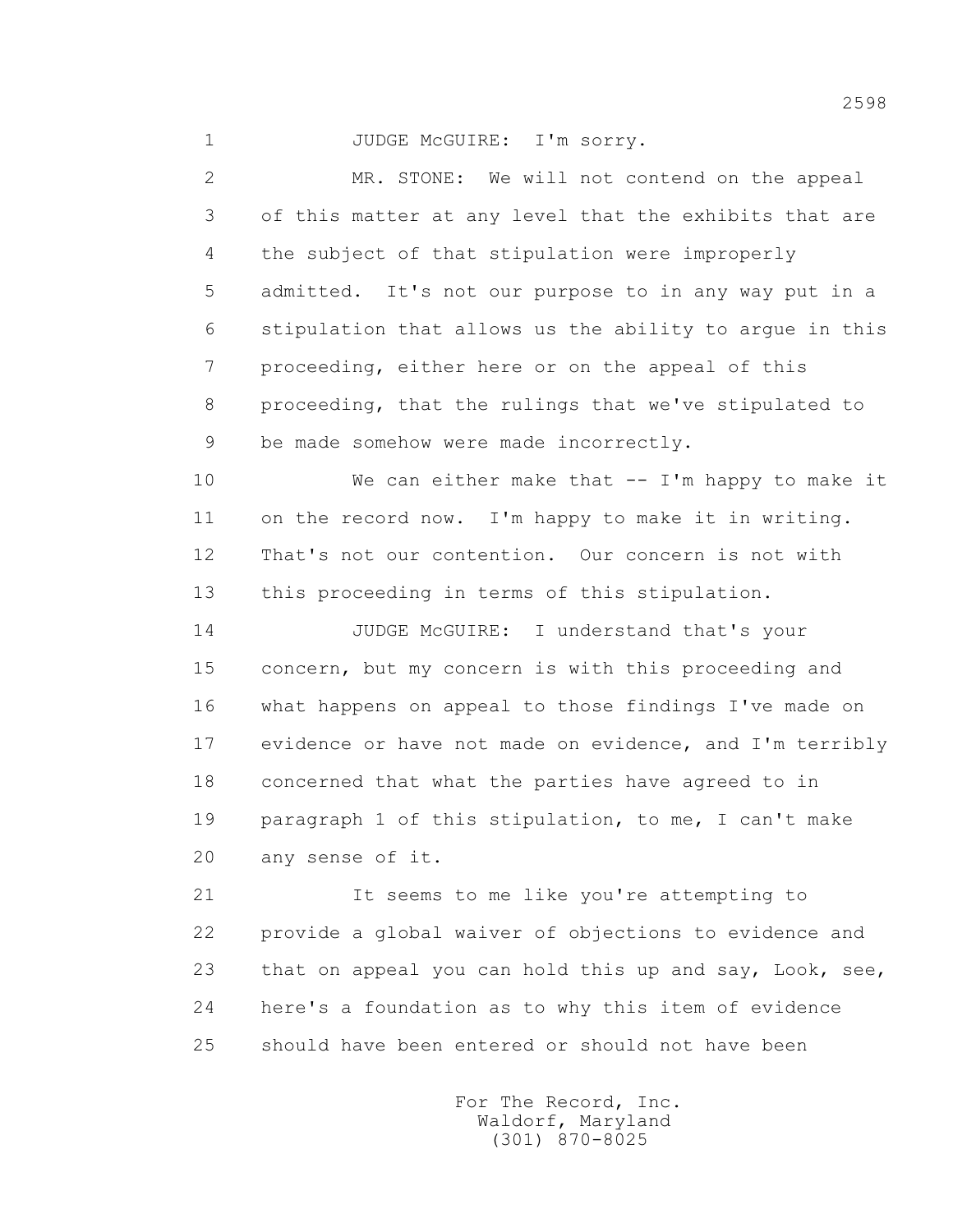1 entered, and I believe that's going to cause great 2 confusion.

 3 At least to the extent that I rule on these 4 objections to evidence, then any appellate forum is 5 going to be clear exactly why that evidence came in or 6 it did not come in. If it does not come in, the 7 practice is you can make the offer of proof for 8 appellate purposes, and that's the process by which I 9 want to proceed, and I thought I made that clear the 10 other day when we talked. 11 And if we have to, on those items of evidence 12 that the parties cannot agree on, we'll take them one 13 at a time as they come up and at that point I will 14 rule. 15 Isn't that the practice that we're all 16 accustomed to? 17 MR. STONE: And that's I think -- I think that 18 is one of the things we were trying here to simply 19 expedite.

 20 Would it work -- can I ask this question of 21 Your Honor, and I know that's a little out of the 22 ordinary that I'm asking you, but would it work if we 23 simply said we stipulate that these exhibits may be 24 admitted for purposes of this proceeding but not with 25 respect to -- but this is not a waiver of our position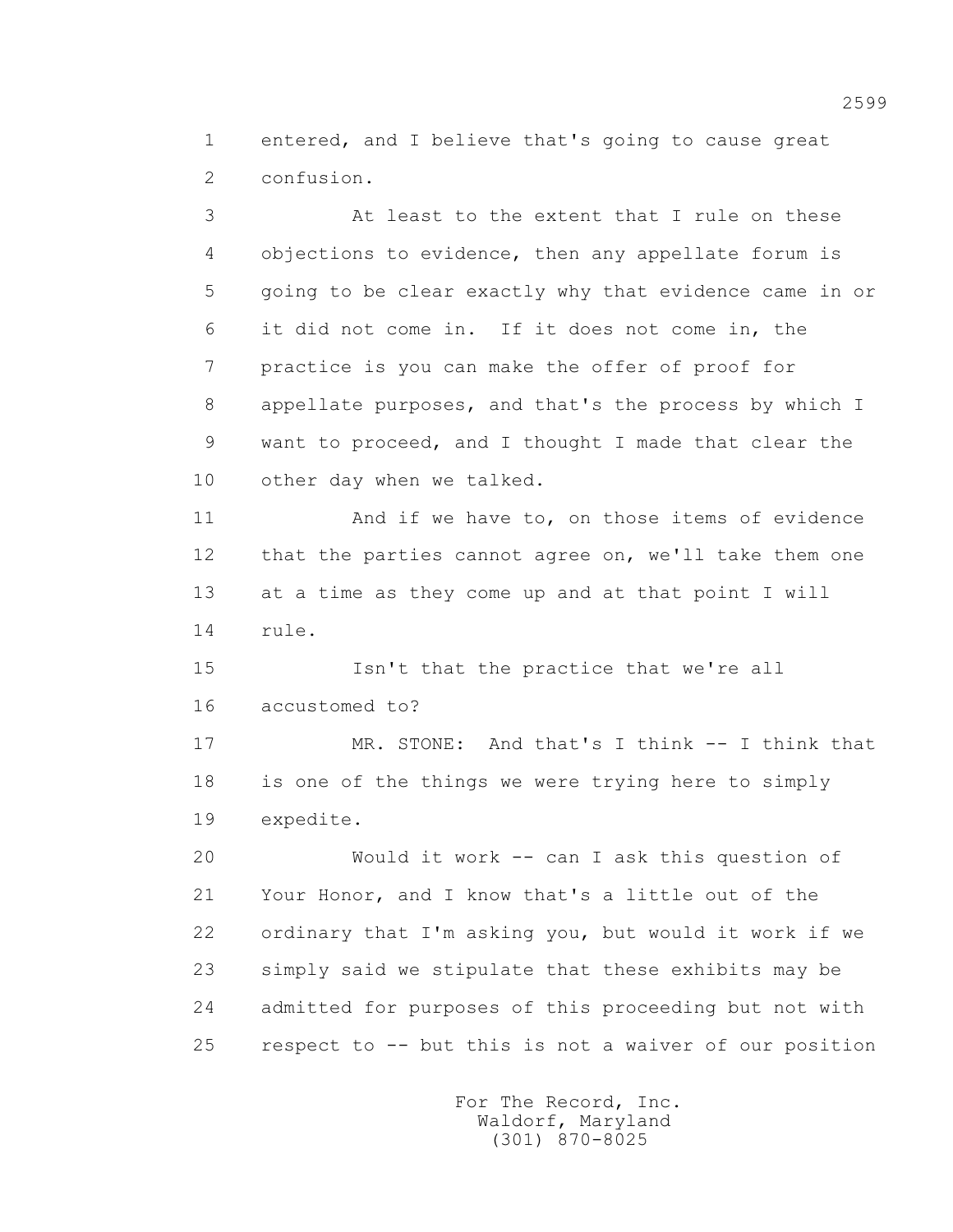1 with respect to admissibility in other proceedings? 2 JUDGE McGUIRE: As long as you don't ask me to 3 sign off on it. You can stipulate as to, I guess, 4 anything you choose to agree to with opposing counsel. 5 All I want to see basically is a joint exhibit 6 that's going to include -- I have no problems with 7 these three attachments that you've -- I mean, I have 8 no problem getting this evidence in. I'm just 9 concerned about the vehicle under which you're 10 attempting to do it and I don't want to be a party to 11 that stipulation. 12 MR. STONE: Okay. What if we just stood up and 13 moved into evidence everything on those three lists, we 14 moved them in, our list, and the complaint counsel 15 moved in their list and they didn't object and we 16 didn't object and you said, Hearing no objection, 17 they're all admitted? 18 JUDGE McGUIRE: Actually that's exactly what 19 I'd want to see. 20 MR. STONE: Oh. Well, let us -- I mean, I 21 don't mean to -- go ahead. I'm sorry. 22 MR. OLIVER: That's fine with us, Your Honor. 23 MR. STONE: I mean, that's fine with me. 24 JUDGE McGUIRE: We've got to confine ourselves 25 to these three attachments, which is approximately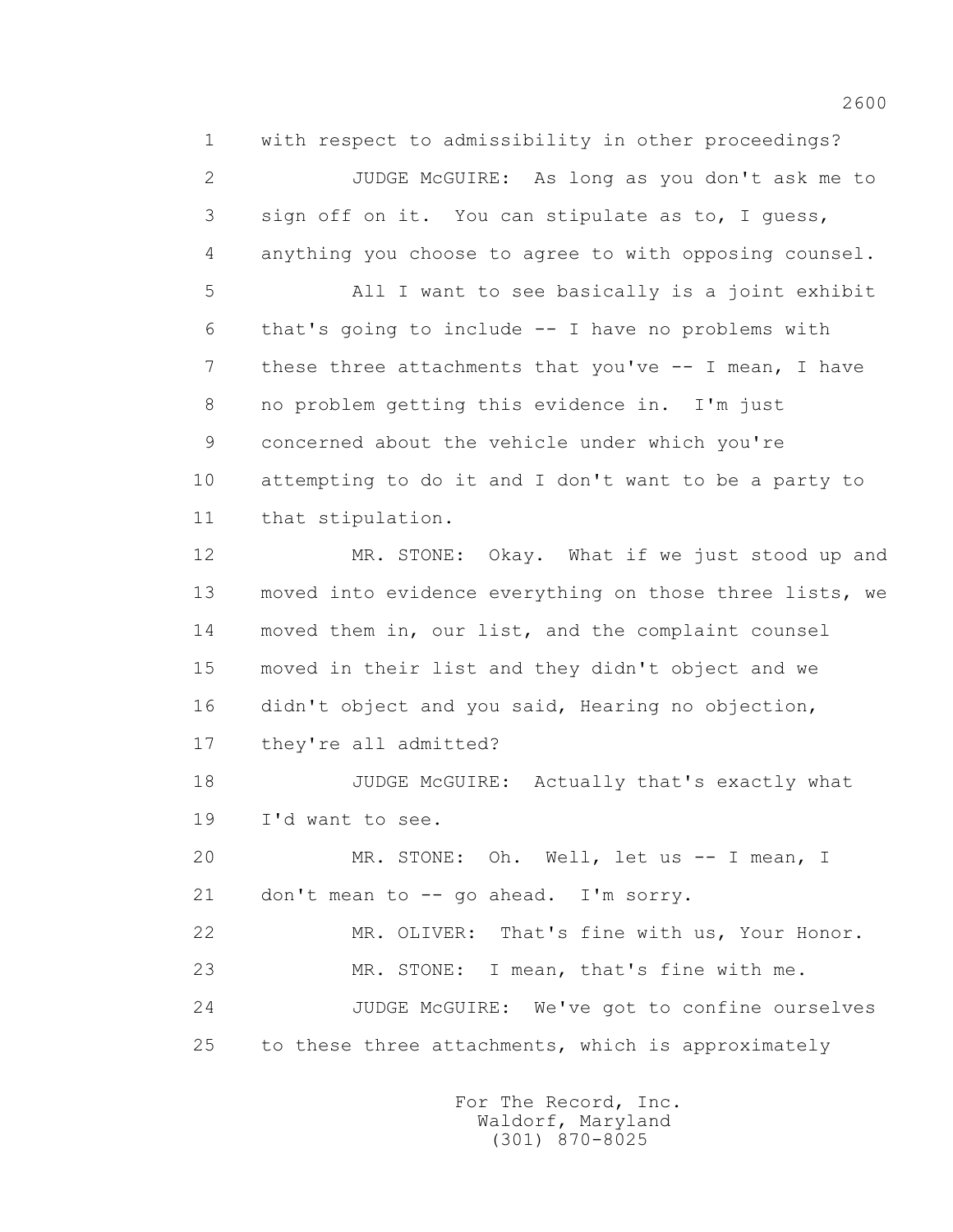1 1400-1500 exhibits.

 2 MR. STONE: Yes. That would be what we'd move 3 on. And I would just stand up for our sake and I'd 4 say, As to those on respondent's list, we would move 5 them into evidence and -- 6 JUDGE McGUIRE: No objection entered and then 7 the same thing with A and C. 8 MR. STONE: Right. And then I'll join in 9 moving in the joint exhibits. 10 JUDGE McGUIRE: So why didn't we attempt to do 11 that at an earlier point in this proceeding? 12 MR. STONE: Your Honor, I'm sure -- I'm sure we 13 had more complicated thoughts in this regard than were 14 necessary. 15 JUDGE McGUIRE: Okay. 16 MR. STONE: And I apologize if I'm to blame for 17 that. 18 JUDGE McGUIRE: I'm just trying to get this 19 thing resolved once and for all and I just think this 20 here is very troublesome. 21 So do you have any problem on that proposal, 22 Mr. Oliver? 23 MR. OLIVER: Not at all, Your Honor. We have 24 no concerns about future proceedings and we're happy 25 just to move them into evidence.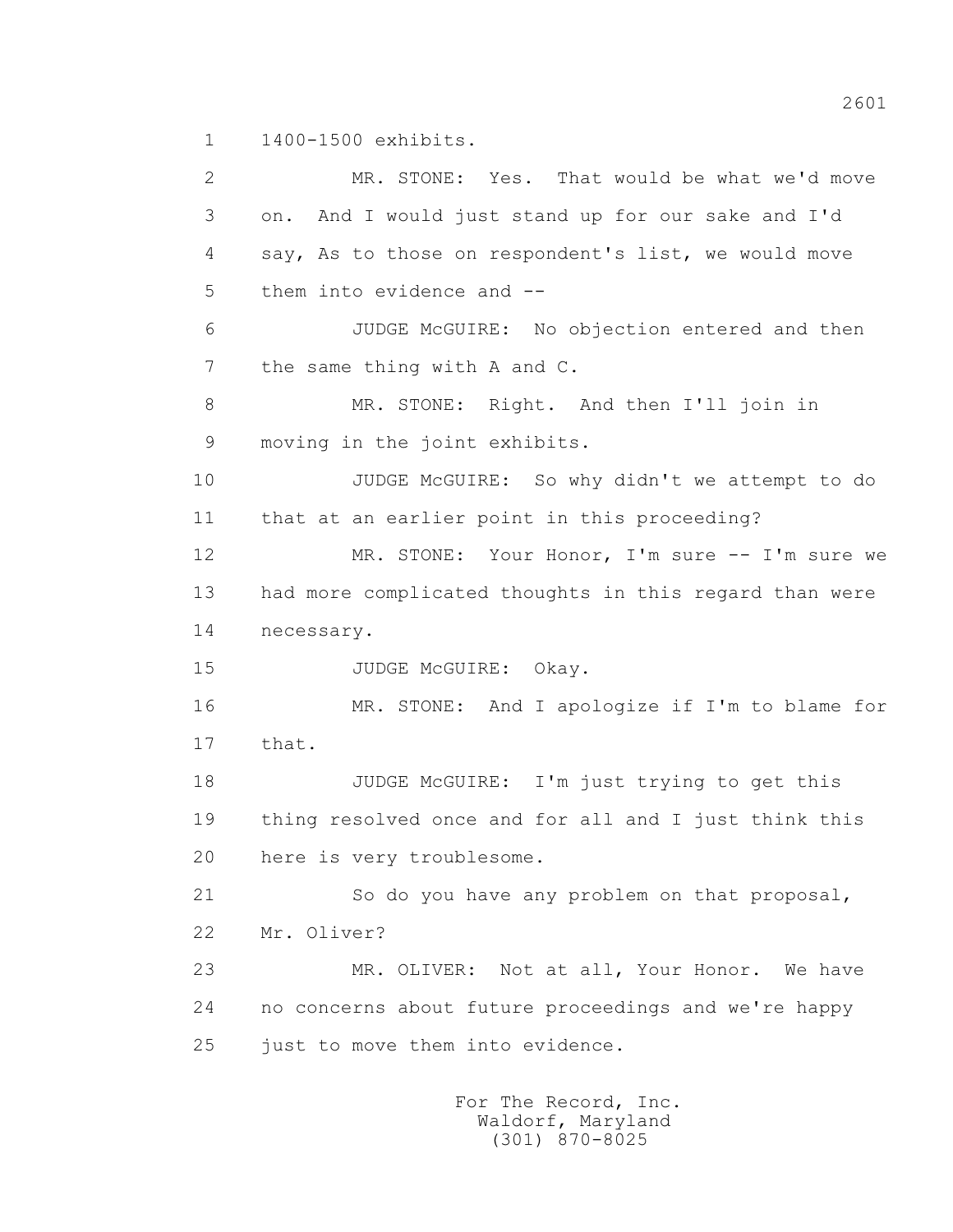1 JUDGE McGUIRE: We'll do it on the record. Do 2 you want to do it right now or do you want to get it 3 organized first? 4 MR. STONE: I just don't remember -- I think I 5 need to find a better way to identify them for the 6 record. Maybe I -- can you tell me which exhibit is 7 ours? 8 JUDGE McGUIRE: B is yours. 9 MR. STONE: Let me just try. 10 Your Honor, at this time on behalf of 11 respondent we would move into evidence all of the 12 exhibits identified on the list attached as Exhibit B 13 to the stipulation that was filed with the court 14 yesterday. 15 And as to those listed on Exhibit C, the joint 16 exhibits, we would join in a request that those be 17 admitted if complaint counsel concurs. 18 JUDGE McGUIRE: Now, you're not seeking, 19 though, to incorporate in that motion your 20 stipulation? 21 MR. STONE: I am not. I'm just moving those 22 in. 23 JUDGE McGUIRE: You're just moving in those 24 exhibits. 25 Any objection to those exhibits under For The Record, Inc.

> Waldorf, Maryland (301) 870-8025

2602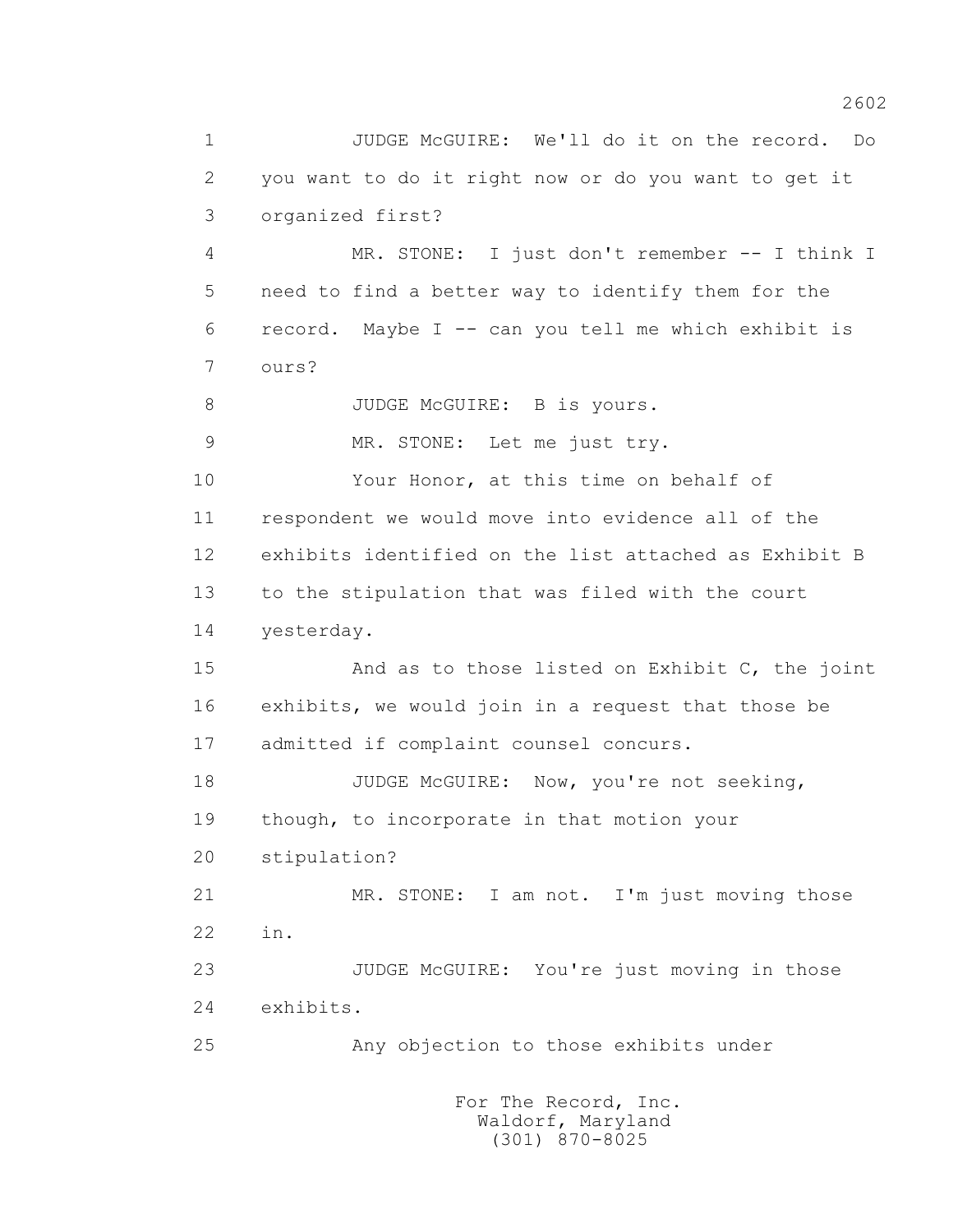1 attachments B and C, Mr. Oliver?

 2 MR. OLIVER: No objection to the list in 3 attachment B and we join in the motion for 4 attachment C. 5 JUDGE McGUIRE: Now, I suppose you want to 6 offer in those items of evidence under attachment A? 7 MR. OLIVER: Yes, Your Honor. Complaint 8 counsel would seek to offer into evidence all of the 9 exhibits listed on attachment -- listed on appendix A 10 of the stipulation. 11 JUDGE McGUIRE: Any objection, Mr. Stone? 12 MR. STONE: None, Your Honor. 13 JUDGE McGUIRE: If not, they will all be 14 entered. 15 Now, how do we want to mark these three 16 attachments now? Do we want to call that an exhibit in 17 and of its own? 18 MR. STONE: I think we should give them each a 19 JX number so we have them for the record. 20 JUDGE McGUIRE: Do you want to make it JX-A, 21 JX-B and JX-C? 22 MR. OLIVER: A, B and C. 23 JUDGE McGUIRE: JX-A are the complaint 24 counsel's proposed exhibits, JX-B is the respondent's 25 proposed exhibits, and JX-C are the joint exhibits.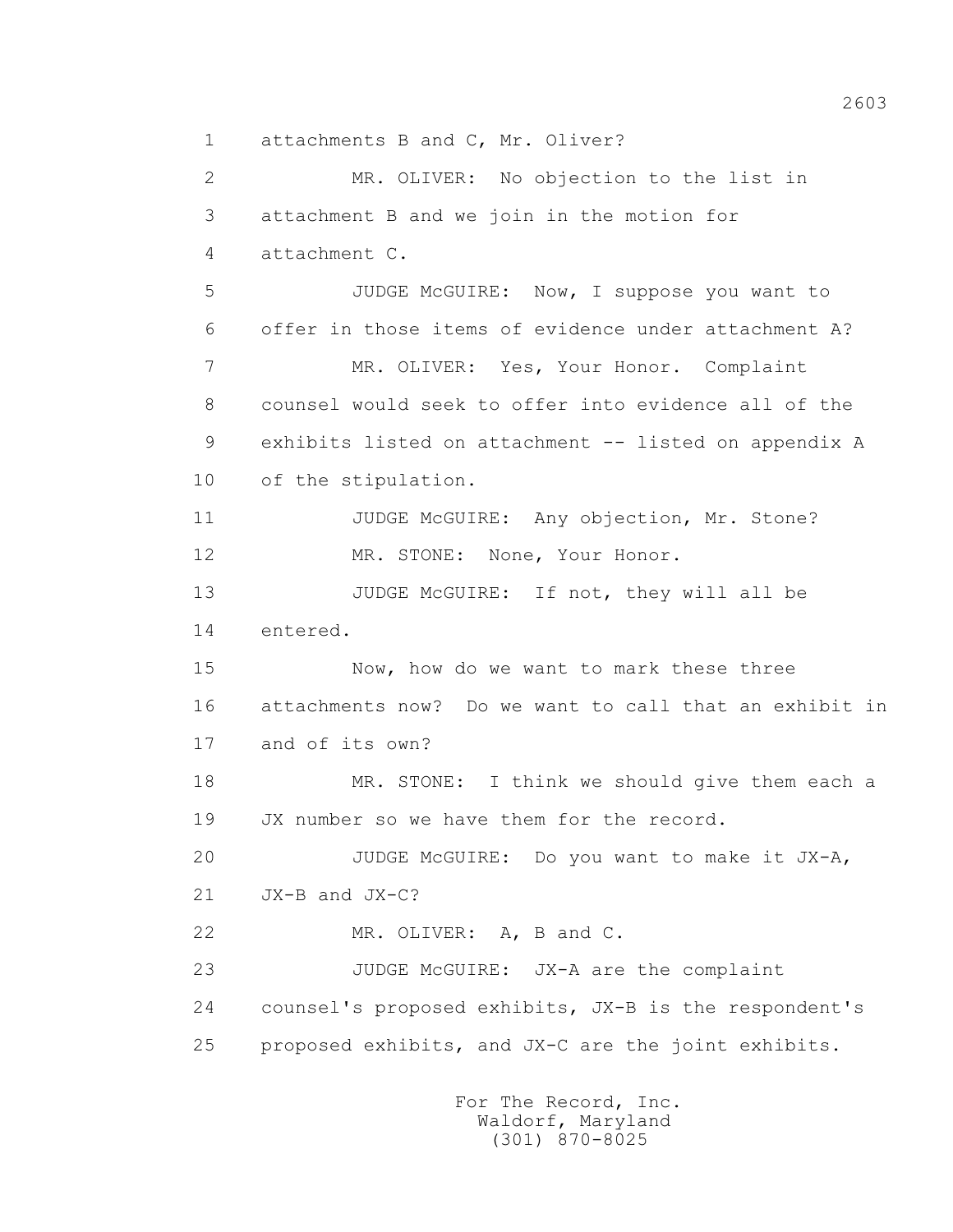1 MR. STONE: Yes, Your Honor. 2 JUDGE McGUIRE: Hereby offered and entered 3 without objection. 4 (JX Exhibit Numbers A, B and C were admitted 5 into evidence.) 6 MR. STONE: Thank you. 7 JUDGE McGUIRE: Okay. Does that resolve this? 8 MR. STONE: It does, Your Honor. 9 JUDGE McGUIRE: So we can take this and put it 10 in the trash can (indicating). 11 MR. STONE: Yes. Thanks, Your Honor, and I 12 apologize again for being slow in figuring this one 13 out. 14 JUDGE McGUIRE: No, you weren't slow. 15 MR. OLIVER: Thank you, Your Honor. 16 JUDGE McGUIRE: Mr. Oliver. 17 MR. OLIVER: At this time I wish to offer one 18 additional exhibit into evidence. That would be 19 Exhibit -- 20 MR. PERRY: I'm going to object to this. 21 JUDGE McGUIRE: All right. Go ahead. 22 MR. OLIVER: This would be CX-1252. This is 23 entitled Rambus System Impact and Implementation, 24 bearing the IBM Bates number that was discussed this 25 morning.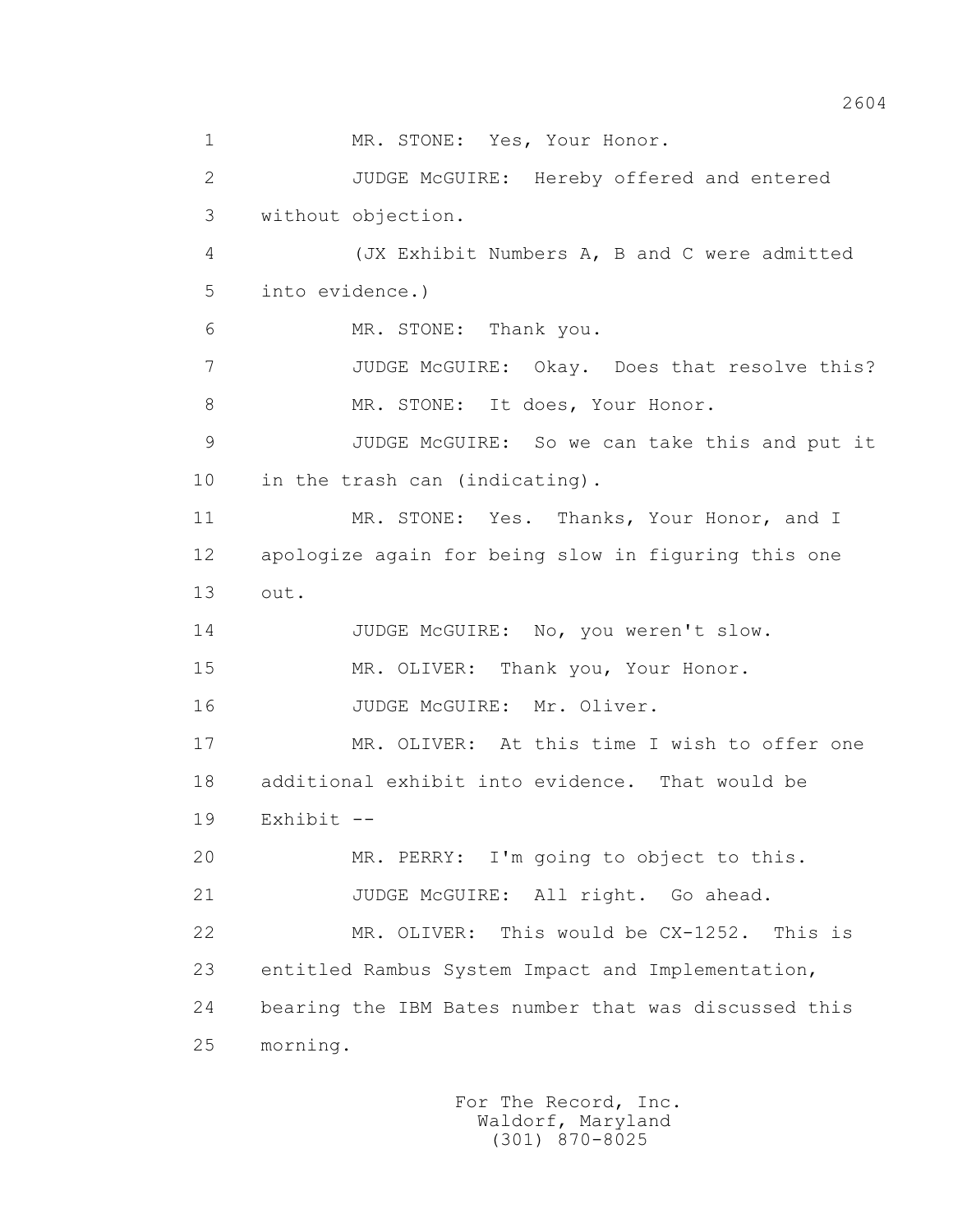1 JUDGE McGUIRE: Objection? 2 MR. PERRY: We do not object to the admission 3 into evidence of this document. We do not agree with 4 the description of it that counsel provided this 5 morning during the examination. 6 JUDGE McGUIRE: All right. You can go into 7 that on either cross-examination or in your 8 post-hearing brief. 9 On that basis, they're entered into at this 10 time. 11 (CX Exhibit Number 1252 was admitted into 12 evidence.) 13 MR. OLIVER: Thank you, Your Honor. 14 JUDGE McGUIRE: Mr. Perry, you can begin your 15 cross-examination of this witness. 16 MR. PERRY: Your Honor, just so you know, I'm 17 shooting for about 5 o'clock and I told Mr. Oliver that 18 as well in the hope he can finish then as well. 19 JUDGE McGUIRE: Okay. 20 CROSS-EXAMINATION 21 BY MR. PERRY: 22 Q. Mr. Kelley, how are you? 23 A. I'm fine. 24 Q. Mr. Oliver asked you yesterday about your 25 understanding of the phrase "open standards" as it was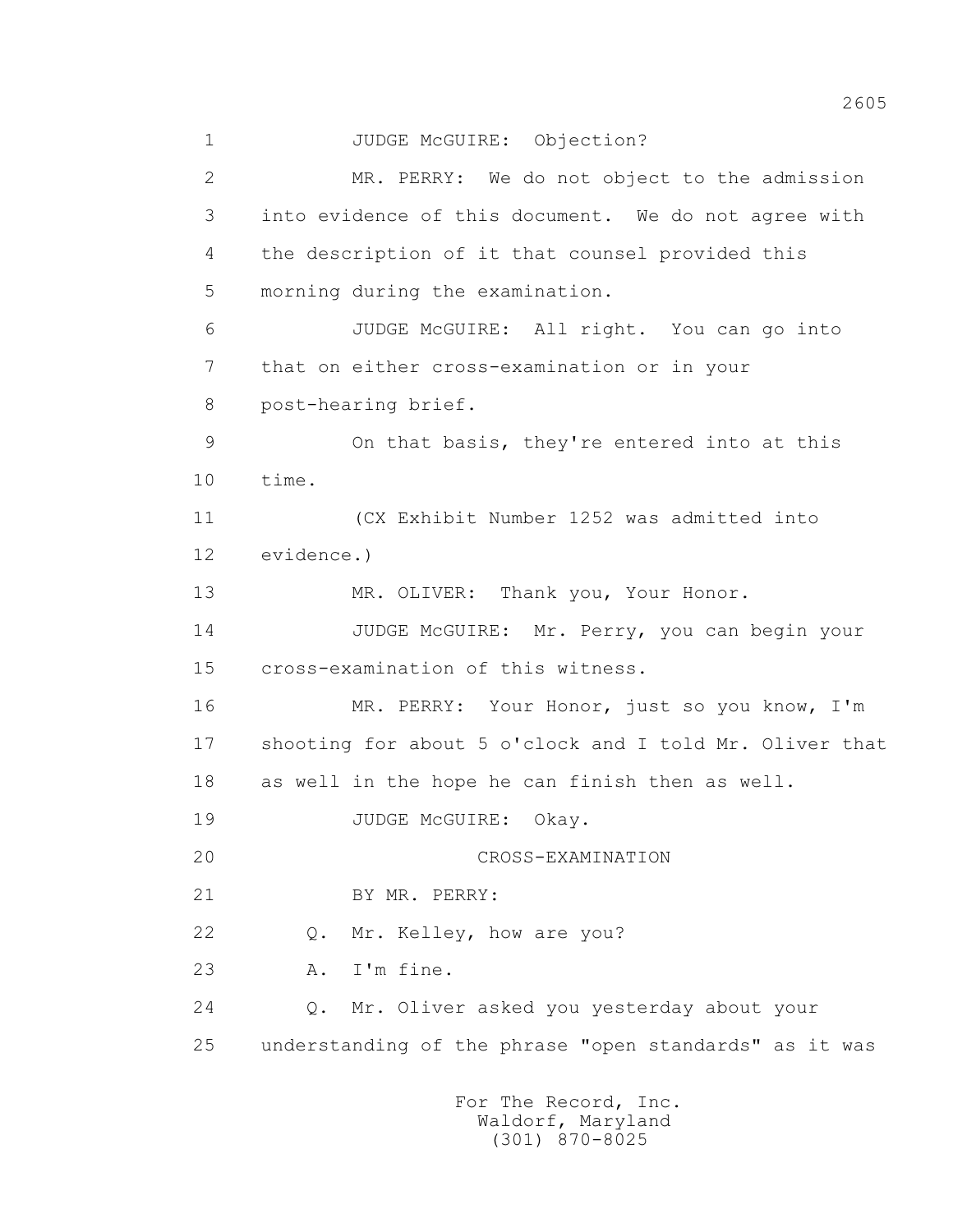1 used in the 1991 to 1996 time period. Do you remember 2 that?

3 A. Yes, I do.

4 Q. And you said in substance -- and I haven't 5 looked back at the transcript -- I think you said in 6 substance that that meant standards that avoided 7 intellectual property. Do you remember that?

8 A. Yes.

 9 Q. And he asked you why you understood that it was 10 an important goal of standards to avoid intellectual 11 property, and you said, in substance, that the industry 12 enjoyed so little profit that we could not afford even 13 the smallest increase in cost due to fees and 14 royalties. Do you remember that testimony?

15 A. Yes.

 16 Q. Was there discussion at JEDEC meetings in your 17 presence about the profitability of different JEDEC 18 members?

19 A. No.

 20 Q. So were you speculating when you talked about 21 those razor-thin profits for other companies other than 22 IBM?

23 A. No. I was speaking for myself.

 24 Q. Oh, you were only speaking of IBM's profit 25 margins; is that right?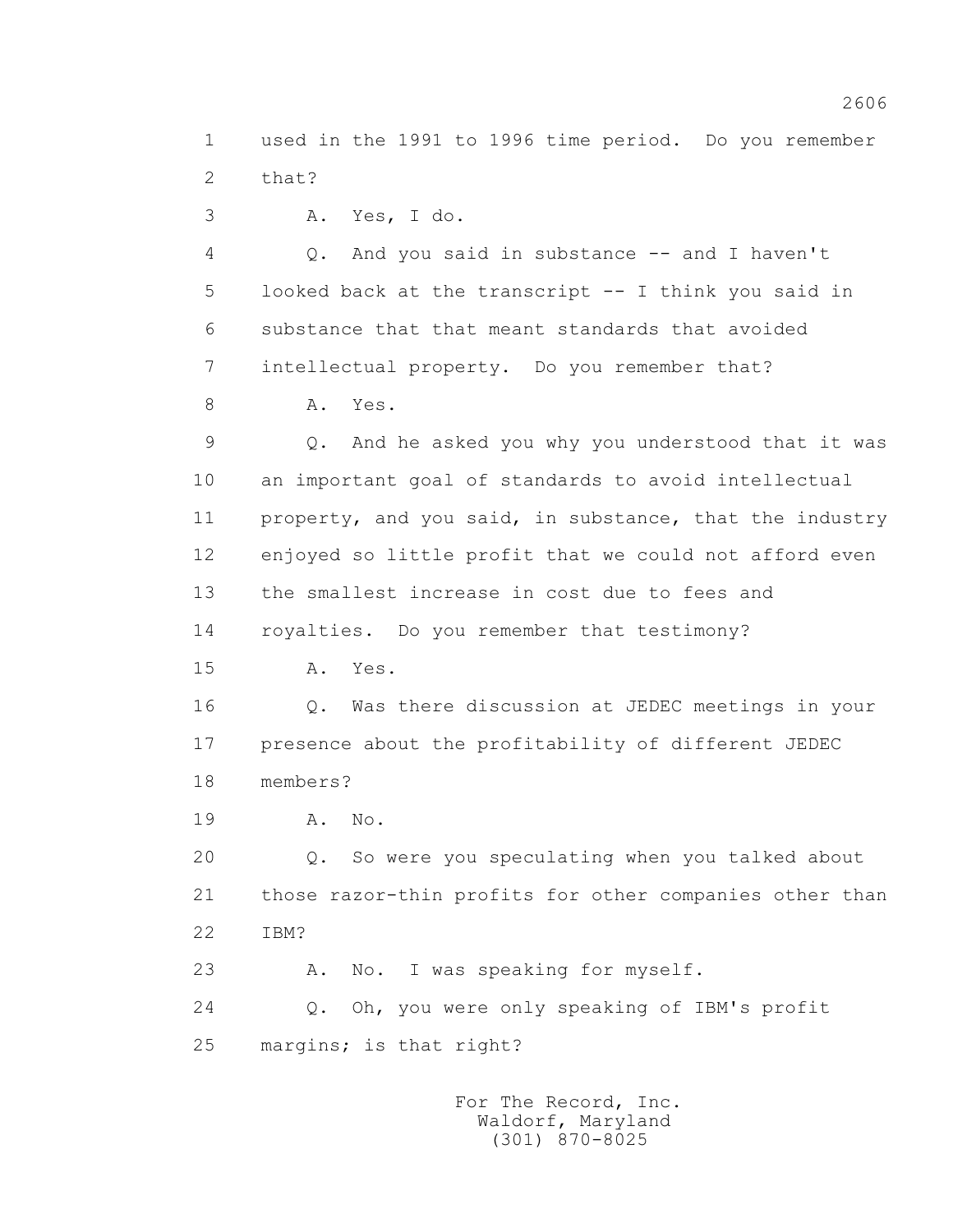1 A. As I understood them, yes. 2 Q. And were those IBM's margins for the 3 microelectronic divisions or just for chip 4 manufacturing or for the overall company? 5 A. I was speaking of the margins for the 6 microelectronics division. 7 Q. So you weren't speaking about IBM's overall 8 profits as an entire company during the '90s; right? 9 A. That's correct. 10 Q. Okay. And were you ever informed by Micron 11 members at a JEDEC meeting or outside a JEDEC meeting 12 that their semiconductor gross margins averaged over 13 50 percent from 1993 through 1996? 14 A. I don't remember -- I don't remember that. 15 Q. Now, would you also agree that JEDEC's policies 16 in that time period were not designed to benefit only 17 DRAM manufacturers? 18 **A.** Yes. 19 Q. And was it JEDEC's goal in that time period to 20 come up with standards that represented the lowest 21 possible cost to manufacture a product in compliance 22 with the standard? 23 A. I would not agree with that. 24 Q. Isn't it JEDEC's goal to standardize around the 25 best technology that the industry has to offer? For The Record, Inc.

 Waldorf, Maryland (301) 870-8025

2607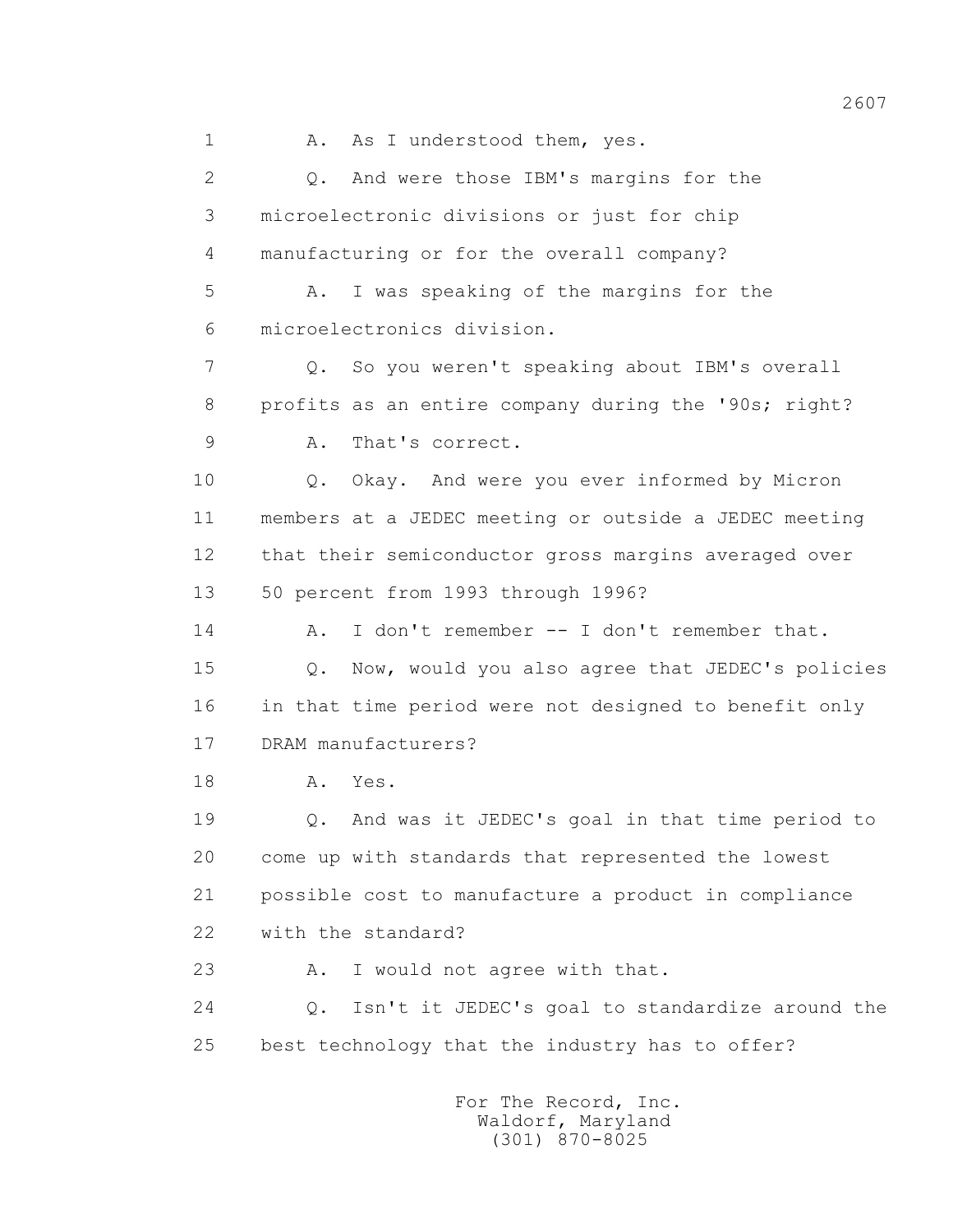1 A. I would couple the two and say the lowest -- 2 I'm sorry -- the best technology for an acceptable low 3 cost. 4 Q. And would you accept "reasonable" instead of 5 "acceptable"? 6 A. Yes. 7 Q. And in fact, the part of the JEDEC patent 8 policy has the word "reasonable" in it when it refers 9 to licensing; correct? 10 A. Correct. 11 Q. But JEDEC doesn't get involved in deciding 12 whether a royalty rate is reasonable; isn't that also 13 true? 14 A. Yes. 15 Q. Well, let's go back to your definition of open 16 standards. 17 Now, you know that throughout the 1990s there 18 were official IBM manuals that talked about how 19 representatives of IBM at standard-setting bodies 20 should conduct themselves. You remember that; right? 21 A. Yes. 22 Q. Let me show you one such manual or actually 23 several. I'm going to look at RX-653. 24 By the way, Your Honor, I've placed on the 25 bench this witness' deposition volumes. There are two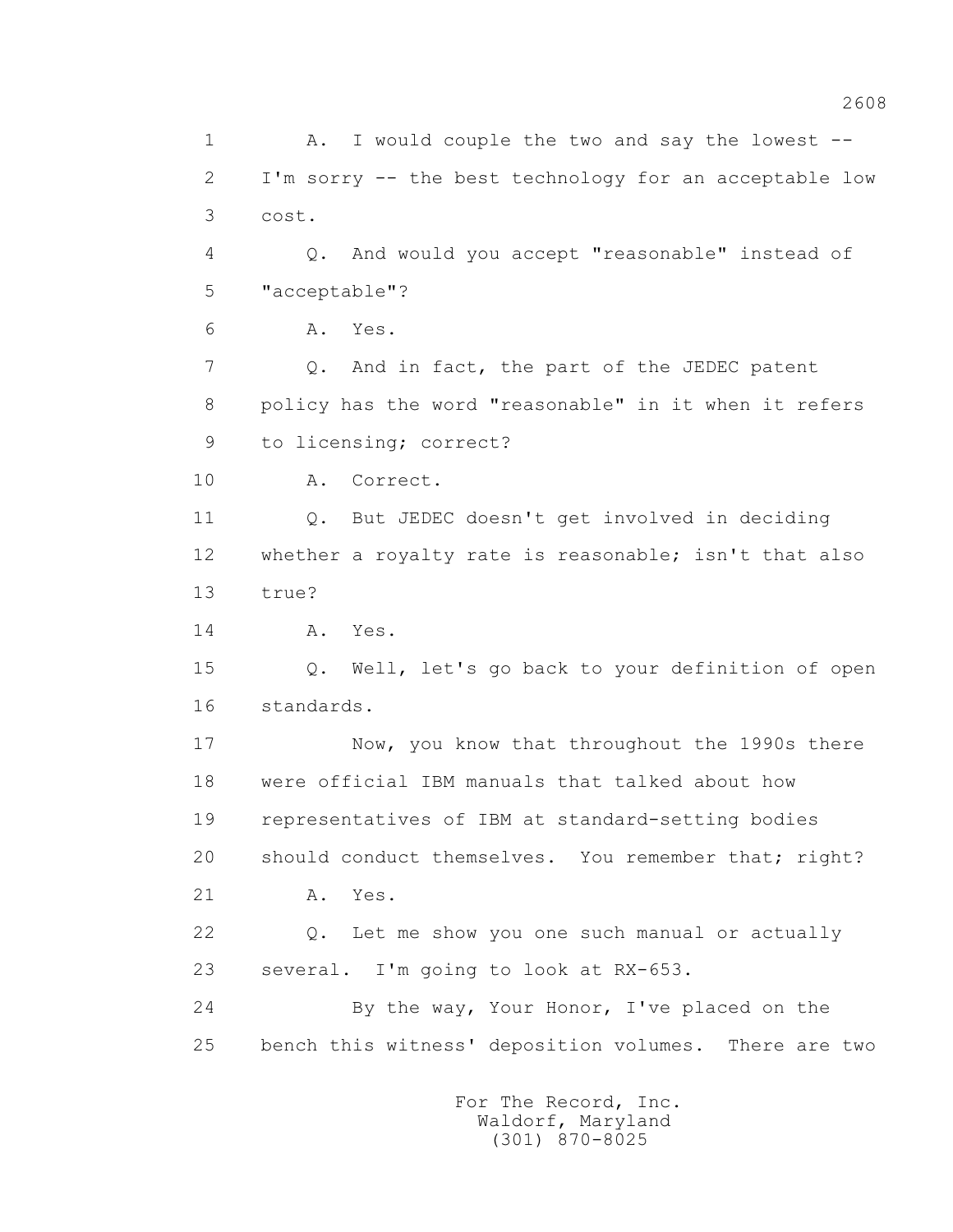1 volumes from the Infineon case, two volumes from the 2 Micron case and one volume from this case. That will 3 be the short one. 4 JUDGE McGUIRE: Okay. 5 MR. PERRY: And they're also up on the bench 6 next to the witness. And I think you guys have yours 7 (indicating). 8 MR. OLIVER: We have copies of the deposition 9 transcripts. Could I have a copy of the exhibit. 10 MR. PERRY: May I? 11 JUDGE McGUIRE: Approach. 12 BY MR. PERRY: 13 Q. Now, Exhibit 653 starts with a declaration of 14 Gerald T. Lane that was provided to us by IBM in this 15 matter. 16 Are you familiar with a man named Gerald Lane? 17 A. No. 18 Q. Haven't you been to JEDEC meetings with 19 Mr. Lane? 20 A. I don't remember that. 21 Q. Mr. Lane states that, as you can see on 22 paragraph 3, that he has attached certain documents 23 that were in effect in 1996 that relate to standards 24 work. Do you see that? 25 A. Yes.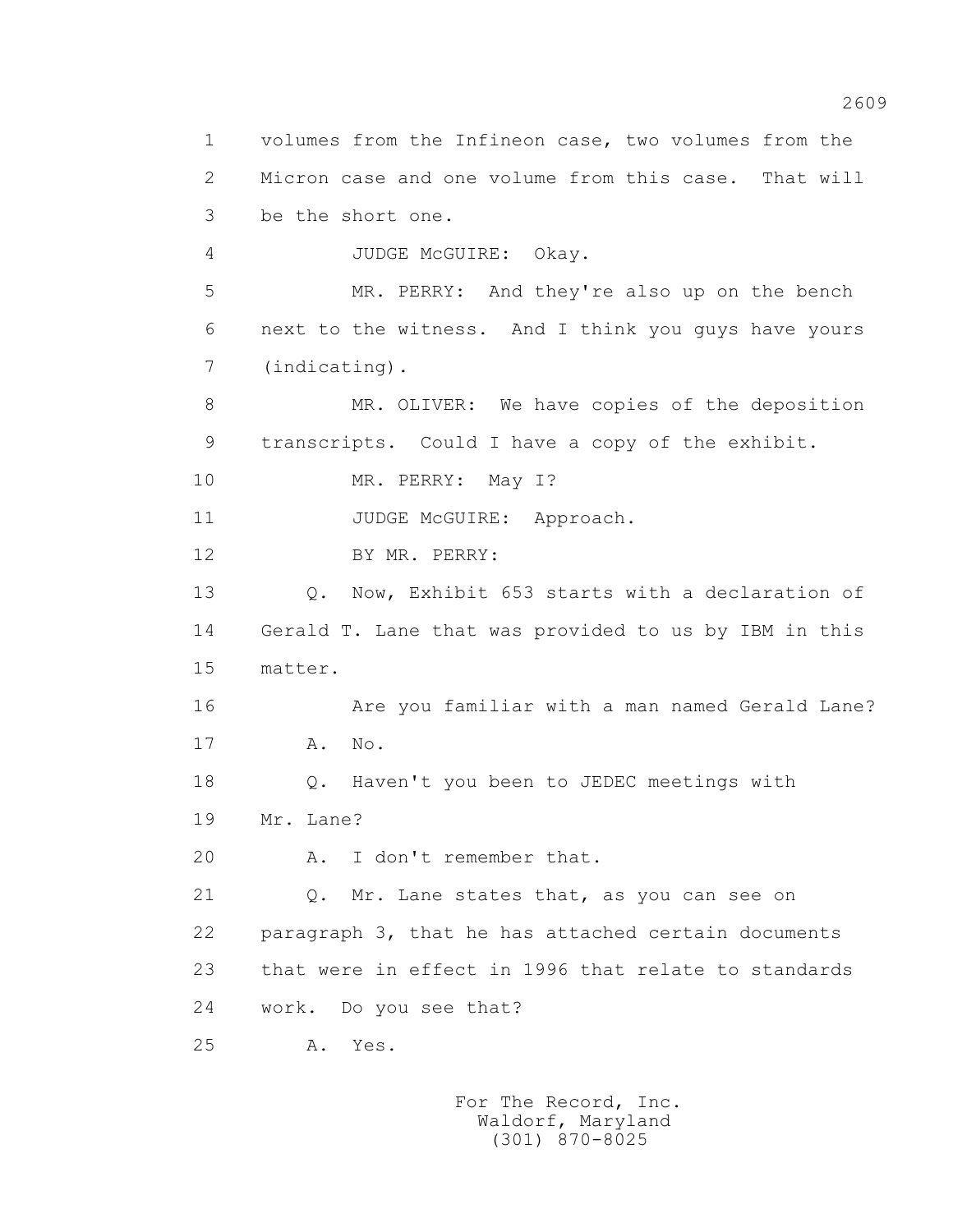1 Q. Let's go back to those in that time period and 2 I'll point you to -- there are page numbers on the 3 bottom right corner and I'll point you to the page 4 numbers that end in 8080, and that's page 94 of the 5 exhibit. 6 A. I see 808. I haven't found 8080. 7 Q. It's 128080. 8 A. Yes. I've found it. 9 Q. And that page is labeled IBM Industry Standards 10 Participation Guide. Do you see that? 11 A. Yes. 12 Q. From corporate standards in Thornwood, 13 New York. 14 Were you aware in the 1991 through '96 time 15 period that there was a corporate standards division or 16 department? 17 A. Yes, I was. 18 Q. And at some point in time Mr. Holleman was in 19 charge of that; is that right? 20 A. I wasn't close enough to know that. 21 Q. All right. Would you look now at page 128115, 22 and that's on page 129 of the exhibit. 23 128115, Mr. Kelley? 24 A. Yes, I have that. 25 Q. And that's labeled IBM Standards Practices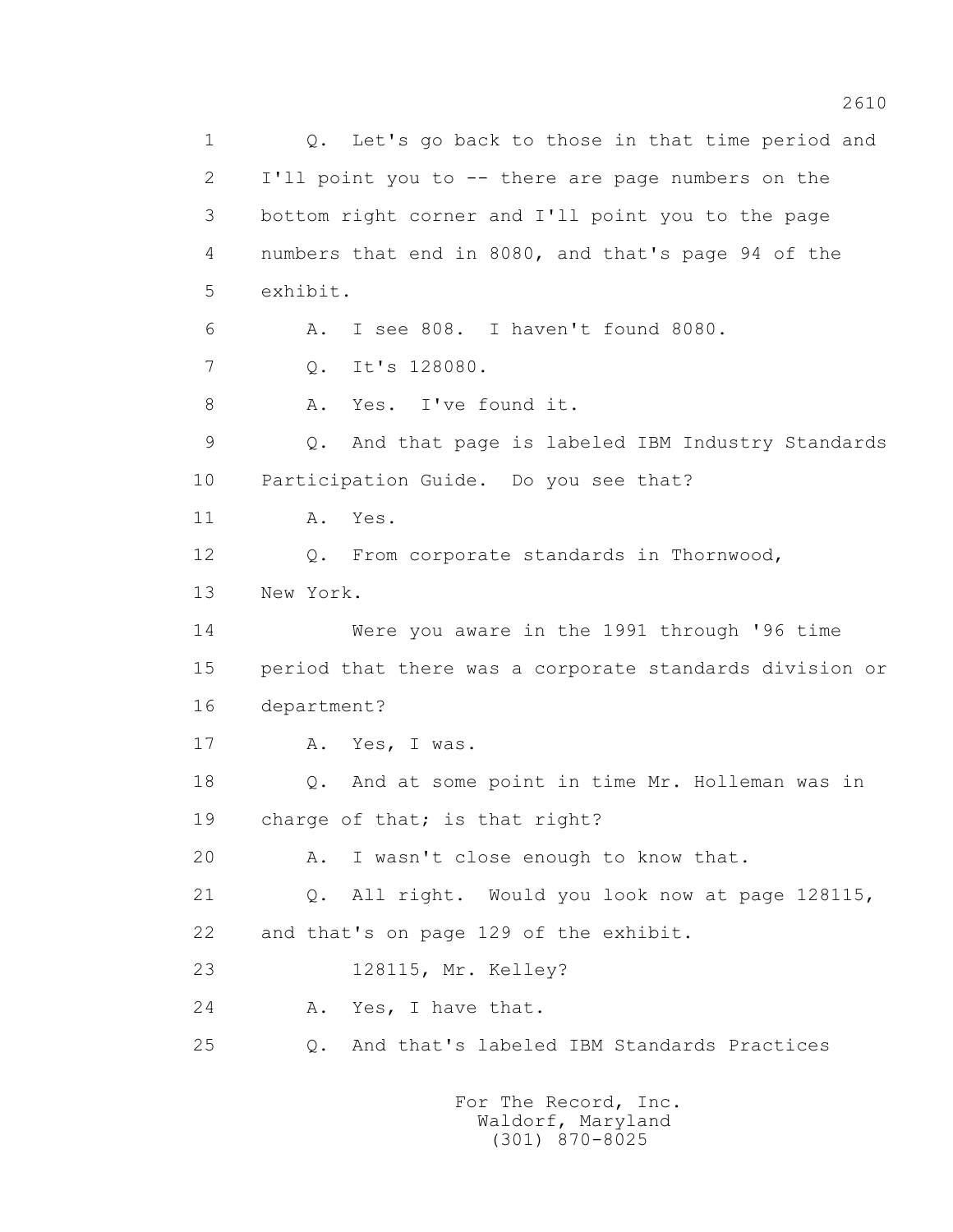1 Manual. Do you see that? 2 A. Yes. 3 Q. January 14, 1993; right? 4 A. Yes. 5 Q. I want to look at -- I want you to look at a 6 particular section here, at page 811 -- I'm sorry -- 7 8122. 8 A. Yes, I have 8122. 9 Q. And if you'll look at section 1.5, IBM's 10 participation in standards activities? 11 A. Yes. 12 Q. And let's go up to the top of the second 13 column. 14 And do you see there the language "openness" -- 15 do you see the reference to openness in that top 16 paragraph there? 17 A. Yes, I do. 18 Q. It says, "Customers increasingly want openness, 19 that is, interoperability and portability of 20 applications and data." 21 Do you see that? 22 A. Yes. 23 Q. And was it your understanding that IBM's 24 definition of openness with respect to standards had to 25 do with interoperability and portability of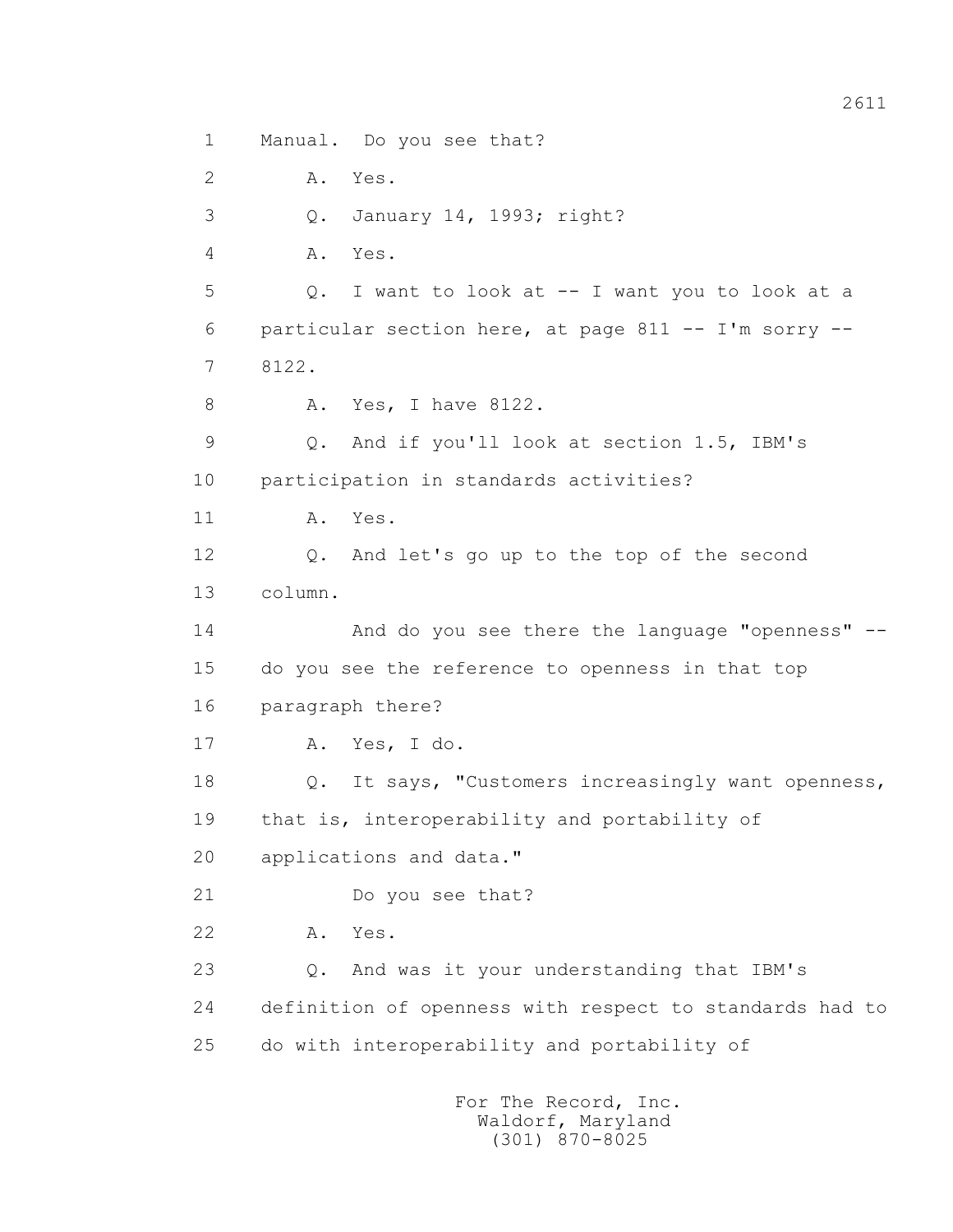1 applications and data?

 2 A. I understood that to be part of the 3 requirement, yes.

 4 Q. And in that time period -- this manual is 5 dated 1993 -- IBM specifically rejected the view that 6 standards should not include intellectual property; 7 right?

 8 A. I did not understand that, and if you'll let me 9 look, I might be able to find my misunderstanding of 10 that here.

 11 Q. Why don't you look at section 1.6 and go ahead 12 and read that to yourself. It's not very long. It's 13 entitled Intellectual Property and Standards.

14 (Pause in the proceedings.)

15 A. Okay.

 16 Q. And you see there at the top of the page that's 17 labeled 8123 that it says, "IBM's position is that the 18 existence of patents covering the subject of a proposed 19 standard should not preclude the establishment of the 20 standard, provided such patents are made available on a 21 nondiscriminatory basis under a nonexclusive license on 22 reasonable terms."

23 Do you see that?

24 **A.** Yes.

25 Q. And was that your understanding of IBM's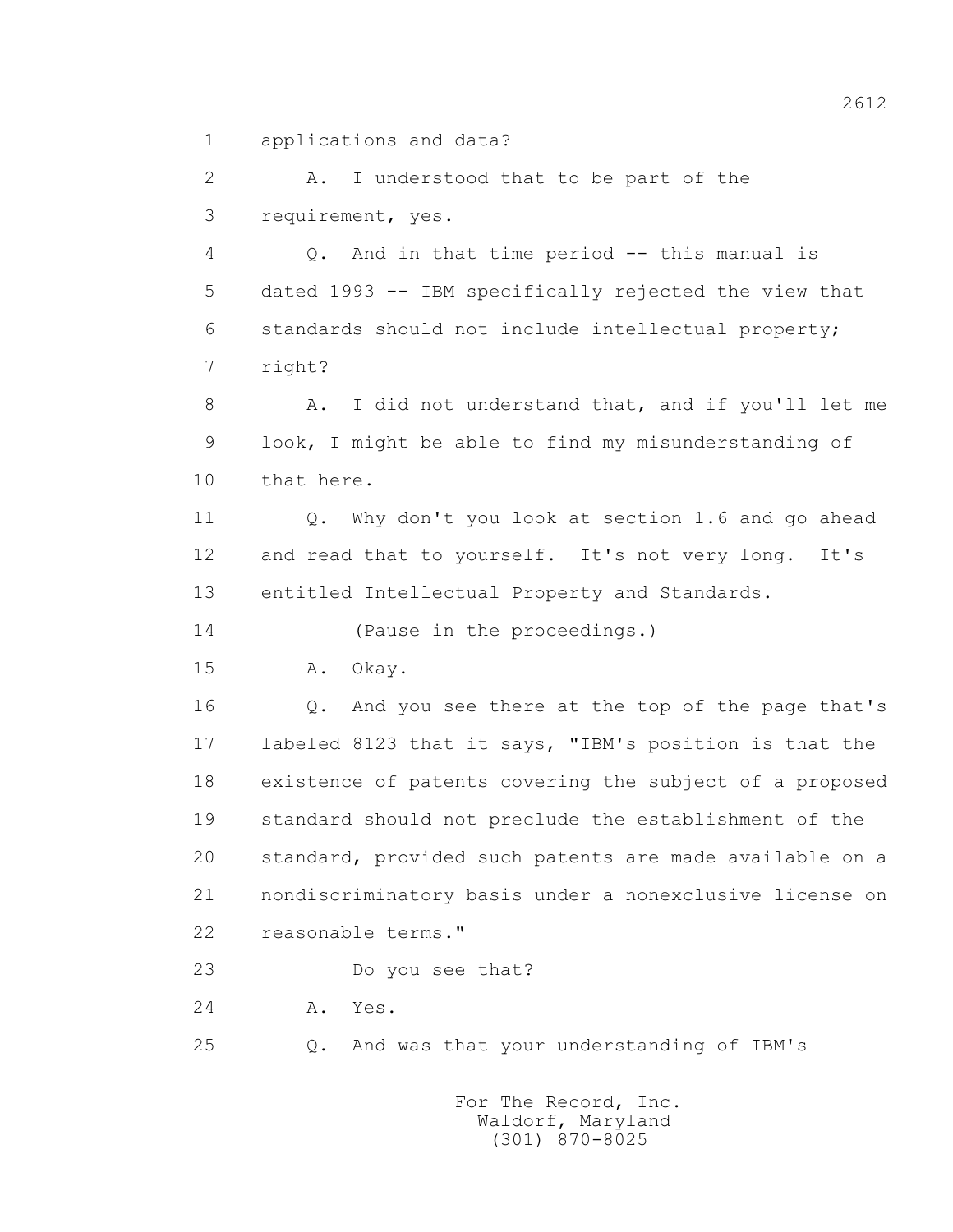1 official position with respect to standard-setting back 2 in the 1993 time period?

 3 A. I believe that there's another statement in the 4 standard that says that the inclusion of work of a 5 standards committee requires the IBM member to work 6 under the rules of that standards committee, which 7 would modify this somewhat.

8 Q. Depending on the rules?

9 A. Depending on the rules.

 10 Q. If a standard -- under IBM's official position 11 as you understood it back in 1993, if a 12 standard-setting body had rules that were not intended 13 to avoid the inclusion of patents as long as there was 14 an agreement to license on reasonable and 15 nondiscriminatory terms, as you understood IBM's 16 position, would IBM have a problem with that?

 17 A. I don't want us to be confused that this was a 18 policy that all IBMers were working under.

 19 For example, I was never asked by my 20 management to work to the policies listed here, and I 21 think that you'll find, if you research the IBM 22 standards policies on such matter, you'll find several 23 documents that look very similar but may have slightly 24 different wording and rules. This was not the only 25 one.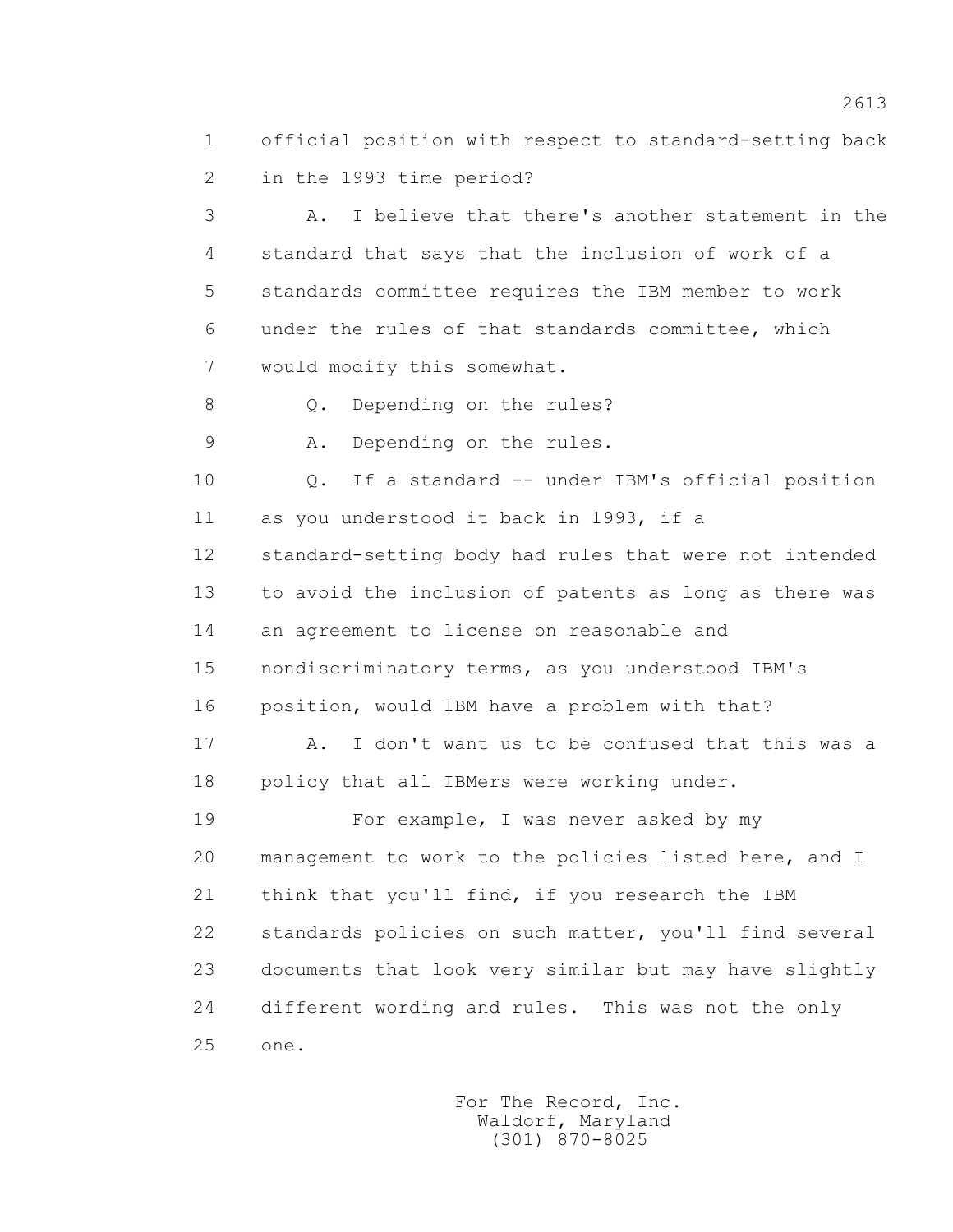1 0. Aren't you aware that these documents were 2 produced to us by IBM as the official standards manuals 3 that were in effect before 1996? 4 A. And I don't know what "official standards 5 manual for IBM" means. I don't know if all divisions 6 of IBM and all locations around the world were subject 7 to these rules. I just don't know that. 8 Q. Did you have your own manual? 9 A. I did not have my own manual. 10 Q. Did you use this manual? 11 A. I did not use this manual. 12 O. Were you aware of it? 13 A. I was aware that there was a manual, yes. 14 Q. And you chose to ignore it? 15 A. I saw the part of the manual that I read that 16 said that we were authorized to work under the rules of 17 the organization that we were in and that's what I 18 believe I was working to. 19 Q. All right. Well, let me go back to the 20 question I asked that started this little dialogue, and 21 that is: If there was a standard-setting body whose 22 rules permitted the incorporation of intellectual 23 property into a standard as long as there was an 24 agreement to license the intellectual property on 25 reasonable and nondiscriminatory terms, as you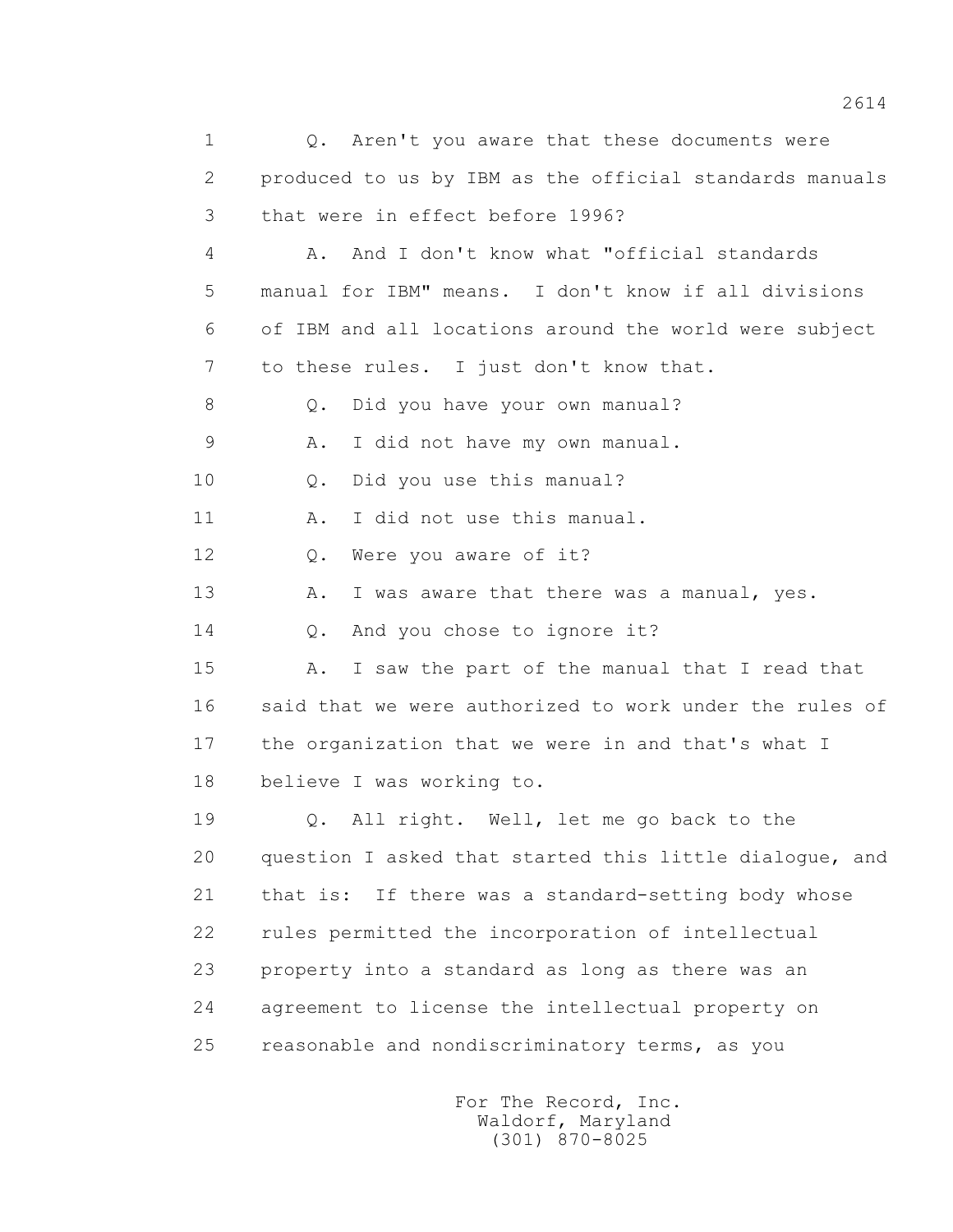1 understood IBM's position in 1993, would that have been 2 a problem for IBM? 3 A. With the assumption that there was disclosure, 4 that would not have been a problem. 5 Q. Now, if you'll look at paragraph 1.7, and 6 that's entitled Patent Considerations and Technical 7 Committees -- do you see that? 8 A. Yes. 9 Q. In all your time at JEDEC, had you ever read 10 that before? 11 A. Yes, I did believe -- I believe I did read this 12 section, yes. 13 Q. And let me point you to the discussion of 14 IBM's -- the IBM patent policy. It's in the second 15 column, the three paragraphs up from the bottom. 16 Do you see that it says, "The IBM participant 17 when requested by the standards organization may submit 18 the following IBM patent policy as an official 19 statement for the record"? 20 Do you see that? 21 A. Yes, I do. 22 Q. And you understood that the paragraph that 23 follows what I just read was an official statement of 24 IBM policy, didn't you? 25 A. Again, I don't know what "an official statement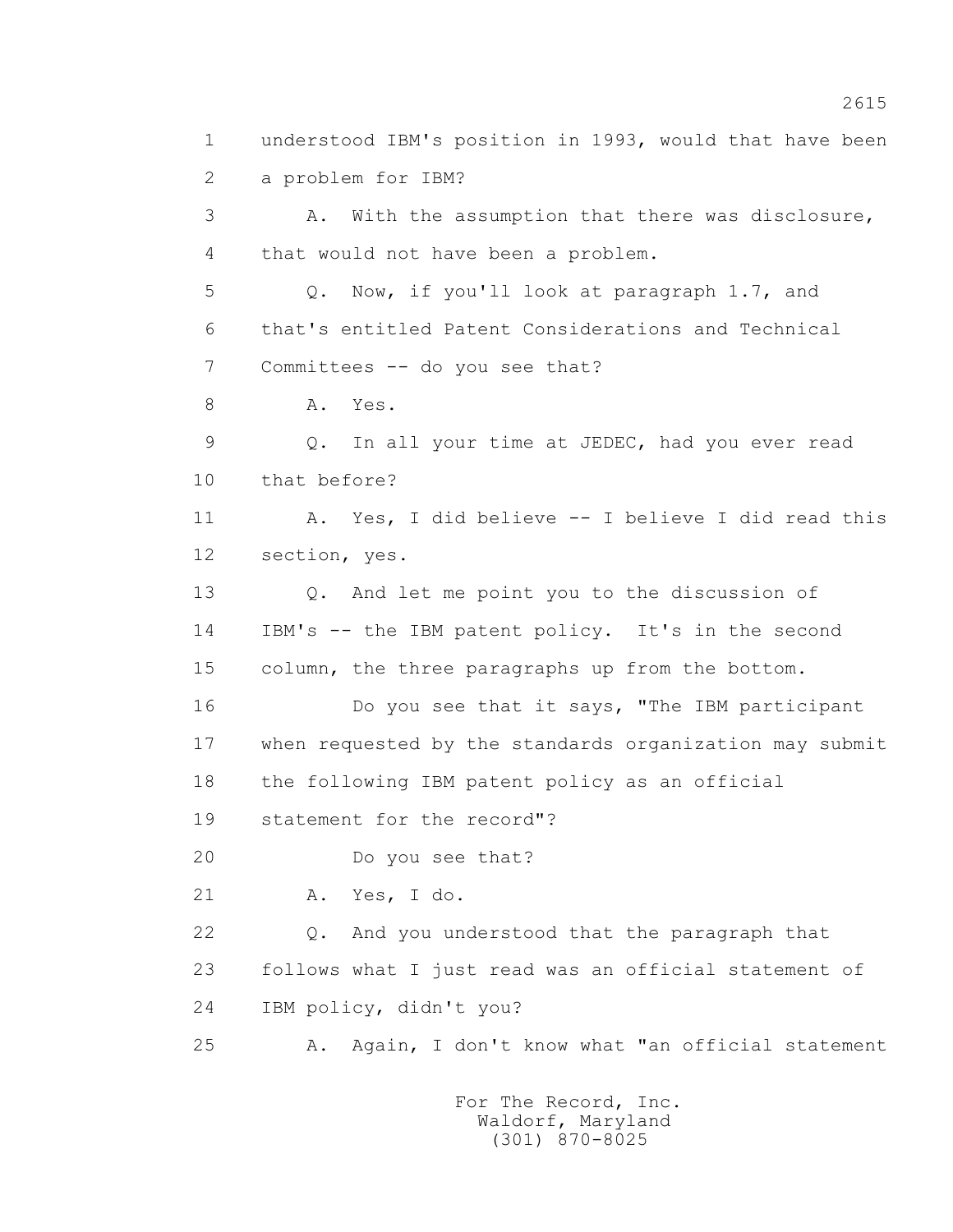1 of IBM policy" means in that I could point to several 2 documents that were considered IBM policy and this was 3 just one official statement of IBM policy. It's a big 4 corporation with multiple facets, so I cannot say that 5 I completely agreed with the concept that this was 6 IBM's only policy.

 7 Q. Wasn't this policy on this page submitted to 8 JEDEC in December 1991 at a meeting you attended and 9 described to JEDEC as IBM's official policy?

 10 A. I believe that that probably was the case and 11 that was not presented by me and this policy does not 12 completely agree with JEDEC's policy, and if it had 13 become an issue at JEDEC, I would have said that our 14 policy is to work within the stated policies of the 15 committee.

16 0. Regardless of what IBM wanted; is that 17 correct?

18 A. In order for IBM to work in a standards body I 19 believe that we had to work under the policies of that 20 body.

 21 Q. So if IBM had instructed you, Gordon Kelley, if 22 your manager had instructed you, Gordon Kelley, not to 23 disclose something and you felt you were required by 24 JEDEC rules to disclose them, you would have 25 disregarded the instruction you got from your manager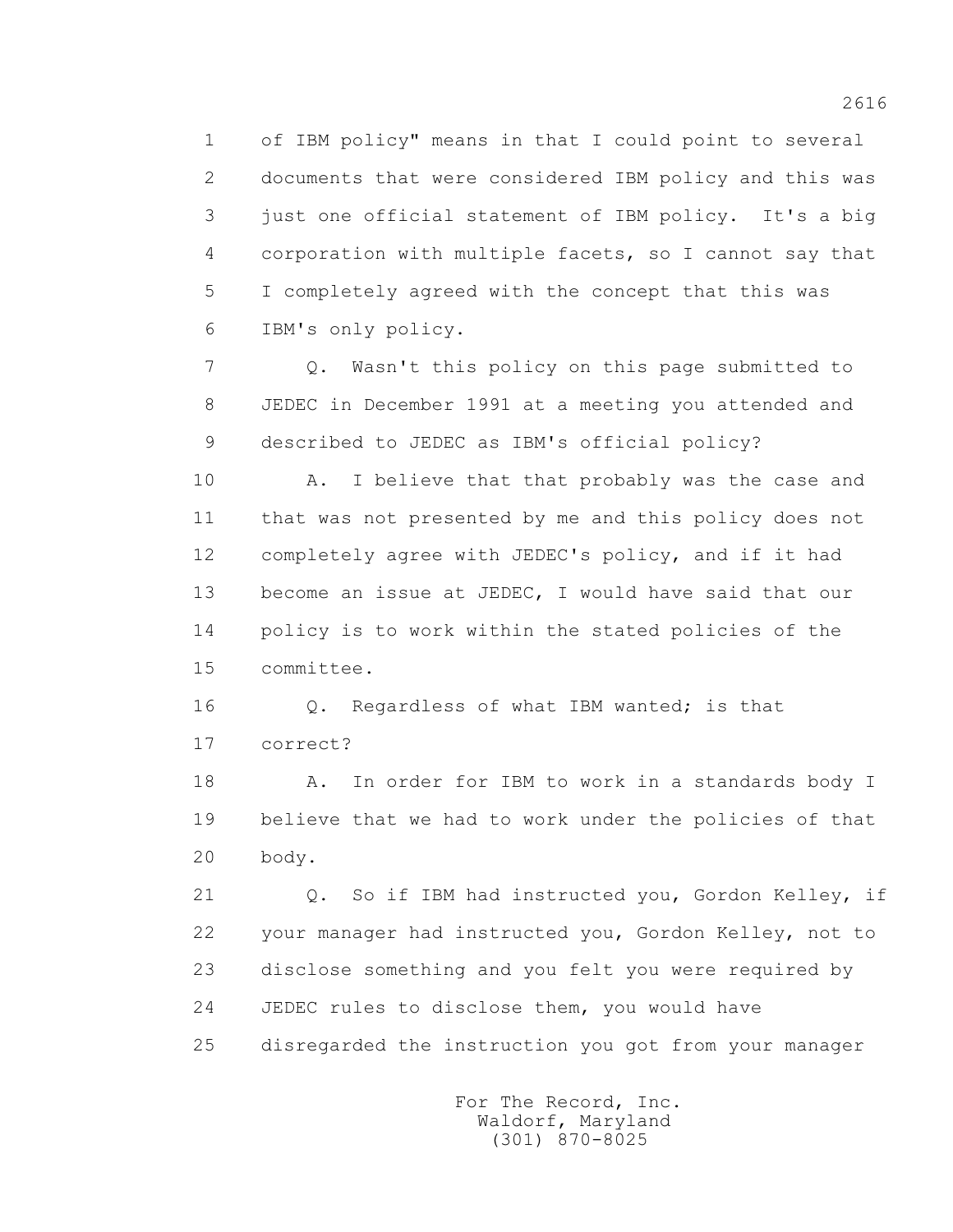1 and made the disclosure; is that right? 2 MR. OLIVER: Objection. It calls for 3 speculation. 4 JUDGE McGUIRE: Sustained. 5 BY MR. PERRY: 6 Q. Would you look on page -- the next page, the 7 page that ends in 24. It's page 138. 8 And would you look over on the right-hand 9 column, the third paragraph from the bottom. Just pull 10 that up. 11 Do you see the description of the normal 12 royalty rate for a license to IBM patents? 13 A. Yes, I do. 14 Q. Do you see that says that "The normal royalty 15 rate for a license to IBM patents ranges from 1 percent 16 to 5 percent of the selling price for the apparatus 17 that practices the patents. This is a very reasonable 18 rate in our industry and generally meets the 19 requirement of standards organizations that licenses be 20 made available on reasonable and nondiscriminatory 21 terms and conditions"? 22 Do you see that? 23 A. Yes, I do. 24 Q. And that statement was delivered to JEDEC in 25 December 1991, wasn't it?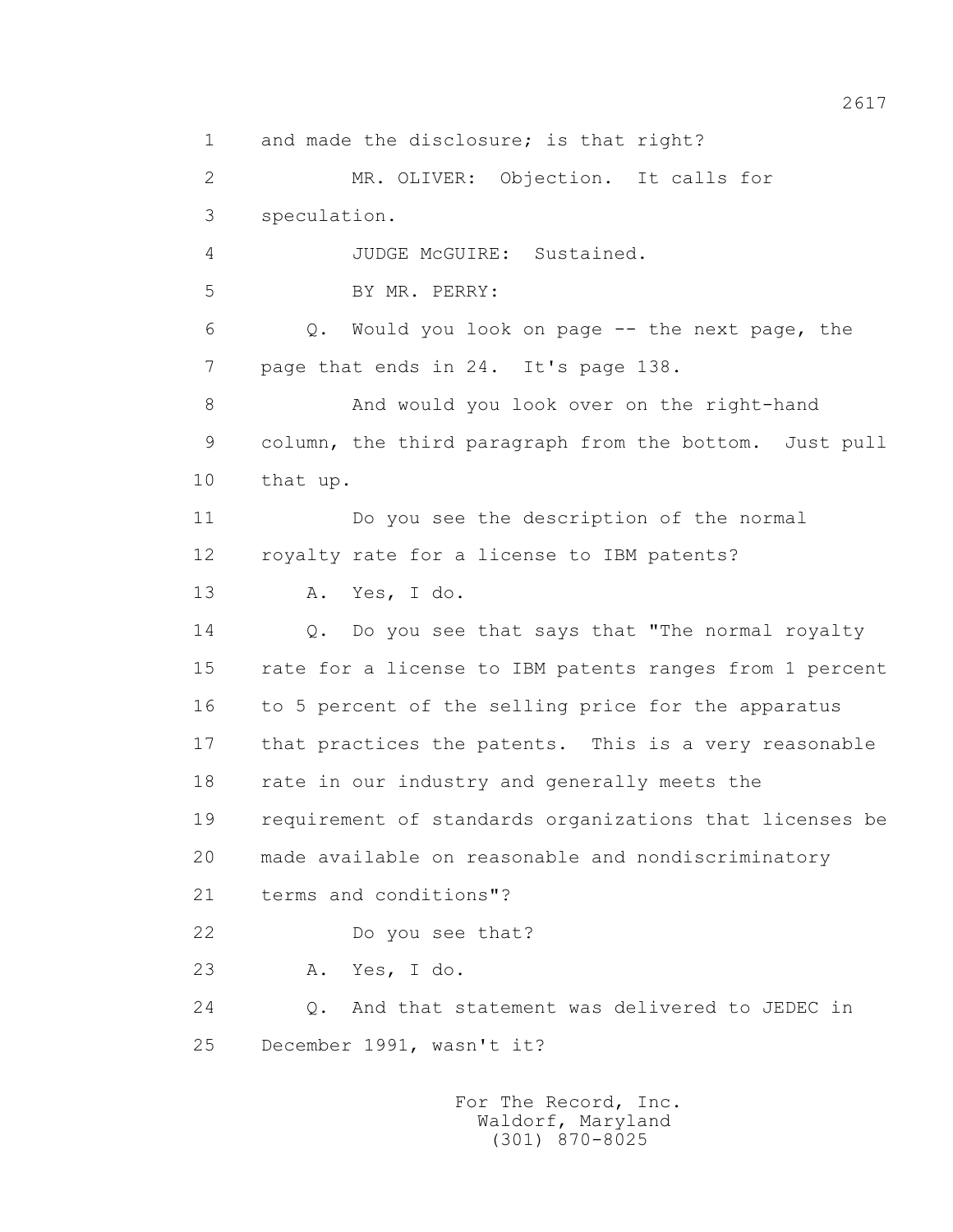2 Q. Let me look at that -- let me show you those 3 minutes. That's JX-9. Let's pull that up. 4 And let's look at page 24 of these minutes. 5 First, let's look at the first page. I'm 6 sorry. Let's pull up the first page. 7 Do you see that these appear to be the minutes 8 of JC-42.5 December 1991 in Maui? 9 A. Yes. 10 Q. And you're listed as being present, others 11 present on the second page. Do you see that? 12 A. Yes. 13 Q. Along with Paul Lane? 14 A. Yes. 15 Q. His name appears just before you? 16 A. Okay. 17 Q. Do you see that? 18 **A.** Yes. 19 Q. Does that refresh your recollection that you 20 were at a JEDEC meeting in Maui with Mr. Lane? 21 A. Yes. But I don't believe this is the first 22 Mr. Lane that you spoke of. 23 Q. Oh. Paul is different from Gerald. 24 A. Yes. 25 Q. My mistake.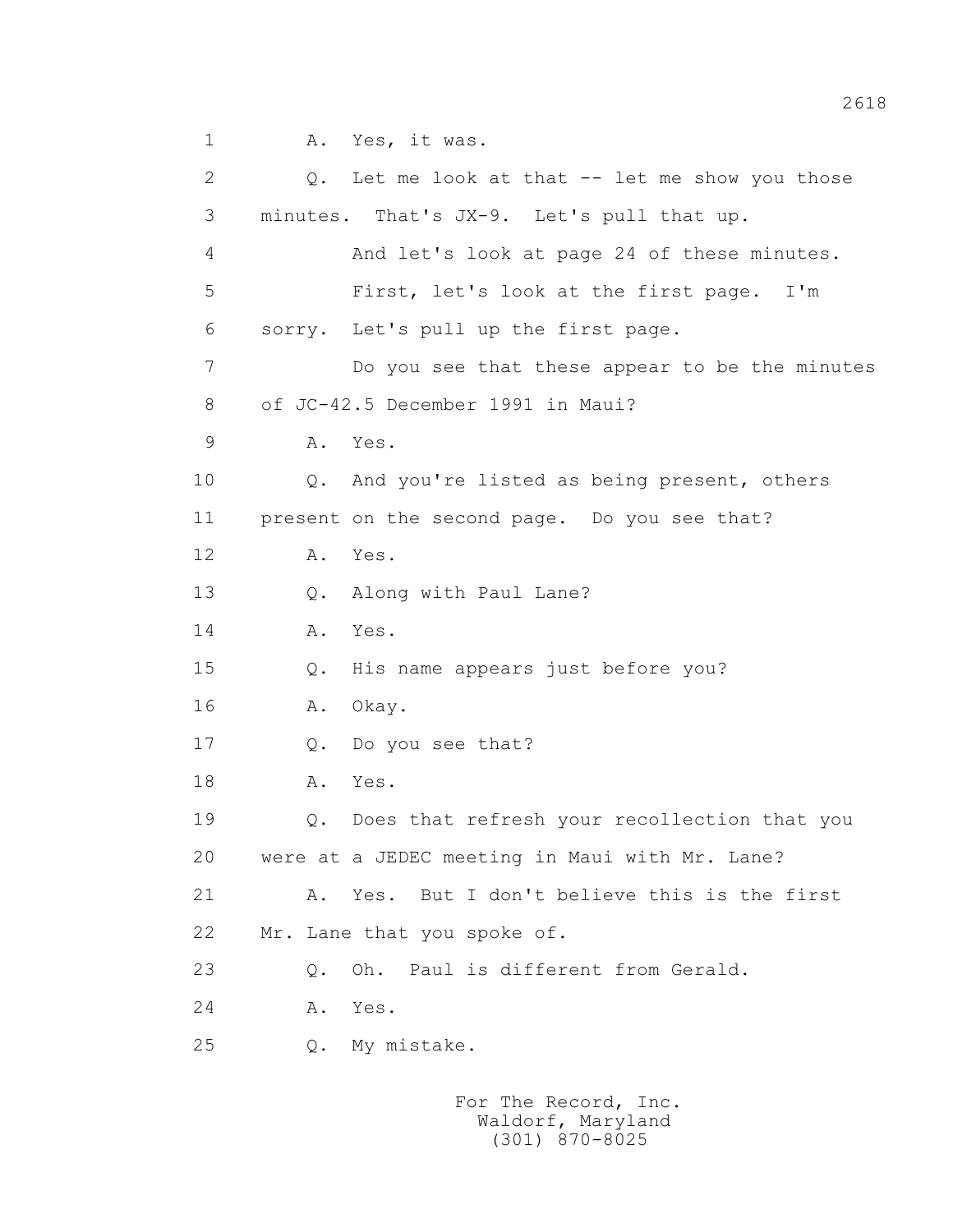1 Do you ever remember going to a 2 standards-setting meeting with Gerald Lane? 3 A. No. 4 Q. That explains that. 5 Now, let's look at page 24. 6 This is a little hard to read, but do you see 7 that this is an attachment that says "IBM worldwide 8 patent licensing practices"? 9 A. Yes, I see that. 10 Q. Do you see that? 11 And do you see the third paragraph, the 12 description of royalty rates? Do you see that the 13 royalty rate that IBM says it would charge depends upon 14 the kind of patent and whether it's a category I patent 15 or a category II patent? Do you see that? 16 A. Yes, I do. 17 Q. Do you know if those IBM toggle mode patents 18 are category I or category II? 19 A. I do not. 20 Q. Do you know how a patent gets into IBM's 21 category I or category II? 22 A. I do not. 23 Q. Are you aware that category II patents command 24 a higher royalty? 25 A. That's what this document says. For The Record, Inc.

 Waldorf, Maryland (301) 870-8025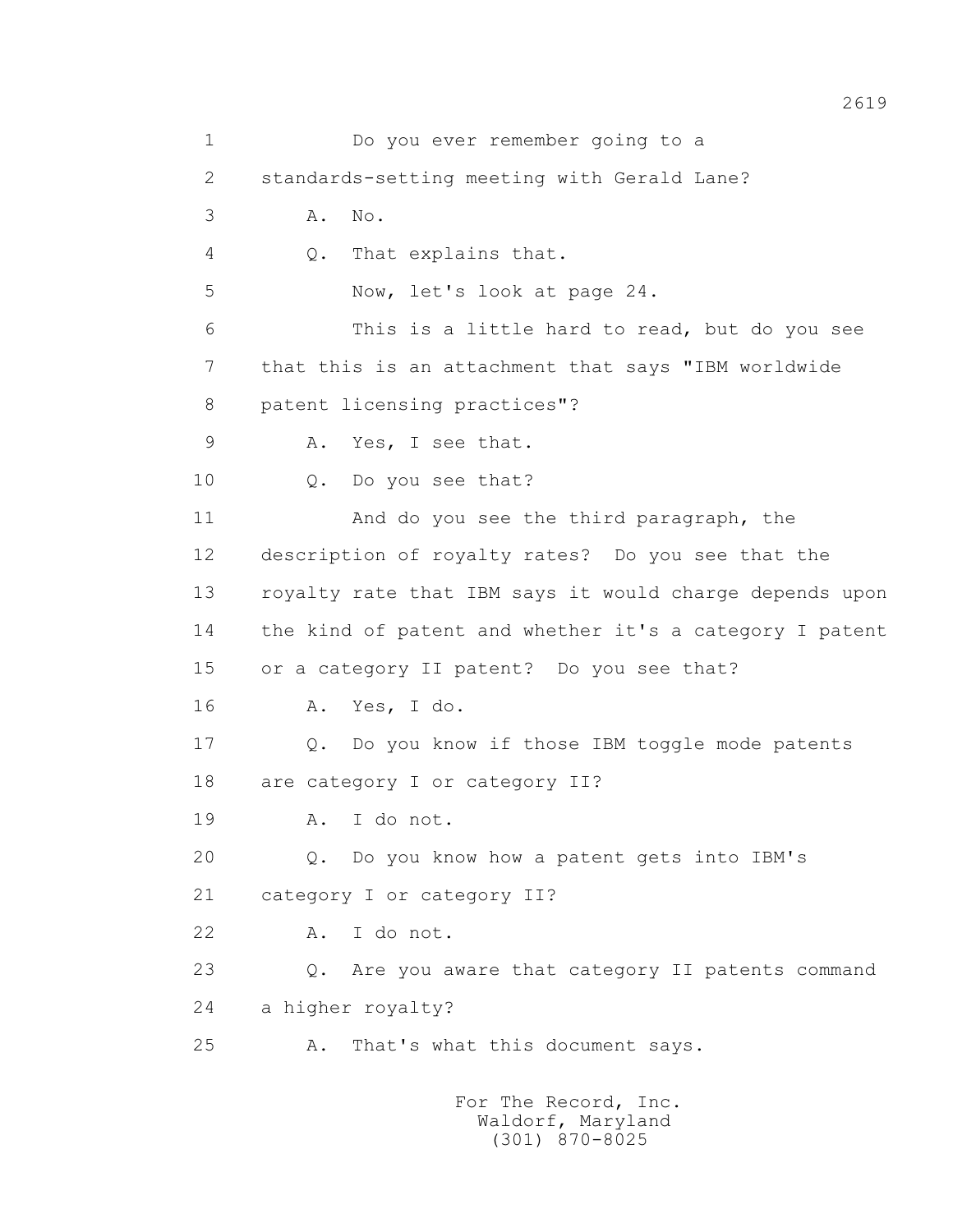1 0. That's what this document says.

 2 And it says that if the product is covered by 3 two or more category I IBM patents, the royalty rates 4 are 2 percent. Do you see that? 5 A. I see that, yes. 6 Q. And then if the product is covered by one, two 7 or three or more category II patents, the royalty will 8 be, respectively, 1 percent, 2 percent or 3 percent of 9 the selling price added to any royalty incurred for 10 category I patents. Do you see that? 11 A. Yes. 12 Q. So that means if you add that up that the 13 royalty rate could range from 1 percent to 5 percent; 14 right? 15 A. Yes. 16 Q. Now, at that December 1991 JEDEC meeting, when 17 this was shown, you were in the room; right? 18 A. Yes, I was. 19 Q. Did anyone say those royalty rates are 20 unreasonable under the JEDEC patent policy? 21 A. I don't remember anyone saying that. 22 Q. Now, you talked about this a little bit this 23 morning I think or maybe yesterday, that you were 24 involved in 1992 in a joint DRAM development project 25 between IBM and Siemens; right?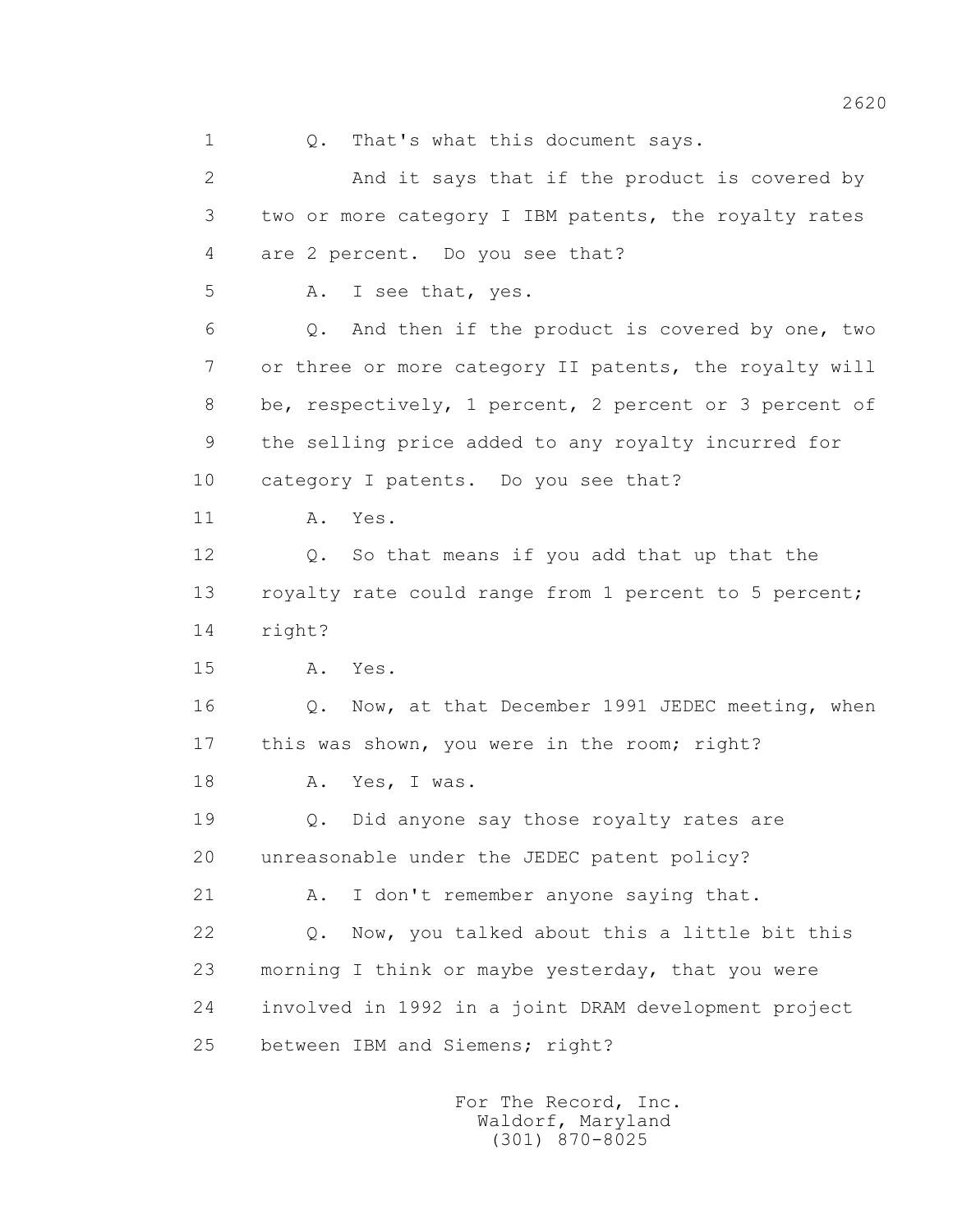1 A. Yes.

 2 Q. And the goal of that project was to develop a 3 future DRAM?

4 A. Yes.

 5 Q. What does that mean to you, "future DRAM"? 6 A. Next-generation DRAM.

 7 Q. And one of your roles in that joint development 8 project at Siemens was to bring back to the joint team 9 of engineers reports on what was happening at JEDEC; 10 correct?

11 A. Yes.

 12 Q. And Willi Meyer was the Siemens representative 13 at JEDEC at that time; right?

14 A. Yes.

 15 Q. And you understood his role to be very similar 16 to yours in terms of bringing back to the joint team 17 reports on what was going on at JEDEC.

18 A. Is that a question?

19 Q. Do you remember that?

20 A. Yes.

21 Q. Thank you.

 22 Now, the JEDEC meeting discussions were not 23 confidential back in that time period, 1992; right? 24 A. I considered the work that JEDEC was doing at 25 the meeting to be considered confidential to the JEDEC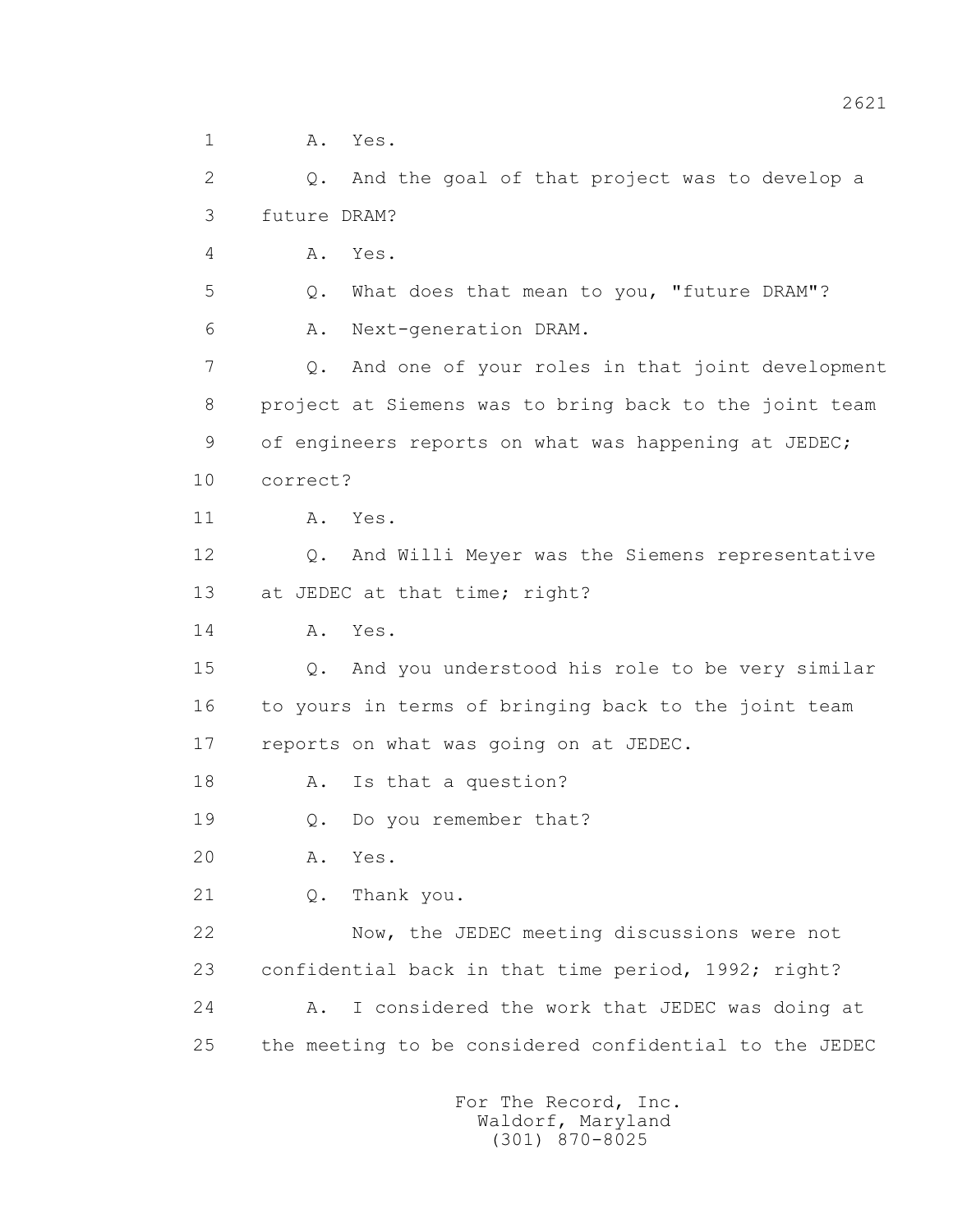1 membership. My paraphrase of that work I did not 2 consider confidential as I reported just an outline of 3 what that work was.

 4 Q. Weren't the meeting minutes available in that 5 time period to anyone who asked for them?

 6 A. I'm not sure that that's true. I understood 7 that they were often delivered when asked. I don't 8 know what the conditions of the askance was. It could 9 have been under subpoena. I just -- I do not know the 10 rules.

11 I know, for example, that there was a time when 12 we had a request in the JEDEC office while I was 13 council chairman that a Russian company wanted to join 14 JEDEC JC-42 and receive the minutes, but they notified 15 us in their request that because of the traveling 16 expense they could not afford to attend the meetings so 17 they just wanted minutes, and they were denied, so we 18 didn't always -- we didn't always issue the information 19 coming out of JEDEC upon request.

20 Q. Are you done?

21 A. Yes.

 22 Q. I'll ask you to pick up the top transcript -- I 23 believe it's the Infineon transcript from January 26, 24 2001 -- and I'll ask you to look at page 70 at line 22. 25 Just read that question and answer to yourself.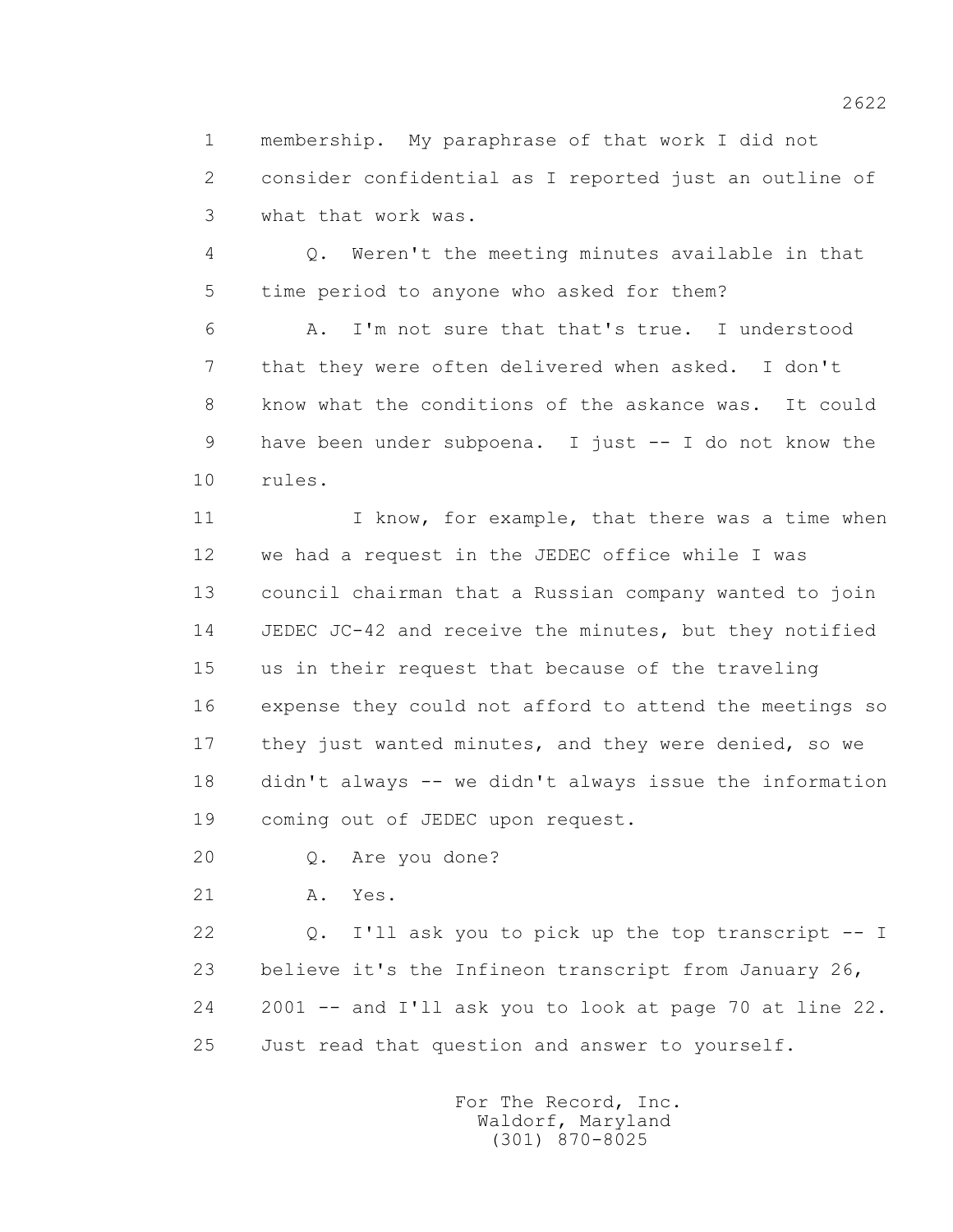1 (Pause in the proceedings.) 2 Do you see that you were asked, "Were the 3 discussions that took place with inside the JEDEC 4 meeting confidential?" 5 Do you see that? 6 A. Yes. 7 Q. And the answer you gave is: "I don't believe 8 they were confidential in that the minutes were 9 available from the JEDEC office from anyone who 10 requested those minutes." 11 Do you see that? 12 A. Yes. 13 Q. And you gave that answer in January 2001 having 14 been sworn to tell the truth; correct? 15 A. Yes. 16 0. And it was a true statement when you made it? 17 A. That was my understanding when I made it, but 18 since that time I remembered the incident where there 19 was a Russian company that requested the minutes. I 20 had forgotten that at this point, and so I knew of a 21 case where the request was denied. 22 Q. But putting aside the Russians, the statement 23 you made in that deposition transcript under oath was 24 true, wasn't it? 25 A. It was true as I believed it until I thought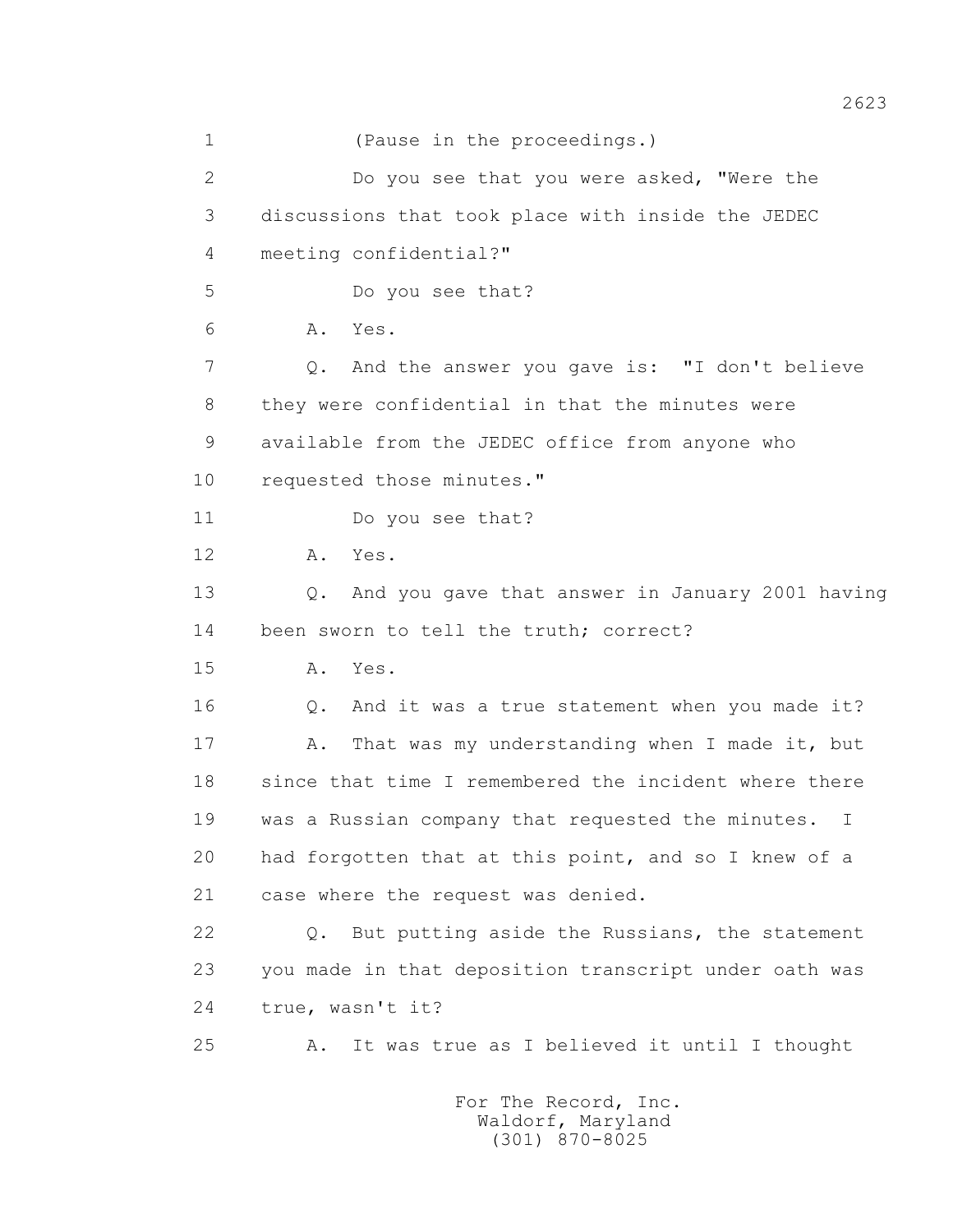1 about other things, yes.

 2 Q. You didn't make any corrections to the 3 transcript, though, when that was offered to you, did 4 you? 5 A. No. I found that information out later or 6 thought about that information later. 7 Q. Now, when you were -- let's go back to the 8 spring of 1992 when you were part of this joint DRAM 9 future DRAM development team; right? That's the time 10 period I'm in. 11 A. The joint development with Siemens. 12 Q. Correct. 13 And when you were reporting back to that joint 14 team of engineers about what was going on at JEDEC 15 meetings, you weren't acting in bad faith; right? 16 A. Repeat the question? 17 Q. When you were reporting back to the joint 18 development team what was going on inside JEDEC, you 19 weren't acting in bad faith; right? 20 A. No, I was not. 21 Q. And you weren't trying to take advantage of the 22 fact that IBM and Siemens were JEDEC members to get a 23 jump on nonmembers in designing future DRAM products, 24 were you? 25 A. Oh, I think that the joint venture of two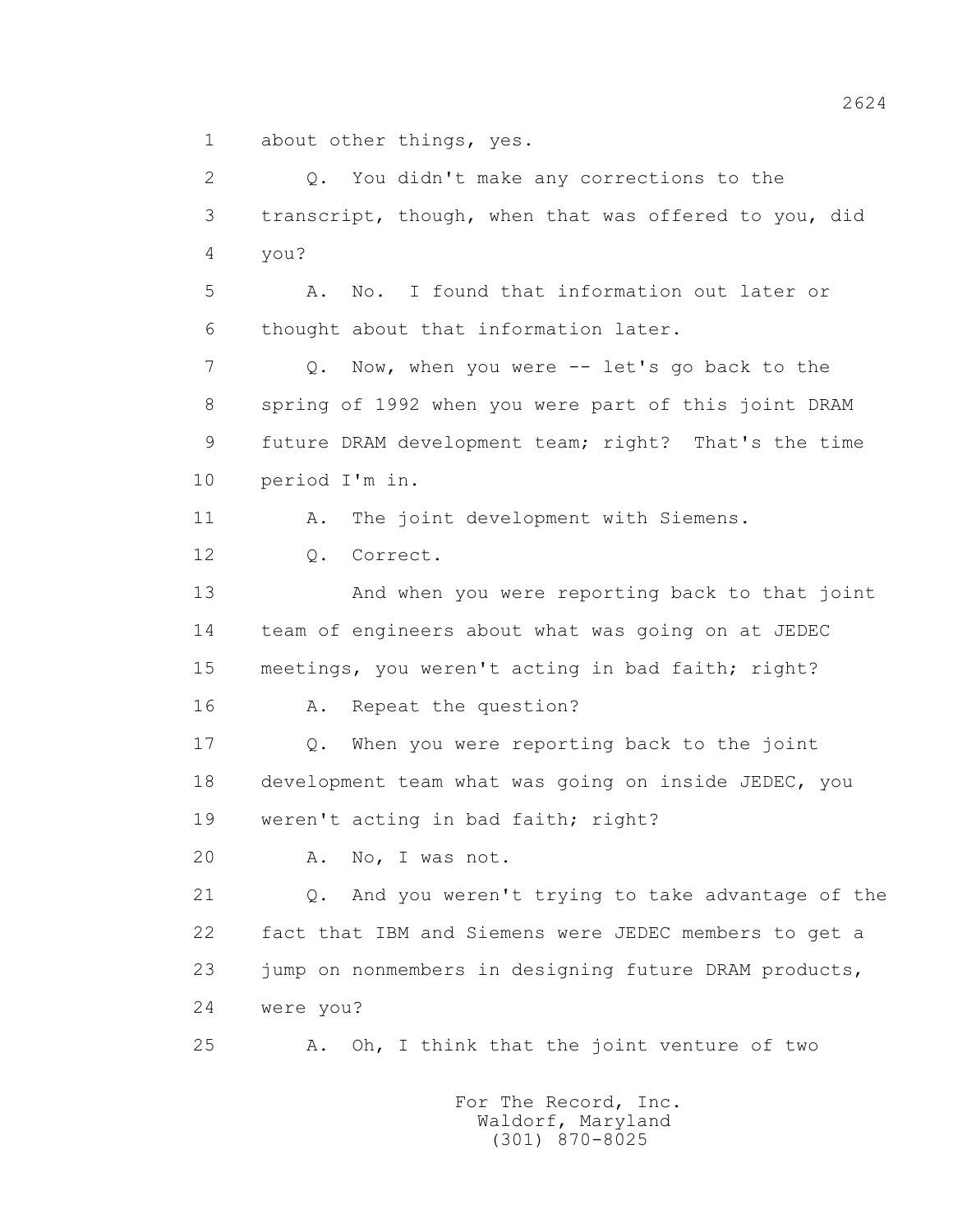1 companies joining together gives them some advantage in 2 that arena. I'm not sure that there's an advantage 3 relative to JEDEC because we were members -- Siemens 4 was members, so on and so forth.

 5 Q. Well, I'm talking now about the use of the 6 information from the JEDEC meetings.

 7 Didn't you understand at the time that the EIA 8 policy didn't permit the use of confidential 9 information being discussed at JEDEC meetings in an 10 effort to get an advantage over nonmembers of the 11 standards-setting body?

 12 That would be a problem, wouldn't it, if you 13 were using confidential information not known to 14 nonmembers to get a jump on them in the marketplace?

 15 A. I believe that there were occasions when I 16 disclosed IBM confidential information in order to 17 create the best proposal for a potential JEDEC 18 standard.

 19 Q. I was asking, Mr. Kelley, about the use by IBM 20 and Siemens in its joint development project of 21 confidential information learned at JEDEC meetings to 22 get a jump on nonmembers in designing future DRAM 23 products.

 24 Wasn't it your understanding that if 25 confidential information was being used to get a jump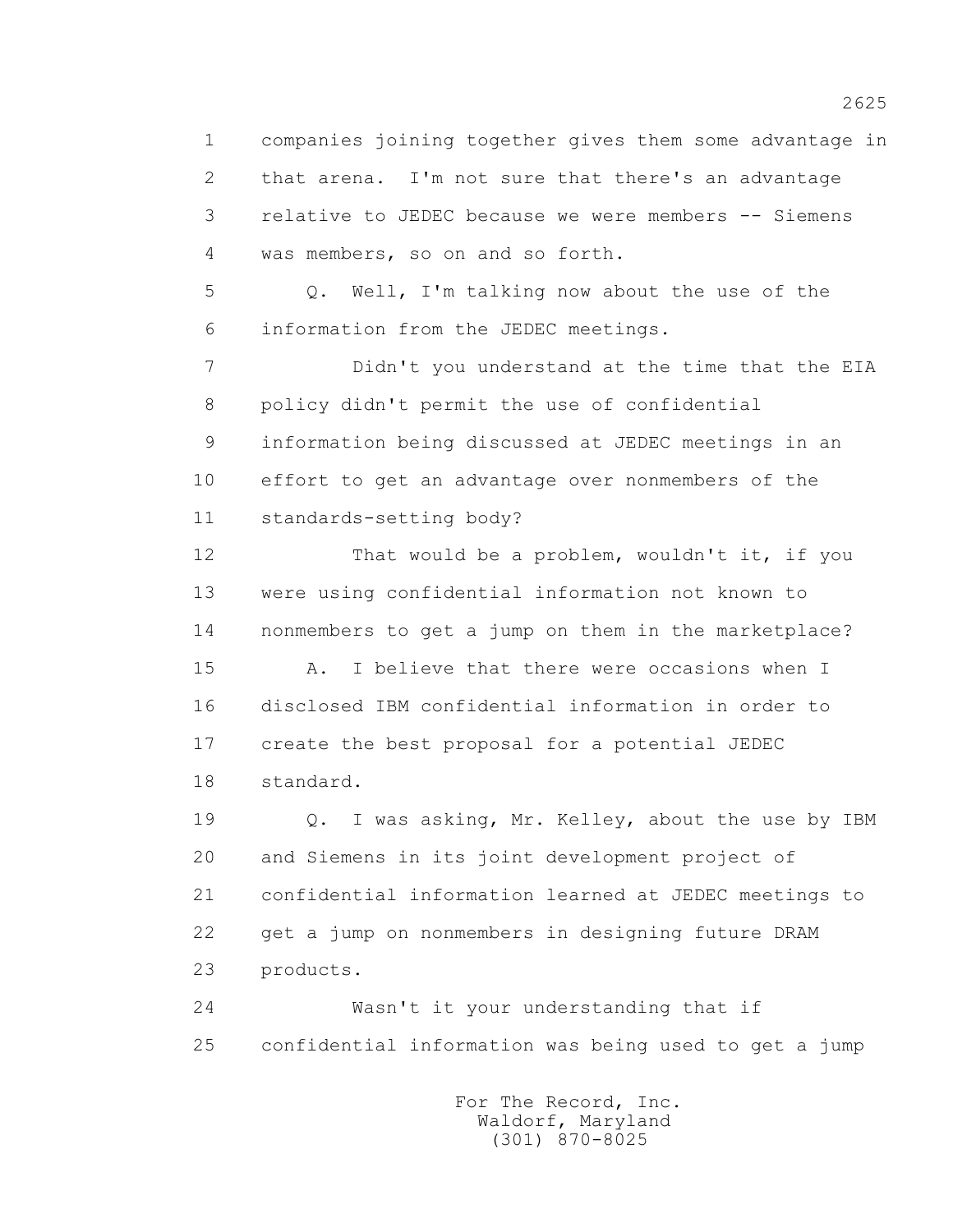1 on nonmembers that there would be a problem in that 2 under the EIA legal guides? 3 A. I did not understand that the use of JEDEC 4 confidential information was an abuse as long as the 5 people using the information were members. 6 Q. Now, IBM required its JEDEC representatives to 7 prepare reports of JEDEC meetings; right? 8 A. Yes. 9 Q. And you saw JEDEC representatives in the 10 meeting with laptop computers that they were typing 11 away on; correct? 12 A. Yes. 13 Q. In the meeting? 14 A. Yes. 15 Q. And you assumed that those folks were, like 16 you, writing trip reports back to their companies; 17 correct? 18 A. I believe I assumed that, yes. 19 Q. And as long as those meeting reports were for 20 the company's own use, you didn't see any problem with 21 that, did you? 22 A. That's correct. 23 Q. Well, let's again go back to that joint DRAM 24 development project that you were working on back in 25 the spring of 1992.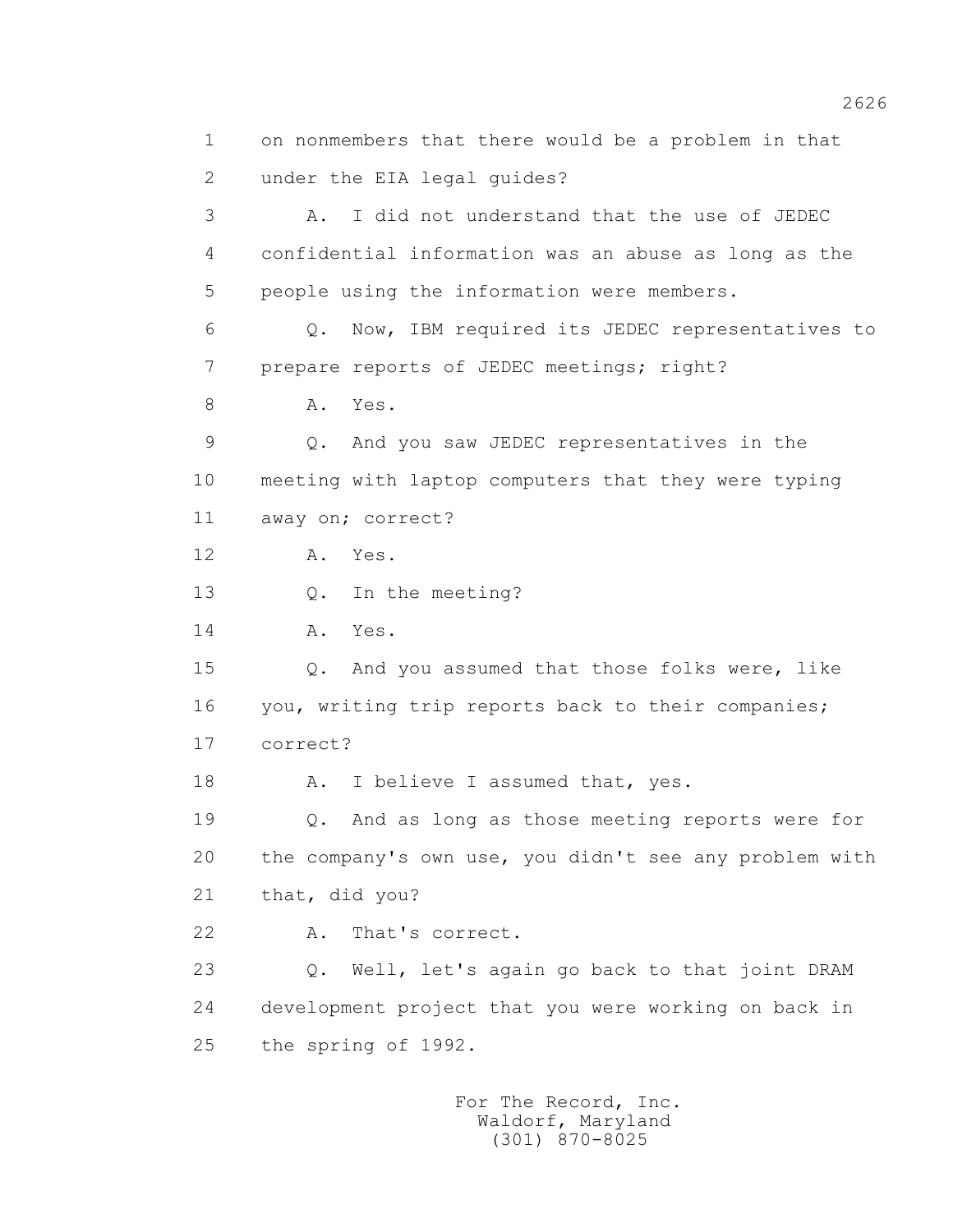1 And you interacted some with Willi Meyer for 2 Siemens in connection with that joint project; right? 3 A. Yes. 4 Q. And one of the topics that you discussed with 5 Mr. Meyer in the spring of 1992 was Rambus; right? 6 A. On the facts that I received from Willi and the 7 facts that I -- and the proposal that I made following 8 that fact, yes. 9 Q. And in March and April of 1992 there was some 10 interest at IBM with respect to Rambus; right? 11 A. Yes. 12 Q. Now, Rambus had just joined JEDEC at that 13 point; correct? 14 A. Yes. 15 Q. Now, let's look if we could at a memo you wrote 16 in that time period about Rambus. That would be 17 RX-240. 18 May I? 19 JUDGE McGUIRE: Yes. 20 BY MR. PERRY: 21 Q. Let's pull up the top third if we could. 22 Now, I think you saw this at your deposition in 23 this case. 24 Is this a memo that you prepared on or about 25 March 19, 1992 and sent to other folks at IBM about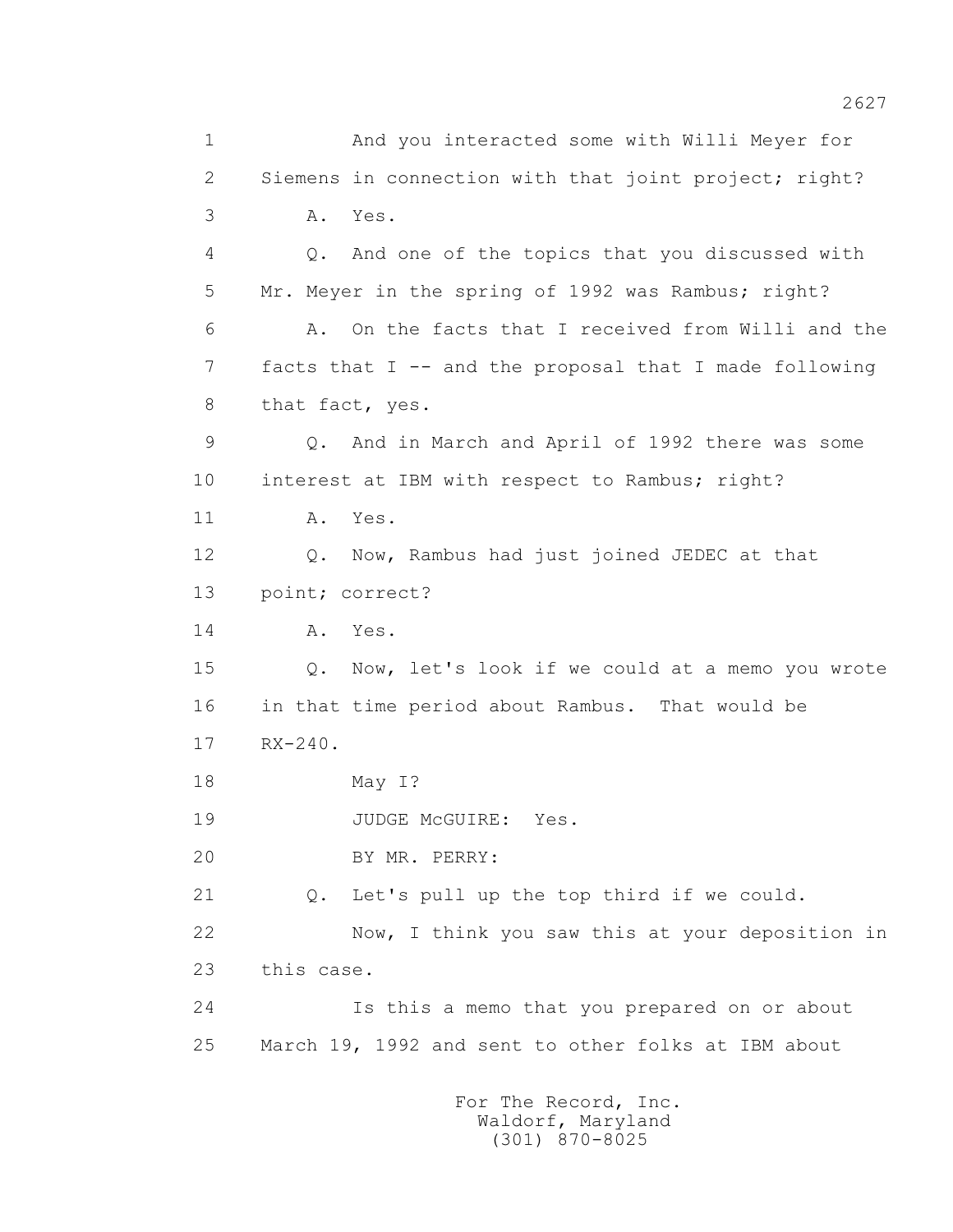1 Rambus?

| 2  | Α.        | Yes.                                                  |
|----|-----------|-------------------------------------------------------|
| 3  | Q.        | And in the first paragraph you say, "Rambus is        |
| 4  |           | a small California company that has married several   |
| 5  |           | pieces of practiced computer designs of several       |
| 6  |           | companies in order to put together a high-performance |
| 7  |           | interface/architecture."                              |
| 8  |           | Do you see that?                                      |
| 9  | Α.        | Yes.                                                  |
| 10 | Q.        | Then you say: "This requires a unique and             |
| 11 |           | probably patented Rambus protocol; it also requires a |
| 12 |           | special microprocessor and DRAM interface other than  |
| 13 |           | industry standard. I am asking Mark" --               |
| 14 |           | C-H-A-D-U-R-J-I-A-N -- "to get me a copy of Rambus    |
| 15 | patents." |                                                       |
| 16 |           | Do you see that?                                      |
| 17 | Α.        | Yes, I do.                                            |
| 18 | Q.        | And was Mark a lawyer at IBM?                         |
| 19 | Α.        | Yes.                                                  |
| 20 | Q.        | Did he provide you a copy of Rambus patents?          |
| 21 | Α.        | He did not.                                           |
| 22 | Q.        | Why did you ask him for a copy of Rambus              |
| 23 | patents?  |                                                       |
| 24 | Α.        | I was aware that Rambus had a unique DRAM, and        |
| 25 |           | of course my world was DRAMs, I wanted to learn more  |
|    |           |                                                       |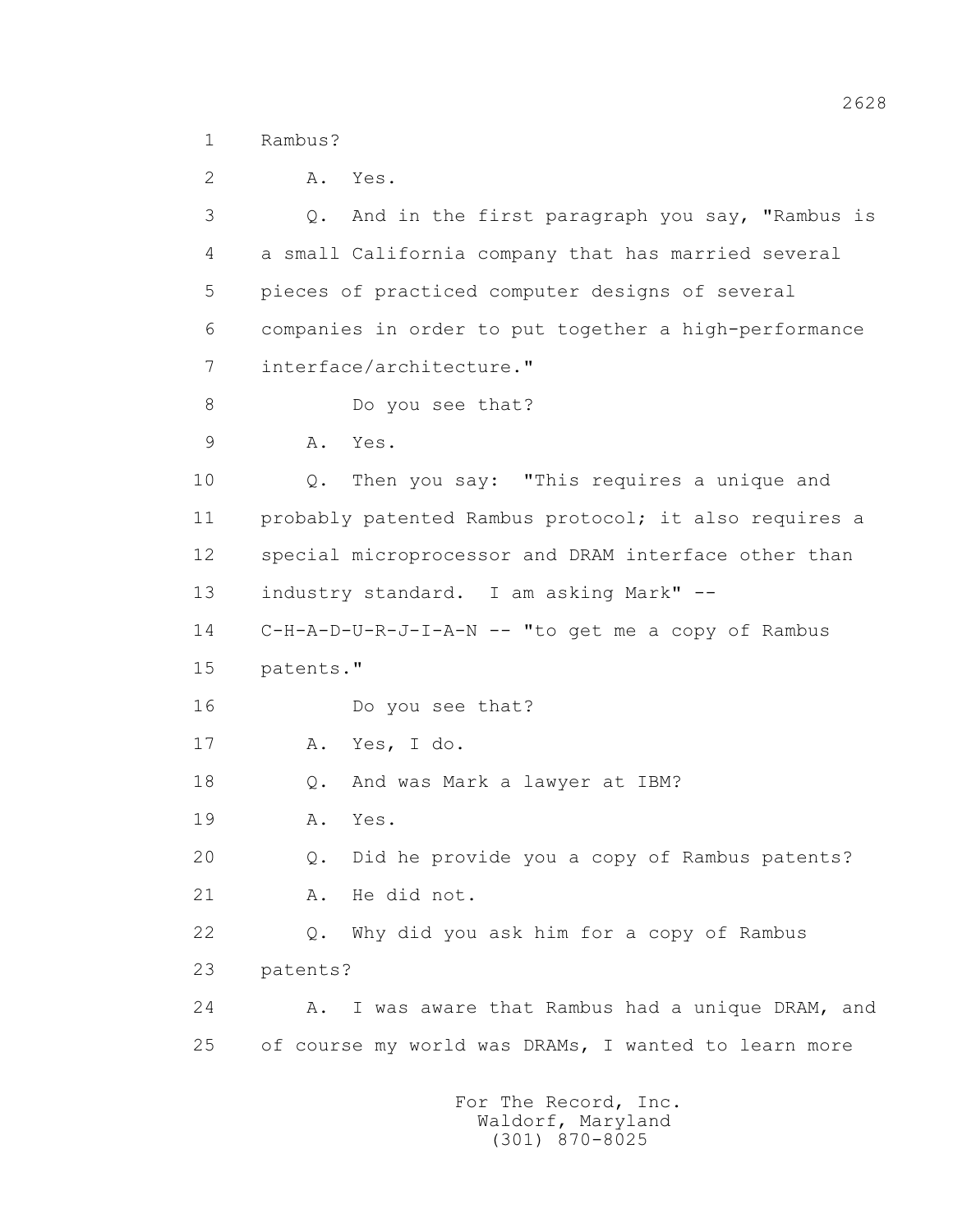1 about it. I went to the World Wide Web and I looked up 2 Rambus information on the World Wide Web about their 3 company and their design and I learned some information 4 which I'm reporting here and I thought that I might 5 need to know more information, so I asked my IPO office 6 for copies of Rambus patent information that was 7 publicly available.

 8 Q. And when you used the word "patents" in that 9 paragraph, that last sentence -- I'm sorry -- that last 10 word in that first paragraph, you said "patents." Did 11 you mean patents and patent applications?

12 A. No. I knew that I couldn't get patent 13 application information. I was looking for 14 published -- any patents that had been published at 15 that point.

 16 Q. Couldn't you get published copies of European 17 or World Intellectual Property Organization patents, 18 WIPO patent applications?

19 A. I didn't know that if I could. I used my 20 intellectual property law office to get information.

 21 Q. And didn't they give you a copy of the Rambus 22 European patent application?

23 A. No, they didn't.

 24 And the reason is because not too long after 25 this Rambus visited Burlington and made a presentation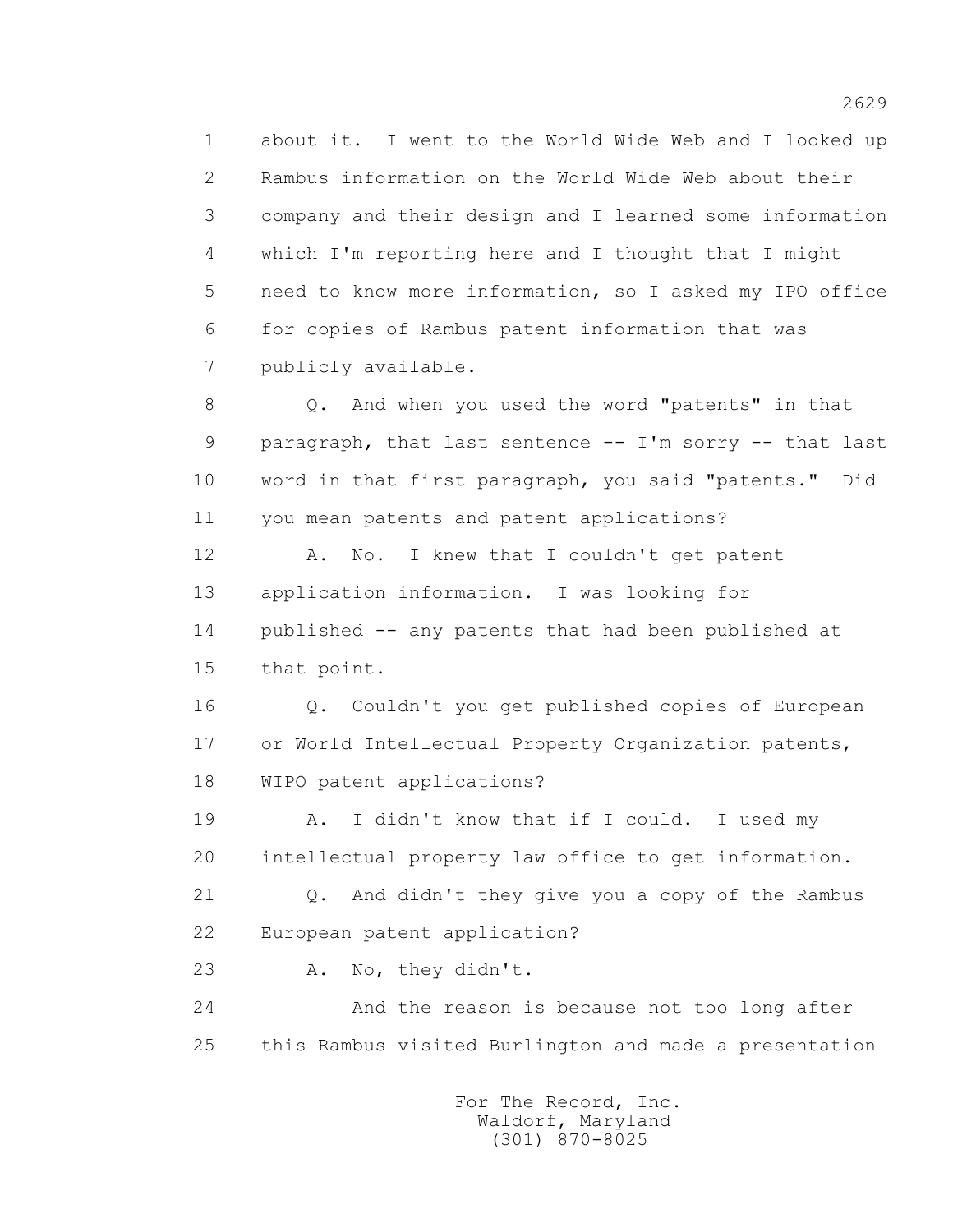1 to us that I've described before.

| $\overline{2}$ | After that visit, my manager came to me and                    |
|----------------|----------------------------------------------------------------|
| 3              | Gordon, we're interested in finding people who<br>said:        |
| 4              | are willing to work with Rambus if we become a licensee        |
| 5              | of the Rambus design and patented information and would        |
| 6              | you like to be one of the engineers who works with             |
| 7              | Rambus in that arena? And if so, you need to sign a            |
| 8              | nondisclosure agreement with us because any information        |
| $\mathsf 9$    | you get on Rambus under this license is going to be            |
| 10             | considered highly confidential and you need to make            |
| 11             | sure that you don't disclose that information to               |
| 12             | others.                                                        |
| 13             | And as the chairman of the DRAM committee where                |
| 14             | I'm up front speaking to a large group, I was                  |
| 15             | frightened by the concept.                                     |
| 16             | Are you done?<br>Q.                                            |
| 17             | Yes.<br>Α.                                                     |
| 18             | MR. PERRY: Your Honor, may I move to strike                    |
| 19             | everything after the word "no" as nonresponsive to my          |
| 20             | question? My question was, simply, did you get a               |
| 21             | copy.                                                          |
| 22             | JUDGE McGUIRE: Sustained.                                      |
| 23             | BY MR. PERRY:                                                  |
| 24             | You personally met with Rambus in April 1992;<br>$Q_{\bullet}$ |
| 25             | correct?                                                       |
|                |                                                                |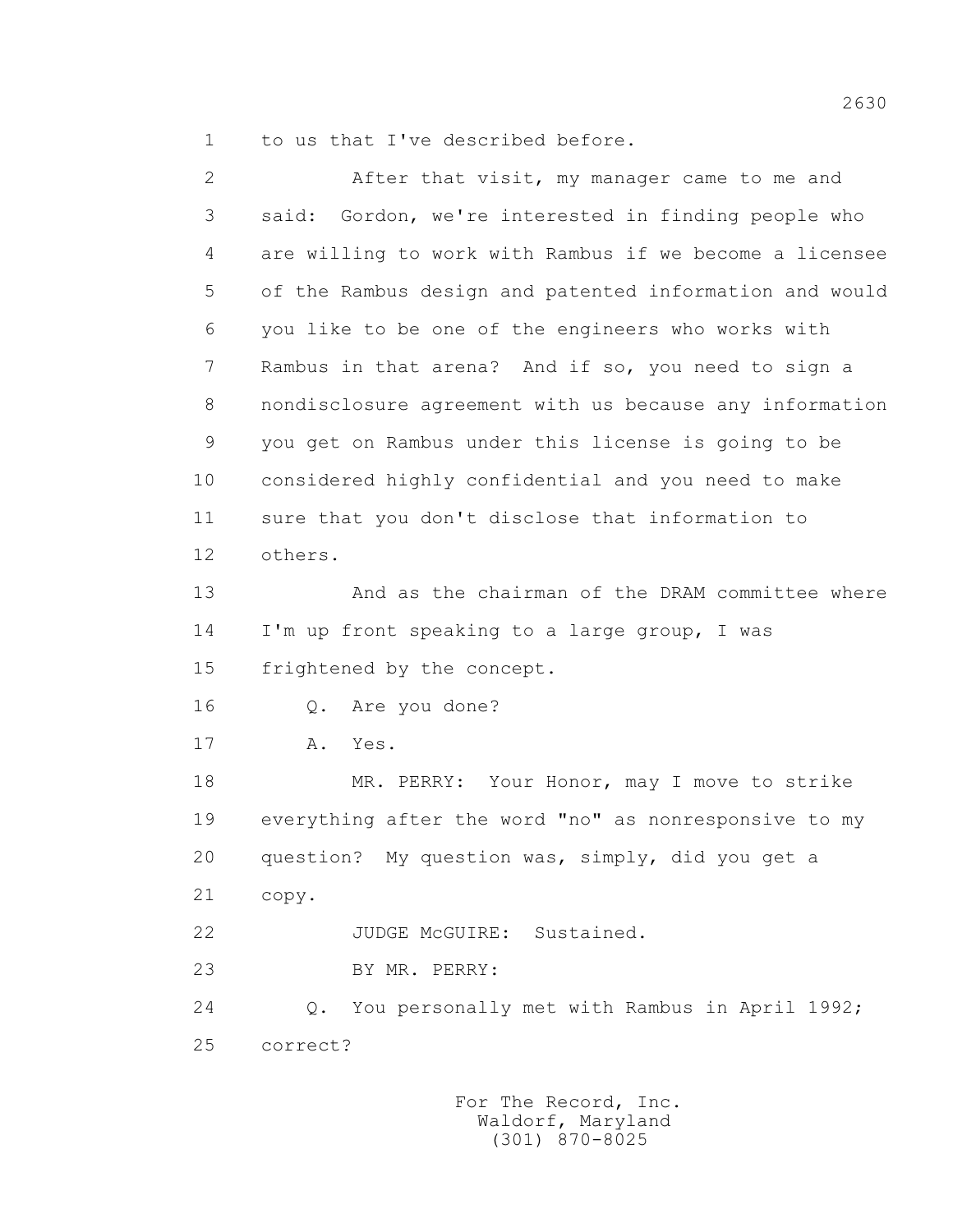1 A. Yes.

 2 Q. Mr. Mooring came from Rambus to visit IBM; 3 right?

4 A. Yes.

5 Q. Mr. Farmwald came to visit; right?

6 A. Yes.

 7 Q. And that was the first time you had met anyone 8 from Rambus; correct?

 9 A. No. I believe that I met Billy Garrett at the 10 December meeting of JC-42.3 and again at the February 11 meeting of JC-42.3 and I had also met Richard Crisp at 12 the April meeting of the task group in Dallas.

 13 Q. We don't seem to have any meeting notes for 14 you. Did you take meeting notes of that meeting with 15 Farmwald and Mooring?

16 A. I did not.

 17 Q. Let me show you first a letter that appears to 18 have been written from Mr. Mooring to Mr. Concannon 19 April 16, 1992, RX-273.

20 May I?

21 JUDGE McGUIRE: Go ahead.

22 BY MR. PERRY:

 23 Q. Now, is it correct that in April 1992 you were 24 working with Mr. Concannon in some respect?

25 A. Yes.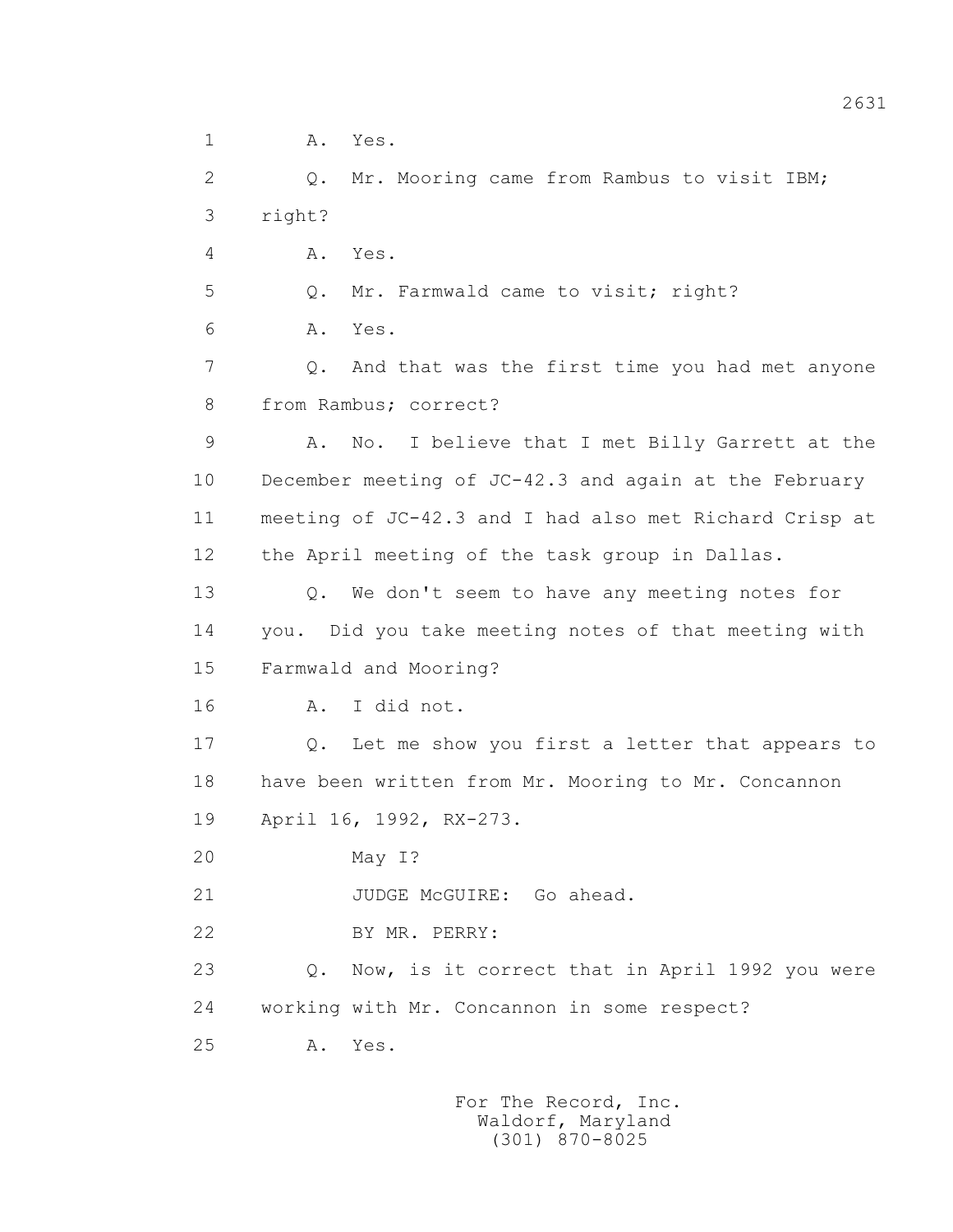1 0. Was he working as part of this joint 2 Siemens-IBM future DRAM task force? 3 A. Mike Concannon was like a third-level manager. 4 I don't remember if he was part of the joint venture or 5 not. 6 Q. Is third level below second level or above it 7 (indicating)? 8 A. Above. 9 Q. Was he in your reporting chain up the ladder 10 (indicating)? 11 A. Yes, he was. 12 Q. Does it appear to you that the meeting 13 described in this letter of April 16, 1992 is the same 14 meeting you went to April 23 of 1992? 15 A. Yes. 16 Q. Let me show you the notes of that meeting, we 17 believe the notes of that meeting that were produced to 18 us by IBM, CX-2355. 19 Do you see that your name seems to list you as 20 an attendee in the second column at the top? 21 A. Yes, I do. 22 Q. I'm going to ask you just to read these notes 23 to see if it refreshes your recollection about the 24 meeting with Mr. Mooring and Mr. Farmwald. 25 And let me first establish, this is not your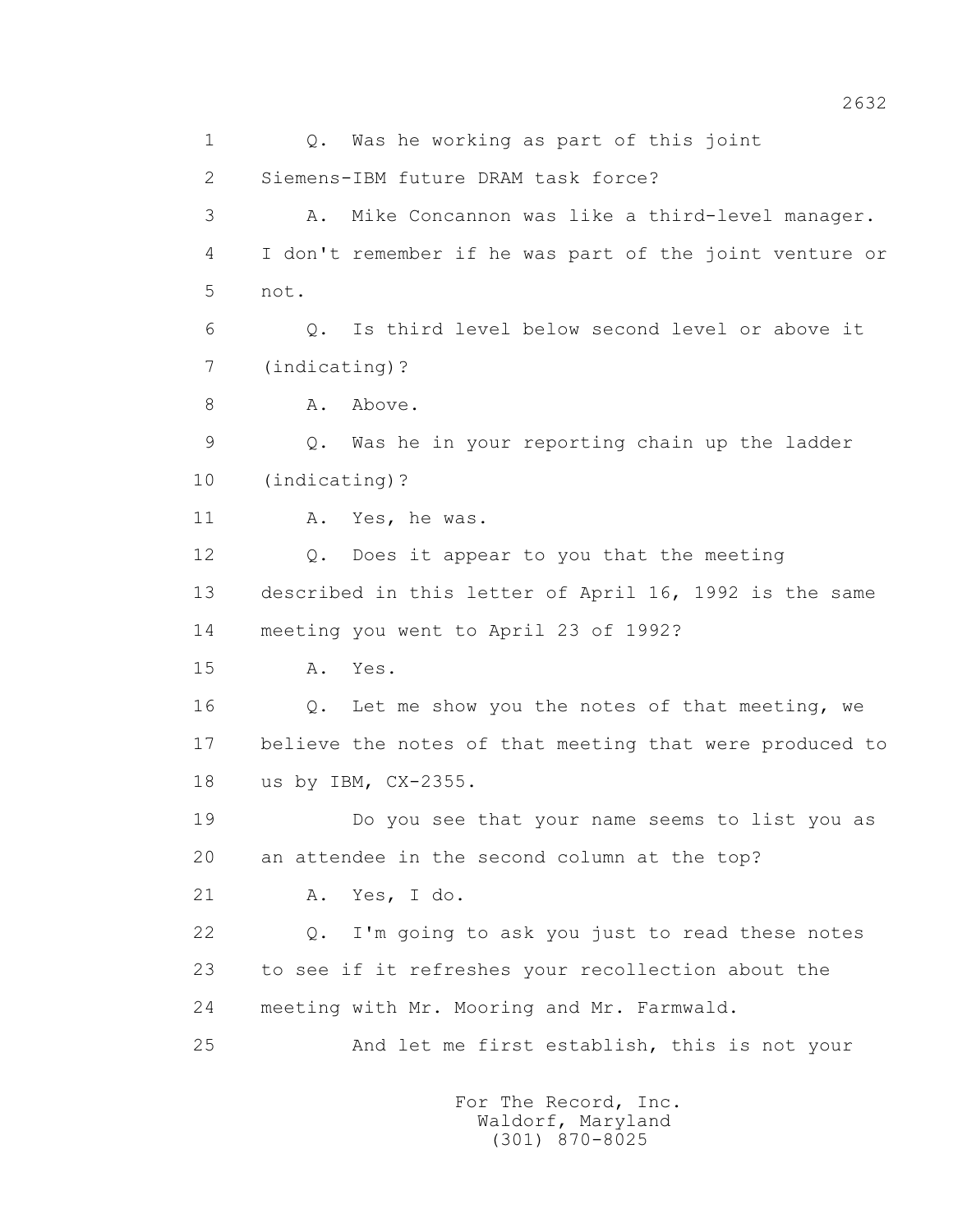1 handwriting, is it? 2 A. It is not. 3 Q. Do you recognize it? 4 A. I do not. 5 (Pause in the proceedings.) 6 Okay. 7 Q. Now, going back to the list of attendees, do 8 you see under your name is someone named Beilstein? 9 A. "Beilstein," yes. 10 Q. "Beilstein." 11 And was that someone that you worked with at 12 IBM? 13 A. Yes. 14 0. And then next to that on the left is Clinton? 15 Do you see that? 16 A. Yes. 17 Q. Mike Clinton; is that right? 18 A. That's correct. 19 Q. And were the three of you working on assessment 20 of Rambus at the time? 21 A. The -- yes. I would say yes. 22 Q. Now, having looked at these notes, let me call 23 your attention to a portion of the notes about halfway 24 down the page on the right side. 25 And do you see that seems to say "want to set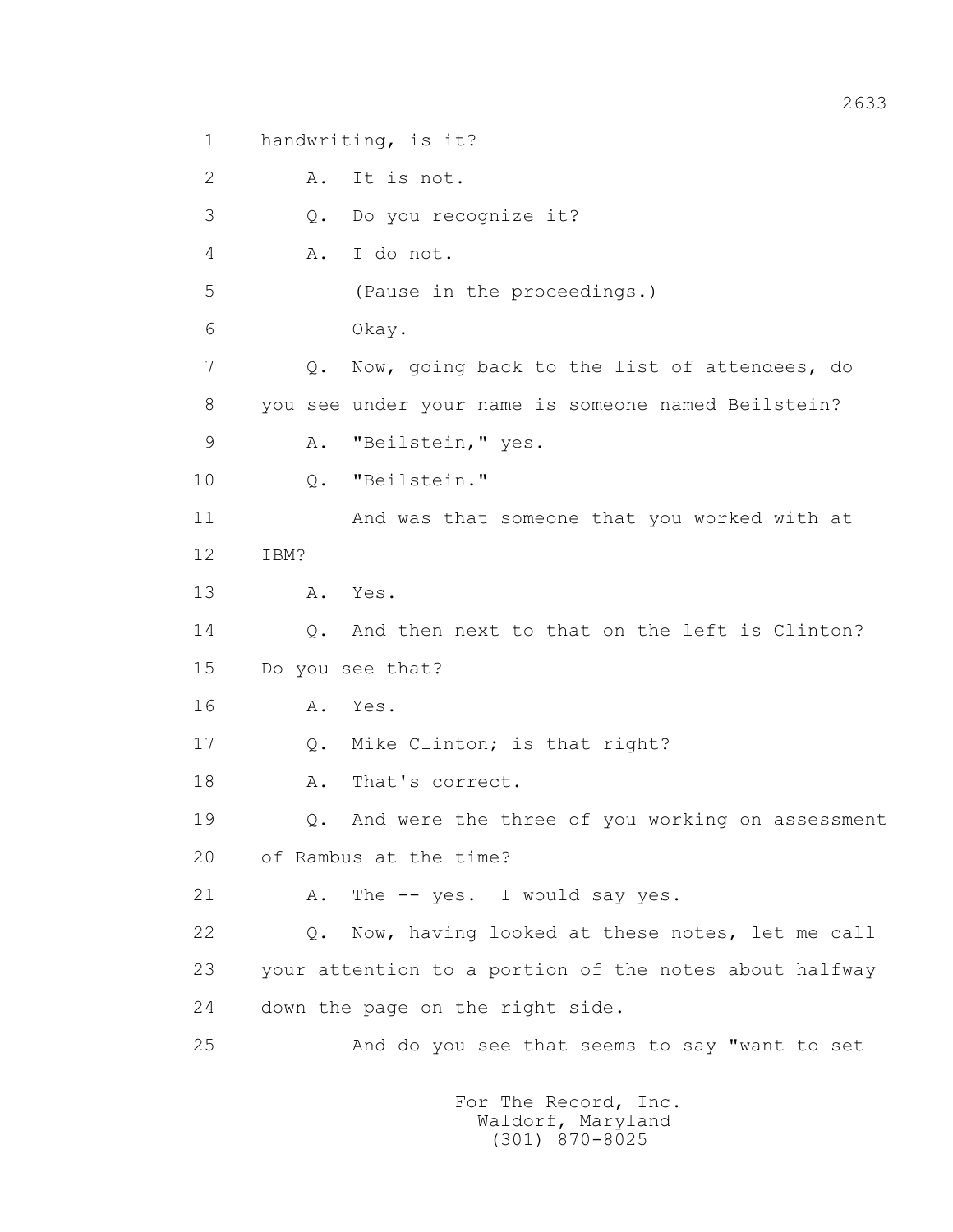1 industry standard, penetrate consumer market as well"? 2 Do you see that? 3 A. Yes. 4 Q. Do you remember either Mr. Mooring or 5 Mr. Farmwald in that meeting that you attended saying 6 anything about Rambus wanting to be an industry 7 standard? 8 A. No, I don't. 9 Q. Now, during the meeting that you attended in 10 April 1992 there was a technology presentation; 11 correct? 12 A. Yes. 13 Q. And there was a description given of the RDRAM; 14 is that right? 15 A. Yes. 16 Q. Would you look at the very last line on this 17 first page. 18 Do you see the reference to a PLL? 19 A. Yes. 20 Q. And that says "PLL," dash, "most difficult 21 challenge." 22 Do you see that? 23 A. Yes. 24 Q. Was there some discussion in the meeting that 25 you attended with Farmwald and Mooring that putting a For The Record, Inc.

 Waldorf, Maryland (301) 870-8025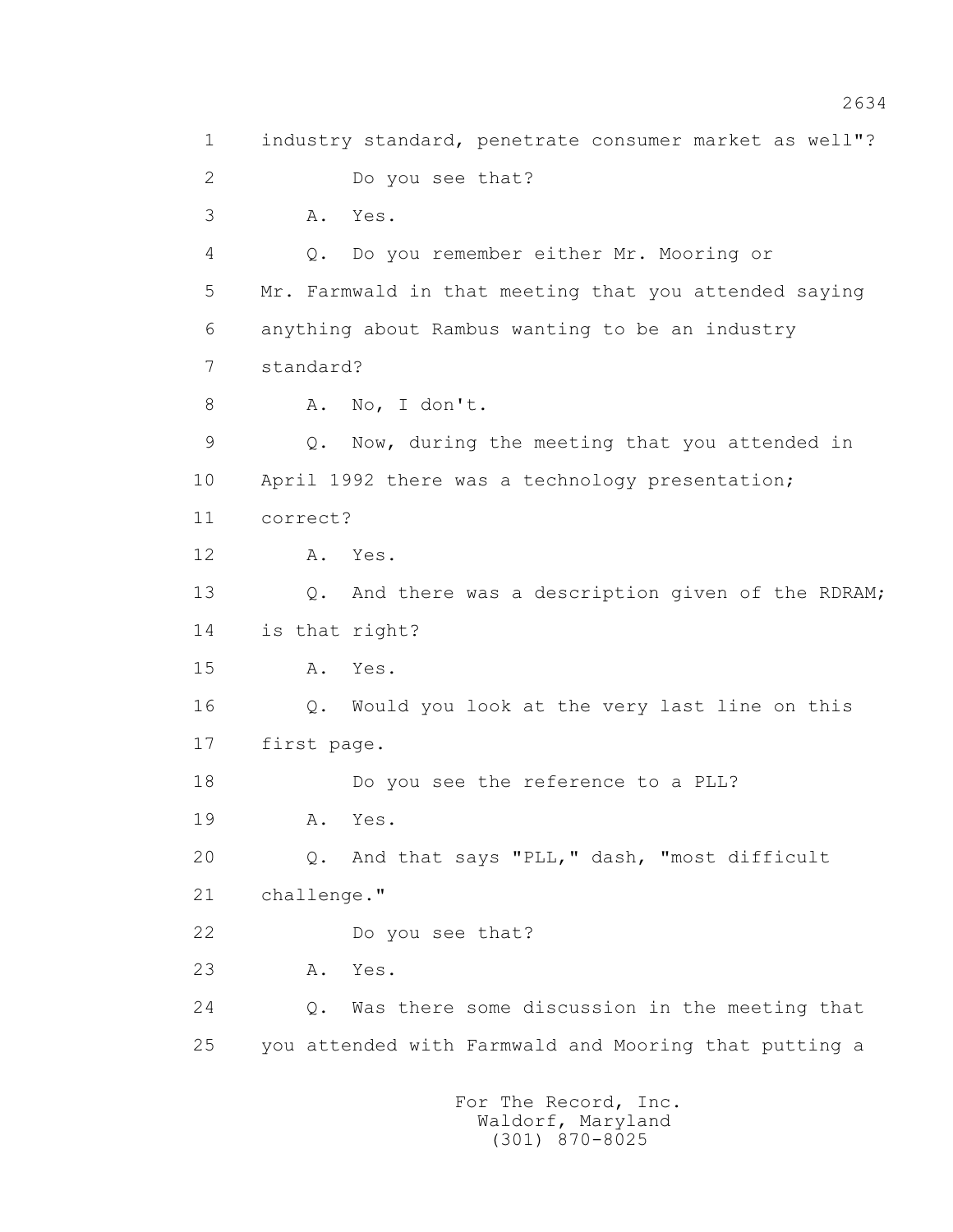1 PLL on a chip and getting it to work was tough? 2 A. I don't remember that specifically and I don't 3 remember whose notes or know whose notes these are, but 4 it's obviously their opinion. 5 Q. Well, you certainly saw from the technology 6 presentation that Rambus was using a PLL on a chip, 7 didn't you? 8 A. Yes. 9 Q. And you saw that they were using what you 10 considered to be dual-edge clocking as well; right? 11 A. That's correct. 12 Q. Well, let's look if we could at RX-279. 13 Now, this was produced to us by IBM, and you 14 remember that I showed you this at your deposition? 15 A. Yes. 16 Q. Let's pull up the title if we could at the top 17 quarter of the page. 18 Is this an assessment of Rambus that you and 19 Dr. Beilstein and Mr. Clinton put together in late 20 April of '92? 21 A. Yes. 22 Q. And in fact, if we have the April 23 date 23 correct for the meeting with Rambus, this is dated the 24 day after that; correct? 25 A. Yes.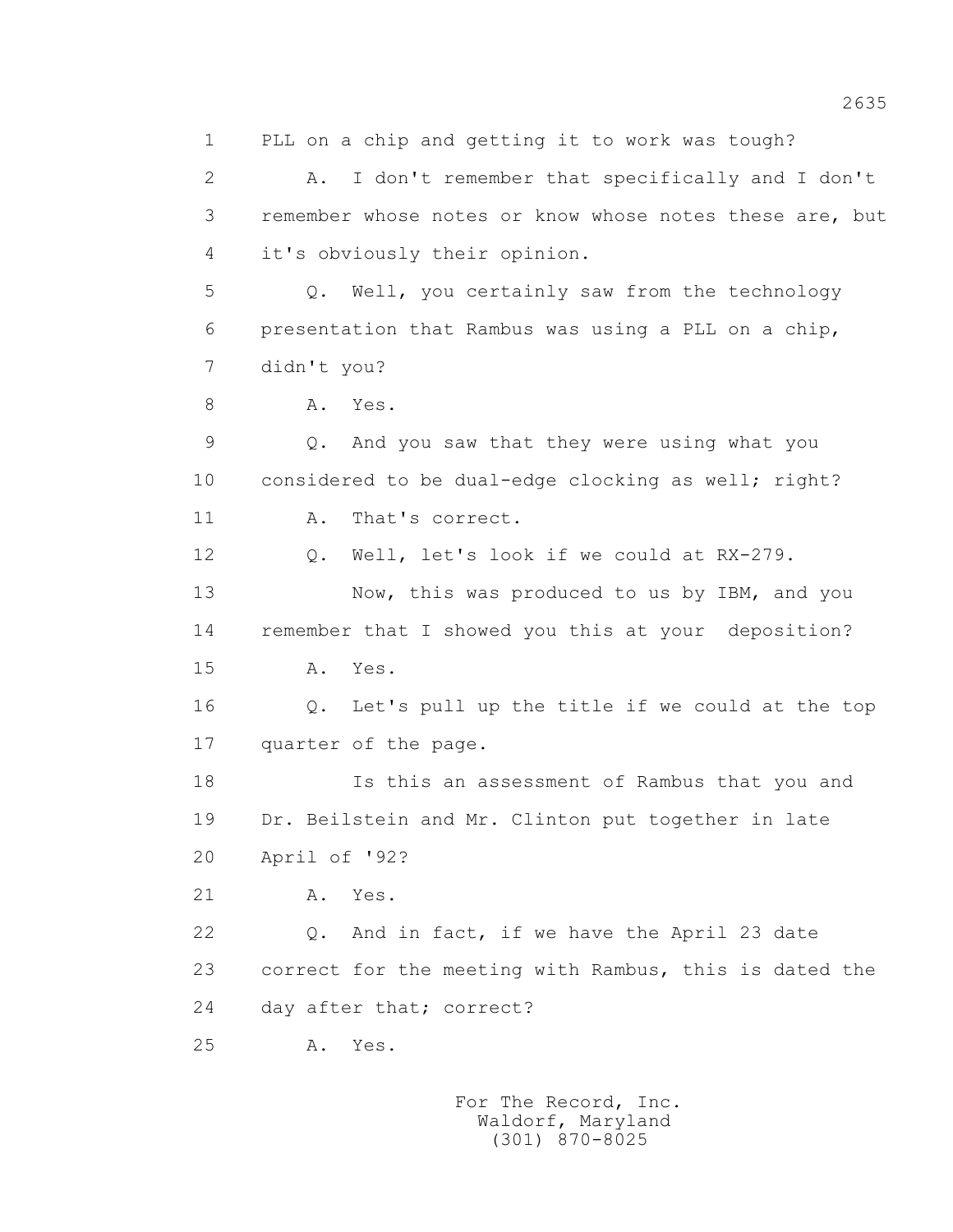1 0. And you assisted in the presentation -- in the 2 preparation of this document, Exhibit 279? 3 A. Yes. 4 Q. Well, let's go to the last page if we could. 5 And I see a recommendation down at the bottom. 6 Was that a recommendation of the three of you to IBM 7 management? 8 A. Yes. 9 Q. And it says, "License the technology for as 10 little as possible - royalty oriented -- buy insurance 11 for the future in case Rambus really catches on." 12 Do you see that? 13 A. Yes. 14 Q. And then up at the top it says "Net." 15 What did "net" mean? 16 A. A summary. 17 Q. Right. Okay. And one of the things it says 18 under Net down a bit is the risk. 19 It says, "The risk is whether it becomes a 20 standard for the low end -- bulk of DRAM bit volume -- 21 and that it provides a simple low-end solution for 22 anyone to get into the PC business." 23 Do you see that? 24 A. Yes. 25 Q. Why was that considered by the three of you to For The Record, Inc.

 Waldorf, Maryland (301) 870-8025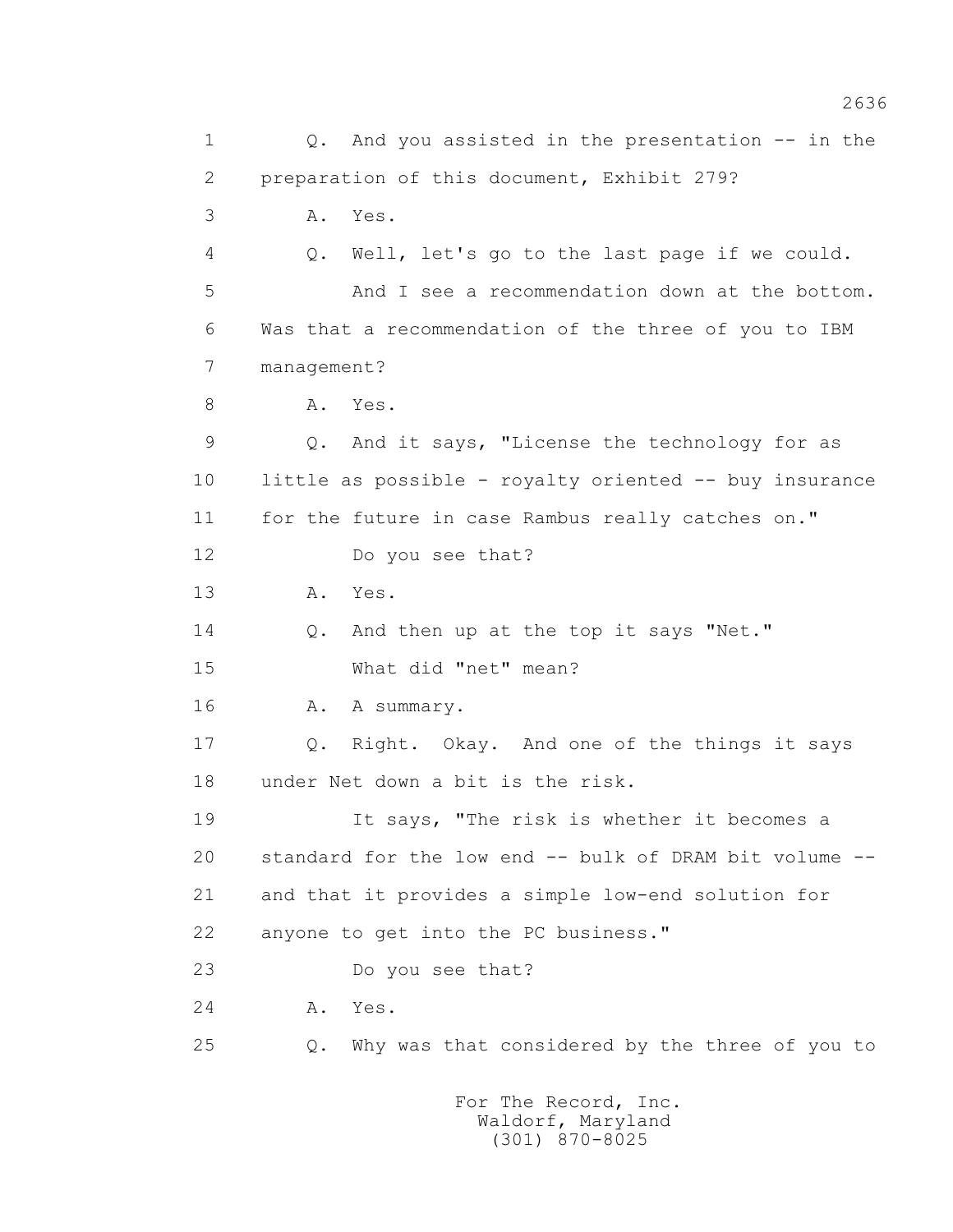1 be a risk for IBM in April 1992?

| $\overline{2}$ | A. I was under the impression that the RDRAM                   |
|----------------|----------------------------------------------------------------|
| 3              | worked well for non-mainstore applications. I believed         |
| 4              | that it, for example, was very useful for graphic              |
| 5              | applications and there are graphic PCs. I believed             |
| 6              | that it was very useful for the buffer to the hard             |
| 7              | drive and others as I mentioned before.                        |
| 8              | So I believed that there was certainly                         |
| 9              | application. I did not believe that it was applicable          |
| 10             | to the mainstore usage and therefore would not                 |
| 11             | necessarily drive the large volume that the PC division        |
| 12             | was usually seen as doing.                                     |
| 13             | Didn't you identify that there was a risk for<br>$Q_{\bullet}$ |
| 14             | IBM if Rambus became a standard?                               |
| 15             | No. I didn't think of it that way. In fact,<br>Α.              |
| 16             | my hope was that Rambus would bring it to JEDEC and            |
| 17             | make it a standard.                                            |
| 18             | Q. Well, let's look at the page just prior to                  |
| 19             | this, page 7 of the document.                                  |
| 20             | And do you see the heading is IBM/Rambus                       |
| 21             | Future? Do you see that?                                       |
| 22             | Yes.<br>Α.                                                     |
| 23             | And it says "with IBM endorsement through<br>$Q$ .             |
| 24             | license" and then "the combined weight of NEC,                 |
| 25             | Fujitsu, Toshiba, Intel, IBM and possibly others               |
|                |                                                                |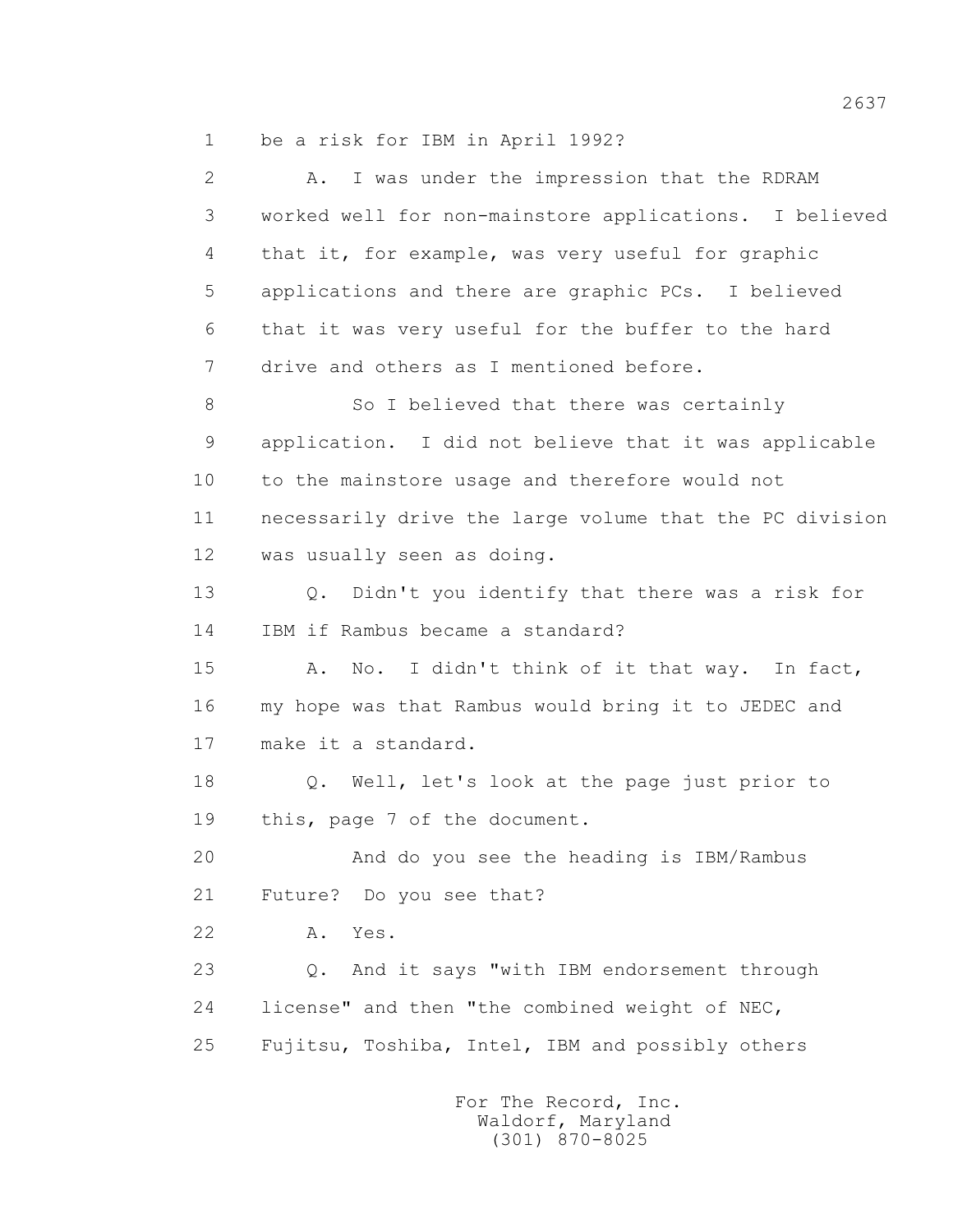1 through our partnerships will most likely lead to 2 defacto and eventually JEDEC standardization of 3 Rambus." 4 Do you see that? 5 A. Yes, I do. 6 Q. And then the next heading is Without IBM 7 Endorsement. Do you see that? 8 A. Yes. 9 Q. And one of the things it says under that is: 10 "If Rambus fails to become standard, then it is 11 business as usual for BTV" -- that's a reference to 12 IBM Burlington; right? 13 A. That's correct. 14 Q. -- "and the SDRAM has a significant chance of 15 being a standard." 16 Do you see that? 17 A. Yes. 18 Q. And that was your view at the time? 19 A. Yes. 20 Q. Now -- and the risk to IBM that you identified 21 from Rambus was greater, even greater because Intel was 22 already a Rambus licensee back in the spring of 1992; 23 right? 24 A. I don't believe I knew that. 25 Q. Let's look at page 4 of this exhibit. It's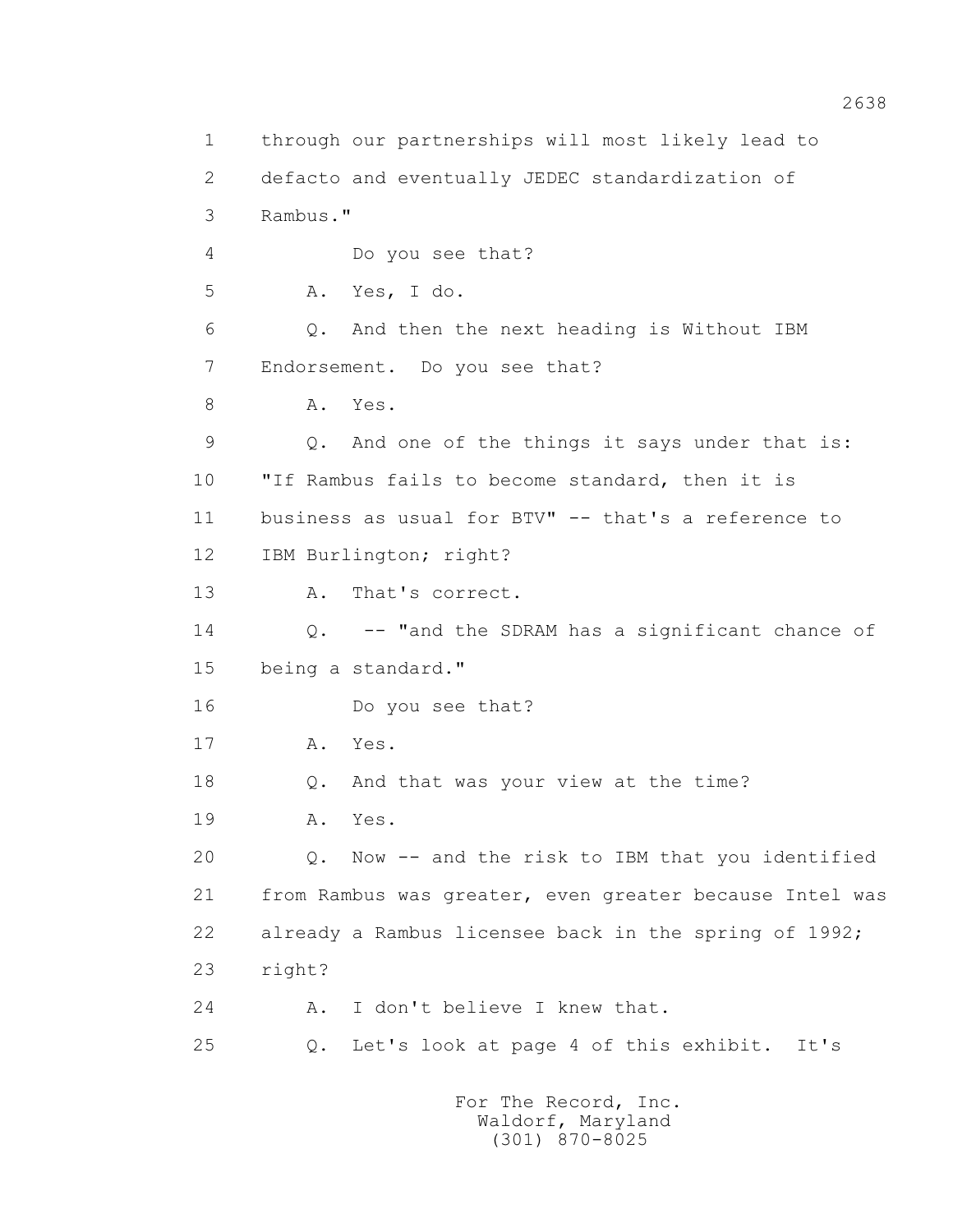1 Exhibit 279.

 2 And bring that up on the screen. 3 That's entitled Intel Connection. Do you see 4 that? 5 Page 4. 6 A. Yes, I see it now. 7 Q. And that says, "Intel is Rambus licensee." Do 8 you see that? 9 A. Yes. 10 Q. Does that refresh your recollection that you 11 knew in the spring of 1992 that Intel was a Rambus 12 licensee? 13 A. Yes, it does. 14 Q. And it says, the last line says, "Potential 15 future Intel memory strategy to marry with 16 586/686 processor with Rambus protocol to corner 17 PC/notebook market with state-of-the-art performance." 18 Do you see that? 19 **A.** Yes. 20 Q. And that was a threat to IBM, wasn't it? 21 A. Not if we licensed. 22 Q. And it wouldn't be a threat if Rambus didn't 23 become a standard either; right? 24 A. Not if we licensed. 25 Q. Now, Rambus also presented a risk to IBM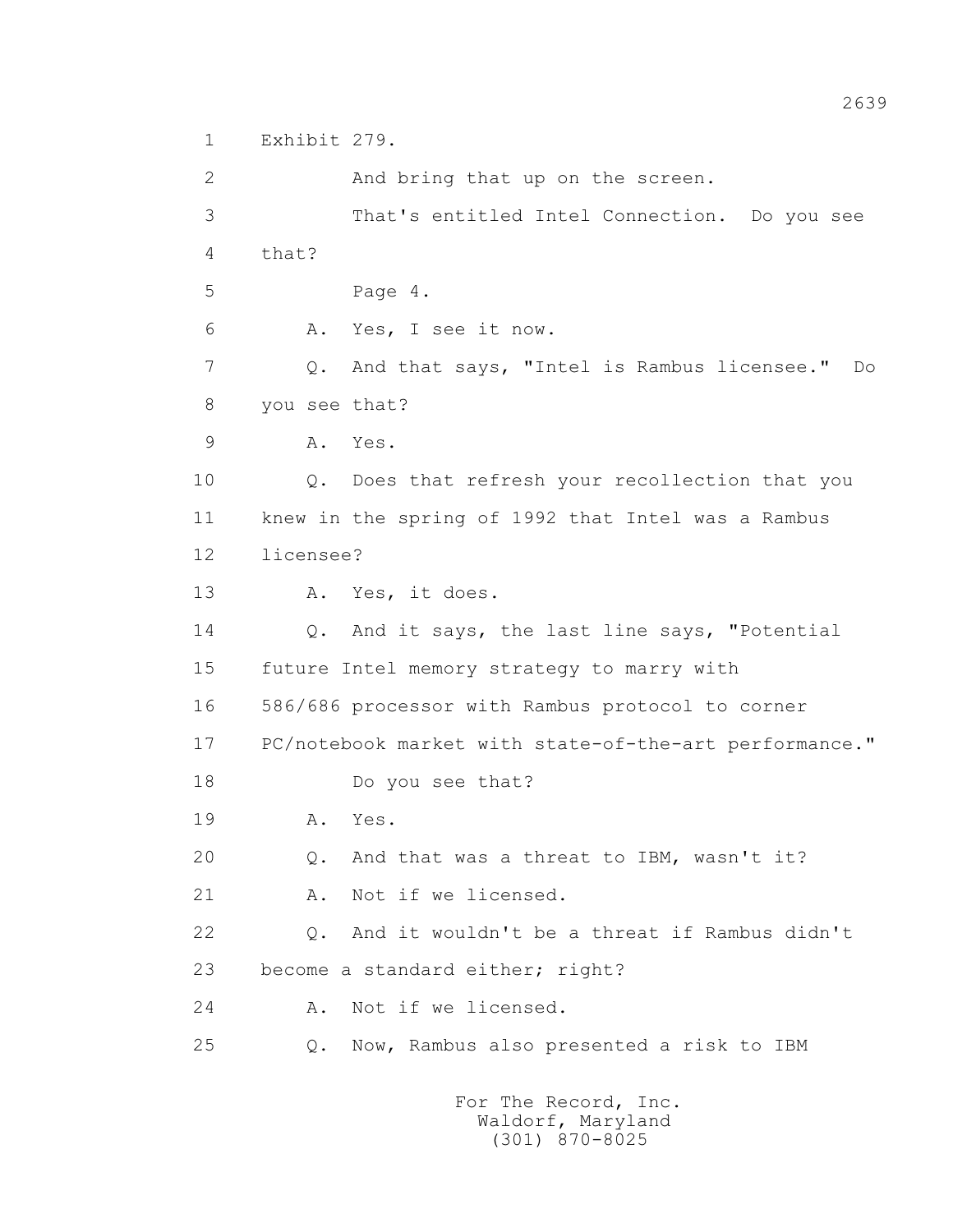1 because IBM was not yet cross-licensed with Rambus; 2 correct?

 3 A. I don't know the details of when we were 4 cross-licensed.

5 Q. What is a cross-license?

 6 A. As I understand it, a cross-license is when two 7 companies come together in agreement that for the 8 requirements of the agreement they will be able to use 9 each other's licenses without license or fee under the 10 agreement.

 11 Q. And IBM feared new companies that weren't 12 cross-licensed with IBM or other JEDEC members;

13 right?

 14 MR. OLIVER: Objection, Your Honor. Could I 15 ask for a clarification if he's asking this witness' 16 understanding.

17 BY MR. PERRY:

18 Q. Yes.

 19 Your understanding in this time period was IBM 20 feared new companies with which it was not

21 cross-licensed, and other JEDEC members weren't

22 cross-licensed with the new company, IBM feared that

23 kind of new company, didn't it?

 24 A. Yes. I believe that IBM was concerned, and 25 that might be a better choice than "feared," concerned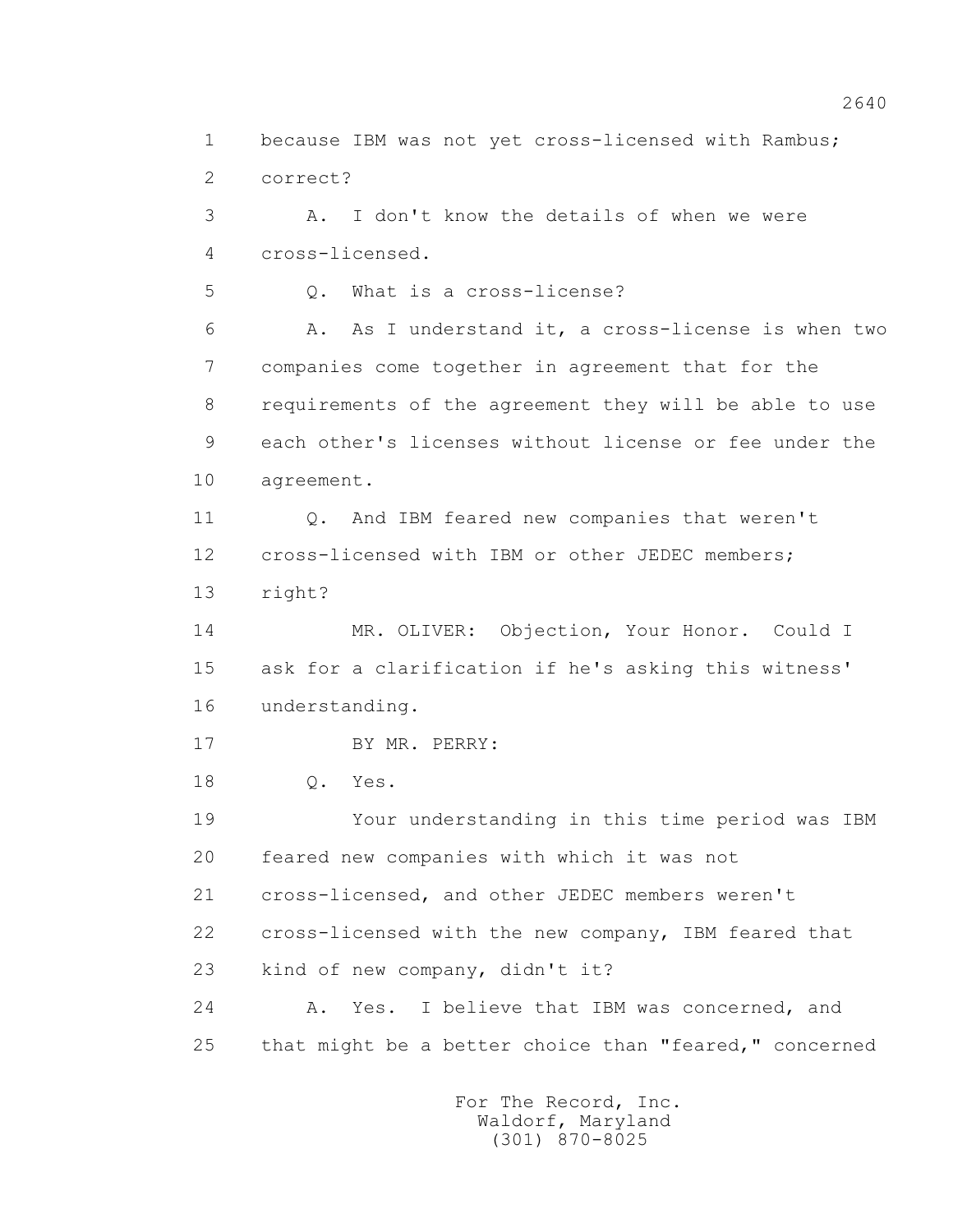1 with licensing the royalties for companies that it was 2 not cross-licensed with. 3 Q. Going back to March and April of '92, again, 4 you've been working with Willi Meyer; right? 5 A. Yes. 6 Q. And you and he talked about Rambus; correct? 7 A. Yes. 8 Q. And you told him some of what you had heard 9 about Rambus in that April 23 meeting; right? 10 A. I don't remember that I needed to tell Willi 11 much about Rambus. I remember him telling me that they 12 had already had a visit from Rambus. 13 Q. You talked to him about the meeting, though, 14 didn't you? 15 A. I probably did, yes. I don't remember. 16 Q. Rambus had told you none of it was 17 confidential. You testified to that; right? 18 **A.** Yes. 19 Q. So you felt free to talk to him about what was 20 said in the meeting; correct? 21 A. Yes. 22 Q. Well, let's look at RX-286-A. 23 May I? 24 JUDGE McGUIRE: Go ahead. 25 BY MR. PERRY: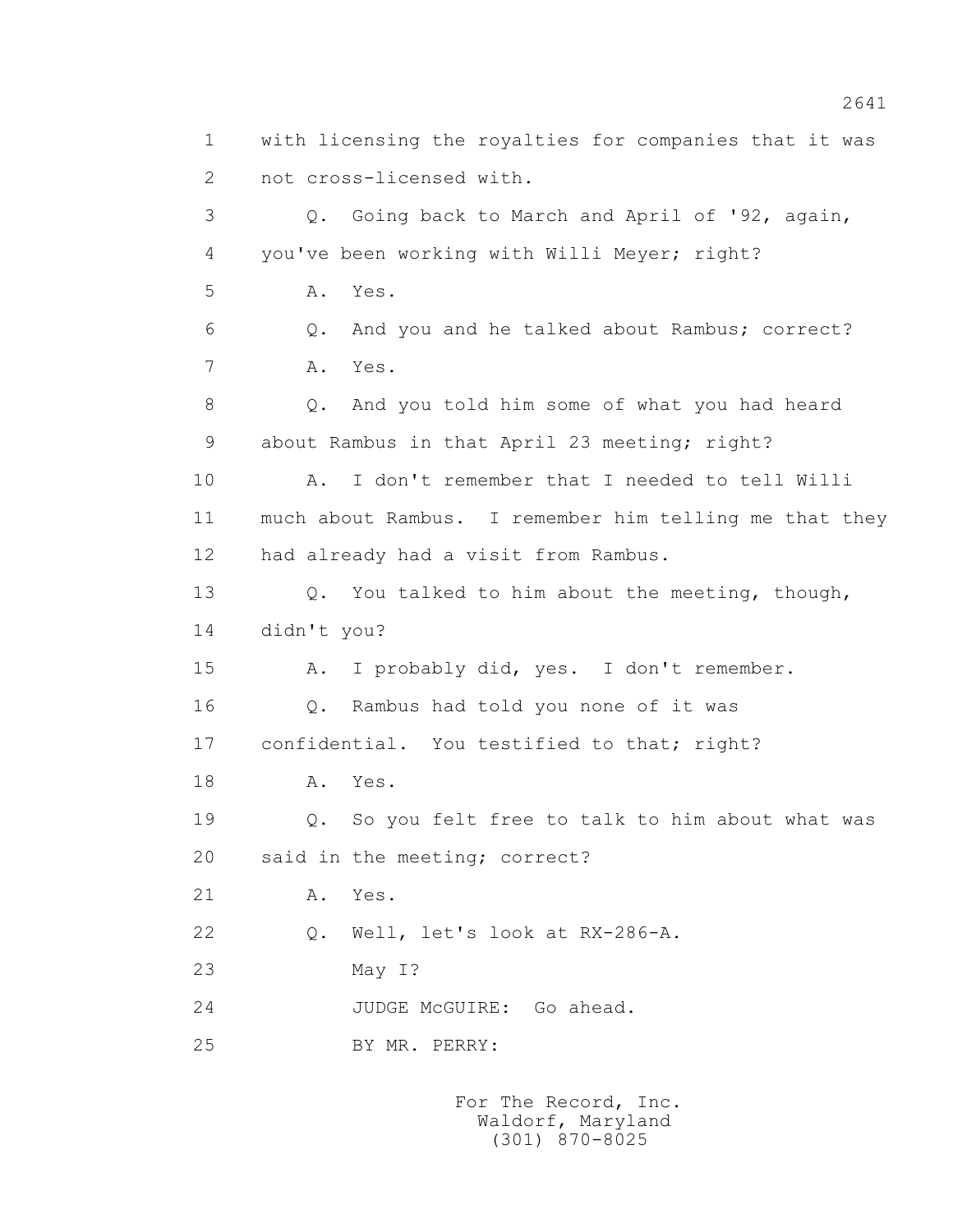1 Q. Now, I'll tell you that this appears to be -- 2 well, it is a document produced to us by Infineon in 3 connection with the prior litigation with Infineon. 4 It's been translated and there's a translator's 5 certificate attached to this exhibit, RX-286-A. And I 6 believe I showed you a prior translation prepared by 7 Infineon at your deposition. 8 But having said all that, have you had a chance 9 to read this memorandum that appears to have been 10 prepared by Mr. Meyer in April of 1992? 11 A. Let me finish it. 12 Q. Sure. 13 (Pause in the proceedings.) 14 A. Okay. 15 Q. Now, on April 30, 1992, did you have a 16 telephone conference call with Dr. Peisl, P-E-I-S-L, 17 and Willi Meyer? 18 **A.** Yes. 19 Q. Is one of the things you talked about Rambus? 20 A. Yes. 21 Q. And you told him that IBM had had a visit from 22 Rambus? 23 A. No. They told me that. 24 Q. Infineon told you that Rambus had visited IBM? 25 A. Yes. Several locations.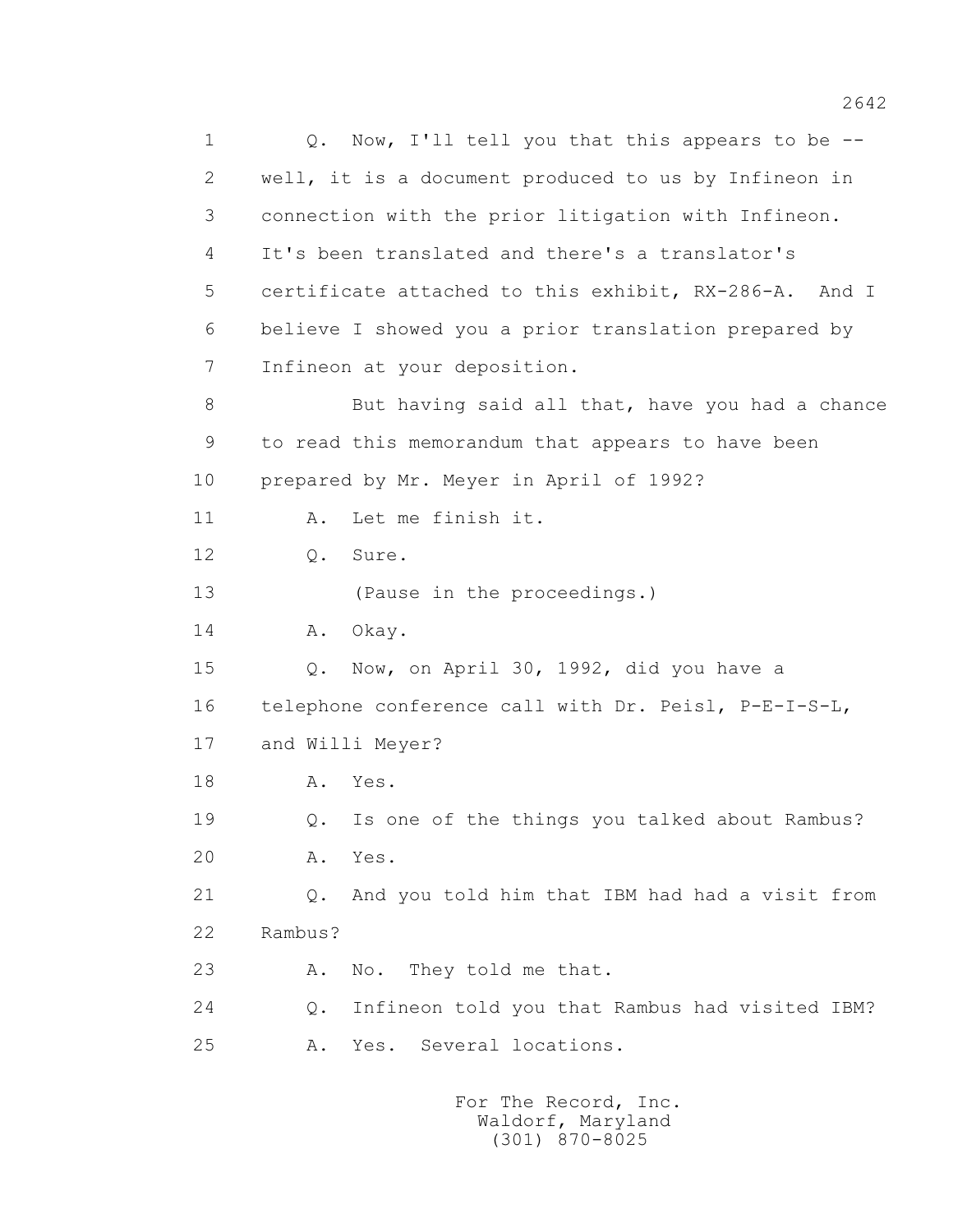1 Q. Okay. And you didn't know that Rambus had been 2 visiting the IBM people? 3 A. I knew that they had visited Burlington. 4 Q. Did you say they hadn't visited Burlington? 5 A. Had. 6 Q. Had. Because you were in the meeting? 7 A. Yes. 8 Q. And at least Mr. Meyer says, "IBM is still 9 keeping its eye on Rambus." 10 Do you see that? 11 A. Yes. 12 Q. Is that something you told Mr. Meyer in that 13 April 30 call? 14 A. No. That's something he told me. 15 Q. And then it says, "Rambus has announced a claim 16 against Samsung for USD 10 million due to the 17 similarity of the SDRAM with the Rambus storage device 18 architecture." 19 Do you see that? 20 A. Yes. 21 Q. Is that something you told Mr. Meyer in that 22 April 30 phone call? 23 A. No. I believe again that's something he told 24 me. 25 Q. Did you report that to your managers?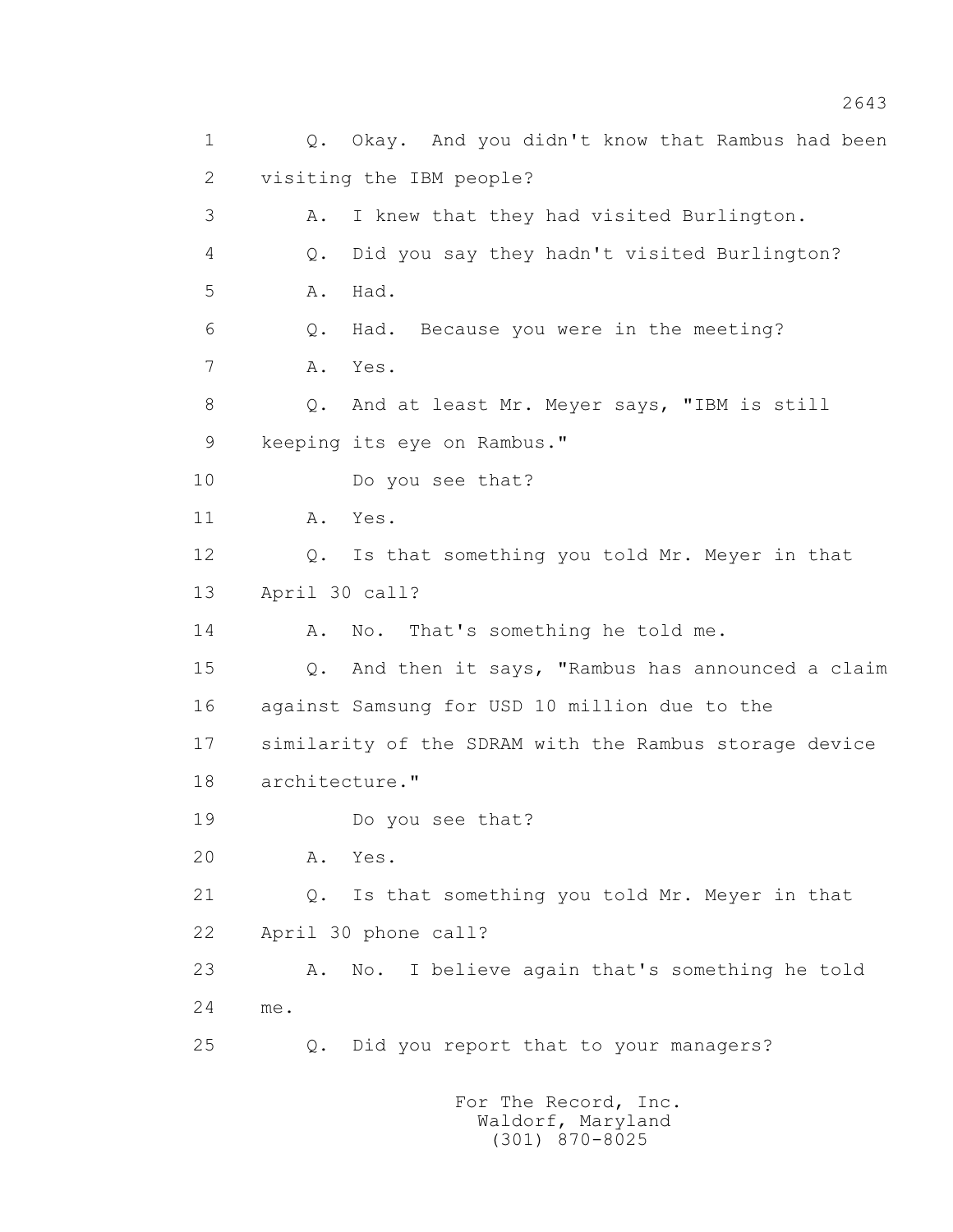1 A. I don't remember that I reported that to my 2 managers, no. 3 Q. And then it says, "For that reason, IBM is 4 seriously considering to preemptively obtain a license 5 as soon as possible at an introductory price." 6 Do you see that? 7 A. Yes. 8 Q. Is that something you told him? 9 A. Again, I believe that that's a statement from 10 the IBM users who were considering obtaining a license 11 for the use of DRAM in their systems. 12 Q. Did you tell him that your recommendation seven 13 days earlier was to license the Rambus technology for 14 as little as possible as insurance? 15 A. As insurance? No. I said that as insurance? 16 Can you show me that? 17 Q. If you look at 279, the last -- and I should 18 read the whole thing for the record. 19 It says, "License" -- the last page of 279 -- 20 "Recommendation: License the technology for as little 21 as possible -- royalty oriented -- buy insurance for 22 the future in case Rambus really catches on." 23 Do you see that? 24 A. Yes. But that was in the context of making 25 sure that we had the option for those parts of the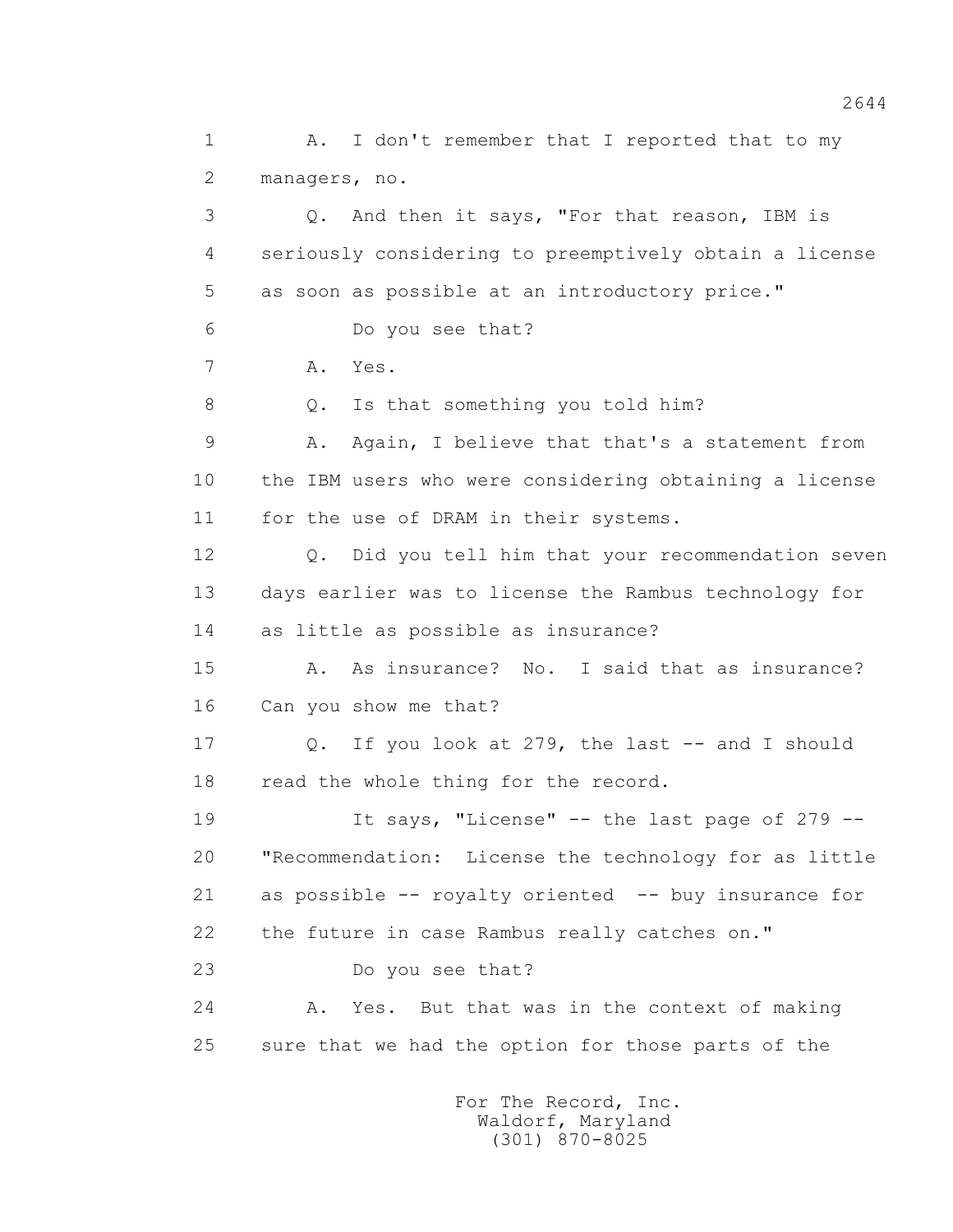1 various computers that I mentioned during the

2 discussion on this document.

 3 Q. You understand you'd need a license to build 4 them?

5 A. Yes.

6 Q. Why did you think you'd need a license?

7 A. Because Rambus had told us that.

 8 Q. Now, you thought back in March of '92 that all 9 Rambus had done was marry features from other computer 10 companies; isn't that what you thought before?

11 A. Well, I saw items in the Rambus information 12 that I had found that included items that I knew that 13 IBM was practicing. For example, the dual-edge clock.

 14 Q. How about PLL on a chip? Did you recognize 15 that as something that looked to be new to you?

16 A. I knew that we were using PLL at several levels 17 of systems. I understood at that time that we were 18 using PLL on our microprocessors, and that concept was 19 not new to me. It was new to me from a DRAM point of 20 view, yes.

 21 Q. So you personally weren't concerned in 1992 22 that Rambus might claim IP over PLL on a chip; right? 23 A. No. I cannot agree with that because I did not 24 know what the impact would be on the other members of 25 JEDEC.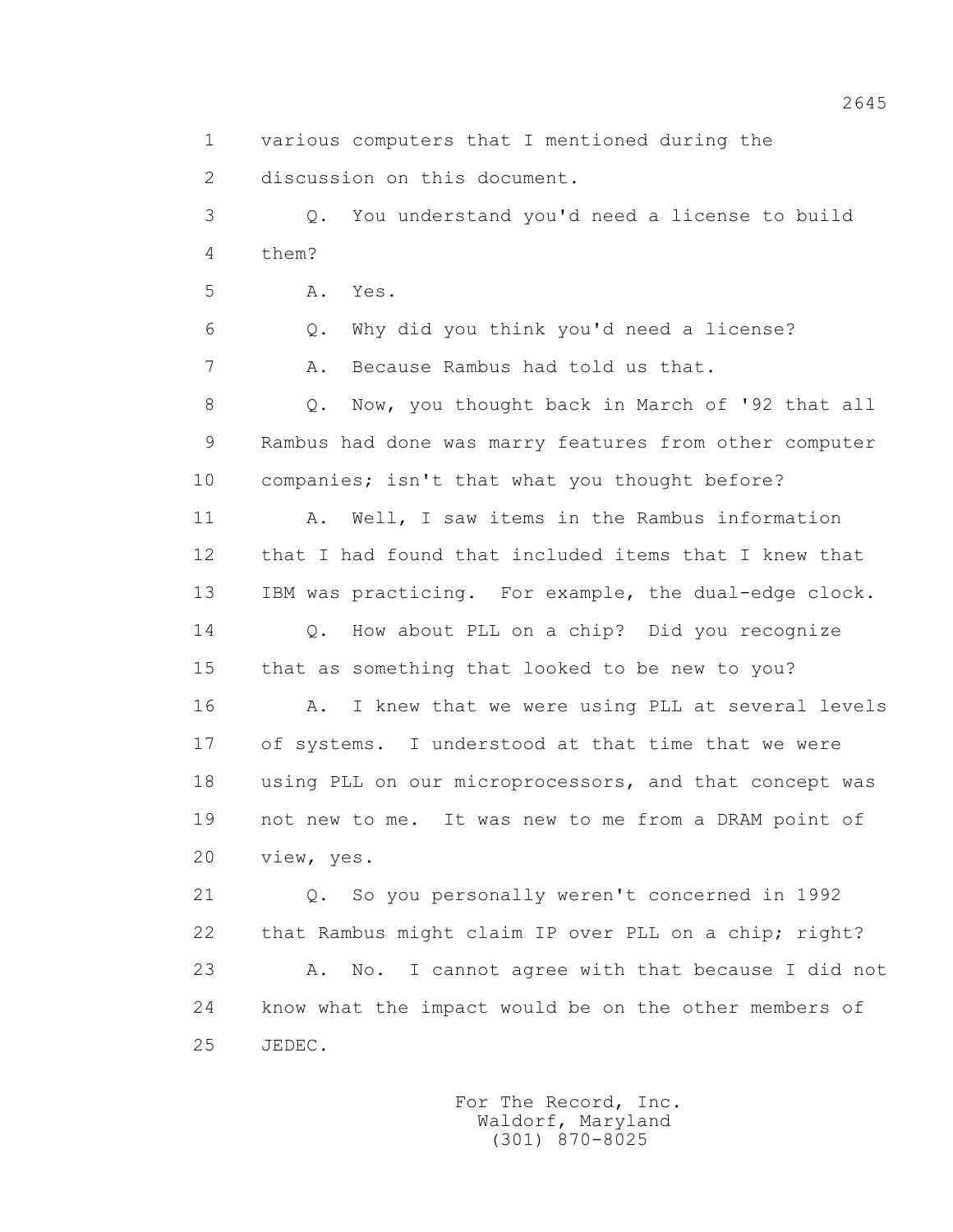1 Q. Well, but if you guys had been doing it -- 2 strike that. 3 If IBM had been using PLL in a way that was 4 substantially identical to what Rambus was doing on a 5 chip, then wasn't it true at the time that Rambus 6 couldn't claim intellectual property on that? 7 A. I didn't know that it was substantially

 8 identical. I just knew that we had been practicing PLL 9 and double-edge data rate for some time.

10 Q. Had IBM been using PLL on a chip?

 11 A. I don't specifically know if they had or not. 12 I thought they had.

13 Q. Let me get back to my question.

 14 When you saw PLL on a chip in the Rambus 15 technology presentation in April 1992, didn't you 16 recognize that as something that was different from 17 what you'd seen before?

18 A. Certainly for DRAM, yes.

 19 Q. And weren't you interested in whether or not 20 there was intellectual property that might attach to 21 that particular use of a DLL?

 22 A. Yes. But I was also aware that we were 23 seriously considering licensing and that through the 24 license agreement we would find that information out. 25 Q. And if you got a license, you could make an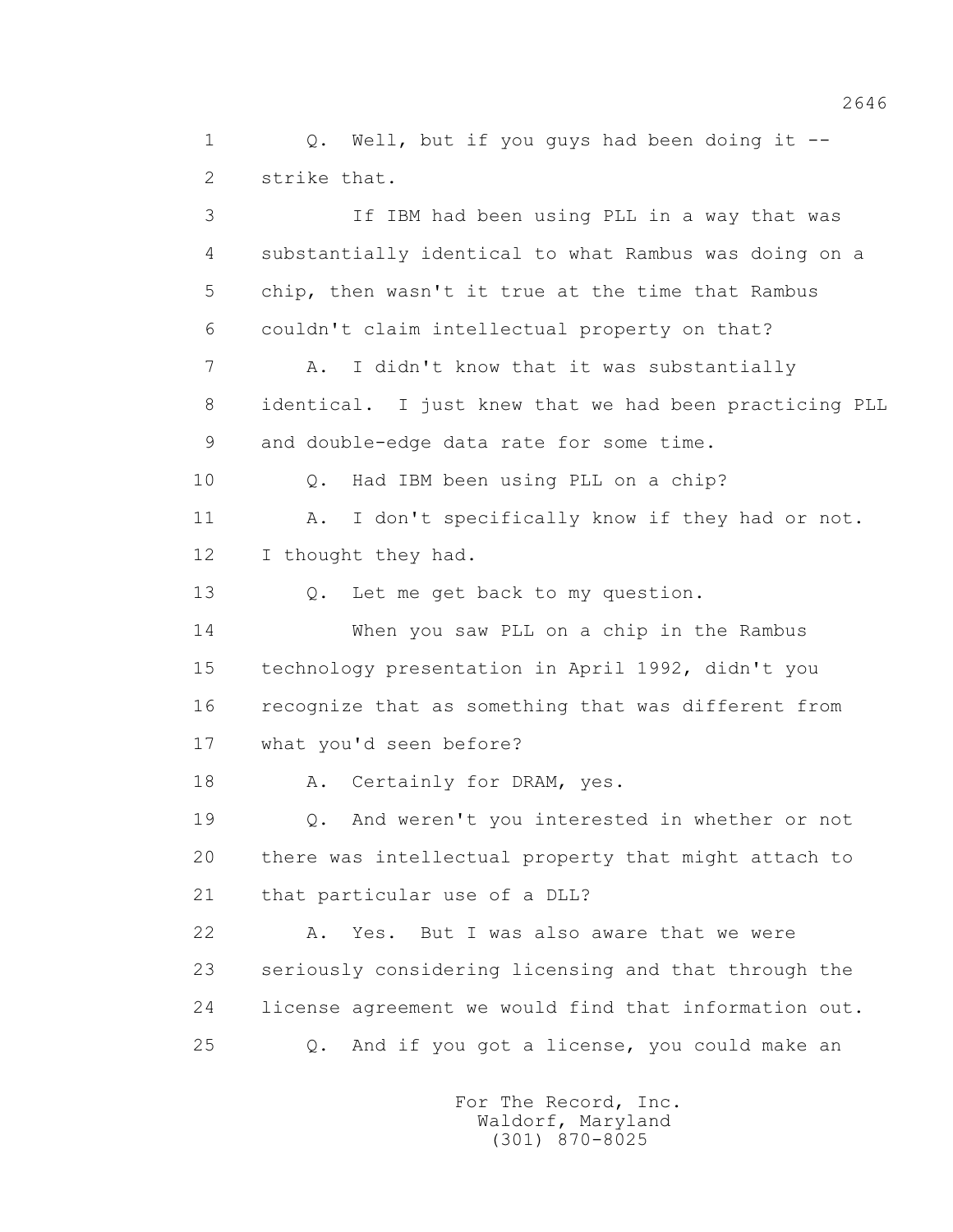1 RDRAM that had a DLL or PLL on a chip; right? 2 A. Yes. 3 Q. Now, that document that we just looked at is 4 dated April 30, 1992; correct? 5 A. Yes. 6 Q. And the next day, on May 1, 1992, you attended 7 a presentation by an in-house IBM lawyer named 8 J. Walter about Rambus patents; correct? 9 A. I don't remember that specifically, but I 10 worked with Jerry Walter from time to time. 11 0. And you were part of --12 MR. WEBER: Excuse me, Your Honor. My name is 13 Howard Weber and I represent IBM. 14 JUDGE McGUIRE: Could you stand up -- 15 MR. WEBER: My name is Howard Weber. 16 JUDGE McGUIRE: Are you an attorney with IBM? 17 MR. WEBER: No. I'm an attorney with 18 Hogan & Hartson representing IBM in this matter and 19 this witness. 20 And from counsel's description of this 21 document, it sounds as if there may be some -- 22 MR. PERRY: It's your privilege log. That's 23 all I've got. 24 MR. WEBER: Excuse me. I was just afraid that  $25$  there may be a  $-$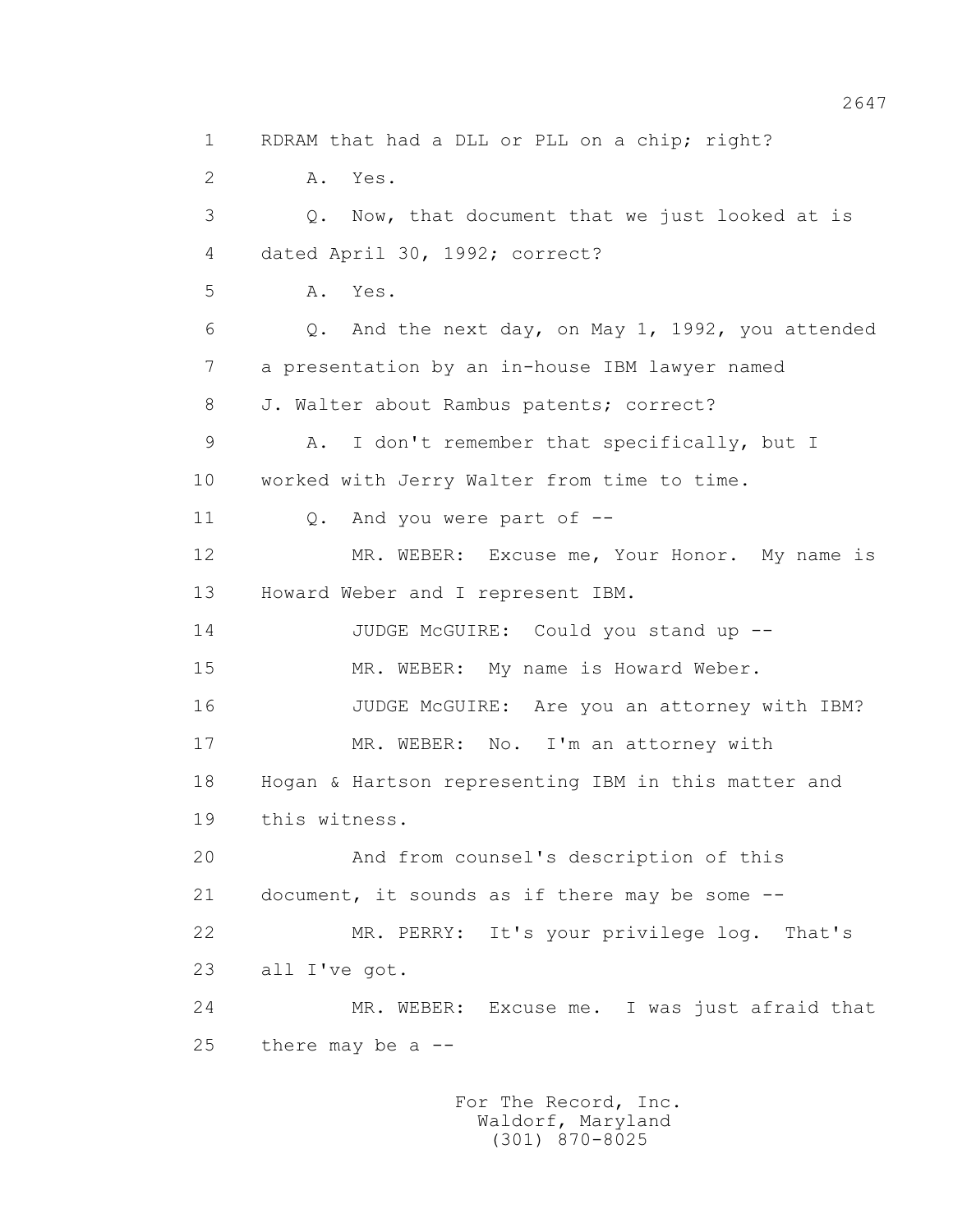1 JUDGE McGUIRE: I appreciate your concern, 2 counselor, but I think we've got this under control. 3 MR. WEBER: Thank you. 4 MR. PERRY: I wasn't going to ask about the 5 discussion of the document. I was using the 6 description that's on the privilege log. 7 JUDGE McGUIRE: Right. 8 MR. PERRY: Which, to Mr. Kelley's fairness, 9 doesn't include his name. 10 JUDGE McGUIRE: But just from this point on, 11 don't hesitate to err on the side of caution for any 12 evidence that's been marked for in camera treatment, so 13 that's fine. 14 MR. WEBER: Thank you. 15 And may I see the -- just one second. I'm 16 sorry, Your Honor. 17 Can I see the entry you're --18 (Pause in the proceedings.) 19 Okay. I guess he can go ahead, although -- 20 MR. PERRY: I'm done. 21 MR. WEBER: Okay. 22 MR. PERRY: Thank you. 23 BY MR. PERRY: 24 Q. Were you part of the Arzubi staff? 25 A-R-Z-U-B-I.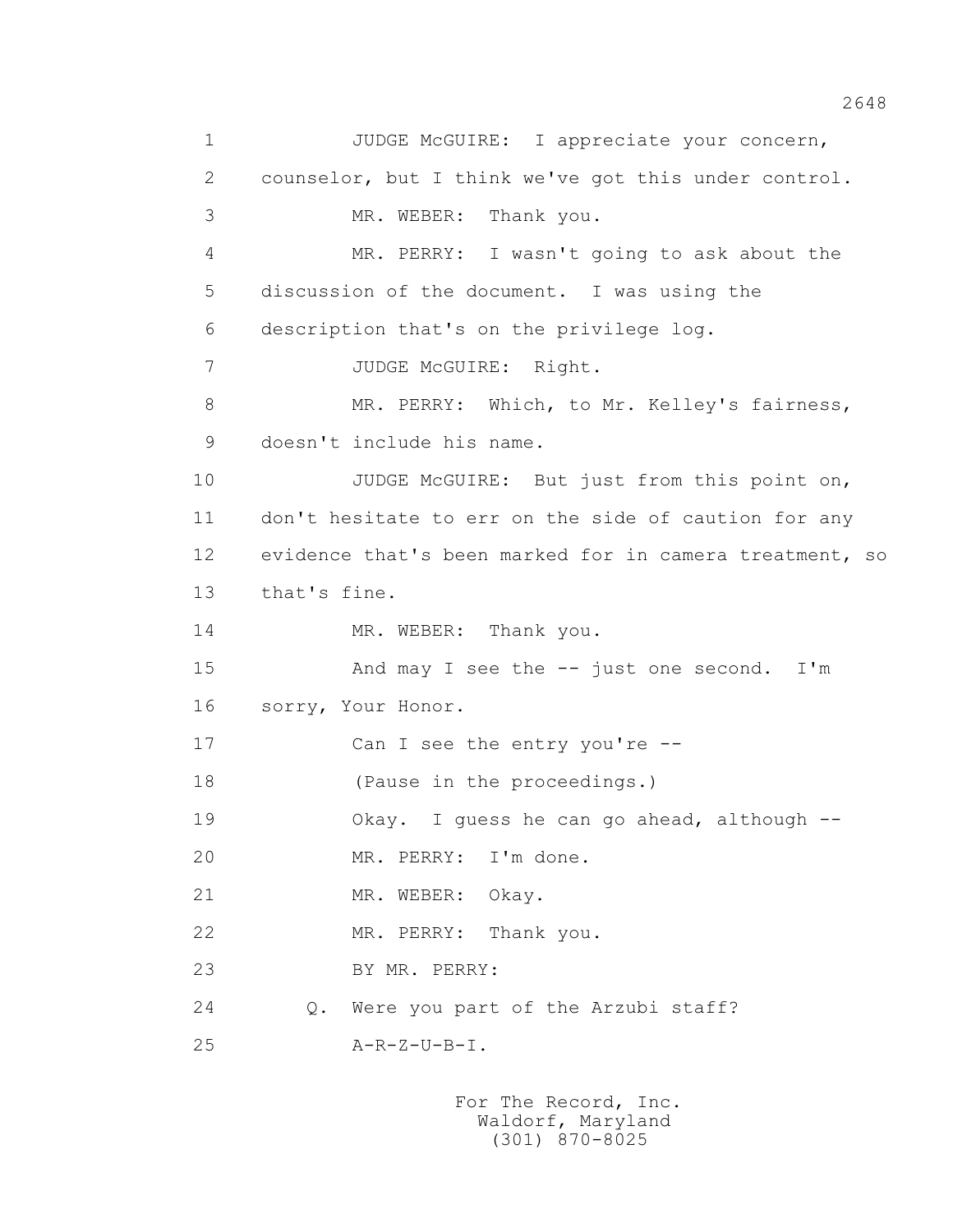1 Was there someone named Arzubi at IBM? 2 A. Yes. 3 Q. Were you part of his staff? 4 A. I was under him, yes. 5 Q. Now, we were talking about May 1, 1992. 6 A week later you went to New Orleans for the 7 JEDEC meeting; right? 8 A. Yes. 9 Q. That was around May 7 to 8, 1992; correct? 10 A. Yes. 11 0. And Mr. Crisp was there on behalf of Rambus; 12 correct? 13 A. Yes. 14 Q. And you told us yesterday that at that May 1992 15 meeting you refused to allow Mr. Crisp to present the 16 Rambus DRAM for standardization by JEDEC; correct? 17 A. Yes. 18 Q. And you made that decision on your own; right, 19 without consulting anybody else? 20 A. Yes. That's correct. 21 Q. And you made that decision after Mr. Crisp 22 told you that Rambus could not agree at that time to 23 the licensing portion of the JEDEC patent policy; 24 right? 25 A. He told me at that time that he did not agree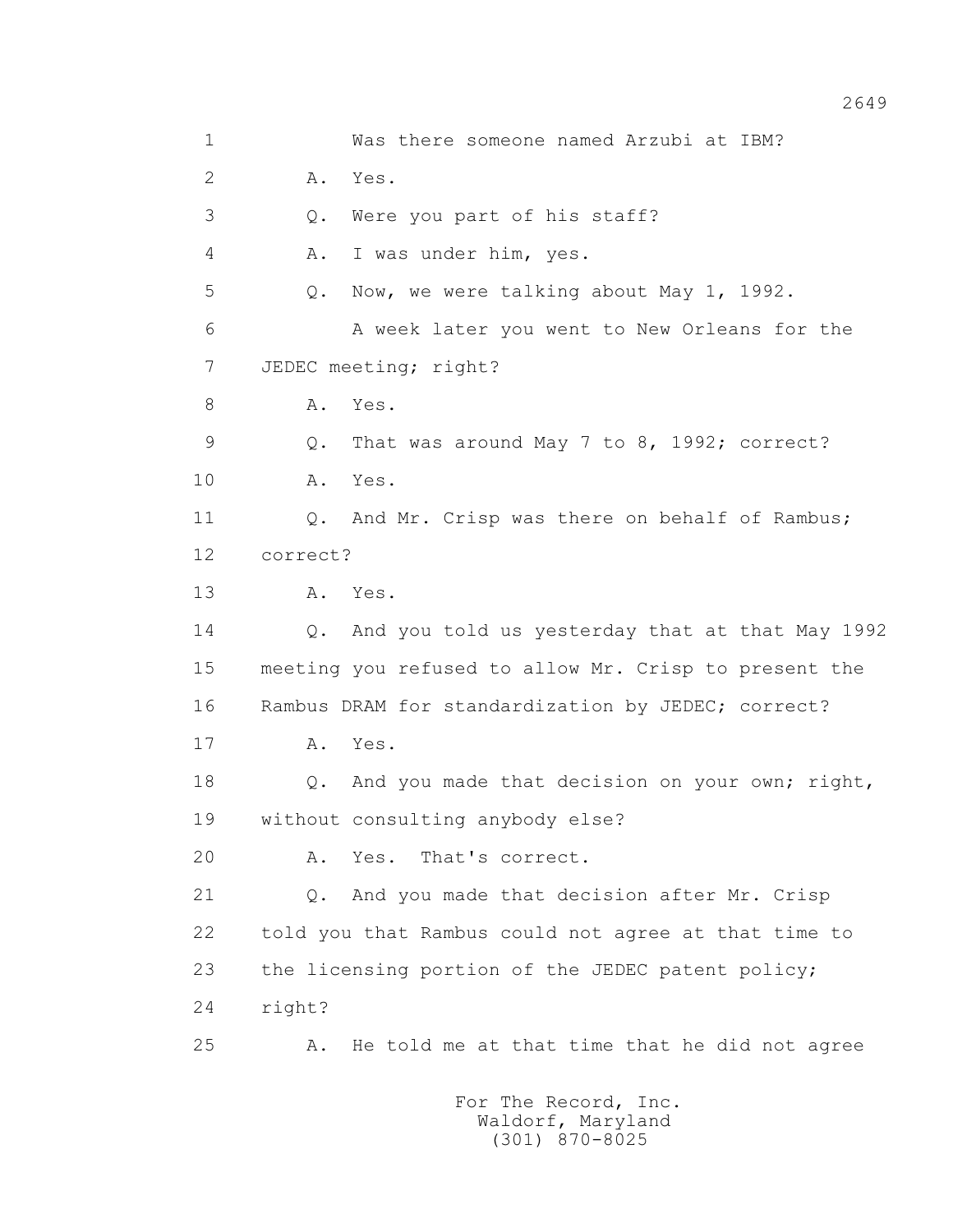1 with the licensing policy on the intellectual property 2 that pertained to the presentation that he wanted to 3 make. 4 Q. And Mr. Crisp had asked you what those 5 licensing requirements were; right? 6 A. No, he did not. 7 Q. Didn't you use a 1 percent royalty figure in 8 talking to Mr. Crisp at that 1992 New Orleans meeting? 9 A. No. 10 Q. Didn't you tell Mr. Crisp what "reasonable" 11 meant according to JEDEC policy? 12 A. No. 13 Q. Did you tell him that IBM's standard rates were 14 in the 1 percent to 5 percent range? 15 A. No, I did not. 16 Q. Now, you knew at the time, didn't you, as the 17 committee chairman, that EIA required that a member be 18 allowed to present its technology for standardization 19 without agreeing in advance to the licensing 20 restrictions? Right? 21 A. No, I did not understand that. 22 Q. Well, you said yesterday that the ANSI, 23 A-N-S-I, patent policy guidelines had been circulated 24 at JEDEC from time to time. Do you remember that? 25 A. Yes.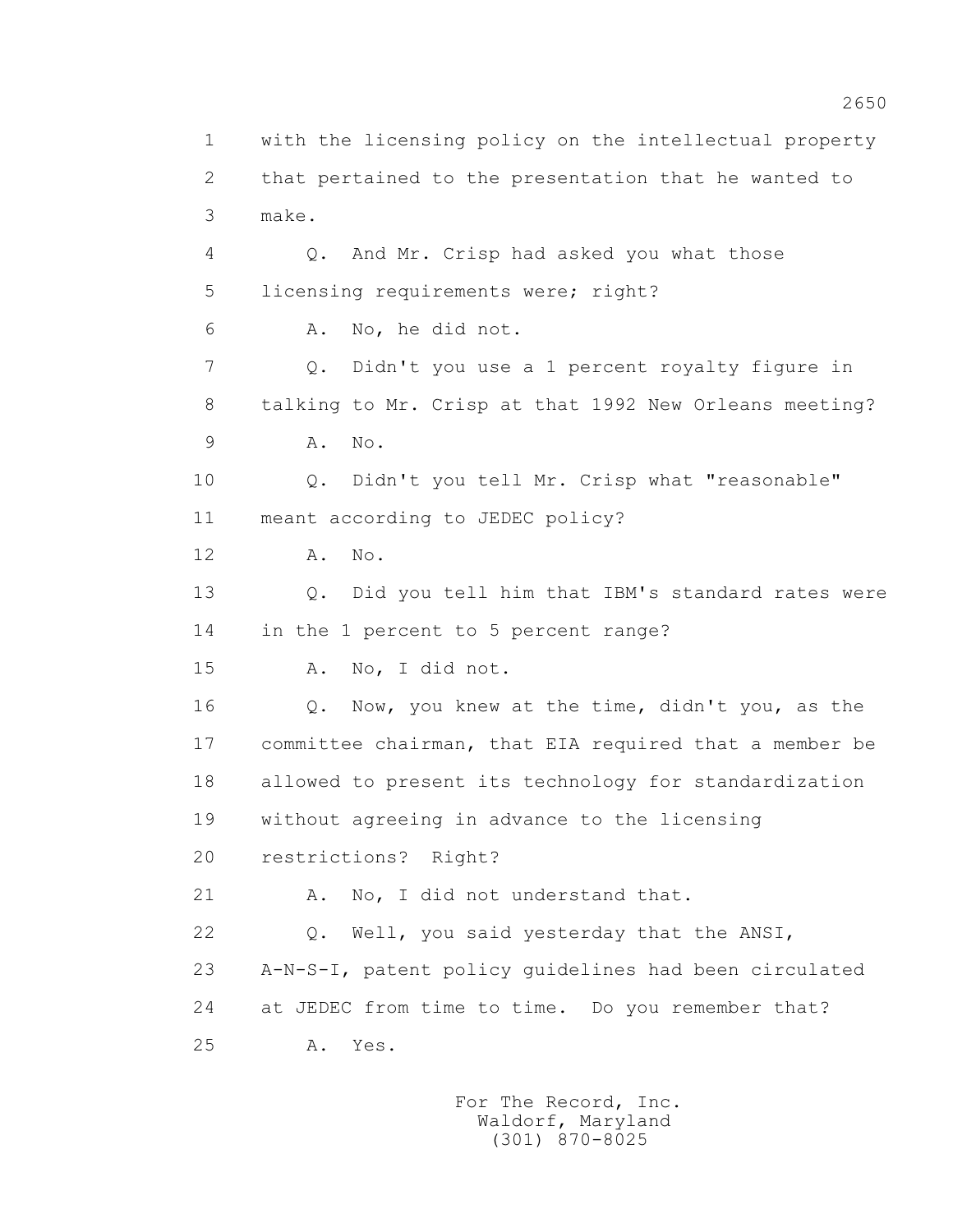1 0. Well, let's take a moment and look at them. 2 That's CX-355. 3 I think you have it there, but just to save 4 time, it's a small document. I don't want to add to 5 your pile. 6 A. Uh-huh. 7 Q. Now, if you look on the first page, you'll see 8 that Mr. McGhee is attaching the ANSI guidelines for 9 implementation of the ANSI patent policy. Do you see 10 that? 11 A. Yes. 12 Q. And I think yesterday we looked at page 2, but 13 what I'd like to ask you to look at is page 3 where the 14 guidelines start. 15 You've read these guidelines before? 16 A. Yes. 17 Q. I'll ask you to look at page 6 of the exhibit. 18 There's a section entitled Early Indication of 19 a Willingness to License on page 6. 20 And I'll ask you to turn the page to the last 21 paragraph in that section, which appears at the top of 22 page 7 of this document. 23 Go ahead and read that to yourself, Mr. Kelley. 24 (Pause in the proceedings.) 25 A. Okay.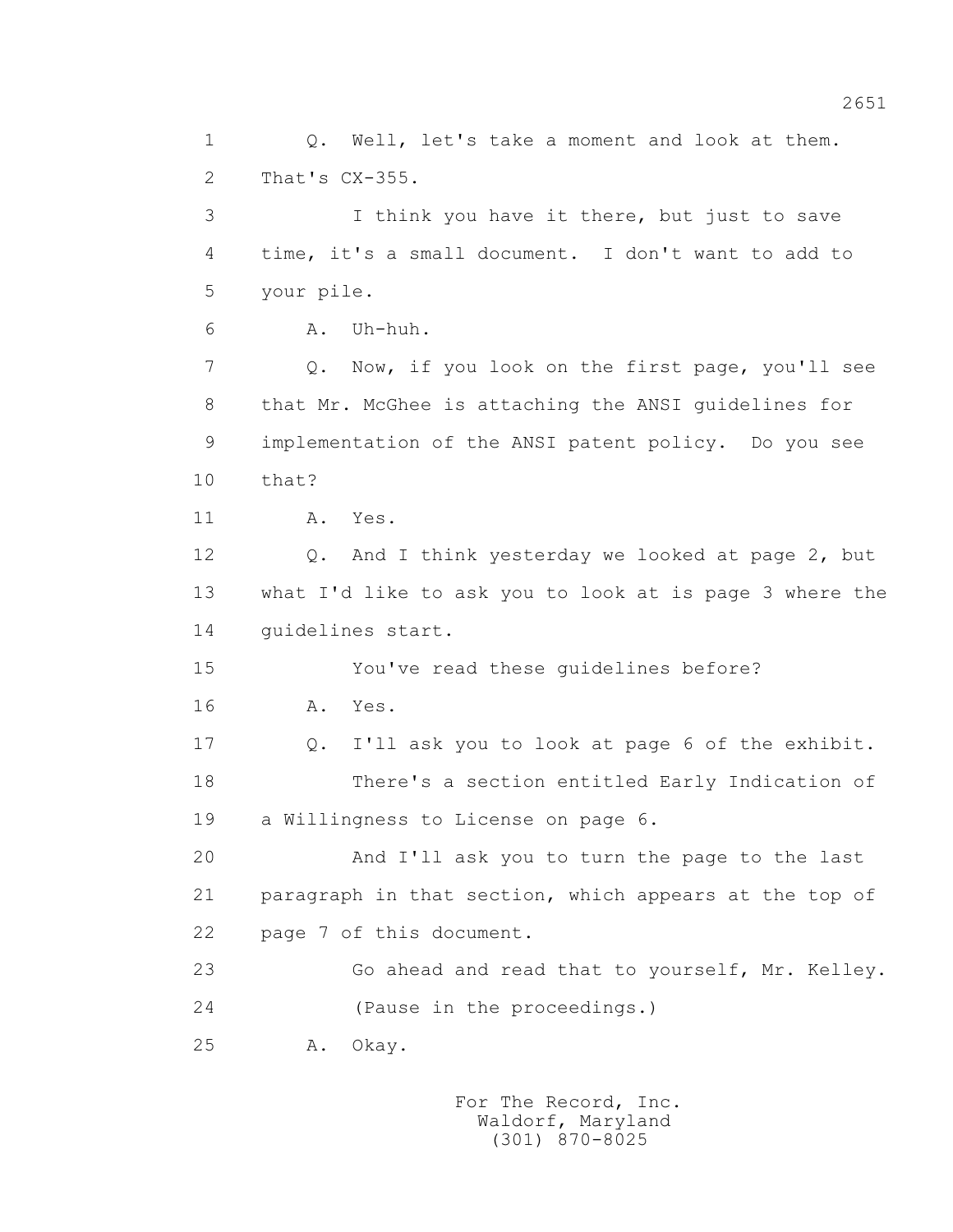1 0. Do you see that the last sentence in that 2 paragraph says, "While participants in the standards 3 development effort might consider a refusal to provide 4 assurances or a refusal to commit to offer acceptable 5 licensing terms and conditions as a ground for favoring 6 an alternative technology, the patent holder is only 7 required to provide assurances called for by the patent 8 policy prior to the final approval of the proposed 9 standard as an American National Standard." 10 Do you see that? 11 A. Yes, I do. 12 Q. And didn't you understand at the time in May of 13 1992 that EIA's policy, for legal reasons, was that a 14 member did not have to provide licensing assurances to 15 have the right to present its technology for 16 standardization? Right? 17 A. That's true, but there's a "but." 18 Q. I'll get to the "but." 19 You didn't tell Mr. Crisp that he had the right 20 to wait until after he had presented to give you an 21 answer to your question about agreeing to the licensing 22 provisions? 23 A. I didn't believe I had to because of the 24 "but." 25 Q. You didn't tell him -- let's establish that.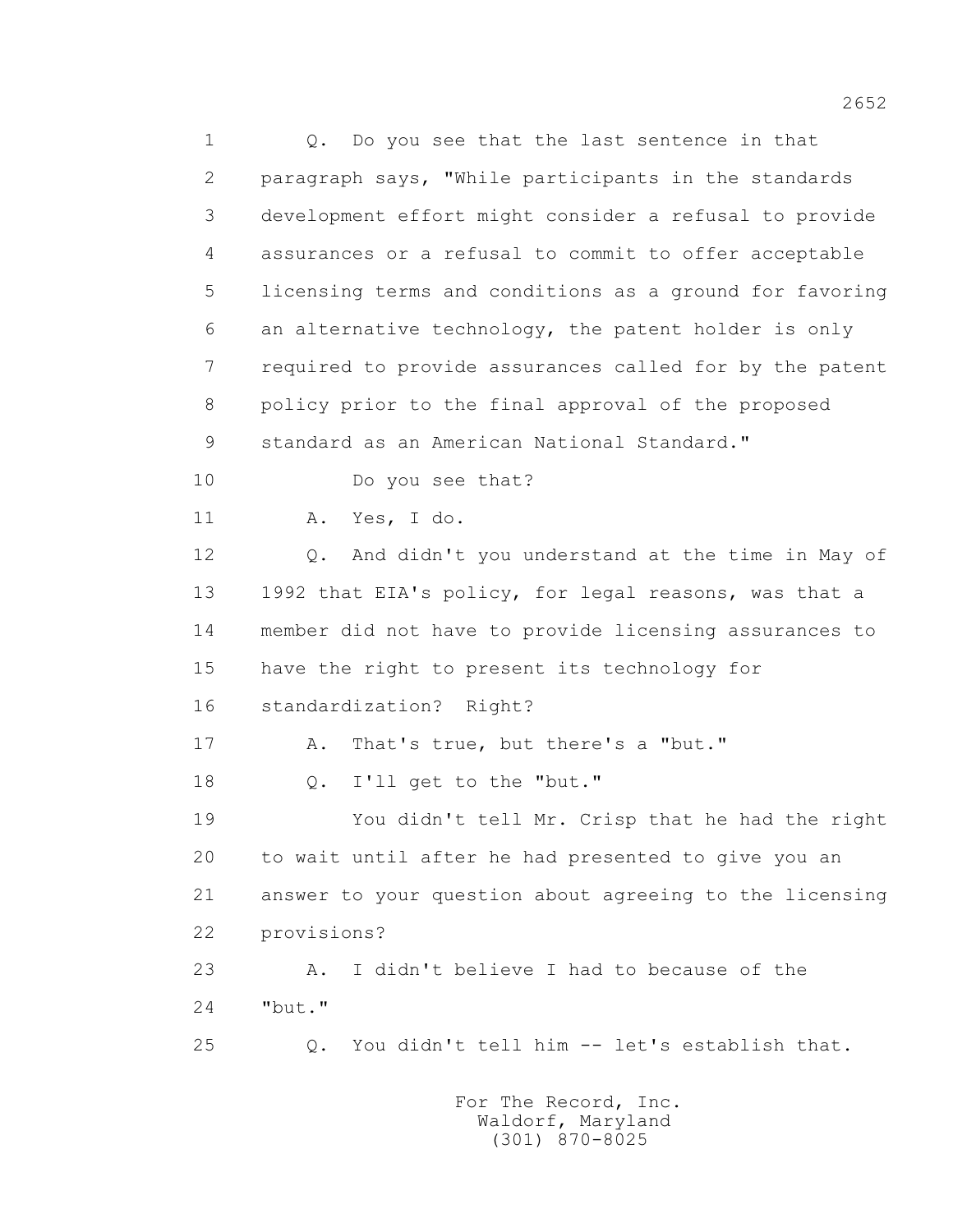1 A. Yes.

2 Q. It's true that you didn't tell him?

3 A. Yes.

4 Q. What's the "but"?

 5 A. The "but" is that the JC-42 committee had added 6 additional requirements to the patent policy of JC-42 7 beginning at this time frame, and one of the additional 8 requirements was that the chairman was instructed to 9 ask presenters if their company held intellectual 10 property under presentation and, if so, did they agree 11 with the JEDEC patent policies.

12 Q. When did the committee add that requirement?

13 A. I believe it was at that meeting.

14 Q. At that meeting?

15 A. Yes.

 16 Q. Now, Mr. Crisp came to you before the meeting, 17 didn't he?

 18 A. He came to me at the beginning of my task 19 group, which was well after we started the meeting.

 20 Q. So just prior to him coming to you, the 21 committee had adopted a new requirement of the type you 22 just said; is that right?

23 A. Yes.

24 Q. Was there a vote on that?

25 A. Yes, there was.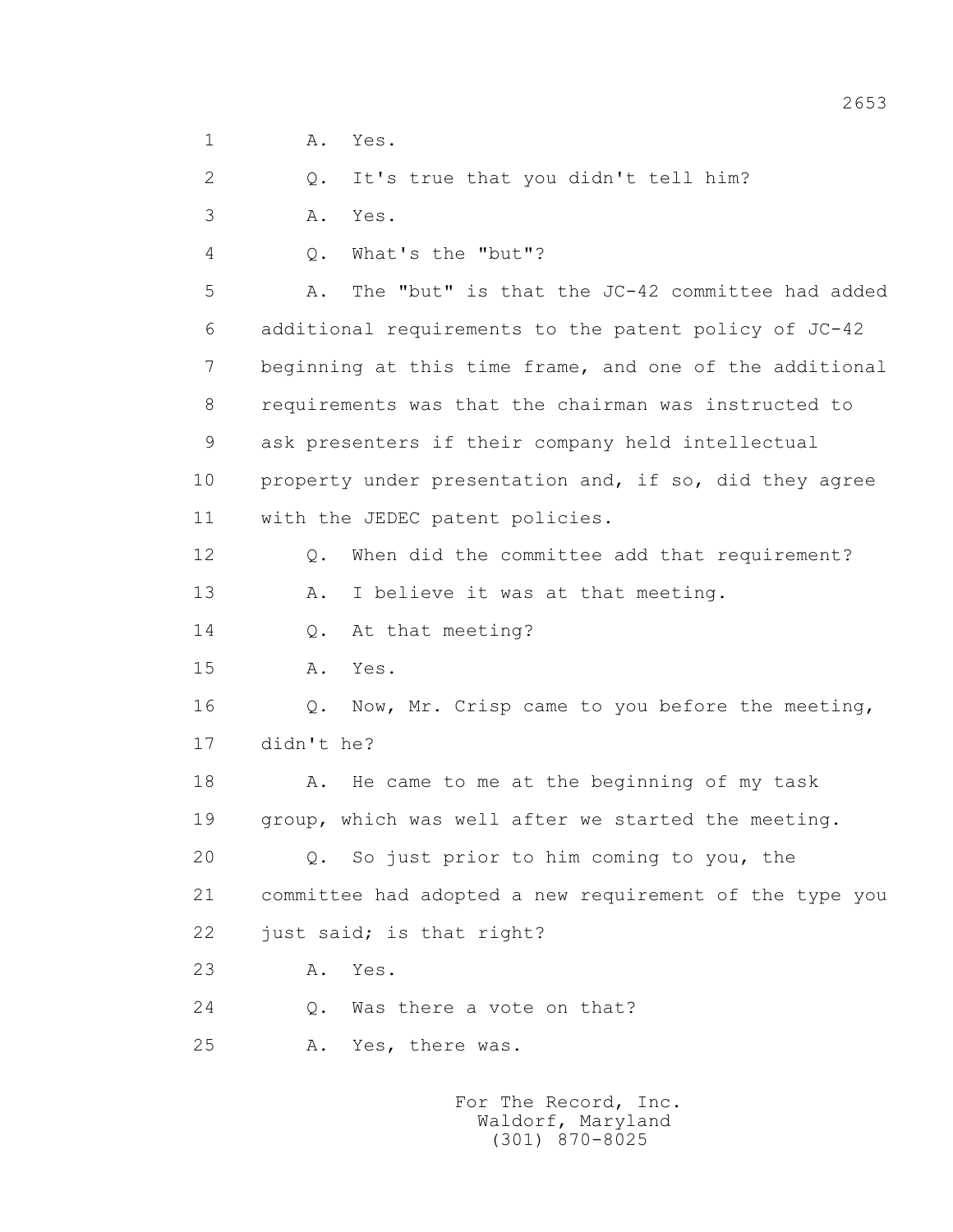1 0. Is it recorded in the minutes? 2 A. I don't remember if it's recorded in the 3 minutes, but I saw it. I was there. 4 Q. Have you ever seen any written evidence of this 5 new requirement being adopted by vote at the May '92 6 JEDEC meeting in New Orleans? 7 A. I don't remember seeing written evidence, no. 8 Q. Who proposed this new requirement? 9 A. Jim Townsend. 10 Q. Did he say why he was proposing it? 11 A. Yes. He had experience -- 12 Q. No. Just yes or no? 13 A. Repeat the question. 14 Q. Did he say why he was proposing it? 15 A. Yes. 16 Q. Had you known in advance that he was going to 17 propose it? 18 A. Yes. I knew from the February meeting because 19 at the February meeting he told us that he was going to 20 make a proposal and in fact he started some of the 21 practices of that proposal at the February meeting. 22 Q. Now, what was the new requirement again? 23 A. The new requirement was multifaceted. The 24 first thing that he mentioned was the addition of a 25 patent tracking list.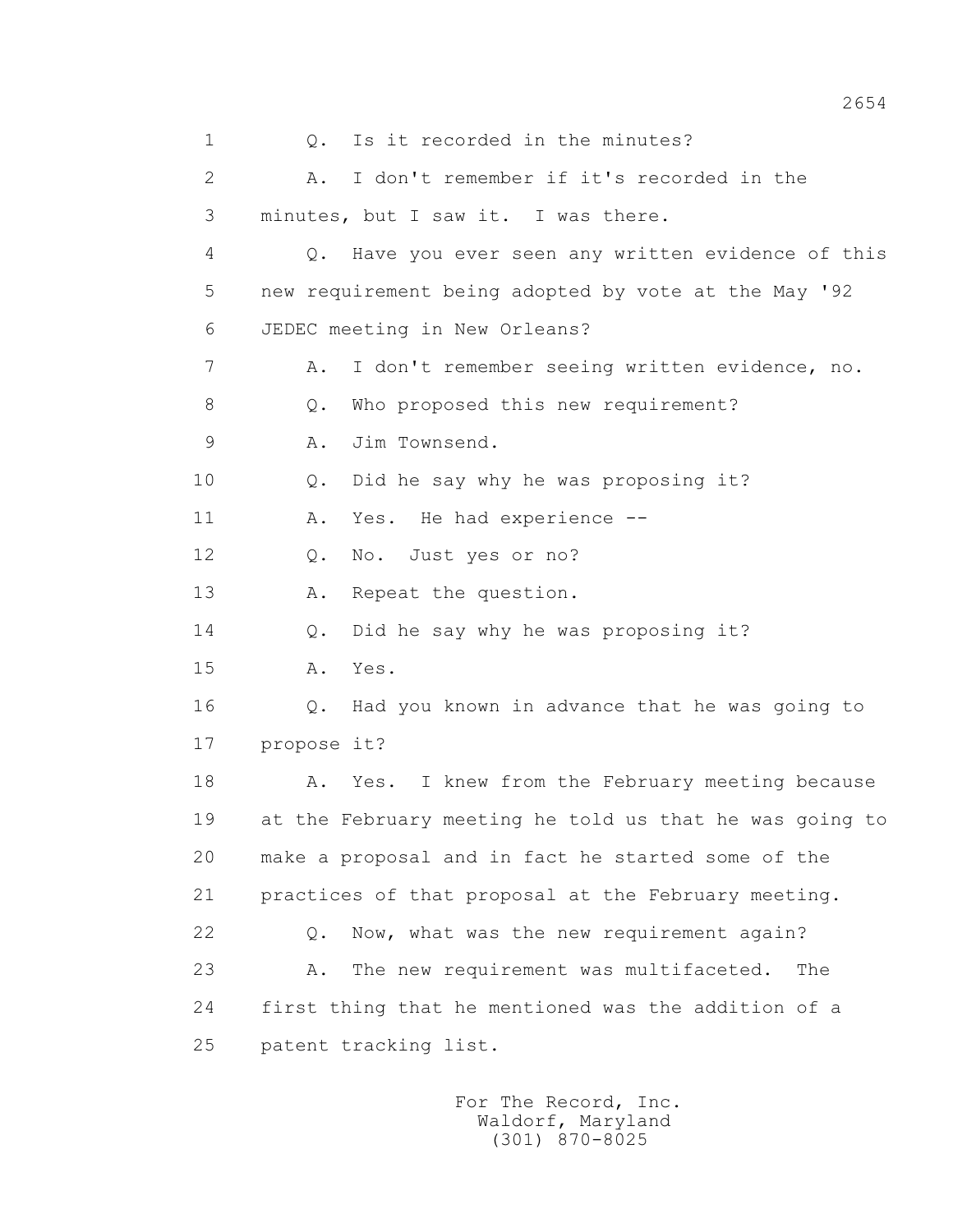1 0. I'm asking now about the new requirement that 2 relates to whether or not Rambus could present its 3 technology without agreeing in advance to the licensing 4 restrictions. What was that new requirement that you 5 described? 6 A. The requirement that chairpersons were required 7 to ask presenters if their company held intellectual 8 property on the proposal that they wanted to present 9 and, if so, did they agree with the JEDEC patent 10 policy. 11 Q. And was part of that requirement that if the 12 member said, We don't agree, they couldn't present the 13 technology for standardization? 14 A. That was my understanding, yes. 15 Q. Did anyone at JEDEC 42.3 get any legal advice 16 on whether or not that might be a violation of the 17 antitrust laws? 18 MR. OLIVER: Objection on a lack of 19 foundation.

20 BY MR. PERRY:

 21 Q. As far as you know, did anyone on behalf of 22 JEDEC 42.3 seek legal advice with respect to the 23 legality of that requirement?

24 A. Not to my knowledge.

25 Q. And you were empowered by that requirement to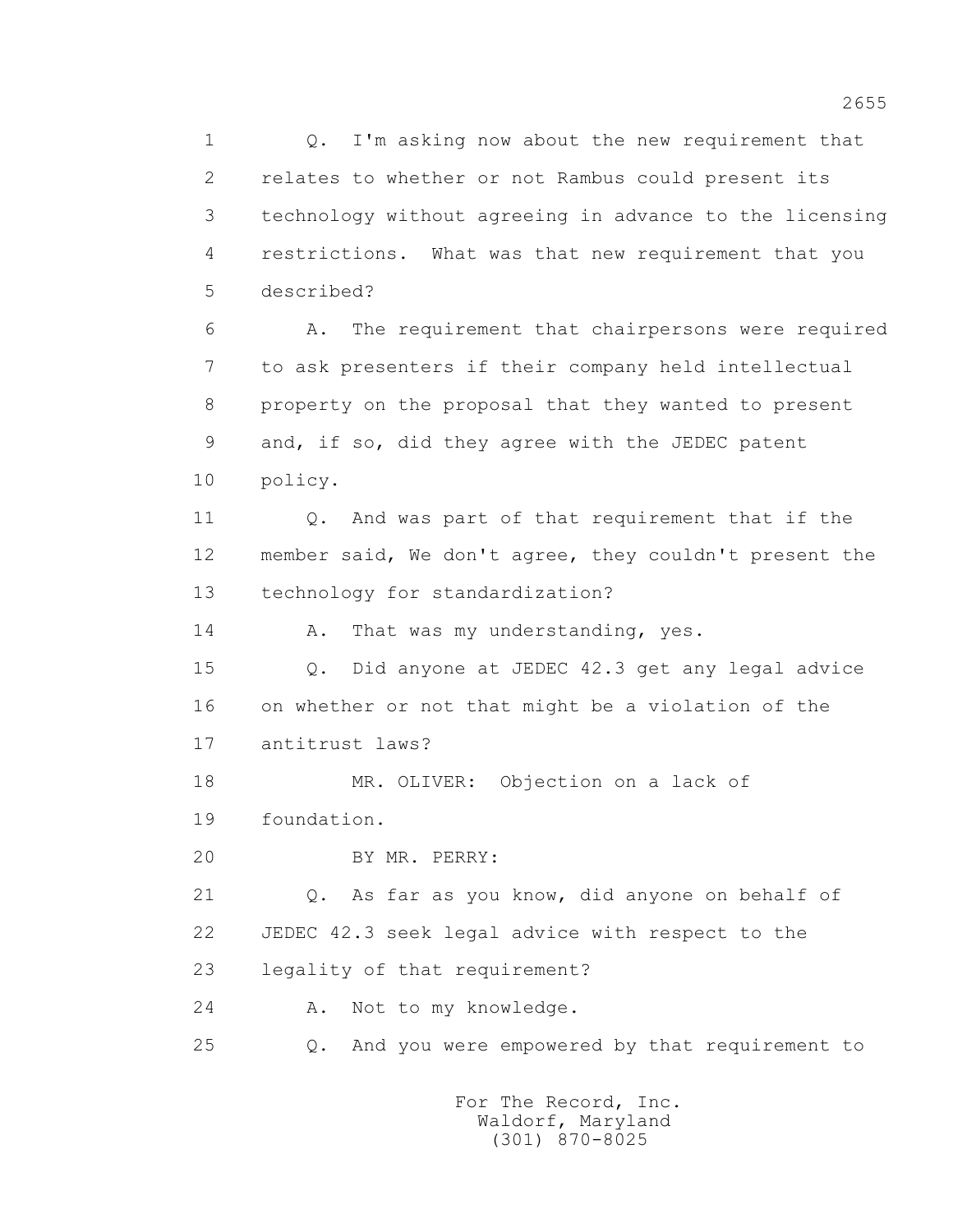1 tell Mr. Crisp that Rambus could not even present its 2 technology for standardization at the May '92 meeting; 3 right?

 4 A. Yes. I asked Richard to go back to Rambus to 5 get agreement.

 6 Q. But you told him he couldn't present 7 technology; right?

8 A. Yes.

 9 Q. Now, you didn't tell Mr. Crisp that two weeks 10 before you had written a presentation that said there 11 was a risk to IBM if Rambus became a standard, did 12 you?

 13 A. No. I don't believe that's what I said in 14 that statement. I believe that the risk was not 15 licensing.

 16 Q. You didn't tell Mr. Crisp that you had prepared 17 or assisted in the preparation of a presentation two 18 weeks before that said if Rambus fails to become 19 standard, it is business as usual for Burlington and 20 the SDRAM has a significant chance of being standard? 21 You didn't tell him that, did you?

22 A. No, I did not.

 23 Q. You didn't tell anyone else at the meeting 24 that you had written those words or participated in 25 the drafting of those words two weeks earlier, did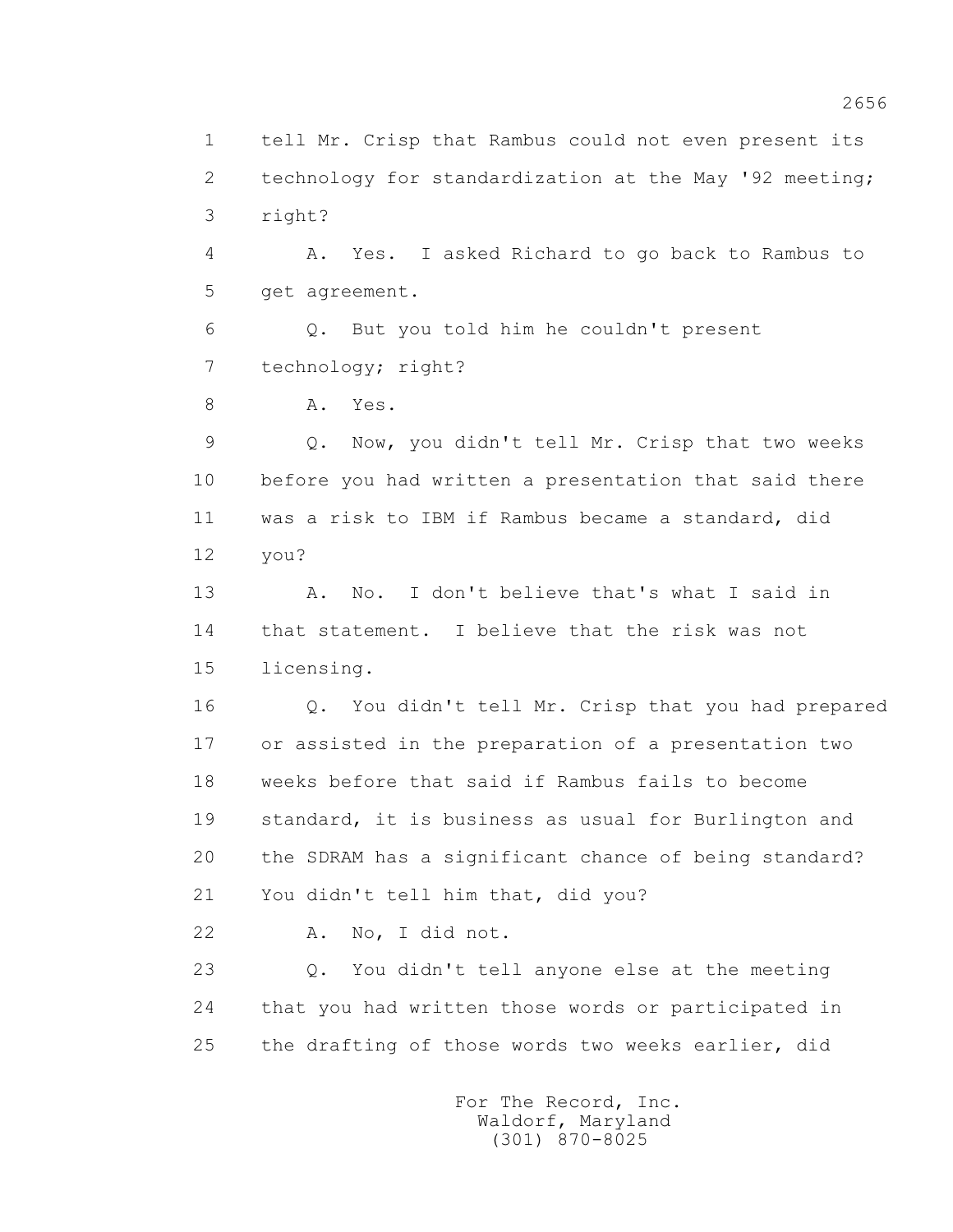1 you?

 2 A. No, I didn't. 3 Q. Now, looking back, do you think it would have 4 been more appropriate to have someone else take the 5 responsibility for talking to Mr. Crisp about whether 6 or not RDRAM technology could be presented for 7 standardization? 8 MR. OLIVER: Objection, Your Honor. Calls for 9 speculation. 10 JUDGE McGUIRE: Sustained. 11 BY MR. PERRY: 12 Q. Rambus was the only member company of JEDEC in 13 your twelve-year or more history of going to JEDEC 14 meetings that you told they couldn't present a 15 proposal; right? 16 A. No. 17 Q. You know I said "member company of JEDEC." Did 18 you hear me say that? 19 A. I need to explain. 20 Q. Let me first establish that you've answered the 21 question I asked. 22 Was Rambus the only member company of JEDEC in 23 your long period of time in going to JEDEC meetings 24 where you, Gordon Kelley, told that member company 25 they could not present a technology for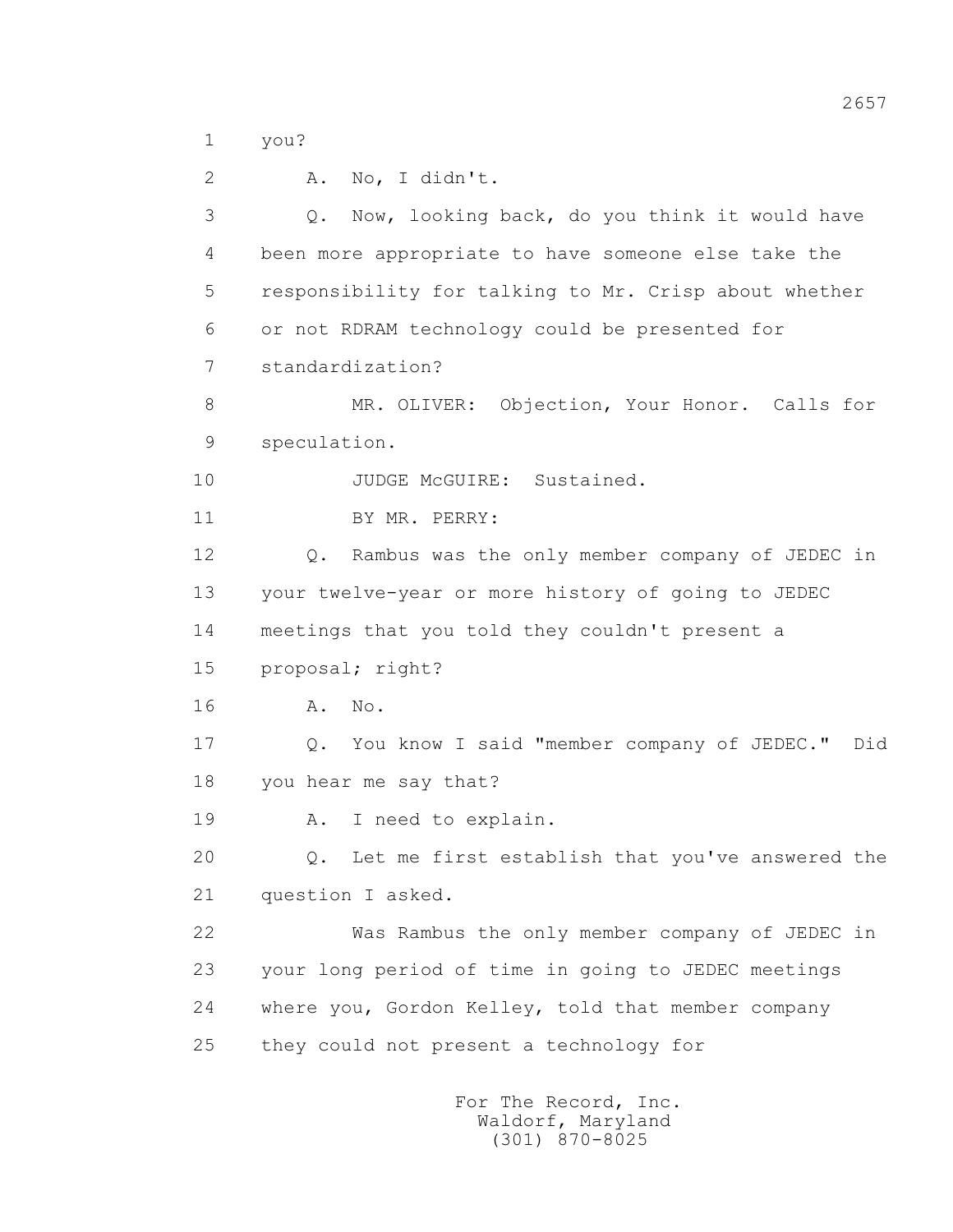1 standardization?

2 A. No.

3 Q. Who else was there?

 4 A. Texas Instruments had brought a visitor, a 5 nonmember, and first the nonmember wanted to make a 6 presentation at the meeting and I told the nonmember 7 representative of his company that he could not, and 8 then Texas Instruments, who was a member, asked if they 9 could make the presentation on behalf of the other 10 company and I told him that they could not. 11 0. Because it was clear it was really just a 12 presentation of the nonmember; right? 13 A. Yes. 14 Q. So putting that aside, putting that one aside, 15 was Rambus the only member company that you ever told 16 they couldn't present their technology for 17 standardization at JEDEC? 18 **A.** Yes. 19 Q. Well, let's go back to that joint development 20 project between IBM and Siemens. That was going on in 21 the spring of '92; right? 22 A. Yes. 23 Q. And after you came back from the May '92 JEDEC 24 meeting, you gave a presentation about Rambus to a 25 group of about 30 engineers; correct?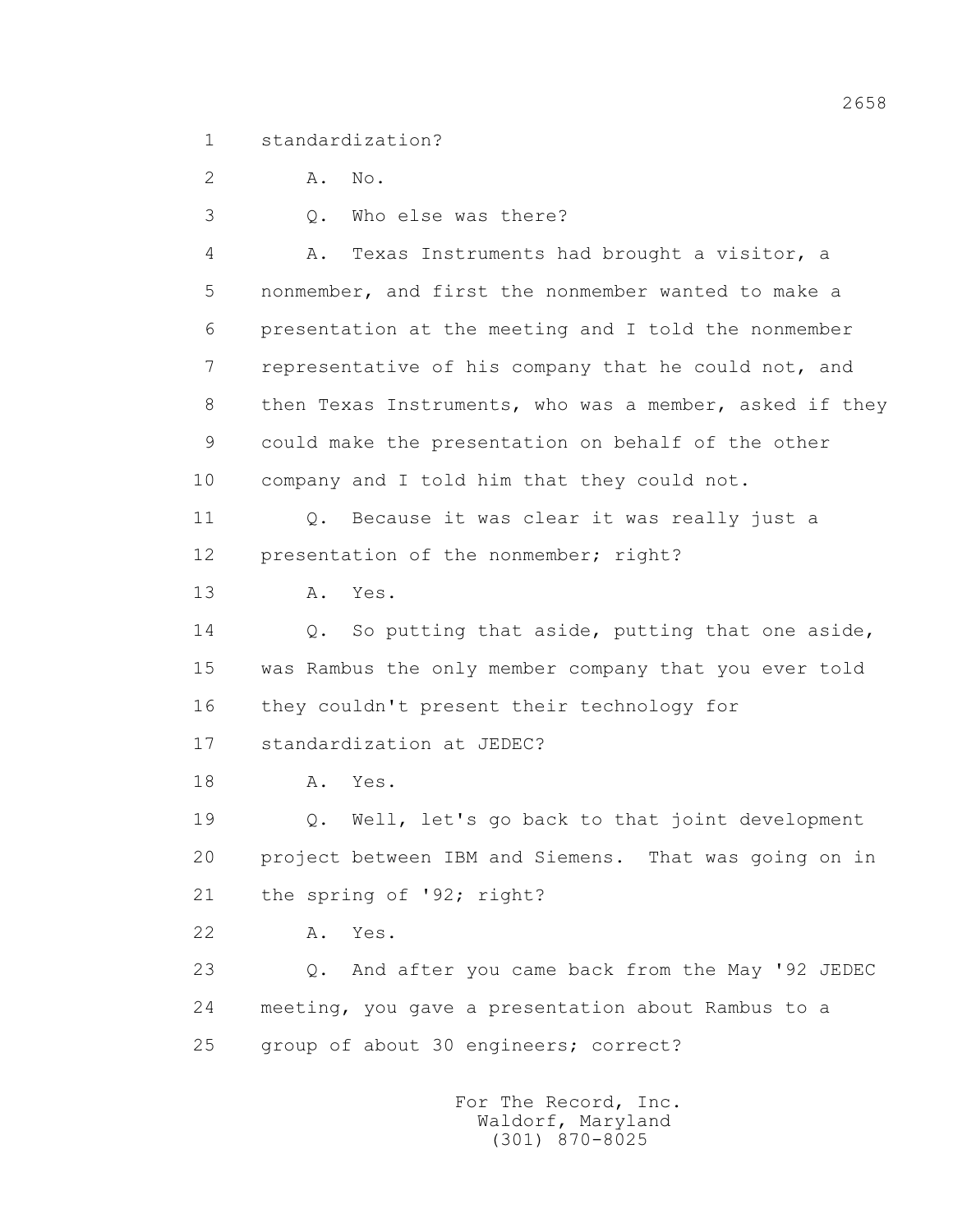1 A. Yes. 2 Q. Half of them IBM engineers, half of them from 3 Siemens; right? 4 A. Yes. 5 Q. And I've been using Infineon as Siemens 6 interchangeably. You know that there was a name 7 change? 8 A. Yes, I do. 9 Q. Back then it was known as Siemens; right? 10 A. Yes. 11 0. And in that presentation that you made to this 12 group of 30 engineers, you compared the SDRAM to 13 Rambus; right? 14 **A.** Yes. 15 Q. And I think we showed a chart that you used 16 this morning. 17 Let's pull up RX-303. 18 Do you need another copy of this, Mr. Kelley? 19 A. No. I can see it on the screen. 20 Q. Now, you described some of these entries this 21 morning, and I'm not going to ask you to go back over 22 that. 23 I am going to ask you if you were looking at 24 any notes or other materials related to the May 1992 25 JEDEC meeting when you prepared this.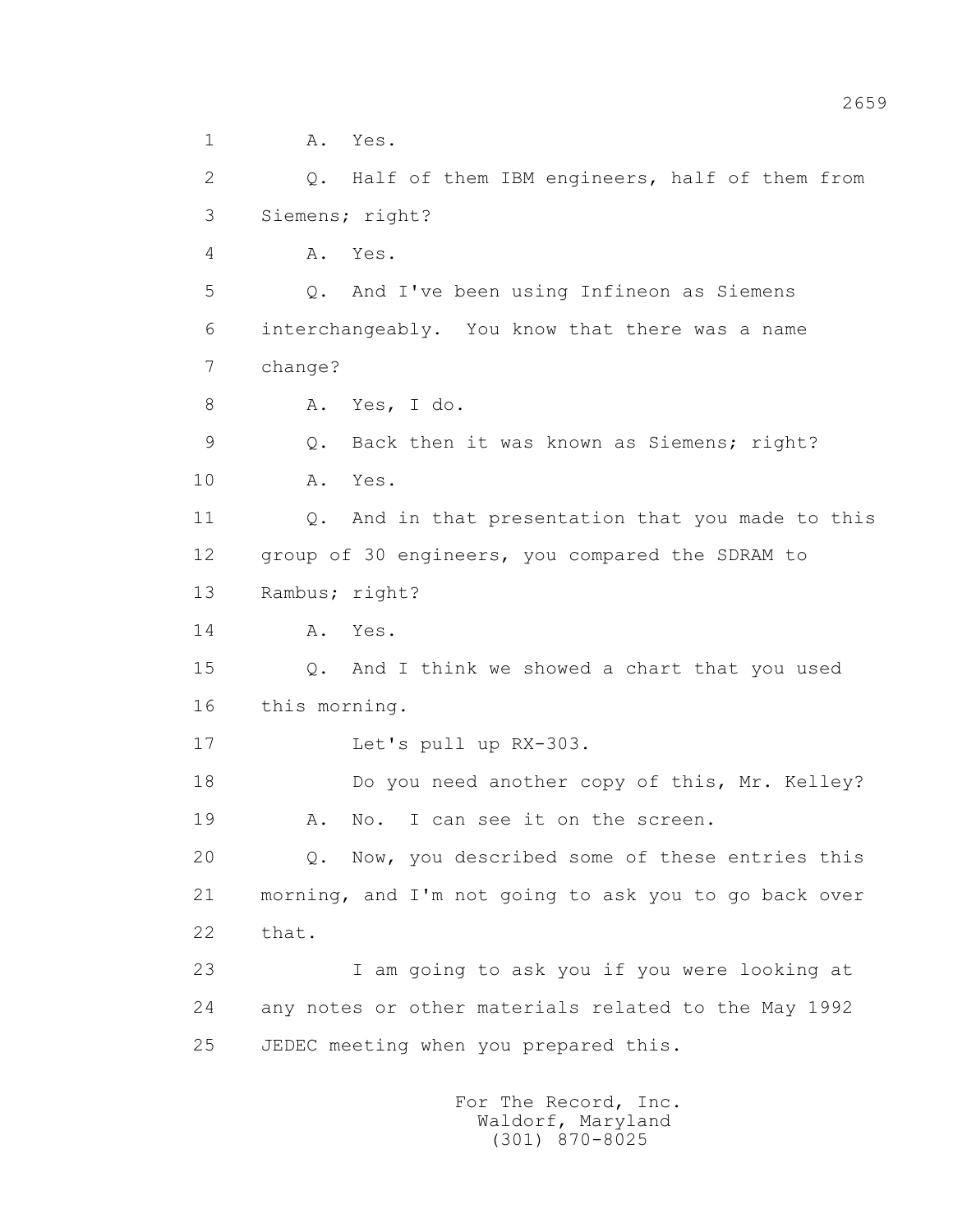1 A. I prepared it from notes that I took mentally 2 at the meeting, yes. 3 Q. Now, you testified earlier that I believe one 4 of the reasons why Mark Kellogg started going is, once 5 you became the chairman, you needed someone to take 6 really good notes because you were running the meeting; 7 is that right? 8 A. No. 9 Q. Okay. Let me ask it again a different way. 10 Did Mark -- once Mark Kellogg started going to 11 JEDEC meetings with you, did you use his notes of the 12 meeting as a guide, in part, to prepare your trip 13 reports for the meeting? 14 A. In part, yes. 15 Q. Well, let's look at his notes of the May '92 16 meeting, I believe, RX-290. 17 May I? 18 JUDGE McGUIRE: Yes. 19 BY MR. PERRY: 20 Q. Do you recognize his handwriting? 21 A. Yes. 22 Q. And by "his" I meant Mark Kellogg. 23 A. Yes. 24 Q. And these notes say at the top on the first 25 page "JEDEC JC-42.3 meeting New Orleans 5-7-92." Do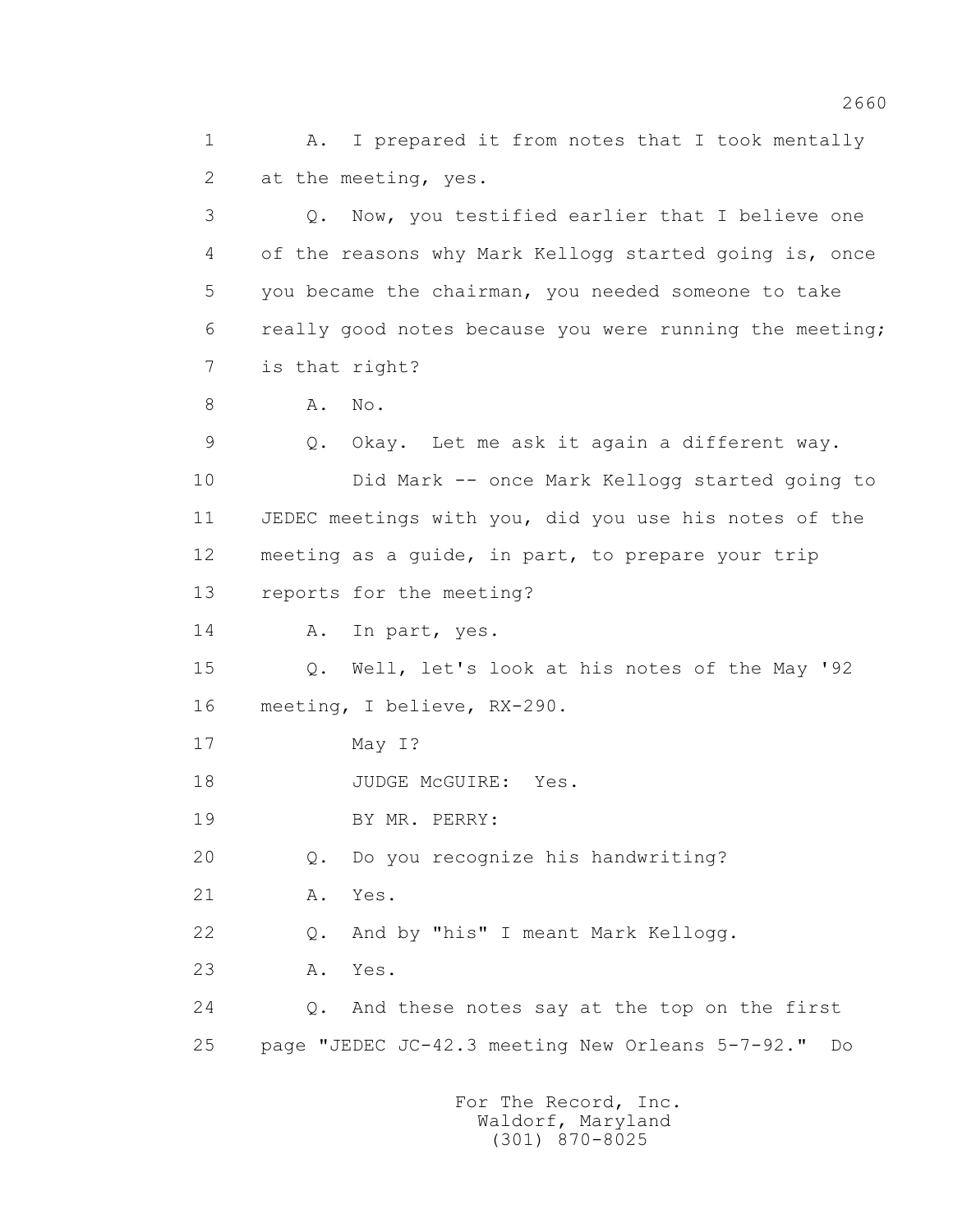1 you see that?

 2 A. Yes. 3 Q. Well, I want to draw your attention to the 4 discussion on page 3 of this Exhibit 290. But to be 5 fair to you, what I'm asking you to do is to read to 6 yourself the first six or seven entries. You can go 7 all the way down to your name, Gordon, and then I'll 8 ask you a few questions. 9 (Pause in the proceedings.) 10 A. Okay. 11 Q. Now, do you see there's a reference next to FUJ 12 that says "two bank because only one customer is enough 13 to force. Two bank low cost adder"? 14 Do you see that? 15 A. Yes. 16 Q. And do you remember the Fujitsu representative 17 saying words to that effect at the May '92 meeting? 18 **A.** Yes. 19 Q. And then there's something where it says 20 "Siemens." Do you see that? 21 A. Yes. 22 Q. Was Mr. Meyer the official JEDEC representative 23 from Siemens at the time? 24 A. Yes. 25 Q. It says: "Kernel," K-E-R-N-E-L, "of chip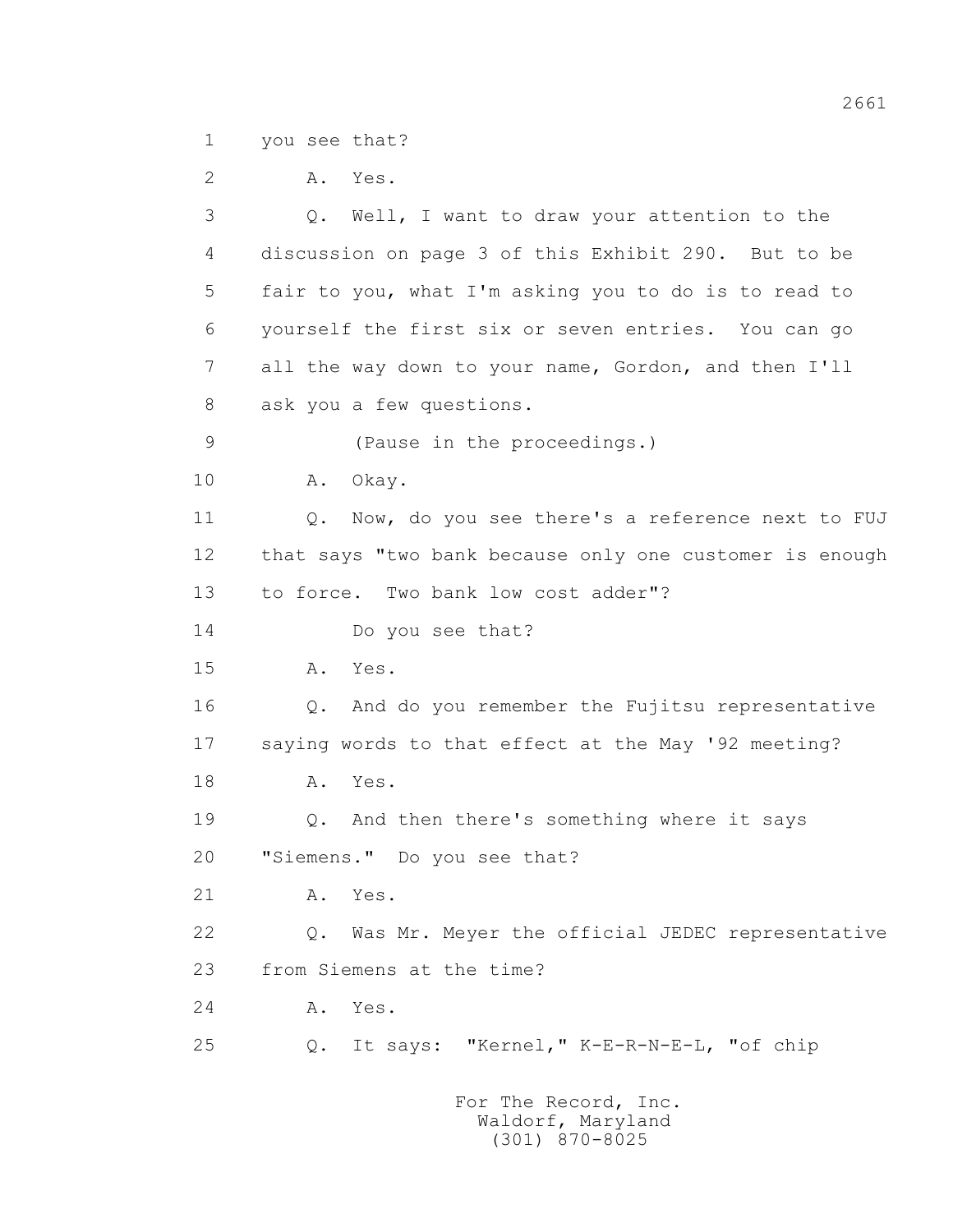1 similar to Rambus. Patent concerns? (No Rambus 2 comments)." 3 Do you remember Mr. Meyer in the meeting 4 talking about the kernel of the SDRAM being similar to 5 Rambus? 6 A. I remember Mr. Meyer in the meeting raising the 7 issue of concern with Rambus and Rambus patents. 8 Q. And do you remember that Rambus declined to 9 comment? 10 A. I believe I do remember that, yes. 11 0. And then down a little bit further it says 12 "NEC." Do you see that? 13 A. Yes. 14 Q. Was Mr. Howard Sussman NEC's representative as 15 of May 1992? 16 A. Yes. 17 Q. Well, next to NEC Mr. Kellogg has written 18 "Rambus international patent 150 pages, Motorola 19 patents/Rambus patent - suspect claims won't hold." 20 Do you see that? 21 A. Yes. 22 Q. Do you remember Mr. Sussman saying at the 23 May '92 meeting that he had looked at a very large 24 Rambus international patent application? 25 A. I remember him bringing up the international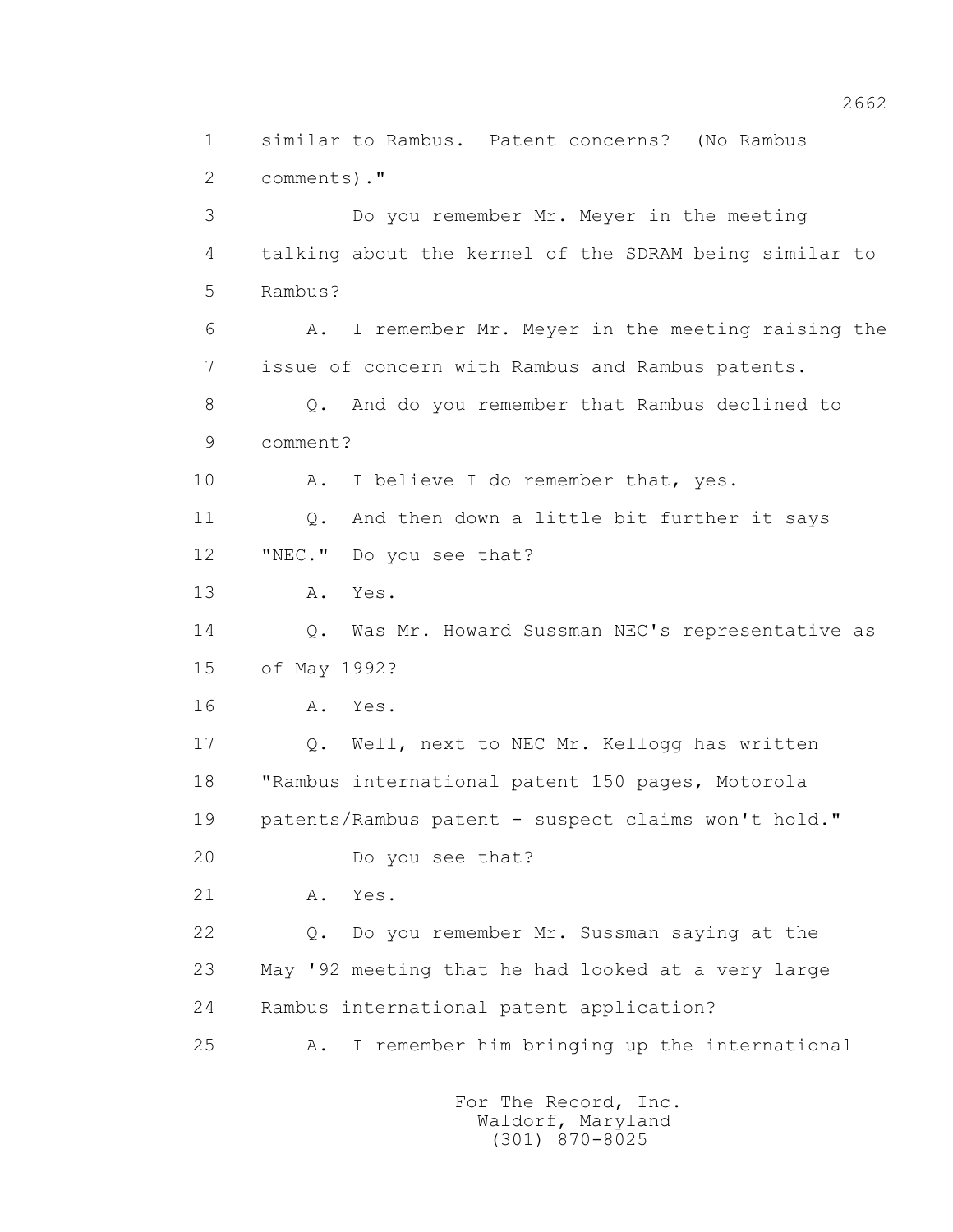1 patent, yes.

 2 Q. And did Mr. Sussman say that in his view the 3 Motorola SDRAM patent predated the Rambus patent 4 application? 5 A. I don't remember that. 6 Q. Do you remember Mr. Sussman saying that he 7 suspected that the Rambus claims wouldn't hold? 8 A. I don't remember that either. 9 Q. Do you remember Willi Meyer being at that 10 meeting? 11 A. I don't remember if it was Willi Meyer or there 12 was a time when Hans -- we have to look at the list of 13 attendees to find out -- I believe there was someone 14 else that attended. I'm not sure if Willi Meyer was at 15 this meeting. 16 0. I can tell you without looking at the minutes. 17 We can take the time, but they show Mr. Meyer being 18 there. 19 A. Okay. 20 Q. I just wondered if you remembered him in your 21 mind's eye. 22 But let's look at what's been identified 23 previously as RX-297 as Mr. Meyer's trip report from 24 that meeting. 25 If I could, Your Honor?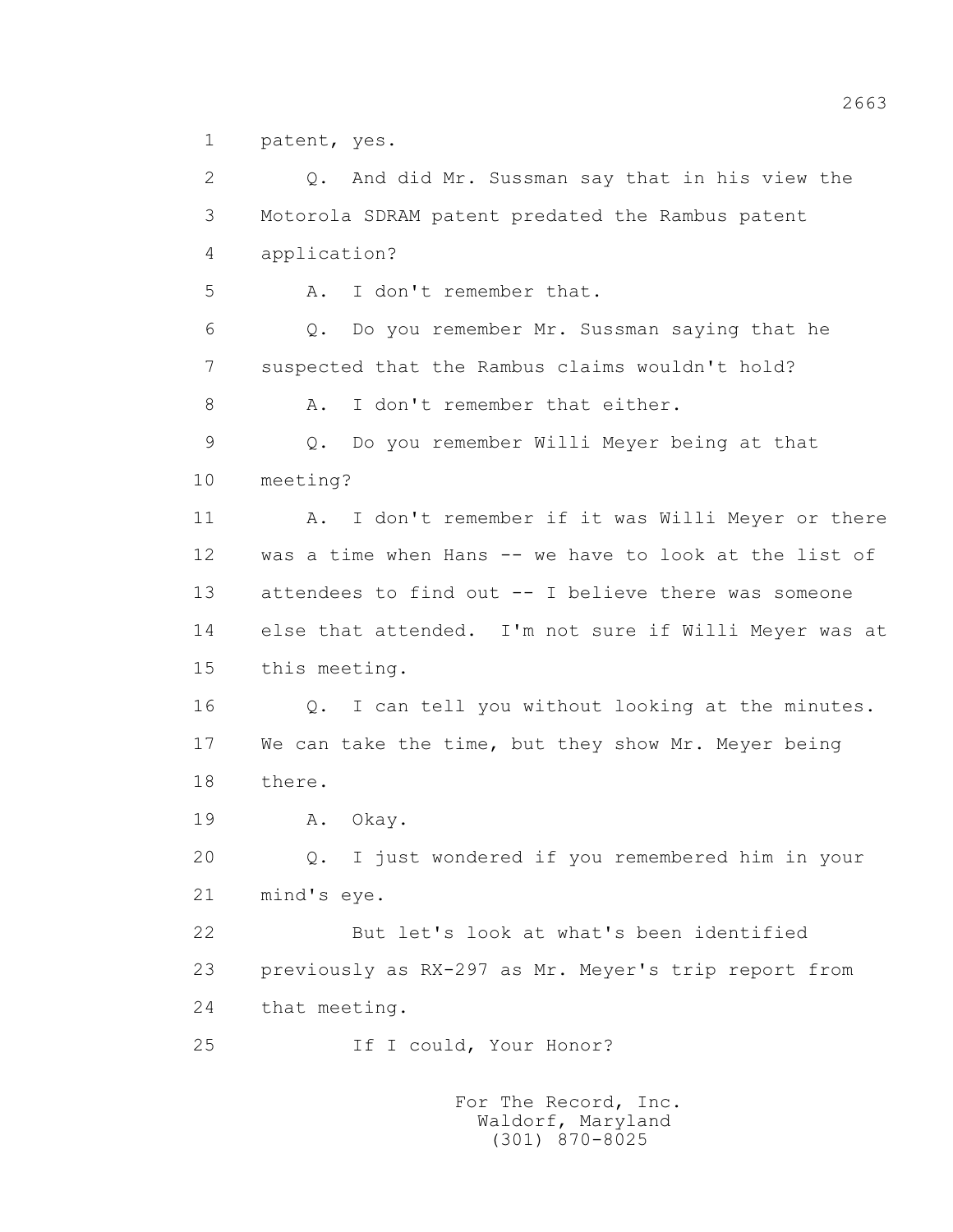1 JUDGE McGUIRE: Go ahead.

2 BY MR. PERRY:

 3 Q. Now, the first page of this exhibit is in 4 German, but I'm not going to ask you anything about the 5 first page or about any translated portion of the first 6 page.

 7 If you'll look at page 5, do you see in the 8 middle of the page it refers to Siemens and Philips? 9 A. Yes.

 10 Q. It says: "Siemens and Philips concerned about 11 patent situation with regard to Rambus and Motorola. 12 No comments given. Motorola patents have priority over 13 Rambus'. Rambus patents filed but pending."

14 Do you see that?

15 A. Yes.

 16 Q. Does seeing those statements refresh your 17 recollection that Mr. Sussman said, in essence, the 18 Motorola SDRAM patent has priority over, it came 19 before, predated, anything like that, with respect to 20 Rambus?

21 A. I don't remember that.

 22 Q. Okay. And after May of 1992, you continued to 23 talk to Willi Meyer from Siemens from time to time 24 about the potential applicability of Rambus 25 intellectual property to SDRAM devices; correct?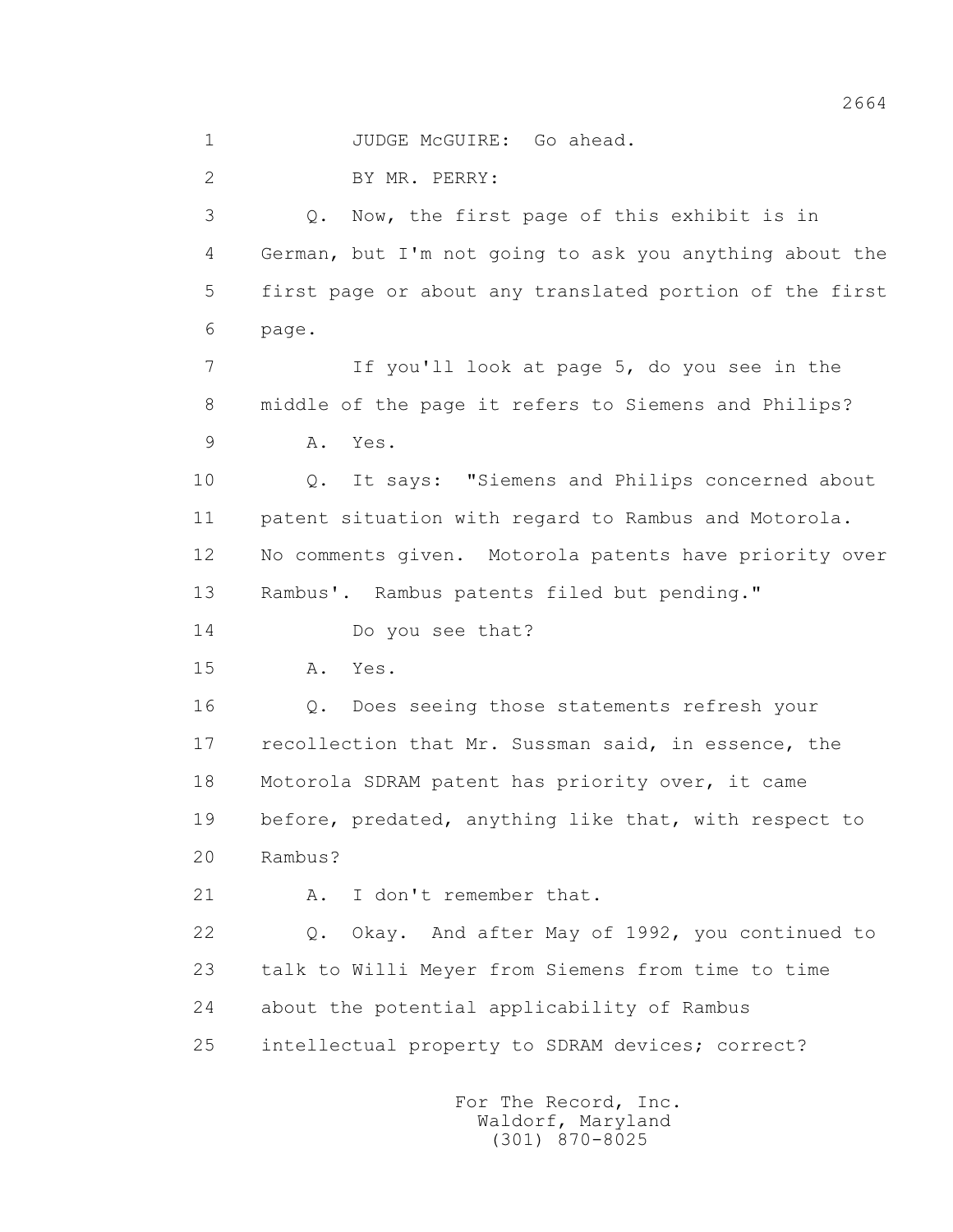1 A. I don't consider -- I don't remember 2 considering the applicability of Rambus intellectual 3 property on SDRAM, no. 4 Q. Well, I'll ask you to pick up what is 5 described as volume 2 of the Infineon deposition 6 transcripts. It should be up to your right. It's 7 April 13, 2001. 8 And look at page 401. And would you look at 9 starting at line 7 down to the bottom of that page. 10 (Pause in the proceedings.) 11 A. Okay. 12 Q. Did you testify back in 2001 that you had had 13 conversations with Mr. Meyer that you believe related 14 to the potential applicability of Rambus patents to 15 SDRAM devices after 1992? 16 A. Yes, I did. 17 Q. Now, you can't remember the content of any of 18 those conversations, can you? 19 A. No. 20 0. All right. Let's change the subject just a 21 bit. You can put that transcript away for now. 22 Yesterday, Mr. Oliver asked you quite a few 23 questions about JEDEC manual 21-I. Do you remember 24 that? 25 A. Yes.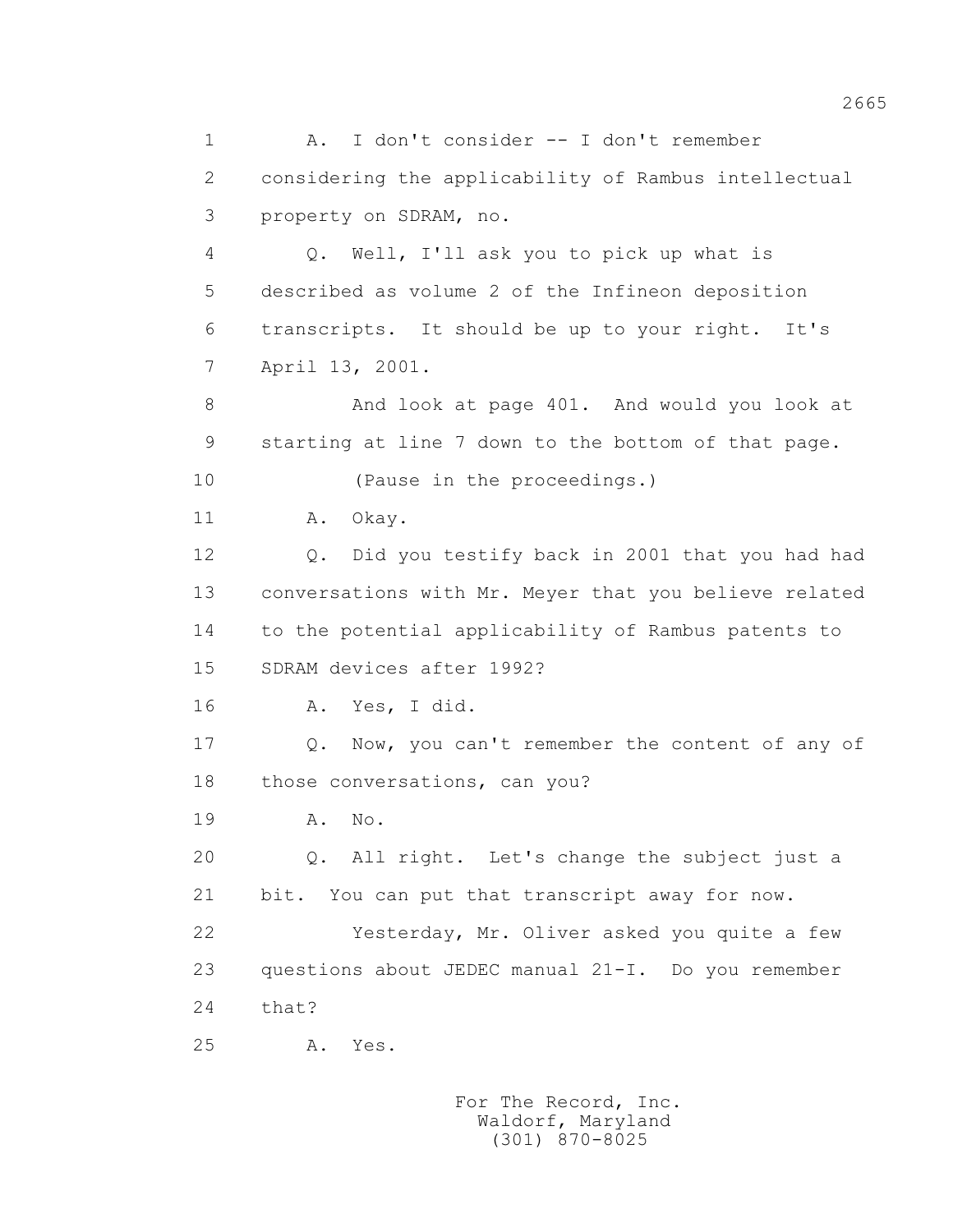1 Q. And that's Exhibit CX-208. 2 Were the exhibits from yesterday kept around so  $3$  that  $-$  4 MR. CATT: They're up on the table. 5 MR. OLIVER: Would you like 208? 6 MR. PERRY: Yes. For the witness. 7 BY MR. PERRY: 8 Q. Do you have Exhibit CX-208? 9 A. Yes. 10 Q. Thank you. 11 And you were part of a group responsible for 12 taking 21-H, the prior manual, and revising it so it 13 became 21-I; is that right? 14 **A.** Yes. 15 Q. How big was that group? 16 A. As I remember, it was a half a dozen. 17 Q. Now, you pointed us or Mr. Oliver pointed you 18 to page 19, and I'll ask you to go there again. 19 And you talked about paragraph 9.3, Reference 20 to Patented Products in EIA Standards; right? 21 A. Yes. 22 Q. And you talked about the footnote at the bottom 23 of the page that says, "For the purpose of this policy, 24 the word 'patented' also includes items and processes 25 for which a patent has been applied and may be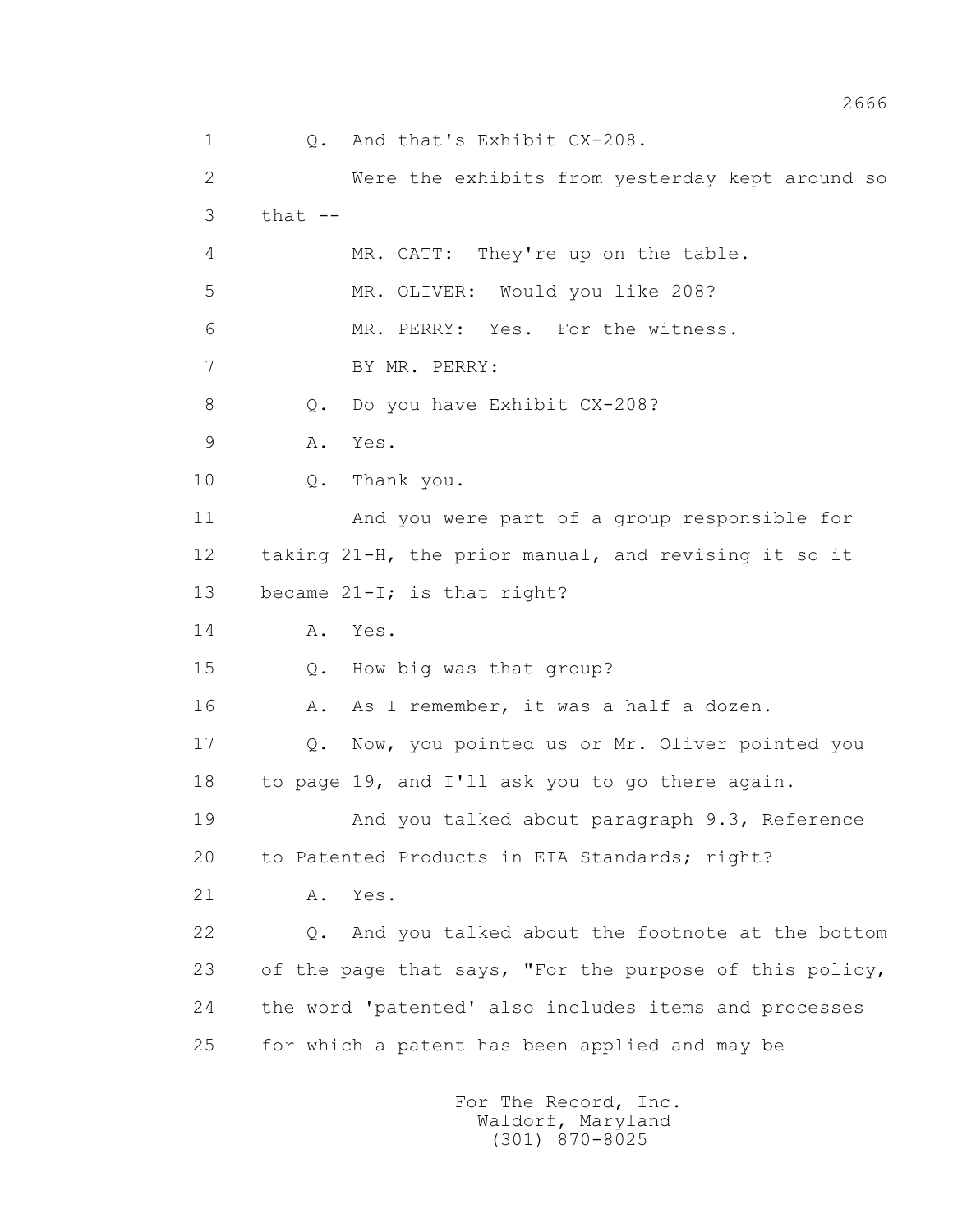1 pending"; correct, you talked about that?

 2 A. Yes. 3 Q. Now, upon the publication in October 1993 of 4 JEDEC manual 21-I, you would agree with me that that 5 was the first time that there was an explicit written 6 reference to patent applications in a JEDEC or EIA 7 manual? 8 MR. OLIVER: Point of clarification, this 9 witness' understanding? 10 BY MR. PERRY: 11 O. As far as you know. 12 A. Yes. In the words of the manual, yes. 13 Q. I said "explicit written reference." You agree 14 with that; right? 15 A. Yes. 16 Q. And you told us several times yesterday that 17 the inclusion of that written reference to patent 18 applications in this 1993 manual was just adding the 19 language and not making any changes to the existing 20 JEDEC patent policy. Was that your testimony? 21 A. That was true for JC-42, yes. 22 Q. Oh, I'm sorry. It was true for JC-42; is that 23 what you said? 24 A. Yes. 25 Q. Well, I wrote down that you'd said it was true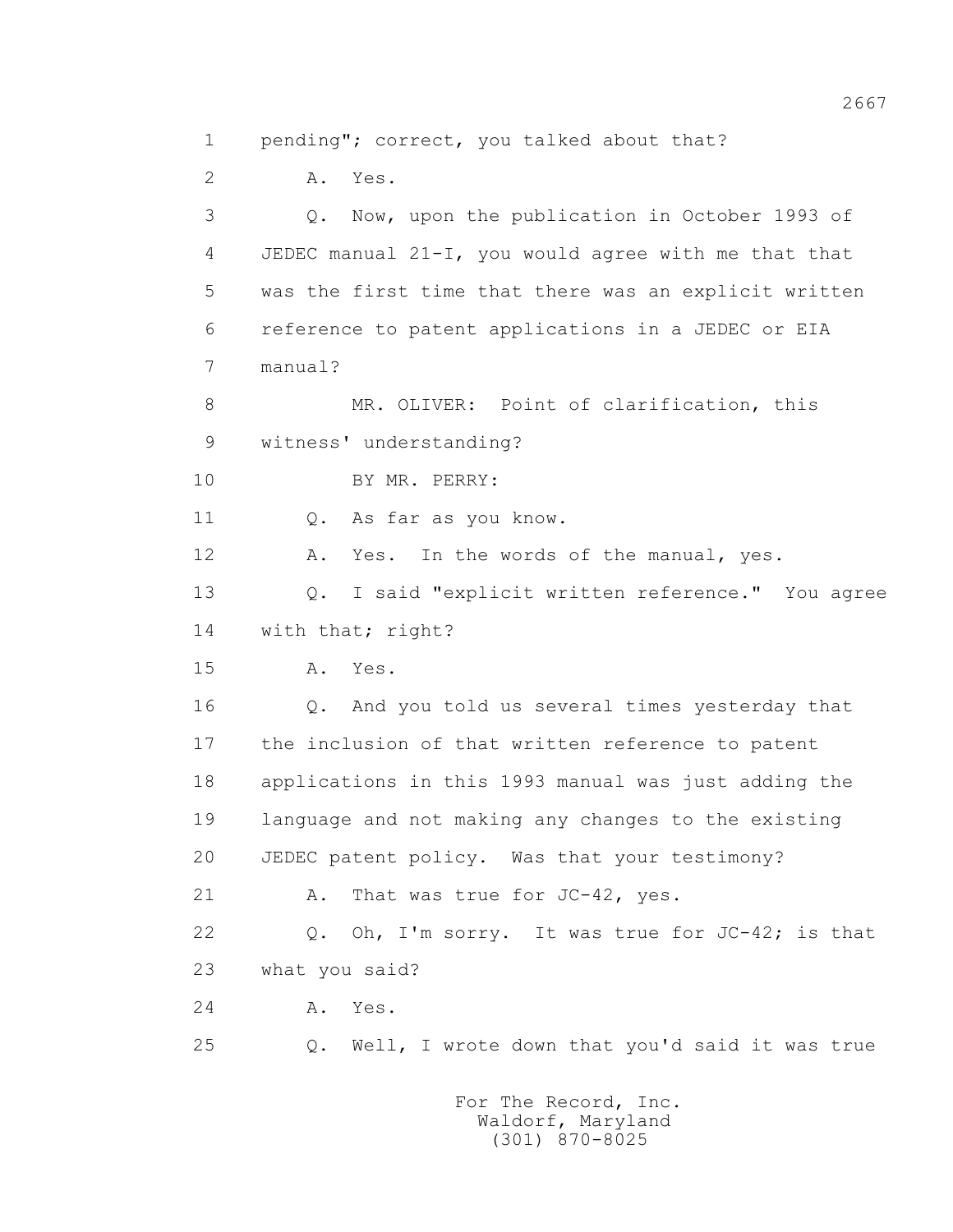1 for all of JEDEC, but let's make sure we understand 2 each other. 3 As of the time of the publication of 21-I in 4 1993, had any other JEDEC committee besides 42.3 been 5 requiring the disclosure of patent applications? 6 MR. OLIVER: Objection, Your Honor. Lack of 7 foundation. 8 JUDGE McGUIRE: Overruled. He's answered -- 9 he's opened the door on this, so go ahead, Mr. Perry. 10 THE WITNESS: Yes. 11 BY MR. PERRY: 12 Q. How many other committees? 13 A. One. 14 O. Which one was that? 15 A. JC-16. 16 Q. But putting aside JC-42.3 and JC-16, were all 17 the other JEDEC committees prior to the publication of 18 21-I -- in those committees the members weren't 19 required to disclose patent applications; was that your 20 understanding? 21 MR. OLIVER: Objection, Your Honor. This 22 witness was not a member of most of the other 23 committees in JEDEC. There's no foundation to answer 24 the question. 25 JUDGE McGUIRE: The question is to his For The Record, Inc.

 Waldorf, Maryland (301) 870-8025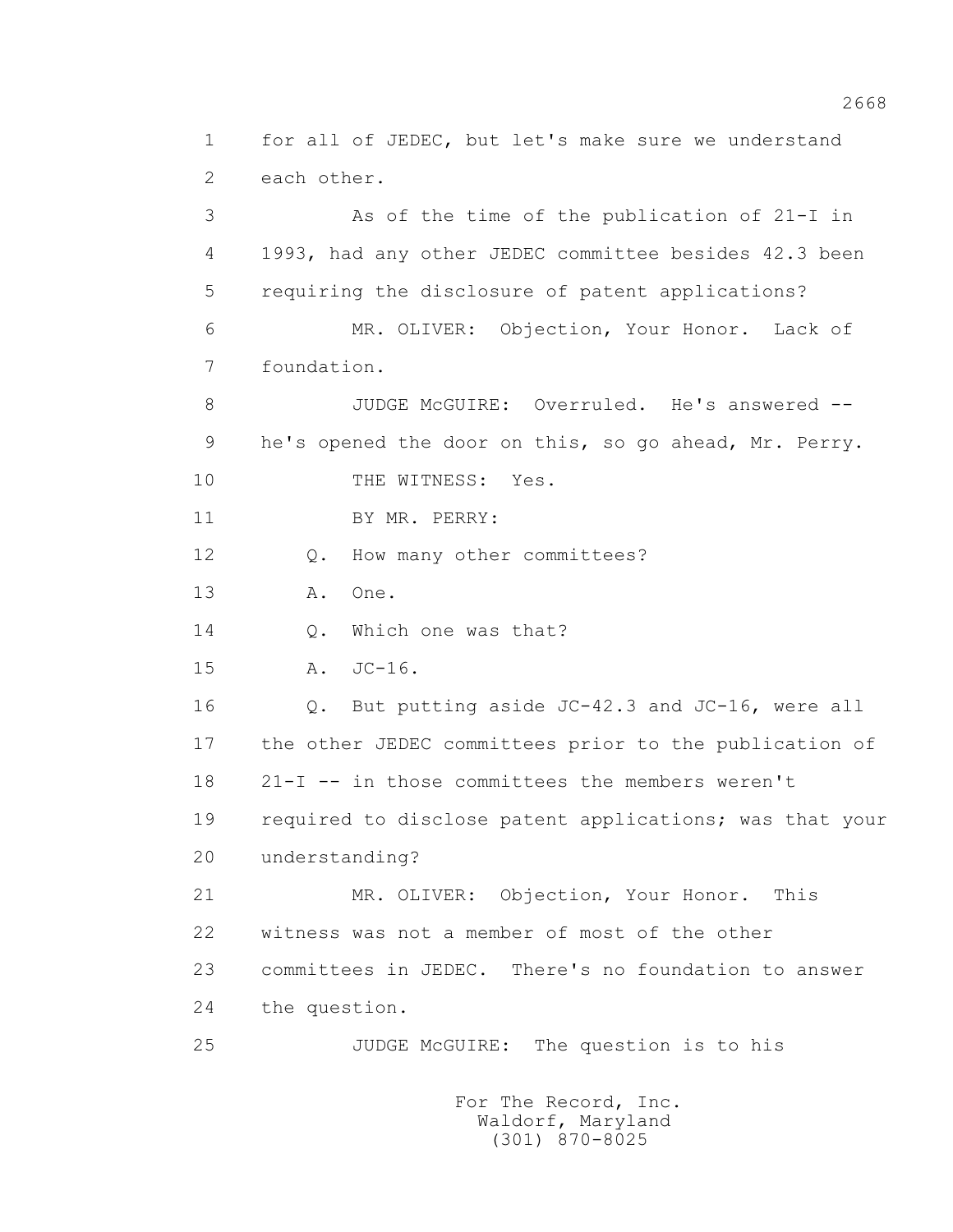1 understanding, so if he can answer, I'll give him that 2 opportunity. 3 Overruled. 4 THE WITNESS: To my understanding, that is 5 correct. 6 BY MR. PERRY: 7 Q. Now, is it your testimony that JC-42.3 within 8 that committee adopted a new requirement that members 9 within that committee had to disclose patent 10 applications, that they did that at some point? 11 A. Is that a question? 12 Q. Yeah. 13 A. Yes. 14 Q. When did that happen? 15 A. At the May meeting in 1992. 16 0. Was there a ballot? 17 A. There was a hand vote. 18 Q. I've seen so many written ballots. Was there a 19 written ballot that asked people to vote, to check a 20 "yes" box or a "no" box and to give reasons why they 21 didn't want to have this policy change? 22 A. It was a hand vote agreement of the committee. 23 Q. There was a hand vote in May 1992? 24 A. Yes. 25 Q. At JC-42.3?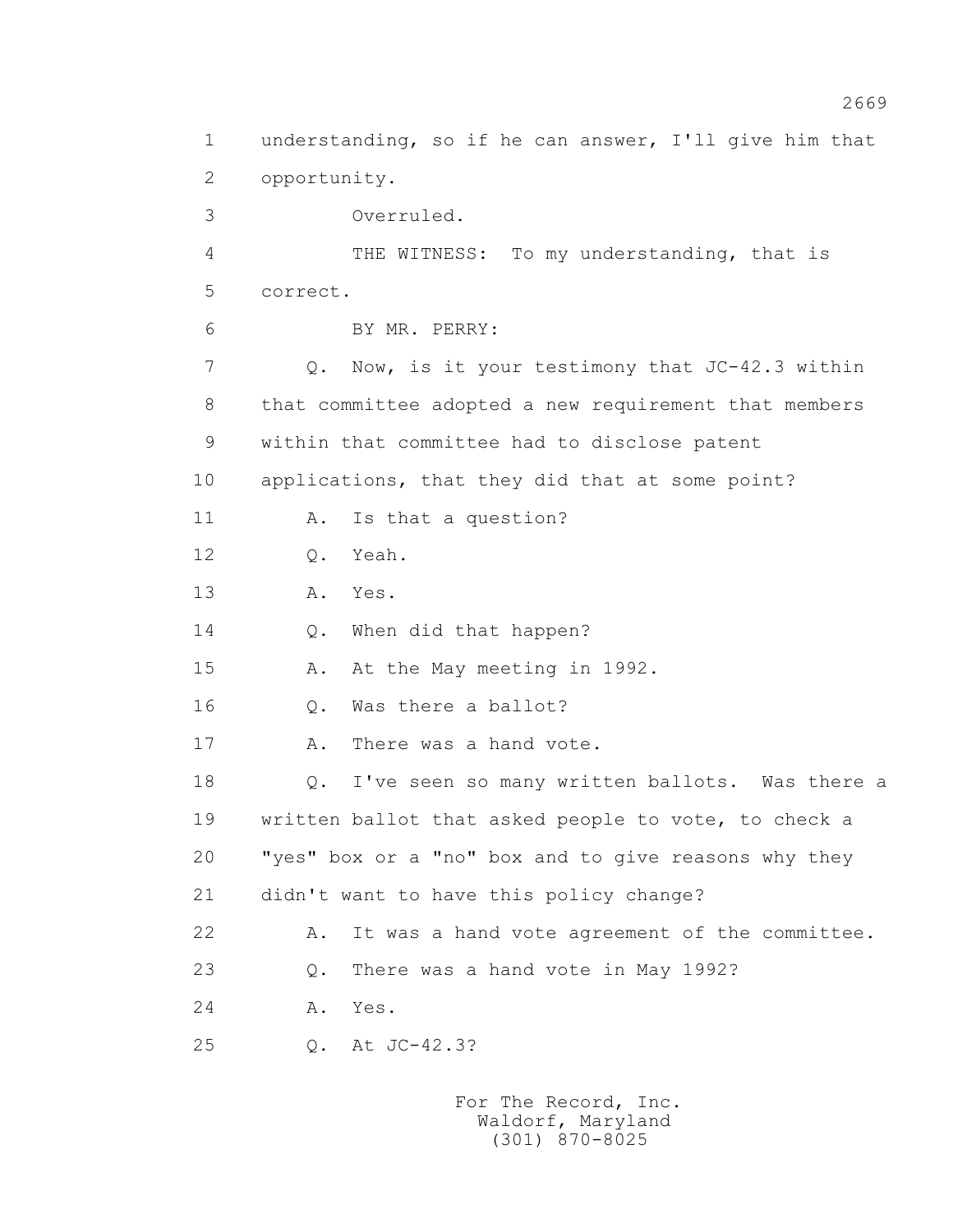1 A. And JC-16, yes. 2 Q. And there was a question presented that people 3 voted on; right? 4 A. Yes. 5 Q. And that must be recorded in the minutes; 6 right? 7 A. I don't believe it was, no. 8 0. So we will look in vain in the minutes of 9 JC-16 and 42.3 for any reference to this hand vote; 10 right? 11 A. Yes. 12 Q. Didn't you think it was important to put that 13 in the minutes? 14 A. Yes. We thought it was so important that prior 15 to that meeting we had taken it to JEDEC council, which 16 was the highest level of importance in the JEDEC 17 organization. 18 Q. Didn't you think it was important to put it in 19 the minutes of JC-42.3 that this vote had occurred and 20 that this policy change had occurred? 21 A. I don't know why it didn't make the minutes. 22 Q. Did you look at the minutes when you got them 23 to make sure it was in there? 24 A. I did not. 25 Q. What was the vote? Did everybody vote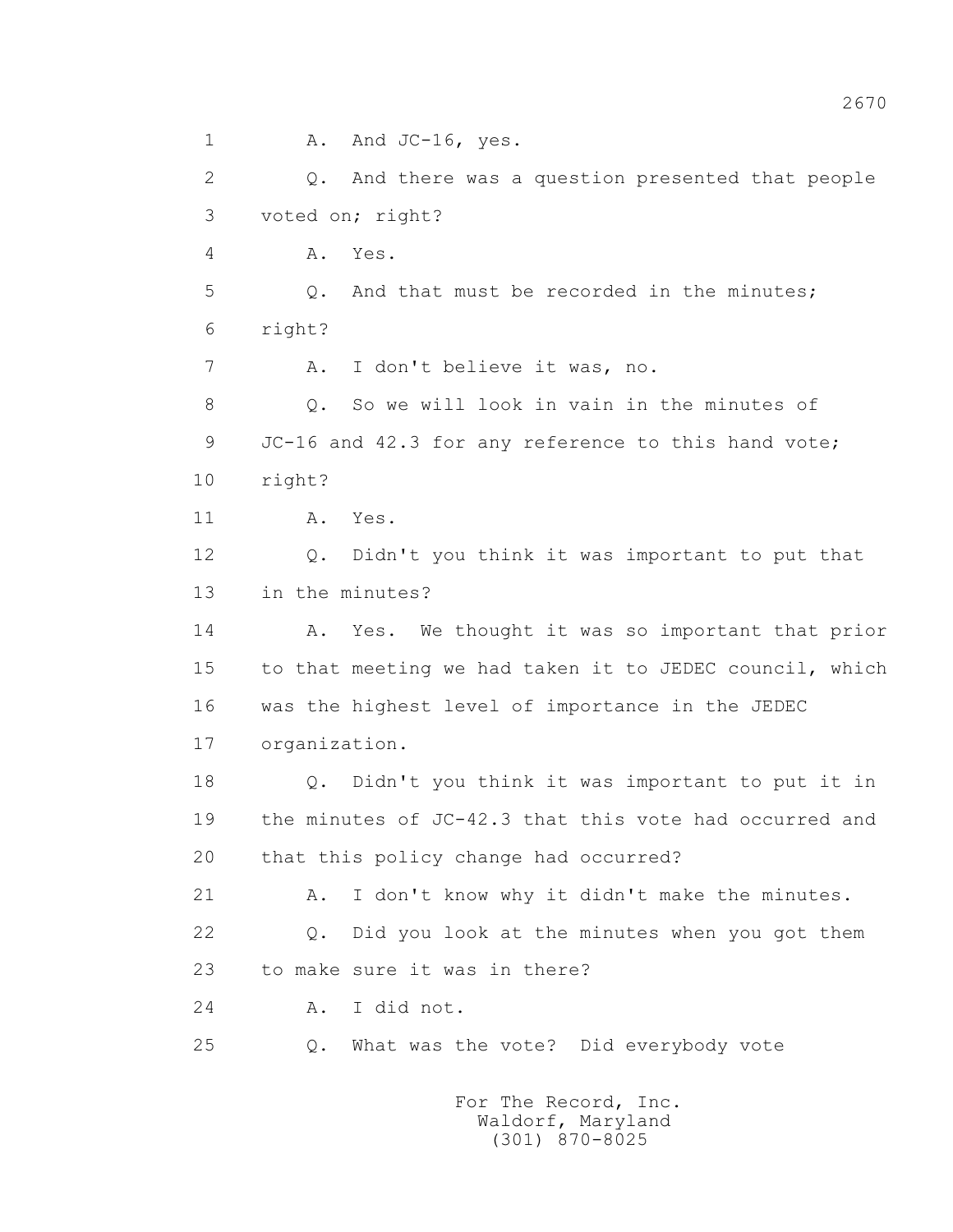1 unanimous?

2 A. It was unanimous, yes. 3 Q. Richard Crisp raised his hand and said it was a 4 good -- 5 A. I don't remember if Richard raised his hand. 6 Q. How many companies voted? What was the vote? 7 14? 15? 16? 8 A. I remember it as being two-thirds to 9 three-quarters of the room and there was probably 10 60-70 people in the room. 11 O. Were you leading the meeting at that point? 12 A. No. Jim Townsend was. 13 Q. How did he describe what the new requirement 14 was? 15 A. He had a presentation that included the items 16 on the presentation. 17 Q. He had a PowerPoint? Vugraphs? An overhead 18 projector? 19 A. No. It was Vugraphs, yes. 20 Q. And those weren't attached to the meeting 21 minutes either, were they? 22 A. I don't remember if they were or not. 23 0. Were they distributed to everybody? 24 A. They were included in many meeting minutes 25 after that meeting, so I don't remember if they were in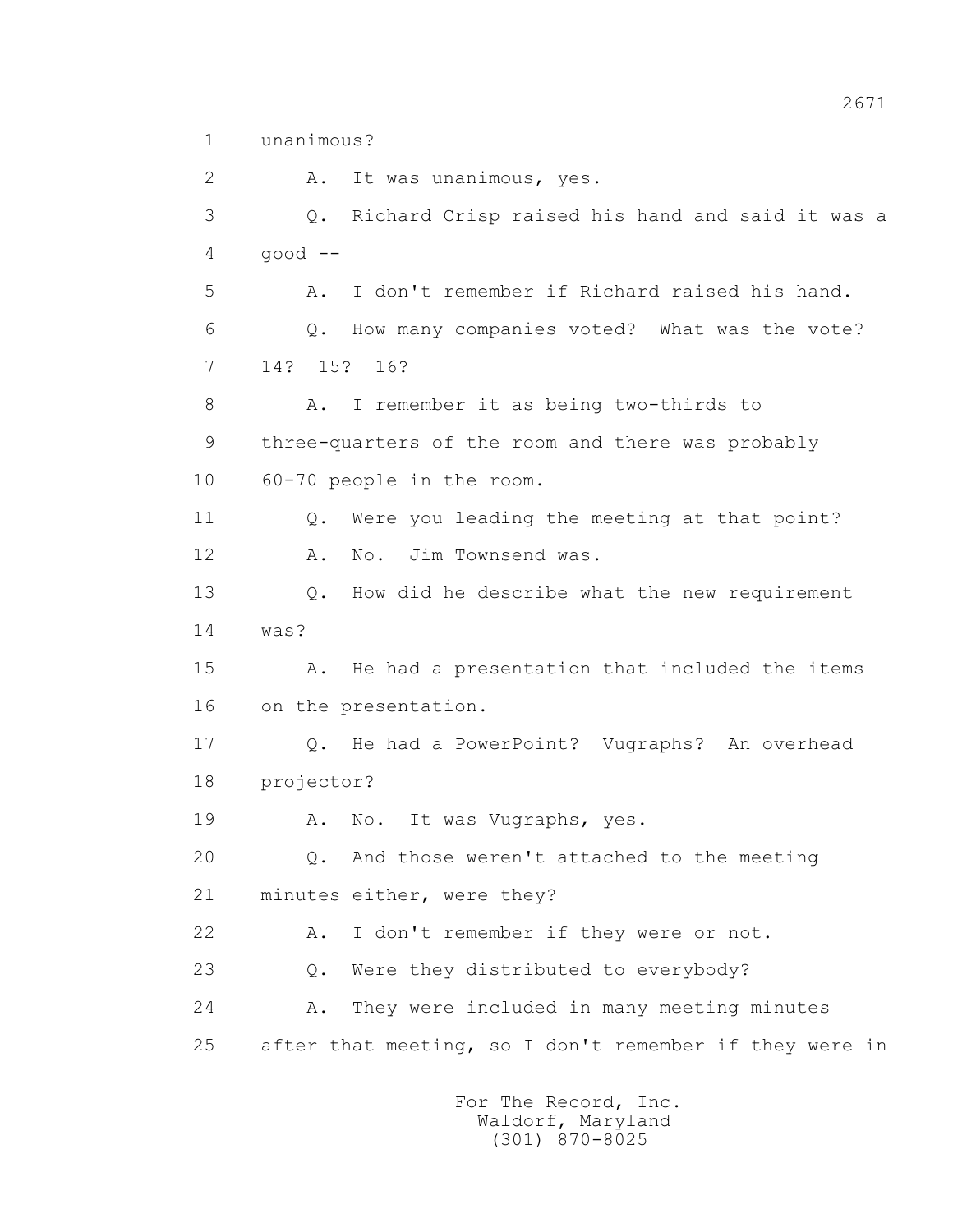1 that meeting, but they were in many meetings. 2 Q. Why do you say they were included in many 3 meeting minutes after that meeting? 4 A. Because I remember them being in the minutes. 5 Q. Well, let's look at something and see if we can 6 identify what it is that he showed to the meeting when 7 he was asking for this vote. 8 I'll be right with you, Mr. Kelley, in just a 9 second. 10 And let's pull up JX-18. I'll just ask you to 11 look at it on the screen. At -- well, you see this is 12 the 42.3 meeting minutes for December 1993 in 13 San Diego. Do you see that? 14 **A.** Yes. 15 Q. I think you looked at these today or yesterday. 16 Let's look at JX-18, page 14. 17 Now, was that attachment -- that page of that 18 attachment, is that something that was shown as a 19 Vugraph at the time that Mr. Townsend was asking people 20 to vote on the requirement to disclose patent 21 applications in the May '92 meeting? 22 A. I believe it was, yes. 23 0. And how about the next page, 15? It says 24 "Patent Tracking" and it has a quote from EP-7-A. Do 25 you see that? Was that up on the Vugraph?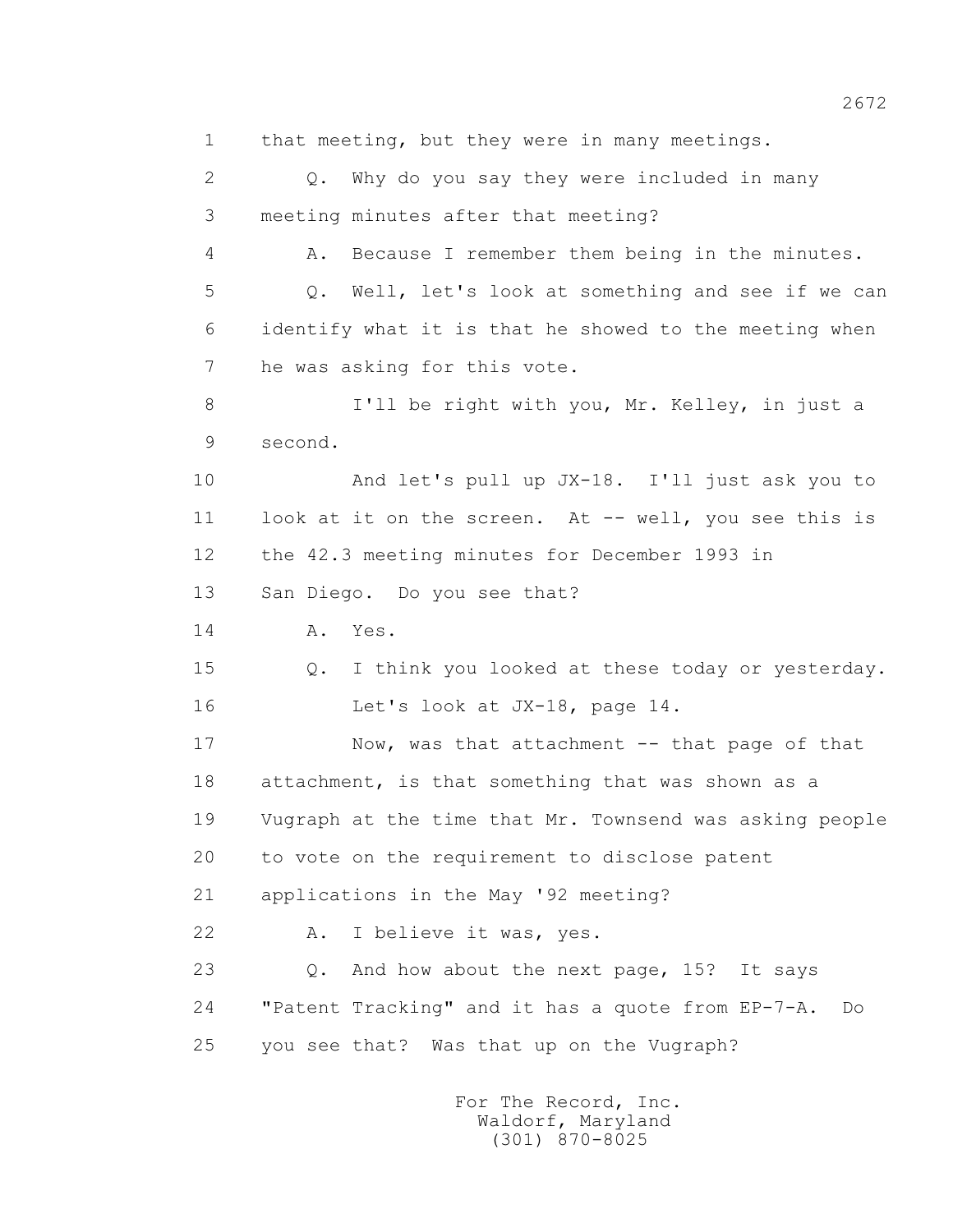1 A. Yes.

 2 Q. And how about the next page? Was that up on 3 the Vugraph, JX-18-16?

4 A. Yes.

 5 Q. And was there also the then current version of 6 the patent tracking list shown on the Vugraphs in that 7 May '92 meeting?

8 A. May I see it?

9 Q. It's the next pages.

10 A. I don't have the document in front of me.

11 O. You should have it on the screen. I'm sorry. 12 Page 17. This is just a patent tracking list. You've 13 seen it quite a few times I suspect.

 14 A. The reason I asked to see it is this tracking 15 list at this point includes pending patents which had 16 not been required previously.

 17 Q. All right. Was there some version, earlier 18 version of a patent tracking list that was up on the 19 Vugraphs at the May '92 meeting?

 20 A. Jim presented the concept of the tracking list 21 at the meeting before this which was in February of 22 this year and I don't remember the details of that list 23 and I don't remember if that was in the minutes, but I 24 remember him showing a concept of a list, yes.

25 Q. And other than the Vugraphs that I've just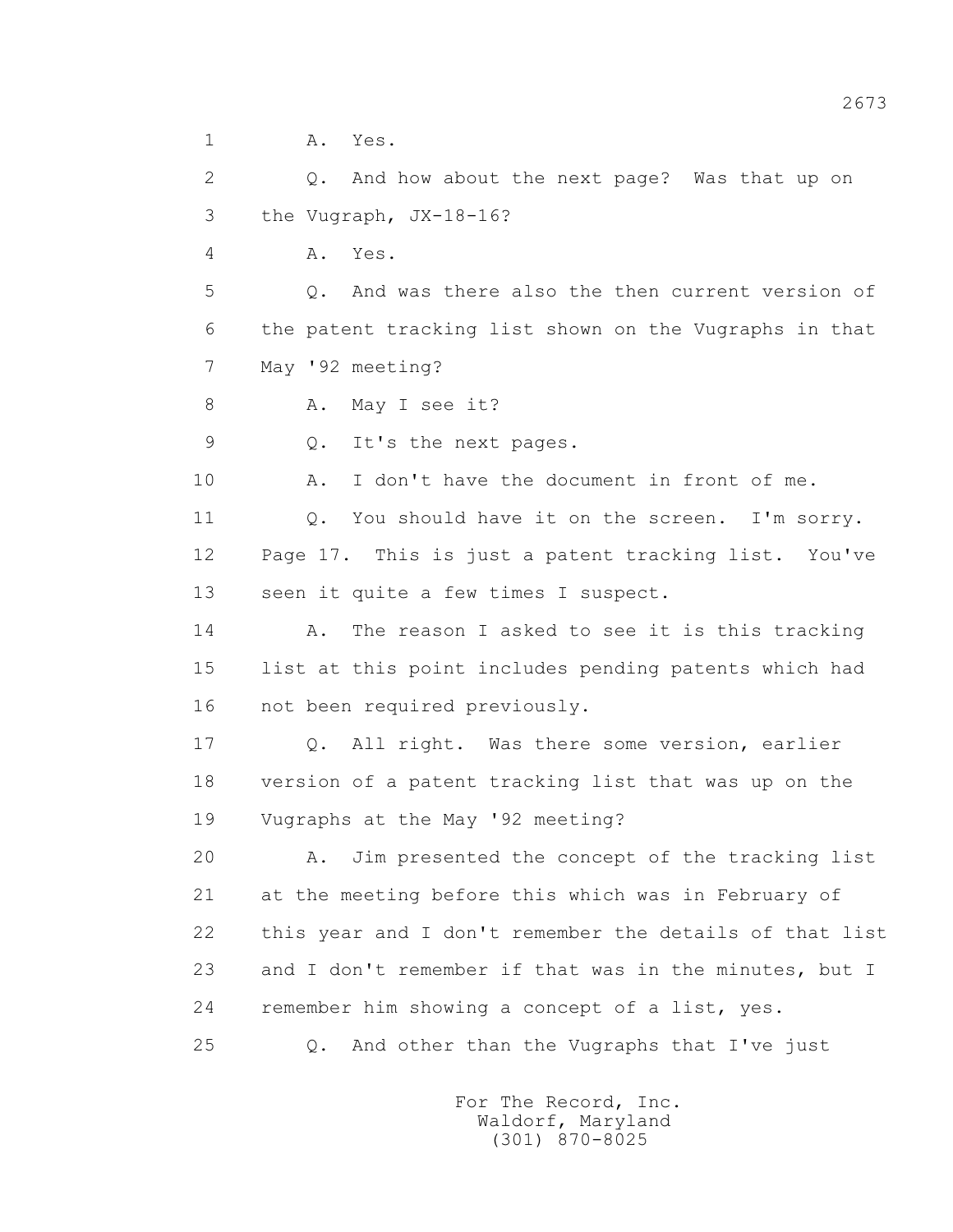1 shown you, were there any other Vugraphs that were 2 shown by Mr. Townsend in the May 1992 meeting when he 3 was supposedly asking for a vote on whether or not 4 patent applications would now be required to be 5 disclosed? 6 MR. OLIVER: Your Honor, if he wants to 7 establish what was shown in the May 1992 meeting, I 8 suggest we look at those minutes. 9 MR. PERRY: Your Honor, I'm entitled to an 10 answer to my question. The fact that Mr. Oliver could 11 ask a better question is not an objection. 12 JUDGE McGUIRE: Let's see here. I didn't 13 quite hear him; that's why I have to look at the 14 question. 15 "What was shown in the May 1992 meeting, I 16 suggest we look at those minutes." 17 Well, I'll let you do that on cross if you 18 would, Mr. Oliver. 19 Otherwise, you may proceed, Mr. Perry. 20 BY MR. PERRY: 21 Q. Other than the Vugraphs I've shown you, do you 22 remember any other Vugraphs or materials being shown to 23 JC-42 members at the time Mr. Townsend was asking them 24 to vote? 25 A. Yes. My memory is confused because I saw Jim's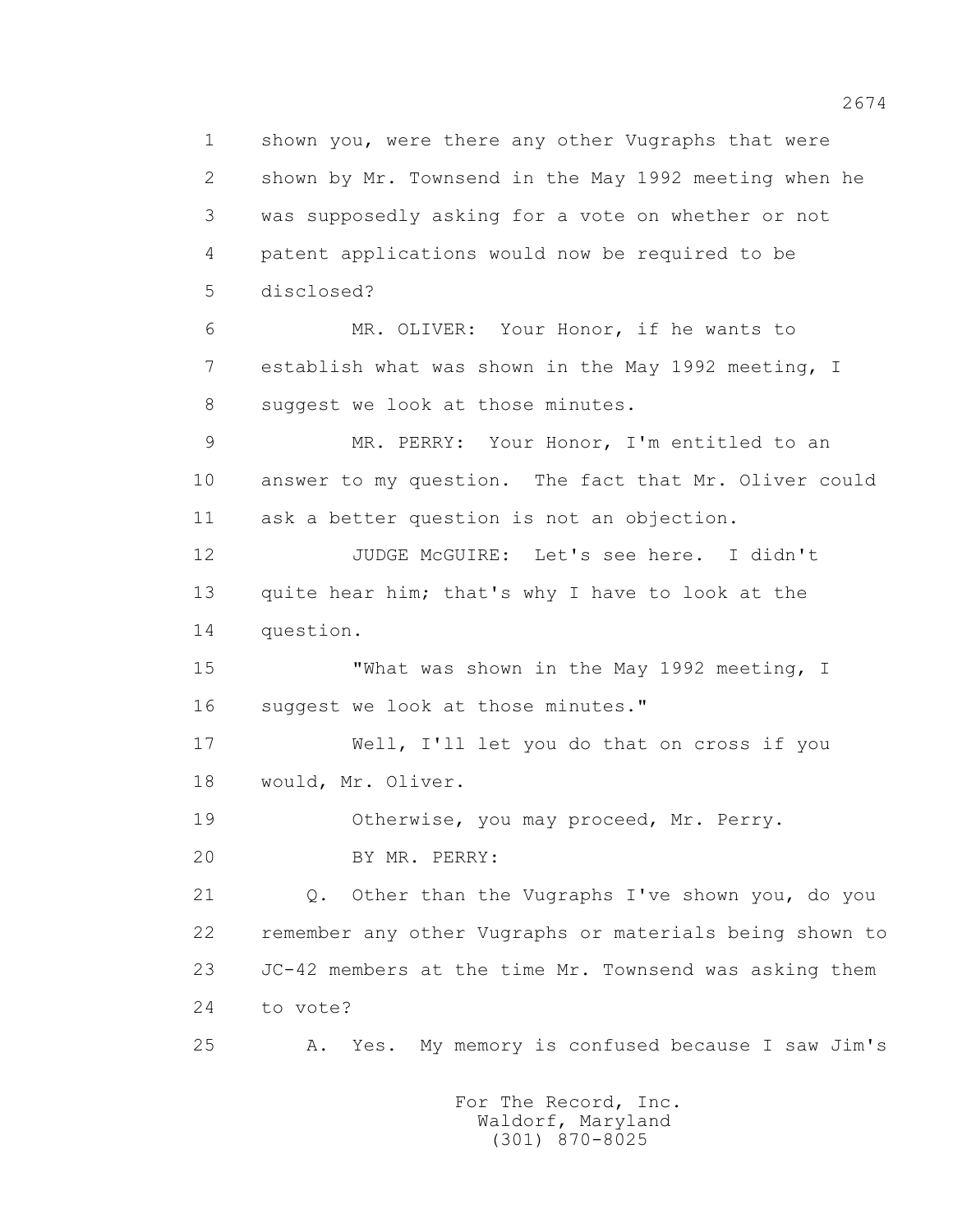1 presentation several hundred times over a period of 2 years and I don't remember exactly what was shown at 3 this meeting. The pages that I'm referring to in my 4 memory have not been shown to me, but I know that Jim 5 showed them several times. 6 Q. Other than what I've shown you -- 7 JUDGE McGUIRE: I'm sorry. I said just a 8 minute ago "on cross." It certainly wouldn't be cross; 9 it would be redirect. So I apologize for any 10 confusion. 11 MR. OLIVER: Thank you, Your Honor. 12 JUDGE McGUIRE: But I'm sure that at the time 13 that you weren't confused. 14 BY MR. PERRY: 15 Q. Do you remember anything else than what I've 16 just shown you being shown to the members of JC-42 in 17 the May 1992 when Mr. Townsend was supposedly asking 18 for a vote on this new requirement? 19 A. I don't. 20 Q. Have you seen anyone's trip report from any 21 company for that meeting that describes this vote on 22 this new requirement? 23 A. No. 24 Q. It's not in your trip report for that meeting, 25 is it?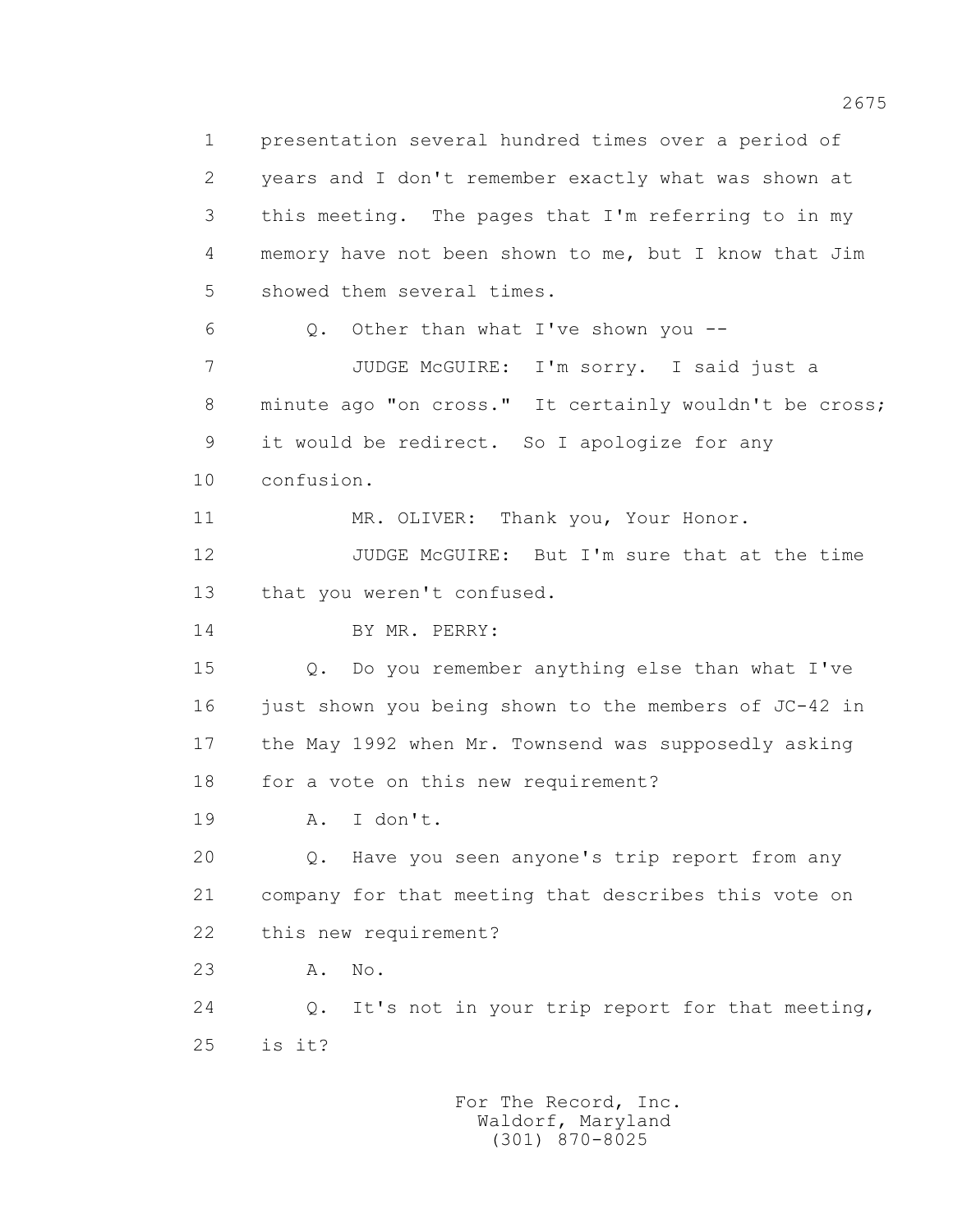| $\mathbf{2}$   |              | Q. Let's look at your trip report for that              |
|----------------|--------------|---------------------------------------------------------|
| 3              |              | meeting. I'm going to pull that out.                    |
| 4              |              | MR. OLIVER: Your Honor, we've been going for            |
| 5              |              | an hour and fifteen minutes, if we could ask for at an  |
| 6              |              | appropriate point if we could take a break.             |
| $\overline{7}$ |              | BY MR. PERRY:                                           |
| 8              | Q.           | Would you like a break, Mr. Kelley?                     |
| $\mathcal{G}$  | Α.           | I don't need one right now.                             |
| 10             | Q.           | Can we wait ten minutes?                                |
| 11             |              | I'll find that at the break, but let's keep             |
| 12             | going.       |                                                         |
| 13             |              | Now, the vote that you're describing was just           |
| 14             |              | for 42.3 or was it for all 42?                          |
| 15             | Α.           | All of 42 and JC-16.                                    |
| 16             |              | Q. So the vote that was taken at that time also         |
| 17             |              | included the application to JC-16 or was there a        |
| 18             |              | separate vote in JC-16?                                 |
| 19             | Α.           | I believe there was a separate vote in JC-16.           |
| 20             |              | $Q$ . And is it in the JC-16 minutes for the meeting    |
| 21             |              | that a vote was taken to add this new requirement?      |
| 22             | Α.           | I don't remember.                                       |
| 23             | Q.           | Now, was there a written request to the JEDEC           |
| 24             |              | council to change the policy with respect to JC-42.3 in |
| 25             | this manner? |                                                         |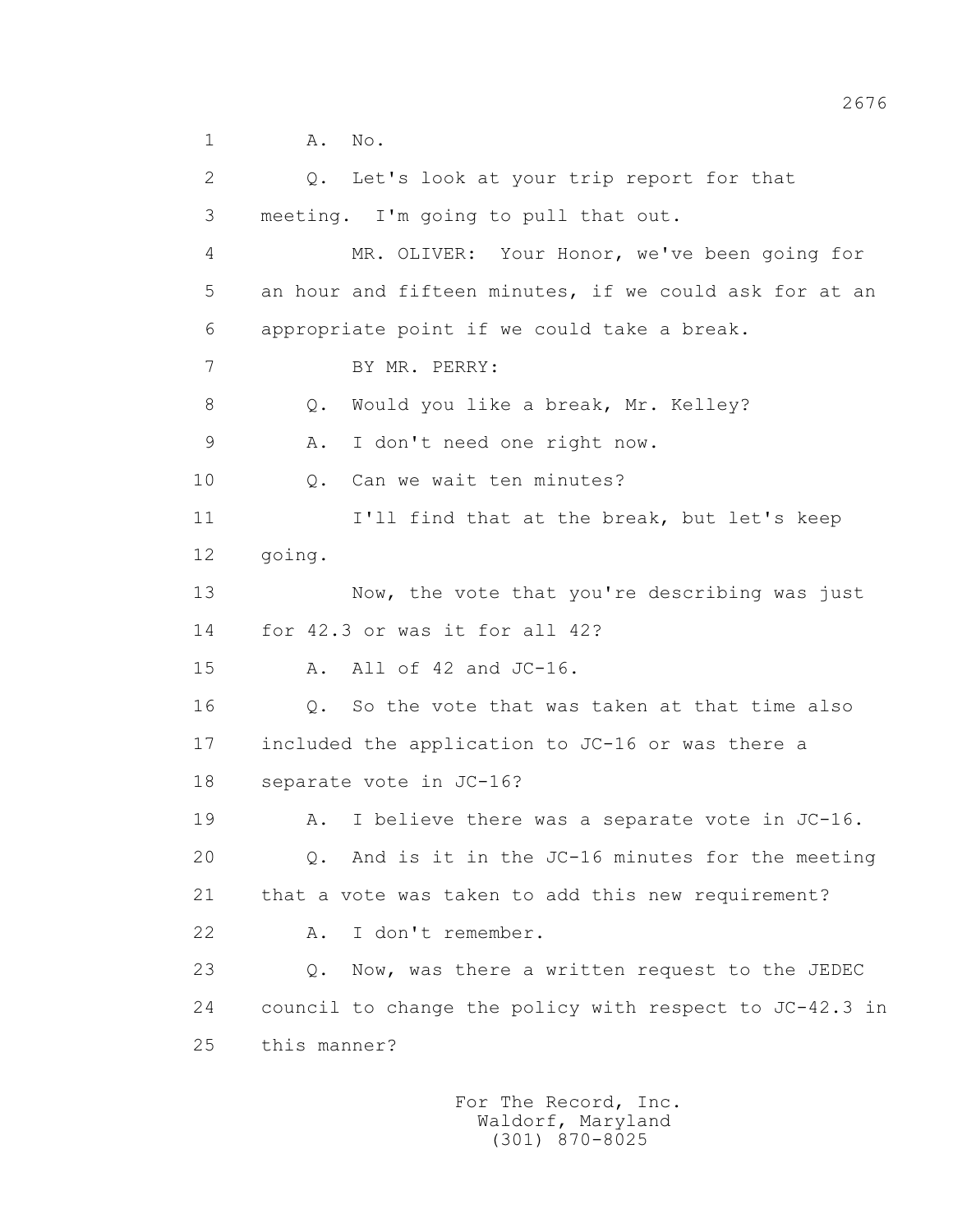1 A. No. The request to council was to change the 2 document that governed all of the committees in this 3 manner. 4 Q. And that's what eventually got published as 5 21-I; correct? 6 A. Yes. 7 Q. Well, let's look if we could at some of those 8 council minutes that you looked at yesterday. Let's 9 look at CX-46. 10 Now, the -- let's use the screen. You were 11 shown this yesterday. 12 If you look at page 9, this is the January 1993 13 council meeting. You recognize that, don't you? 14 **A.** Yes. 15 Q. Let's look at page 9. Paragraph sub-2 down at 16 the bottom is entitled Patent Issues and Procedures. 17 Do you see that? 18 **A.** Yes. 19 Q. You talked about this yesterday; right? 20 A. Yes. 21 Q. And you told us yesterday that this language, 22 "Consensus was expressed that more strength is needed 23 in our policy; however, under existing laws, it seemed 24 difficult to do," you talked about that language 25 yesterday?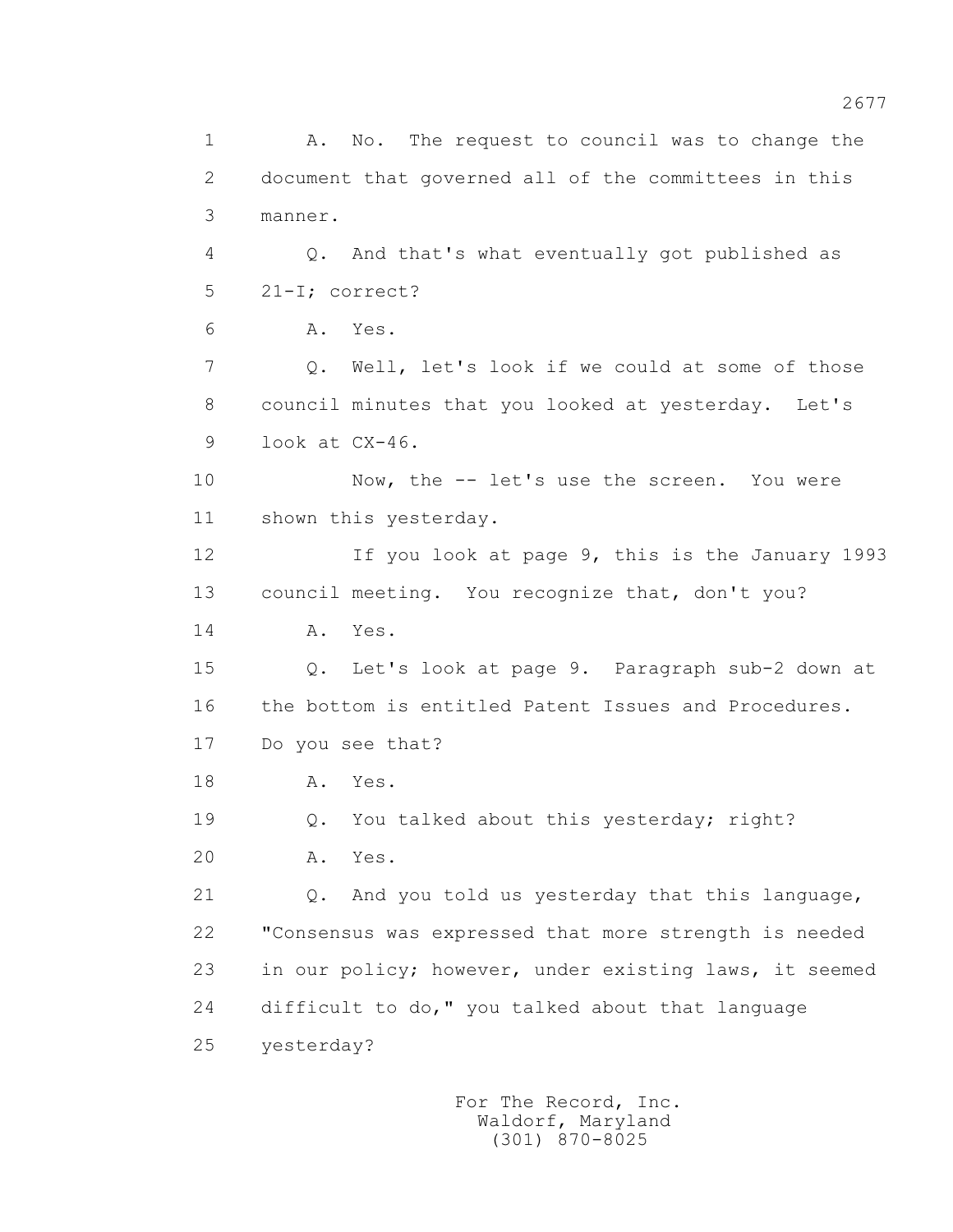1 A. Yes.

| $\overline{2}$ | Q. And you said your understanding of what seemed       |
|----------------|---------------------------------------------------------|
| 3              | difficult to do under existing laws was to add the      |
| 4              | language about patent applications to the proposed 21-I |
| 5              | manual; correct?                                        |
| 6              | Yes.<br>Α.                                              |
| 7              | Well, we now agree, don't we, that, in your<br>Q.       |
| 8              | understanding, only 42 and 16 were practicing the       |
| 9              | disclosure of patent applications before 21-I was       |
| 10             | published; right?                                       |
| 11             | As I understood it, yes.<br>Α.                          |
| 12             | Don't you agree that what was difficult to do,<br>Q.    |
| 13             | as expressed in this document, that what was difficult  |
| 14             | to do was to add a new disclosure obligation for all of |
| 15             | the JEDEC committees?                                   |
| 16             | Is that a question?<br>Α.                               |
| 17             | Yeah.<br>$Q$ .                                          |
| 18             | We recognized that the process takes time to<br>Α.      |
| 19             | get through council and in the committee we had an      |
| 20             | agreement that took much less time.                     |
| 21             | Q. Well, one of the reasons why that process takes      |
| 22             | time is there's a lot of different constituencies that  |
| 23             | need to express their views; right?                     |
| 24             | Yes.<br>Α.                                              |
| 25             | There are more constituencies and different<br>Q.       |
|                |                                                         |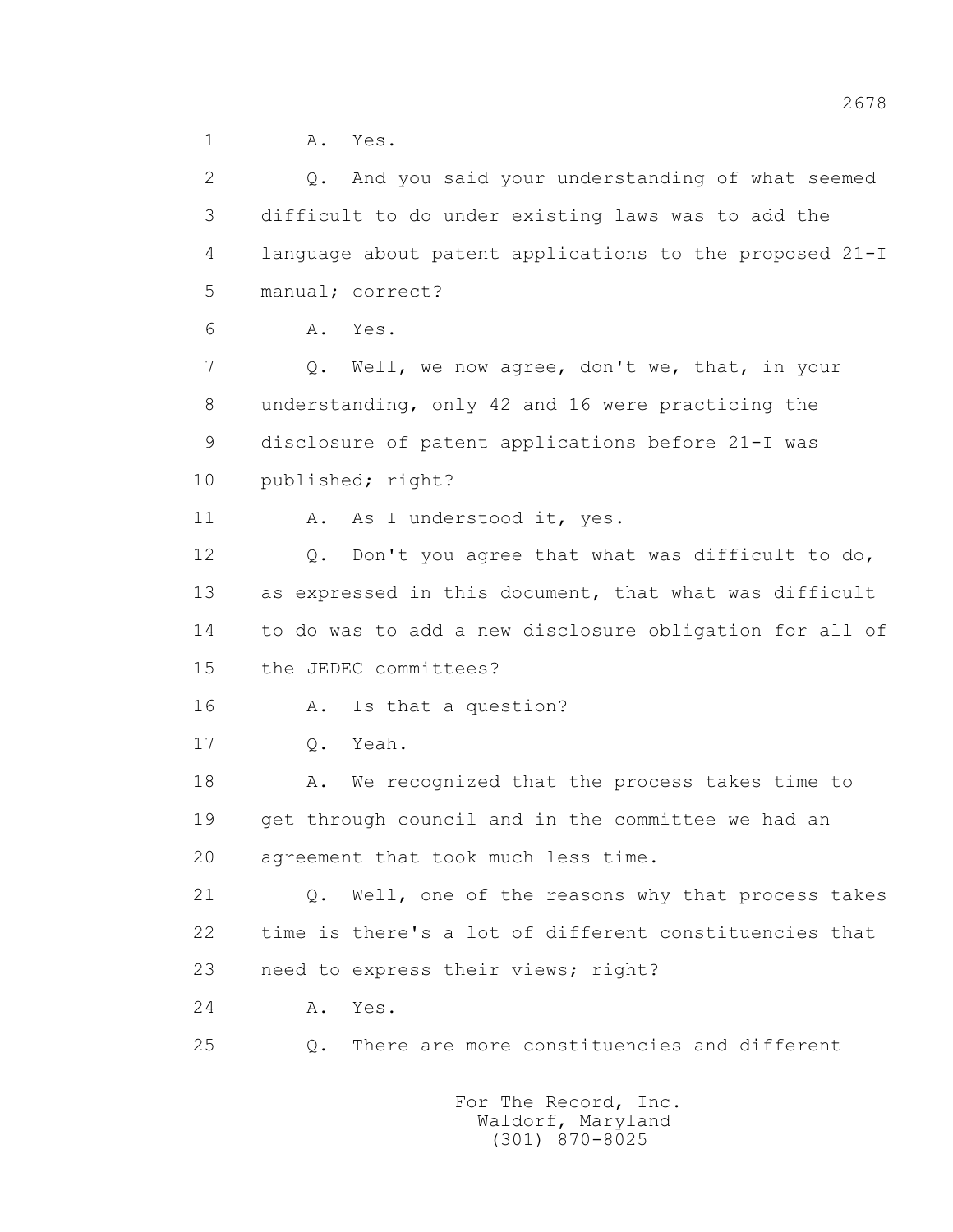1 points of view in all of JEDEC than there are in just 2 the 42 committee; right? 3 A. Yes. 4 Q. And the existing laws that are referred to in 5 that paragraph I read to you that presented this 6 obstacle, that was the EIA legal guides? 7 A. Yes. And ANSI. 8 Q. And the ANSI legal quides? 9 A. Yes. 10 Q. And at the time in 1993 you understood that the 11 EIA patent policy did not require the disclosure of 12 patent applications by anyone; right? 13 A. It depends on your definition of "patent," 14 whether "patent" includes patent application. 15 Q. Let me ask it again. 16 It was your understanding in 1993 that the EIA 17 patent policy did not require the disclosure of patent 18 applications that had not issued by anyone? 19 A. The reason I'm struggling is that I understood 20 after the beginning of 1991 that the concept of patent 21 included material that might become published patents 22 and that changing the document to include patent 23 applications was just a clarification but not a change 24 in the policy, whether it was JEDEC, EIA or ANSI. 25 Q. You testified in your deposition in the Micron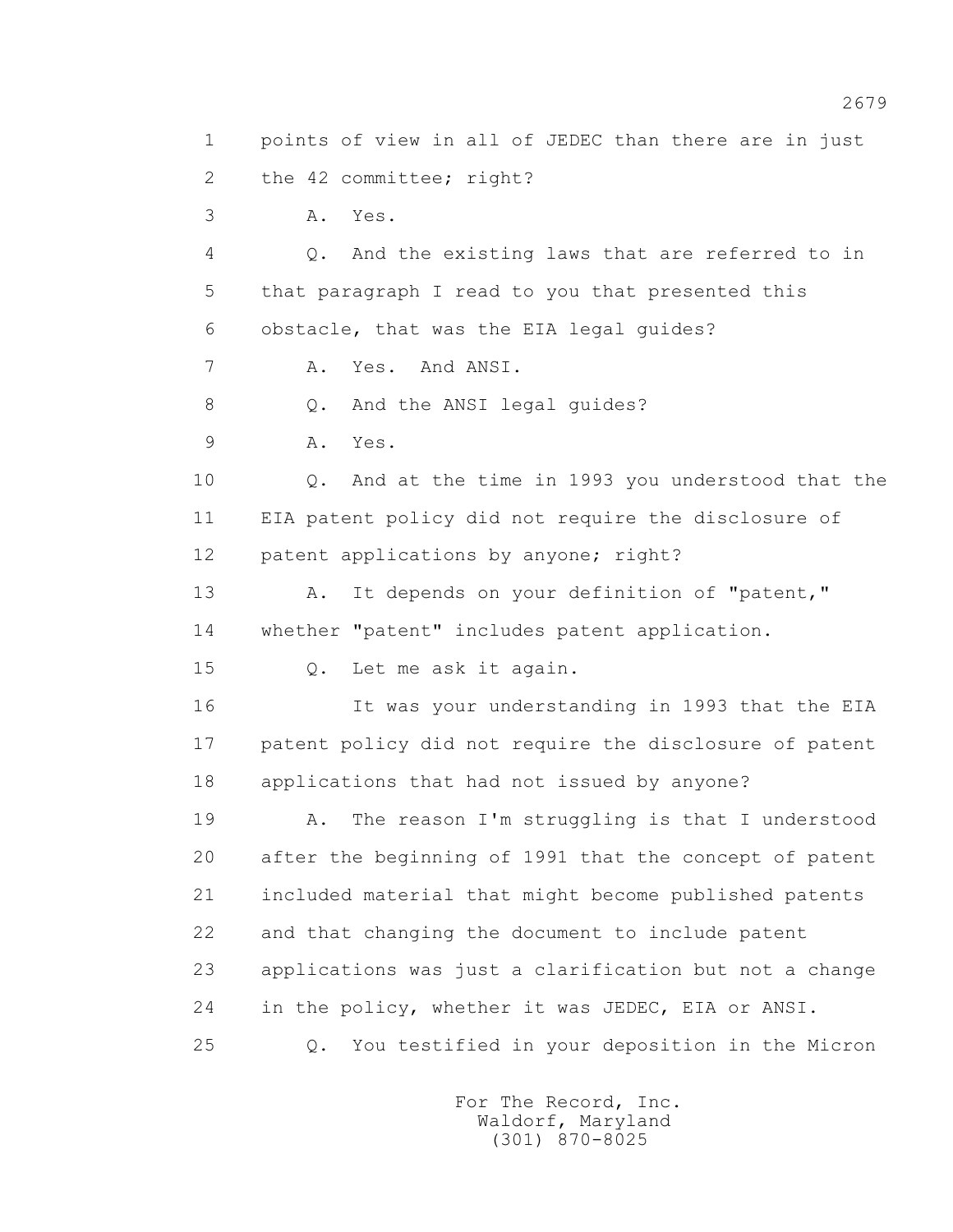1 case that the EIA patent policy did not require 2 disclosure of patent applications, didn't you? 3 A. By its wording, yes. 4 Q. That's not what you said in the deposition. 5 Let's look at it. It's the Micron deposition of 6 April 25, 2001. 7 That's the one with the Micron heading and it's 8 April 25, 2001, page 97. 9 And if you'll look at -- the question is at 10 line 14 and the answer is at line 17 on page 97. 11 A. Do I have this document? 12 Q. Oh, I'm sorry. I thought you had all of your 13 deposition transcripts and I didn't look up. I thought 14 I had asked you to look at it. 15 A. What's the date? 16 Q. Micron, April 25. 17 A. Okay. What's the page number? 18 Q. 97. 19 A. Okay. 20 Q. Didn't you testify that manual 21-I added 21 several requirements that were not in the previous 22 release that were now unique to JEDEC and they were 23 additions to the requirements that had been in place 24 from EIA and ANSI requirements? Didn't you testify to 25 that?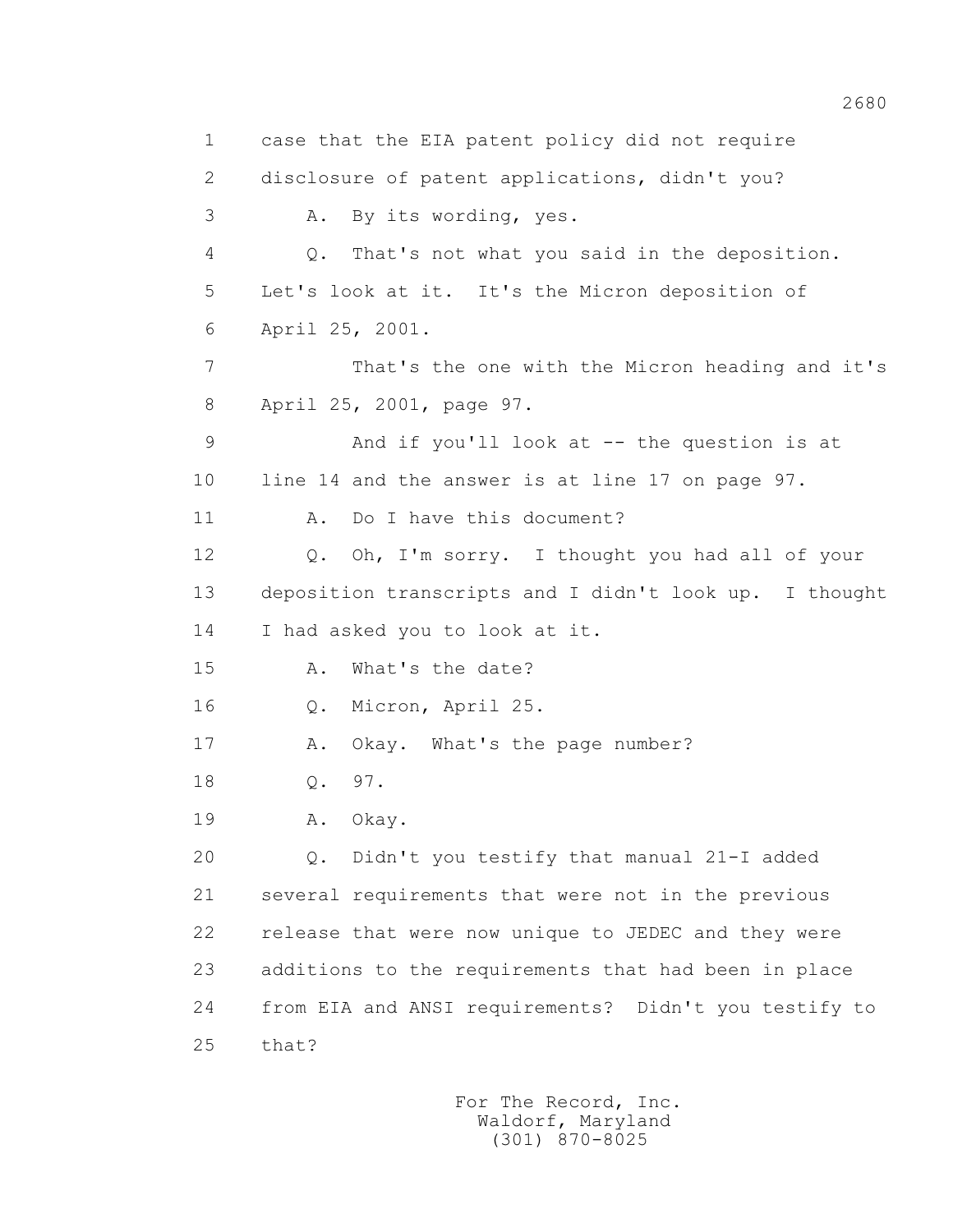1 A. Yes, I did.

 2 Q. And was that a true statement at the time? 3 A. The reason I'm struggling -- 4 Q. Let me ask it this way because there were two 5 things in that question, so let me break it up. 6 When you testified that 21-I added requirements 7 that were not in 21-H and that were unique to JEDEC, 8 you meant to include the requirement to disclose patent 9 applications, didn't you? 10 A. In the wording, yes. 11 Q. So what you meant to say in that deposition was 12 there was already a requirement throughout EIA in 1993, 13 before the publication of this document 21-I, and that 14 only the wording was changed when JEDEC adopted 21-I? 15 Is that what you meant to say? 16 MR. OLIVER: Point of clarification, 17 Your Honor. This witness' understanding? 18 JUDGE McGUIRE: Let's have a -- 19 MR. PERRY: 20 Q. I'm asking what you meant to say when you were 21 answering the question in the Micron deposition and 22 were sworn to tell the truth. 23 A. When I gave that deposition, I was speaking to 24 the wording of the EIA document, but that was not 25 completely my mental understanding of that wording.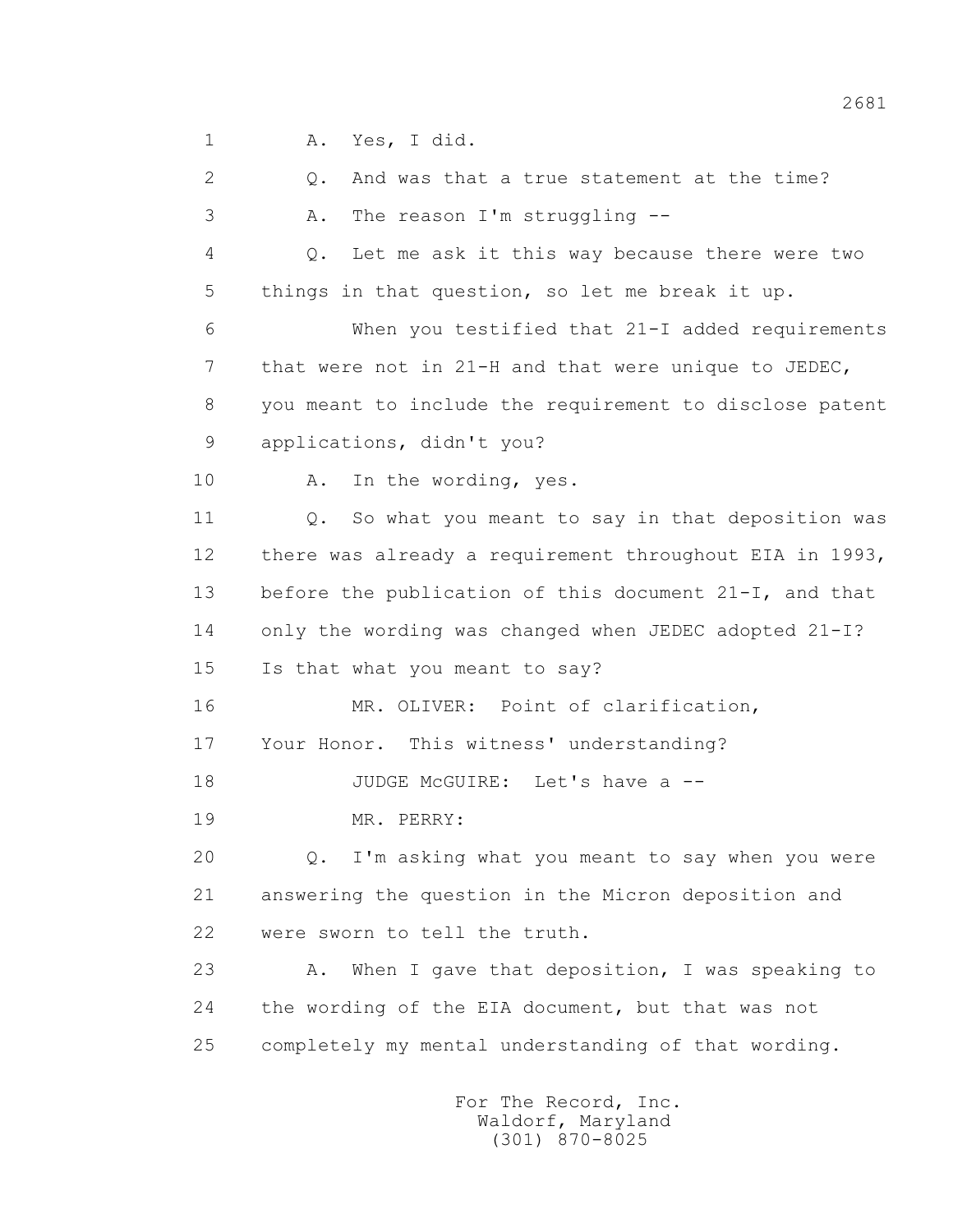1 0. So when you say that the requirement was added 2 to disclose patent applications and that that 3 requirement was unique to JEDEC and was not in ANSI and 4 EIA policies, you meant to say that the words were 5 unique to JEDEC? 6 A. Yes. By the wording of the document, yes. 7 MR. PERRY: May we take a break? 8 JUDGE McGUIRE: All right. Let's take a break 9 for ten minutes and then we'll reconvene. 10 Off the record. 11 (Recess) 12 JUDGE McGUIRE: At this time you may proceed, 13 Mr. Perry. 14 BY MR. PERRY: 15 Q. You talked about the EIA legal guides 16 yesterday. Do you remember that? 17 A. Yes. 18 Q. Let's look at those again. It's CX-204. 19 And if you'll look, please, at page 4, and 20 let's pull up the heading on the right side, the first 21 paragraph and the heading. 22 The first paragraph and the heading, please. 23 And you see that these EIA legal guides say on 24 page 4 that all engineering standardization programs 25 are required to be conducted in accordance with the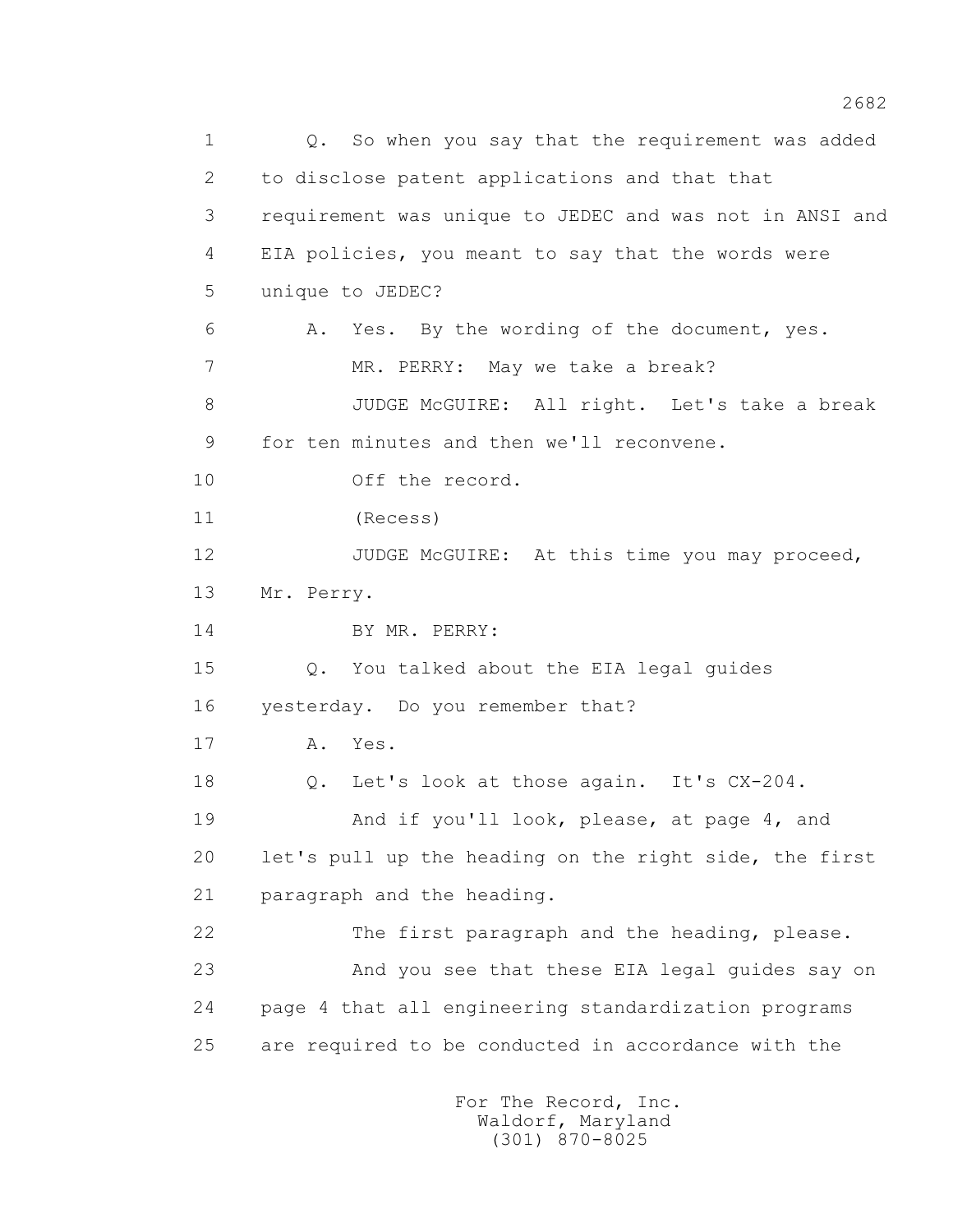1 rules set forth in Part I of the legal guides. Do you 2 see that? 3 A. Yes. 4 Q. And that was your understanding at the time of 5 these legal guides? 6 A. Yes. 7 Q. And let's look further down the page to the 8 statement of policy. 9 Pull that up. 10 And it says, "The following statement of 11 policy reflecting the basic objectives of all 12 standardization programs shall be included in all EIA 13 standards." 14 Do you see that? 15 A. Yes. 16 Q. And then the second paragraph under that says, 17 "Standards are proposed or adopted by EIA without 18 regard to whether their proposal or adoption may in any 19 way involve patents on articles, materials, or 20 processes." 21 Do you see that? 22 A. Yes. 23 Q. And that language that I just read appears in 24 21-H, JEDEC manual 21-H, as well; correct? 25 A. I believe it does, yes.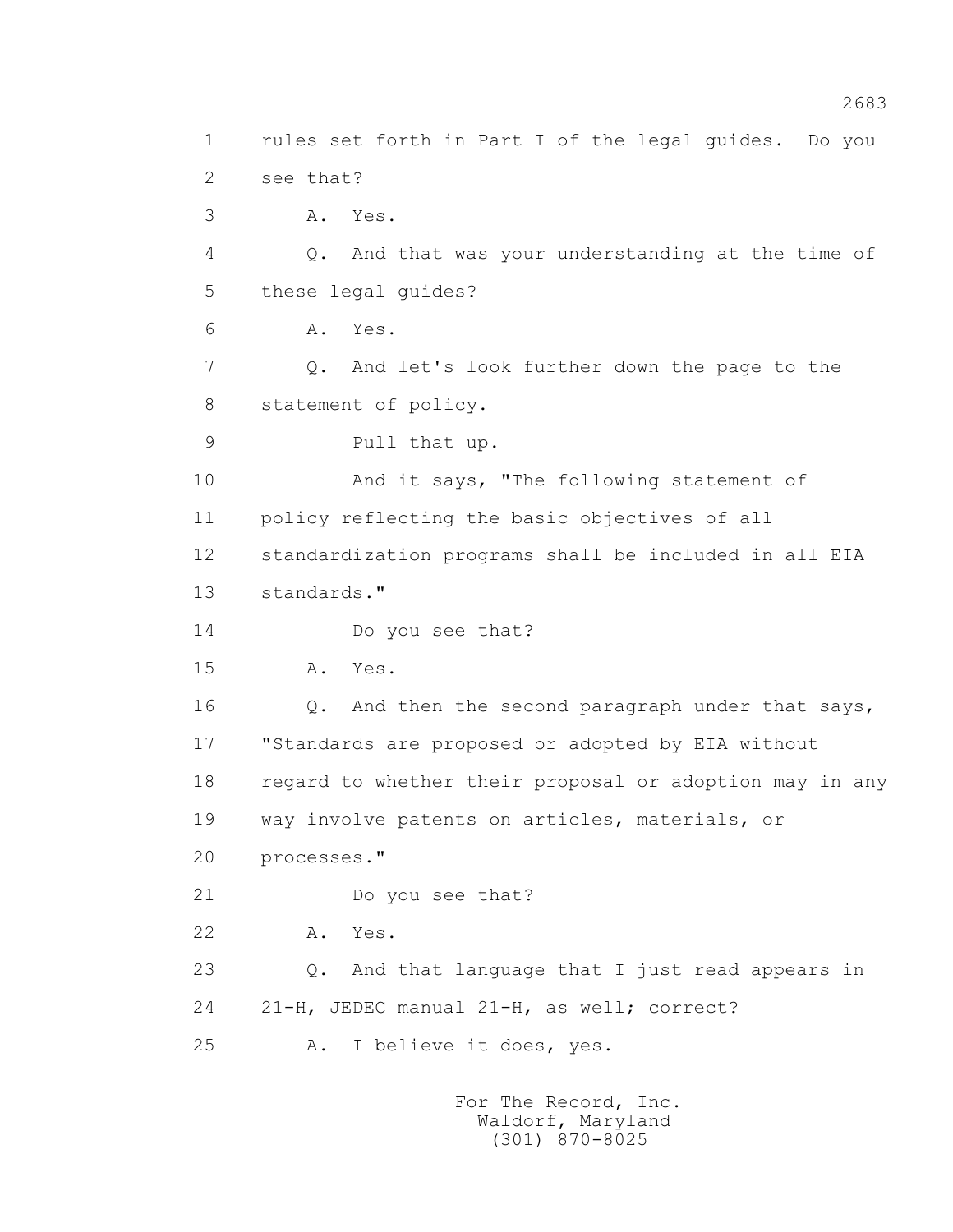1 Q. And you told us yesterday that JEDEC was bound 2 by the EIA legal guides. Do you remember that? 3 A. Yes. 4 Q. And in fact, the only mention of patents in the 5 entire manual 21-H is the statement I just read to you; 6 right? 7 A. No. I believe that there's a whole section on 8 the issue of patents within the document besides just 9 the legal guides. 10 Q. In 21-H? 11 A. Yes. 12 Q. Let's look at 21-H, CX-205-A. 13 I'm going to take a minute and find that, 14 Your Honor. I didn't think I would need it, but I want 15 to be able to show it to the witness. 16 CX-205-A, a copy for Mr. Oliver. 17 May I approach? 18 JUDGE McGUIRE: You may. 19 BY MR. PERRY: 20 Q. Now, this is 21-H dated July 1998. Do you have 21 that in front of you? 22 A. Yes. 23 Q. Please confirm for me that the only reference 24 to -- or find for me all the references, explicit 25 references to patents in this entire manual.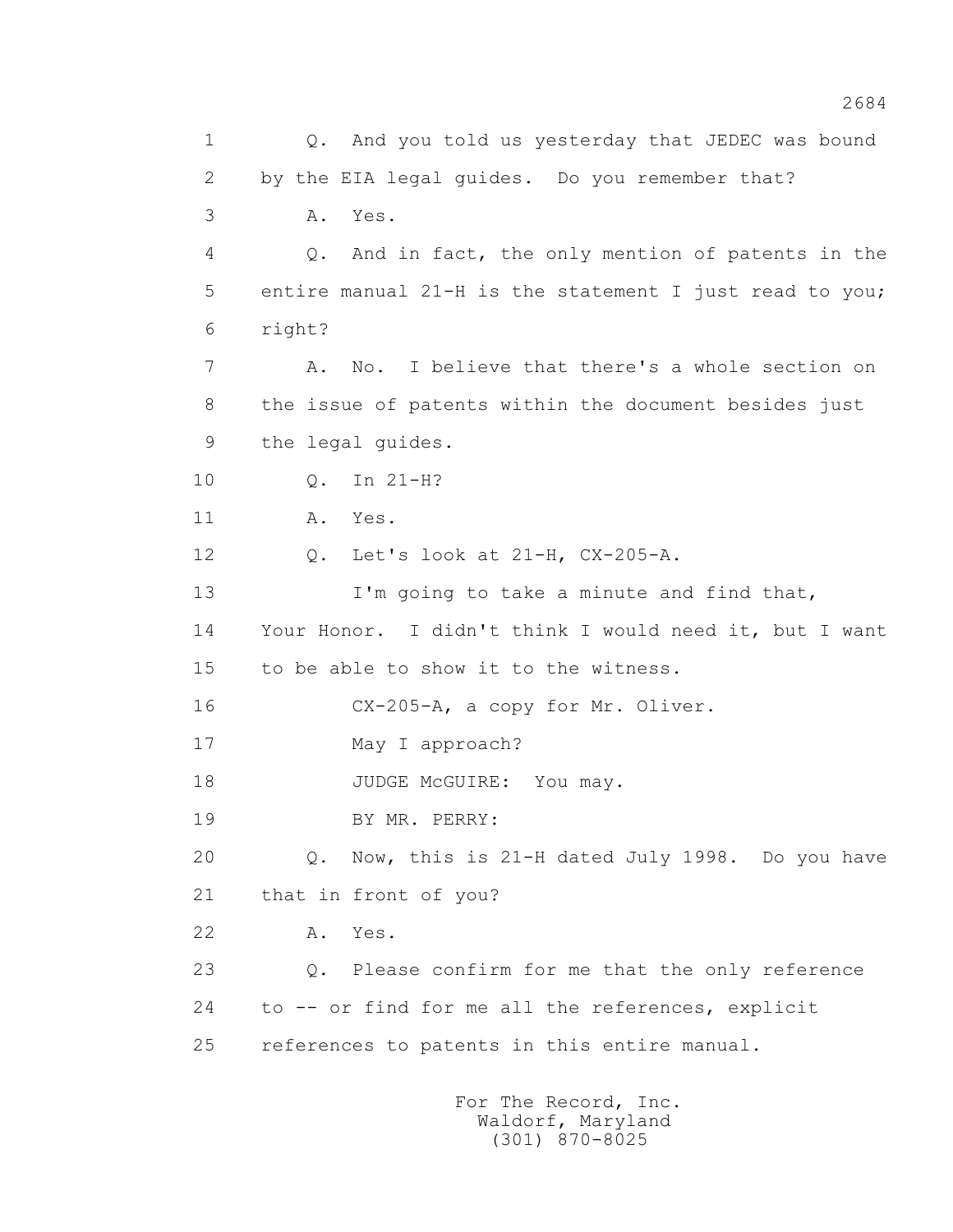1 (Pause in the proceedings.)

 2 A. I remembered the section in this document that 3 must have been a draft of this document before it 4 became 21-I. I do not find that section that I spoke 5 of. It's not. 6 Q. So it's correct that the only reference in 7 21-H as published to patents is on the very last page 8 in the notice where it says, "JEDEC standards are 9 adopted without regard to whether or not their adoption 10 may involve patents or articles, materials or 11 processes." Do you see that? 12 A. Yes. 13 Q. And that was the only -- strike that. 14 Now, going back to the EIA policy which we were 15 talking about before the break, is it your present 16 testimony that your understanding of the EIA patent 17 policy in 1992 and 1993 is that the word "patents" 18 wherever it appeared in the EIA manual included patents 19 and patent applications? 20 A. My understanding during this period is that the 21 JC-42 committee along with JC-16, which was a sister 22 committee, had raised the issue of patents including 23 the concept that it was patentable material, which also 24 includes patent applications, and that the wording of 25 our document which became manual JEP-21-I clarified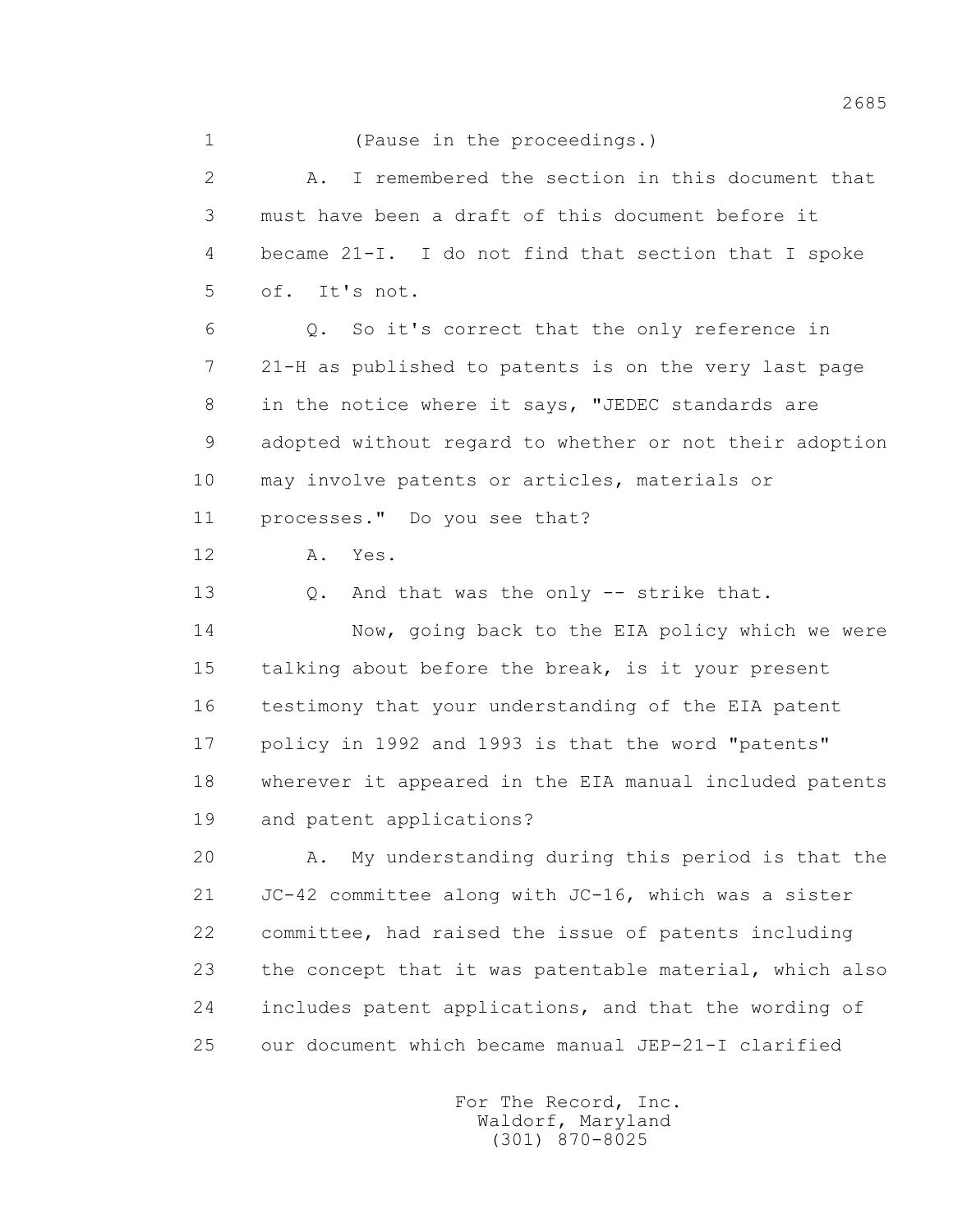1 that understanding. We did not believe that we were in 2 violation of EIA requirements.

 3 MR. PERRY: Your Honor, I'd like to move to 4 strike as nonresponsive.

 5 JUDGE McGUIRE: Overruled. I think that he did 6 answer the question, and it may not have been quite 7 like you wanted to hear, Mr. Perry, but I'm not going 8 to strike that.

9 MR. OLIVER: Thank you, Your Honor.

10 BY MR. PERRY:

 11 Q. Was it your understanding in April 1992, before 12 the hand vote was taken at the May 1992 meetings that 13 you described, was it your understanding in April 1992 14 that under the EIA patent policy JEDEC members were 15 required to disclose patent applications that related 16 to the work of JEDEC?

 17 A. In April of 1992, we -- I had been through two 18 meetings where the committee had raised the issue of 19 including patentable material in the concept of dealing 20 with patents in good faith, and by April of 1992 it was 21 pretty clear that this was an issue before the 22 committee that had to be dealt with and was dealt with 23 one month later.

 24 Q. In 1991, was it your understanding that the 25 EIA patent policy required JEDEC members to disclose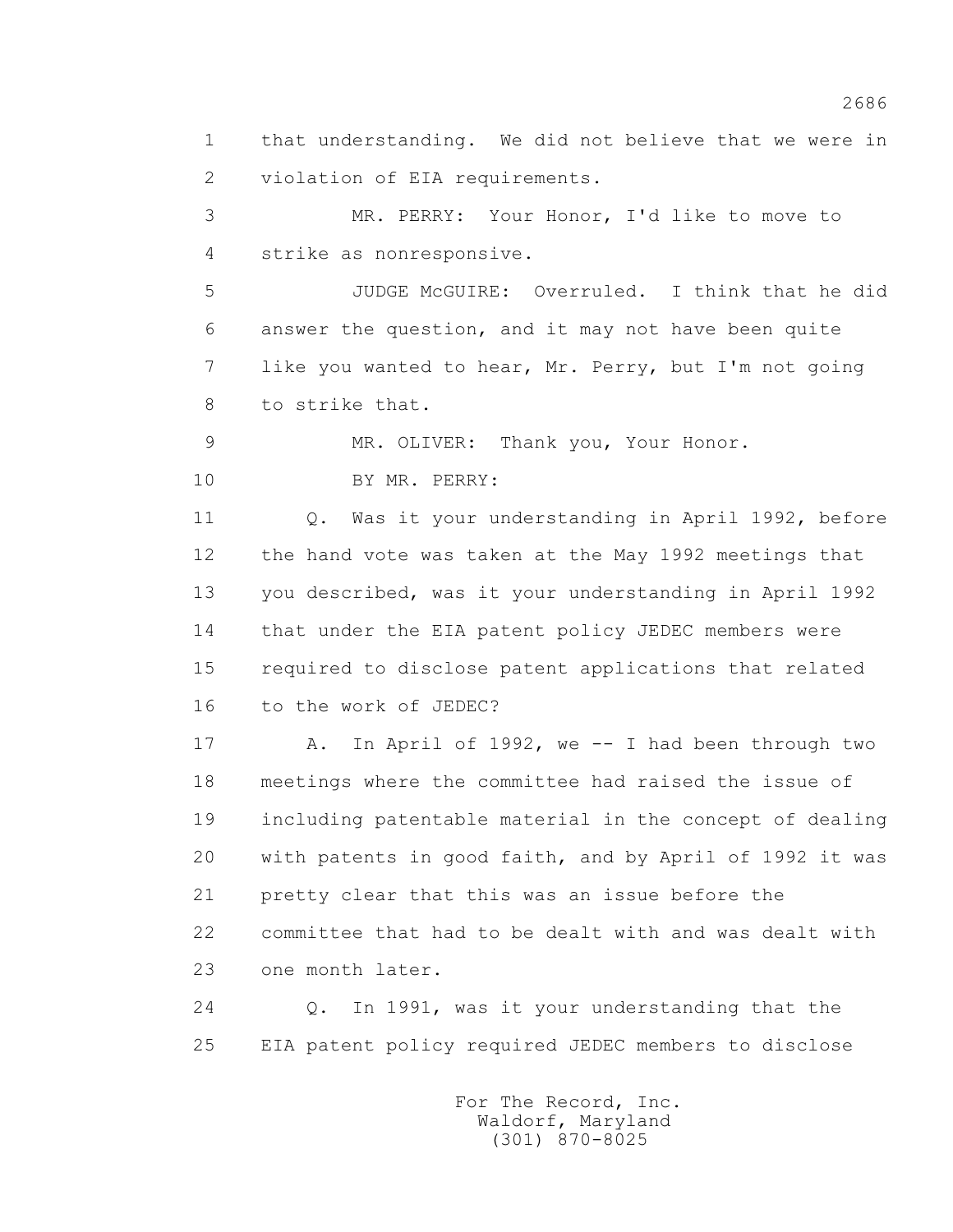1 patent applications that were related to the work of 2 JEDEC?

3 A. No.

 4 Q. Between January 1992 and this hand vote at the 5 May '92 meeting, did you come to believe that the EIA 6 patent policy required the disclosure by JEDEC members 7 of patent applications that related to the work of 8 JEDEC?

9 MR. OLIVER: Your Honor -- excuse me. If I 10 could interrupt briefly.

 11 I apologize to interrupt this line of 12 questioning, but I believe that the witness may be 13 mistaken over the year. I believe I have documents 14 that could refresh the recollection of the witness, and 15 rather than continuing a line of questions now, having 16 a line of redirect followed by another line of cross, I 17 would simply ask if there would be some way that we 18 might be able to refresh the witness' recollection at 19 this time.

20 JUDGE McGUIRE: Mr. Perry?

 21 MR. PERRY: Your Honor, I've sat here and had 22 lots of witnesses on the stand here where I thought I 23 could get a different story out of them.

 24 JUDGE McGUIRE: You can take it up when you go 25 back on your redirect, Mr. Oliver.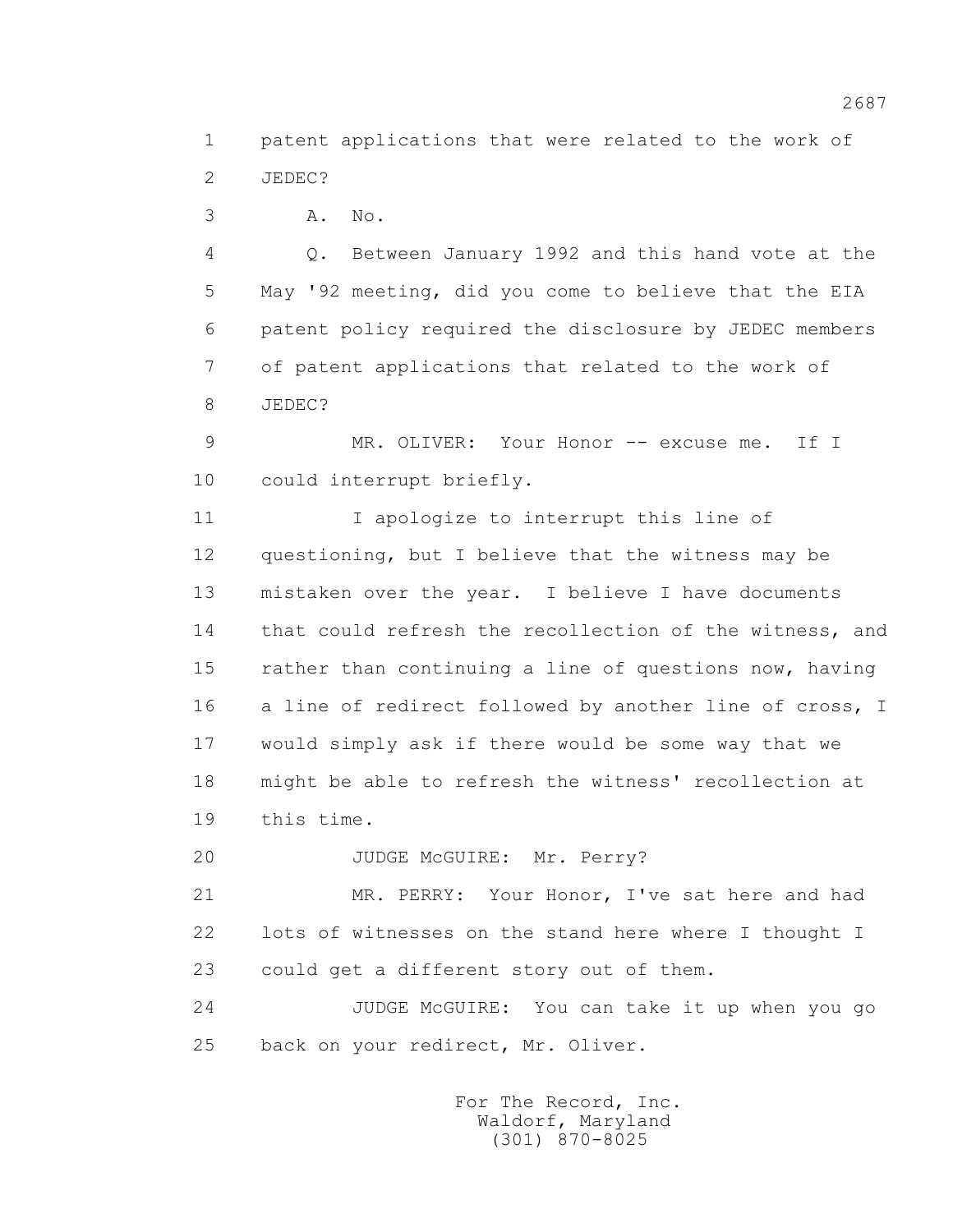1 Proceed, Mr. Perry.

 2 MR. OLIVER: Thank you, Your Honor. 3 MR. PERRY: There was a question pending and 4 I'd like it to be read back. 5 (The record was read as follows:) 6 "QUESTION: Between January 1992 and this hand 7 vote at the May '92 meeting, did you come to believe 8 that the EIA patent policy required the disclosure by 9 JEDEC members of patent applications that related to 10 the work of JEDEC?" 11 THE WITNESS: I did not have involvement with 12 any EIA committee and I did not know, other than the 13 quides that were before us, what their requirements 14 were. I knew that JEDEC was dealing with the issue of 15 changing the concept of patents to include patentable 16 material, and that was my understanding from the period 17 that you're speaking of. 18 BY MR. PERRY: 19 Q. Didn't you testify in the Infineon case that 20 when you were drafting portions of 21-I you understood 21 that the EIA patent policy did not require the 22 disclosure of patent applications? 23 A. Yes. I believe that was part of the difficulty 24 that was mentioned in the council minutes that we've 25 addressed, and in my mind it was the question of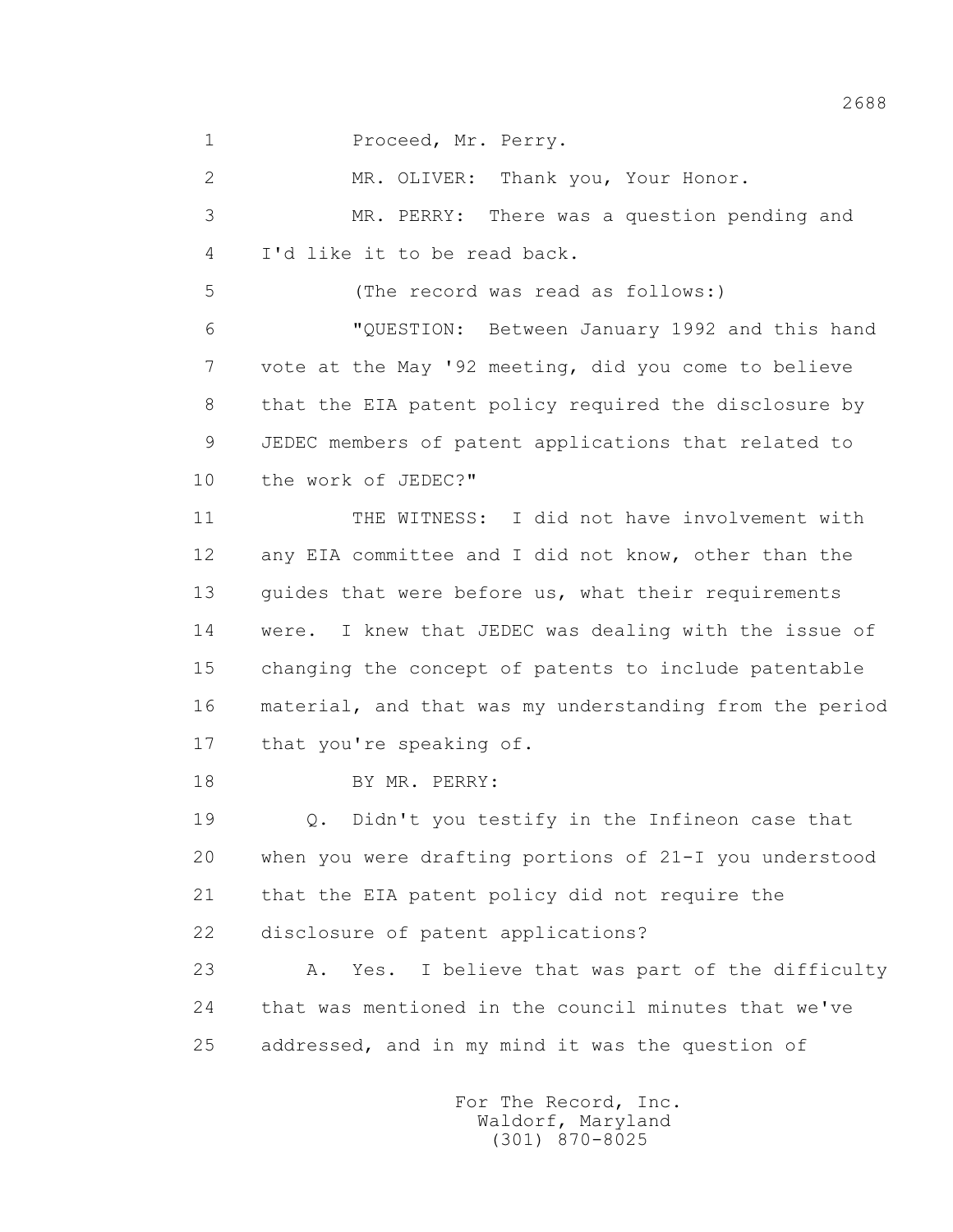1 defining what is meant by "patent."

 2 Q. Was it your view at the time when you were 3 revising 21-I and you were turning 21-H into 21-I, was 4 it your view at the time that the word "patent" 5 standing alone did not on its face signal to an 6 engineer sitting in a meeting that it meant patent and 7 patent applications?

8 A. If that engineer was witness to the many patent 9 application information that we saw, it was pretty 10 clear that our operating procedures had changed to 11 include patent applications.

12 0. How about a new member that had been to one or 13 two meetings? Do you think that it's possible that the 14 word "patent" standing alone didn't signal that the 15 intent was to say "patent and patent applications"?

16 A. I would have thought that that new member would 17 understand that it included patent applications from 18 the beginning because we were dealing with patent 19 applications from that new member's beginning and was 20 clearly an issue at my meetings.

 21 Q. Well, let's look at the minutes of the May 1992 22 JC-16.

 23 You've said there was a hand vote within JC-16; 24 correct?

25 A. I remember the JC-16 agreed with the policy.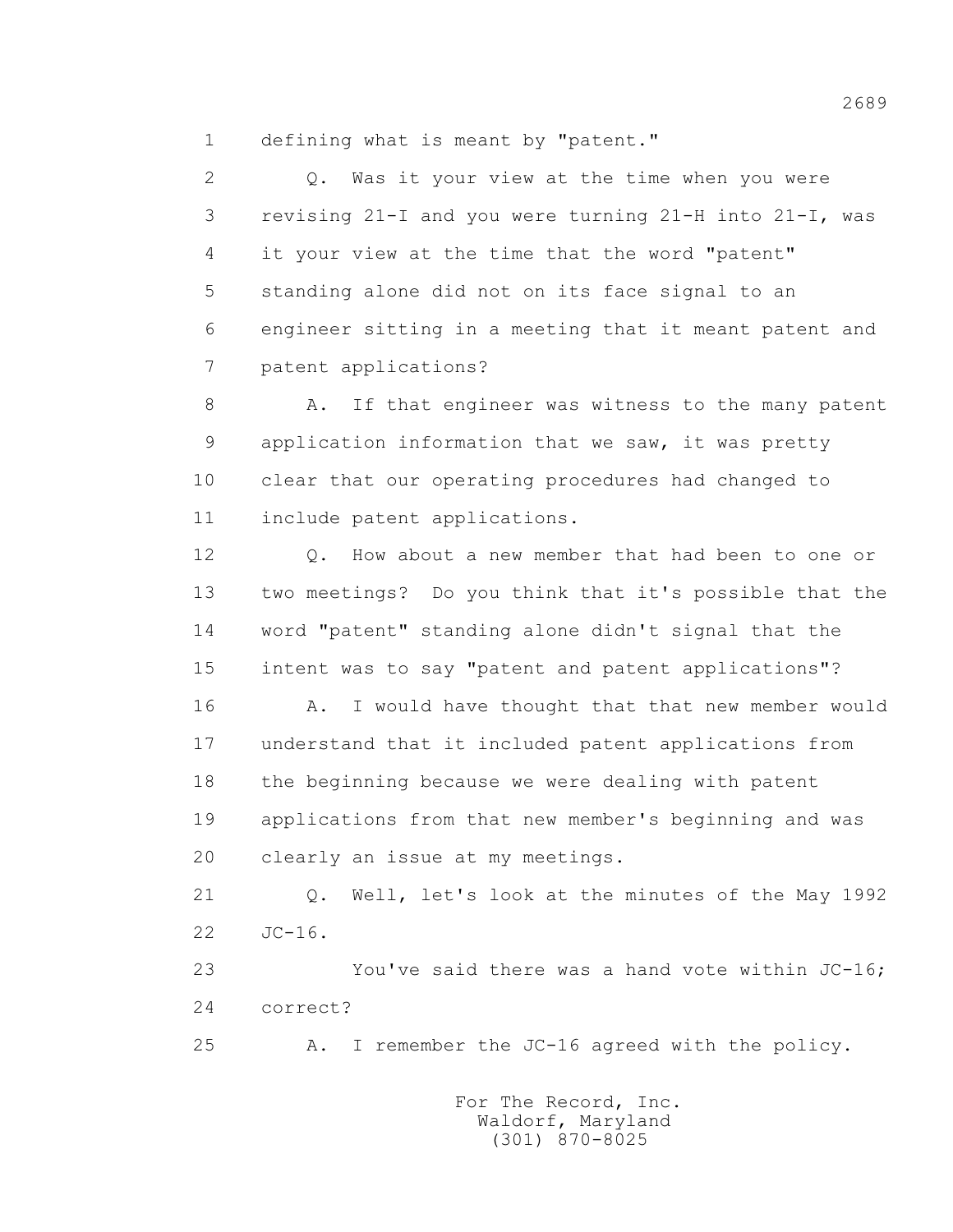1 Q. Was there a hand vote within JC-16? 2 A. I'm not sure if there was a hand vote in JC-16. 3 It was the same membership, so... 4 Q. Was there a hand vote in the JC-42 meeting? 5 A. Yes. 6 Q. Now, you've been deposed on five separate 7 occasions; correct? 8 A. Yes. 9 Q. In this series of Rambus cases. 10 Have you ever in any of those meetings 11 mentioned this hand vote that took place in May 1992, 12 in any of those depositions? 13 A. I believe that I was asked in one deposition if 14 the policy of the committee had been approved and I 15 mentioned that it had been approved, yes. 16 Q. Did you mention that there was a hand vote at 17 the May 1992 meeting? 18 A. I don't remember being asked. 19 Q. Did you tell counsel for the FTC at any point 20 in time prior to today that you remembered a hand vote 21 at the May 1992 meeting where a new requirement was 22 added to disclose patent applications within that 23 committee? 24 A. Again, I don't remember being asked. 25 Q. If it was a requirement prior to that meeting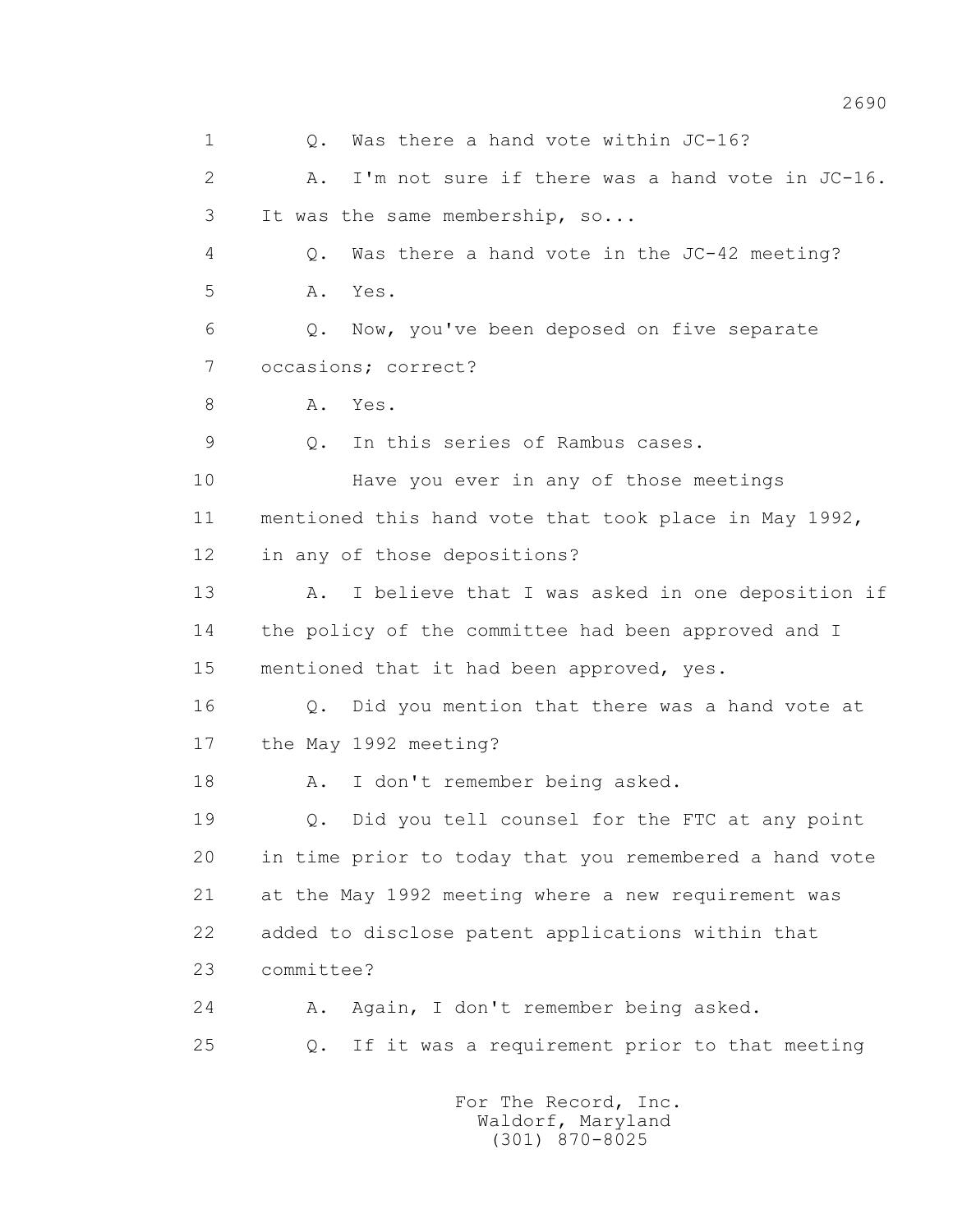1 that JEDEC members disclose patent applications, why 2 was a hand vote required?

 3 A. I don't believe that it was a requirement at 4 that meeting. I believe that at the meeting prior to 5 that in February 1991 Jim Townsend had suggested that 6 we begin to include patent applications in the concept 7 of a patent and that was brought to the committee in 8 May of 1991 and the vote was taken to agree that the 9 committee would work to that new definition of 10 patents. 11 Q. Now you're talking about 1991. Is that because 12 of what Mr. Oliver just mentioned? 13 A. Yes. He has reminded me that that occurred 14 in '91, not '92. 15 Q. So all your testimony about Mr. Crisp being in 16 the room, that was just a mistake? 17 A. No. I believe that Mr. Crisp being in the 18 room in May of 1992 witnessed the inclusion of patents 19 on the tracking -- or pending patents on the tracking 20 list and witnessed the inclusion of patent applications 21 in the discussions of the committee at his first 22 meeting. 23 Q. Your testimony this afternoon that Mr. Crisp 24 was present for a hand vote on changing the policy

25 within 42.3, was that a mistake on your part?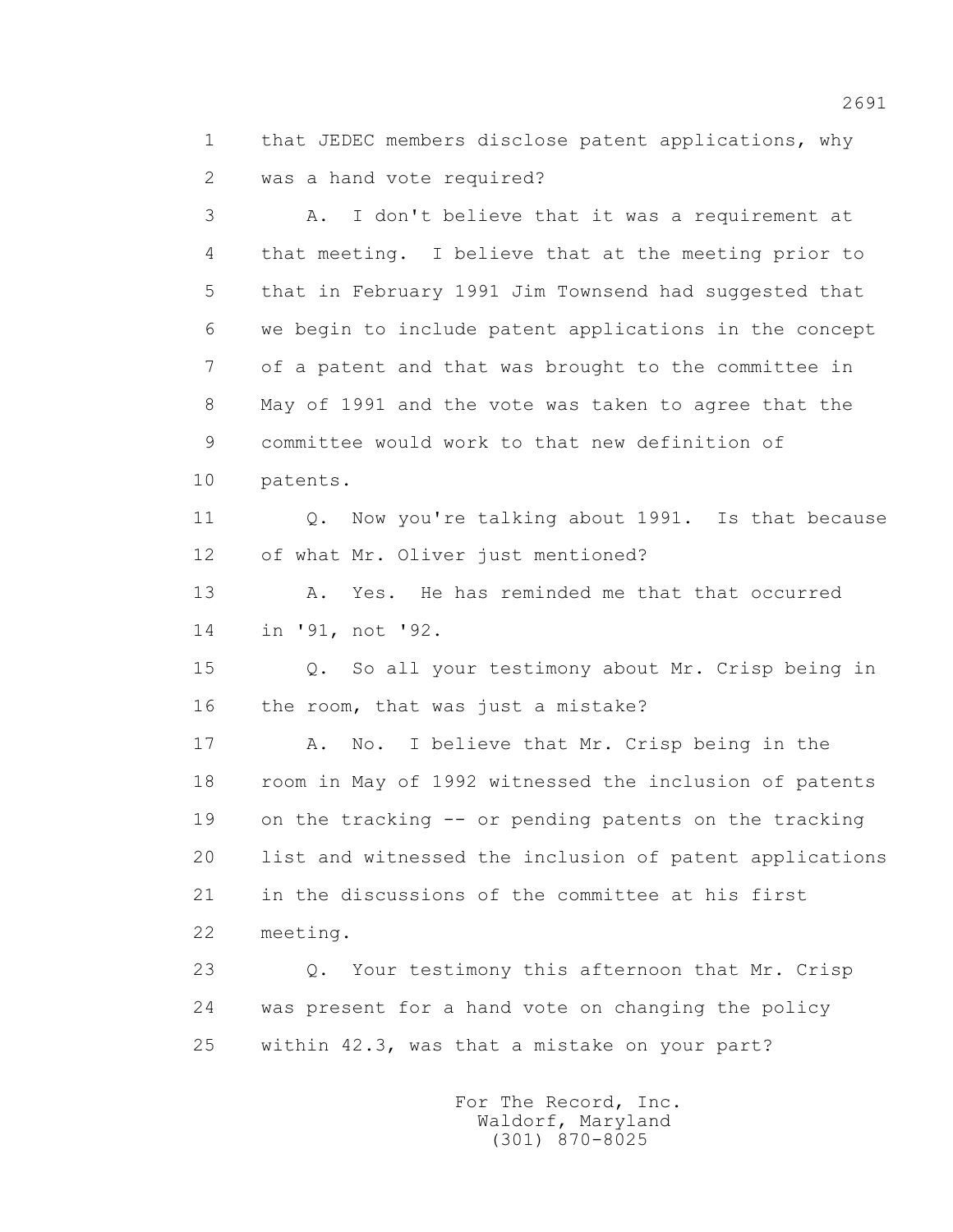1 MR. OLIVER: Objection, Your Honor. 2 Mischaracterizes the testimony. 3 JUDGE McGUIRE: Overruled. 4 THE WITNESS: No. I believe you asked me if 5 Mr. Crisp voted no or -- yes, you asked me if Mr. Crisp 6 voted no and I told you I didn't remember. 7 BY MR. PERRY: 8 Q. You said you'd look to see. 9 A. Okay. I didn't look to see. 10 Q. Your current testimony, having been corrected 11 as to the date, is that the hand vote you've been 12 referring to this afternoon did not occur in 13 Mr. Crisp's presence; correct? 14 **A.** Yes. 15 Q. He wasn't at the May 1991 meeting; correct? 16 A. Correct. 17 Q. Does the May 1991 meeting minutes -- do they 18 show a vote being taken within that committee? 19 A. I don't remember if they do. 20 Q. Well, let's back up. 21 Prior to May 1991, was it your understanding 22 that JEDEC members were required by the EIA patent 23 policy to disclose patent applications that related to 24 the work of the committee? 25 A. No.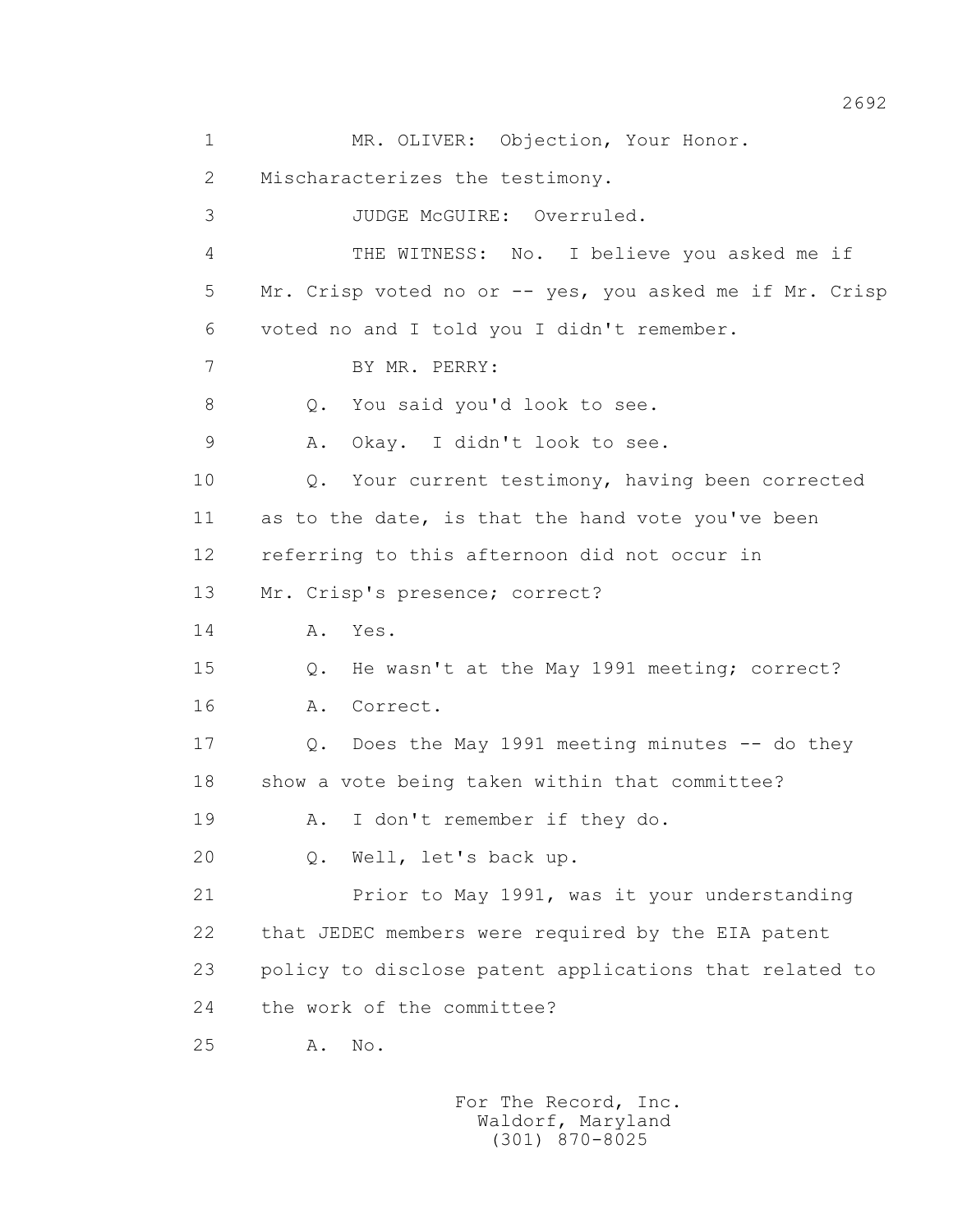1 Q. And when you were working on the revision of 2 21-H that became 21-I, isn't it correct that at the 3 time 21-I was published in October 1993 it was your 4 belief that the EIA patent policy did not require the 5 disclosure of patent applications? 6 A. I believe that they do not mention patent 7 applications in their guides. 8 Q. I'm not asking about words now; I'm asking 9 about requirements. 10 At the time that 21-I was published -- you 11 worked on 21-I; right? 12 A. Yes. 13 Q. At the time it was published, was it -- 14 JUDGE McGUIRE: Just so I'm clear, give me the 15 time frame that you're referring to. 16 MR. PERRY: It was published in October 1993, 17 Your Honor. 18 JUDGE McGUIRE: Okay. 19 BY MR. PERRY: 20 0. And I'll put that into the question. 21 When 21-I, manual 21-I that you worked on, was 22 published in October 1993, was it your belief that the 23 EIA patent policy required the disclosure of patent 24 applications that related to the work of the 25 committee?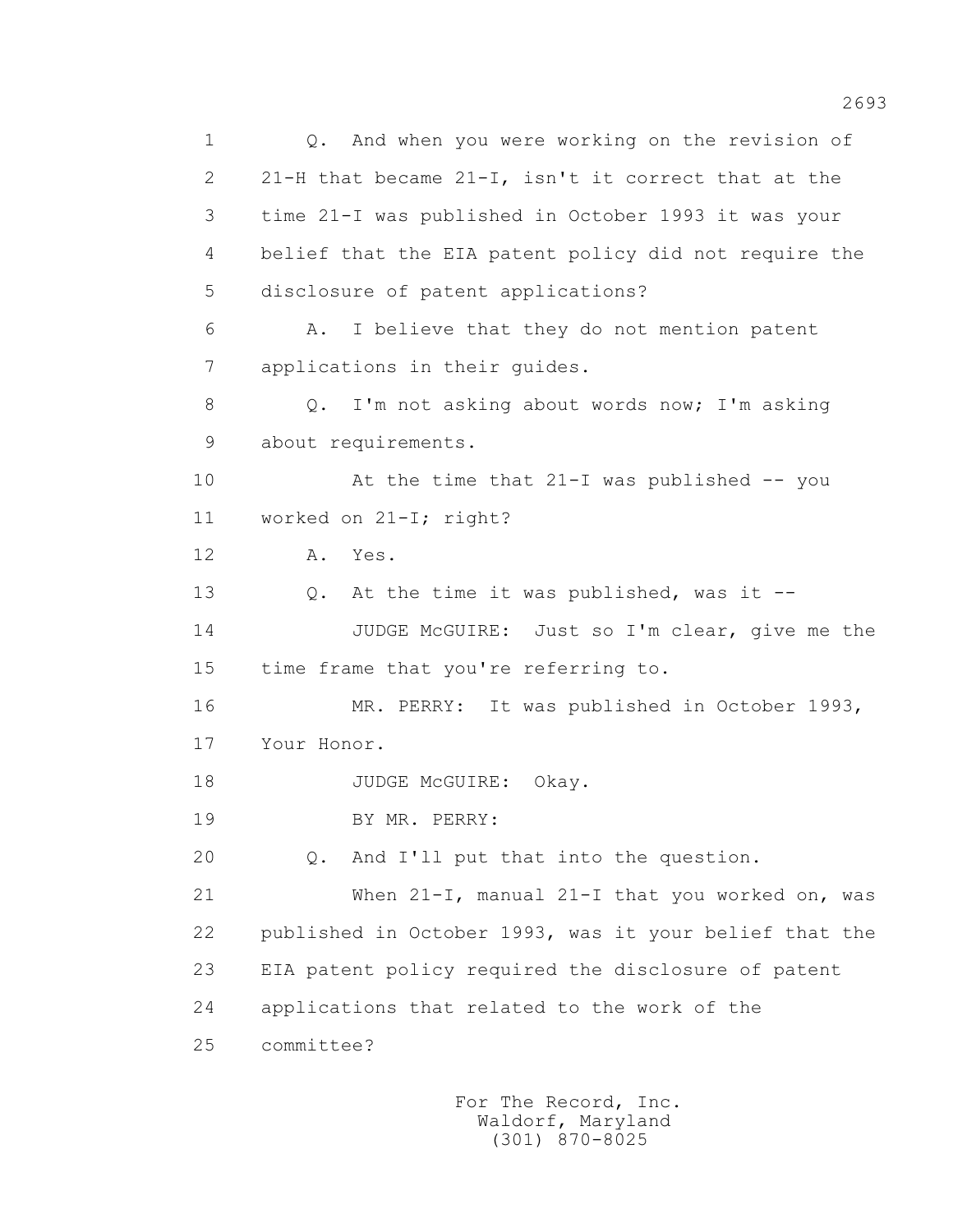1 A. I believe that the EIA patent policy only 2 specified the word "patent material."

 3 Q. And was it your understanding -- did you have 4 an understanding in October 1993 one way or the other 5 of whether the word "patent" as used in the EIA patent 6 policy and the EIA manuals meant issued patents or 7 issued patents and patent applications and even other 8 stuff?

 9 A. Before February of 1991, that was my 10 understanding of what was intended. What changed was 11 the committee began to recognize that the issue of 12 patent material wasn't just an issue of issued patents; 13 it was an issue of material that might become issued 14 patents.

 15 Q. Let me try again. I'm talking now about -- 16 JUDGE McGUIRE: Yeah, I'm confused now with the 17 testimony. It seems like you're saying two different 18 things. I'm not trying to impugn your testimony, sir. 19 I'm just -- I guess, at what point in time are you 20 saying that it became at least your understanding that 21 the term "patents" would include patent applications? 22 Was that before 1991 or was that after October of 1993 23 or somewhere in between?

 24 THE WITNESS: Your Honor, what happened with 25 me is my definition of "patents" changed. Patents in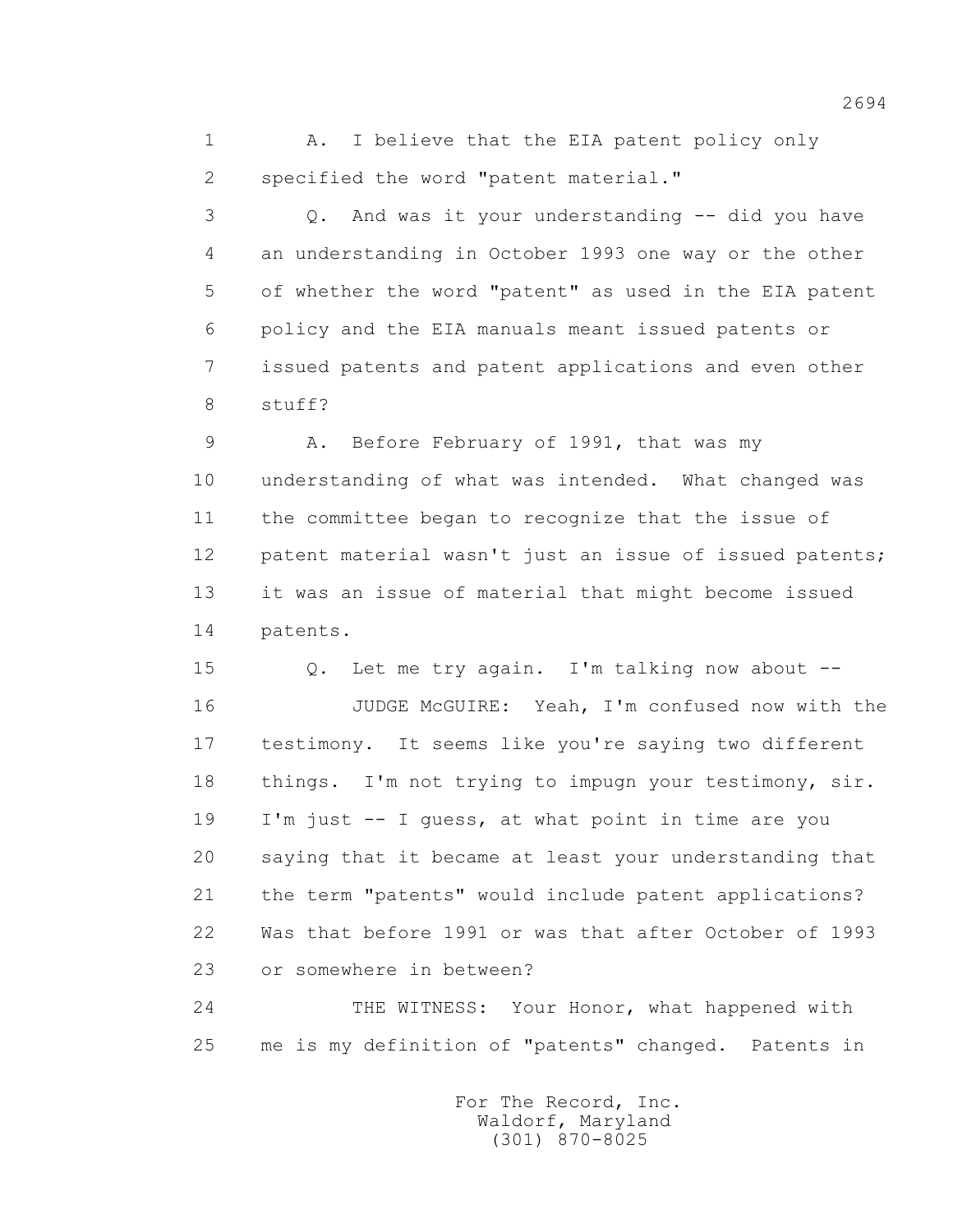1 the JEDEC manual as -- I'm sorry -- the patent policy 2 in the JEDEC manuals, EIA manuals and ANSI manuals 3 only specified "patents," which in my mind before 4 1991 meant issued patents. However, beginning in 5 early 1991, it was very clear on the committee that 6 the committee considered the issue of patents to be 7 issued patents as well as material that might become 8 issued patents. 9 JUDGE McGUIRE: Okay. Mr. Perry, proceed. 10 BY MR. PERRY: 11 Q. I want to focus you on October 1993 when 21-I 12 was published, on October 1993. 13 As of October 1993, what was your understanding 14 of what was intended by the word "patent" in the EIA 15 policy manuals? 16 A. Okay. My understanding of the EIA policy is 17 that they never, at least at that point, had changed 18 the word "patent" to include applications. 19 Q. Was it your -- 20 JUDGE McGUIRE: Now, wait a minute. I'm real 21 confused because I think what he's asking you -- and I 22 don't mean to ask your question -- is what was your 23 understanding of the term or the word "patent." Was it 24 your understanding that that term would embrace patent 25 applications as well?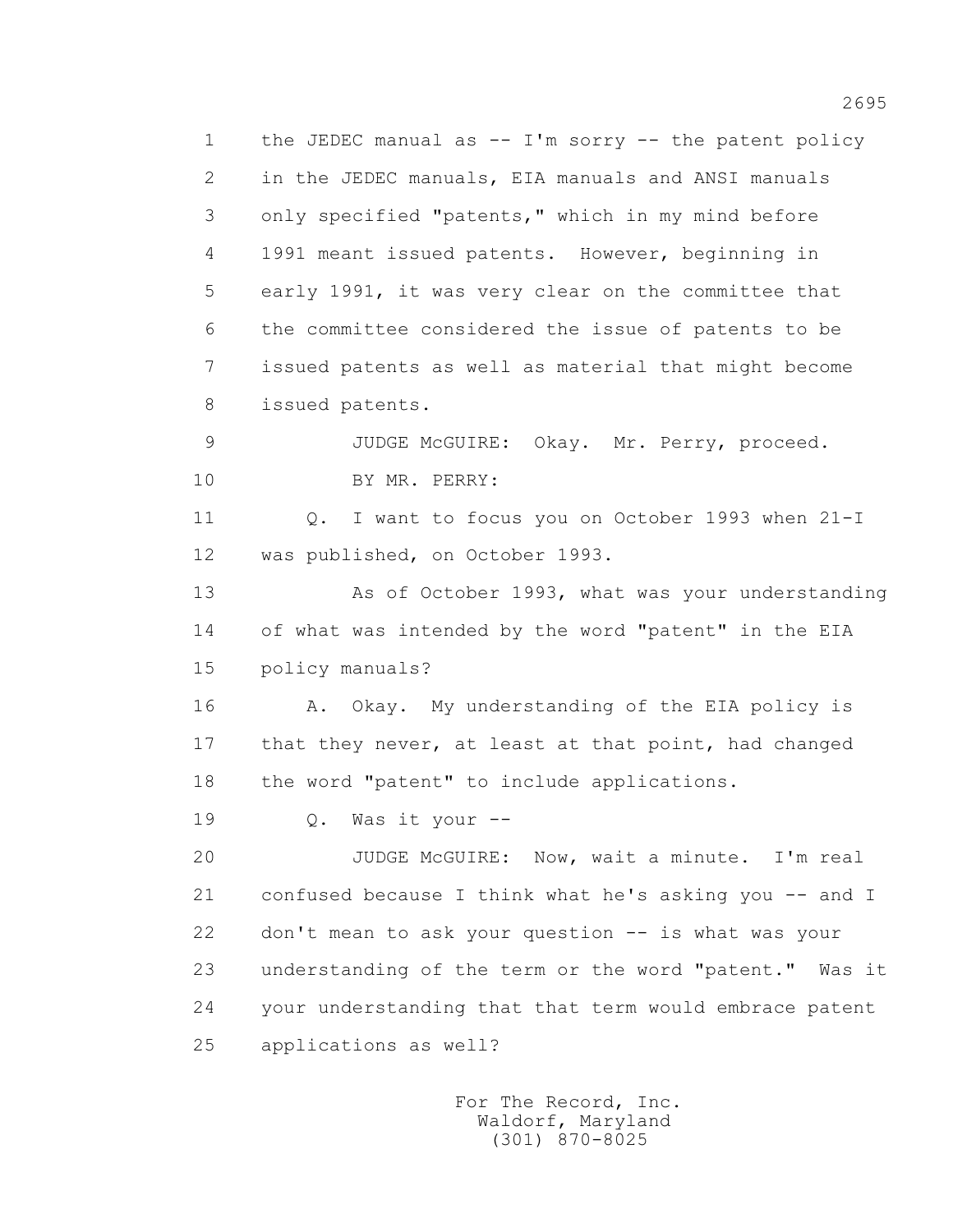1 I don't think he's asked you the exact wording 2 in the policy at the time for EIA, but what was your 3 understanding as to what the term "patent" included or 4 did not include? 5 Is that a fair assessment of what you're 6 asking? 7 MR. PERRY: That's fair, Your Honor. 8 THE WITNESS: At the JEDEC council, which was 9 struggling with the change in wording of the JEDEC 10 policy, we discussed the conflict between the EIA 11 wording of their patent policy and the change that we 12 were making, which was patents and patent applications, 13 and we believed as a group that the concept of patents 14 includes patent applications, that the concept of 15 patents is a concept which says avoid patents or 16 material that could become patents, and if you can't 17 avoid them, then you must deal with the RAND 18 requirements. 19 JUDGE McGUIRE: All right, Mr. Perry. 20 BY MR. PERRY: 21 Q. I understand your point, but I'm asking now 22 about the EIA policy manuals and not about what 23 happened in JEDEC at this point with the JEDEC 24 manuals. 25 In October 1993, when JEDEC manual 21-I was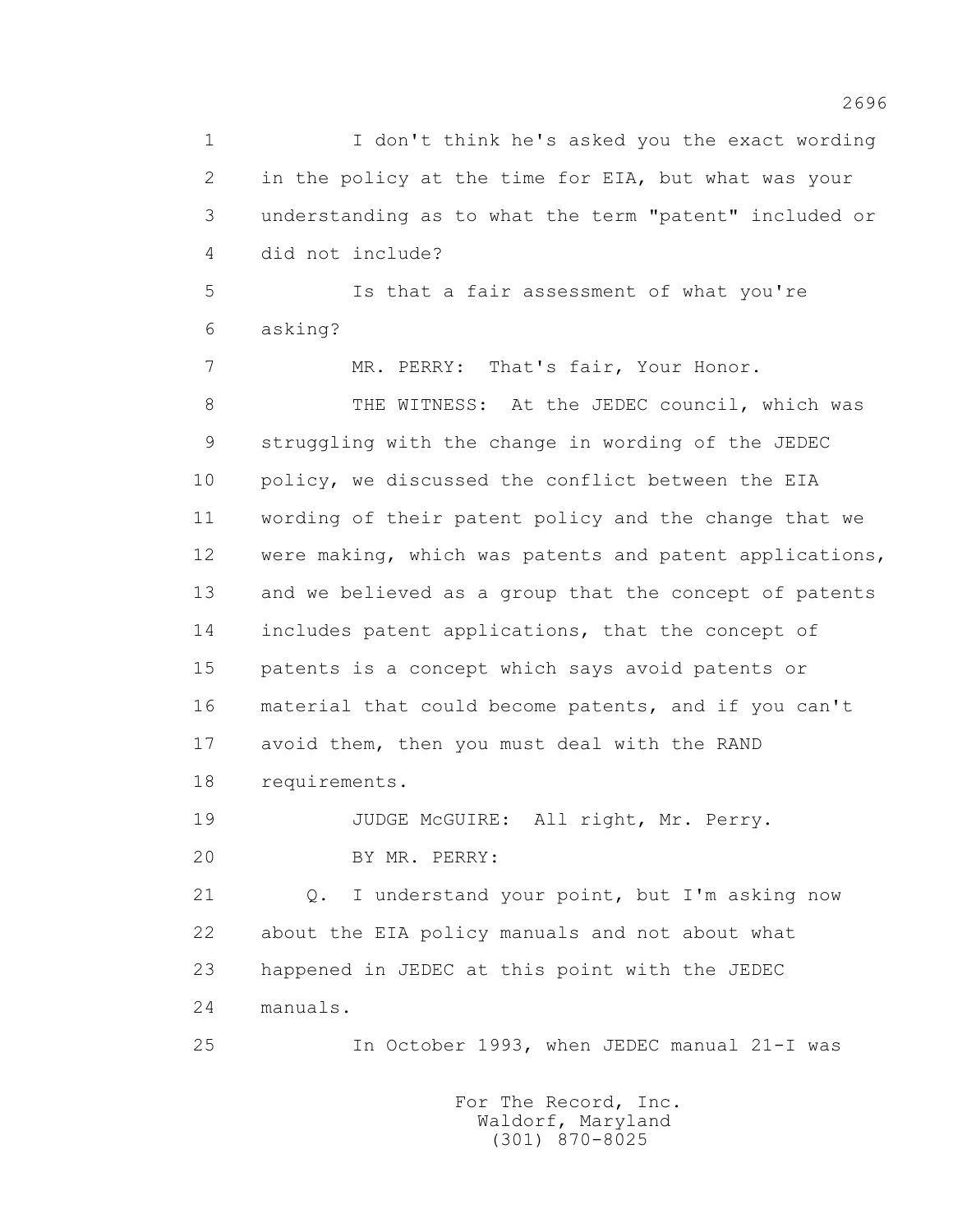1 published, did you have an understanding of what the 2 intent was of the word "patent" in the EIA policy 3 manuals and whether that included applications or not?

 4 A. My understanding was that EIA intended issued 5 patents; however, my understanding of "patent" was much 6 more broad at that point.

 7 Q. Did you ever come to understand that EIA had 8 changed what it intended with respect to the word 9 "patent" so that now it intended the word "patent" to 10 include applications in its manuals, the EIA manuals?

 11 A. There's another happening that's going on which 12 would have impacted that decision. Up until, I believe 13 it was, 1996, JEDEC was a subsidiary of EIA, and then I 14 believe in 1997 JEDEC became separated from EIA and it 15 became part of the associations in EIA and was more 16 autonomous.

 17 So I don't know what EIA did with regard to 18 their policy, and because JEDEC wasn't a part of EIA 19 anymore in the same way, I'm not sure that it mattered. 20 Q. But up until late 1996, did your understanding 21 of EIA's intent with respect to what was included in 22 the word "patent" in its own patent policy change? 23 A. I don't think that it changed for EIA. 24 Q. Well, let's change the subject just a bit. 25 Let me talk about -- with you about the amount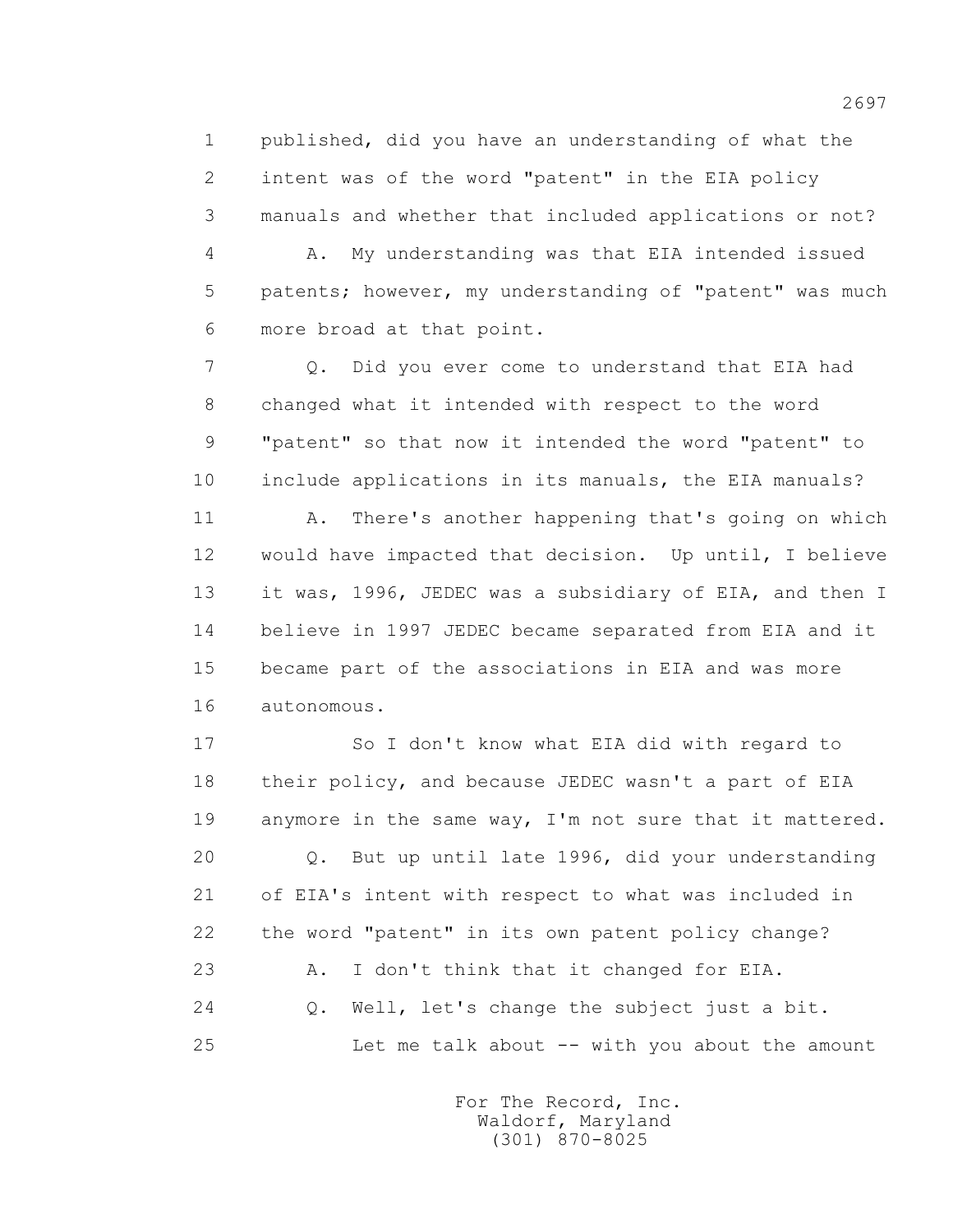1 of information that in your understanding needed to be 2 disclosed under the JEDEC patent policy, the amount of 3 information.

 4 If what was being disclosed by the member was 5 an issued U.S. patent, was it your understanding that 6 giving the committee the patent number would be enough 7 to satisfy the disclosure obligation?

8 A. What I expected was for the company that was 9 giving the patent number to describe the claims of the 10 patent, probably paraphrased, sometimes handed out as 11 a handout the published patent but more often 12 paraphrased so that the committee understood why the 13 issues of that patent material applied to the 14 discussion in JEDEC.

15 JUDGE McGUIRE: So is that answer to that 16 question a no?

17 See, that's what you've got to keep in mind, if 18 you could, Mr. Kelley. Try to answer his questions as 19 they're asked, and he can expound on them if he wants 20 to follow up.

 21 I assume based on that answer that his answer 22 to your question was no.

 23 MR. PERRY: I needed to get a no so that I 24 could point him to some deposition testimony, so I'm 25 going to ask it again.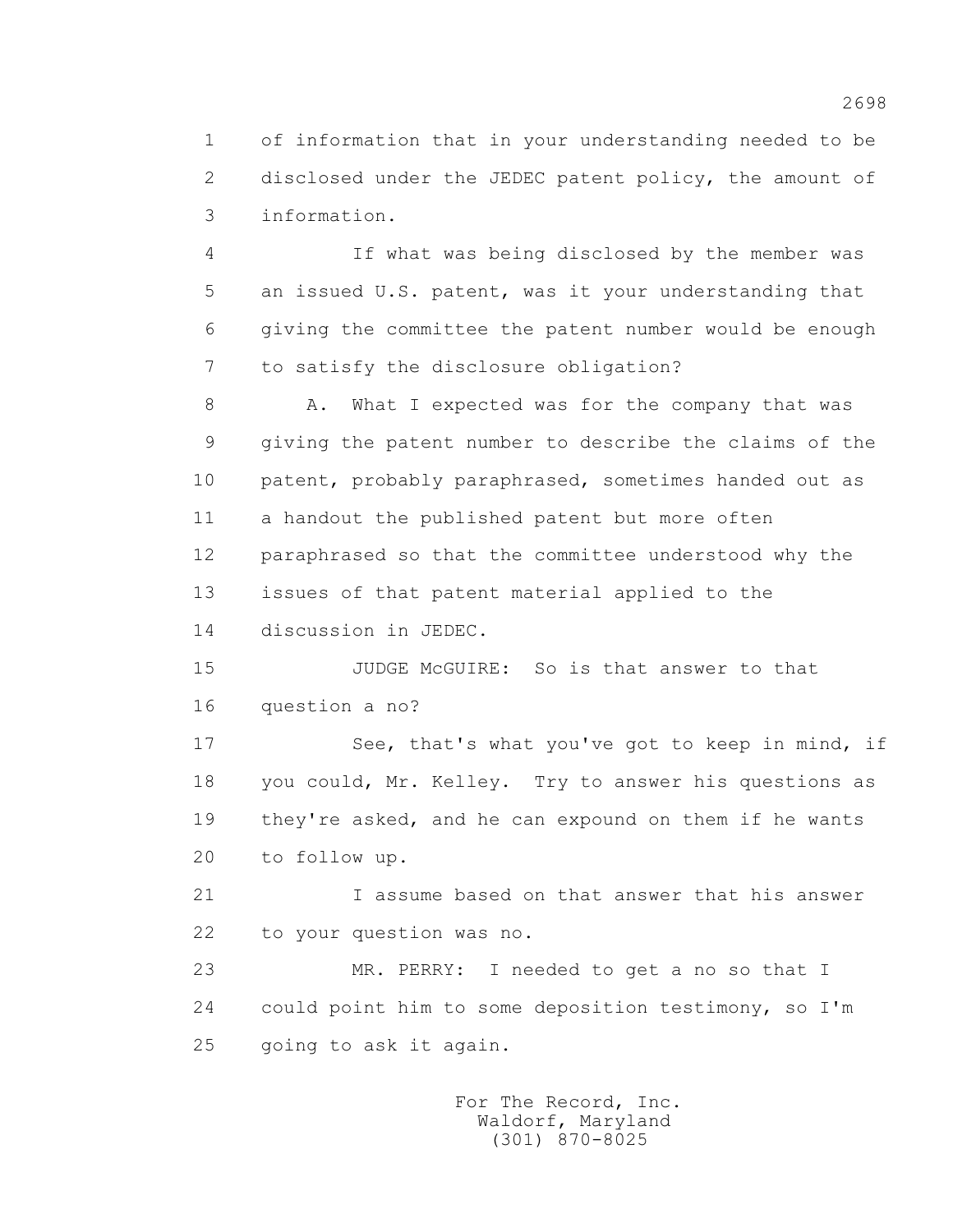| $\mathbf 1$    |       | JUDGE McGUIRE: Okay. Ask it again.                    |
|----------------|-------|-------------------------------------------------------|
| $\overline{2}$ |       | BY MR. PERRY:                                         |
| 3              |       | Q. Was it your understanding in the '93 to '96        |
| 4              |       | time period that if what was being disclosed was an   |
| 5              |       | issued United States patent, it was enough to satisfy |
| 6              |       | the disclosure obligation to give the committee the   |
| 7              |       | patent number and nothing else?                       |
| 8              | Α.    | No.                                                   |
| 9              | $Q$ . | Let's look, please, at the Micron transcript,         |
| 10             |       | April 25, 2001, page 58.                              |
| 11             | Α.    | Excuse me. The date of this?                          |
| 12             | Q.    | April 25, 2001. Page 58.                              |
| 13             |       | Look at line 8. The question begins at line 8.        |
| 14             |       | Oh, I'm sorry. Do you need some assistance in         |
| 15             |       | finding the transcript?                               |
| 16             | Α.    | I haven't found April 25.                             |
| 17             | $Q$ . | April 25, 2001 in Micron?                             |
| 18             | Α.    | April 26. I have an April 26, not an April 25.        |
| 19             | Q.    | 2001?                                                 |
| 20             | Α.    | Yes.                                                  |
| 21             |       | MR. PERRY: May I approach?                            |
| 22             |       | JUDGE McGUIRE: Yes.                                   |
| 23             |       | BY MR. PERRY:                                         |
| 24             | Q.    | This is April 25.                                     |
| 25             |       | Page 58. I think I said page 58.                      |
|                |       |                                                       |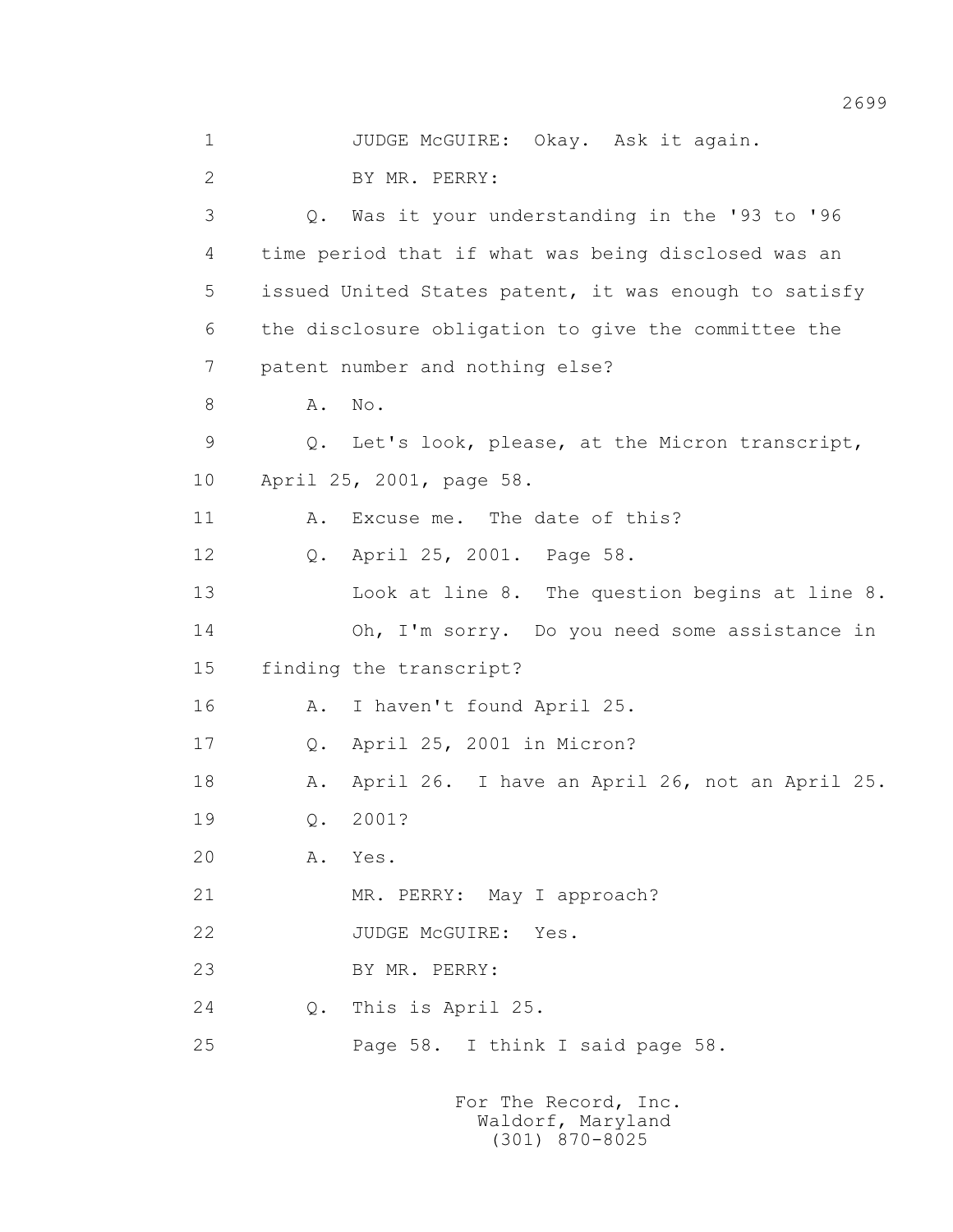1 Starting -- the question starts at line 8. 2 (Pause in the proceedings.) 3 A. Yes. I understand what I said then. 4 Q. Did you testify that you believed the giving of 5 the patent number would be enough and that that would 6 give you the information that you needed to go back and 7 research the details on the patent? 8 A. The patent number would be enough. 9 Q. Now, let's talk about whose knowledge of the 10 patent and patent application was involved here. 11 That's the issue in this question. 12 The disclosure obligation that you understood 13 under the JEDEC patent policy was based on what was 14 known by the representative at the time of the JEDEC 15 meeting; correct? 16 A. The manual uses the words "all those present." 17 Q. That's fair. 18 Was the disclosure obligation as you understood 19 it under the JEDEC patent policy based on what was 20 known to the person present in the room at the time of 21 the JEDEC meeting? 22 A. Yes. 23 Q. And after a company left JEDEC, as you 24 understood, it had no duty to disclose anything to 25 JEDEC; right?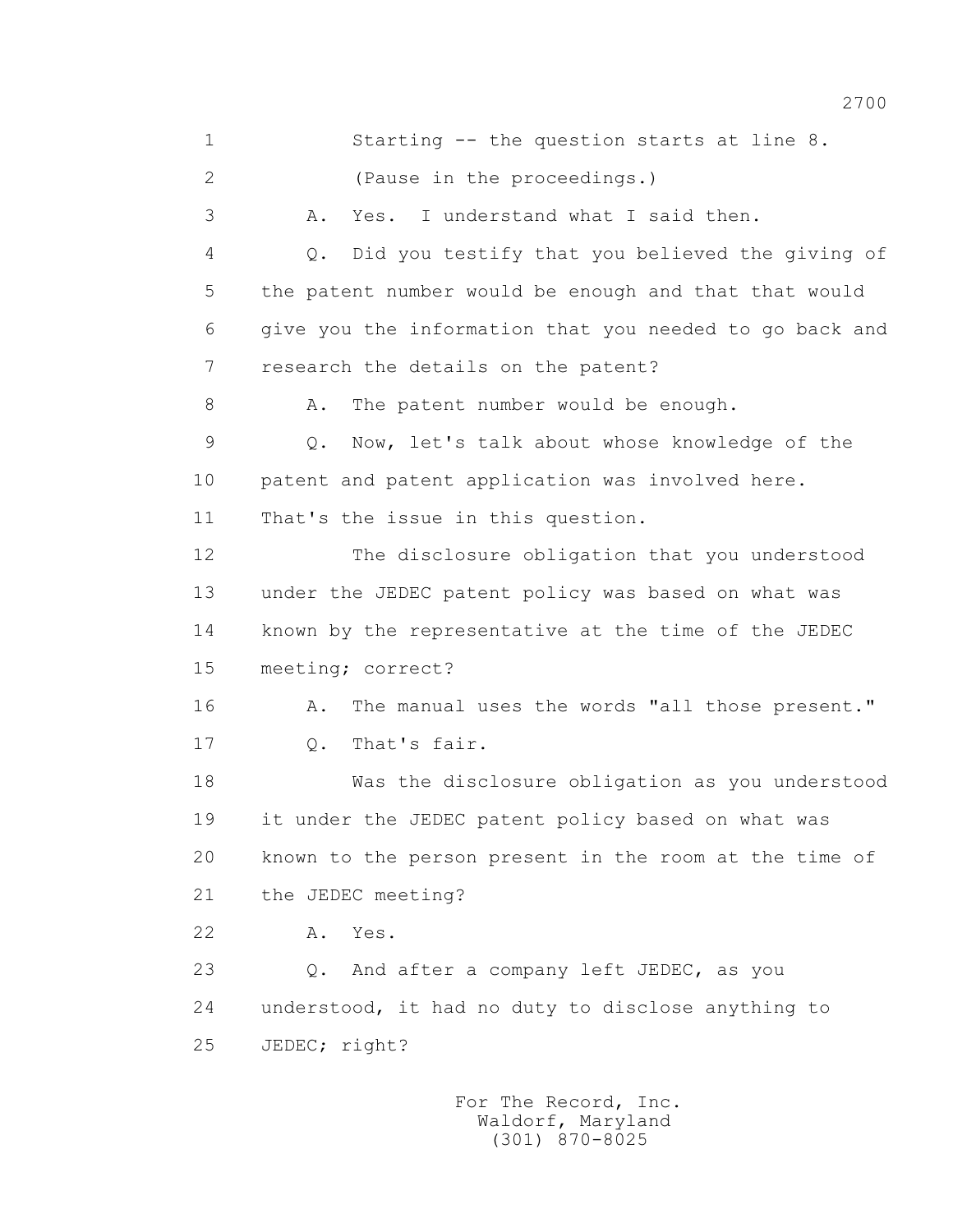1 A. I agree with that.

 2 Q. All right. Let's turn to a slightly different 3 subject, and that would be when a disclosure, the 4 timing of the disclosure, was required as you 5 understood the JEDEC patent policy. 6 And let's start with survey ballots. You're 7 familiar with survey ballots; correct? 8 A. Yes, I am. 9 Q. Within JEDEC. And we've heard testimony about 10 those from others. 11 And as you understood survey ballots, those 12 requested voluntary information from companies but did 13 not propose anything to be standardized; right? 14 A. Yes. 15 Q. And as you understood it, there was no need for 16 the committee to be assured in connection with a survey 17 ballot about patent issues; right? 18 A. Only if it addressed an issue that was an 19 active item on the committee. Yes. 20 Q. And let me talk about a different issue then. 21 I want to talk now about in the process there's going 22 to be a disclosure and the question is when the 23 disclosure has to come. 24 And you know there's stuff called first 25 presentations, right, and second presentations and then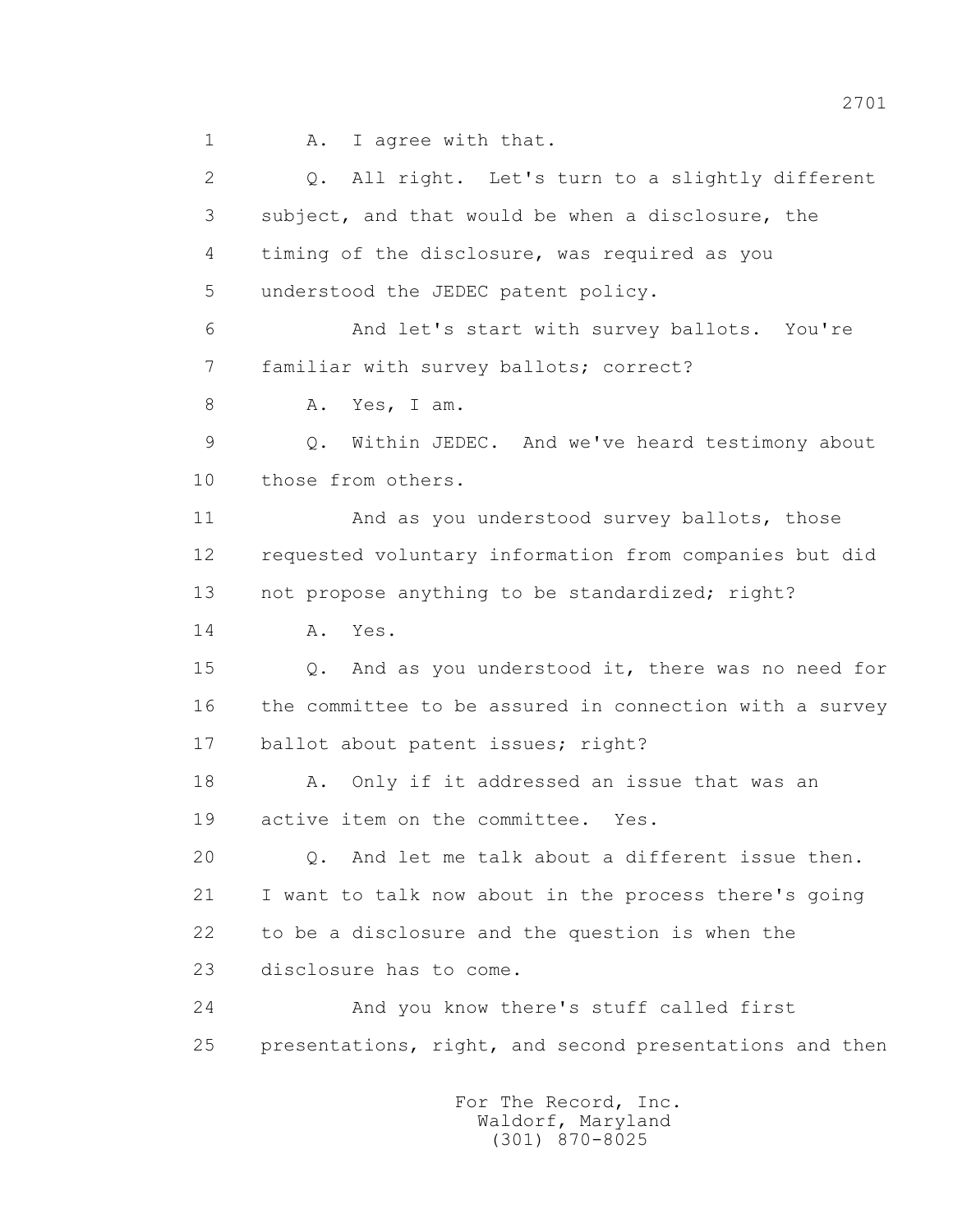1 there's ballots and votes and it goes up to the council 2 and we've heard that description, but let me be more 3 specific.

 4 As you understood it, in, let's say, '92 5 through '96, when a patent or a patent application had 6 to be disclosed to JEDEC, as you understood it, it 7 needed to be disclosed -- I'm sorry. I've lost my 8 thread here. Let me back up. Let me back up and make 9 sure this is clear.

 10 I want to talk now about what was it about the 11 patent or patent application that caused the need to 12 disclose, that caused the obligation to disclose it.

13 Do you have that in mind?

14 A. Yes. I understand.

15 Q. Let me ask a question about that.

16 As you understood it, a patent or patent 17 application needed to be disclosed if when a company 18 exercised the design or produced the component that was 19 being standardized you would be required to use the 20 patent; right?

 21 A. The policy at JEDEC was that the disclosure 22 should occur as soon as possible in the discussion of 23 the material and certainly by the time it was 24 balloted.

25 Q. Okay. That's actually a separate thing that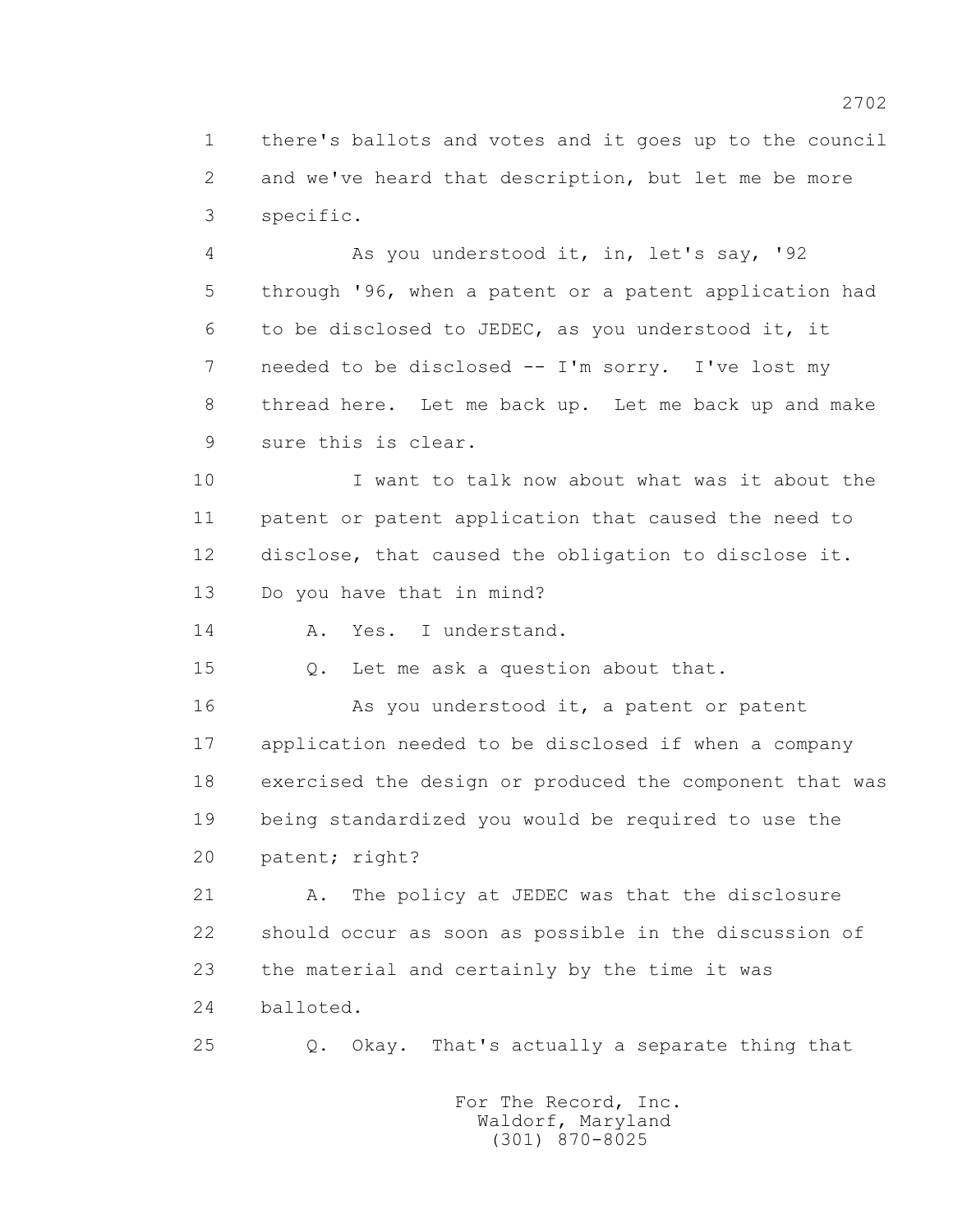1 I'll get to. I'm asking now about what was it about 2 the patent or application that meant it needed to be 3 disclosed under your understanding, so let me ask 4 that.

5 As you understood it, a patent or application 6 needed to be disclosed, was required to be disclosed 7 under the policy, if when you exercised the design or 8 produced the component that was being standardized you 9 would be required to use the patent; right?

 10 A. No. Because there were several instances 11 where another company would disclose a second 12 company's patent material and that is not necessarily 13 a situation where they would be installing it in a 14 product.

 15 Q. I'm -- I think we're not connecting. Let me 16 try it again. But I appreciate your effort.

 17 I'm asking now about what it is about the 18 patent, about the claims of the patent or the subject 19 matter of the patent or application, what it is about 20 the contents of that intellectual property that means 21 that it needs to be disclosed to JEDEC under the patent 22 policy.

 23 And my question to you is: As you understood 24 it, a patent or patent application was required to be 25 disclosed if a company that wanted to design the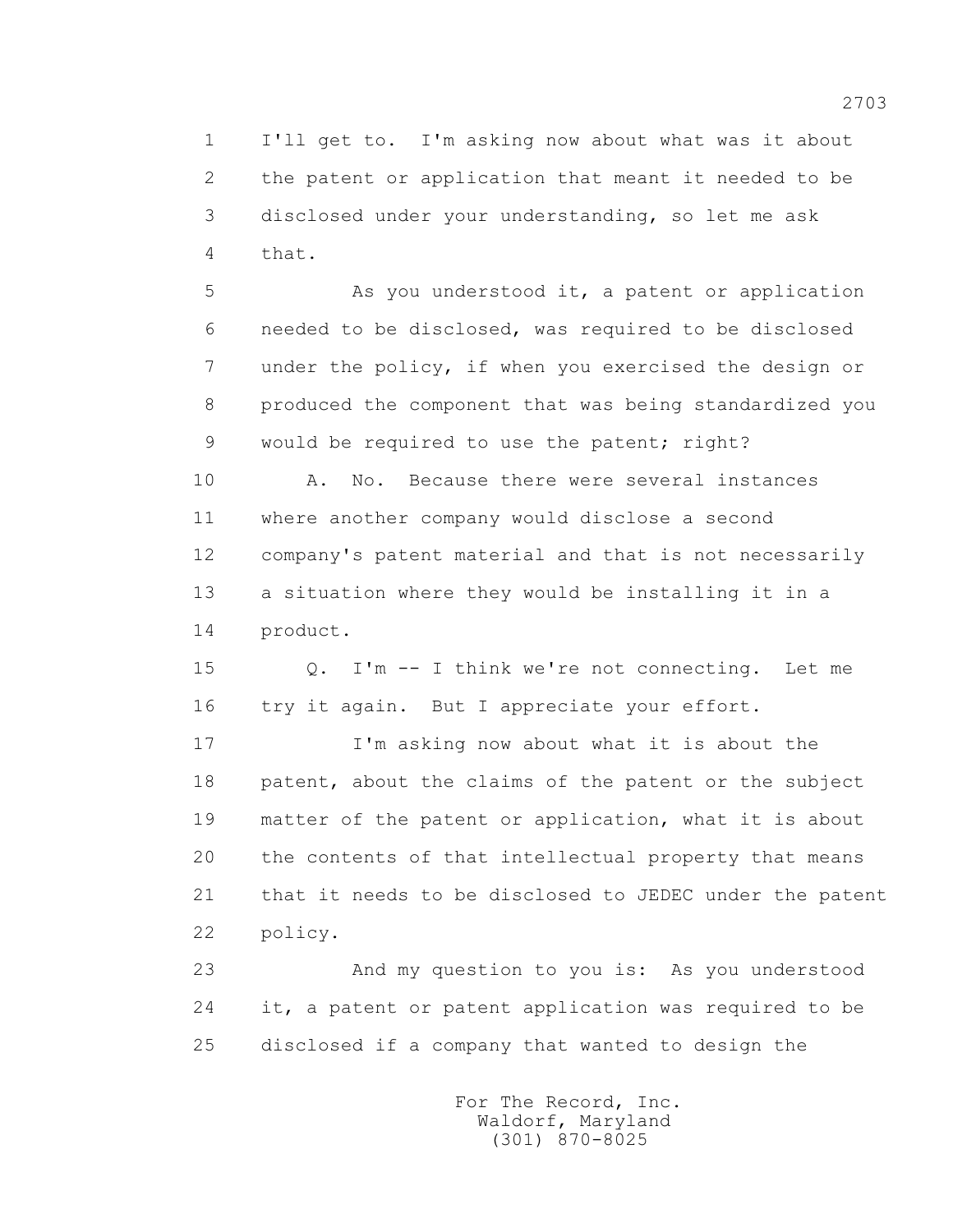1 product or produce the component according to the 2 standard was required to use the patent?

 3 A. I believe that the responsibility falls on the 4 person who is aware of the patent claim and that it 5 might apply to the discussion of JEDEC, regardless of 6 what they did with the patent claim.

 7 Q. Well, I'm not sure we're connecting still. 8 My question is: What is it about the patent 9 that means the committee thinks it ought to know about 10 that patent and therefore they've put this requirement 11 in to make the member tell them about the patent? 12 And let me give you some examples of some 13 descriptions that have been proposed. 14 If what's described in the patent relates to

 15 the work that's going on. If it's involved -- if 16 what's in the patent is involved in some way with 17 what's going on.

 18 And then there's something I wanted you to 19 answer quite specifically, and the question is: As you 20 understood it, a patent or application was required to 21 be disclosed under the patent policy if a company that 22 wanted to build the product in accordance with the 23 standard had to use the patent?

 24 A. I agree with that as long as you include your 25 two conditions prior to that.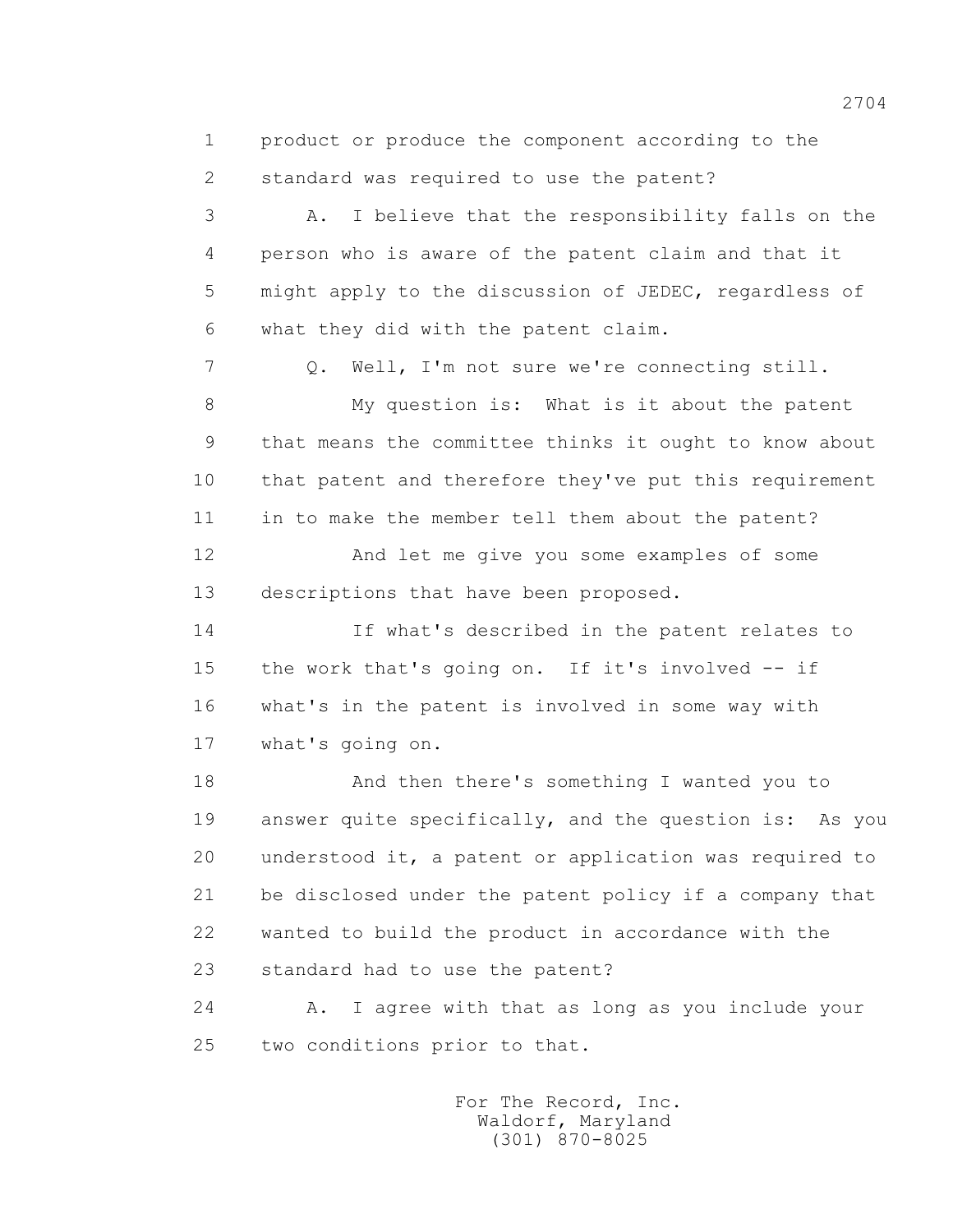1 Q. What two conditions?

2 A. That it might apply and --

 3 Q. I wasn't -- those were alternatives. I want to 4 know your understanding of what triggered the 5 obligation to disclose.

 6 And what I wanted to see if you agreed with was 7 the disclosure obligation is triggered when in order to 8 build the product in conformance with the standard you 9 had to use the patent and not if you didn't have to use 10 the patent. There was no disclosure obligation if you 11 didn't have to use the patent.

12 Do you agree with that?

13 A. What I'm struggling with is that there were 14 many work items that occurred on the committee that did 15 not become standards and your definition implies that 16 they had become standards and that just wasn't the case 17 often. My definition says that any claim that might 18 apply to the work of the committee it was required to 19 disclose.

 20 Q. Well, I'll ask you now to look at the Infineon 21 testimony that you gave on January 26, 2001, page 90. 22 January 26.

23 A. Do you have a page number?

24 Q. Page 90, 9-0.

25 (Pause in the proceedings.)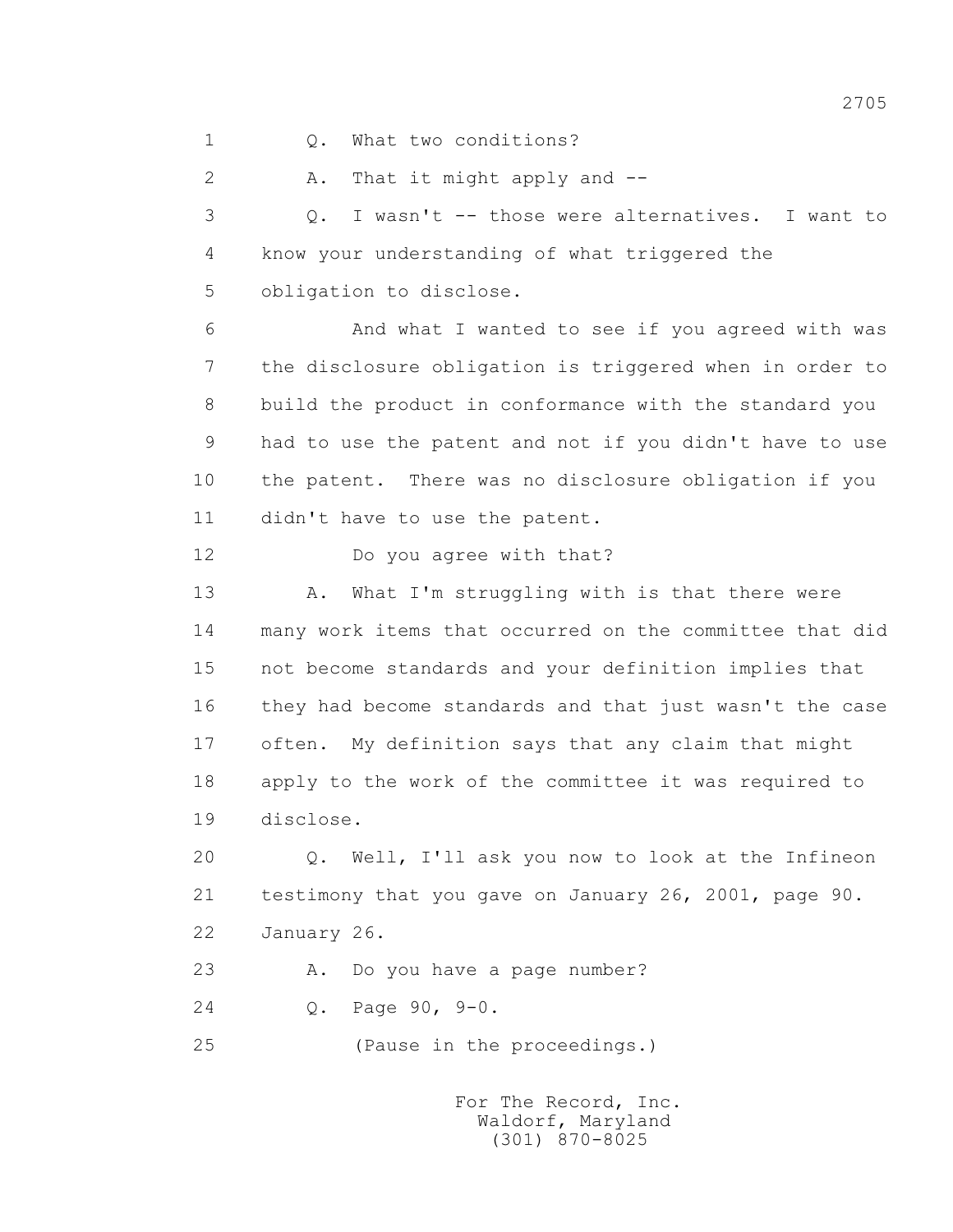1 Have you had a chance to read page 90 starting 2 at line 4? 3 A. How far down do you want me to read? 4 Q. To line 16. 5 A. Would you let me do that. 6 Q. Sure. 7 (Pause in the proceedings.) 8 A. Okay. 9 Q. And you were asked in that deposition in the 10 Infineon case, "Under what circumstances would a patent 11 need to be disclosed to JEDEC?" Correct? 12 A. Yes. 13 Q. And you said, "If a member representing a 14 company, which is a roomful of people because they are 15 members representing companies, is aware of a patent 16 that their company holds that reads to or applies to a 17 patent or patent claims or an application of patent or 18 patent claims, then it is the obligation of that member 19 to bring that information to the committee." 20 Do you see that? 21 A. Yes. 22 Q. And then you were asked, "And what do you mean 23 by reads to or applies to?" And you said, "That the 24 patent -- that if you exercise the design or production 25 of the component that was being standardized would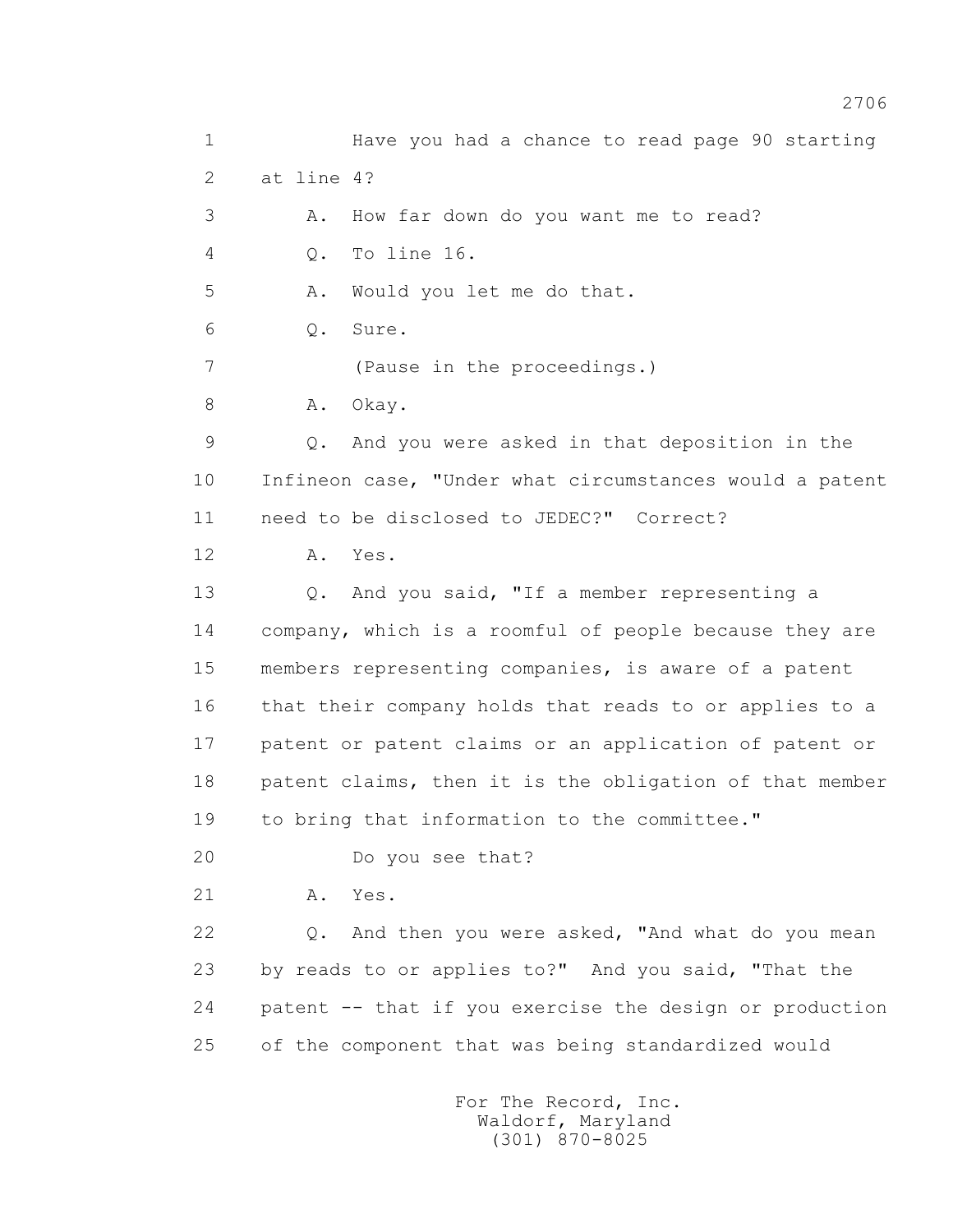1 require the use of that patent."

2 Do you see that?

3 A. Yes, I do.

4 Q. And did I read that correctly?

5 A. Yes, you did.

 6 Q. Now, I wanted to change the subject slightly 7 and talk about the point-in-time issue that you tried 8 to speak to and I want to give you a chance to get back 9 to that.

10 A. Okay.

 11 Q. Let's talk about the point in time during that 12 JEDEC process that disclosure was required as you 13 understood the JEDEC patent policy.

 14 As you understood it, disclosure was required 15 at the time of balloting if the representative had 16 knowledge of a patent or patent application, but it was 17 encouraged and in your case practiced to disclose as 18 soon as possible; is that true?

19 **A.** Yes.

20 0. Now, I want to change the subject and talk very 21 briefly about programmable CAS latency.

 22 Mr. Oliver asked you some questions this 23 morning about programmable CAS latency. Do you 24 remember that?

25 A. Yes.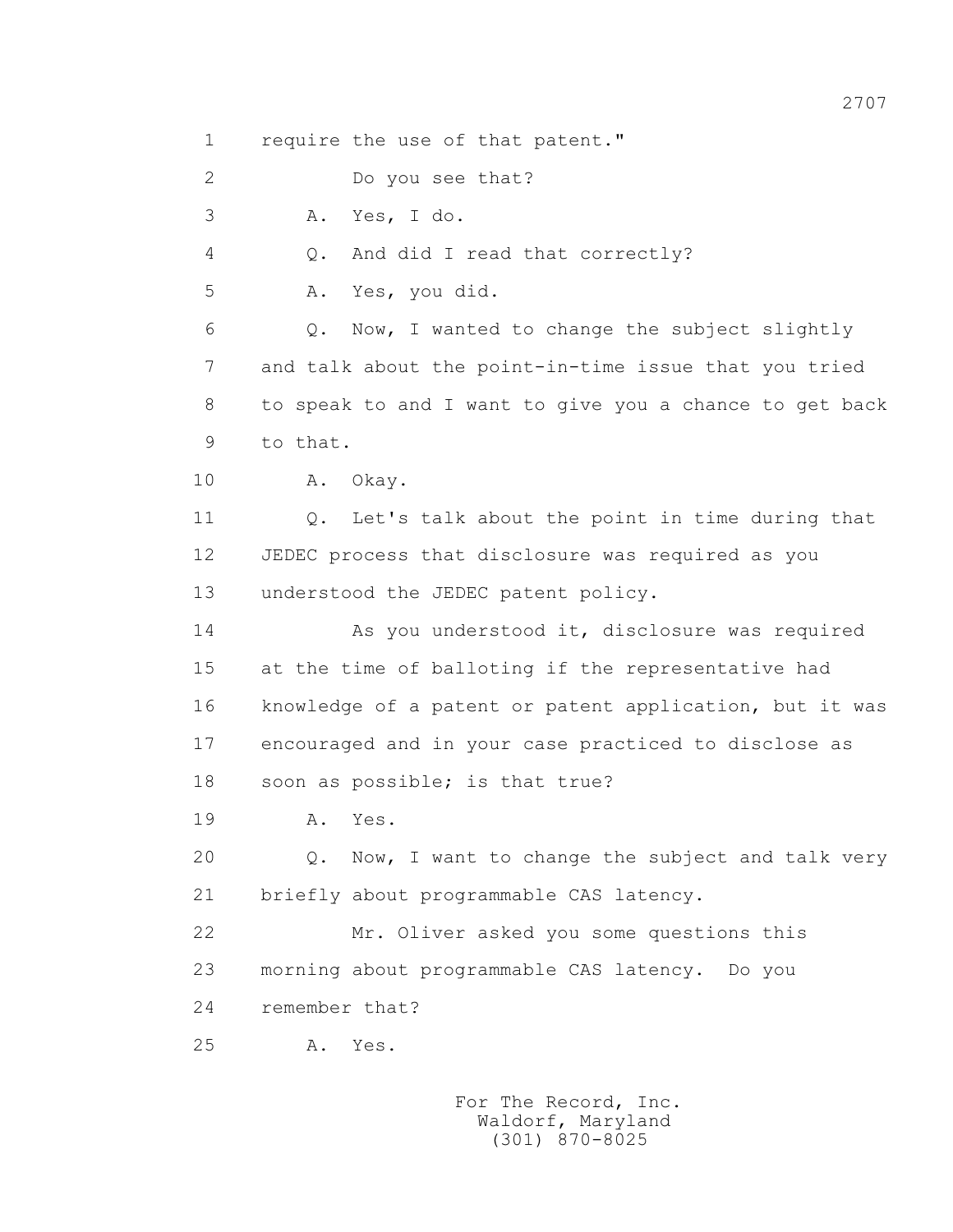1 0. And he asked you some questions about 2 programmable burst as well; right?

3 A. Yes.

 4 Q. And he asked you about some other options that 5 you said were being considered at the time that 6 programmable latency and burst were included in the 7 SDRAM standard; right?

8 A. Yes.

 9 Q. And I'm not going to ask any questions about 10 that stuff because I'm not the right guy to do that.

 11 But was it your understanding from being part 12 of that standardization process that after discussing 13 all of the options, the committee pursued what it felt 14 was the best option available to it based on the 15 information it had?

16 **A.** Yes.

 17 Q. And in your experience at JEDEC 42.3 meetings, 18 in circumstances where a JEDEC representative had said, 19 My company has a patent application covering that 20 feature and my company will agree to license on 21 reasonable and nondiscriminatory terms in accordance 22 with the JEDEC patent policy, in your experience, was 23 there any instance in which there was an effort made at 24 that point to try to standardize around that feature to 25 go to an alternative?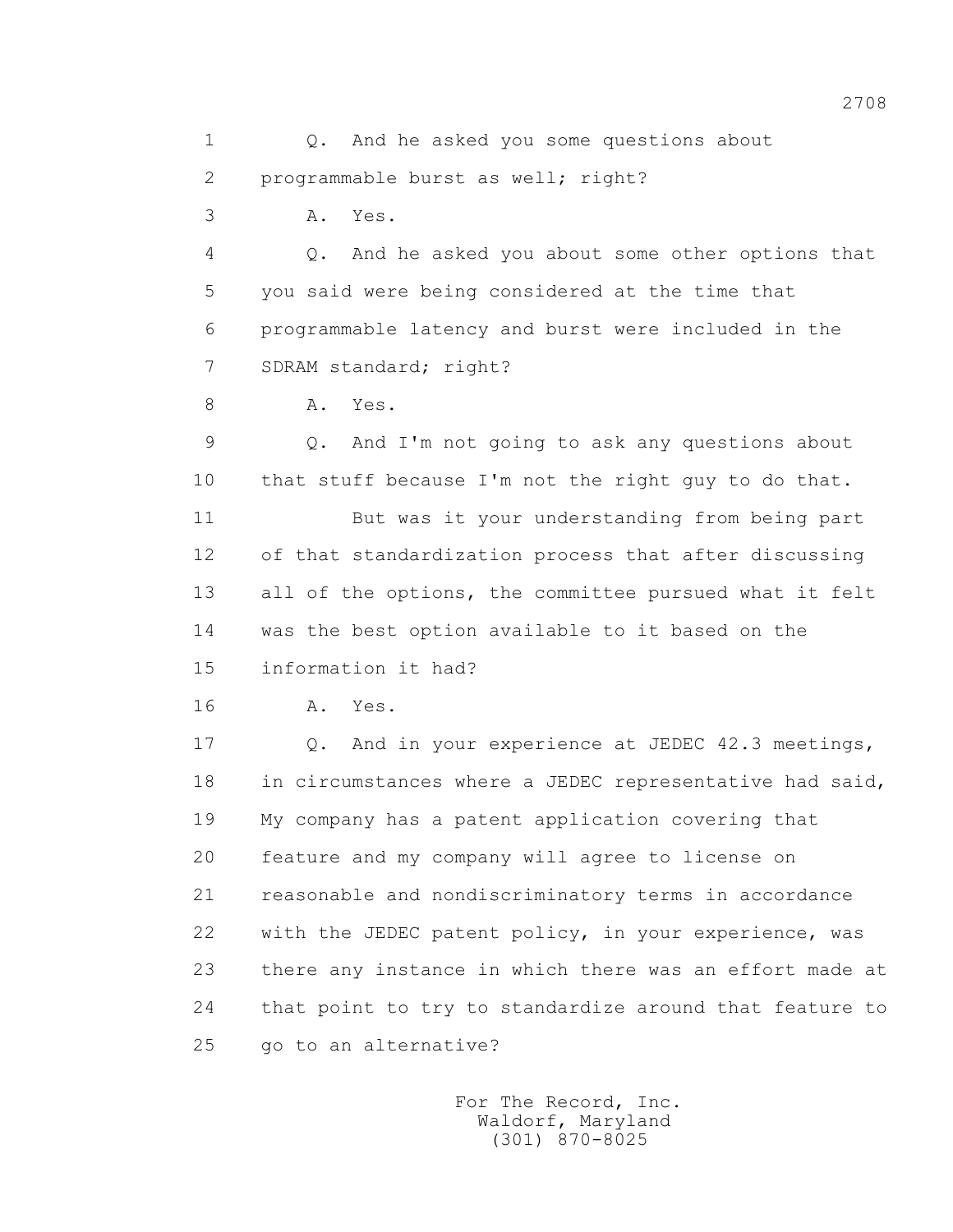1 A. I don't remember an instance of that 2 occurring. 3 Q. And you do remember several instances where as 4 soon as the letter was received agreeing to the 5 reasonable and nondiscriminatory licensing policy that

6 all consideration of other options was terminated?

7 A. Is that a question?

8 0. Yes.

9 A. Yes.

 10 Q. And that was because you thought in those cases 11 we had pursued, we, the JEDEC committee, had pursued 12 the best option and as long as there were no 13 impediments to licensing you would continue to pursue 14 that option?

 15 A. As selected by the consensus of the committee, 16 yes.

 17 Q. Now, you also testified some this morning about 18 a toggle mode DRAM that IBM had proposed at JEDEC; 19 correct?

20 A. Yes.

 21 Q. And we saw your notes from an April 19, '92 22 special task group meeting in Dallas; right?

23 A. Yes.

 24 Q. And Mr. Hardell had made the presentation of 25 toggle mode at that meeting; correct?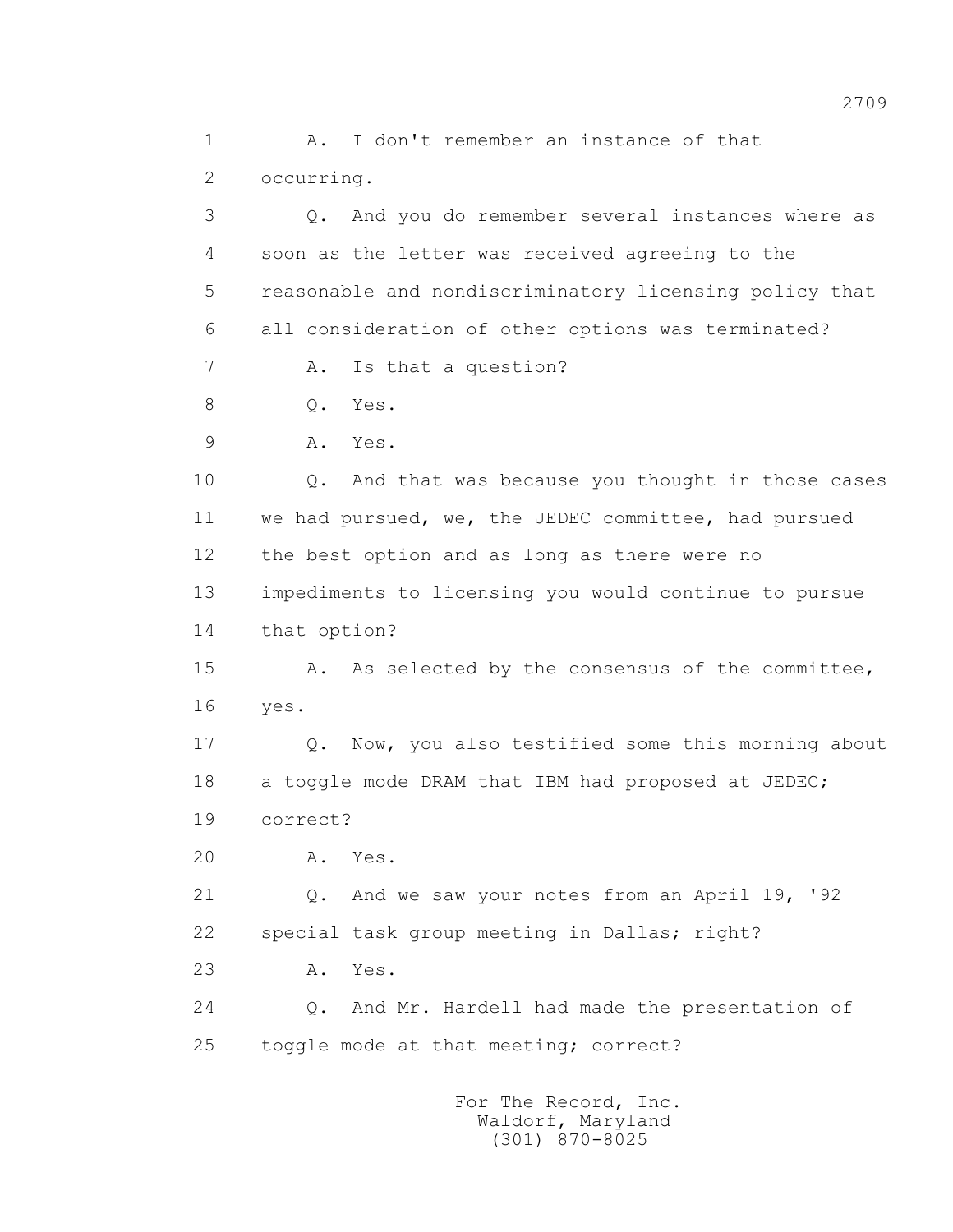1 A. Yes.

 2 Q. And at that Dallas meeting in April 1992 was a 3 very short time before you attended the meeting at IBM 4 with the Rambus people; right? 5 A. Yes. 6 Q. So we're in that same time period, April 1992; 7 right? 8 A. Yes. 9 Q. And you testified this morning, I think, that 10 after you saw that technology presentation by Rambus, 11 you did not believe in your own mind that any patents 12 Rambus might hold with respect to the technology you 13 had seen might apply to the work that was going on at 14 JEDEC. Do you remember that? 15 A. Yes. 16 Q. And you had seen in the Rambus technology 17 presentation in April 1992 that they were using the 18 dual-edge clocking; right? 19 **A.** Yes. 20 0. So it must follow that -- well, let me not ask 21 it that way. 22 Why didn't you think that Rambus' use of 23 dual-edged clocking might relate in somehow -- might 24 relate somehow to the presentation that had been made 25 by Mr. Hardell that included dual-edge clocking?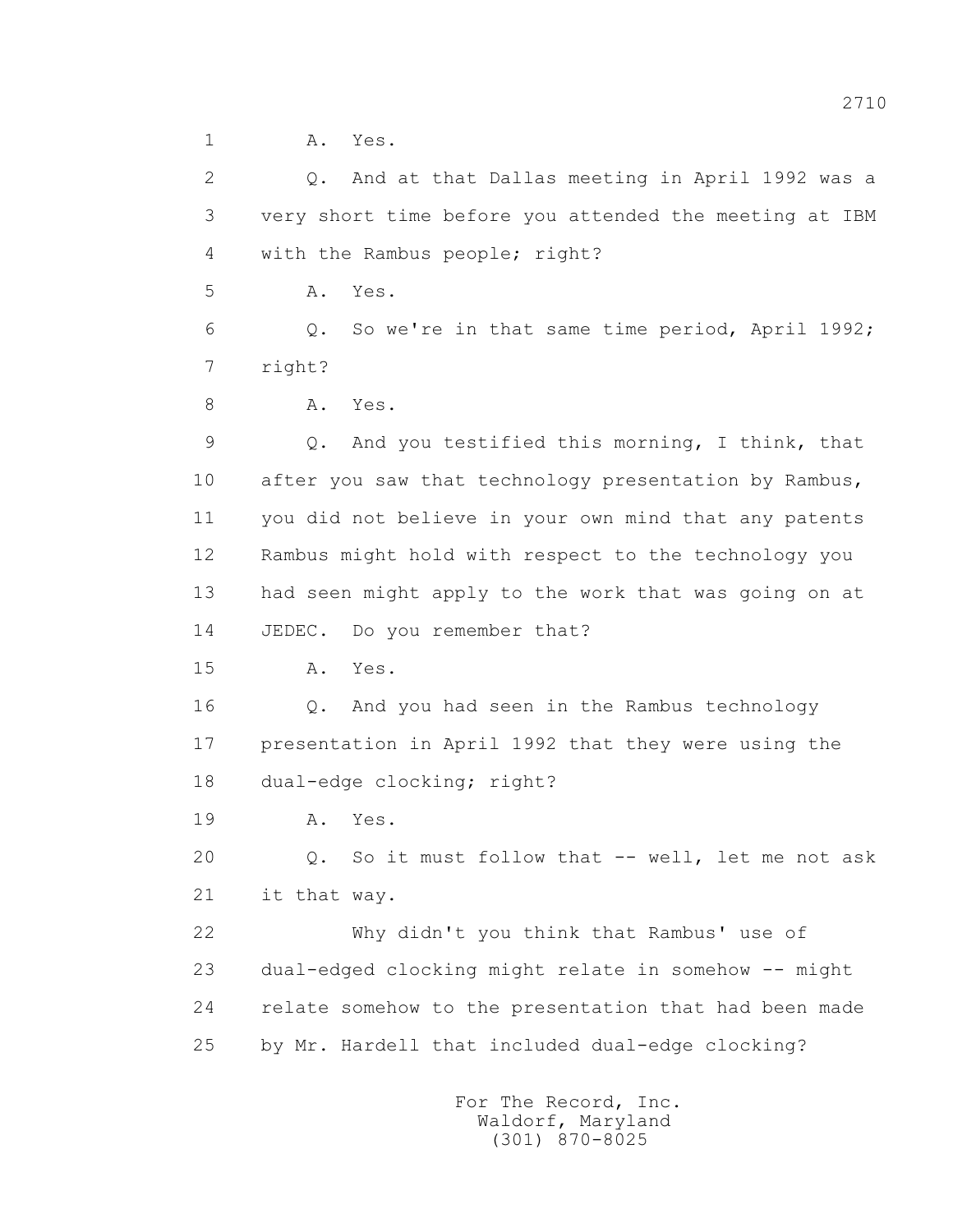1 A. For a few reasons.

2 Q. Go ahead.

 3 A. The first reason is that Richard Crisp had not 4 mentioned in the April meeting when he saw the 5 discussion on high-speed toggle that Rambus had 6 intellectual property that might apply to that 7 proposal.

 8 Secondly, although I had requested the claims 9 of Rambus patents, with the warning that I was going 10 to have to sign a nondisclosure agreement if I was 11 going to receive any confidential Rambus information, 12 I decided not to pursue knowing any Rambus 13 information.

14 And then thirdly, I believe that the issue of 15 Rambus' use of a double-edge clock was not well enough 16 known to me through that presentation I saw in April, 17 on April 23rd of 1992, was enough information to make 18 that decision seeing I had not seen any claims.

 19 Q. Didn't you also think that IBM had invented the 20 use of dual-edged clocking in a memory device?

21 A. Yes, I did think that.

 22 Q. And you thought that that had happened back in 23 1986; isn't that what you told us?

24 A. Yes.

25 JUDGE McGUIRE: I want it clear, Mr. Perry, you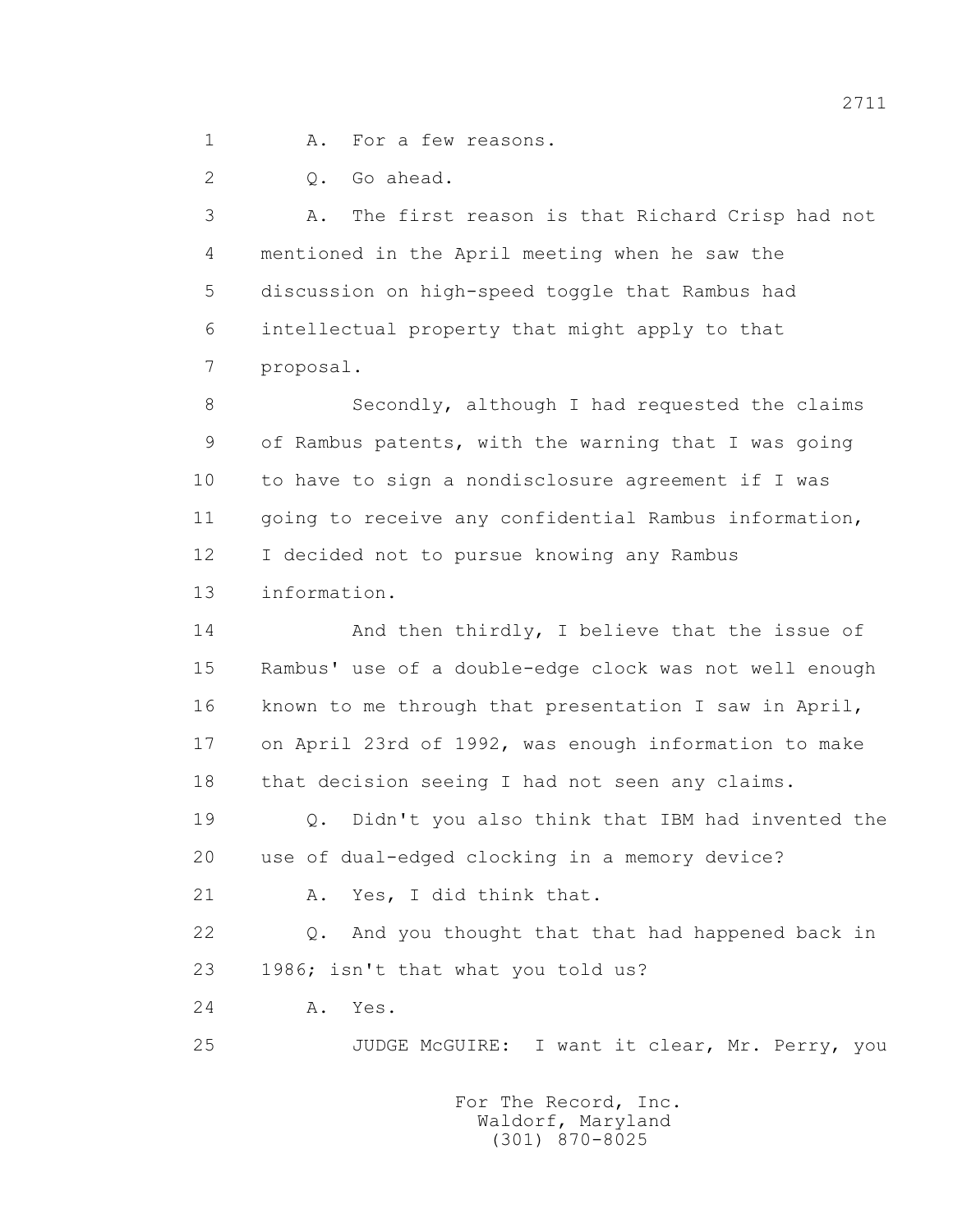1 used the word that IBM had invented.

 2 MR. PERRY: That was his testimony this 3 morning, Your Honor.

 4 JUDGE McGUIRE: Are you saying his implication 5 that he held a patent on that technology or -- I want 6 to be clear for the record what we're talking about 7 when you say "invented" -- or is that just an idea 8 that they had at the time that they were playing 9 with?

 10 THE WITNESS: No. We had applied for and 11 obtained an invention patent on that concept and 12 installed it in practice.

13 JUDGE McGUIRE: Okay. Good.

14 BY MR. PERRY:

15 Q. On what concept?

16 A. Of the use of a dual-edge clock.

 17 Q. And so when SyncLink in 1995 came to JEDEC and 18 you saw that SyncLink was talking about using a 19 dual-edged clock, you told us this morning that that 20 triggered a disclosure obligation on behalf of JEDEC 21 members to raise their hands and say, My company might 22 have intellectual property with respect to that

23 feature; right? You said that?

24 A. Yes.

25 Q. And IBM didn't raise -- nobody from IBM raised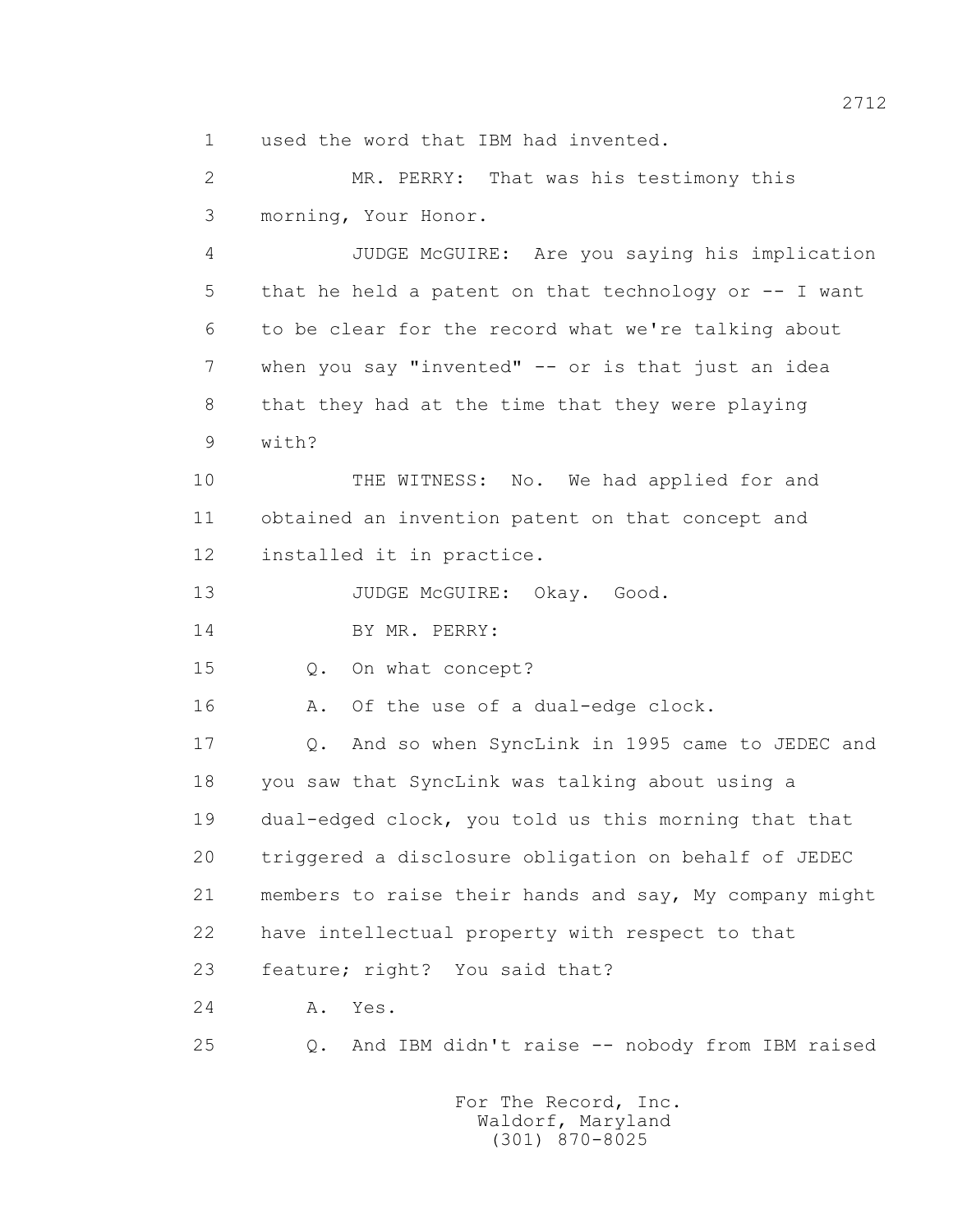1 their hands and said that at that SyncLink meeting; 2 right? 3 A. Said what, sir? 4 Q. IBM has a patent that might relate to the use 5 of dual-edged clocking in this memory device. 6 A. I didn't believe we needed to do that for two 7 reasons. 8 Q. Can I first establish that didn't happen? That 9 was the question to you. 10 Did anybody from IBM raise their hand at the 11 meeting where SyncLink was shown in 1995 and say, IBM 12 has intellectual property that might relate to the use 13 of dual-edged clocking in the SyncLink device that's 14 being shown? 15 A. No. 16 0. Or words to that effect? 17 A. No. 18 Q. And there's nothing on the patent tracking list 19 about a dual-edged clocking; right? 20 A. No. 21 Q. For IBM; right? 22 A. That's correct. 23 Q. All right. So did you think about disclosing 24 the IBM intellectual property claims with respect to 25 dual-edged clocking at the SyncLink meeting?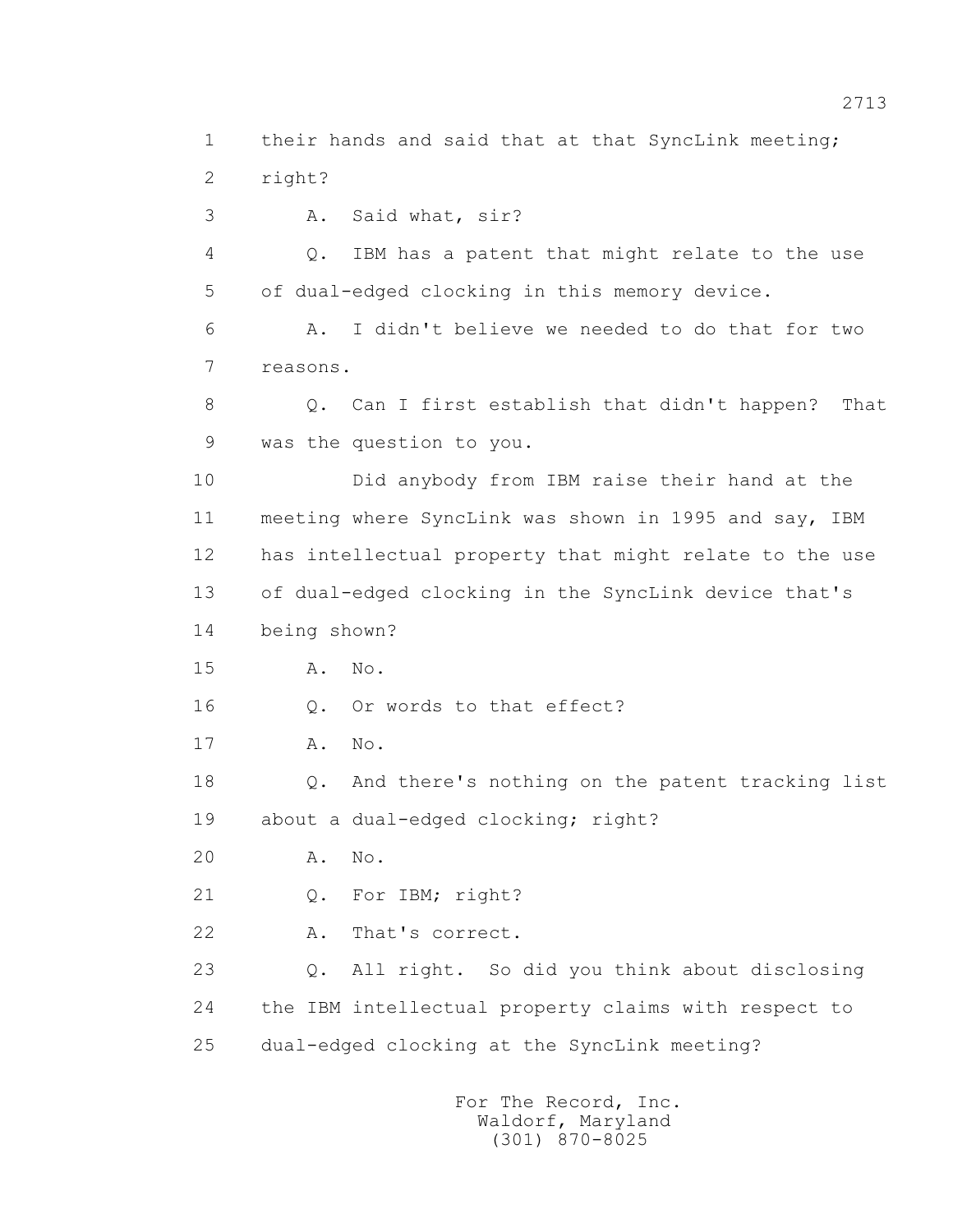1 A. No. Because I had disclosed it earlier. 2 Q. Can we first establish that you didn't think 3 about it? 4 Did you think about disclosing it during the 5 meeting? 6 A. No. 7 Q. Okay. It didn't occur to you; right? 8 A. No. 9 Q. Right, it didn't occur to you; right? 10 A. It didn't occur to me. 11 0. And you now think, it's your current testimony, 12 that there was no need for IBM to disclose its 13 intellectual property claims with respect to the use of 14 dual-edged clocking when the SyncLink presentation was 15 made at the JEDEC meeting in 1995 because you had 16 disclosed in 1988 that IBM had some intellectual 17 property with respect to the toggle mode device; is 18 that your testimony? 19 A. Yes. And I have a reason. 20 Q. And members that had joined JEDEC after 1988 -- 21 and there were quite a few of them, weren't there? 22 A. Yes. 23 Q. And they wouldn't have seen your presentation 24 back in 1988; right? 25 A. That's correct.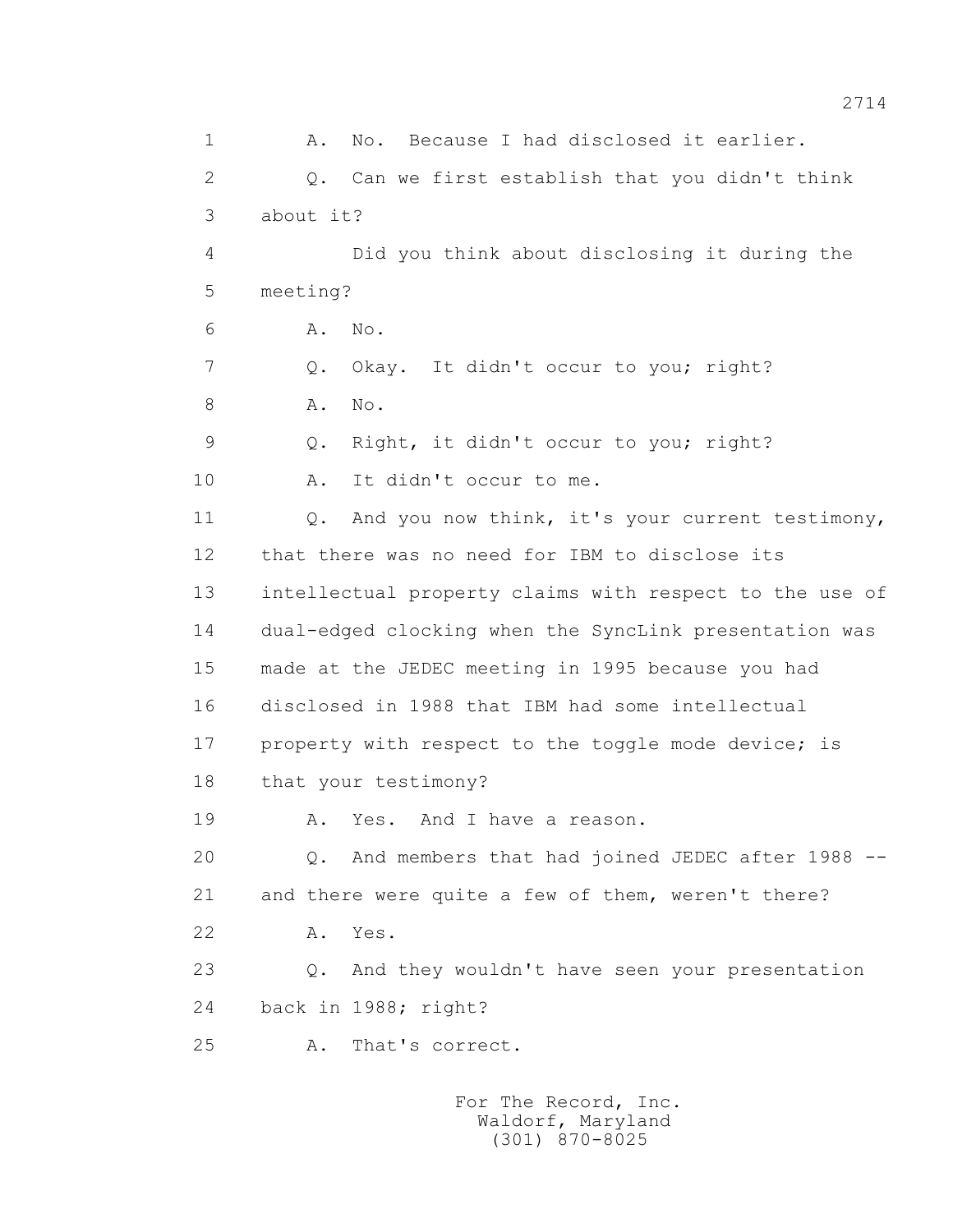1 0. And the toggle mode patents weren't on the 2 patent tracking list; right? 3 A. That's correct. 4 Q. So why do you think that the disclosure in 5 1988 was sufficient to satisfy whatever obligations 6 you've now testified existed in 1995? 7 A. I had disclosed the IBM patent in 1988. It did 8 not appear on the tracking list because we didn't have 9 a tracking list in 1998. In 1990 -- 10 JUDGE McGUIRE: In '88 you mean. 11 THE WITNESS: In '88. I'm sorry, sir. 12 JUDGE McGUIRE: That's all right. 13 BY MR. PERRY: 14 0. That's okay. 15 A. In 1990 we again proposed the high-speed toggle 16 mode and that inspired several toggle mode 17 presentations from several other companies, and in 18 1991 several companies were asked if they had patent -- 19 patents that applied to toggle mode and they said no, 20 they did not, and I was not asked if IBM had toggle 21 mode patents and I believed that that happened because 22 the committee knew that IBM had a patent on toggle 23 mode. 24 Q. Now, the other companies that you're referring 25 to that you say were asked if they had patents on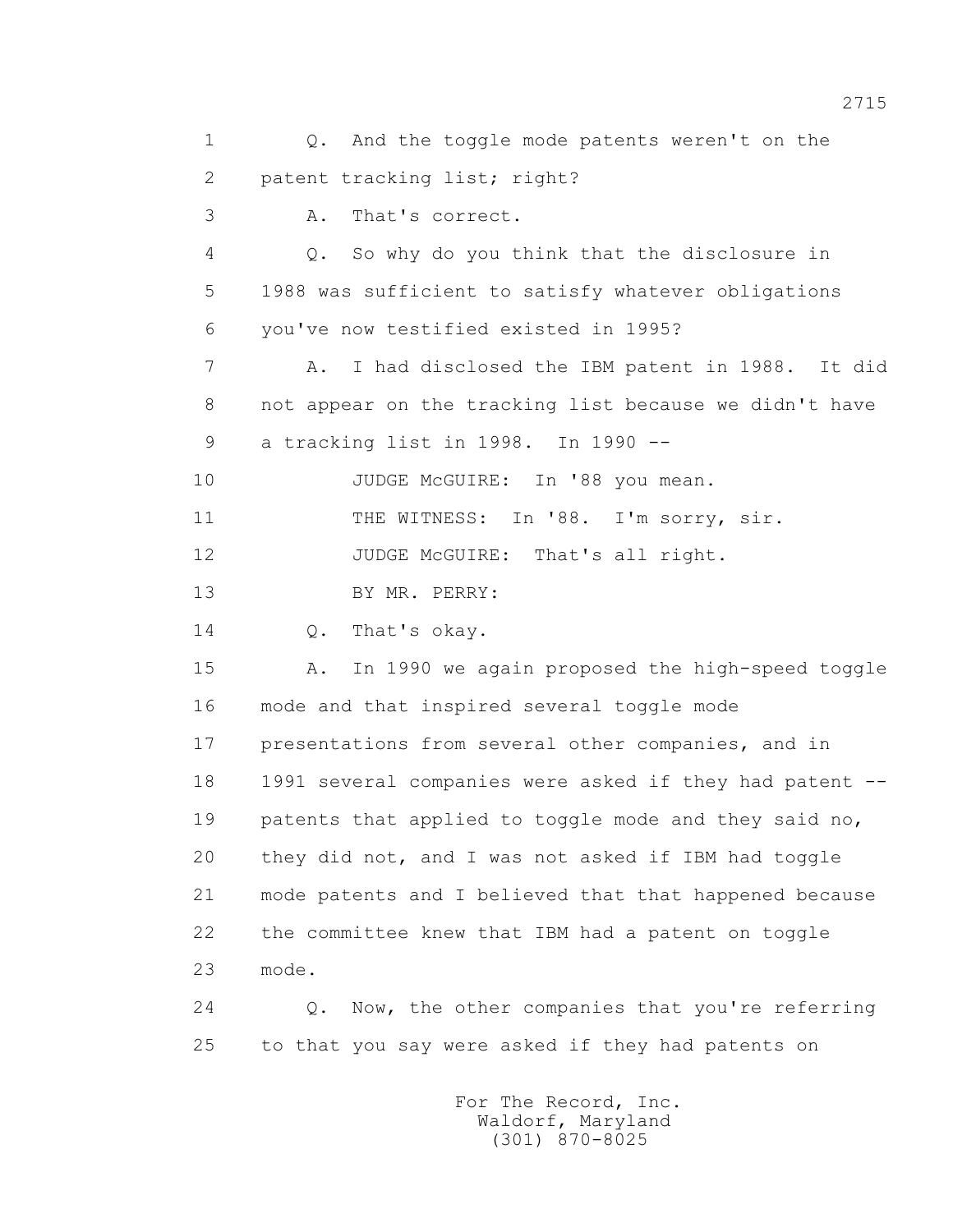1 toggle mode, they were being asked if they had patents 2 on synchronous DRAM, that's what they were asked; 3 right? 4 A. No. I believe the words were "toggle mode." 5 Q. Well, that will be in the minutes, won't it? 6 A. Yes. 7 Q. Well, your view was that some of the Japanese 8 companies had taken your ideas for toggle mode and 9 started calling it synchronous DRAM; right? 10 A. Actually, yes. 11 Q. And you didn't stand up and say, Hey, you're 12 taking our stuff, did you? 13 A. No. 14 Q. And that was because it was obvious what they 15 were doing? 16 A. No. We were prepared to meet the requirements 17 of the JEDEC committee. 18 Q. And that was what was important, was that you 19 were willing to license on reasonable and 20 nondiscriminatory terms? 21 A. Yes. 22 Q. Well, moving forward into the later 1990s when 23 DDR SDRAM was going through a whole lot of ballots, a 24 lot of different features of DDR SDRAM were going 25 through a fairly intensive period being balloted for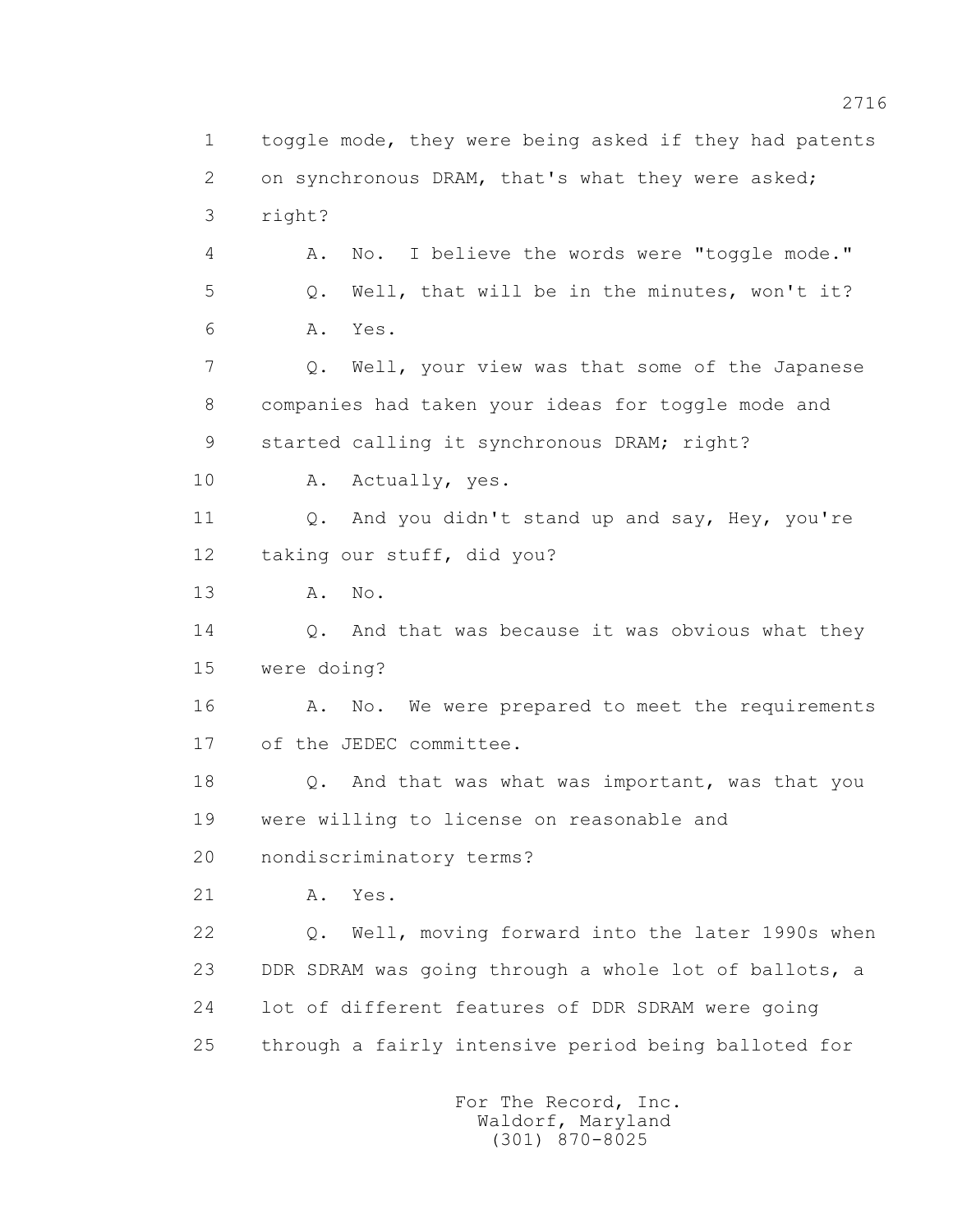1 standardization at JEDEC, at any point during that 2 process, say, between 1996 and 1999 did you or any 3 other IBM representative in your presence alert JEDEC 4 that you had intellectual property claims, you, IBM, 5 had intellectual property claims with respect to the 6 use of dual-edged clocking?

 7 A. I wasn't there for that whole period and I 8 don't -- I don't remember that happening in the period 9 that I was there for.

 10 Q. Now, I want to look at some of the documents 11 that you were shown yesterday, but more briefly. And 12 in this next time period I'm going to be talking about 13 IBM's application of the JEDEC patent policy in 14 practice, and you were shown a lot of this stuff 15 yesterday, but I had some different questions I think. 16 If we could look at JX-15. 17 A. Do I have this document? 18 Q. It's the March '93 minutes and you had it 19 yesterday and I think some nice person is about to hand 20 it to you, if you could. Or hand it to me. 21 (Pause in the proceedings.) 22 These appear to you to be the March 1993 23 JC-42.3 meeting minutes; right?

24 A. Yes.

25 Q. You were shown these yesterday.

 For The Record, Inc. Waldorf, Maryland (301) 870-8025

2717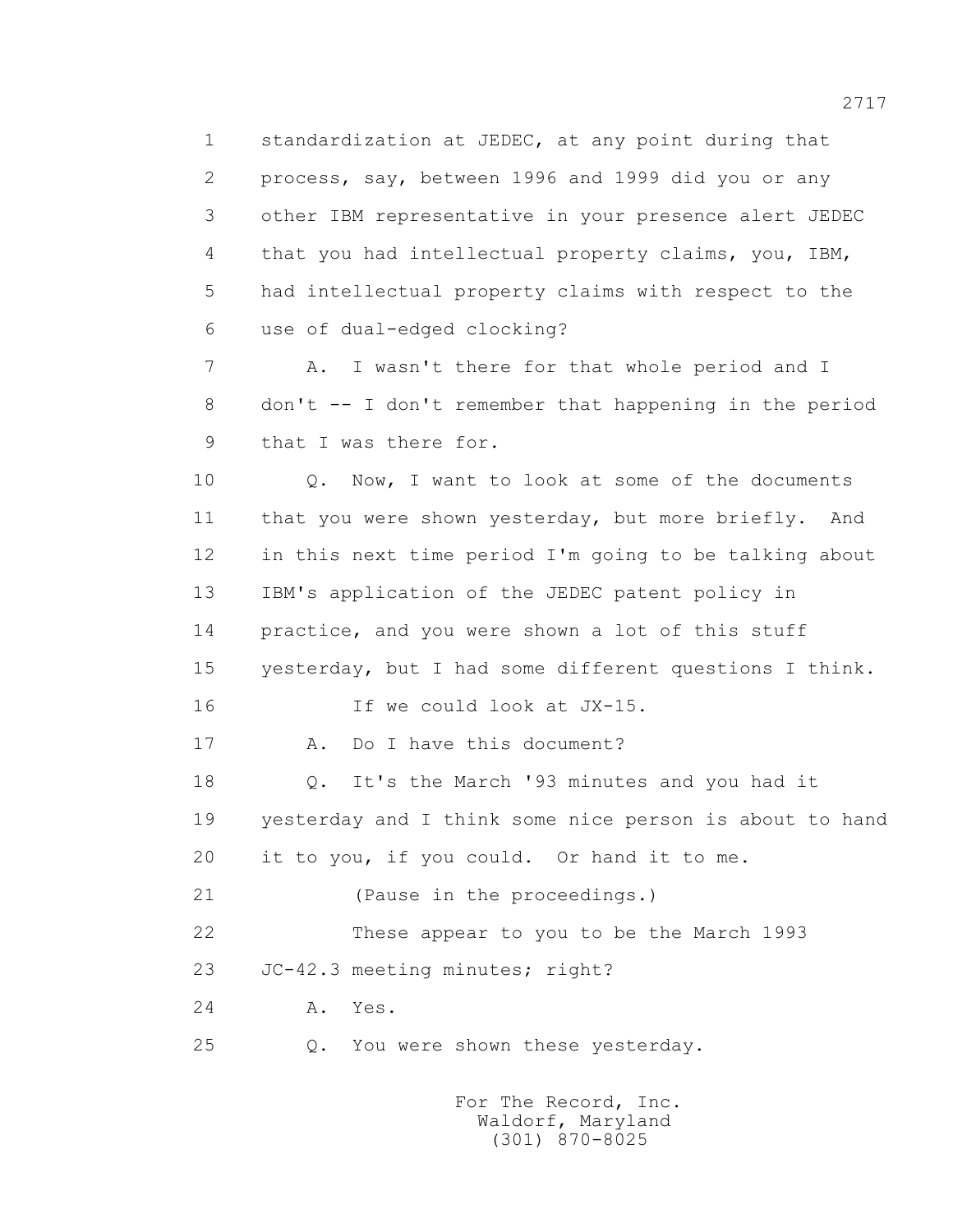1 And why don't you look on page 6, which is what 2 you were shown yesterday. And at the top of the -- you 3 can confirm this from looking on the prior page, but at 4 the top of the page, that's a discussion of synchronous 5 DRAM. If you'll look on the prior page, the heading is 6 Synchronous DRAM Ballots.

7 A. Yes.

 8 Q. And this paragraph up at the top -- let's pull 9 that up -- that paragraph says: "The committee was 10 aware of the Hitachi patent. It was noted that 11 Motorola has already noted they have a patent. IBM 12 noted that their view has been to ignore patent 13 disclosure rule because their attorneys have advised 14 them that if they do, then a listing may be construed 15 as complete"; correct?

16 A. Yes.

17 0. And you talked about what your understanding 18 was of that sentence yesterday.

 19 Let me ask this question. Under the JEDEC 20 patent policy, was there ever a time when members were 21 required to go search back at their home office 22 through patents? Was that part of the policy 23 requirement?

 24 A. I did not believe that it was, no. 25 Q. And why was it do you think that IBM was asked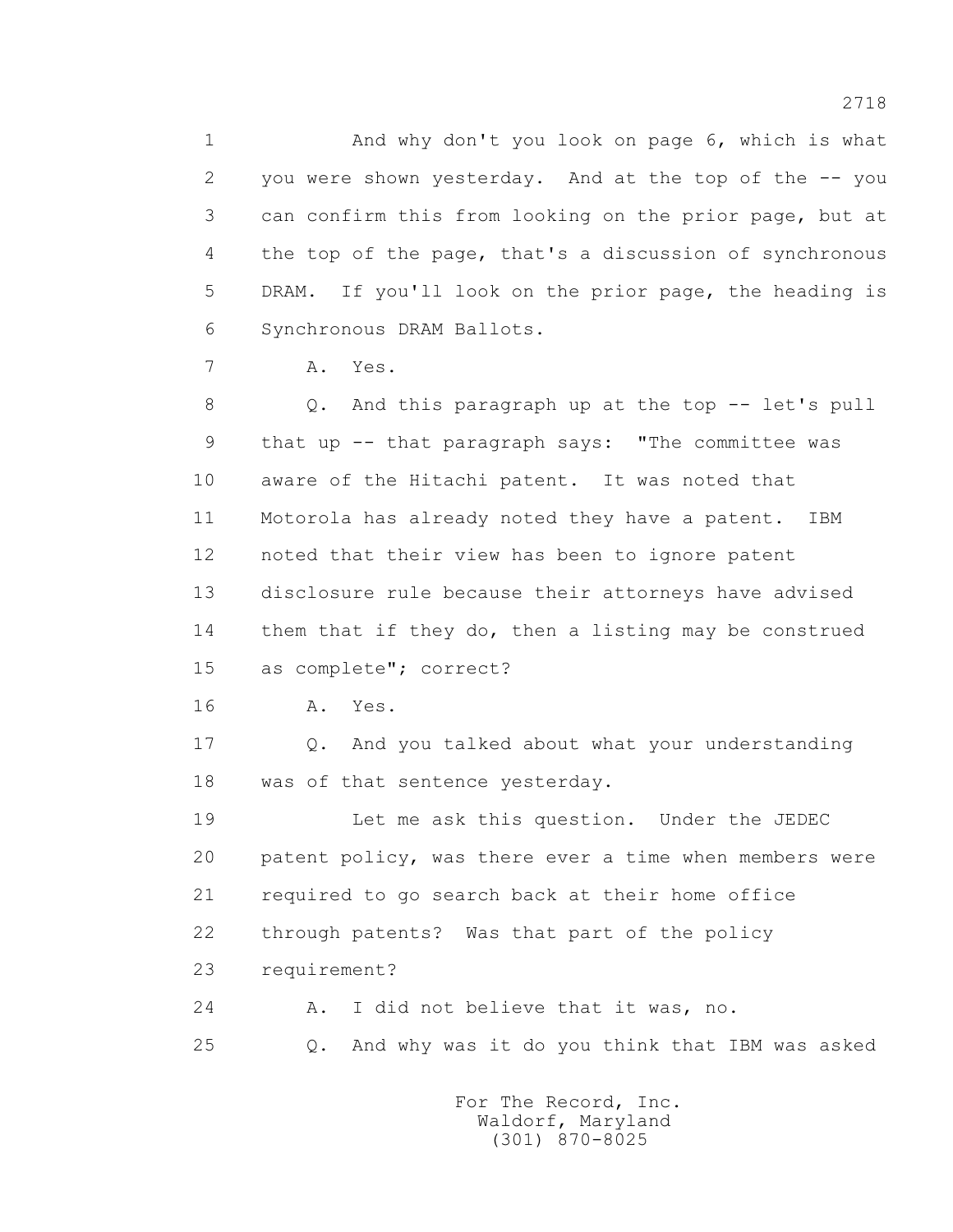1 several times, in your testimony, to go back and 2 search and come up with a list of all their patents 3 and not just the ones that were in your personal 4 knowledge or personal knowledge of the other IBM 5 representatives? 6 A. I believe that the audience understood that 7 IBM was the largest patent-generating company in the 8 room, and therefore they continually asked me for 9 lists. 10 Q. And you continually refused to provide lists; 11 right? 12 A. I continually provided them with individual 13 patents that I was aware of, but I only offered a list 14 when I had the 5,000 patents that applied to a topic. 15 Q. Now, you just said that IBM was the largest 16 what? 17 A. Patent-producing. 18 Q. Patent-producing? 19 **A.** Yes. 20  $Q.$  And that means that  $-$  you've seen rankings 21 every year of what company gets the most issued patents 22 that year from the U.S. Patent Office; right? 23 A. Yes. 24 Q. And IBM is usually up there in the top one or 25 two or three; right?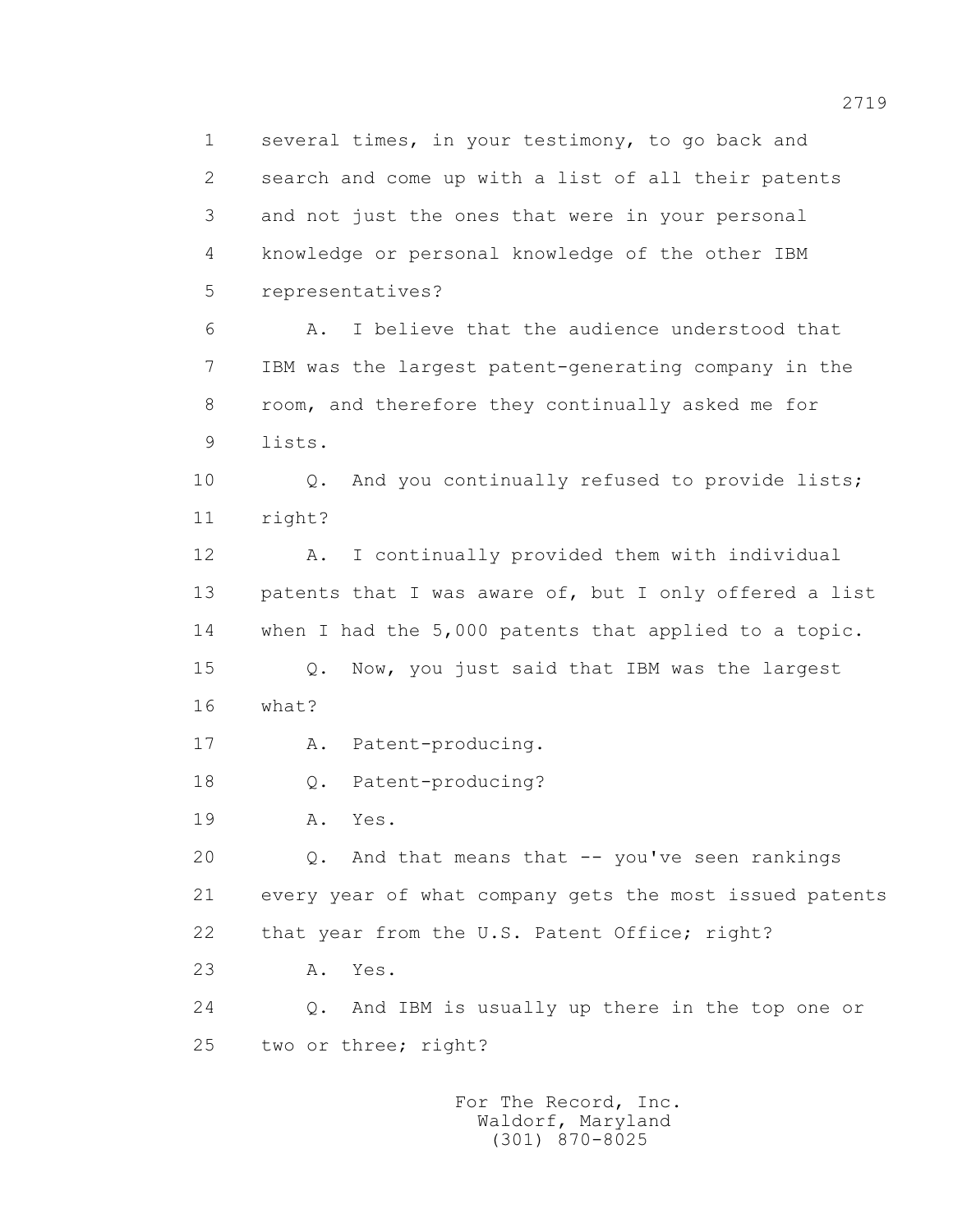1 A. Yes.

 2 Q. And IBM you think probably holds more issued 3 U.S. patents than any other U.S. company; right? 4 A. That, I don't know. I just know that in our 5 business we are the -- we're routinely at the top of 6 the list, yes. 7 Q. What do you mean by "our business"? 8 A. Well, I don't know about the drug business and 9 the automobile business and -- 10 Q. Right. But what do you mean by your business? 11 What business is that? 12 A. The work of the committee, the integrated 13 circuit memory business. 14 0. And --15 A. And the rest of IBM's involvement. 16 Q. And if -- what I'd like to show you are a 17 couple of patent tracking lists to see how many of that 18 enormous number of patents that IBM owns showed up on 19 the patent tracking lists. 20 If you'll look at -- and we can just go to the 21 screen for this -- JX-18. 22 A. Do I have this document? 23 Q. No. If you could just look on the screen? 24 A. Okay. 25 Q. I just want to show you one page within the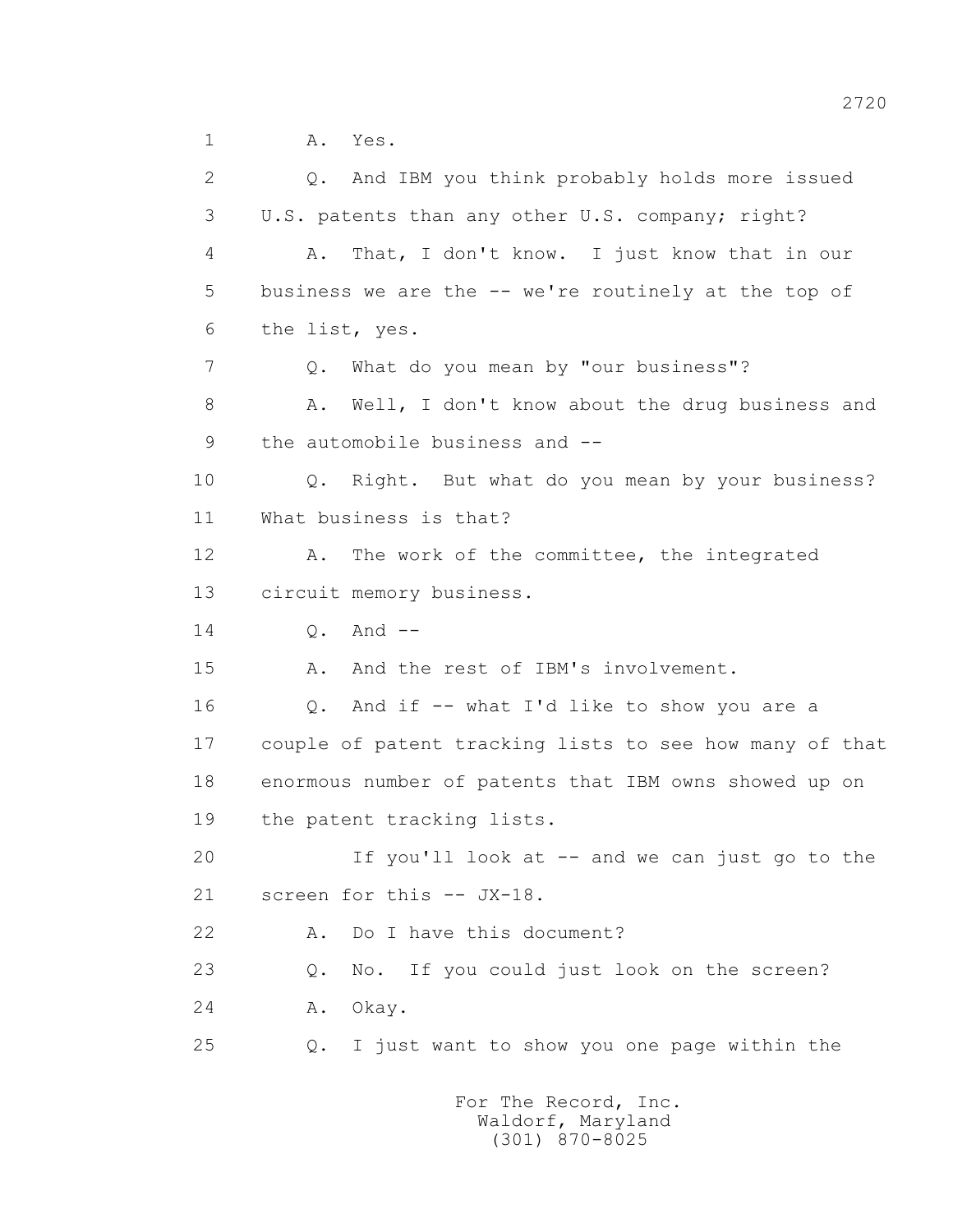```
 1 document.
```
 2 A. Yes. 3 Q. And that's the December 8, 1993 JC-42 minutes. 4 Do you see that? 5 A. Yes. 6 Q. And let's pull up JX-18-17. Page 17. 7 And do you see that looks like a patent 8 tracking list? 9 A. Yes, I do. 10 Q. I can represent that it's attached to the 11 minutes. 12 And do you see that as of this patent tracking 13 list that's dated September 8, 1993, there's one IBM 14 patent listed that has a patent number; right? Do you 15 see that? 16 A. Yes. 17 Q. And there's one IBM something that's listed as 18 pending; right? 19 **A.** Yes. 20 0. And then there's IBM with a question mark; 21 right, and it says "BGA"? 22 A. Yes. 23 Q. And it doesn't say pending and it doesn't have 24 a number next to it? 25 A. Yes.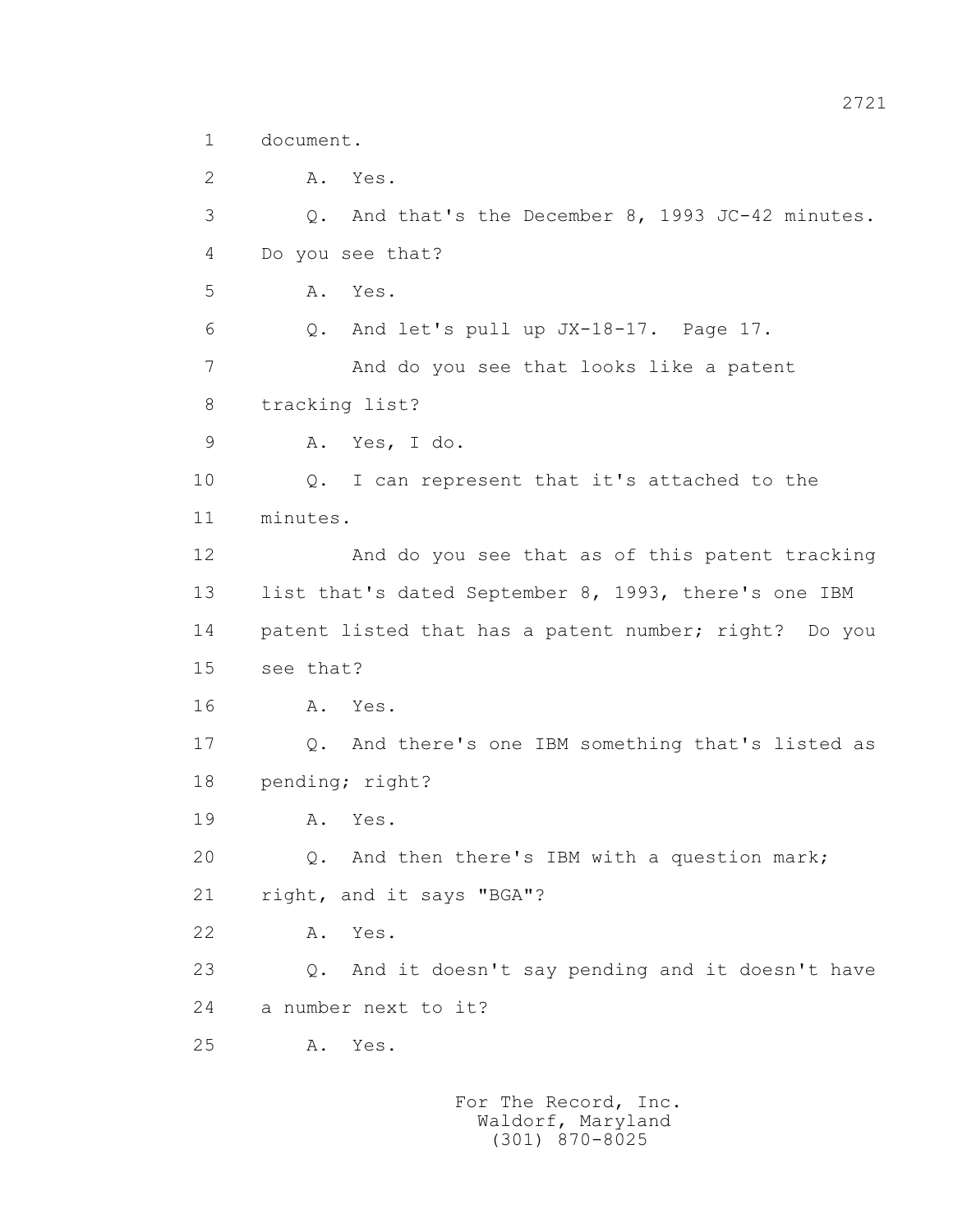1 0. So let's call that three. 2 And now if we could look at the December 1995 3 minutes, so two years later, we'll pull up JX-28. 4 Do you see that this is a December 1995 JC-42.3 5 meeting? 6 A. Yes. 7 Q. And if you'll look at JX-28-15, page 15 of the 8 document, you'll see this patent tracking list two 9 years later. 10 Do you see that the IBM information is 11 identical two years later, we've got the one issued IBM 12 patent listed, the one that says "pending" and the 13 "IBM?" Do you see that? 14 A. Is this the complete list for this tracking? 15 Q. Well, it's alphabetical. That's the first page  $16$  and  $-$  17 A. So there are more on the tracking list? 18 Q. Yeah. We can look at the other pages, but it's 19 alphabetical. 20 A. Oh. 21 Q. Let's look at the next, page 16 and page 17 and 22 page 18. Let me show you a hard copy, sir, so you can 23 look at it. 24 May I? 25 JUDGE McGUIRE: Go ahead.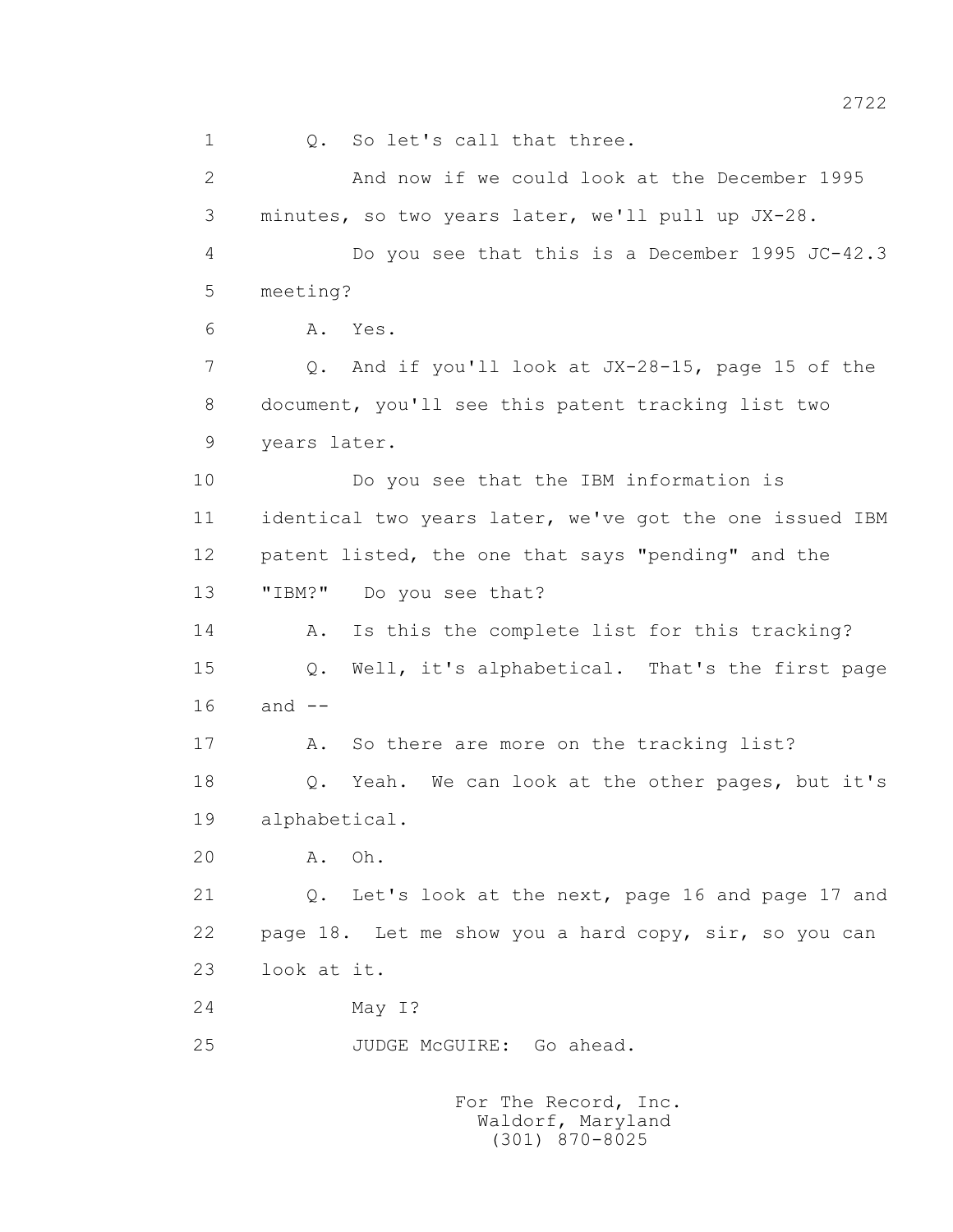1 BY MR. PERRY: 2 Q. It's at the tab. 3 A. Okay. 4 (Pause in the proceedings.) 5 Okay. 6 Q. Is it correct that the patent tracking list 7 that was attached to the December 1995 minutes has the 8 same three IBM entries as were in the December 1993 9 minutes? 10 A. Yes. 11 Q. And is it your testimony -- well, let me get 12 there a different way. 13 Going back to that December 1993 meeting 14 minutes, which was JX-18 -- let's look at that. 15 Do you see that's on the screen? That's the 16 December 1993 minutes? Do you see that? 17 A. I can't read it yet. 18 Q. Do you see that? 19 A. Yes. 20 Q. And let's look at page 8, which is what you 21 looked at yesterday, and the third paragraph from the 22 bottom, and that says: "As a side issue, IBM noted 23 that in the future they will not come to the committee 24 with a list of applicable patents on standards 25 proposals. It is up to the user of the standard to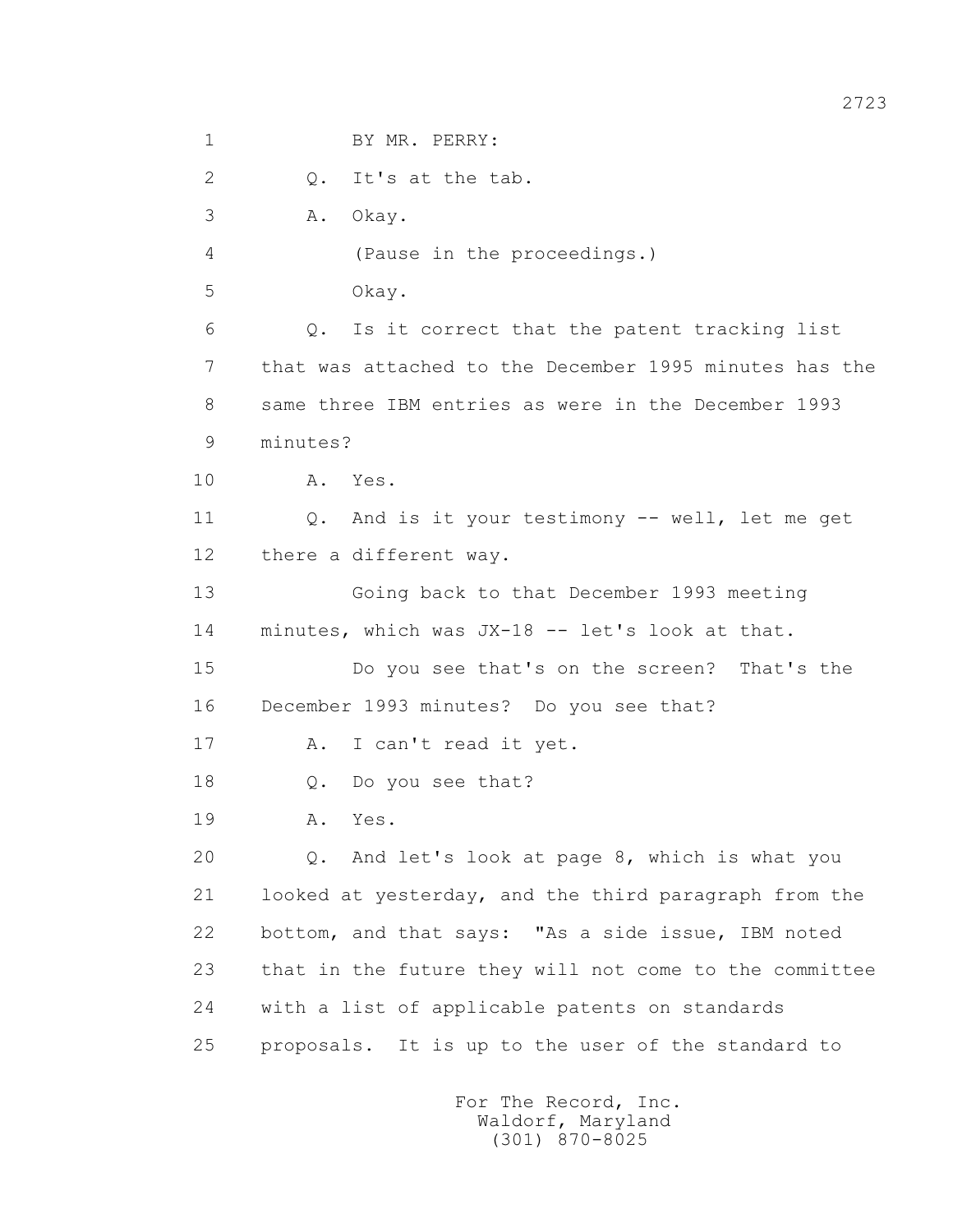1 discover which patents apply."

2 Do you see that?

3 A. Yes.

 4 Q. And you told us that related to lists of 5 patents; right?

6 A. Yes.

 7 Q. Is it your testimony that in the two years 8 between the December 1993 and the December 1995 JEDEC 9 meetings that there were no other IBM-owned patents or 10 patent applications that related to the ongoing work of 11 JEDEC that were known to you or any of the many other 12 IBM participants who came to those meetings in that

13 time period?

 14 A. There were others that were in the minutes that 15 were not on this list.

16 Q. So you think --

 17 JUDGE McGUIRE: There were others in terms of 18 what, patents or representatives?

19 THE WITNESS: No. In terms of patents.

20 JUDGE McGUIRE: Patents. Okay.

21 BY MR. PERRY:

 22 Q. So IBM disclosed in those two years more 23 patents or patent applications than ended up on the 24 patent tracking list?

25 A. Yes.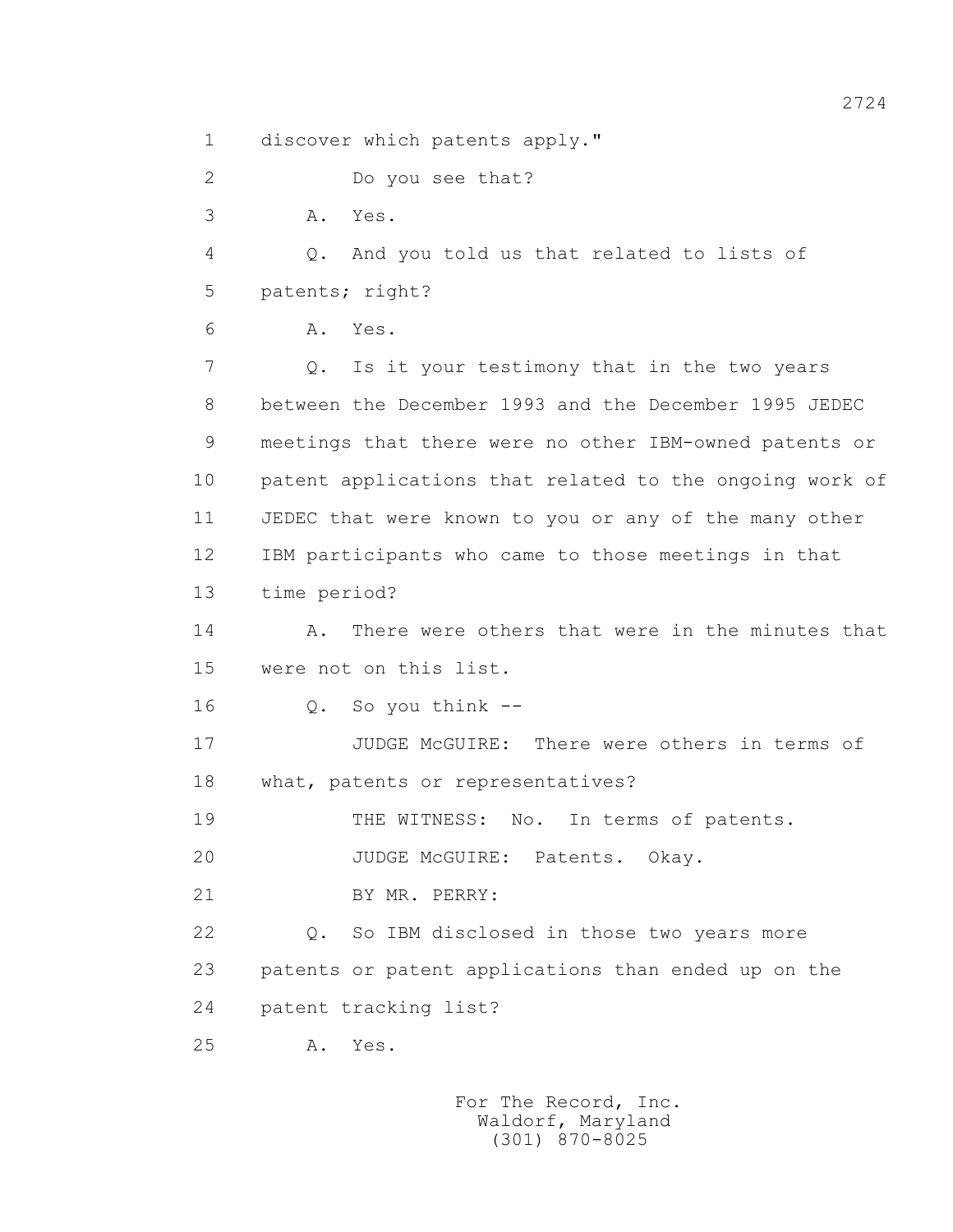1 Q. Didn't you testify yesterday that you thought 2 the patent tracking list was accurate? 3 A. No. 4 Q. Okay. You now think it was incomplete? 5 A. I know it was incomplete. 6 Q. And you knew that at the time because you saw 7 that the IBM patents weren't showing up on the patent 8 tracking list? 9 A. Yes. 10 Q. And you were getting that memo from 11 Mr. Townsend every few months that said, Please let me 12 know if there's anything to add to this list; right? 13 A. Yes. 14 Q. And were you writing him back or calling him up 15 and saying there's more IBM patents that ought to be on 16 the list? 17 A. Sometimes I did, yes. 18 Q. And did you ever fill in the number for that 19 one that didn't have a number? 20 A. That was 5,000 numbers. I didn't think he 21 wanted to burden the list with those numbers. 22 Q. I wasn't talking about the BGA; I was talking 23 about the other one that was on the list that didn't 24 have a number, but we can pass that. 25 How many IBM patents -- let's talk about issued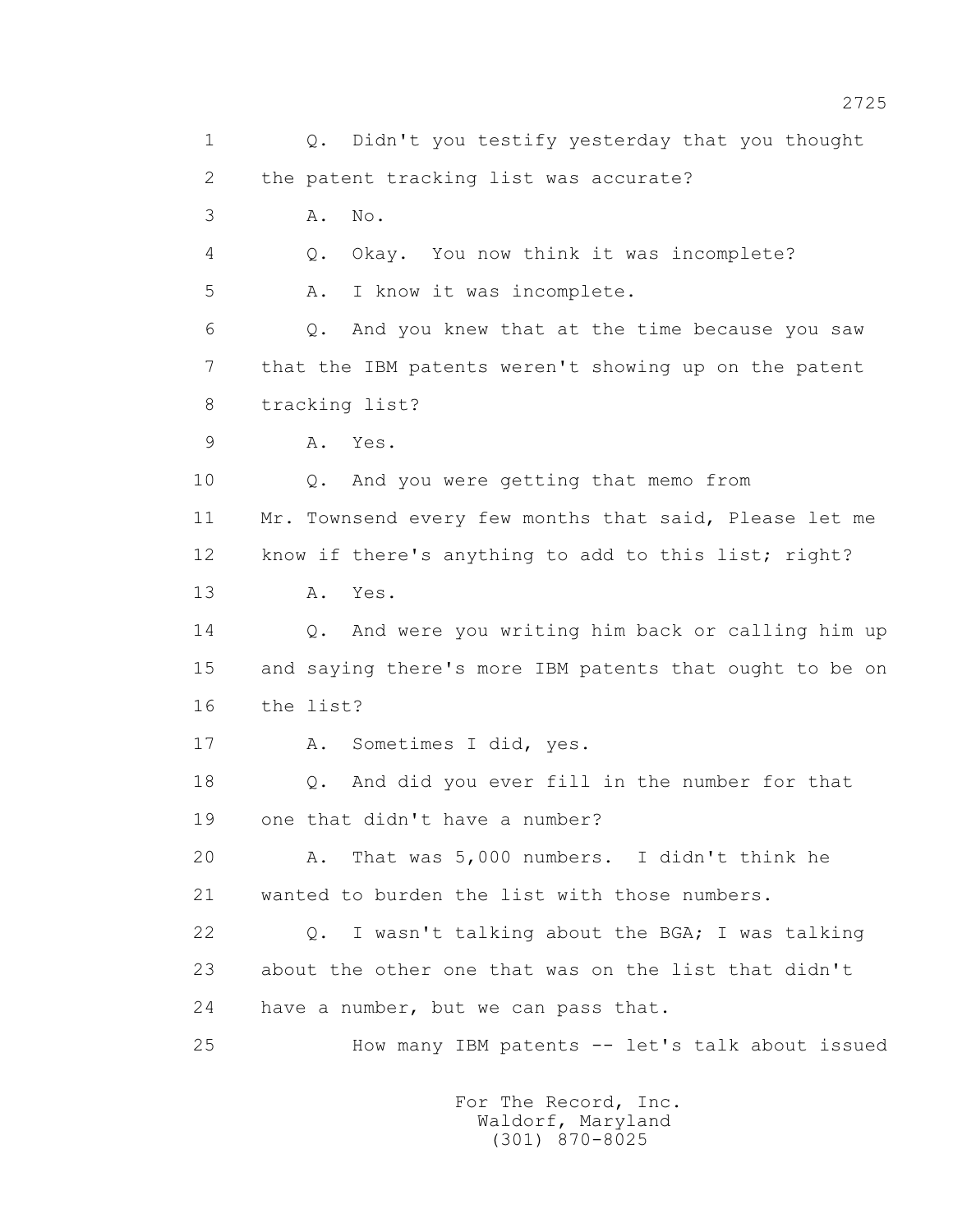1 patents.

 2 In the two years between 1993 and 1995, how 3 many issued IBM-owned patents were disclosed to JEDEC 4 committees? JEDEC 42.

 5 A. If you include the presentation that I made 6 before the committee on the 5,000 list, then it's 7 going to be a large number, but the committee agreed 8 that that didn't apply to the work, so if you don't 9 include that, then I believe the number is something 10 like five.

11 0. Now, did you take any steps at any time to 12 correct the minutes and their reference to IBM not 13 coming to the committee with a list of applicable 14 patents?

15 A. No.

 16 Q. Did you correct at any time the reference that 17 appears several times that it's up to the user to 18 determine what patents apply?

19 A. I believe it appears twice and I did not.

20 Q. Did you think about correcting that?

21 A. No. Because I had told the committee that I 22 promised them that I would disclose when I was aware. 23 Q. You wanted that to appear in the minutes to 24 satisfy IBM's lawyers; right?

25 A. Well, what is "that"?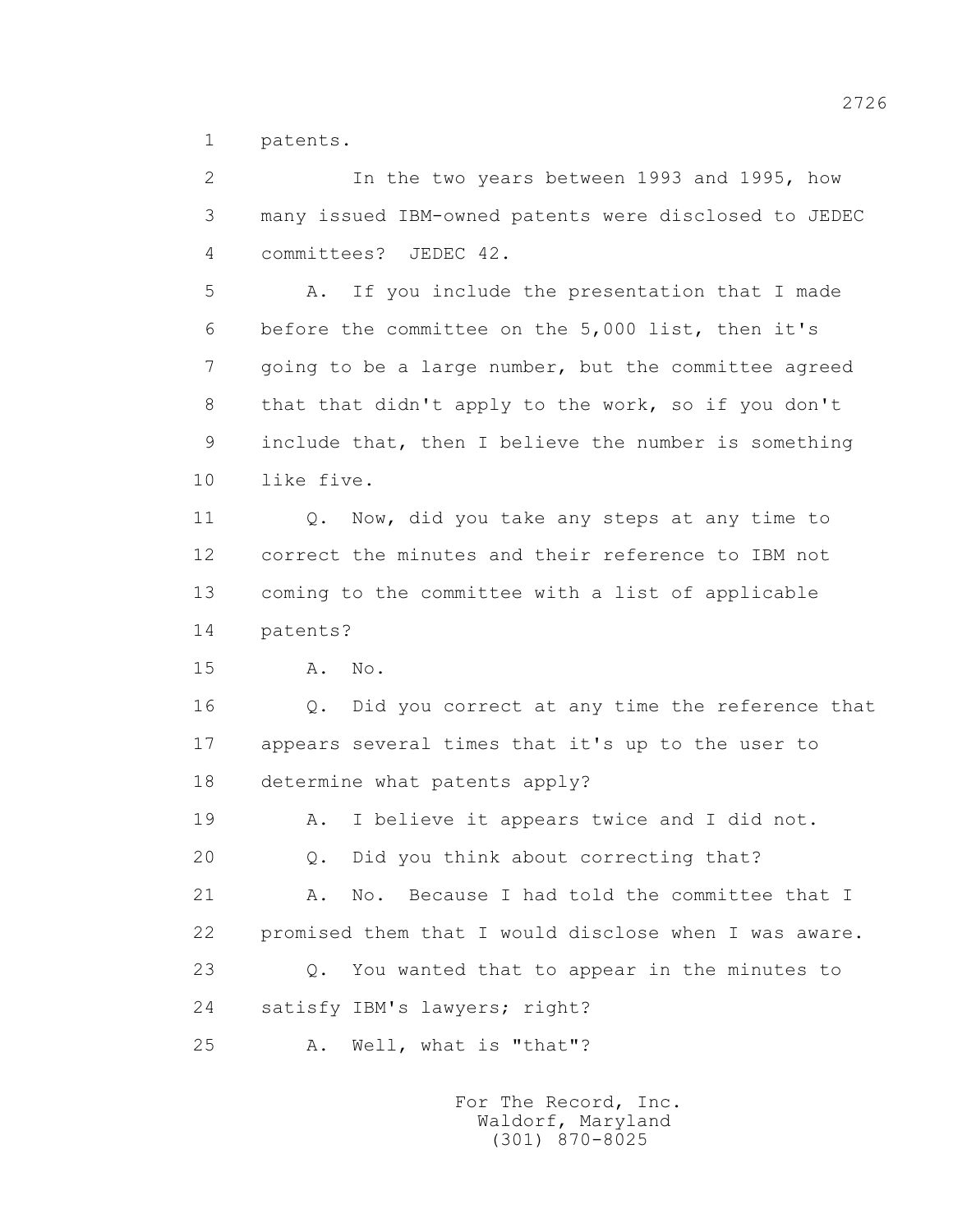1 Q. The reference to it being up to the members -- 2 to it being up to the users to decide whether patents 3 applied. 4 A. I suppose you could say that. 5 Q. You had said in some of your e-mails that 6 intellectual property lawyers at IBM had told me to do 7 XYZ; is that right? 8 A. Yes. 9 Q. And you took the minutes back and showed it to 10 the lawyers; right? 11 MR. WEBER: Counsel -- 12 JUDGE McGUIRE: Okay. Just a second. Again, 13 sir, I want to be sure I get again your name and who 14 you're with for the record so that I have this on my 15 transcript rather than a voice emanating from the 16 wilderness, so go ahead and identify yourself. 17 MR. WEBER: My name is Howard Weber from 18 Hogan & Hartson representing IBM. 19 And I'll object to the extent to which the 20 questions solicit conversation with counsel or legal 21 advice. 22 JUDGE McGUIRE: Okay. So noted. 23 MR. WEBER: To the extent -- obviously I know 24 what counsel is looking at and that document is -- that 25 document is a document that we produced, but beyond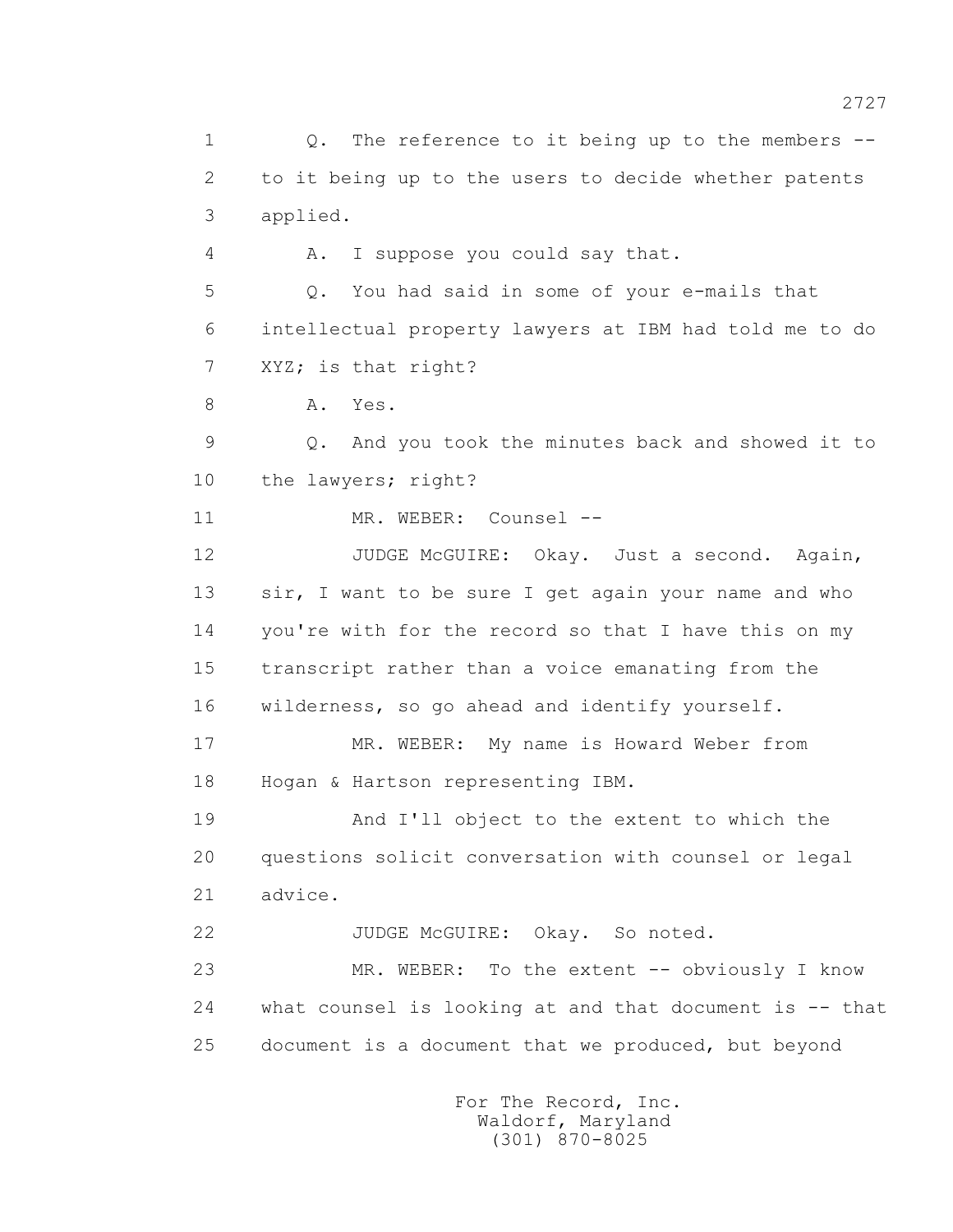1 that, I would ask that counsel refrain from inquiring 2 as to conversation with counsel.

3 JUDGE McGUIRE: Mr. Perry?

 4 MR. PERRY: The document that he's referring to 5 is RX-420, which was used with the witness yesterday 6 without objection, and it says: "IBM intellectual 7 property law attorneys have informed me that we will 8 not use JEDEC as a forum for discussing this subject. 9 It is the responsibility of the producer."

 10 JUDGE McGUIRE: I will allow him to go into it, 11 sir, to the extent that it came out on the direct 12 examination yesterday.

 13 MR. WEBER: Well, very well, Your Honor, but I 14 would just point out that the reason I didn't object 15 was because I believe that this document was part of 16 the JEDEC records as it were and that -- but beyond 17 that, I would object to further inquiry with regard to 18 any conversation with counsel.

 19 MR. PERRY: I actually wasn't going to ask 20 about conversations with counsel.

 21 JUDGE McGUIRE: Okay. Then don't ask about 22 conversation with counsel and I'll take his concern. 23 MR. WEBER: Thank you very much, Your Honor. 24 MR. PERRY: I think I could, but I'm not going 25 to.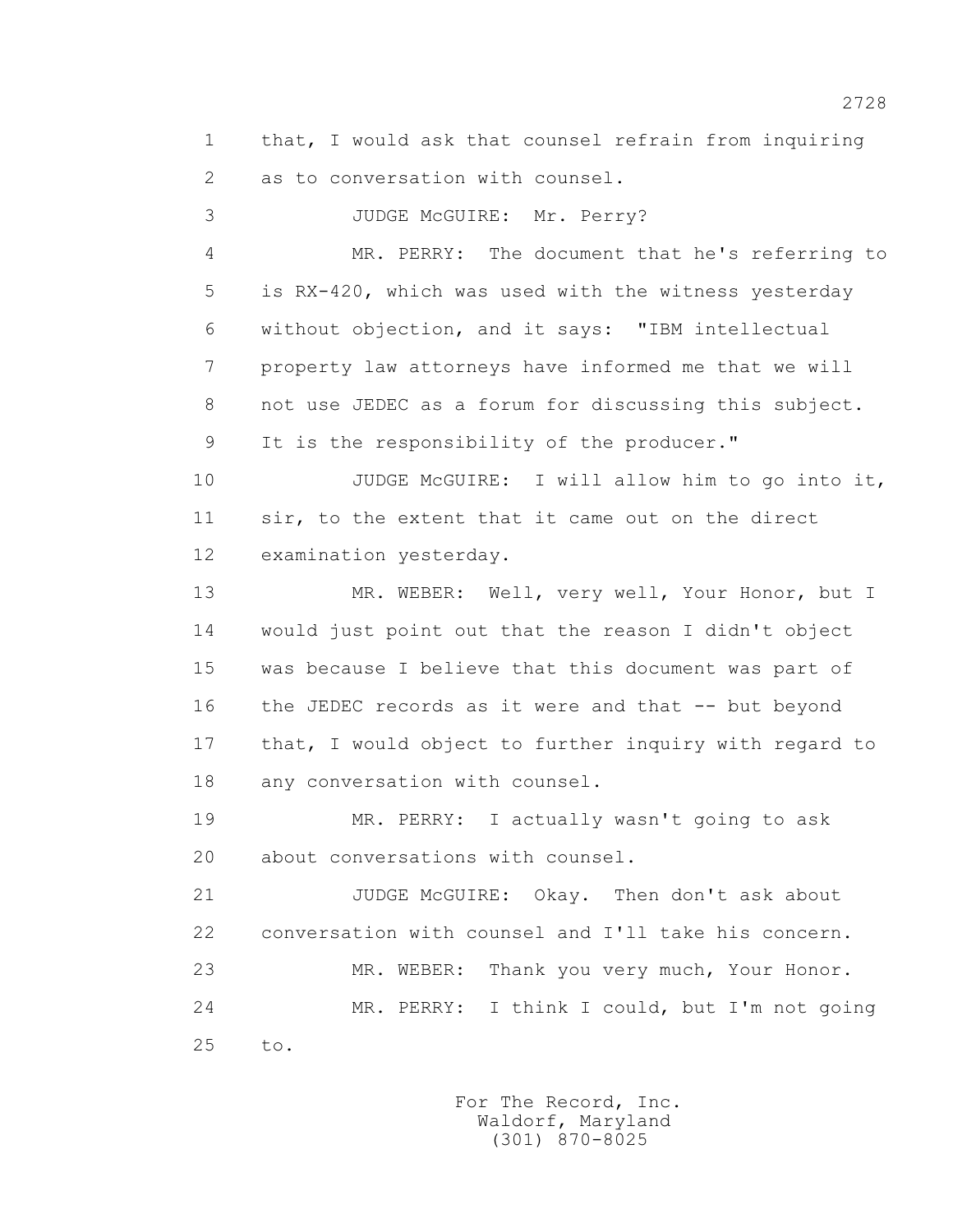1 JUDGE McGUIRE: Okay. Good. And that calls 2 for speculation, so...

 3 MR. PERRY: Can I say "overruled" here? 4 BY MR. PERRY:

 5 Q. You took the minutes and the references in the 6 minutes to your statements about -- strike that.

 7 You took the minutes that describe the 8 statements you had made with respect to the disclosures 9 you were not going to make and you took those minutes 10 and sent them to the lawyers who had asked you to send 11 this stuff; right?

12 A. I took the requirement that the committee had 13 asked for information to the lawyers, and they 14 generated this statement for me, yes.

 15 Q. And then you showed the lawyers that the 16 statement was in the minutes; right?

17 A. I don't remember doing that, no.

 18 Q. Now, talking again about the 1995 SyncLink 19 meeting -- I don't mean to say SyncLink meeting.

 20 Talking again about the 1995 JEDEC meeting 21 where there was a SyncLink presentation, and we talked 22 about that a little bit, and when Mr. Oliver was 23 asking you just before the break about whether or not 24 the disclosure obligation under the JEDEC patent 25 policy was triggered if a JEDEC member had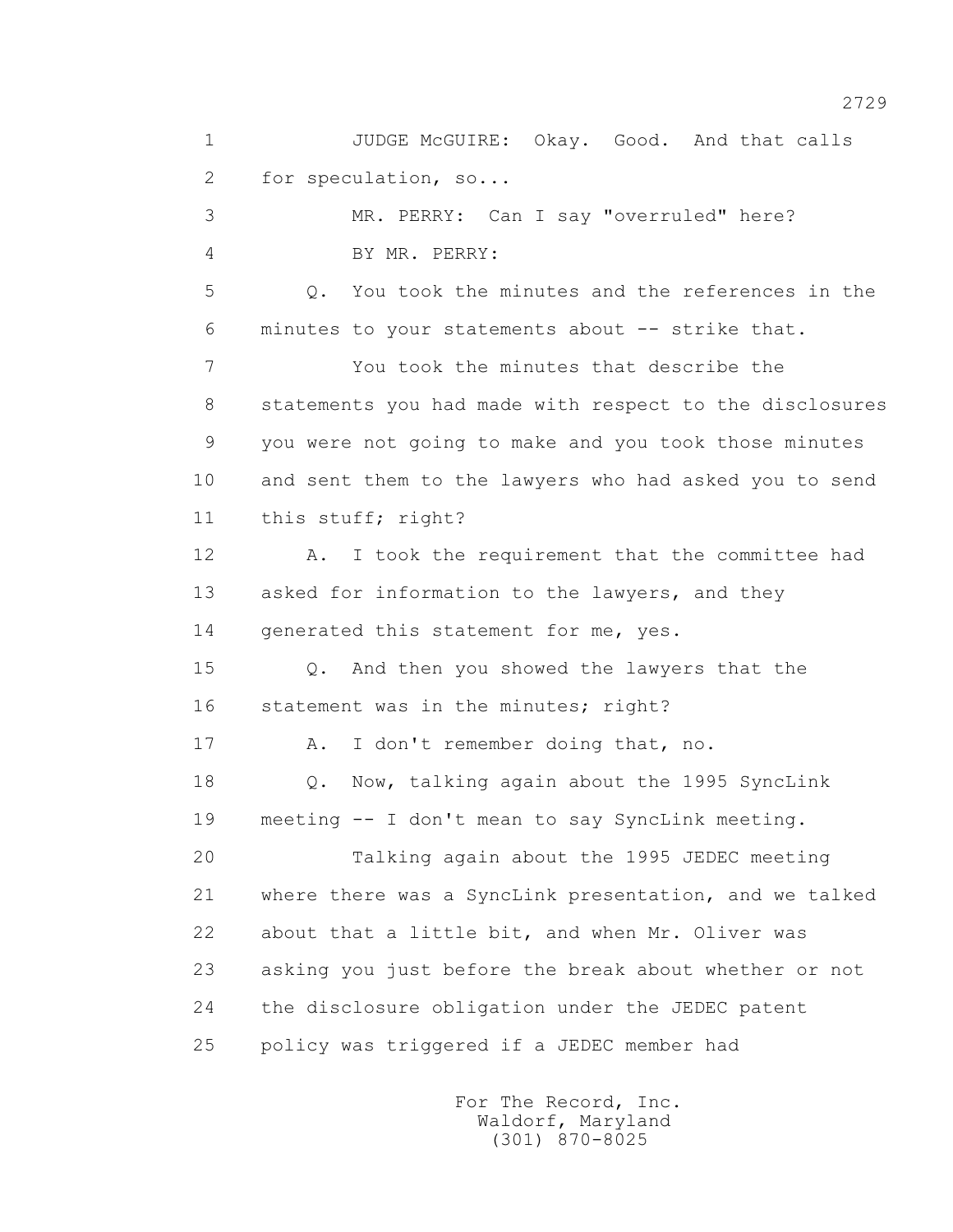1 intellectual property claims with respect to 2 dual-edged clocking and you said, "I specifically 3 remember 1995" -- I wrote that down -- were you 4 referring to the SyncLink presentation when you were 5 referring to dual-edged clocking and you said, "I 6 specifically remember 1995"? 7 A. That's the only topic that comes to my mind 8 now, yes. 9 Q. And we also saw this morning that Rambus had 10 given a "no comment" response when asked whether it had 11 intellectual property with respect to SyncLink; 12 correct? 13 A. This was September 1995? 14 Q. Yes. 15 A. Yes. 16 Q. And you talked about the fact that you had been 17 to a SyncLink meeting; right? One? 18 A. Earlier, yes. 19 Q. And by that I mean a SyncLink consortium 20 meeting. 21 A. Yes. I'm sorry. I misspoke. It was later 22 than this period. Yes. 23 Q. Later. Was it in 1996 or late '95? 24 A. It was '96. 25 Q. Do you remember which month? For The Record, Inc.

 Waldorf, Maryland (301) 870-8025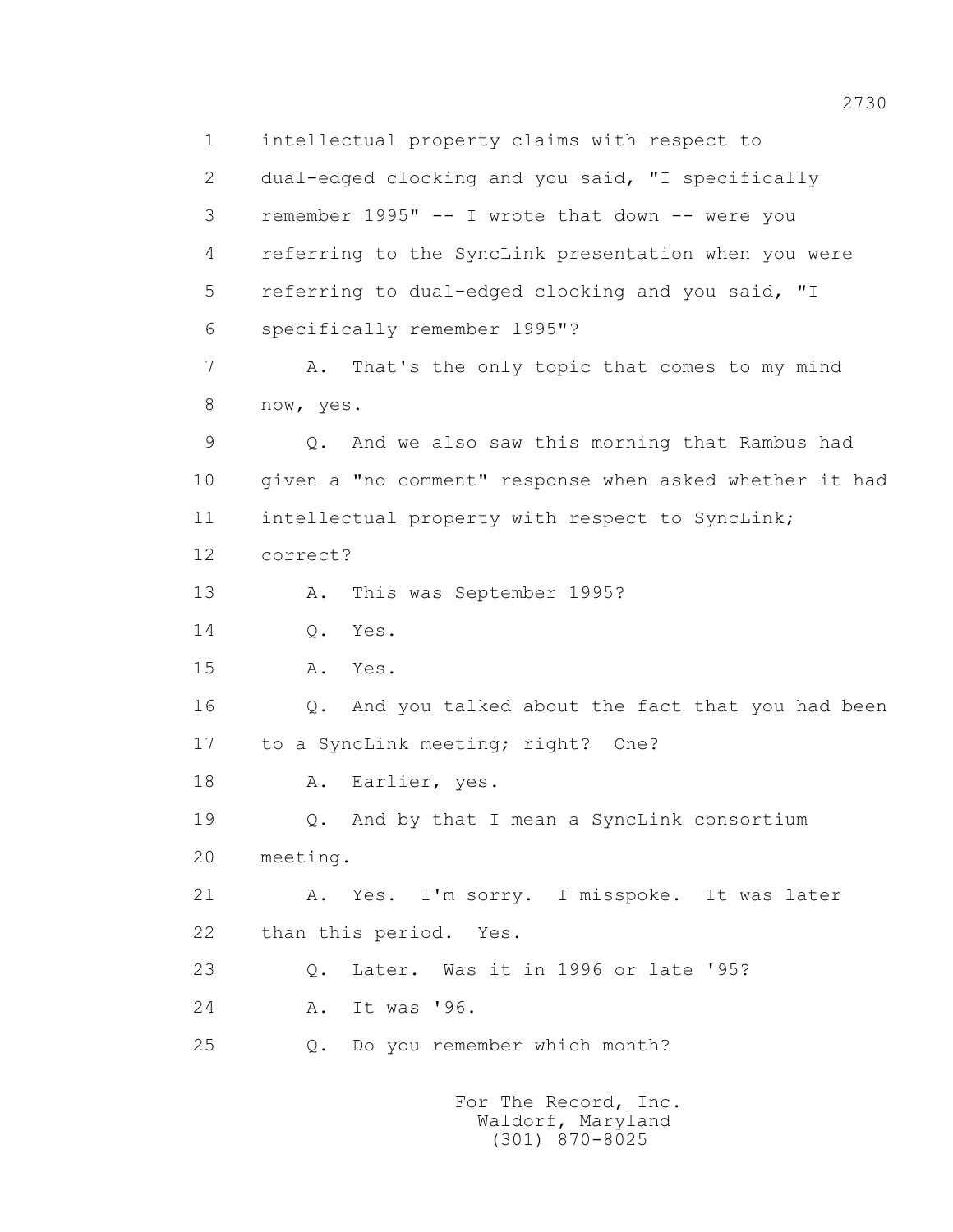1 A. I can't be sure. If I were to guess, it would 2 be February. 3 Q. And you said you were in the neighborhood? 4 A. Yes. 5 Q. What neighborhood? 6 A. It was Santa Clara University. 7 Q. Now, let's back up a little bit, and I think 8 you may have talked about what SyncLink was, but help 9 me again. 10 What was the SyncLink consortium as you 11 understood it in late '95 or early '96? 12 A. I'm not a good one to ask about the SyncLink 13 consortium because, as I've already stated, I avoided 14 Rambus information. I likewise avoided SyncLink 15 information. 16 Q. Let me see if I can get general. 17 You generally understood that this consortium 18 was trying to develop a future DRAM device; right? 19 **A.** Yes. 20 Q. And they had come to the JEDEC and were trying 21 to standardize the pinout for the SyncLink device; 22 right? 23 A. Three companies, three JEDEC companies, had 24 come to JEDEC and presented SyncLink presentations, 25 yes.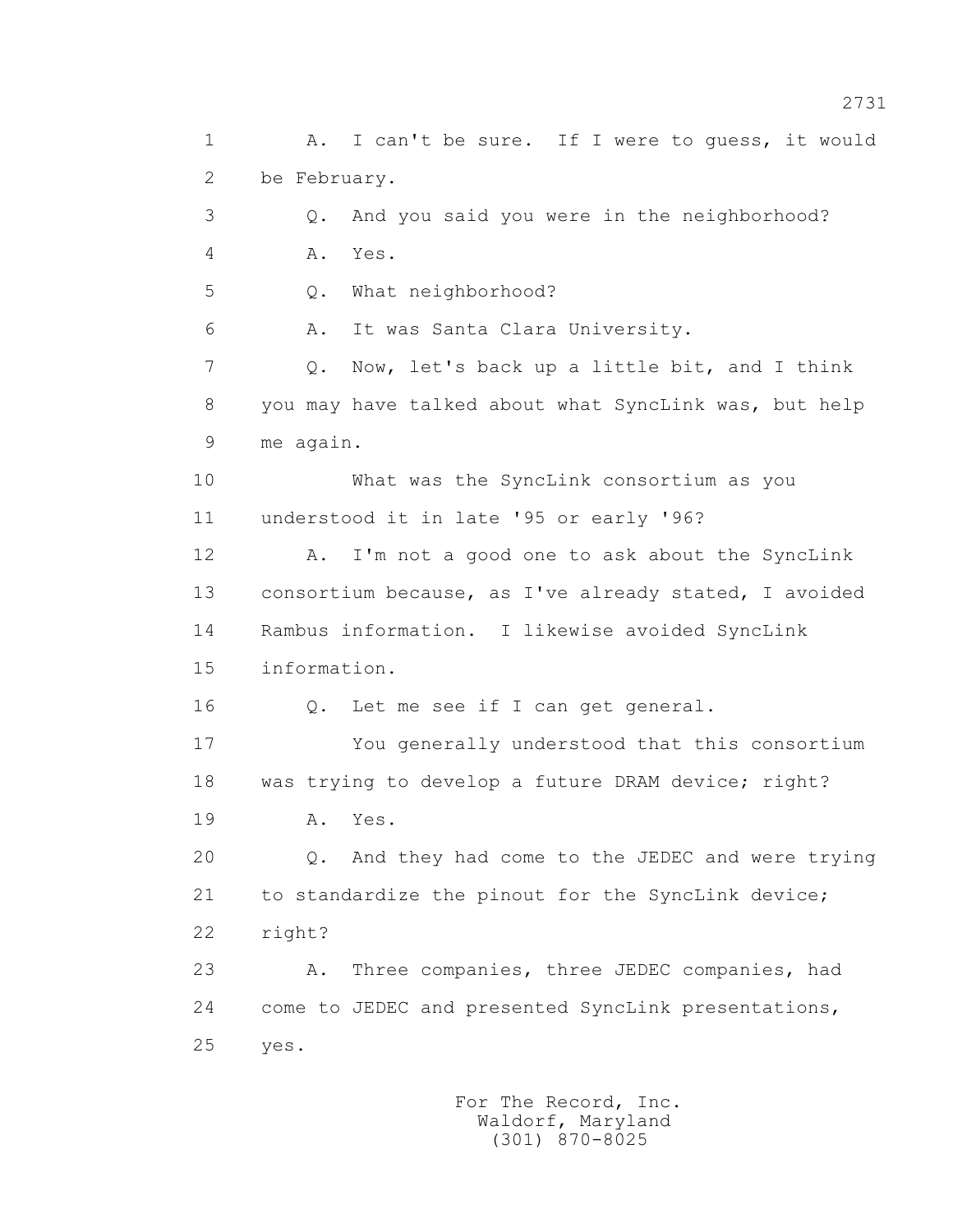1 0. Let me show you a couple of memos that relate 2 to SyncLink, the first one you wrote, and it's dated 3 February 1, 1996, RX-674. 4 May I? 5 JUDGE McGUIRE: Go ahead. 6 BY MR. PERRY: 7 Q. Is this a memo you wrote in February 1996? 8 A. Yes. 9 Q. And did you intend to describe a JEDEC meeting 10 that had occurred in January of 1996? 11 A. It was a special meeting. Yes. 12 Q. Right. And I want to focus your attention down 13 at the bottom of the page under General. 14 Let's pull all that up. 15 And item 3 says: "I have gotten latest 16 SCI/RamLink/SyncLink meeting report. IBMers at 17 Rochester, Austin and Poughkeepsie show interest in 18 joining this group. Bill Hovis (Roch) will attend next 19 meeting." 20 Do you see that? 21 A. Yes. 22 Q. Now, having seen that memo that you wrote in 23 February '96, do you think that you went to that one 24 SyncLink consortium meeting before or after February 1, 25 1996?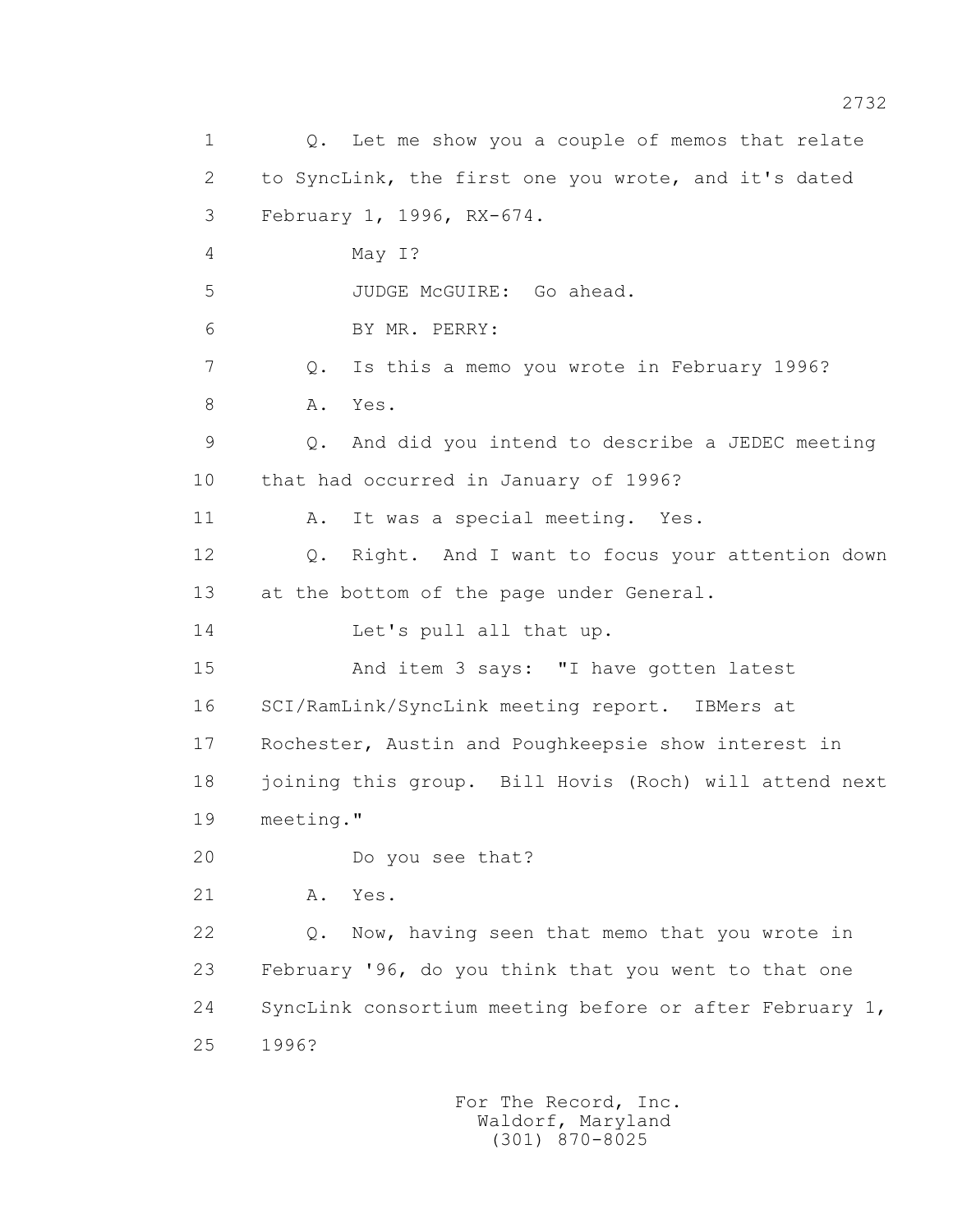1 A. I believe that this trip combined my attending 2 the JEDEC special meeting and also attending the 3 SyncLink meeting because it was nearby. 4 Q. Okay. Well, let me show you some SyncLink 5 consortium meeting minutes that were produced to us by 6 IBM. This is RX-592. 7 May I? 8 JUDGE McGUIRE: All right. 9 BY MR. PERRY: 10 Q. Now, these minutes are dated August 22, 1995. 11 Do you see that? 12 A. Yes. 13 O. And I know you're not listed as being there, 14 but since these minutes were produced from IBM's files, 15 I wanted to see if you remember seeing them. 16 Let me point you in particular to page 2. 17 And let's go to the paragraph that starts 18 "Richard Crisp" and pull that up. 19 And these August 1995 SyncLink minutes say: 20 "Richard Crisp of Rambus informed us that in their 21 opinion both RamLink and SyncLink may violate Rambus 22 patents that date back as far as 1989. Others 23 commented that the RamLink work was public early 24 enough to avoid problems and thus might invalidate 25 such patents to the same extent that they appear to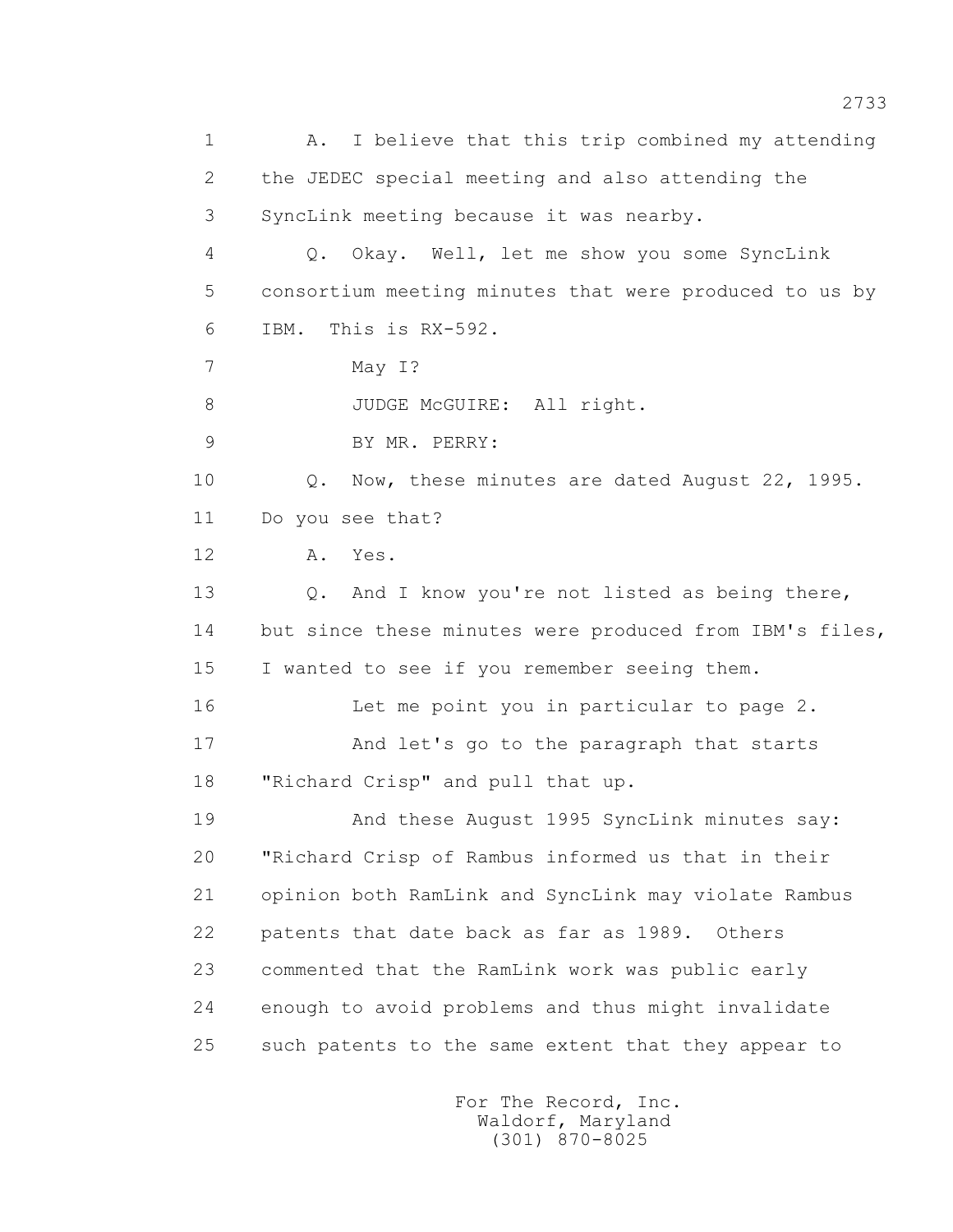1 be violated. However, the resolution of these 2 questions is not a feasible task for this committee, 3 so it must continue with the technical work at hand." 4 Do you see that? 5 A. Yes, I do. 6 Q. Now, were these meeting minutes, these 7 August 25 meeting minutes, available to you by the 8 time you wrote this February 19, 1996 memo where you 9 talked about people showing interest in joining 10 SyncLink? 11 A. I don't remember seeing this August 26, 12 1995 memo, but I do remember someone discussing with me 13 Richard Crisp's comment. 14 Q. The comment that's described in the meeting 15 minutes that I just read to you? 16 **A.** Yes. 17 Q. And who was it who discussed those comments 18 with you? 19 A. I don't remember specifically, but I believe it 20 was probably Art Kilmer. 21 Q. And when was it that you and Mr. Kilmer talked 22 about Mr. Crisp's comments? 23 A. I believe it was in the fall of 1995 because it 24 upset me greatly. 25 Q. Was it before or after you saw Mr. Crisp give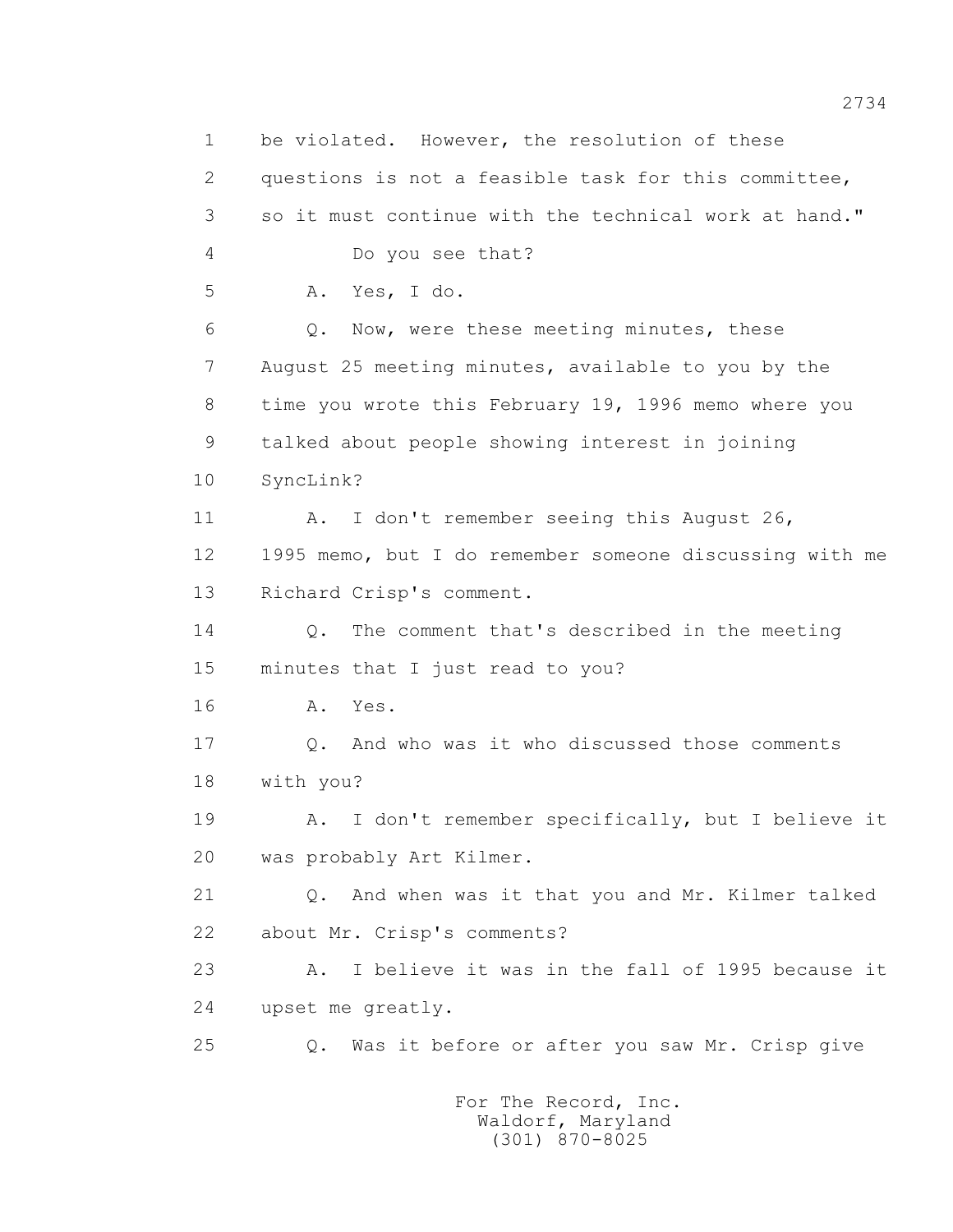1 the "no comment" response about SyncLink at the JEDEC 2 meeting?

 3 A. It was after Richard's no comment, which is why 4 it upset me.

 5 Q. Were you aware that there were numerous JEDEC 6 representatives in the room when Mr. Crisp made that 7 comment at the SyncLink meeting as depicted on the 8 August 22, 1995 SyncLink minutes?

 9 A. I was aware that there were several JEDEC 10 companies that were a part of the SyncLink consortium. 11 I wasn't sure who their representatives were at this 12 point.

 13 Q. Well, look back at the August 1995 minutes. 14 Do you see under Attendees it says "consortium 15 founding members"? Do you see that?

16 A. Yes, I do.

 17 Q. Mr. Tabrizi from Hyundai, you knew him 18 certainly to be a JEDEC member at the time?

19 A. I did.

 20 Q. And he had in fact presented some SyncLink 21 presentation at that June 1995 meeting; right?

22 A. That's correct.

 23 Q. And Mr. Chen was Mitsubishi's SyncLink -- JEDEC 24 representative at the time; right?

25 A. Yes.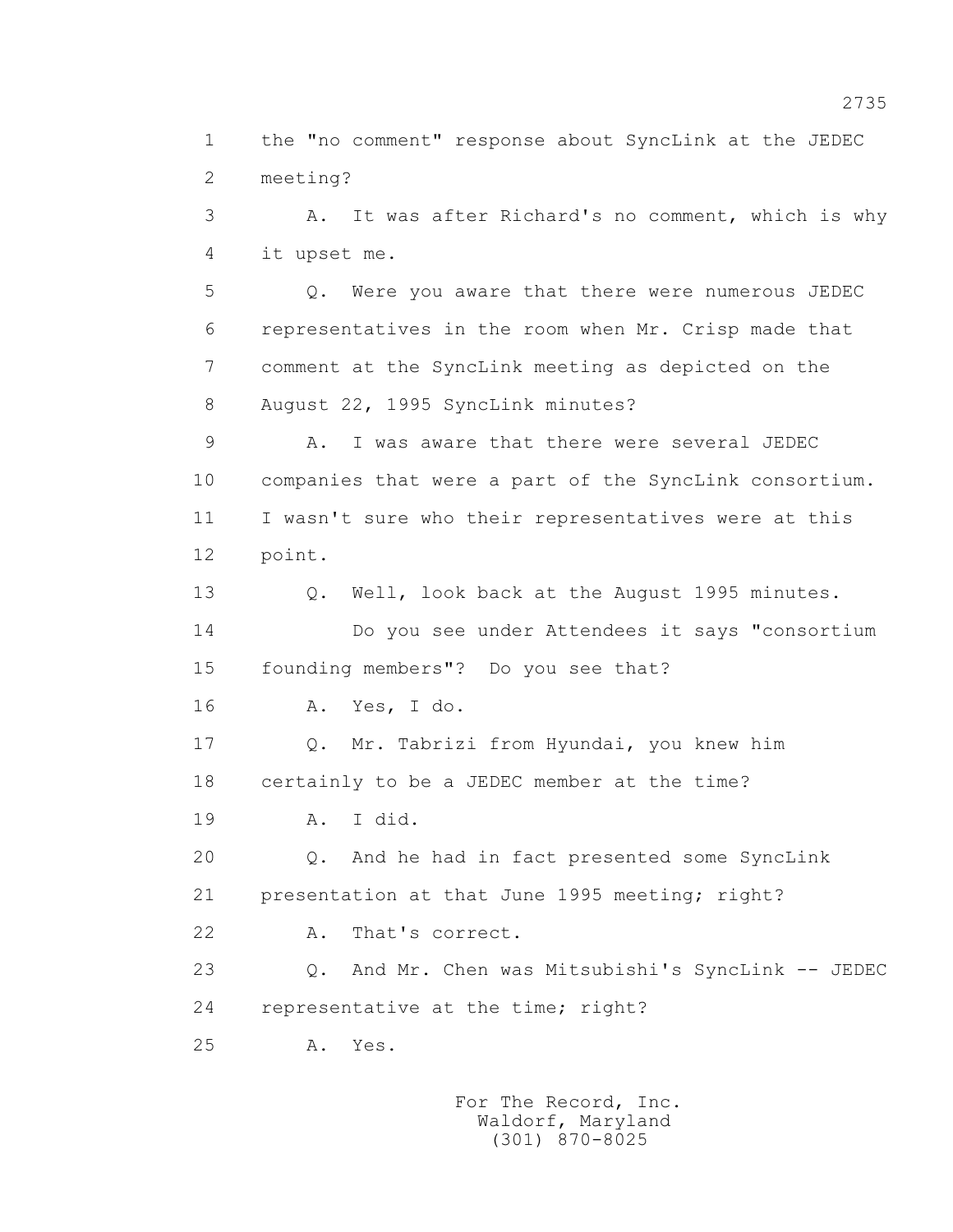1 Q. Did either Mr. Tabrizi or Mr. Chen ever tell 2 you that Mr. Crisp had made these remarks about 3 SyncLink? 4 A. I don't remember this coming from them. I 5 thought I'd heard it internal to IBM. 6 Q. Well, let me show you just one more set of 7 SyncLink minutes, and what I'm trying to do is, you say 8 in this February 1, 1996 memo that you have gotten the 9 latest SyncLink meeting report. Let me show you one 10 that's dated a couple of weeks before your February 1 11 memo and see if you got that, RX-663. 12 May I? 13 JUDGE McGUIRE: Go ahead. 14 BY MR. PERRY: 15 Q. Are these a set of SyncLink consortium minutes 16 that you received at IBM? 17 A. That's what the paper says, yes. 18 Q. I'm sorry? 19 A. I didn't see this, so I don't know. That's 20 what the paper says. 21 Q. What paper says that? 22 A. The one I'm holding in my hand. 23 Q. My question was whether you remember receiving 24 this at IBM. 25 A. I don't remember seeing this document, no.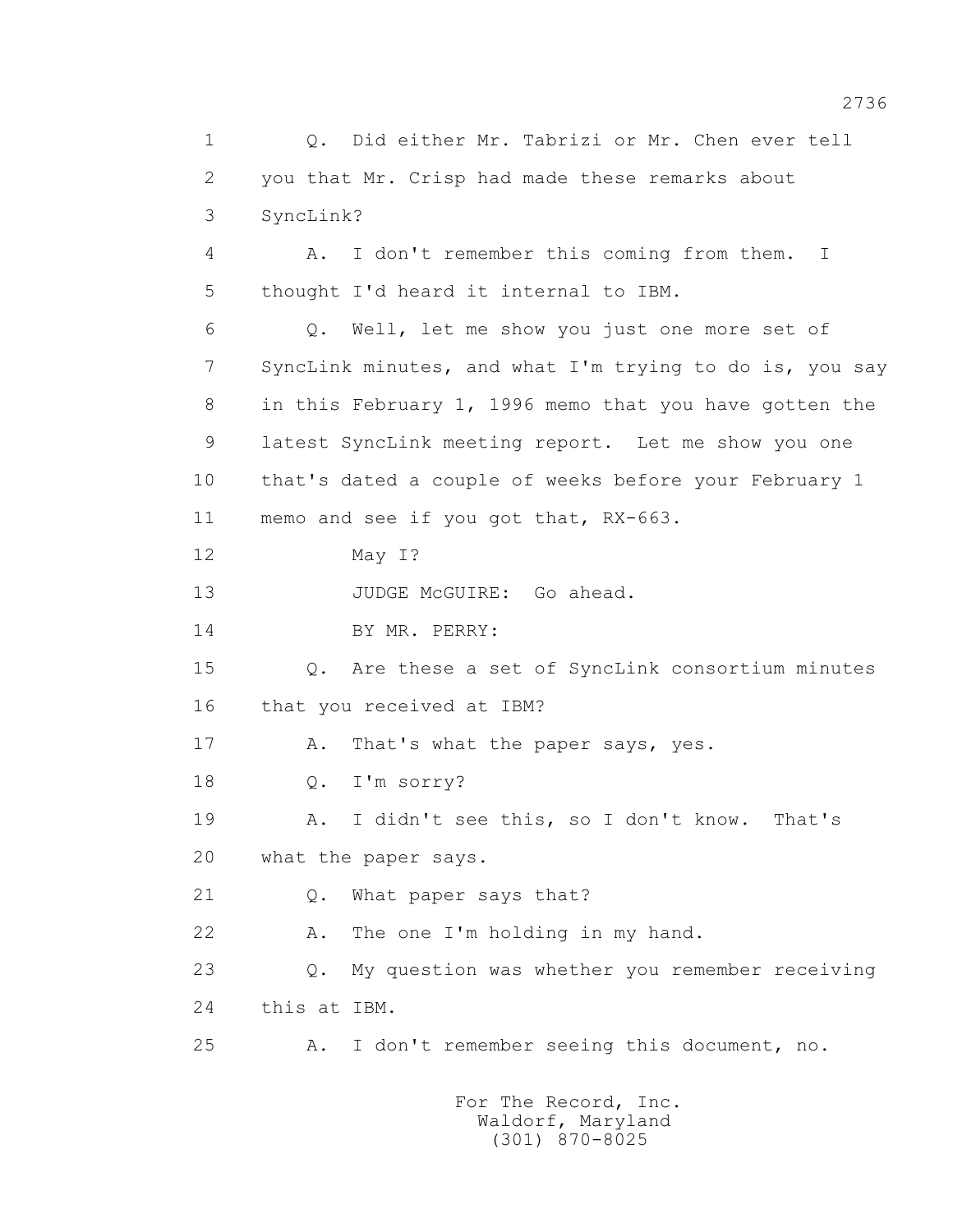1 Q. And if you'll look on page 2, let me just make 2 sure about this part. Under the list of names, do you 3 see where it says "Rambus"? 4 Under the list of names? Under? 5 Do you see where it says: "Rambus has 6 16 patents already, with more pending. Rambus says 7 their patents may cover our SyncLink approach even 8 though our method came out of early RamLink work." 9 Do you remember seeing that language at IBM in 10 the early '96 time period? 11 A. I don't remember seeing that language, no. 12 Q. And did any of the JEDEC representatives for 13 other companies tell you about that statement? 14 A. The reason I don't think so is I don't remember 15 knowing that there were 16 patents involved. 16 MR. PERRY: Your Honor, could I take just a 17 short break to consult with my colleague about timing? 18 JUDGE McGUIRE: Go ahead. 19 MR. PERRY: Or even to consult with this 20 gentleman (indicating). 21 (Pause in the proceedings.) 22 Your Honor, it's still my goal to finish 23 tonight. If I could have five minutes to get organized 24 and -- 25 JUDGE McGUIRE: All right. Let's take a break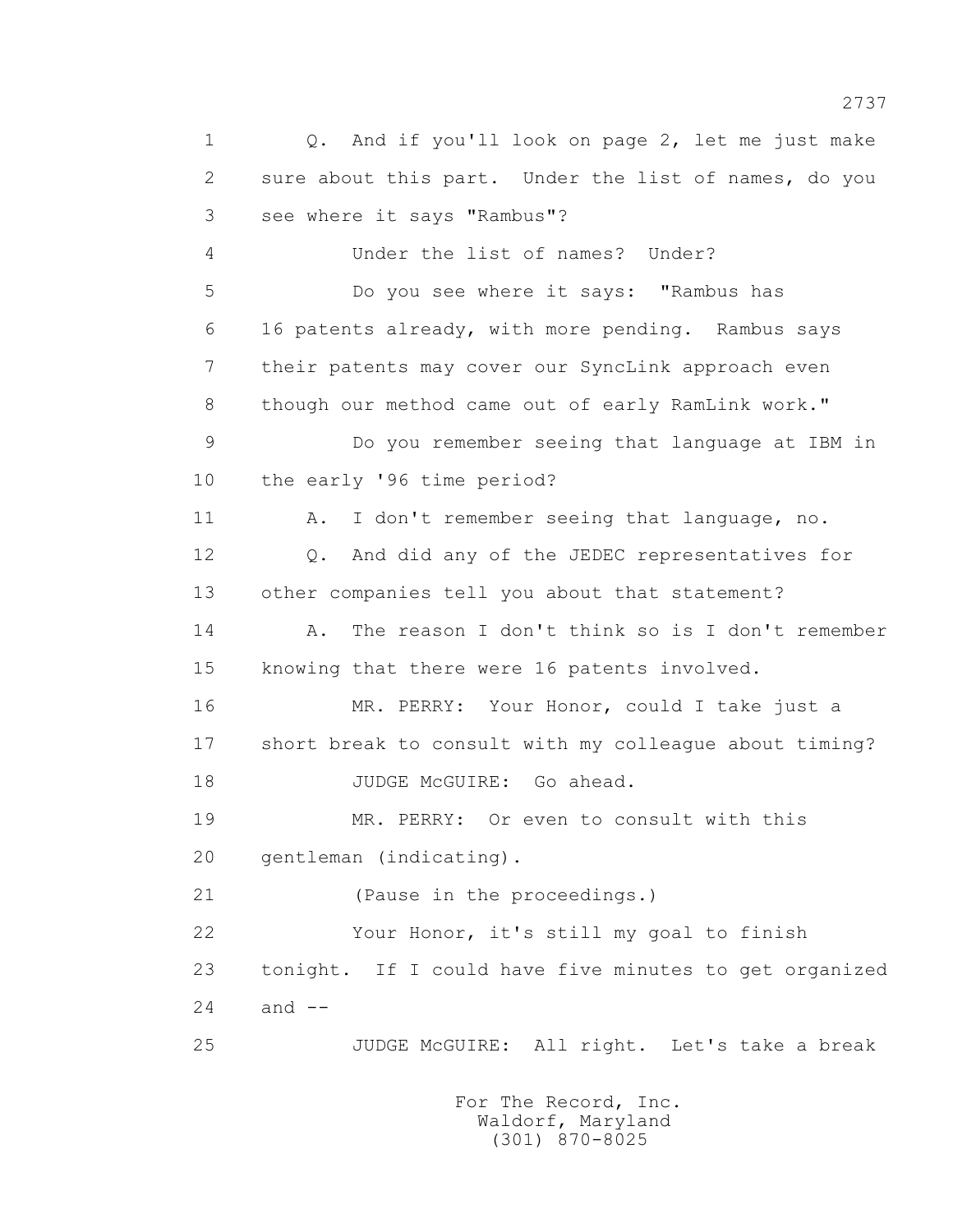1 for five minutes.

 2 MR. PERRY: Thank you. 3 (Recess) 4 JUDGE McGUIRE: Mr. Perry, you may proceed with 5 your examination. 6 MR. PERRY: Thank you, Your Honor. I would 7 estimate 10 to 15 minutes for me to finish up here. 8 And I do appreciate the break. 9 BY MR. PERRY: 10 Q. Mr. Kelley, are you good to go? 11 A. Yes. My voice is getting weaker, so I'll have 12 to get closer to the mike. 13 Q. I have to go back and talk about programmable 14 latency for just a moment. But it will just take a 15 moment. 16 In 1991, Howard Kalter was your boss -- your 17 immediate supervisor at IBM; is that right? 18 A. Yes. 19 Q. What was his position? 20 A. He was an IBM fellow. He was first-level 21 manager, my manager. 22 Q. And was he involved in DRAM development? 23 A. Yes. He was a design manager of our group. 24 Q. I want to show you and pull up on the screen -- 25 and I apologize. I only have one copy -- RX-199, which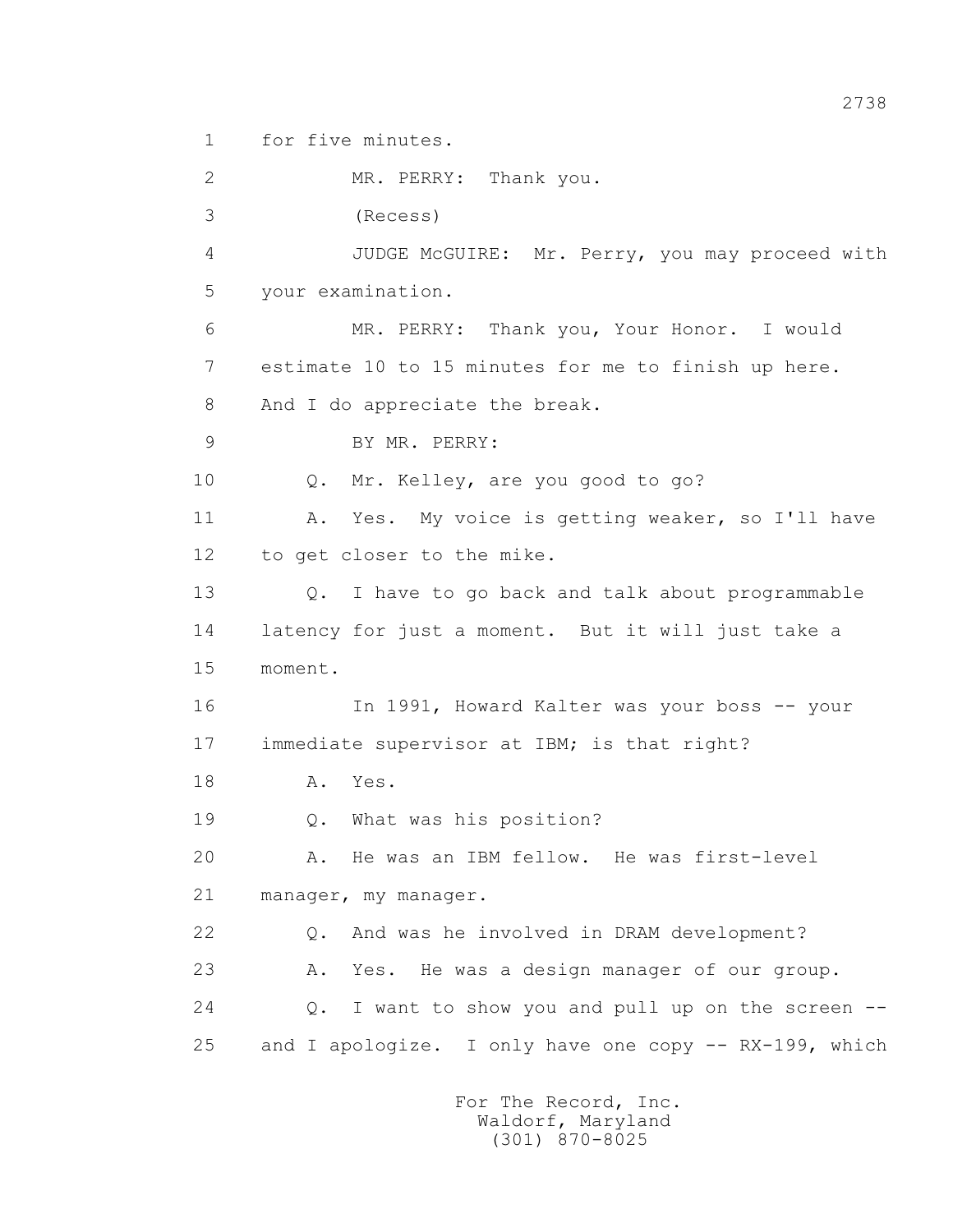1 is a memo produced to us by Toshiba dated December 10, 2 1991, RX-199. 3 May I? 4 JUDGE McGUIRE: Go ahead. 5 BY MR. PERRY: 6 Q. Now, it's four or five pages long. You're free 7 to read the whole thing. I only have one question 8 about a particular comment that refers to Mr. Kalter, 9 so what I'd like to do is just point you to that 10 comment. 11 A. Yes. 12 Q. This appears to be a memo from Jim Townsend. 13 It says "Subject: JEDEC DRAM meeting minutes 14 December '91," and if you'll look down to item 5 all 15 the way at the bottom, and pull up "SDRAM ad hoc 16 meeting." 17 Do you see that? 18 **A.** Yes. 19 Q. And you remember there was a meeting in 20 Portland in the fall or late fall of 1991 where there 21 was a discussion about SDRAM development; right? 22 A. Yes. 23 Q. Was that referred to as a Sussman special? 24 Have you ever heard that? 25 A. The Portland meeting?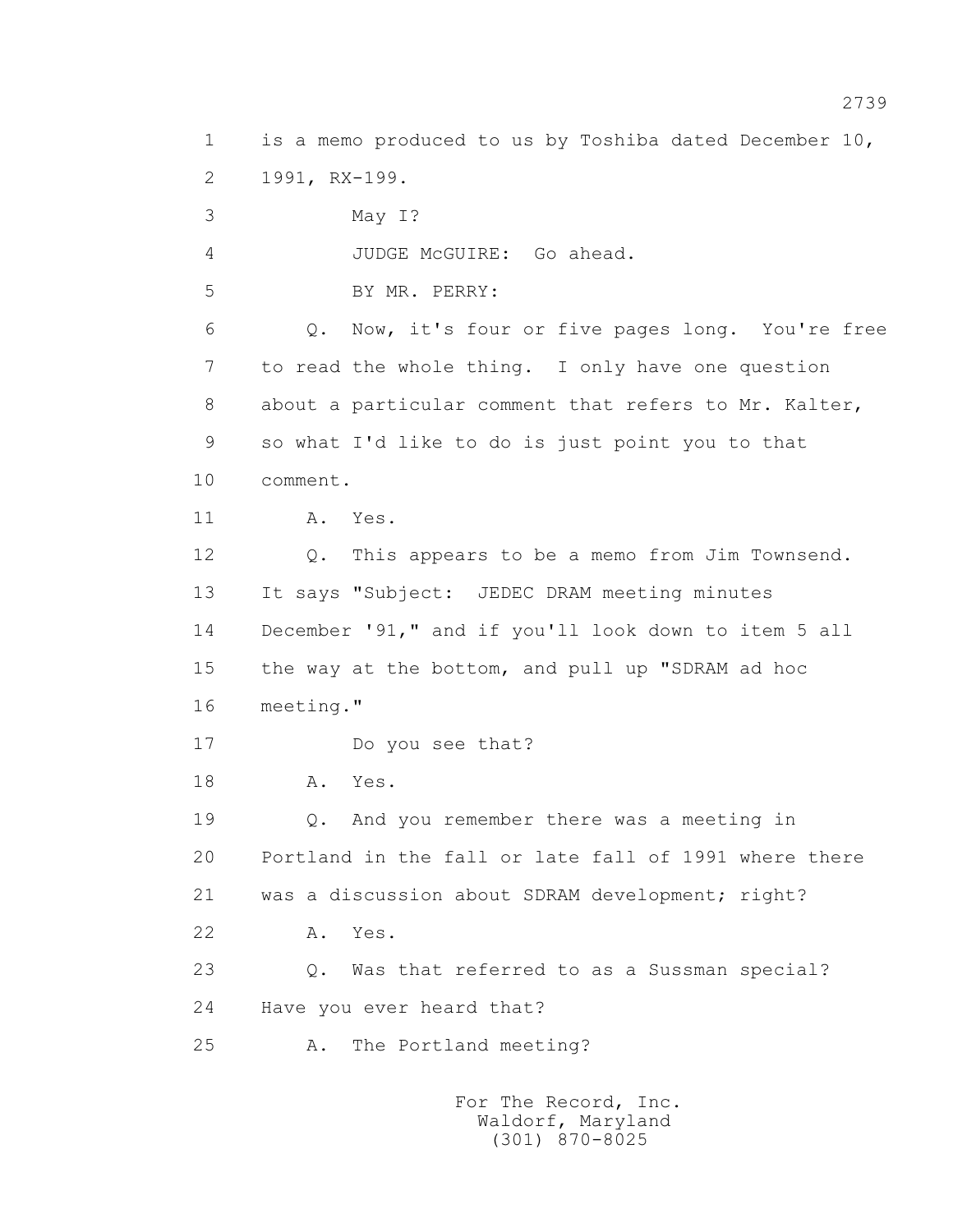1 Q. Yeah.

 2 A. If this was a JEDEC meeting, it wasn't referred 3 to as a Sussman meeting, and if it was a Sussman 4 meeting, then it wasn't a JEDEC meeting. 5 Q. Have you ever heard the phrase "Sussman 6 special"? 7 A. Howard is very special. 8 Q. We've seen him actually. 9 All right. If we can go to the next page in 10 this memo, and pull up the rest of that paragraph, and 11 here's the reference to Howard Kalter. 12 It says, "Kalter of IBM said programmable 13 latency was the cleverest item Toshiba ever created." 14 Do you see that? 15 A. I do. 16 Q. Did Howard Kalter in your presence ever say 17 anything about Toshiba coming up with the idea of 18 programmable latency on a DRAM? 19 A. No. 20 Q. Did you ever hear anybody say that Toshiba had 21 come up with a very clever idea and that's putting 22 programmable latency on a DRAM? 23 A. I don't remember that ever happening. 24 Q. Okay. Well, let's jump forward then in time 25 and no more questions about anything with the word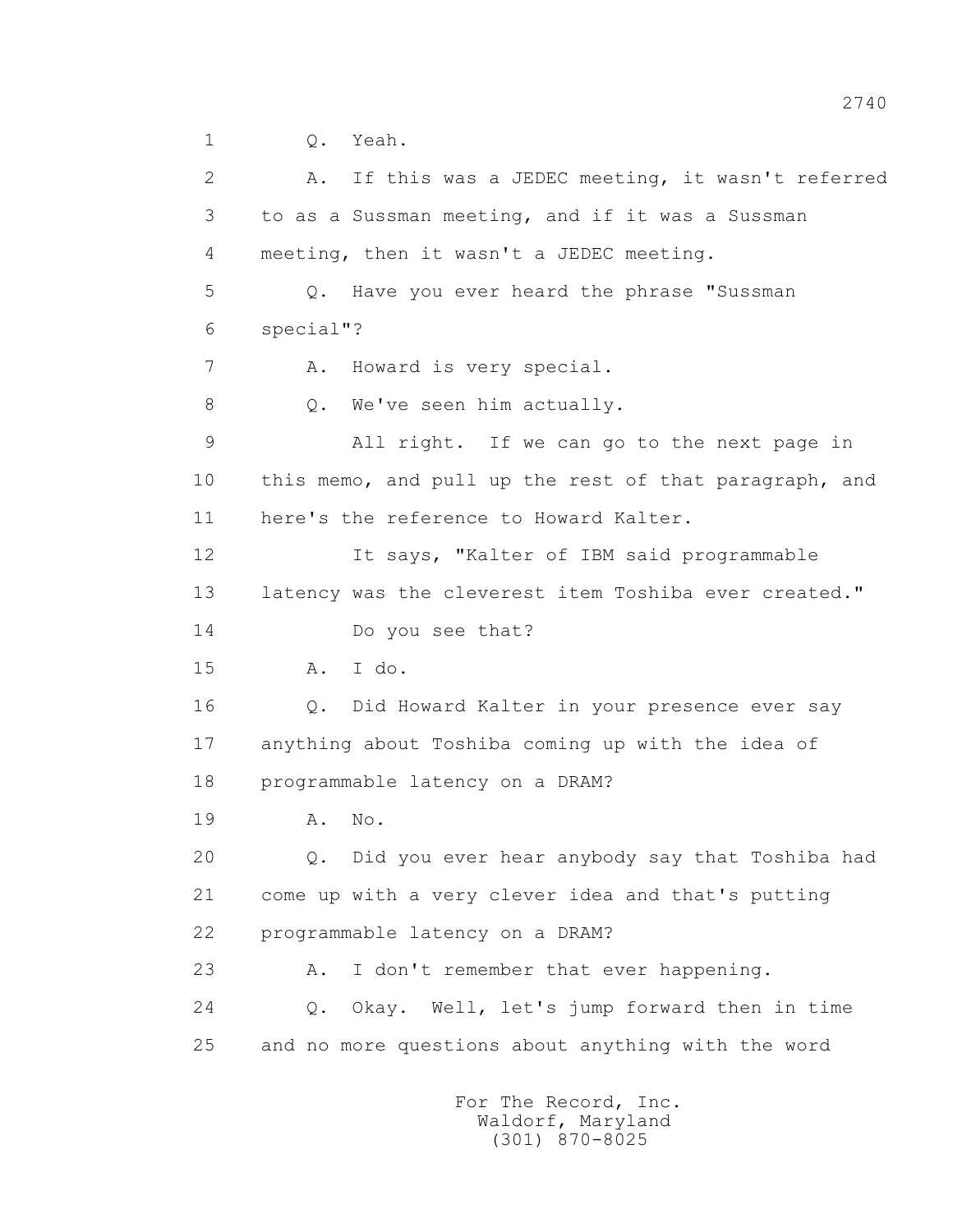1 "programmable" in it. And I want to talk about a time 2 period now after Rambus has left JEDEC. And I know I 3 asked you at your deposition about a memo you had 4 written in March of '98 that has a reference to Rambus 5 in it. It's RX-1133. 6 May I? 7 JUDGE McGUIRE: Yes. 8 BY MR. PERRY: 9 Q. And let's pull up the top and we can just look 10 at the heading. 11 This is a memo you wrote in March of '98 to 12 another IBM person named Jim Rogers; right? 13 A. Yes. 14 Q. And it's about a JEDEC strategic task group 15 that was being formed; right? 16 A. Yes. 17 Q. And you were giving Mr. Rogers some advice 18 because he was going to be involved in leading this 19 task group? 20 A. Yes. He was the vice chairman of this task 21 group. 22 Q. And down at the bottom -- let's pull up the 23 bottom two paragraphs, and those say: "I wouldn't try 24 to limit participation in this first meeting, neither 25 by IBM or by others."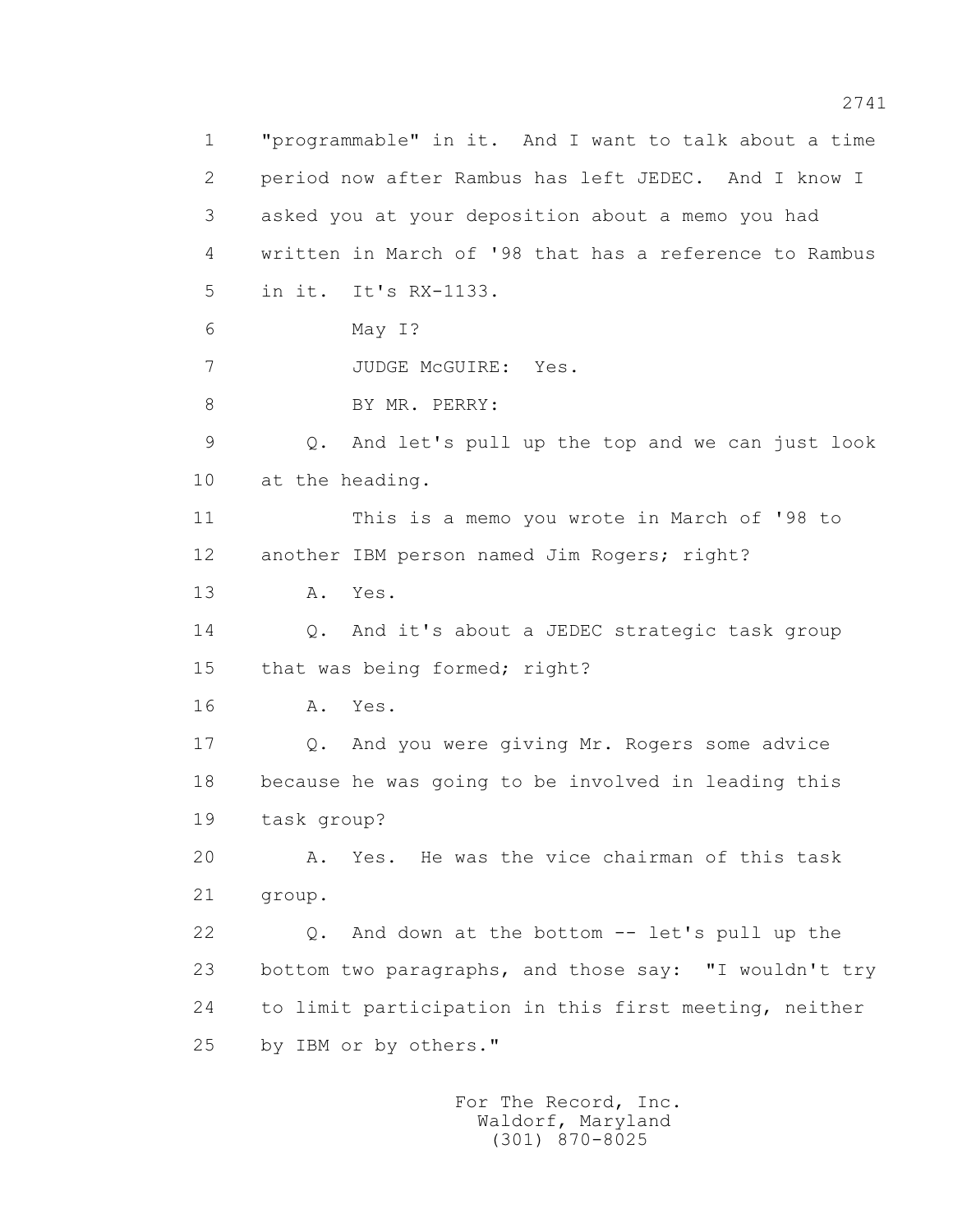1 And then in the next paragraph, in the very 2 last paragraph, it says: "Inviting Rambus is 3 dangerous. They are not a member company. They will 4 take the group's ideas and use them for their own 5 future ideas, as will all participating companies; but 6 they will try to charge everyone for future use of 7 their own ideas." 8 Do you see that? 9 A. Yes. 10 Q. Now, I'll talk about the Rambus part in a 11 minute, but why did you say that all participating 12 companies were going to take the group's ideas and use 13 them for their own future ideas? 14 A. I don't remember why I said that part of it. 15 Q. Okay. Well, why did you say Rambus was going 16 to take the group's ideas, use them for their own

 17 future ideas and try to charge everyone to use those 18 ideas?

 19 A. I believe it was the reaction to my comment 20 earlier about being very upset at what had transpired 21 about the SyncLink proposal.

 22 Q. What was it about the SyncLink proposal that 23 caused you to believe that Rambus was going to take 24 other people's ideas and charge them royalties for 25 using those ideas?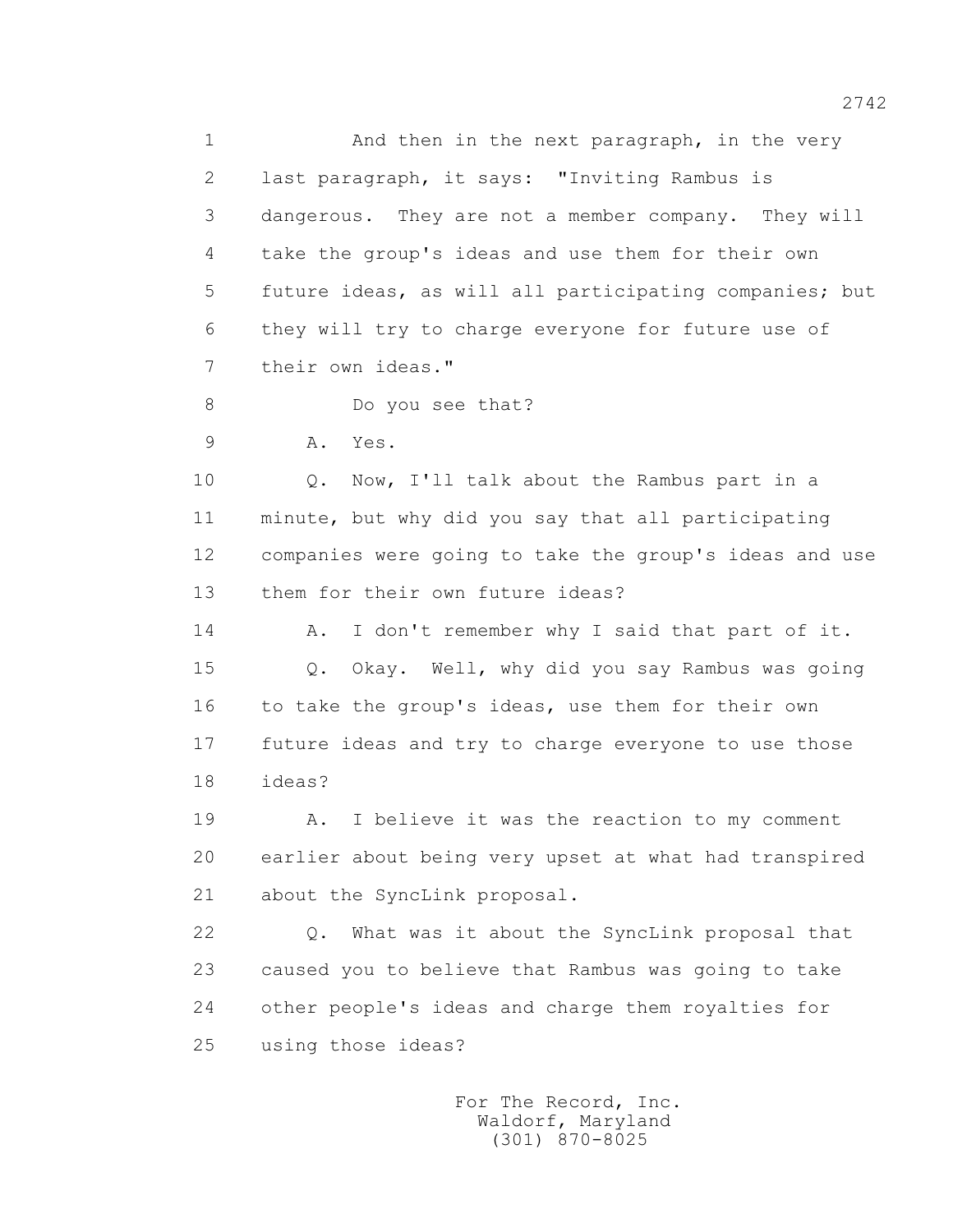1 A. I experienced Richard Crisp being asked 2 directly at an earlier meeting than the September '95 3 meeting if he was aware that Rambus owned intellectual 4 property on the ideas that or the material that JEDEC 5 had seen on SyncLink at the September -- or at the 6 earlier meeting, and then at the September '95 meeting 7 he came and basically said, No comment, and then I 8 learned that right after this he attended a SyncLink 9 meeting and in fact told the SyncLink membership that 10 they in fact had intellectual property that they 11 thought applied to the presentations, and to me that 12 was -- that was not the kind of treatment, fair 13 treatment, that I expected under the requirements of 14 good faith and open standards.

 15 Q. Why did you think that Rambus was going to 16 steal somebody else's ideas, though?

 17 A. I believe that's probably a very poor wording 18 of mine. It was just an upset reaction at what I 19 believe Richard had done, which I believe Richard had 20 lied to us.

 21 Now, I understand that "no comment" is not a 22 lie, but he certainly must have been aware of 23 intellectual property on the topics of the committee 24 and then made others aware of that right after.

25 Q. You wanted Richard Crisp to give you honest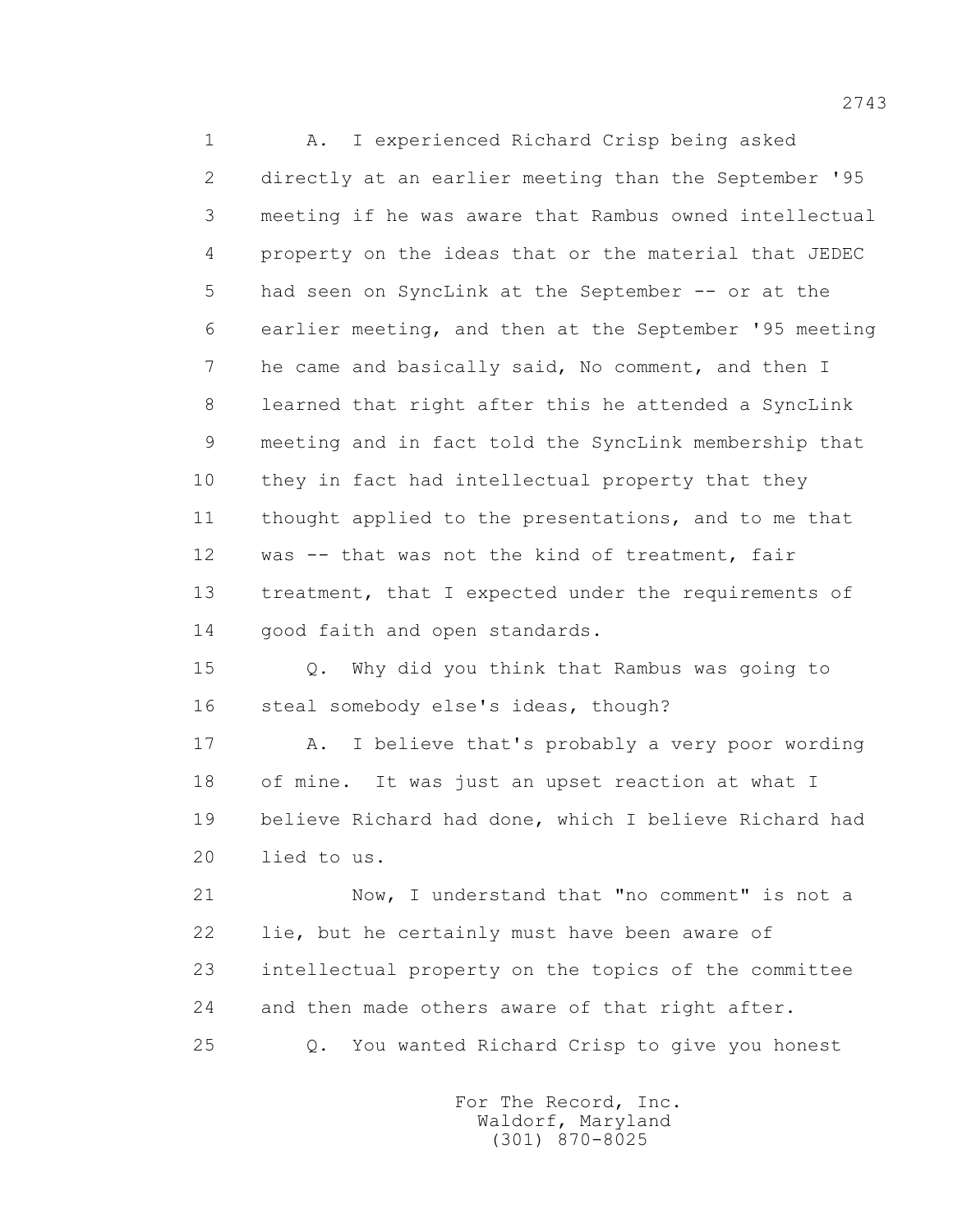1 answers to questions; right?

2 A. Yes.

 3 Q. And if Mr. Crisp had done a search and had 4 reviewed Rambus' pending applications and had found 5 nothing that if issued as a patent SyncLink would have 6 infringed, would you want him to come to JEDEC and 7 say, SyncLink infringes our patents, if that wasn't 8 true? 9 MR. OLIVER: Objection, Your Honor. Calls for 10 speculation. 11 JUDGE McGUIRE: Sustained. 12 BY MR. PERRY: 13 Q. I want to know about your expectations of 14 Mr. Crisp's conduct because you just said you thought 15 he had lied to you. 16 If in fact it was his belief based upon a 17 review of Rambus pending applications that nothing in 18 those applications would be infringed by SyncLink, did 19 he lie to you? 20 A. If he told the JEDEC committee in September of 21 1995 that he had no comment on any intellectual 22 property that Rambus held pertaining to the SyncLink 23 proposals that had been disclosed at the prior meeting 24 and then later told members of SyncLink that that in 25 fact was not true, that he was aware of intellectual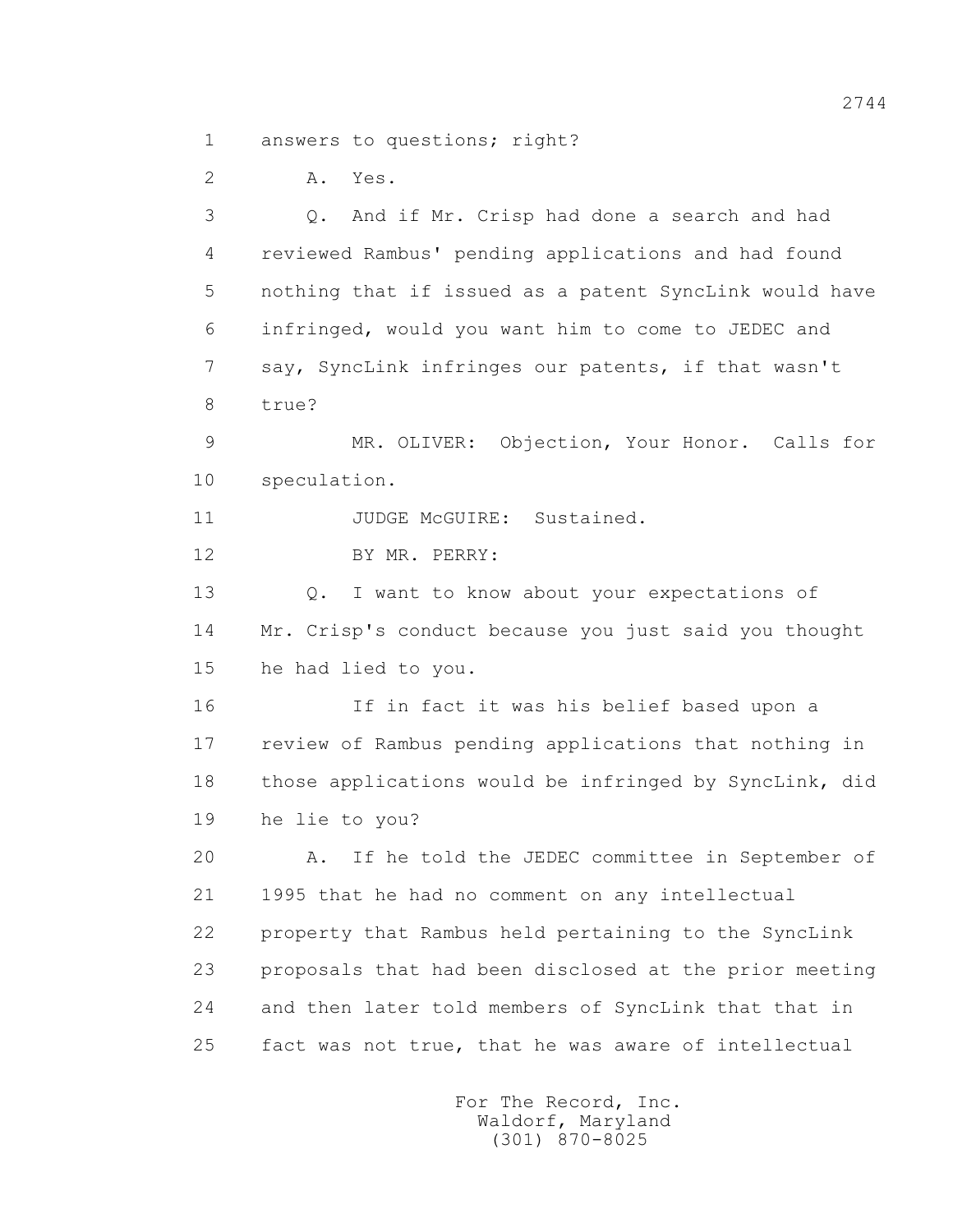1 property that applied to SyncLink proposals, then I 2 believe, yes, that he lied to the JEDEC committee by 3 saying, No comment. 4 Q. You had known Mr. Crisp for years at that 5 point. Did you call him up and ask him what he meant, 6 which was right? 7 A. I said I had very little opportunity to do that 8 because he only attended one more meeting and I did not 9 believe that it was an issue before the committee until 10 Rambus disclosed. 11 JUDGE McGUIRE: When was that? 12 THE WITNESS: The letter from Richard Crisp was 13 September of '95. His last meeting was December 14 of '95. 15 BY MR. PERRY: 16 Q. Now, Rambus' phone number was available at the 17 JEDEC office; right? You knew how to reach Mr. Crisp, 18 didn't you? 19 A. Yes. And I believe he knew how to reach me. 20 Q. If you thought he had lied to you about JEDEC 21 business and you were the chairman of the committee, 22 you knew how to reach him, didn't you? 23 A. Richard had been put on the spot at the 24 September '95 meeting and I believe that that was 25 adequate pressure, shall we say, on Richard to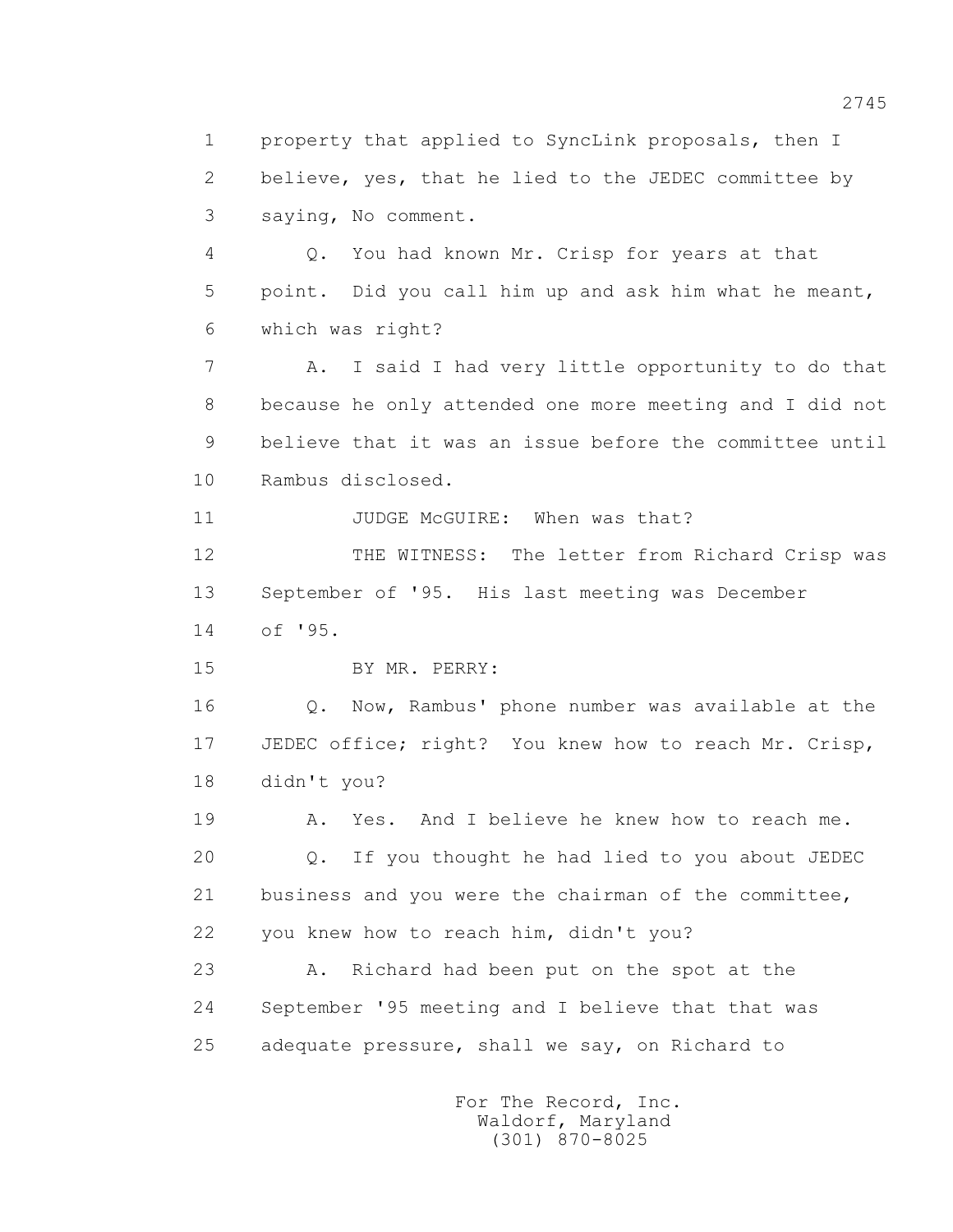1 disclose.

 2 Q. Let me ask you this again. 3 If he had done a review of Rambus' pending 4 patent applications and had determined in his own mind 5 that nothing in those applications if those 6 applications issued as a patent would mean that 7 SyncLink infringed, did he lie to you? 8 A. Technically he did not lie to me, but I believe 9 he was not dealing in good faith with me. 10 Q. Well, let me change the subject slightly. 11 Let's talk about the Micron representatives. 12 You're quite familiar with Terry Lee, 13 Terry Walther, Kevin Ryan as some of Micron's JEDEC 14 representatives over the years. 15 A. I knew Terry Walther very well, Terry Lee less 16 well, and the third person you mentioned I don't 17 remember much about at all. 18 Q. Terry Walther was at JEDEC meetings, JEDEC 19 council meetings with you; is that correct? 20 A. Yes. 21 Q. And that was in the '96 and '97 time period; is 22 that correct? 23 A. I believe that that period was included in his 24 attendance, yes. 25 Q. Let me show you RX-920, which is dated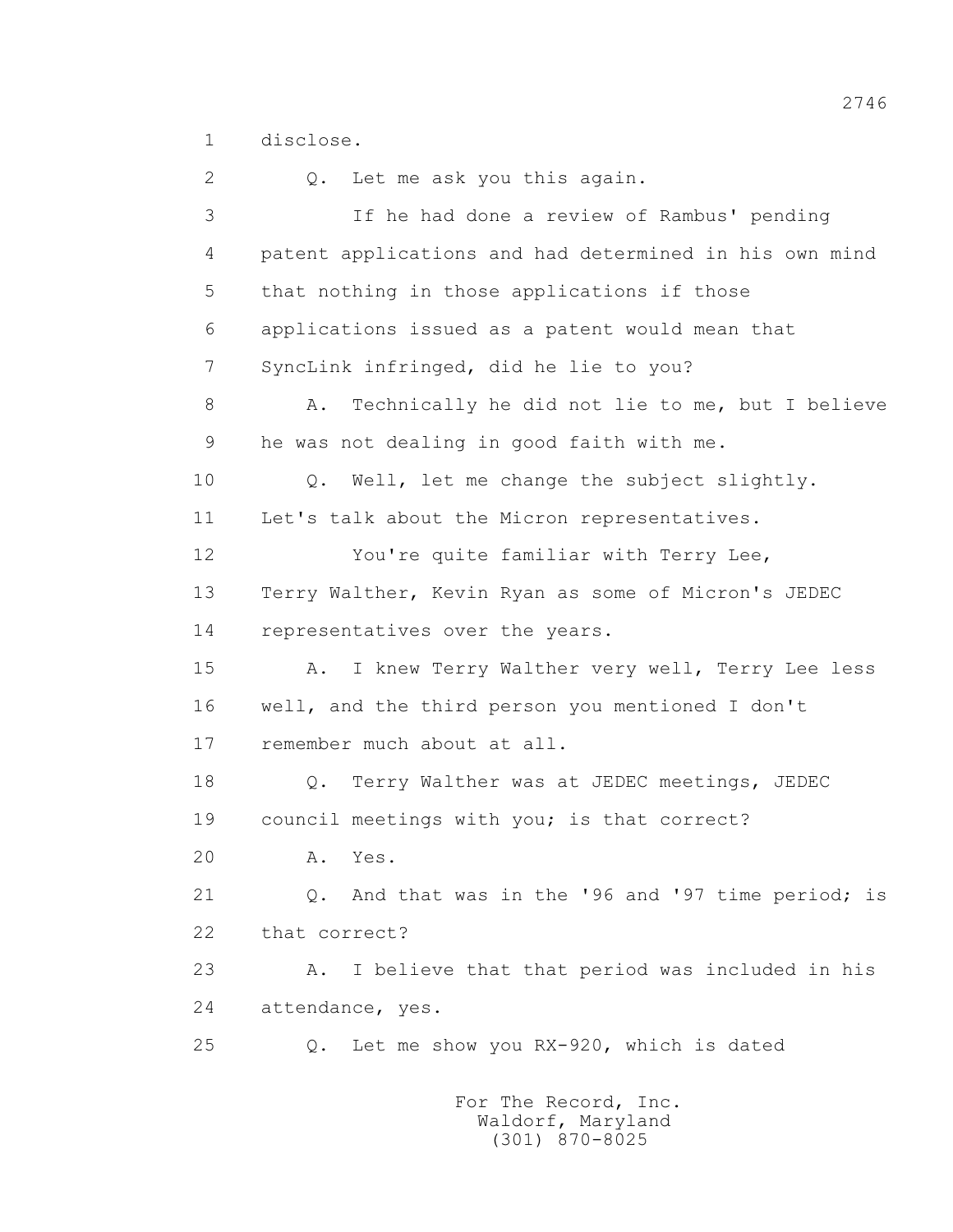1 April 1997. It was produced to us by Micron.

2 May I?

3 JUDGE McGUIRE: Go ahead.

4 BY MR. PERRY:

 5 Q. Now, this is a few pages of e-mails. What I 6 really want to know is whether or not you learned any 7 of the information that I'm going to point you to from 8 any of the Micron representatives at JEDEC meetings, so 9 let's look, if we could, on the very first page of the 10 document to the second e-mail and pull up that whole 11 e-mail.

 12 Do you see that this appears to be e-mail from 13 someone named Keith Weinstock to six or seven other 14 people?

15 A. Yes.

 16 Q. And it appears to be to Terry Lee, Kevin Ryan 17 and Terry Walther, among others. Do you see that? 18 **A.** Yes.

> 19 Q. And it says: "Terry, Yes, Rambus feels DDR for 20 any memory is under their patent coverage. James said 21 that Rambus has more IP than Intel has seen. He 22 further stated that the determining factor would be 23 whether the courts take a broad or a narrow view of the 24 patents."

25 Do you see that?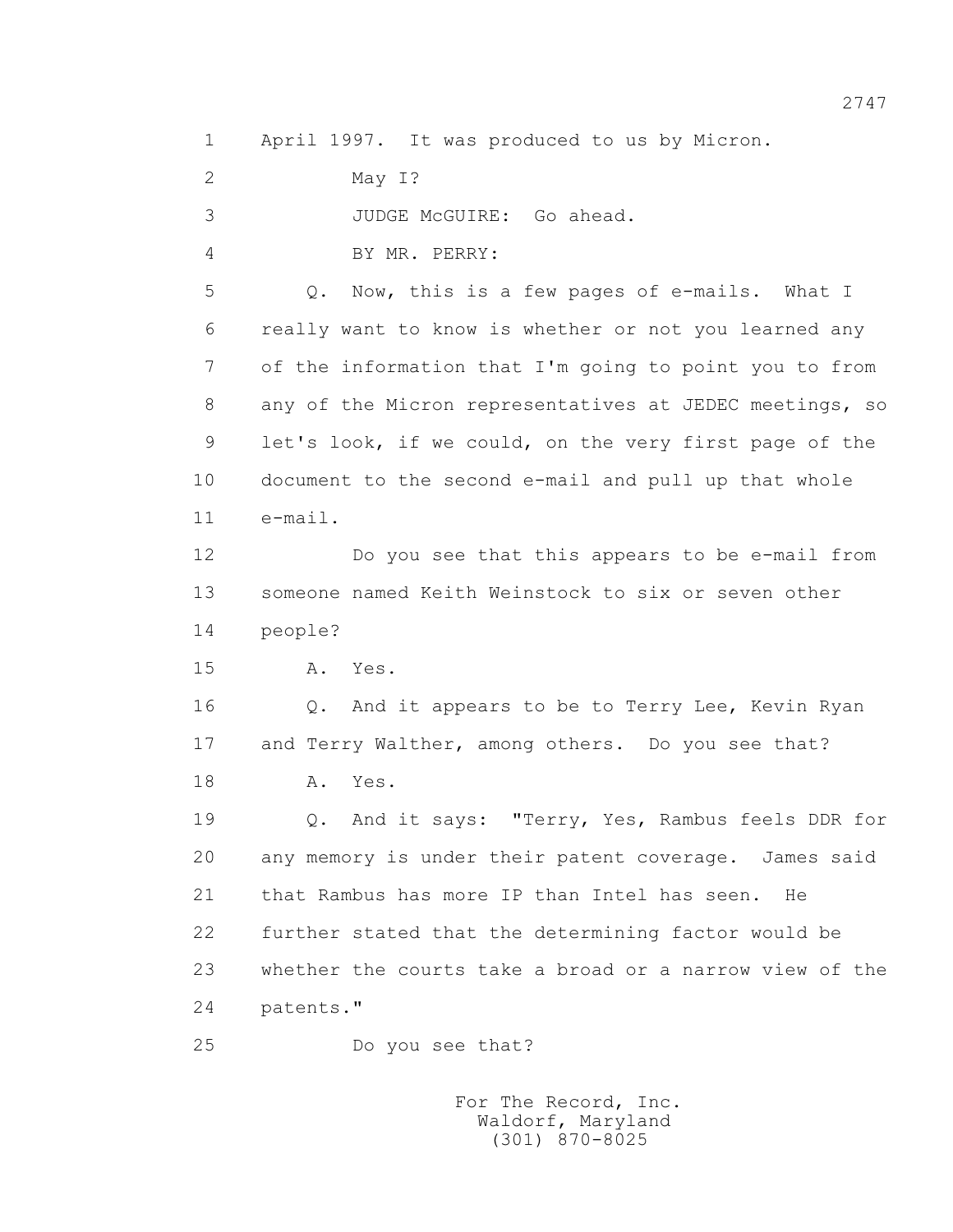1 A. Yes.

| 2  | Q. Now, I can show you the board of directors           |
|----|---------------------------------------------------------|
| 3  | meetings and the 42.3 minutes that follow that          |
| 4  | April 1997 e-mail to show that you were in the room     |
| 5  | with Terry Walther and Kevin Ryan and Terry Lee, but I  |
| 6  | just want to cut through it, because those are all in   |
| 7  | evidence, and ask you, did Terry Walther ever tell you  |
| 8  | that he had learned that Rambus felt that DDR for any   |
| 9  | memory was under their patent coverage?                 |
| 10 | I don't remember that.<br>Α.                            |
| 11 | Q. Did Terry Lee or Kevin Ryan ever tell you that       |
| 12 | they had learned that Rambus felt that DDR for any      |
| 13 | memory was under their patent coverage?                 |
| 14 | I don't remember that either.<br>Α.                     |
| 15 | And if in April 1997 Terry Walther had<br>Q.            |
| 16 | disclosed to you at a JEDEC board of directors or JEDEC |
| 17 | council meeting that he had learned that Rambus felt    |
| 18 | DDR for any memory device was under their patent        |
| 19 | coverage, can you tell us what steps you,               |
| 20 | Gordon Kelley, would have of taken?                     |
| 21 | MR. OLIVER: Objection, Your Honor. It calls             |
| 22 | for speculation.                                        |
| 23 | MR. PERRY: Your Honor, my objection on the              |
| 24 | but-for world was overruled.                            |
| 25 | JUDGE McGUIRE: Overruled. I will hear the               |
|    |                                                         |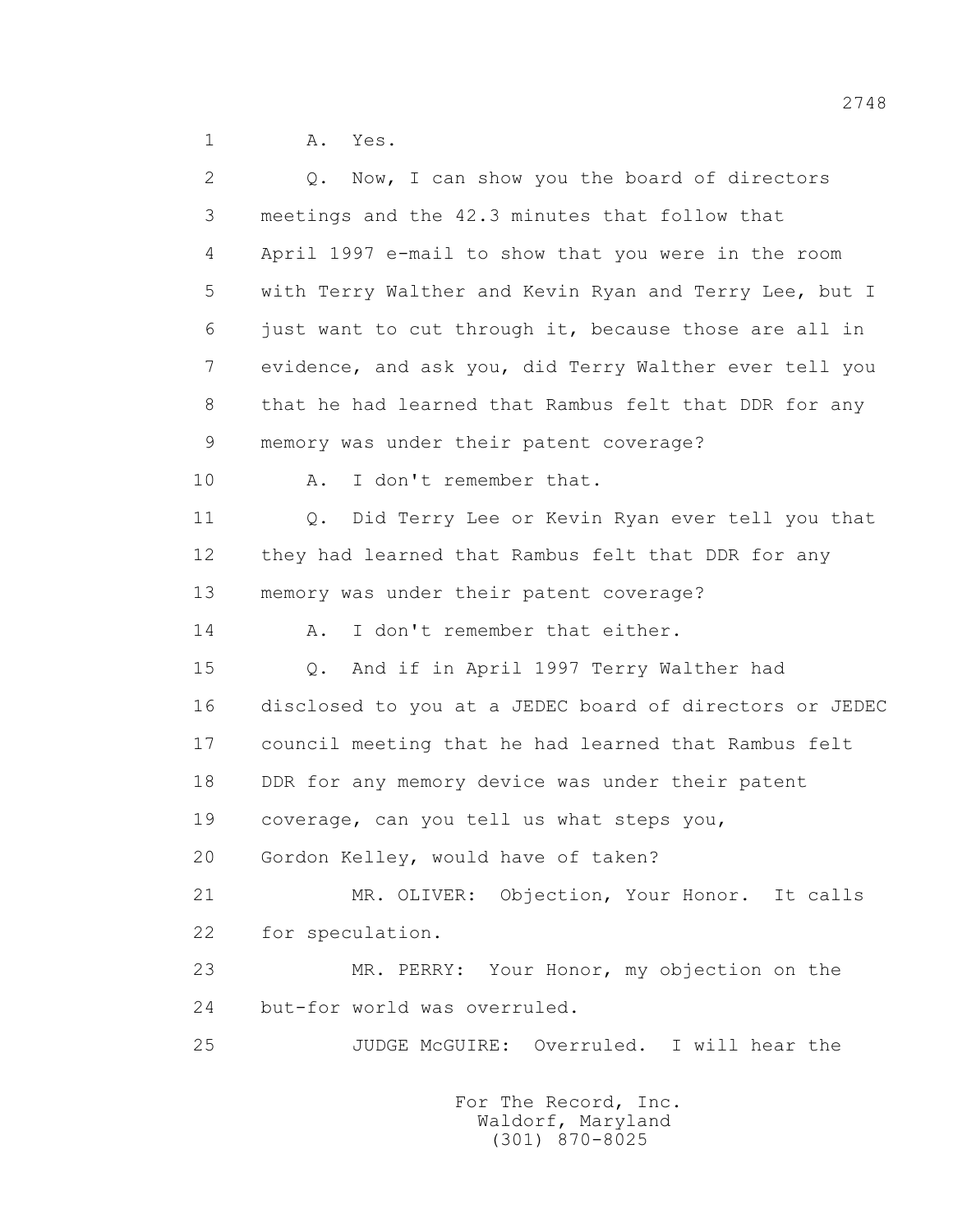1 question.

| $\mathbf{2}$ | THE WITNESS: I believe that the people that             |
|--------------|---------------------------------------------------------|
| 3            | you have talked about were all present in the JC-42     |
| 4            | meeting. If I learned this at a JEDEC council meeting,  |
| 5            | then I don't remember it. If these people were aware    |
| 6            | of it, they also were at the JC-42 meeting. As          |
| 7            | chairman, I was up front and often there were times     |
| 8            | when I was so busy doing other things that I didn't get |
| 9            | involved in some of the details of the meeting.         |
| 10           | BY MR. PERRY:                                           |
| 11           | Q. As you understood the JEDEC patent policy at         |
| 12           | the time in April 1997, were any of those gentlemen     |
| 13           | that I just listed obligated to tell JC-42 that they    |
| 14           | had learned Rambus felt DDR for any memory device fell  |
| 15           | under Rambus' patent coverage?                          |
| 16           | I believe that they were.<br>Α.                         |
| 17           | MR. OLIVER: Objection, Your Honor.                      |
| 18           | Hypothetical question.                                  |
| 19           | MR. PERRY: I asked for his understanding at             |
| 20           | the time.                                               |
| 21           | MR. OLIVER: Objection, Your Honor. It's an              |
| 22           | incomplete factual record here, so the witness has been |
| 23           | handed a document he has not seen before, he has no     |
| 24           | idea of what factual background he's being asked to     |
| 25           | speculate about.                                        |
|              |                                                         |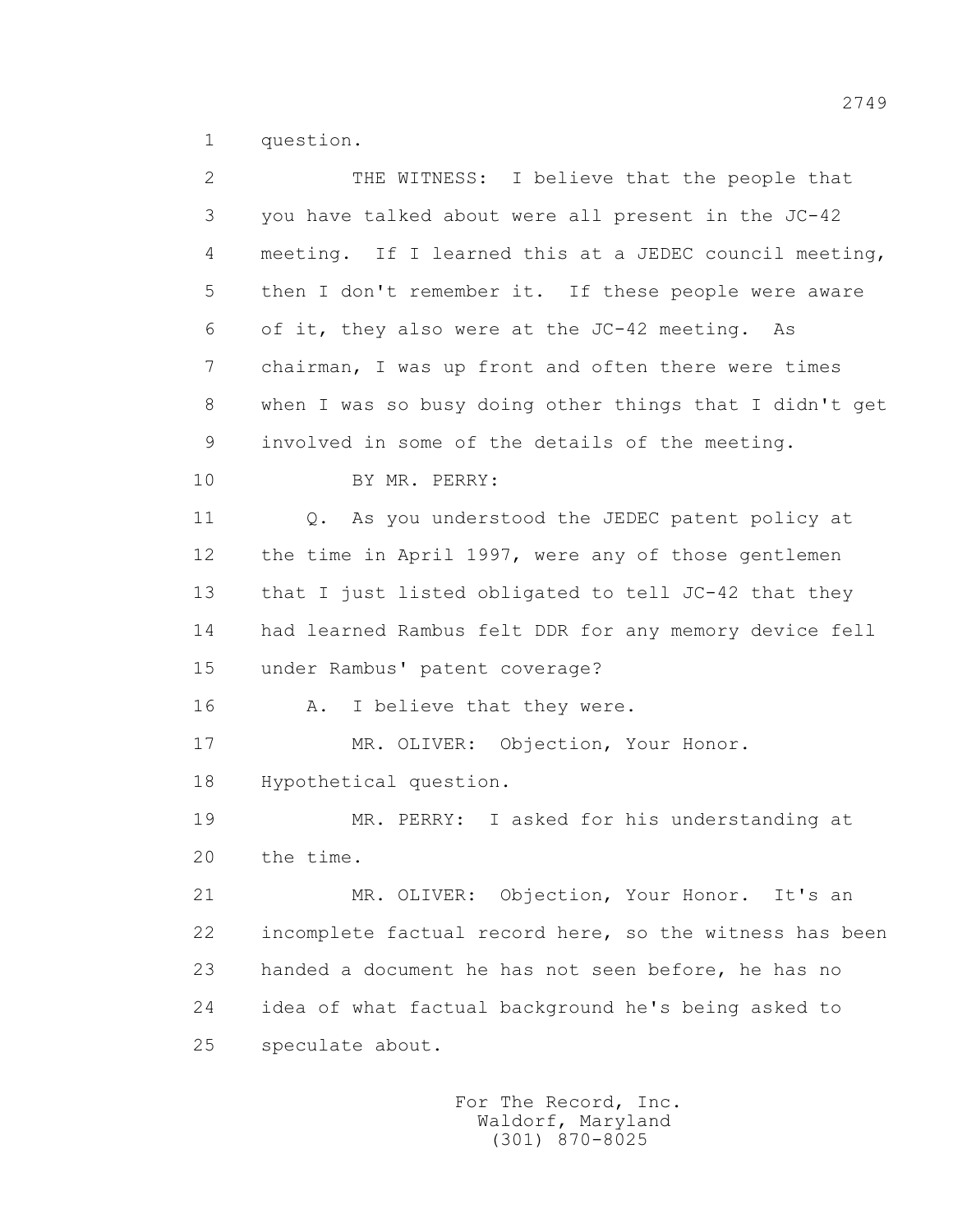1 MR. PERRY: That's for redirect. 2 JUDGE McGUIRE: I'll entertain the question. 3 MR. PERRY: I think we had an answer. 4 Would you read the answer, ma'am. 5 (The record was read as follows:) 6 "ANSWER: I believe that they were." 7 BY MR. PERRY: 8 Q. And if, based on your experience of going to 9 JC-42 meetings over these many years, if Micron had 10 informed JC-42 that they had learned in April 1997 11 that Rambus felt DDR for any memory was under their 12 patent coverage, is it your experience that what JC-42 13 would have done is ask Rambus for an assurance of 14 reasonable and nondiscriminatory licensing at that 15 point? 16 MR. OLIVER: Objection, Your Honor. Once 17 again, this witness is being asked a hypothetical 18 question with no factual basis in terms of whether it's 19 solid, concrete knowledge as to a Rambus patent or 20 rumor heard in the marketplace. 21 MR. PERRY: This is directly responsive to 22 questions he was allowed to ask of this witness over my 23 objection. 24 MR. OLIVER: Your Honor, it's a completely 25 different --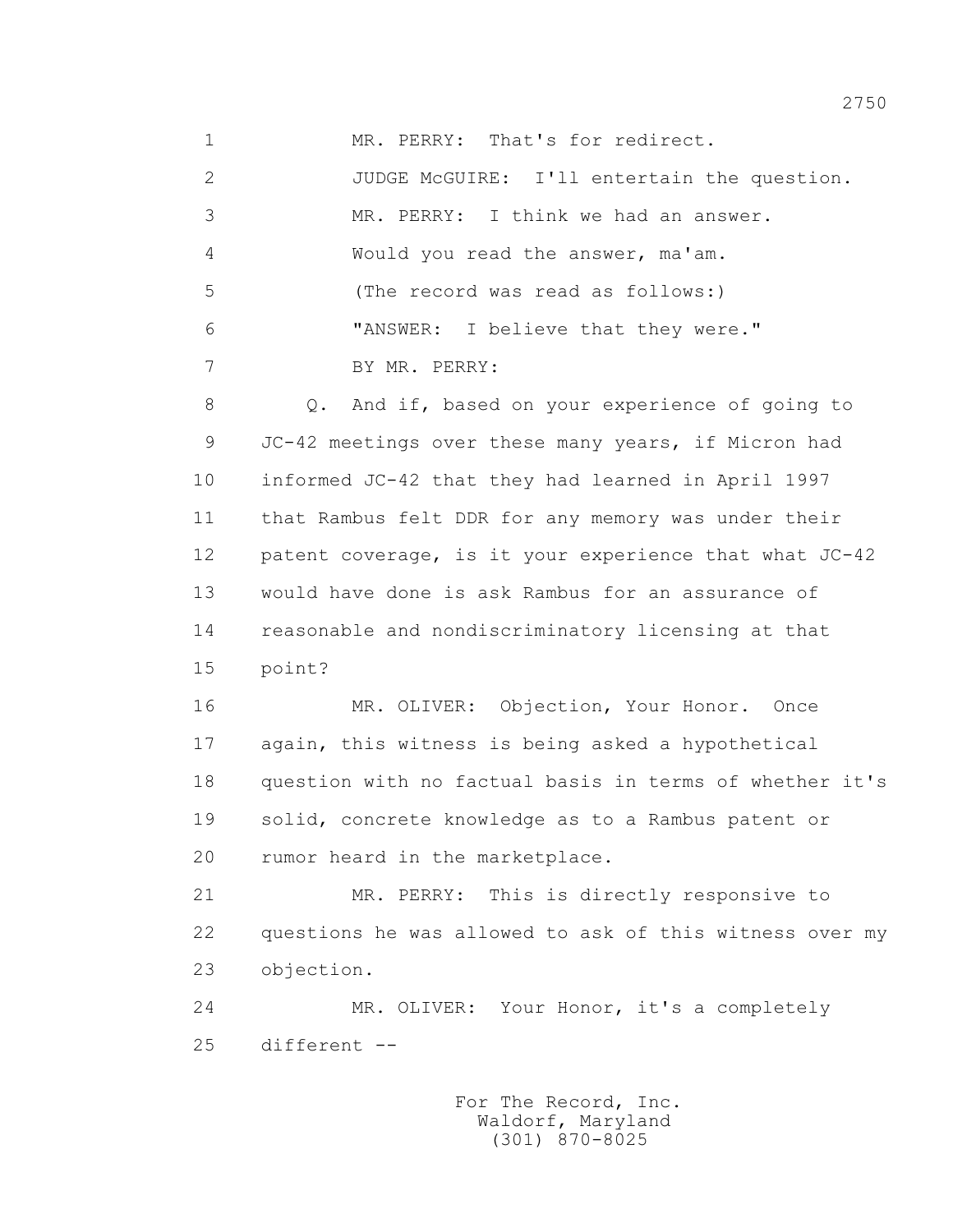1 JUDGE McGUIRE: You're overruled again. I'll 2 let you take it up on redirect. 3 But there's only so much of this that I'm going 4 to receive, Mr. Perry. 5 MR. PERRY: Yes. Thank you. 6 BY MR. PERRY: 7 Q. Do you need the question read back? 8 A. Yes, please. 9 MR. PERRY: Would you, ma'am. 10 (The record was read as follows:) 11 "QUESTION: And if, based on your experience of 12 going to JC-42 meetings over these many years, if 13 Micron had informed JC-42 that they had learned in 14 April 1997 that Rambus felt DDR for any memory was 15 under their patent coverage, is it your experience that 16 what JC-42 would have done is ask Rambus for an 17 assurance of reasonable and nondiscriminatory licensing 18 at that point?" 19 THE WITNESS: My answer is that the first 20 request from JEDEC would have been to supply JEDEC with 21 a disclosure. And then with the disclosure, JEDEC -- 22 the committee would have requested a RAND statement as 23 you suggest, yes. 24 MR. PERRY: Thank you. 25 I have nothing further, Your Honor.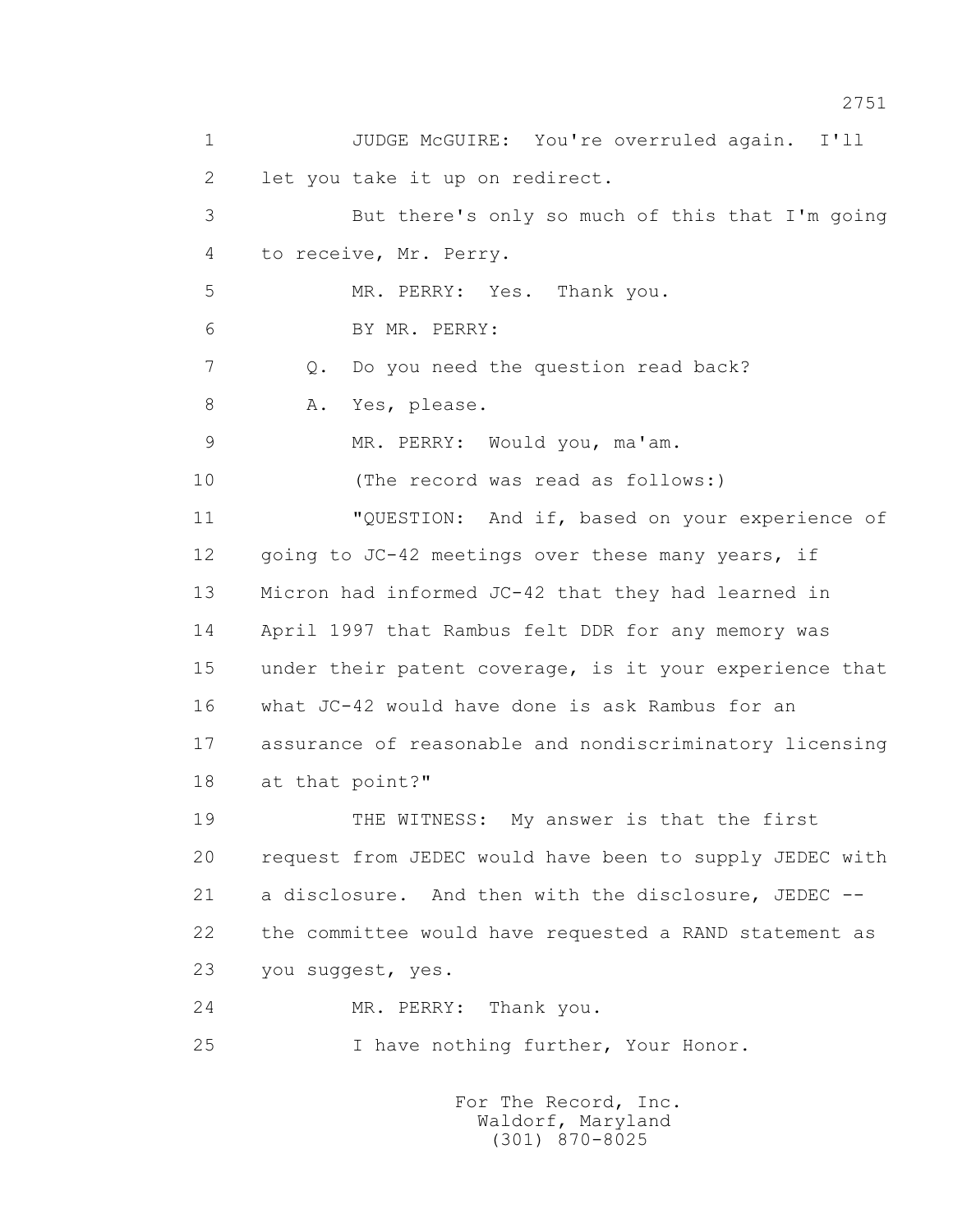| $\mathbf 1$    | JUDGE McGUIRE: I thank you, Mr. Perry.                |
|----------------|-------------------------------------------------------|
| $\overline{2}$ | Okay. Mr. Oliver, do you want to proceed?             |
| 3              | MR. OLIVER: Yes. I just have a few questions,         |
| 4              | Your Honor.                                           |
| 5              | JUDGE McGUIRE: Go ahead.                              |
| 6              | REDIRECT EXAMINATION                                  |
| $\overline{7}$ | BY MR. OLIVER:                                        |
| 8              | Good afternoon, Mr. Kelley.<br>Q.                     |
| $\mathcal{G}$  | Good afternoon.<br>Α.                                 |
| 10             | Q. First, I just wanted to clarify one issue of       |
| 11             | timing if I could.                                    |
| 12             | Do you recall that during this afternoon you          |
| 13             | were being asked some questions by Mr. Perry with     |
| 14             | respect to an event within the JC-42 committee when a |
| 15             | hand vote was taken?                                  |
| 16             | Yes.<br>Α.                                            |
| 17             | Do you recall those questions?<br>$Q$ .               |
| 18             | Yes.<br>Α.                                            |
| 19             | MR. OLIVER: Your Honor, may I approach?               |
| 20             | JUDGE McGUIRE: Yes.                                   |
| 21             | BY MR. OLIVER:                                        |
| 22             | Q. Mr. Kelley, I've handed you a document that's      |
| 23             | been marked as JX-5 for identification.               |
| 24             | Do you recognize this document?                       |
| 25             | Yes, I do.<br>Α.                                      |
|                |                                                       |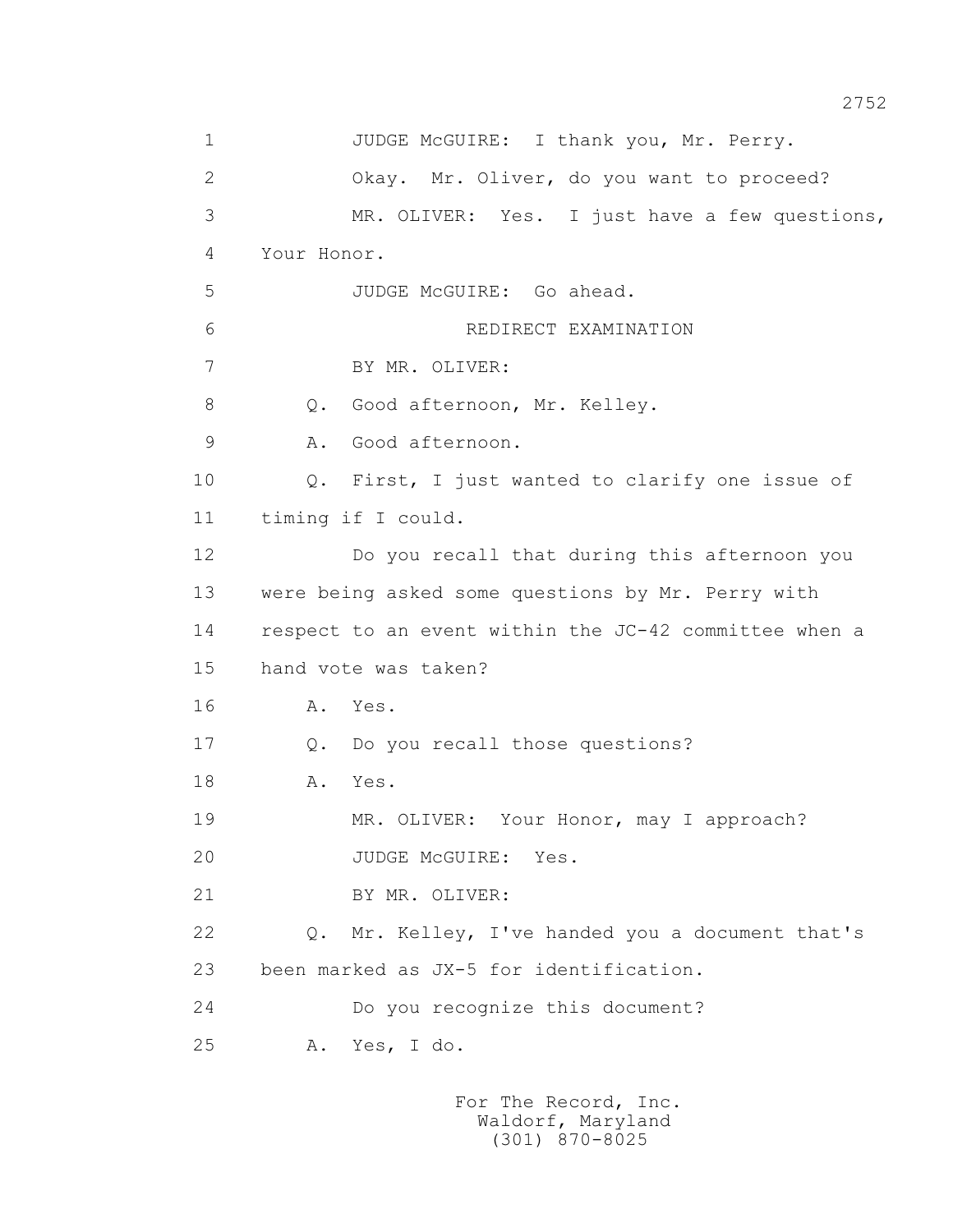1 0. And what is this document? 2 A. This is the minutes of JC-42.3 committee in May 3 of 1991. 4 Q. And were you present at this meeting? 5 A. Yes. 6 Q. If I could ask you to turn, please, to page 3. 7 And if I could -- if I could direct your attention to 8 the bottom paragraph, number 8 with the caption 9 Intellectual Property. 10 Do you see that? 11 A. Yes, I do. 12 Q. I'll -- the document is a bit difficult to 13 read. I'll try to read it as best I can. 14 It reads: "Toshiba noted that some of the 15 procedure documents have been issued a long time ago, 16 but because of high committee turnover, many reps don't 17 know what the policies are. Toshiba recommended that 18 at each meeting a showing be made to explain what the 19 intellectual property policies are. Toshiba would also 20 like to have a note" -- I believe that's "on each 21 ballot before it goes to council from the company 22 lawyer. It was a council issue, but Toshiba wanted the 23 committee to deal with it". 24 Do you see that? 25 A. Yes, I do.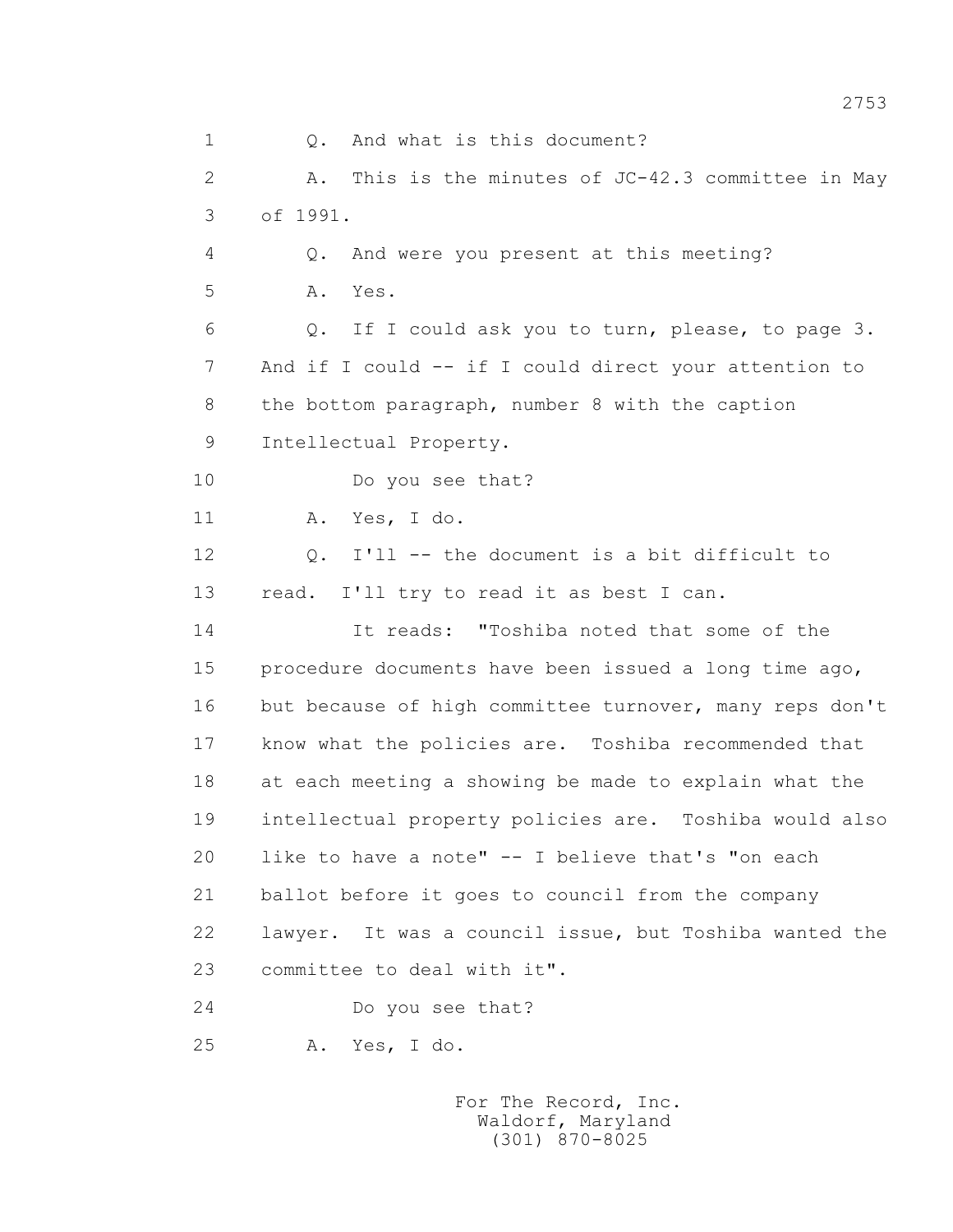1 0. And if I could ask you to continue to look at 2 the top of the next page, it's the top of page 4, it 3 continues: "The important thing is disclosure. If it 4 is known that a company has a patent on a proposal, 5 then the committee will be reluctant to approve it as a 6 standard." 7 Do you see that? 8 A. Yes. 9 Q. Then I'd like to show you one more document 10 before I ask you the follow-up question. 11 May I approach? 12 JUDGE McGUIRE: Yes, go ahead. 13 BY MR. OLIVER: 14 Q. Mr. Kelley, I've handed you a document that's 15 been marked as JX-6 for identification. I believe this 16 is a document we discussed yesterday. It's the minutes 17 of the council meeting from June of 1991. 18 **A.** Yes. 19 Q. And do you recall discussing this document 20 yesterday? 21 A. Yes, I do. 22 Q. If I could ask you to turn, please, to page 5. 23 A. Document page 5? 24 Q. The page in the lower right-hand corner. The 25 internal page would be page number 10.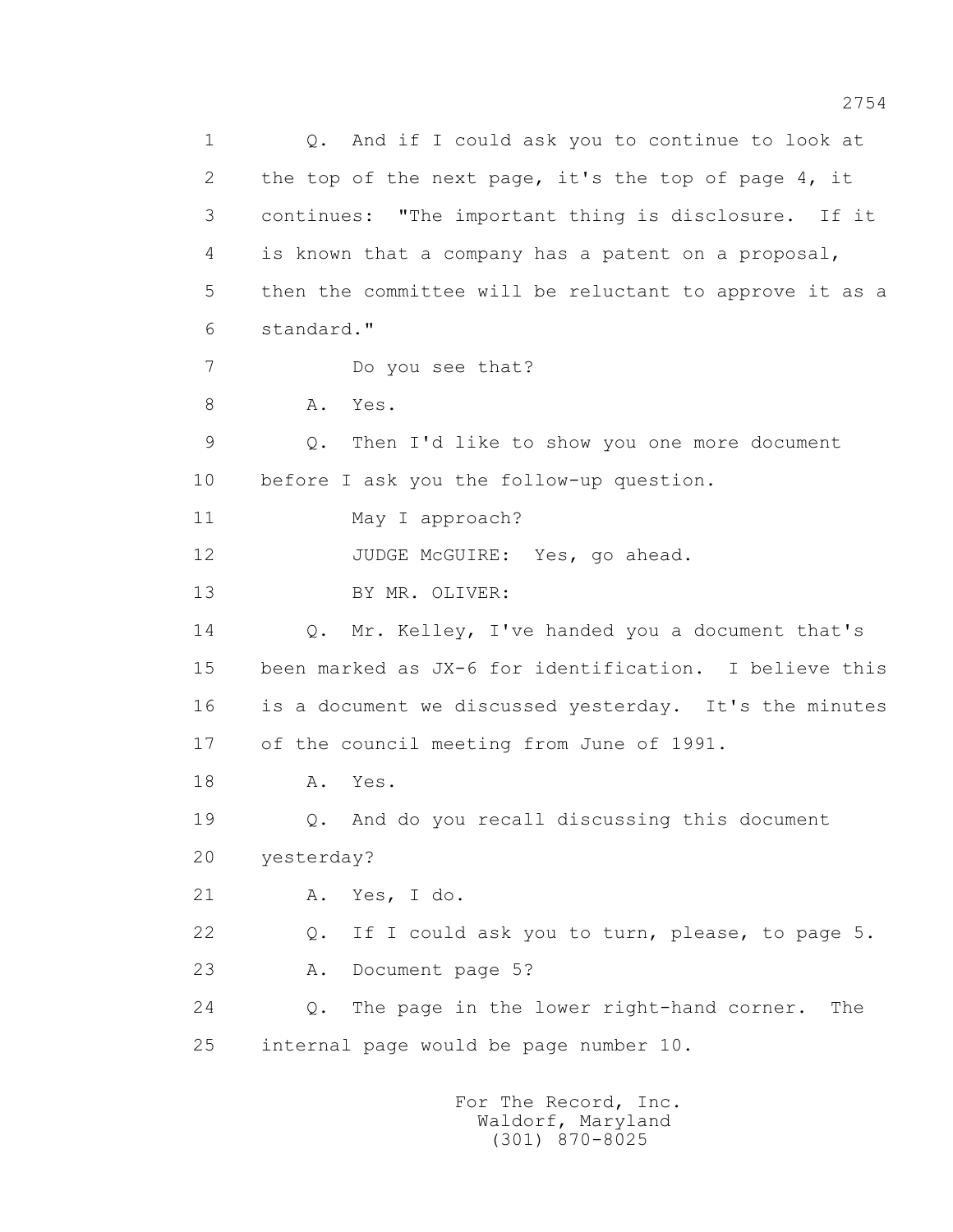1 A. Okay.

 2 Q. And there's a paragraph at the bottom of that 3 page at number 5, Patent Issues and Procedures. 4 Do you see that? 5 A. Yes. 6 Q. It says: "Mr. J. Townsend presented an 7 overview of the current situation, especially as 8 pertaining to JC-42, and recommended steps council 9 should (sic) take. A presentation should be made at 10 each committee meeting to discuss patent implications 11 during the work cycle of a product committee." 12 And do you see that? 13 A. Yes. 14 Q. And again, that's from the June 1991 council 15 minutes? 16 **A.** Yes. 17 Q. Mr. Kelley, do those two documents refresh your 18 recollection as to the date of the hand vote that you 19 testified to this afternoon? 20 A. Yes. I remember that the agreement was reached 21 by hand vote in the May meeting of 1991. 22 Q. Mr. Kelley, this afternoon Mr. Perry asked you 23 a number of questions with respect to EIA policy. Do 24 you recall that? 25 A. Yes.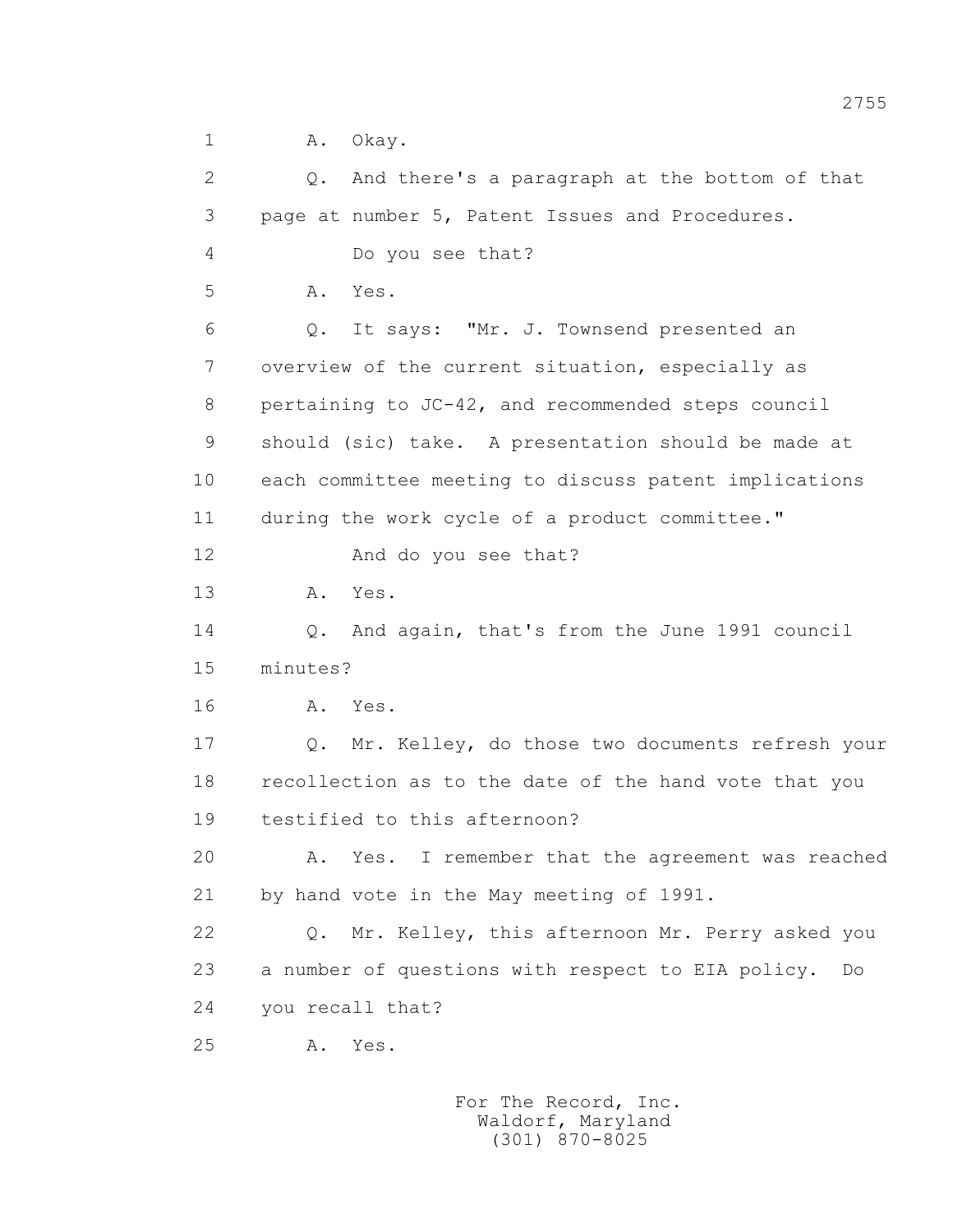1 Q. Let me begin by asking, focusing again on the 2 1991 to 1996 time frame, did you have an understanding, 3 just approximately, of approximately how many 4 committees there were within JEDEC? 5 A. Approximately 20. 6 Q. And how many of those committees did you 7 participate in? 8 A. Two. 9 Q. Did you have any understanding of the 10 procedures that were followed in the other 11 18 committees of JEDEC? 12 A. Only as the information on those committees 13 came to council. 14 Q. Apart from your activities within JEDEC, did 15 you have any active role in EIA at that time? 16 A. No. 17 Q. Now, at that time did you understand EIA to 18 have an official administration? 19 A. I believe they had an official administration, 20 yes. 21 Q. Focusing now again on the time frame from 22 1991 to 1996, if you had had any questions at that time 23 concerning the EIA policies, to whom would you have 24 turned for guidance? 25 A. I would have turned to the JEDEC council, and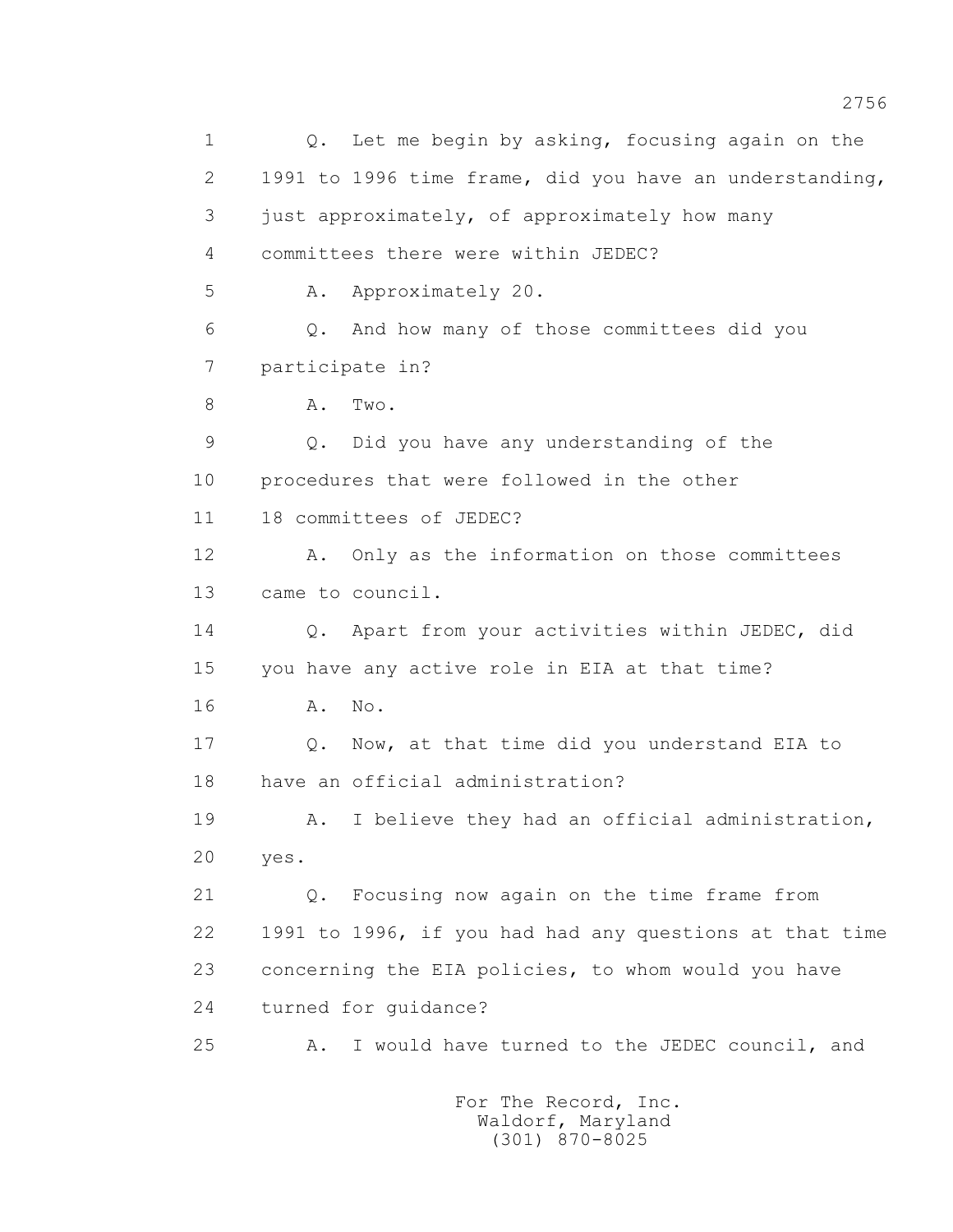1 Jack Kinn was the secretary for the JEDEC council, who 2 was an EIA vice president. 3 Q. And after Mr. Kinn left that position, who then 4 took over that position? 5 A. I believe it was Dan Bart. 6 Q. What was the position of Mr. John Kelley? 7 A. John Kelley at that time was general counsel. 8 0. General counsel of? 9 A. EIA. 10 Q. Then finally, Mr. Kelley, Mr. Perry asked you 11 actually quite a number of questions with respect to 12 your understanding of the JEDEC disclosure policy. I'd 13 like to follow up with just one point if I could. 14 Based on your understanding of the JEDEC 15 disclosure policy between 1991 and 1996, if a company 16 observed a presentation by a member and then chose to 17 withdraw before the matter came to ballot, would the 18 member's withdrawal relieve it of any obligation to 19 disclose relevant patents or patent applications? 20 MR. PERRY: It's vague as to when the 21 disclosure would supposedly occur, before or after the 22 departure. 23 JUDGE McGUIRE: Restate it if you would, 24 Mr. Oliver. 25 BY MR. OLIVER: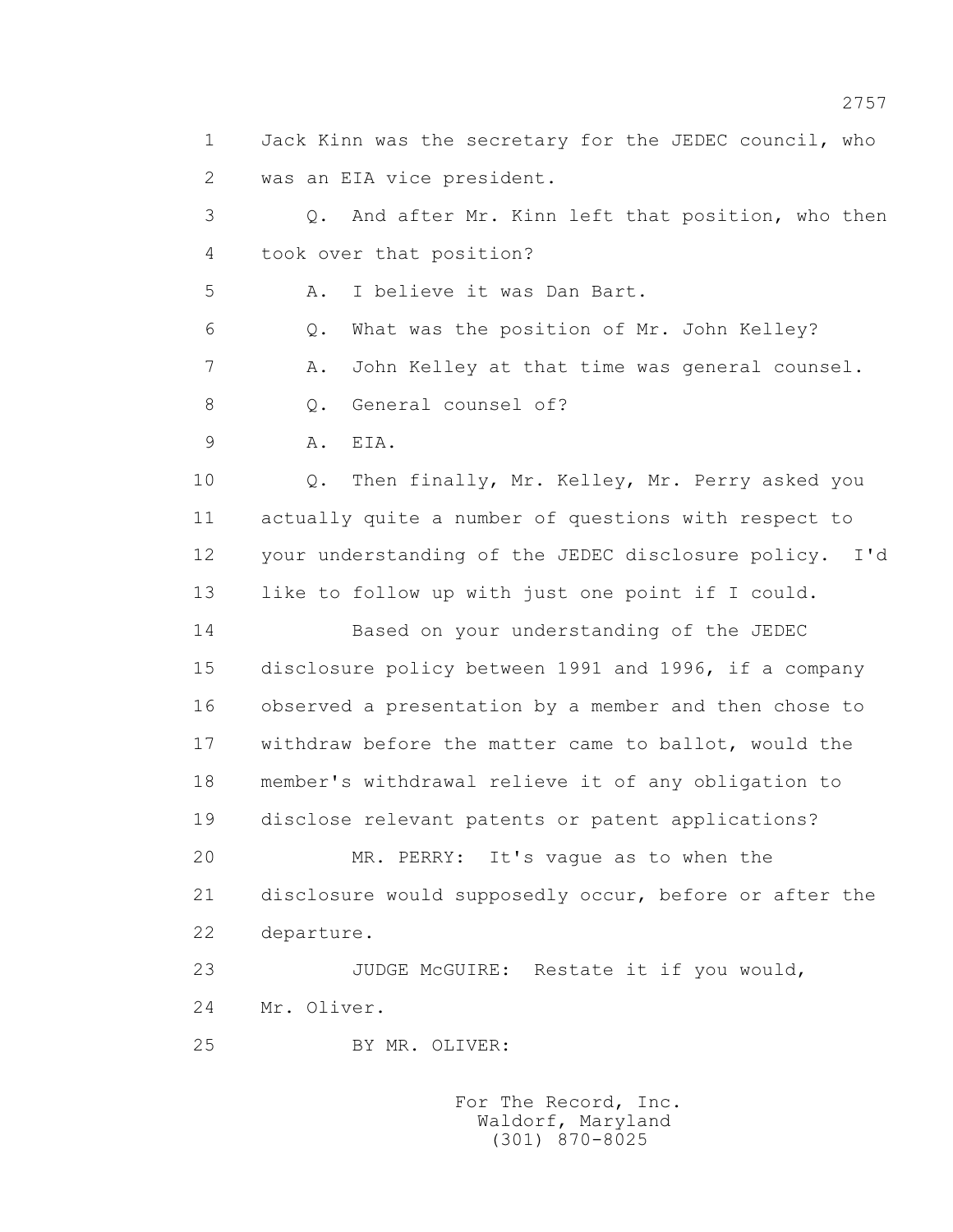| 2  | Again, Mr. Kelley, based on your understanding               |
|----|--------------------------------------------------------------|
| 3  | of the disclosure policy between 1991 and 1996, if a         |
| 4  | company observed a presentation while that company was       |
| 5  | a member and then chose to withdraw before the matter        |
| 6  | came to ballot, would the member's withdrawal relieve        |
| 7  | it of any obligation to disclose relevant patents or         |
| 8  | patent applications?                                         |
| 9  | Α.<br>No.                                                    |
| 10 | MR. OLIVER:<br>Thank you, Mr. Kelley.                        |
| 11 | RECROSS-EXAMINATION                                          |
| 12 | BY MR. PERRY:                                                |
| 13 | I just have two questions on each of these two<br>Q.         |
| 14 | minutes that you were shown, Mr. Kelley.                     |
| 15 | Let's start with the $JX-5$ , which is the May 9,            |
| 16 | 1991 JC-42.3. Do you have that?                              |
| 17 | Yes.<br>Α.                                                   |
| 18 | And Mr. Oliver pointed you to paragraph 8 on<br>Q.           |
| 19 | page 3 entitled Intellectual Property; correct?              |
| 20 | Yes.<br>Α.                                                   |
| 21 | There's no reference in that section 8 to a<br>$Q_{\bullet}$ |
| 22 | vote; right?                                                 |
| 23 | Α.<br>Yes.                                                   |
| 24 | Correct, there's no reference to a vote?<br>$Q$ .            |
| 25 | A. Correct, there's no reference.                            |
|    |                                                              |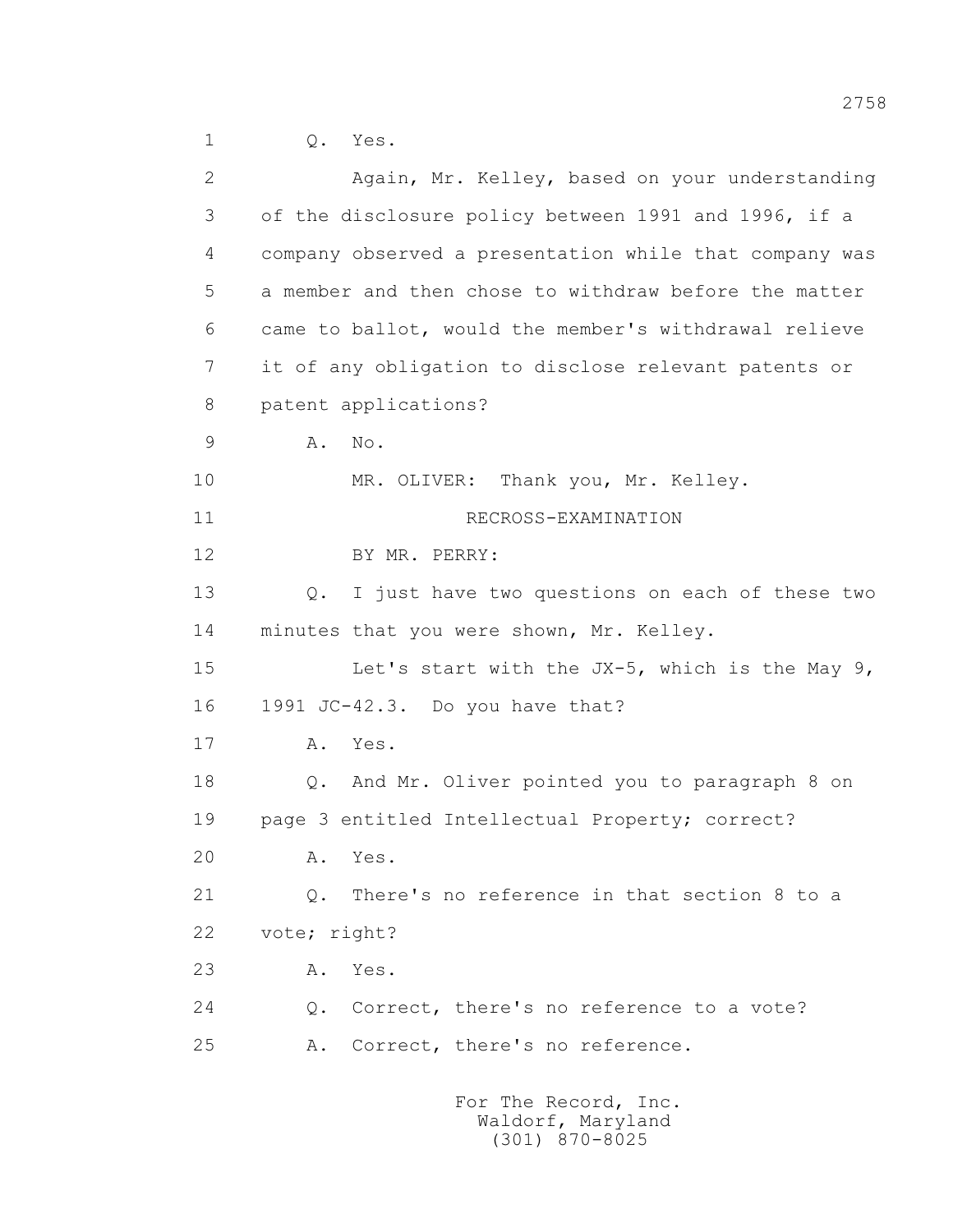1 Q. And there's no -- and the words "patent 2 application" don't appear; correct? 3 A. I don't see them. 4 Q. And let's look at the JEDEC council minutes 5 that you were shown, June of 1991, JX-6. 6 A. Okay. 7 Q. And you were shown page 5 down at the bottom 8 right. 9 Let's pull up item 5, Patent Issues and 10 Procedures. 11 And Mr. Oliver didn't read that last sentence, 12 so let me ask you about that. 13 It says, "Council agreed that product 14 committees should follow the procedure of reminding 15 committee members at the beginning of each meeting that 16 any known patents that might be implicated in the 17 committee work should be disclosed." 18 Do you see that? 19 **A.** Yes. 20 Q. It says "known patents"; correct? 21 A. Yes. 22 Q. There's no reference to patent applications in 23 that paragraph either, is there? 24 A. No. 25 MR. PERRY: Nothing further.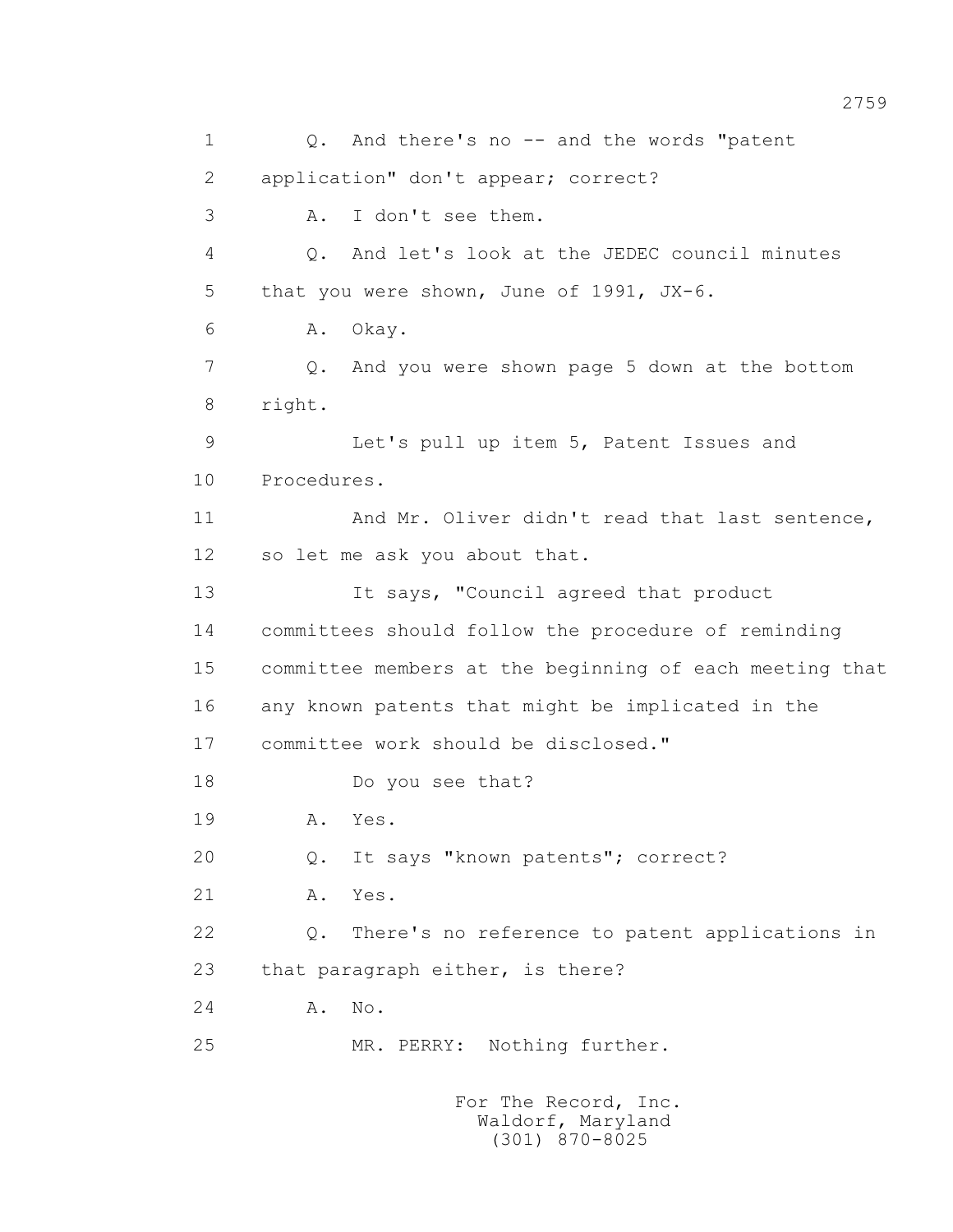1 JUDGE McGUIRE: Okay. Thank you very much. 2 MR. OLIVER: Nothing further, Your Honor. 3 JUDGE McGUIRE: Okay. Mr. Kelley, I do 4 appreciate you appearing and we appreciate your 5 testimony. You're excused. 6 Mr. Oliver, what's on tap for Thursday? 7 MR. OLIVER: Your Honor, tomorrow we're going 8 to hear from Mr. Ilan Krashinsky, a representative of 9 Hewlett-Packard, and then if we can make the 10 arrangements in time, we are also going to attempt to 11 play and read in portions of the deposition testimony 12 of Mr. Willi Meyer of Infineon. 13 JUDGE McGUIRE: Okay. All right. Very good. 14 Then we'll reconvene tomorrow morning at 9:30 a.m. 15 Have a good evening. 16 (Time noted: 5:23 p.m.) 17 18 19 20 21 22 23 24 25